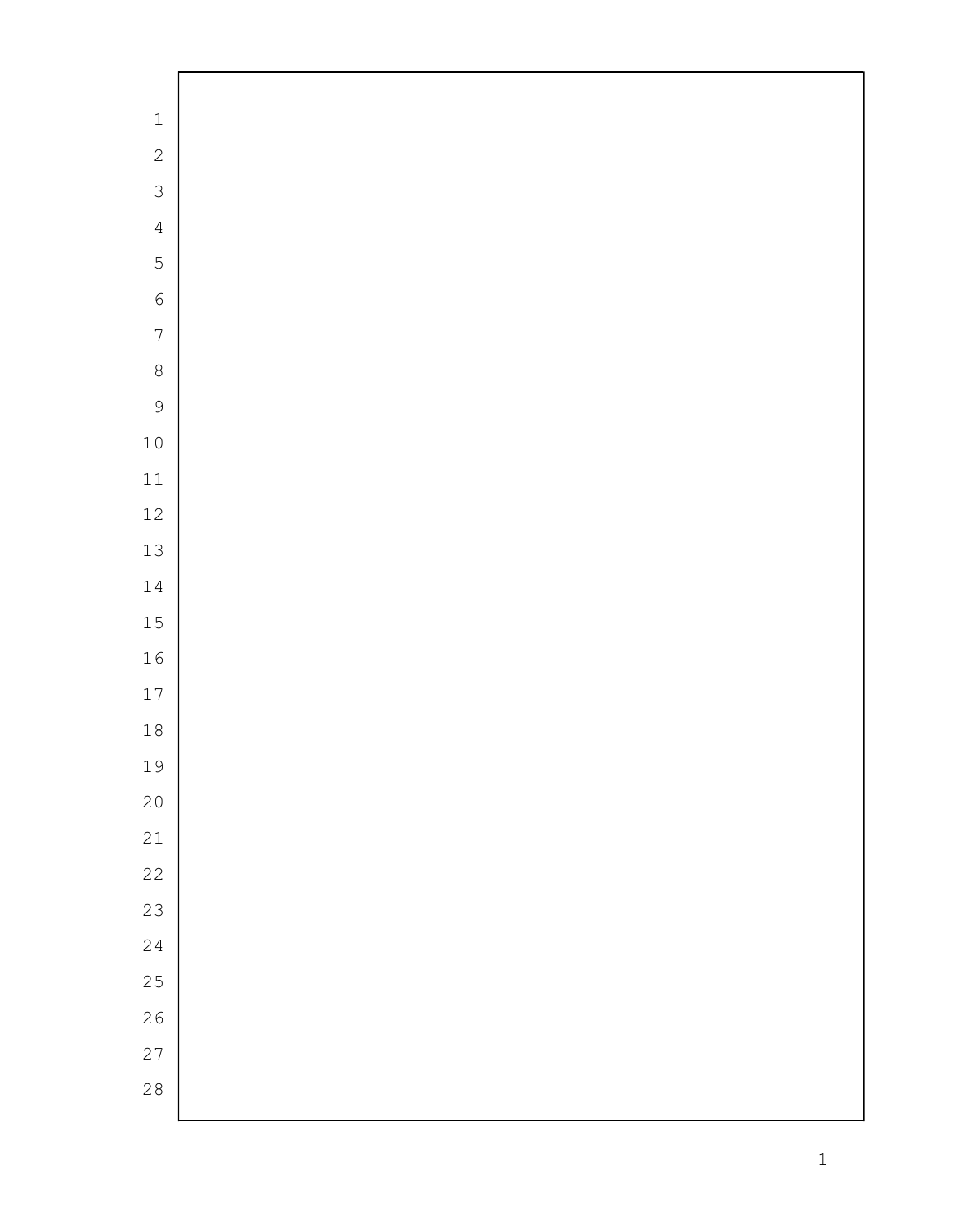1 2 3 4 5 6 7 8 9 10 11 12 13 14 15 16 17 18 19 20 21 22 23 24 25 26 27 28 CASE NUMBER: BC470714 CASE NAME: DUVAL V COUNTY OF LOS ANGELES, ET AL LOS ANGELES, CALIFORNIA THURSDAY, OCTOBER 27, 2016 DEPARTMENT: 89 HON. WILLIAM A. MACLAUGHLIN, JUDGE APPEARANCES: (AS HERETOFORE NOTED.) REPORTER: ALISIA PATRICIO, CSR NO. 13606 TIME: 8:19 A.M.  $---OOO---$ MR. MCMILLAN: GOOD MORNING, YOUR HONOR. THE COURT: GOOD MORNING. WE ARE ON THE RECORD. WE'LL BE CONTINUING WITH THE ADMISSION OF EXHIBITS. MR. PRAGER: YOUR HONOR, I OWE YOU AN ANSWER THIS MORNING. I HAVE AN ANSWER FOR YOU. THE COURT: I BEG YOUR PARDON. MR. PRAGER: I OWE YOU AN ANSWER TO A QUESTION. I HAVE AN ANSWER FOR YOU. THE COURT: ALL RIGHT. MR. PRAGER: ON NUMBERS 222 --THE COURT: ALL RIGHT. MR. PRAGER: -- 225 AND 233. THE COURT: YES. MR. PRAGER: THOSE DOCUMENTS WERE NOT AUTHENTICATED DURING THE VARIOUS DISCUSSIONS WE HAD YESTERDAY. THE COURT: THEY WERE NOT?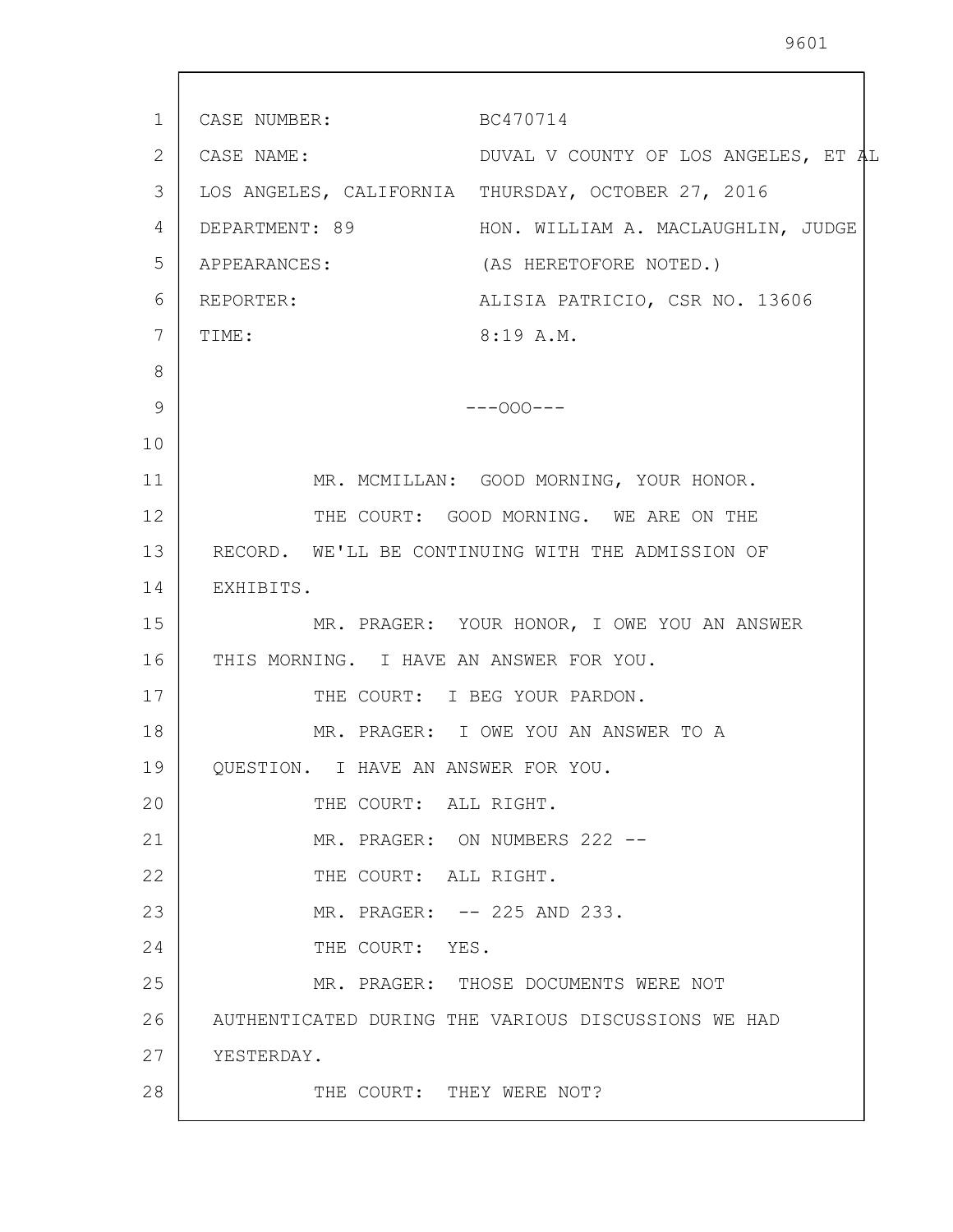1 2 3 4 5 6 7 8 9 10 11 12 13 14 15 16 17 18 19 20 21 22 23 24 25 26 27 28 MR. PRAGER: THEY WERE NOT. THE COURT: ALL RIGHT. THEY WEREN'T ADDRESSED EITHER SPECIFICALLY BY HOCHSTEIN OR NELSON. MR. PRAGER: MORGAN-NICHOLS, YOUR HONOR. THE COURT: PARDON? MR. PRAGER: NO, THEY WEREN'T. THE COURT: NOT AT ALL? MR. PRAGER: THEY WERE NOT AUTHENTICATED IN THIS. THE COURT: DID WE HAVE TESTIMONY IN THE TRIAL LOG? MR. PRAGER: I THINK THERE WERE DEPO READS OF THE INFORMATION, WHICH IS WHY THEY'RE BEING OFFERED, BUT THE OBJECTION WAS AUTHENTICATION OR FOUNDATION. SO WE SPOKE YESTERDAY ABOUT GOING BACK TO CONFIRM IF THEY WERE AUTHENTICATED, AND THE ANSWER IS THEY WERE NOT. THE COURT: ALL RIGHT. WITH THAT INFORMATION, I'M NOT GOING TO RECEIVE 222, 225, AND 233 IN EVIDENCE, AND THANK YOU FOR CHECKING ON THAT FOR US. MR. MCMILLAN: YOUR HONOR, I THINK I CAN ALSO DISPENSE WITH THE ECONOMIC DAMAGES EXHIBITS. MR. PARIS IS STILL BACK WORKING ON EXHIBIT 82 WITH MY MOM. THEY'RE SORT OF TEAMING ON THAT, TRYING TO GET IT DONE. THERE'S A LOT OF INFORMATION THERE. BUT I DO KNOW THAT THE DAMAGE EXHIBITS I THINK IT'S 599, 600 --THE COURT: 600, 603. MR. MCMILLAN: RIGHT. WE WILL BE WITHDRAWING THE ECONOMIC DAMAGES CLAIM.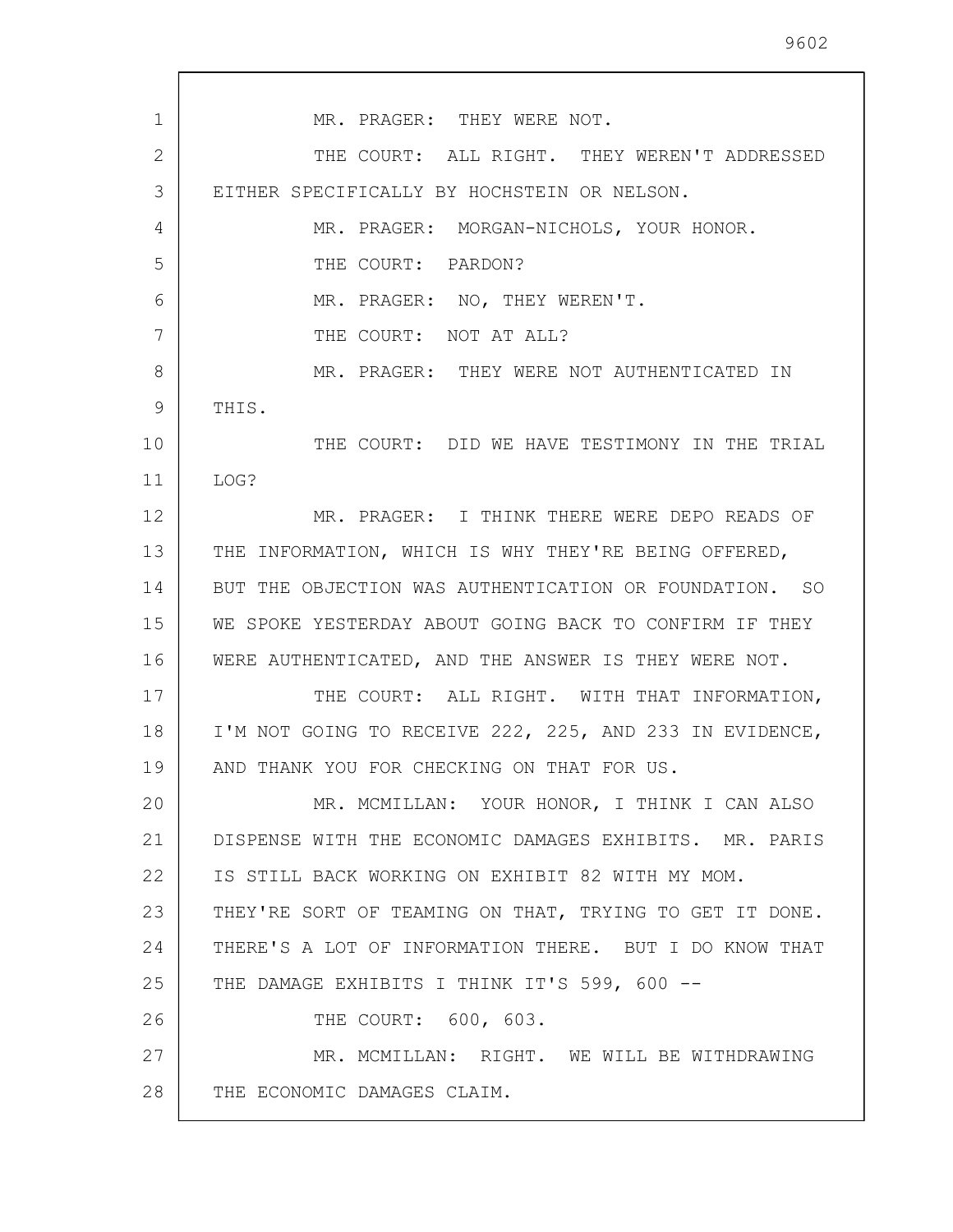1 2 3 4 5 6 7 8 9 10 11 12 13 14 15 16 17 18 19 20 21 22 23 24 25 26 27 28 THE COURT: RIGHT. AS TO THOSE THREE EXHIBITS? MR. MCMILLAN: THAT'S RIGHT. THE COURT: THANK YOU FOR CHECKING ON THAT AS WELL. MS. SWISS: AND JUST TO REPEAT THE NUMBERS AGAIN? THE COURT: 599, 600, 603. MS. SWISS: THANK YOU. MR. GUTERRES: AND LAST NIGHT I HAD ALSO E-MAILED MR. MCMILLAN BECAUSE THE COURT ALREADY RECEIVED THREE OTHER EXHIBITS THAT SPOKE TO THE ECONOMIC DAMAGES THAT WERE RECEIPTS FOR MONITORED VISITS AND FOR OTHER TOYS THAT WERE PURCHASED. AND THOSE WERE EXHIBITS 598, 601, AND 602. AND IN LIGHT OF THE RULINGS BY THE COURT, I HAD REQUESTED THAT MR. MCMILLAN RECONSIDER WHETHER OR NOT THOSE THREE EXHIBITS WERE PROPER. AND WE WOULD REQUEST THAT THEY BE NOT RECEIVED GIVEN THE STATE OF THE CASE AT THIS POINT. MR. MCMILLAN: GIVEN THE STATE OF THE CASE IN LIGHT OF YOUR HONOR'S RULINGS, I WOULD AGREE THAT THEY ARE NO LONGER RELEVANT. AND THEY'RE NOT SOMETHING I COULDN'T WITHDRAW, I THINK, WITHOUT CLIENT CONSENT. SO I DID HAVE THAT CONVERSATION, GOT CONSENT, AND WE WILL WITHDRAW THEM. THE COURT: ALL RIGHT. BUT AS OPPOSED TO NOT WITHDRAWING THEM, IN LIGHT OF WHAT YOU'VE TOLD ME AND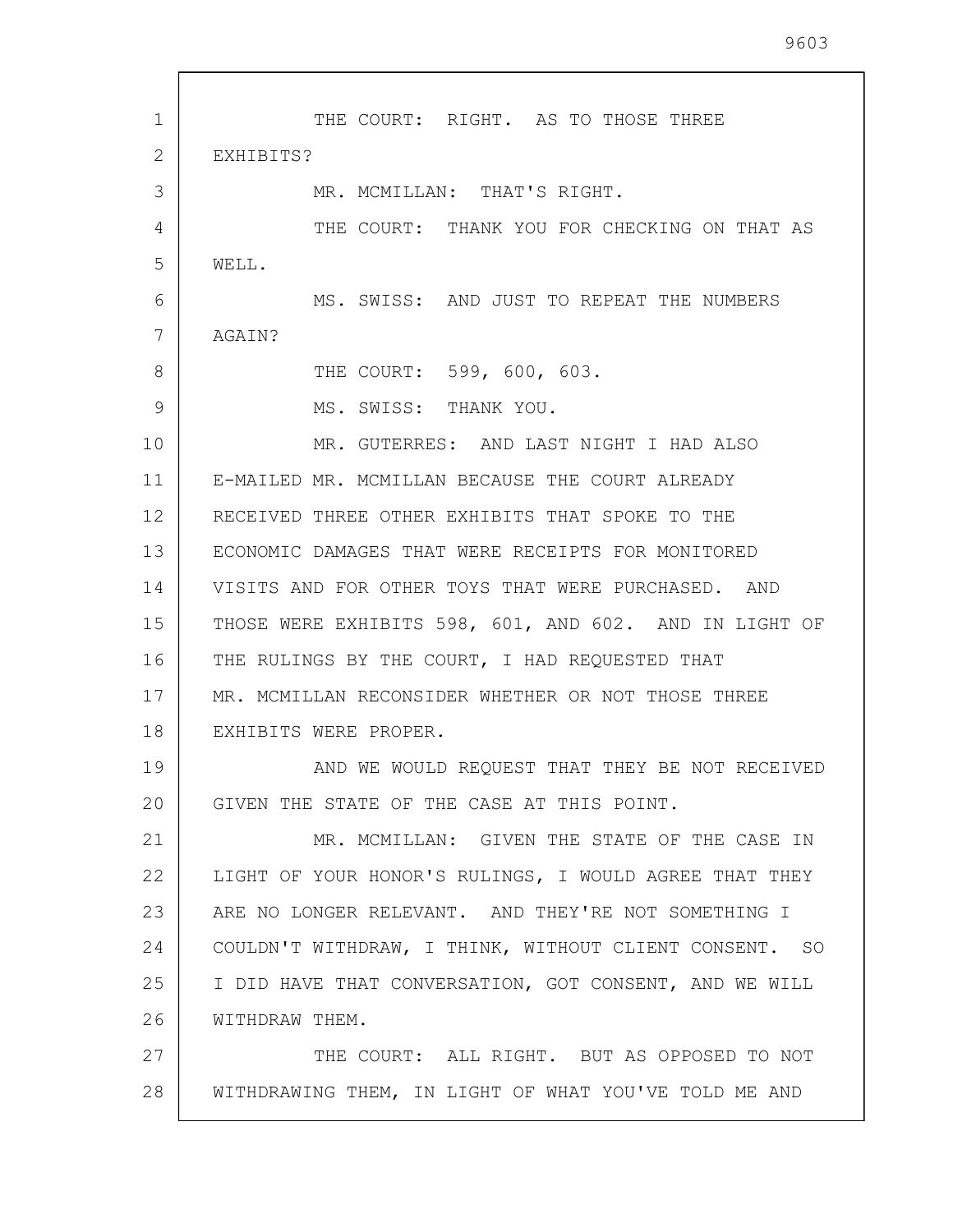| $\mathbf{1}$   | WHAT MR. GUTERRES HAS TOLD ME, MY RULING IS THAT I WILL |
|----------------|---------------------------------------------------------|
| $\overline{2}$ | VACATE THE PRIOR RULING ADMITTING THOSE EXHIBITS INTO   |
| 3              | EVIDENCE, AND THAT THEY WILL NOT BE RECEIVED. THAT      |
| 4              | COVERS 598, 601, AND 602 AS RECITED BY MR. GUTERRES.    |
| 5              | WE ALSO HAD -- BEFORE WE GET TO OTHER ONES --           |
| 6              | YOU WERE GOING TO ALSO, MR. MCMILLAN, COME UP WITH A    |
| 7              | LISTING OF THE ENTRIES IN THE DELIVERED SERVICE LOG OR  |
| 8              | ASKING TO BE RECEIVED IN EVIDENCE PROBABLY FOR THE      |
| 9              | LIMITED PURPOSE OF INFORMATION AVAILABLE AND RELIED     |
| 10             | UPON.                                                   |
| 11             | HAVE YOU MANAGED TO GET THAT TOGETHER YET?              |
| 12             | MR. MCMILLAN: IT'S -- MR. PARIS AND --                  |
| 13             | THE COURT: THAT'S WHAT THEY'RE WORKING ON?              |
| 14             | MR. MCMILLAN: -- MY MOM, YEAH, THEY'RE STILL            |
| 15             | WORKING ON THAT. THEY WENT LATE INTO THE NIGHT AND      |
| 16             | THEN WE ALL GOT UP PRETTY EARLY THIS MORNING, AND       |
| 17             | THEY'RE STILL WORKING ON IT.                            |
| 18             | THE COURT: THAT'S FINE. OKAY.                           |
| 19             | AND THEN YOU WERE GOING TO BE REVIEWING THE             |
| 20             | DOCUMENTS, FURTHER DOCUMENTS BEYOND THOSE ALREADY RULED |
| 21             | UPON FROM EXHIBIT 24 THAT THE PARTIES ARE ASKING TO BE  |
| 22             | INTRODUCED AND IN THIS REGARD THERE WAS THE MILES --    |
| 23             | EXCUSE ME, MILLS DECLARATION, WHICH I'D INDICATED       |
| 24             | NEEDED TO BE VERY SUBSTANTIALLY REDACTED.               |
| 25             | MR. GUTERRES: YOUR HONOR, I SUBMITTED OUR               |
| 26             | PROPOSED REDACTIONS TO MR. MCMILLAN LAST NIGHT. AND     |
| 27             | THEN THIS MORNING I RECEIVED THEIR PROPOSAL, AND I JUST |
| 28             | INDICATED WE HAVEN'T ACTUALLY HAD A CHANCE TO DISCUSS   |
|                |                                                         |

 $\mathsf{l}$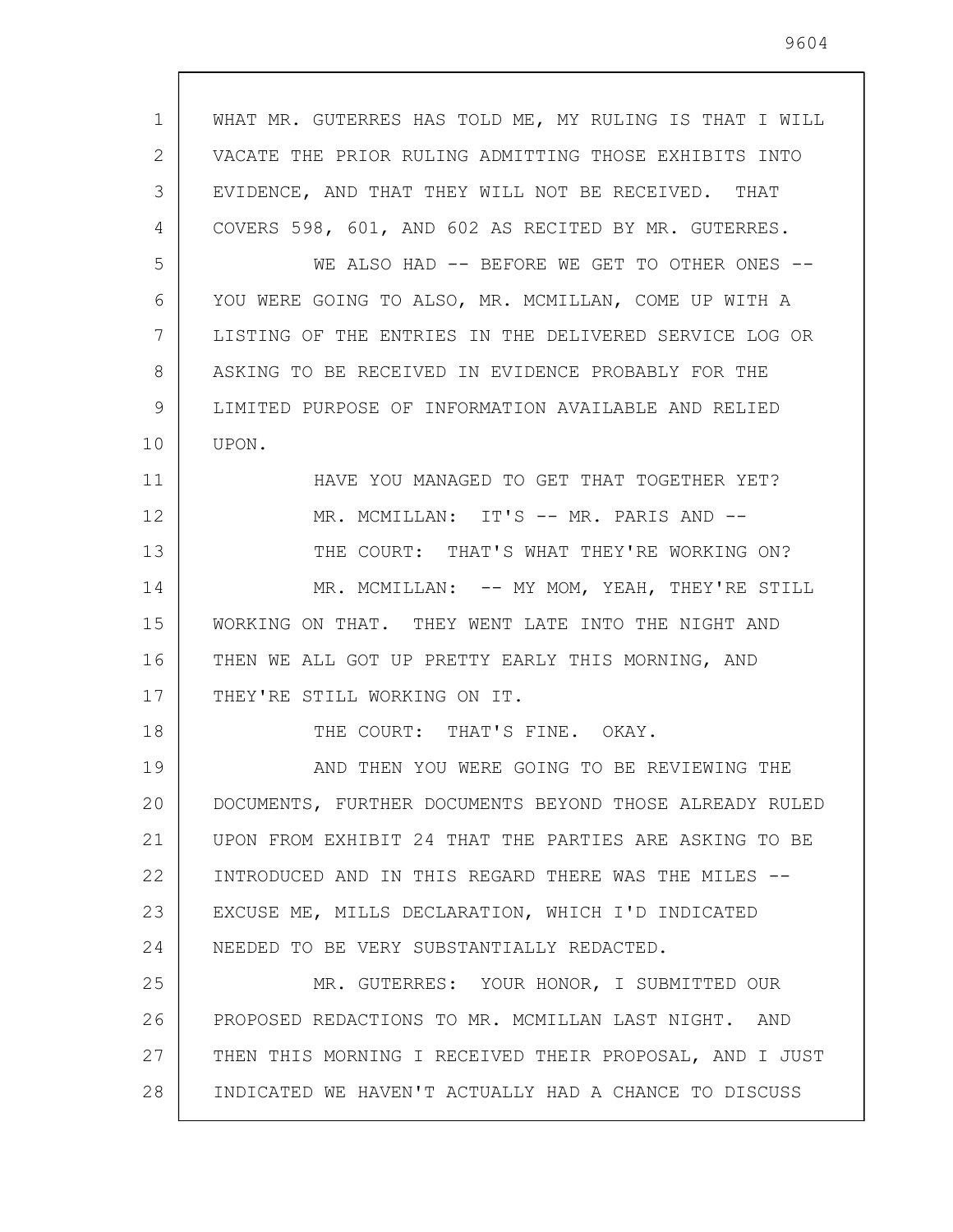1 2 3 4 5 6 7 8 9 10 11 12 13 14 15 16 17 18 19 20 21 22 23 24 25 26 27 28 THEIR -- THE COURT: THAT'S FINE. WE'LL COME BACK TO THAT. MR. MCMILLAN: AND THAT'S ALSO ANOTHER THING THAT MR. PARIS HAS IN HIS POSSESSION. THE COURT: ALL RIGHT. MR. MCMILLAN: I ACTUALLY DON'T EVEN HAVE IT WITH ME. MR. GUTERRES: AND THEN WE DID TAKE A LOOK AT THE FIRST SET OF THE DELIVERED SERVICE LOGS THAT GO UP TO THE TDM OF NOVEMBER 3RD, WHICH I JUST HANDED TO MR. MCMILLAN, WITH THE ONLY REDACTIONS OF THE LAST TWO ENTRIES WHICH WERE NOVEMBER 6 AND NOVEMBER 10. AND AS I UNDERSTOOD IT, THE COURT WAS GOING TO ALLOW THESE FOR A LIMITED PURPOSE. AND I JUST WANTED TO CONFIRM THAT I'VE REVIEWED THEM. THE COURT: I WAS GOING TO PERMIT SOME FOR A LIMITED PURPOSE. I DIDN'T SAY ALL BECAUSE I NEEDED TO HAVE YOU TELL ME WHICH ONE OF THE NOTES, WHATEVER WE CALL THEM, THE ENTRIES YOU FELT WERE RELEVANT. NOW, I AGREE THAT THERE'S A CUTOFF DATE, AND I THINK THE CUTOFF DATE IS AFTER THAT -- THERE WAS ONE ON NOVEMBER 6TH, IF I RECALL CORRECTLY, WHICH -- IN FACT, I'VE GOT IT HERE. LET ME TAKE A LOOK. MR. GUTERRES: THE ONE ON NOVEMBER 6 THAT I THOUGHT WAS GOING TO BE CUT OFF WAS THE ONE I THINK THAT THE COURT HAD INDICATED WAS A PHN AUSTIN SPEAKING TO OLGA DEJESUS.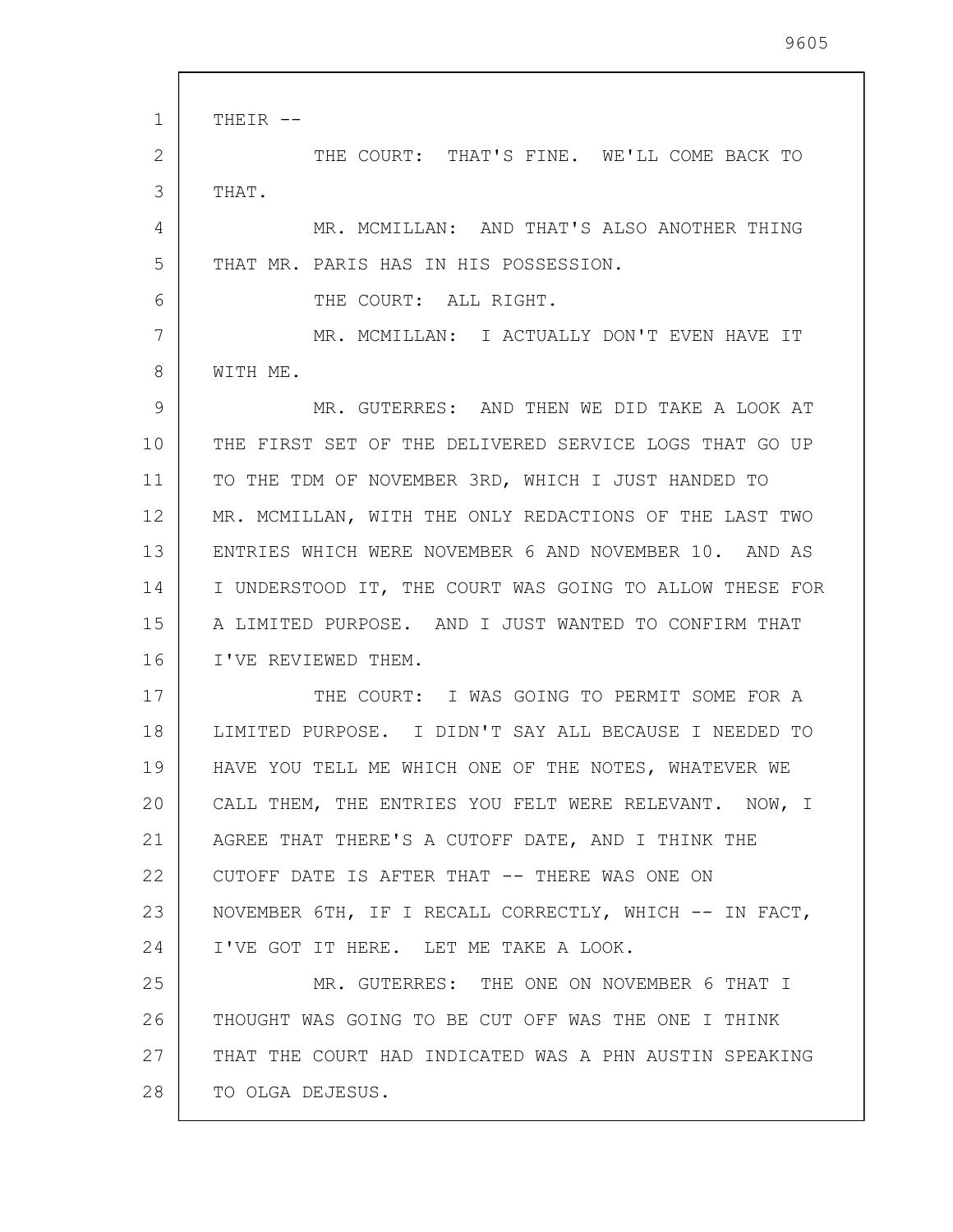1 2 3 4 5 THE COURT: YES, THAT'S CORRECT. THE LAST ONE THAT I THOUGHT HAD RELEVANCE WAS THE ONE AT THE BOTTOM OF THE PAGE 001496, WHICH WAS AN ENTRY BY SUSAN PENDER DATED NOVEMBER 5TH, AND IT DOES CARRY OVER FOR SIX OR SO LINES ONTO THE TOP OF PAGE 1497.

6 7 8 9 10 11 12 13 14 15 16 17 THE NEXT ONE ON NOVEMBER 6TH WAS THE ONE ENTERED BY LAURA AUSTIN. IT DOESN'T REVEAL ANY SUBSTANTIVE INFORMATION IN ANY EVENT, AND IT IS -- IT IS UNCLEAR AS TO THE TIMING ON NOVEMBER 6TH WHEN ANY OF THESE EVENTS OCCURRED. I DON'T REALLY OBJECT TO IT COMING IN BUT I DON'T THINK IT ADDS ANYTHING TO THE CASE BECAUSE IT JUST TALKS ABOUT THINGS -- THAT AUSTIN HAD SPOKEN TO OLGA DEJESUS; OLGA WANTED TELEPHONE NUMBER, FATHER, AS HE HAD LEFT A MESSAGE THAT HE WANTED TO VACCINATE RYAN; AUSTIN PROVIDED THE PHONE NUMBER; DANIELLA TULLIER, RD, HIS DIETITIAN AT THE FTT CLINIC, WITH A PHONE NUMBER.

18 19 20 21 I JUST DON'T SEE THAT IT HAS ANYTHING TO DO WITH ANYTHING. SO MY THOUGHT IS THAT I THINK UP TO THAT TIME, TO THE END OF PENDER'S ON PAGE 1497, WHICH IS THE END OF HER ENTRY ON NOVEMBER 5TH.

22 23 24 25 26 27 MR. GUTERRES: THAT'S WHAT I SUBMITTED TO THE COURT AS A PROPOSAL AND I GAVE ONE TO MR. MCMILLAN. AND I THOUGHT THERE HAD BEEN AN ENTRY ABOUT PASTOR NEYLAND IN THIS SECTION, BUT IT MUST BE IN THE LATER SECTION.

THE COURT: OKAY.

28

MR. GUTERRES: SO THERE WAS NO NEED TO...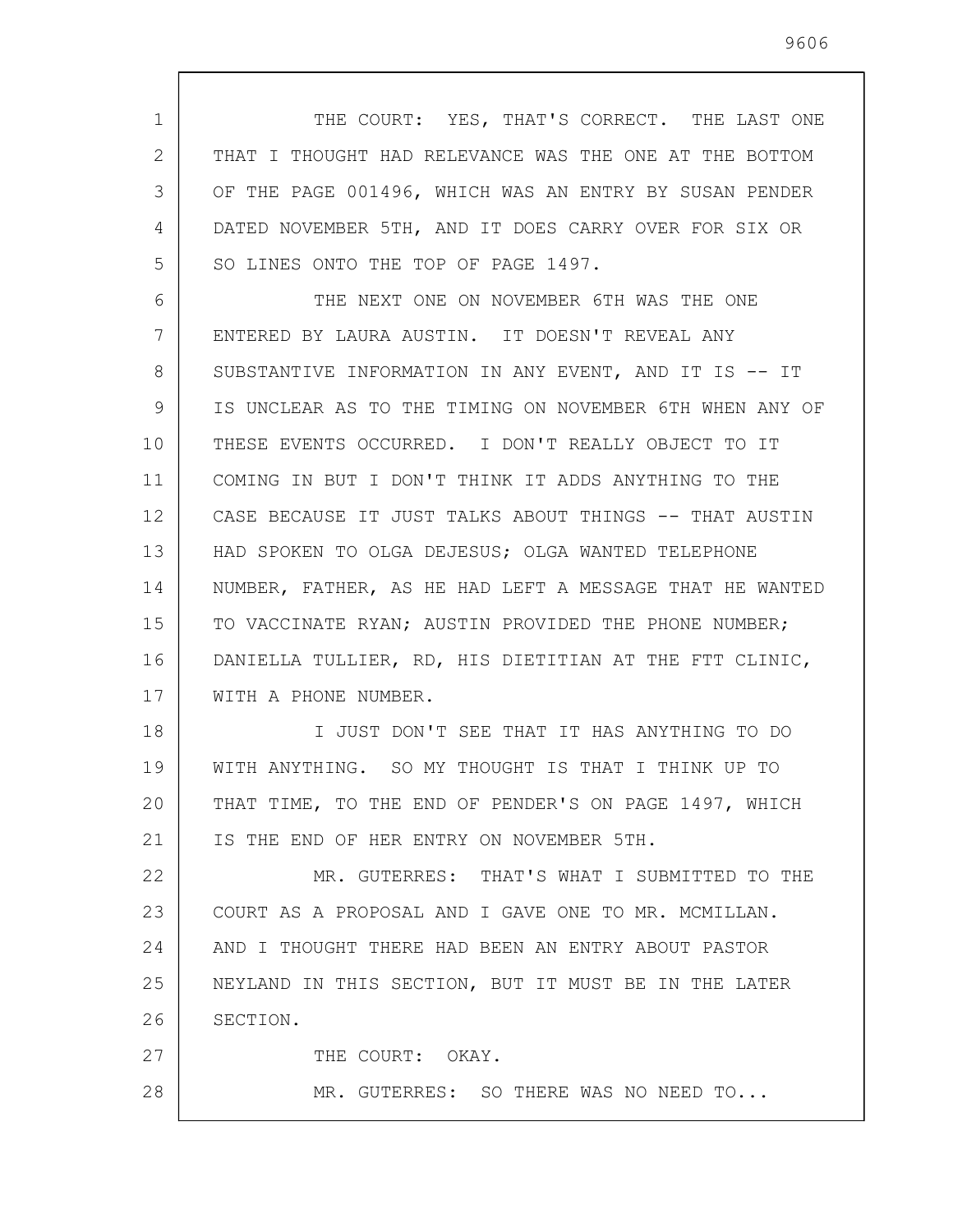1 2 3 4 5 6 7 8 9 10 11 12 13 14 15 16 17 18 19 20 21 22 23 24 25 26 27 28 THE COURT: HAVE YOU HAD A CHANCE TO LOOK AT THAT YET? MR. MCMILLAN: I HAVE NOT, YOUR HONOR, BUT JUST FOR CLARIFICATION, THE PASTOR NEYLAND ENTRY HAPPENED ON NOVEMBER 2ND. SO I DON'T KNOW EXACTLY WHAT'S GOING ON HERE EXCEPT THAT 1491 THROUGH 1495 -- OR 1492 THROUGH 1494 APPEAR TO BE MISSING FROM THIS PACKET. MS. SWISS: WELL, THAT REMAINS A MYSTERY. MR. GUTERRES: THAT'S PROBABLY WHY. THE COURT: WE'RE MISSING 92, 93 AND 94. MR. MCMILLAN: RIGHT. THE COURT: ALL RIGHT. WE'LL GET THAT CORRECTED. BUT YOU THINK THAT CONTACT WITH HIM WAS ON THE 2ND? MR. MCMILLAN: I'M POSITIVE IT WAS ON NOVEMBER 2ND. IT'S AT THE BOTTOM OF THE PAGE ON THE ENTRY -- BOTTOM OF THE PAGE WHERE THAT ENTRY APPEARED. IT'S PASTOR REESE NEYLAND, IT'S ABOUT A 3-INCH PARAGRAPH, NOVEMBER 2ND, SUSAN PENDER. I CAN ALMOST SEE IT IN MY MIND. MR. GUTERRES: THANK YOU. WE WERE LOOKING FOR IT AND I COULDN'T FIND IT. THE COURT: YES, HE'S ABSOLUTELY CORRECT. THE LAST ENTRY ON PAGE 1494 IS AN ENTRY BY PENDER, AND THIS STARTS OUT: "CSW RECEIVED A PHONE CALL FROM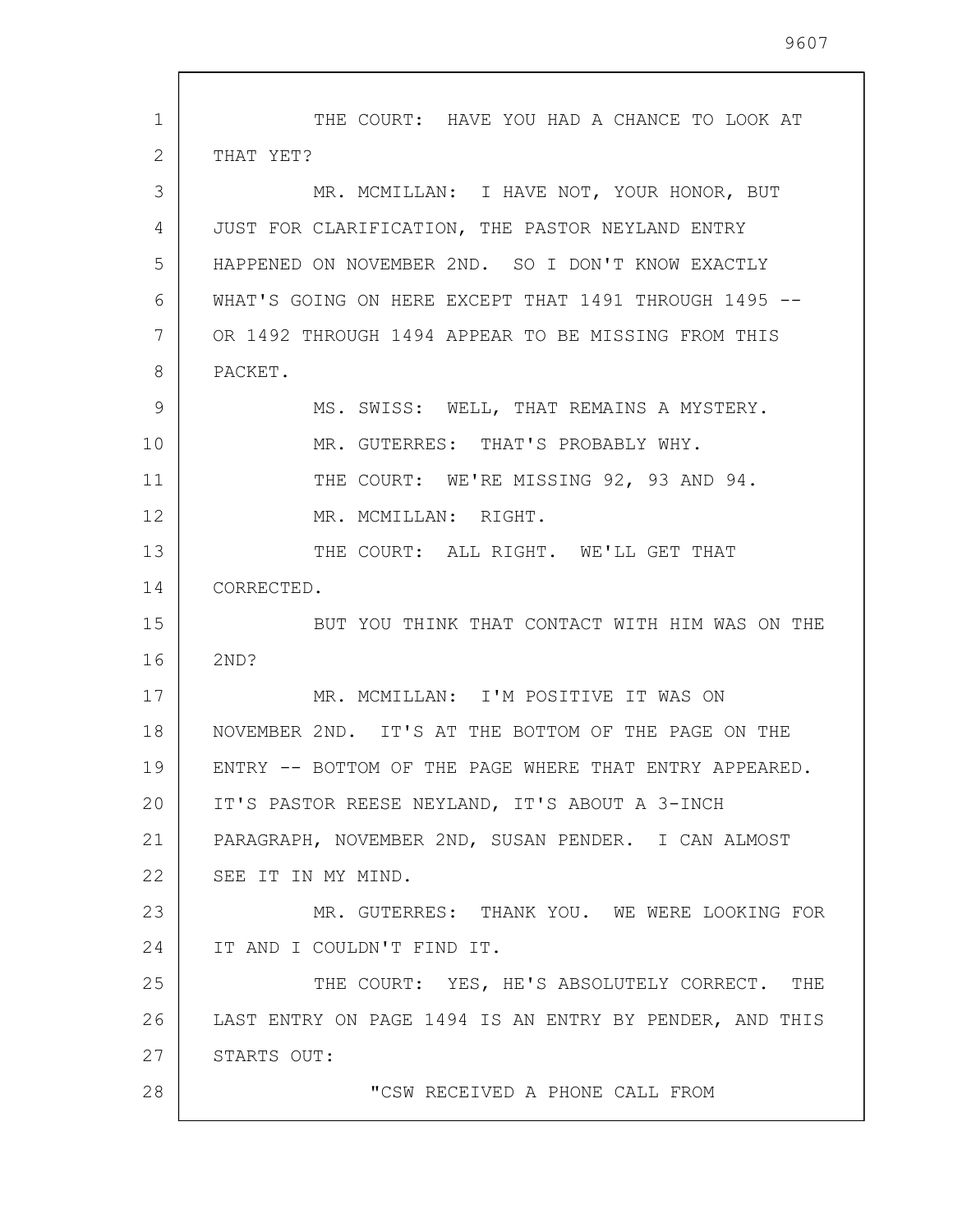1 2 3 4 5 6 7 8 9 10 11 12 13 14 15 16 17 18 19 20 21 22 23 24 25 26 27 28 PASTOR REESE NEYLAND." SO NO WONDER YOU DIDN'T REDACT THAT; IT'S NOT IN THE PAGES YOU GAVE US. MR. MCMILLAN: RIGHT. MR. GUTERRES: MY APOLOGIES, YOUR HONOR. I HADN'T REALIZED I WAS MISSING TWO PAGES. MR. MCMILLAN: ALSO, YOUR HONOR -- AND OBVIOUSLY SOME OF THIS DEPENDS ON WHAT THE RULINGS ARE ON THE CURRENT PENDING MOTIONS -- BUT EVEN AFTER NOVEMBER 6, CERTAIN ENTRIES BY PARTICULARLY VICTORIA SCHEELE WOULD BE RELEVANT TO HER CONDUCT TOWARDS MS. DUVAL IN RENDERING HER SERVICES THAT WERE RENDERED. THE COURT: I THINK THAT'S POSSIBLE, AND THAT'S WHY, AMONG OTHER THINGS, I ASKED YOU TO DESIGNATE THE ENTRIES. THE ONES WE HAVE, WITH THE EXCEPTION OF THE ONE ABOUT NEYLAND ON NOVEMBER 2ND, GOING THROUGH THE END OF PENDER'S ON NOVEMBER 5TH, AT LEAST AS TO THOSE, DOES EVERYBODY AGREE THAT THOSE WOULD BE ADMISSIBLE? MR. GUTERRES: FOR THE LIMITED PURPOSE? THE COURT: FOR THE LIMITED PURPOSE, RIGHT. MR. MCMILLAN: ONE MOMENT, YOUR HONOR. I JUST NEED TO MAKE SURE WHAT THEY ARE. SOME OF THESE I RECALL AND SOME I DON'T. WE SPENT A LOT OF TIME WITH THIS LAST NIGHT. YEAH, I THINK -- THERE'S ONE ON 1491, WE DON'T KNOW WHAT IT SAYS AFTER 1491 BECAUSE THOSE PAGES ARE MISSING, BUT IT'S AN ENTRY BY AN ELIZABETH SMALL, AND I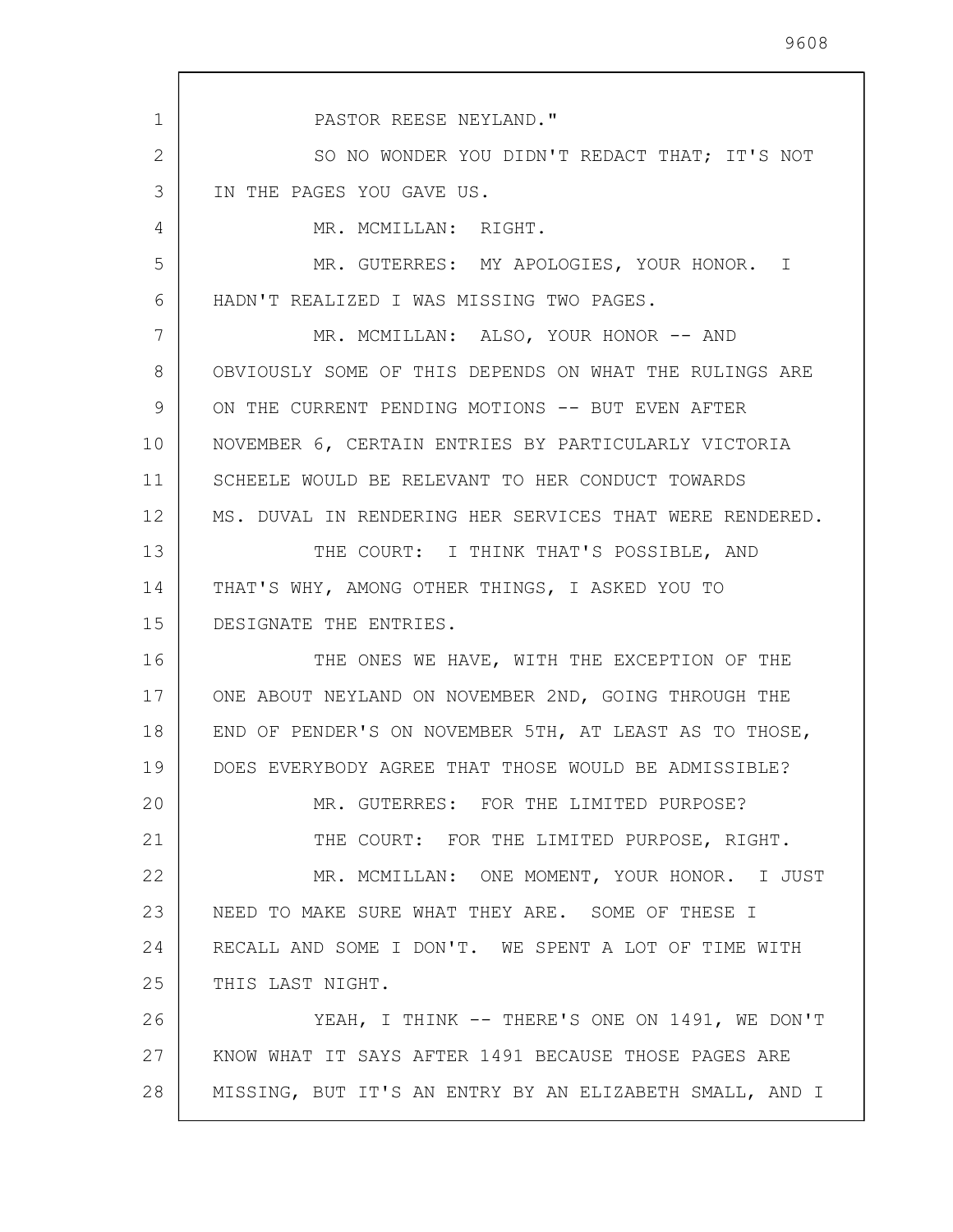1 2 3 4 5 6 7 8 9 10 11 12 13 14 15 16 17 18 19 20 21 22 23 24 25 26 27 28 DO NOT BELIEVE THERE'S BEEN ANY TESTIMONY OR ANYTHING ABOUT HER. IT SAYS HERE THAT SHE'S A PHN AND THAT SHE WAS APPROACHED BY MS. PENDER FOR A CONSULTATION BUT NOTHING MORE THAN THAT. SO I'M NOT SURE WHAT THAT IS. SO I'M GOING TO SKIP THAT ONE FOR THE MOMENT UNTIL, YOU KNOW, MR. PARIS SHOWS UP. BUT OTHER THAN THAT, IT LOOKS LIKE ALL OF THE ENTRIES IN THIS PACKET WOULD BE APPROPRIATE TO BE ADMITTED FOR A LIMITED PURPOSE. THE COURT: ALL RIGHT. WELL, YOU CAN TAKE A LOOK AT IT. I'VE GOT IT AND LOOKING AT IT. IT ACTUALLY -- AND I AGREE, AT THE BOTTOM IT'S JUST ONE LINE. WHEN IT GOES OVER ON THE NEXT PAGE IT TAKES PRETTY CLOSE TO HALF THE PAGE OF A GREAT DEAL OF INFORMATION. IT DOES INDICATE A NUMBER OF STATEMENTS MADE BY AUSTIN TO PENDER AND ROGERS AND SO ON. SO YOU HAVE TO TAKE A LOOK AT IT. ALL RIGHT. WELL, WE'LL WAIT ON FURTHER ON THE DELIVERED SERVICE LOG. MS. SWISS: YOUR HONOR, MAY I RAISE AN ISSUE ABOUT EXHIBIT 24? THE COURT: YES. MS. SWISS: YESTERDAY, WE DISCUSSED THE TWO LETTERS BETWEEN MR. MILLS'S ATTORNEY AND MS. DUVAL'S ATTORNEY IN EXHIBIT 24, BATES 637 THROUGH 640, AND THE COURT DID NOT RECEIVE THOSE LETTERS INTO EVIDENCE WHEN WE DISCUSSED IT YESTERDAY. MY UNDERSTANDING OF THE GROUNDS WAS THAT THERE WAS NO INFORMATION IN THE RECORD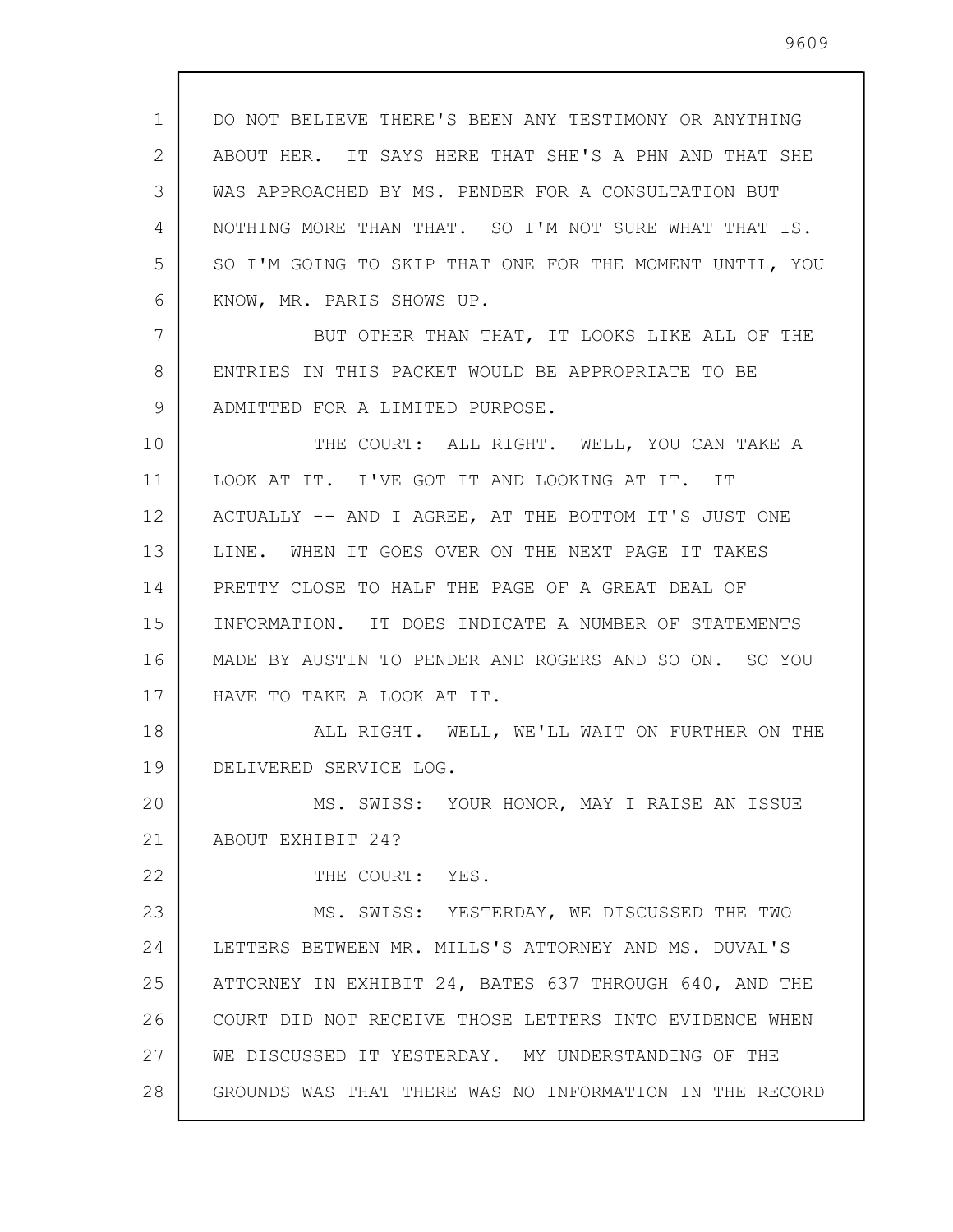1 2 3 4 THAT MS. PENDER HAD THIS INFORMATION AT THE TIME OF THE DETENTION AND KNEW ABOUT THESE LETTERS, AND SO THEREFORE THE COURT FOUND THAT THEY MAY NOT BE RELEVANT.

5 6 7 8 9 10 11 12 13 THE LETTERS ARE DATED IN AUGUST 2009, WHICH PREDATES THE DETENTION. AND IN LOOKING IN THE RECORDS FOR THE ENTIRETY OF THE CASE, THERE WAS A DECLARATION FILED BY MS. PENDER WITH THE COURT BEFORE THE COUNTY'S SUMMARY JUDGMENT MOTIONS WERE HEARD WHICH STATES THAT SHE DID RECEIVE CERTAIN DOCUMENTS FROM MS. DUVAL, FAMILY COURT DOCUMENTS FROM MS. DUVAL. AND IN THAT DECLARATION, ATTACHED TO IT, ARE THESE -- AMONG OTHER THINGS, THESE TWO LETTERS.

14 15 16 17 18 19 20 21 22 23 24 25 SO I WOULD ASK THE COURT TO RECONSIDER THIS RULING ALLOWING THESE TWO LETTERS INTO EVIDENCE FOR THE LIMITED PURPOSE. AND FURTHERMORE, AT THE TIME THAT MR. MILLS WAS QUESTIONED ABOUT THESE LETTERS, THEY HAD ALREADY BEEN RECEIVED INTO EVIDENCE FOR THE LIMITED PURPOSE. THEY WERE PUBLISHED TO THE JURY. AND SO FROM THE DEFENDANT'S STANDPOINT, THEY WERE ALREADY INTO EVIDENCE AT THAT TIME THAT MS. PENDER WAS QUESTIONED; THEREFORE WE DECIDED NOT TO REHASH THAT AREA OF QUESTIONING WITH MS. PENDER, DID NOT ASK HER THOSE QUESTIONS BECAUSE THIS DOCUMENT HAD ALREADY BEEN RECEIVED INTO EVIDENCE AT THAT TIME.

26 27 MR. PRAGER: I'M SORRY, YOUR HONOR, I DIDN'T GET THE NUMBER.

28

IF I COULD HAVE THE NUMBER? I DIDN'T HEAR THE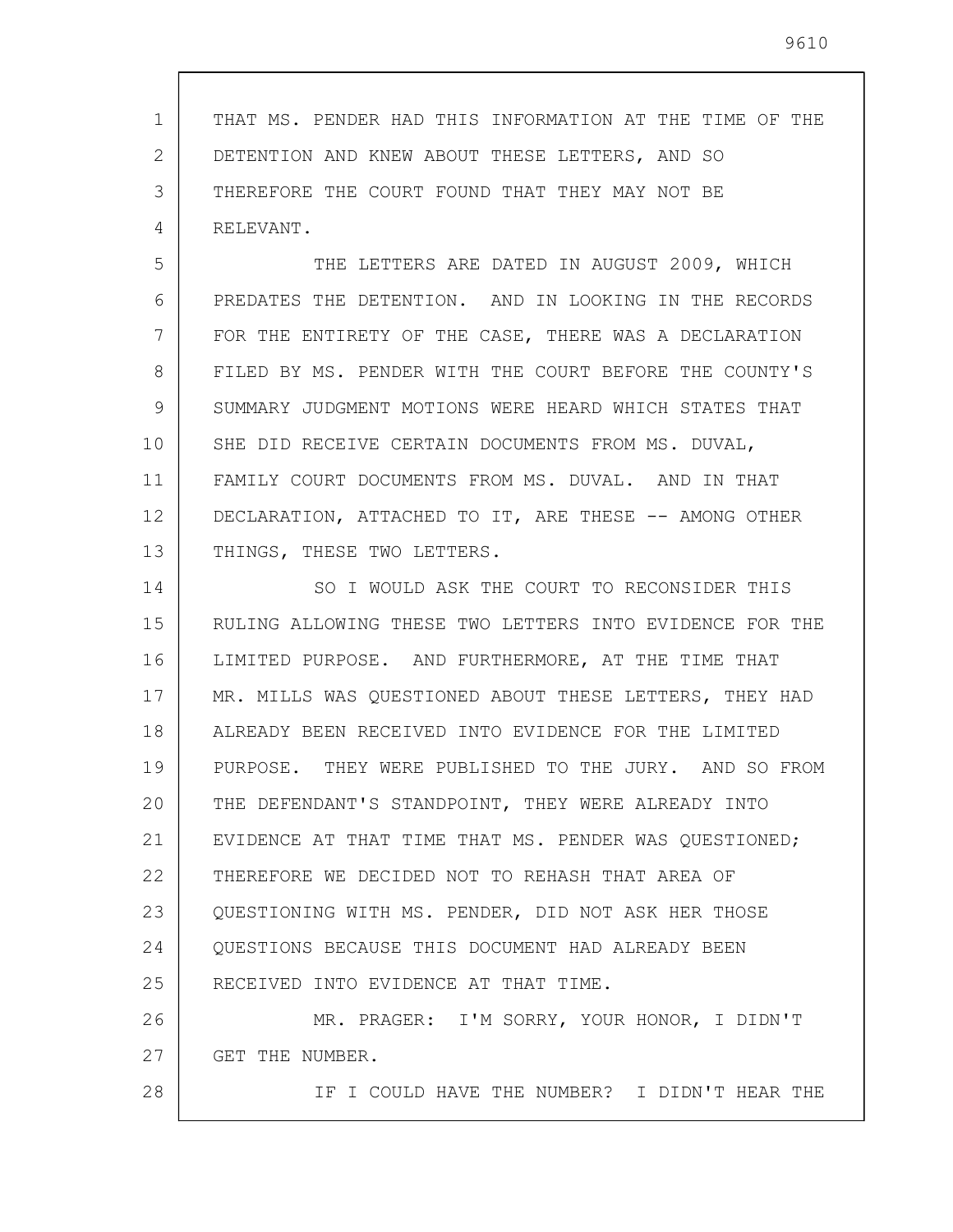EXHIBIT NUMBER.

1

| <b>T</b> | LAHILDII INUMBRI                                       |
|----------|--------------------------------------------------------|
| 2        | MS. SWISS: EXHIBIT 24, BATES 637 THROUGH 640.          |
| 3        | MR. PRAGER: THANK YOU, YOUR HONOR.                     |
| 4        | MR. MCMILLAN: YOUR HONOR?                              |
| 5        | THE COURT: GO AHEAD.                                   |
| 6        | MR. MCMILLAN: IN WHAT MS. SWISS IS SAYING, I           |
| 7        | HAVEN'T HEARD ANY NEW ARGUMENT THAT WAS NOT ALREADY    |
| 8        | RAISED AND ADDRESSED YESTERDAY, OTHER THAN A           |
| 9        | DECLARATION THAT WAS FILED TWO YEARS -- I THINK TWO    |
| 10       | YEARS AGO NOW IN THE COURT THAT WAS OBVIOUSLY PUT      |
| 11       | TOGETHER AND CREATED BY COUNSEL, WAS NOT SUBJECT TO    |
| 12       | CROSS-EXAMINATION OR ANYTHING ELSE. AND THERE'S BEEN   |
| 13       | NO EVIDENCE IN THIS TRIAL BY MS. PENDER OR ANYONE ELSE |
| 14       | TO SUGGEST THAT THERE'S ANY FOUNDATION.                |
| 15       | AND THE ARGUMENT STILL REMAINS, OBJECTION              |
| 16       | STILL REMAINS. IN ADDITION TO LACKING FOUNDATION AND   |
| 17       | CONSISTING OF HEARSAY AND MULTIPLE HEARSAY, THEY'RE    |
| 18       | PREJUDICIAL UNDER 352, UNDULY PREJUDICIAL. IT'S        |
| 19       | LETTERS BETWEEN ATTORNEYS ARGUING IN A FAMILY LAW      |
| 20       | DISPUTE.                                               |
| 21       | THE COURT: WELL, I UNDERSTAND YOUR ARGUMENT.           |
| 22       | IS MS. PENDER'S DECLARATION THAT YOU REFERRED          |
| 23       | TO IN EVIDENCE?                                        |
| 24       | MS. SWISS: THE DECLARATION THAT I REFERRED TO          |
| 25       | IS NOT IN EVIDENCE IN THIS CASE IN THIS TRIAL, BUT THE |
| 26       | COURT CAN TAKE JUDICIAL NOTICE OF IT AS A DOCUMENT     |
| 27       | FILED WITHIN THE COURSE OF THIS CASE.                  |
| 28       | THE COURT: NO, I'M NOT GOING TO.                       |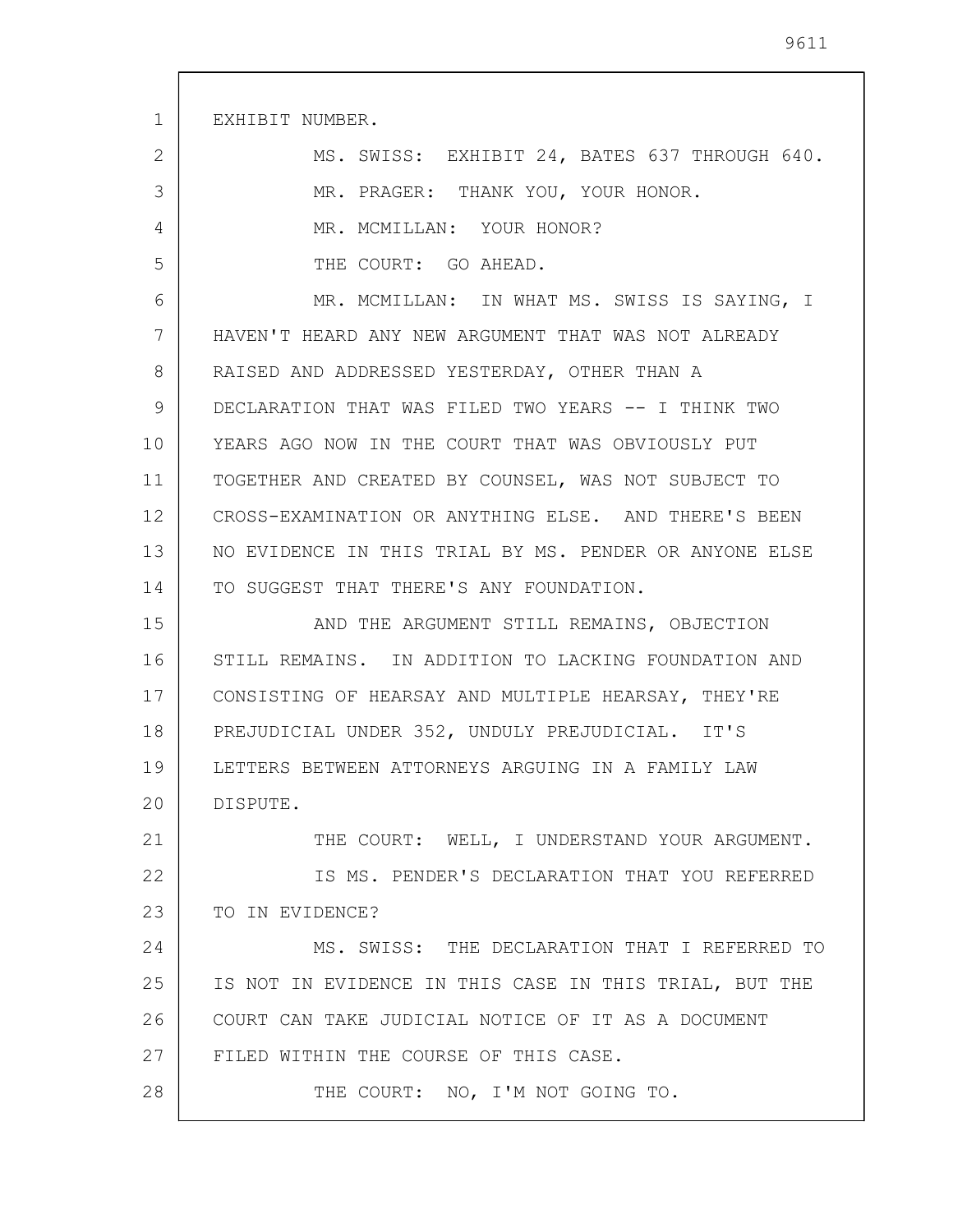1 2 3 4 5 6 7 8 9 10 11 12 13 14 15 16 17 18 19 20 21 22 23 24 25 26 27 28 MS. SWISS: IT WAS FILED JUNE 13, 2014, AND MS. PENDER WAS SUBJECT TO CROSS-EXAMINATION ABOUT THE DECLARATION IN HER DEPOSITION BUT NOT HERE AT TRIAL. THE COURT: WELL, THAT'S NOT EVIDENCE IN THIS CASE AND I'M NOT GOING TO TAKE JUDICIAL NOTICE OF HER DECLARATION ELSEWHERE AS A BASIS FOR RECEIVING -- IF IT'S NOT BEFORE THE COURT, AS A BASIS FOR RECEIVING EVIDENCE IN THIS TRIAL. I'M NOT GOING TO CHANGE THE RULING ON THOSE TWO ATTORNEY LETTERS. MS. SWISS: THANK YOU, YOUR HONOR. THE COURT: ALL RIGHT. SO WE STILL HAVE 24 AT ISSUE, WE STILL HAVE 82 AT ISSUE AS TO THE DELIVERED SERVICE LOG. MR. PRAGER, YOUR RECOLLECTION ON THIS MAY BE BETTER. IN LOOKING AT THE -- WHAT I'LL CALL THE LOG THAT MR. PARIS PREPARED FOR ALL OF US, IN LOOKING AT MY NOTES, IT APPEARS TO ME THE NEXT ONE THAT HASN'T BEEN ADDRESSED WOULD BE NO. 327? MR. PRAGER: THAT'S, I BELIEVE, CORRECT, YOUR HONOR. YOUR HONOR, I THINK WHAT I'VE GOT NEXT UP IS NO. 704 AND NO. 705. MR. MCMILLAN: YEAH, I THINK 327, IF WE CAN DEFER ON THAT, YOUR HONOR, UNTIL MR. PARIS GETS HERE. I KNOW THAT HE HAD SOMETHING WRITTEN UP ON THAT, AND I DON'T RECALL EXACTLY WHAT. HE SHOULD BE HERE -- IN FACT, I CAN TEXT HIM TO SEE HOW THEY'RE PROGRESSING ON EXHIBIT 82.

9612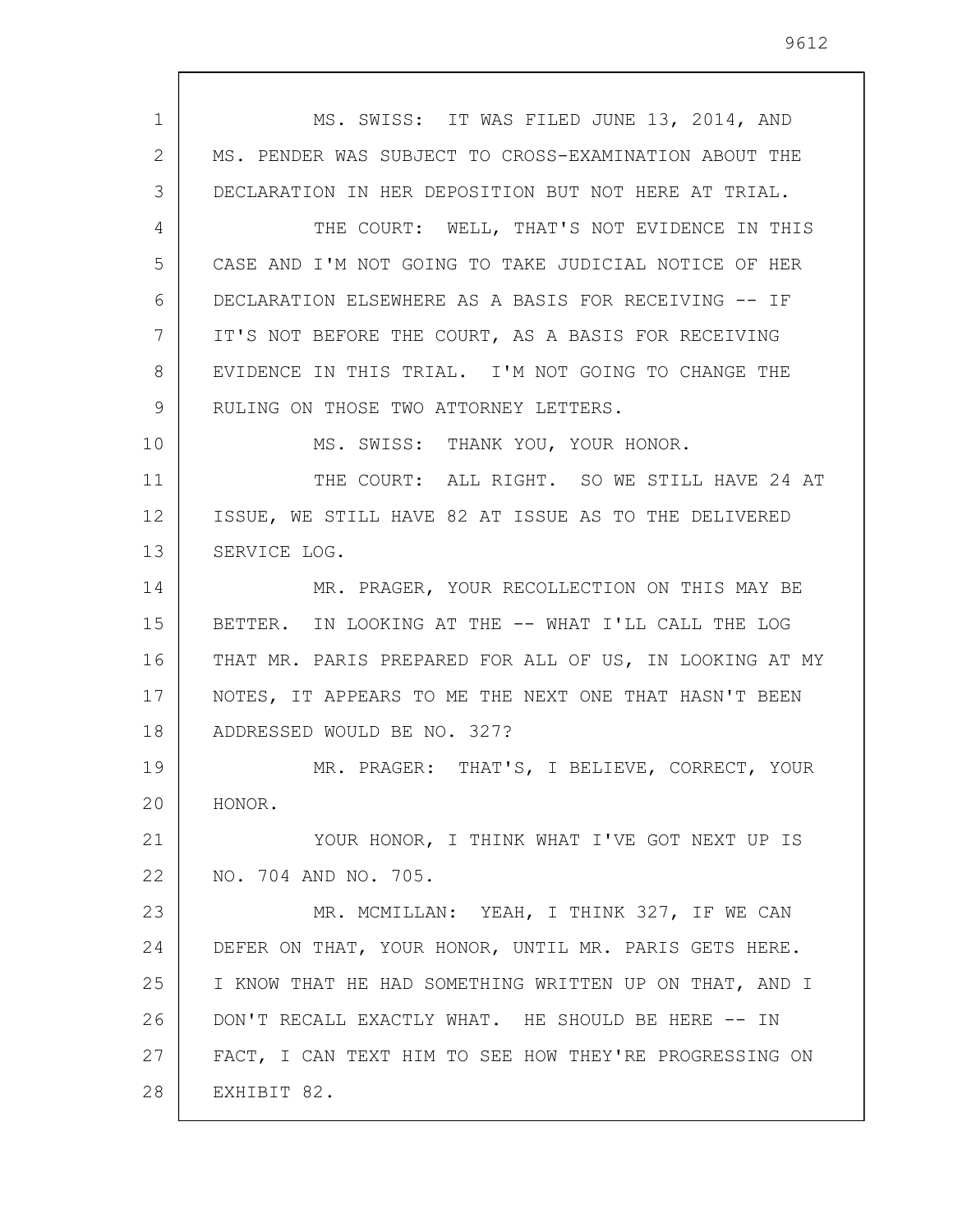1 2 3 4 5 6 7 8 9 10 11 12 13 14 15 16 17 18 19 20 21 22 23 24 25 26 27 28 THE COURT: ALL RIGHT. MR. PRAGER: I'M READY ON 704 AND 705, YOUR HONOR. THE COURT: ALL RIGHT. YES, WE HAD TALKED ABOUT THOSE. MR. PRAGER: OKAY. THIS IS EXHIBIT 2 TO MS. CONDON'S DEPOSITION, WHERE SHE ADMITS -- UNDER THE PENALTY OF PERJURY, IT'S FILED WITH THE COURT, AND SHE DOES VERIFY THIS AS HER DECLARATION AT HER DEPOSITION -- AT PAGE 72, LINES 15 THROUGH 18, THAT SHE HAS NOT SENT MS. DUVAL ONE OF THE DUE PROCESS LETTERS WE TALKED ABOUT DURING THE CASE AND WAS PLAYED AS PART OF THE -- I'M SORRY, IT WASN'T PLAYED, IT WAS READ AS PART OF THE DEPO READS THAT WERE OFFERED TO THE JURY. AND IT GOES TO THE ISSUE THAT THE DEFENSE IS SAYING THEY TOOK BACK THEIR FINDINGS TO SHOW THAT THE COUNTY OWED MS. DUVAL A DUE PROCESS LETTER TELLING HER SHE HAD THE RIGHT TO APPEAL, AND THE COUNTY NEVER SENT THAT LETTER TO MS. DUVAL. MS. SWISS: YOUR HONOR, I APOLOGIZE. I DON'T HAVE 704 IN MY BINDER SO I'M LOOKING FOR IT. MR. PRAGER: I HAVE IT, YOUR HONOR. MS. SWISS: CAN YOU JUST SHOW IT TO ME TO SPEED THINGS ALONG? MR. PRAGER: YEAH. MS. SWISS: YOUR HONOR, THIS DECLARATION WAS FILED WITH COUNSEL'S -- WITH THE DEFENDANT'S MOTION FOR SUMMARY JUDGMENT IN THE UNDERLYING CASE. IT ALSO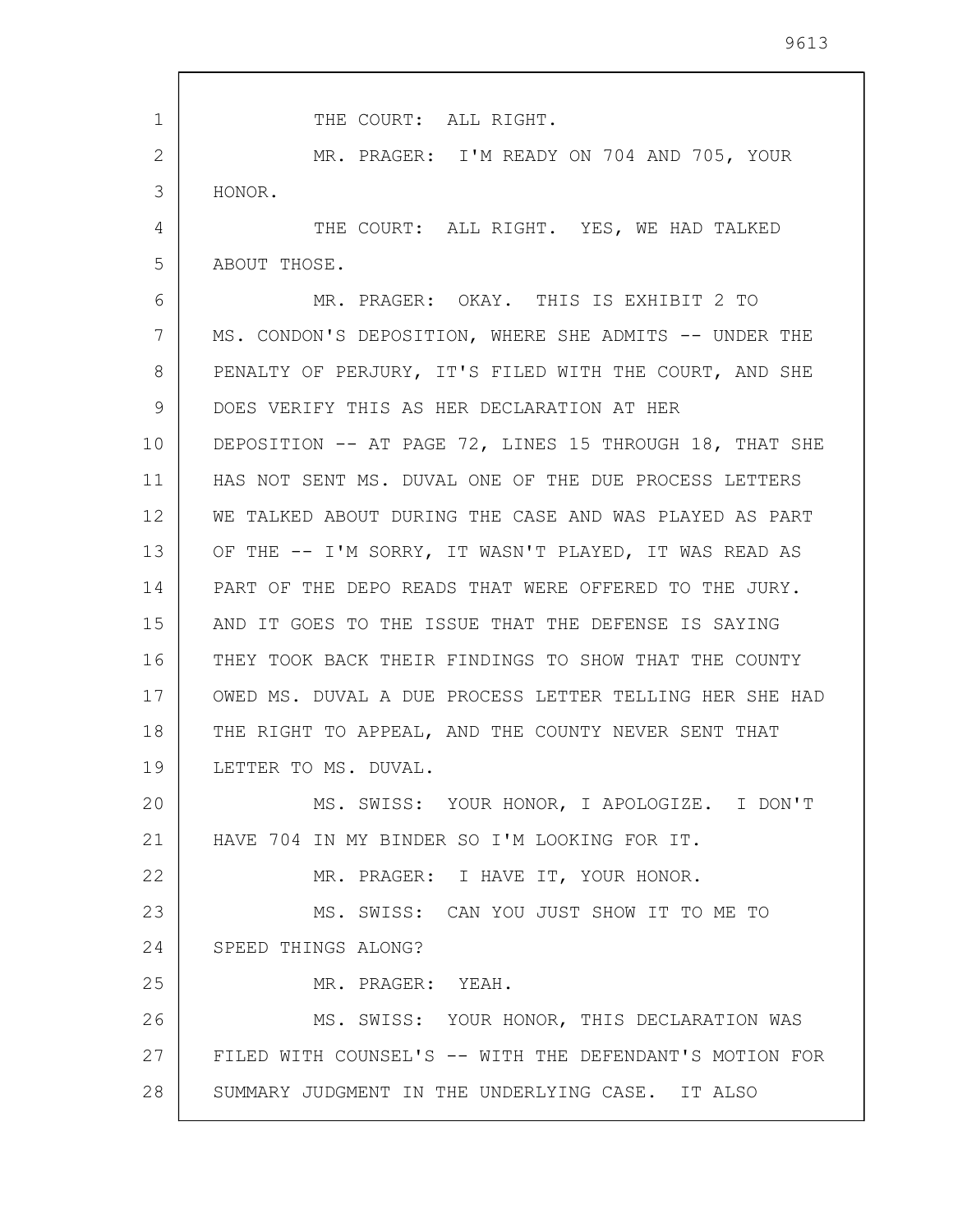1 2 3 4 5 6 7 8 9 10 11 12 13 14 15 16 17 18 19 20 21 22 23 24 25 26 27 28 REFERS TO MULTIPLE ATTACHMENTS WHICH WERE NOT INCLUDED IN THE EXHIBIT WHICH WOULD BE THE CIVIL RIGHTS INVESTIGATION REPORTS THAT HAVE ALREADY NOT BEEN RECEIVED INTO EVIDENCE. THIS DECLARATION IS ALSO CUMULATIVE. THE DEPOSITION READ DONE BY PLAINTIFFS CONFIRMS THAT MS. CONDON TESTIFIED THAT NO FINAL DETERMINATION OF A CIVIL RIGHTS LETTER WAS SENT AFTER THE CHANGE CONCLUSIONS BY THE CIVIL RIGHTS UNIT. SO THEREFORE, ADMITTING THE DECLARATION INTO EVIDENCE WOULD BE MISLEADING BECAUSE IT DOESN'T HAVE ALL OF THE INFORMATION ATTACHED, AND IT SHOULD NOT BE ATTACHED, AND THE DOCUMENT WOULD ALSO BE CUMULATIVE OF ALREADY-TESTIFIED-TO STATEMENTS IN THIS TRIAL. THE COURT: WELL, THE FACT THAT A DOCUMENT HAS BEEN SUBJECT TO TESTIMONY DOES NOT MAKE IT CUMULATIVE. BUT IF THERE'S A QUESTION ABOUT WHETHER THERE'S A FOUNDATION FOR THE DOCUMENT TO BE RECEIVED, IF -- WE WOULD HAVE ALMOST NO EXHIBITS IF WE DIDN'T HAVE TESTIMONY ABOUT THE SUBJECT MATTER. SO, HAVING SAID  $THAT$   $--$ MR. PRAGER: I'M HAPPY TO REDACT OR LIMIT EVERYTHING EXCEPT HER SAYING IT'S HER -- MS. CONDON SAYING IT'S HER DECLARATION. AND THEN WHAT WE CARE ABOUT IS CLAUSE 10 ON PAGE 3 OF THE DECLARATION, THAT JUST SAYS: "A LETTER OF DETERMINATION FROM A CONCLUSION OF THE CIVIL RIGHTS INVESTIGATION WAS NOT SENT TO

9614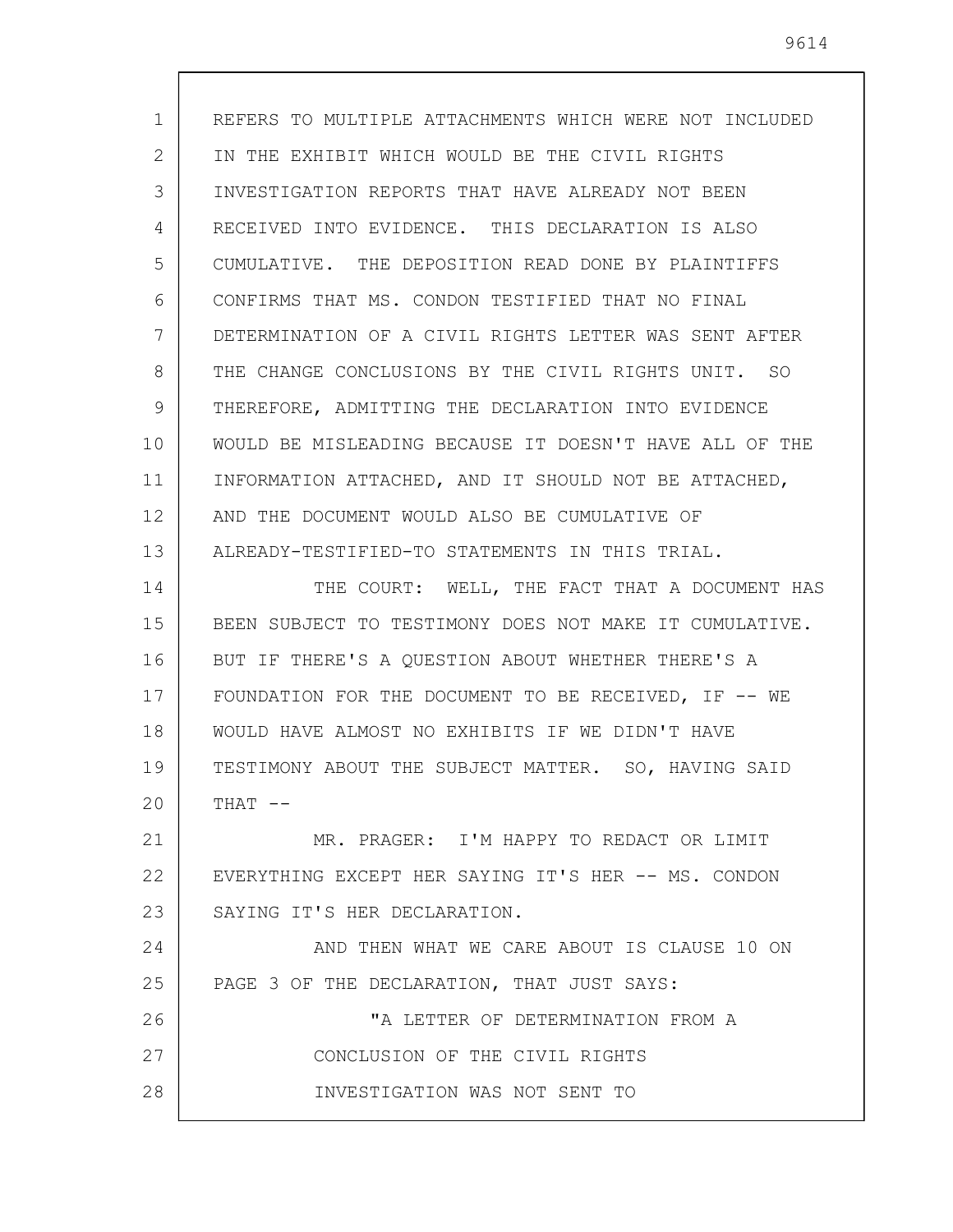| 1  | MS. DUVAL."                                             |
|----|---------------------------------------------------------|
| 2  | AND ON THE ISSUE OF CUMULATIVE, I THINK THAT            |
| 3  | THIS WILL ACTUALLY SPEED THINGS ALONG BECAUSE, AS THE   |
| 4  | COURT CAN IMAGINE, IF WE CAN PUBLISH IT TO THE JURY,    |
| 5  | IT'S A MUCH FASTER WAY OF ESTABLISHING A FACT THAN      |
| 6  | READING A DEPOSITION TRANSCRIPT OR ANYTHING ELSE. AND   |
| 7  | THE WITNESS DID AUTHENTICATE THE DOCUMENT.              |
| 8  | THE COURT: WELL, I'LL GET IT AND TAKE A LOOK            |
| 9  | AT IT. I'M LOOKING AT SOMETHING ELSE FROM MY --         |
| 10 | MR. PRAGER: IF YOU WANT, I CAN HAND THE                 |
| 11 | DEPOSITION TO THE COURT WHENEVER YOU'RE READY.          |
| 12 | THE COURT: I'LL GET IT.                                 |
| 13 | DON, THE EXHIBIT 704.                                   |
| 14 | THE CLERK: I'M NOT SURE WE'VE GOT IT. IT'S              |
| 15 | NOT LISTED IN THE --                                    |
| 16 | MS. SWISS: 704 IS NOT MARKED IN THE GREEN               |
| 17 | LIST AND THAT'S WHY IT'S NOT IN MY BINDER, I BELIEVE.   |
| 18 | THE CLERK: IT'S NOT IN THE BINDER AT ALL, AND           |
| 19 | I DON'T BELIEVE I HAVE IT.                              |
| 20 | THE COURT: YOU DON'T HAVE IT EITHER.                    |
| 21 | MR. PRAGER: THIS IS, I THINK, FROM THE DEPO             |
| 22 | READ, YOUR HONOR.                                       |
| 23 | MS. SWISS: YOUR HONOR, 704 IS ACTUALLY ON THE           |
| 24 | GREEN LIST DATED OCTOBER 26TH UNDER EXHIBITS MARKED FOR |
| 25 | IDENTIFICATION AND PREVIOUSLY RULED ON. ON THE SECOND   |
| 26 | PAGE, THE SIXTH LINE DOWN.                              |
| 27 | MR. PRAGER: YOUR HONOR, IF THAT WAS RULED ON,           |
| 28 | I APOLOGIZE I MISSED THAT. SO LET ME TAKE A LOOK AT     |
|    |                                                         |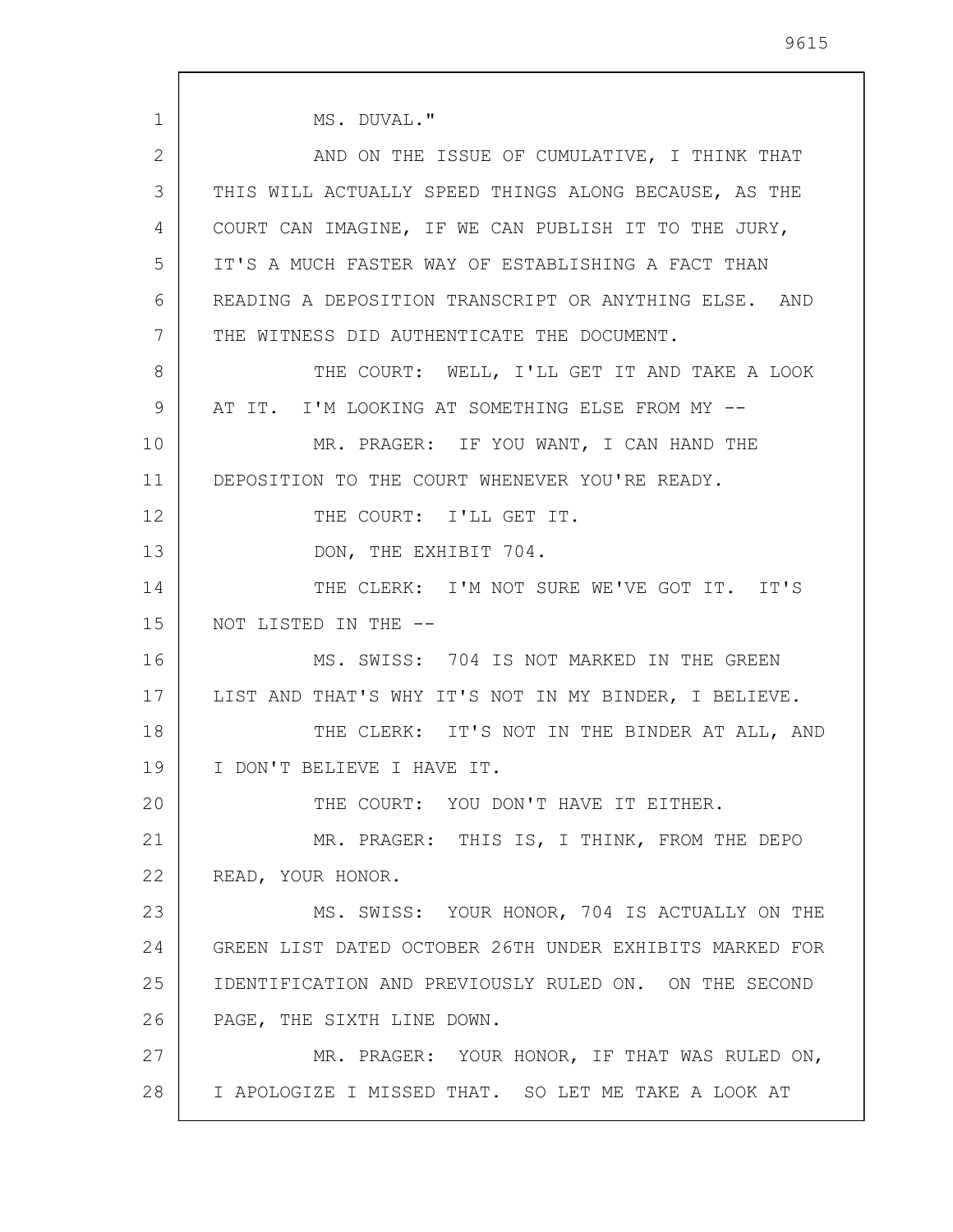| $\mathbf{1}$ | 705.                                                   |
|--------------|--------------------------------------------------------|
| 2            | THE COURT: WELL, LET ME JUST CHECK THE LIST            |
| 3            | HERE.                                                  |
| 4            | MR. PRAGER: I APOLOGIZE. 704 APPARENTLY WAS            |
| 5            | RULED ON PREVIOUSLY. 705 IS MARKED FOR IDENTIFICATION  |
| 6            | ONLY. THAT'S THE NEXT EXHIBIT THAT WE'RE TALKING       |
| 7            | ABOUT.                                                 |
| 8            | THE COURT: ALL RIGHT. DO WE HAVE 705?                  |
| 9            | MS. SWISS: SO 704 IS NOT BEING RECEIVED.               |
| 10           | THE COURT: APPARENTLY, IT WAS PREVIOUSLY               |
| 11           | RULED UPON AND IT WAS NOT RECEIVED.                    |
| 12           | ALL RIGHT. SO NOW I HAVE 705.                          |
| 13           | MS. SWISS: YOUR HONOR, THE OBJECTION IS UNDER          |
| 14           | 352.                                                   |
| 15           | THE COURT: I THINK THAT IT'S PROBABLY                  |
| 16           | INHERENT, ALTHOUGH POSSIBLY NOT, IN THE OBJECTION JUST |
| 17           | MADE UNDER 352. THE OBJECTION IS ALSO BASED ON SECTION |
| 18           | 350, WHICH IS RELEVANT EVIDENCE THAT ARE ADMISSIBLE,   |
| 19           | THINGS THAT ARE, THINGS THAT ARE NOT. IT'S ONLY ONCE   |
| 20           | YOU FIND SOME RELEVANCE AT ALL THAT YOU GET TO 352,    |
| 21           | MEANING THAT IT'S RELEVANT BUT THERE'S ONE OF THOSE    |
| 22           | SPECIFIED DIFFERENT REASONS AS TO WHY IT SHOULDN'T BE  |
| 23           | RECEIVED.                                              |
| 24           | SO PUTTING ALL THAT ASIDE TO GET TO THE HEART          |
| 25           | OF THE MATTER, WHAT DO YOU FEEL THIS OFFERS?           |
| 26           | MR. PRAGER: HAPPY TO TELL YOU.                         |
| 27           | THE DEFENSE IS EXPECTED TO ARGUE THAT                  |
| 28           | MS. HOCHSTEIN MADE A MISTAKE AND SHE ALONE REACHED     |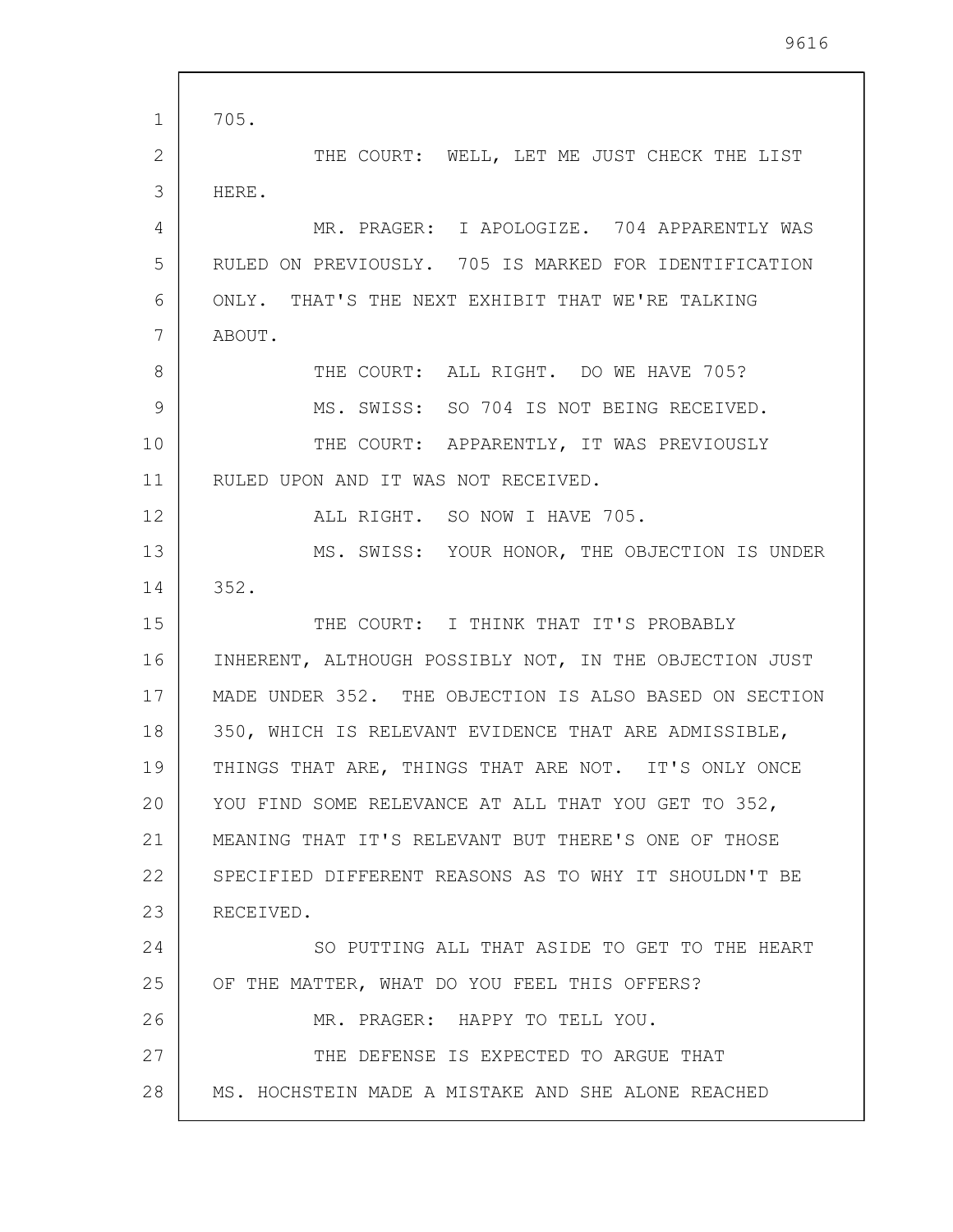THESE CONCLUSIONS. IF YOU LOOK AT THIS LETTER, YOUR HONOR, IT SAYS THAT "I" -- MS. CONDON SAYS ON THE FIRST PAGE: "I COULD NOT SUBSTANTIATE YOUR ALLEGATIONS OF RACIAL DISCRIMINATION." AND IT TALKS ABOUT HER I WOULD SAY OVERSIGHT OF THIS CASE. I THINK IT'S ADOPTIVE ADMISSION BY THE COUNTY AND THEIR HUMAN RESOURCES DIVISION MANAGER BECAUSE SHE'S TALKING ABOUT HER -- IT SUGGESTS THAT SHE REVIEWED THE FILE AND IT WOULD SUGGEST THAT SHE AGREED WITH THE OUTCOME OF THE FILE AS OF NOVEMBER 9, 2010, WHICH IS DIRECTLY OPPOSITE FROM WHAT THE COUNTY IS SAYING IN THEIR DIRECTED VERDICT MOTIONS. AND IT'S EXPECTED AT CLOSING ARGUMENTS THEY'LL MAKE THE SAME ARGUMENTS. THE COURT: 705 WILL NOT BE RECEIVED. I DO NOT FIND RELEVANCE OF THIS LETTER. THIS IS NOT A RULING ON OTHER LETTERS BY CONDON.

1

2

3

4

5

6

7

8

9

10

11

12

13

14

15

16

17

18

19 20 21 22 23 24 25 26 27 28 AND THE LACK OF RELEVANCE THAT I FIND TO THIS LETTER -- JUST SO YOU'LL UNDERSTAND, I'M NOT EXPECTING YOU TO AGREE -- BUT THIS LETTER SPECIFICALLY ADDRESSES A CLAIM OF RACIAL DISCRIMINATION. THAT IS AN ISSUE NOT RELEVANT TO THIS CASE. IT WOULD BE ENTIRELY POSSIBLY THAT SOME OTHER PERSON COULD BE LOOKING AT OTHER ISSUES. AND ONE OF THE REASONS I HAD ASKED YOU TO CHECK ON CONDON'S TESTIMONY IS THAT, GIVEN HER POSITION AT THE TIME, IT DOES SEEM THERE COULD BE SUBJECT MATTERS ON WHICH SHE HAS SAID SOMETHING THAT WOULD BE A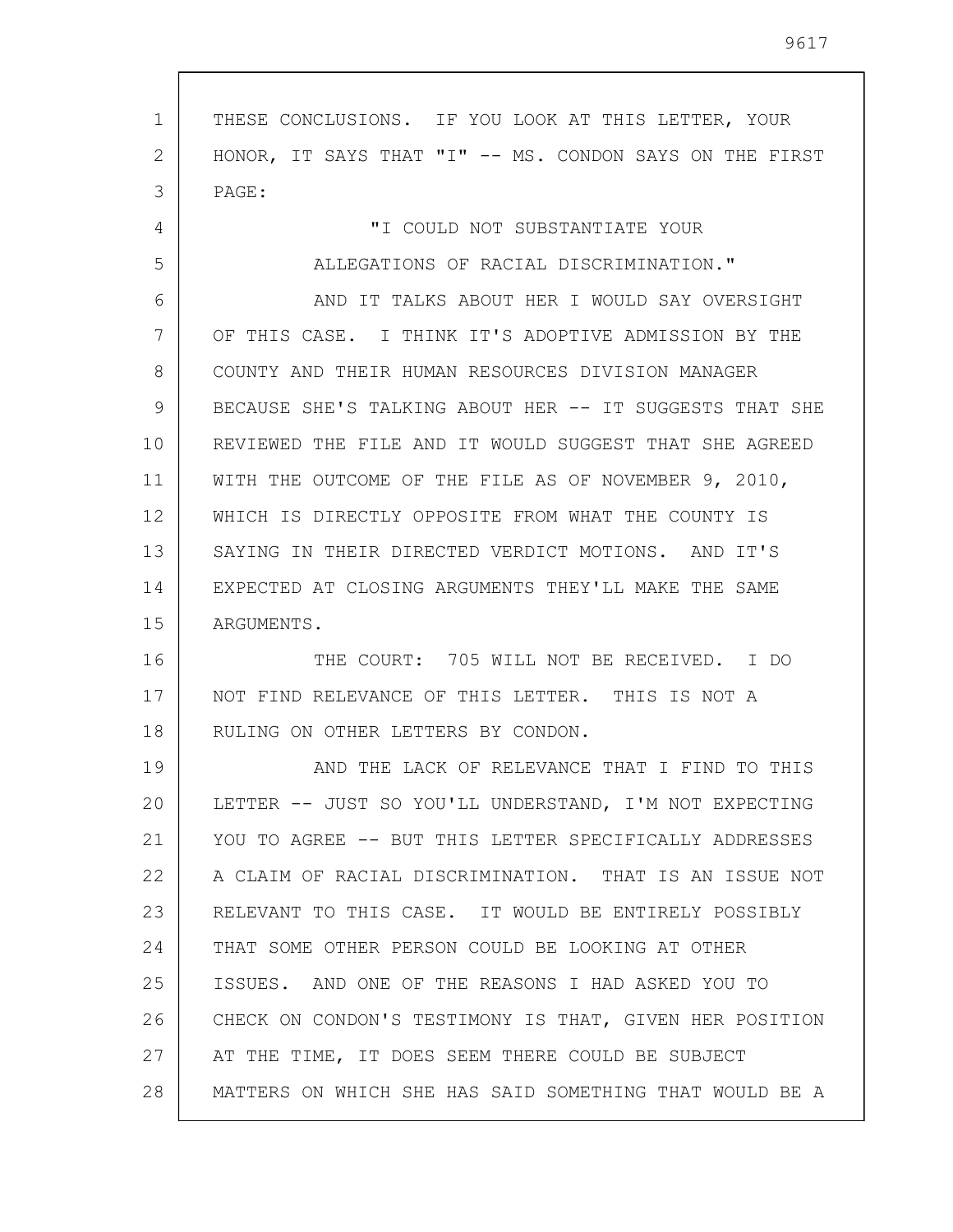1 2 3 4 5 6 7 8 9 10 11 12 13 14 15 16 17 18 19 20 21 22 23 24 25 26 27 28 RELEVANT SUBJECT MATTER AND COULD BE AN ADMISSION AS A PERSON, BECAUSE OF HER TITLE AND POSITION, AUTHORIZED TO BE SPEAKING ON BEHALF OF DCFS. BUT BECAUSE THIS ADDRESSED ONLY THE CLAIM OF RACIAL DISCRIMINATION, THAT'S LACK OF RELEVANCE. I'M JUST TELLING YOU SO YOU'LL UNDERSTAND WHAT I'M RULING, AS I SAID, NOT ASKING FOR AGREEMENT. MR. PRAGER: I UNDERSTAND. THE COURT: OKAY. SO 705 IS NOT RECEIVED. JUST IN A BROAD, GENERAL QUESTION, WE STILL HAVE QUITE A BIT TO GO, AND I SAY THIS NOT TO IN ANY WAY DISCOURAGE SOMEONE FROM OFFERING EVIDENCE THAT THEY FEEL SHOULD BE RECEIVED AND SHOULD BE PROPERLY PART OF THE EVIDENCE IN THE CASE, BUT I DO WONDER ON SOME OF THESE, WHY DO YOU NEED IT? AND AS I'VE ALREADY STATED, I DON'T CONSIDER IT TO BE A CUMULATIVE WHERE SOMEONE HAS GIVEN TESTIMONY THAT'S BEING THE SUBJECT OF AN EXHIBIT AS WELL BECAUSE THE ISSUE, AS I STATED, IF -- YOU'VE GOT TO HAVE SOME TESTIMONY IN ORDER TO GET A FOUNDATION FOR IT. AND THEN ONCE YOU GET A FOUNDATION FOR IT, TO THEN HAVE THE OBJECTION THAT IT'S CUMULATIVE WOULD SEEM TO BE DEFEATING TO A PERSON WHO WANTED TO GET A DOCUMENT INTO EVIDENCE. THERE'D BE ALMOST NO WAY TO GET IT IN. NOW, THIS WOULDN'T BE TRUE UNDER ALL CIRCUMSTANCES BUT IT CERTAINLY IS TRUE. SO I'M HAPPY TO ADDRESS ALL OF THESE, AND WHATEVER WE HAVE WE'RE GOING TO. BUT, YOU KNOW, JUST AS A GENERAL OBSERVATION, I LOOK AROUND THE COURTROOM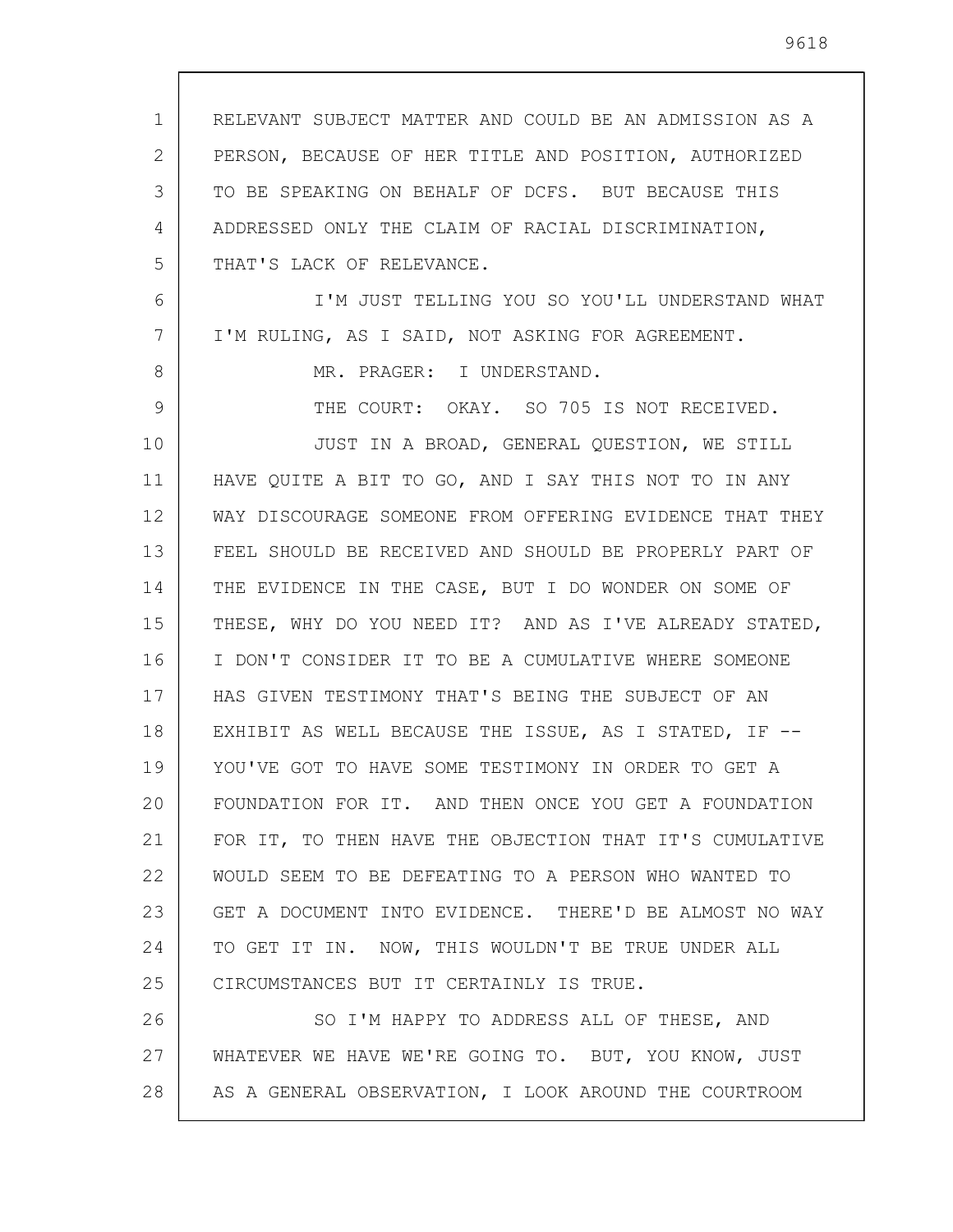| $\mathbf{1}$   | WITH ALL THE NOTEBOOKS ALL OF US HAVE AND WITH ALL THE  |
|----------------|---------------------------------------------------------|
| $\overline{2}$ | TESTIMONY WE'VE HAD, WHETHER OR NOT ALL OF THESE REALLY |
| 3              | NEED TO BE ADDRESSED.                                   |
| 4              | MR. PRAGER: WELL, YOU TOOK THE WIND OUT OF MY           |
| 5              | SAILS BECAUSE I WANTED TO TELL YOU ALL OF PAGE 3 IS     |
| 6              | BEING WITHDRAWN.                                        |
| 7              | THE COURT: WELL, 327 -- HAS 370 BEEN                    |
| 8              | WITHDRAWN?                                              |
| 9              | MR. PRAGER: I'M SORRY, 370? I'M SAYING ON               |
| 10             | PAGE 3 OF MR. $--$                                      |
| 11             | THE COURT: YES.                                         |
| 12             | MR. PRAGER: LET ME DO THE NUMBERS. ON                   |
| 13             | EXHIBIT 710, 719 --                                     |
| 14             | THE COURT: I'M ON A DIFFERENT PAGE.                     |
| 15             | MR. PRAGER: WELL, YOU'VE RULED ON 705, SO I             |
| 16             | TURNED THE PAGE TO PAGE 3 OF 4.                         |
| 17             | MS. SWISS: WE HAVE A SEVEN-PAGE DOCUMENT.               |
| 18             | MR. PRAGER: I HAVE A FOUR-PAGE DOCUMENT.                |
| 19             | THE COURT: OH, I HAVE A SEVEN-PAGE DOCUMENT.            |
| 20             | MR. MCMILLAN: I THINK THE CURRENT -- THE                |
| 21             | VERSION AS OF OCTOBER 26TH IS DOWN TO FOUR PAGES.       |
| 22             | MS. SWISS: WE DON'T HAVE THAT.                          |
| 23             | THE COURT: OH. I'M HAPPY TO HEAR IT BUT I               |
| 24             | NEVER GOT IT. I'M READING OFF THE SEVEN-PAGE DOCUMENT   |
| 25             | WHICH WAS AN EARLIER ITERATION BY MR. PARIS.            |
| 26             | MS. SWISS: MR. PARIS ISN'T HERE, FOR THE                |
| 27             | RECORD, SO NOBODY KNOWS WHAT'S GOING ON.                |
| 28             | MR. GUTERRES: I THINK WE SHOULD MARK THAT AND           |
|                |                                                         |

 $\sqrt{ }$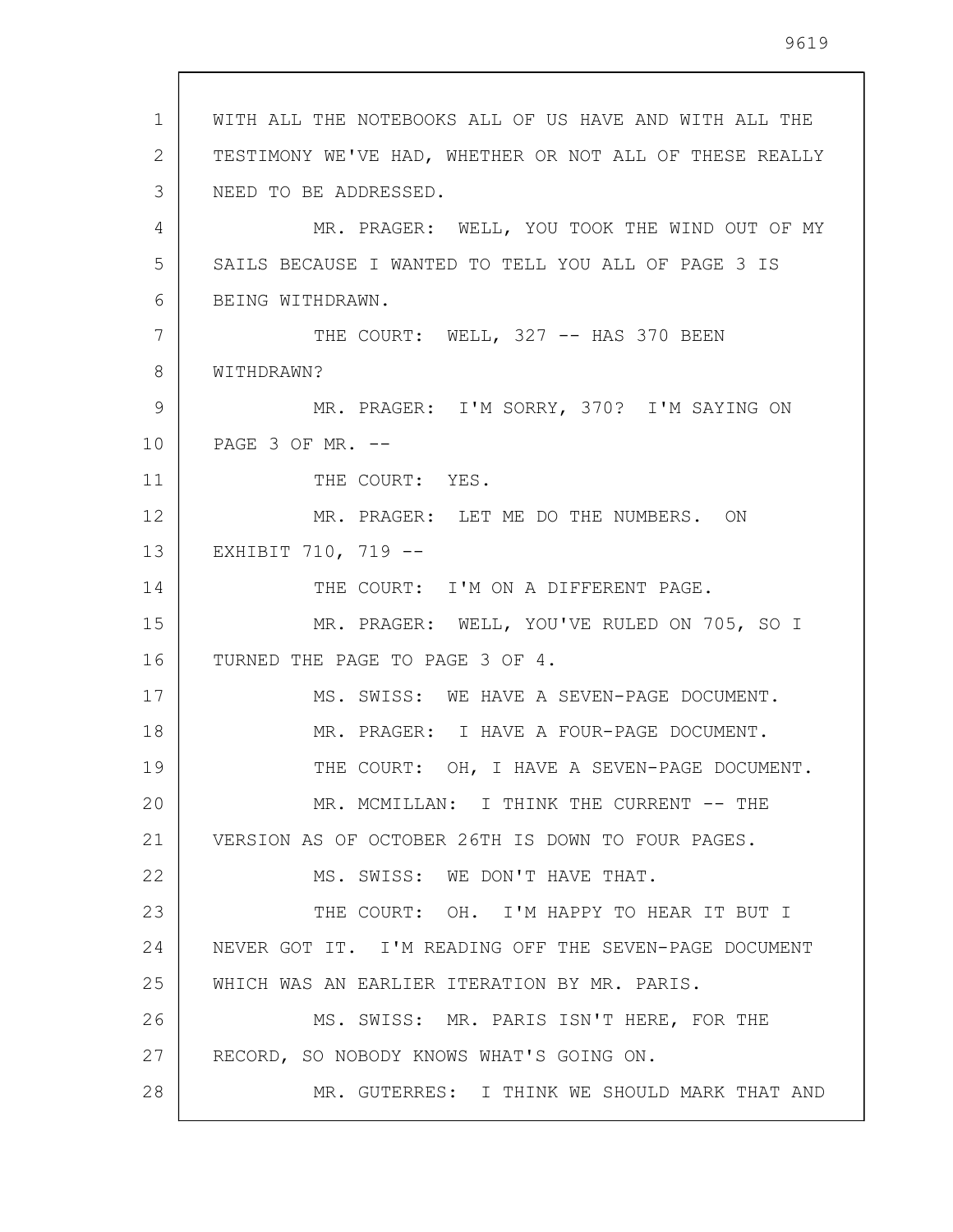1 2 3 4 5 6 7 8 9 10 11 12 13 14 15 16 17 18 19 20 21 22 23 24 25 26 27 28 SEND THAT STATEMENT TO MR. PARIS'S PARENTS. THE COURT: YES, THAT IS WHAT HIS PARENTS WOULD LIKE TO HAVE. I WON'T SPEAK FOR ANYONE ELSE BUT IT'S QUITE APPARENT THAT I DIDN'T KNOW WHAT WAS GOING ON BECAUSE I'VE BEEN OPERATING FROM THE SEVEN-PAGE DOCUMENT. MR. PRAGER: WELL, LET ME -- I SIT NEAR THE WELL, YOUR HONOR, OF THE FOUNTAIN HERE OF INFORMATION. LET ME GIVE YOU THE NUMBER SO THAT WAY WE CAN KEEP MOVING AND WE CAN GET THESE ISSUES ADDRESSED AND MOVE ALONG. THE COURT: SURE. MR. PRAGER: OKAY? JUST EXHIBIT 710 -- AND THERE ARE SOME MULTIPLE EXHIBITS BECAUSE THERE ARE BATES NUMBERS WITHIN INDIVIDUAL EXHIBITS, SO LET ME IDENTIFY THEM. THE COURT: ALL RIGHT. MS. SWISS: WELL, COUNSEL, MOST OF THEM HAVE ALREADY BEEN WITHDRAWN PREVIOUSLY. MR. PRAGER: OKAY. MS. SWISS: MY UNDERSTANDING IS, OF 710, THE ONLY ONES STILL AT ISSUE FROM THE SEVEN-PAGE LIST ON PAGE 4 OF 7 IS BATES 17046 THROUGH 17266. MR. PRAGER: RIGHT. YOU'RE SAYING THAT IS STILL BEING OFFERED? MS. SWISS: THAT IS THE ONE AS OF OCTOBER 18TH ON THIS LIST. MR. PRAGER: RIGHT.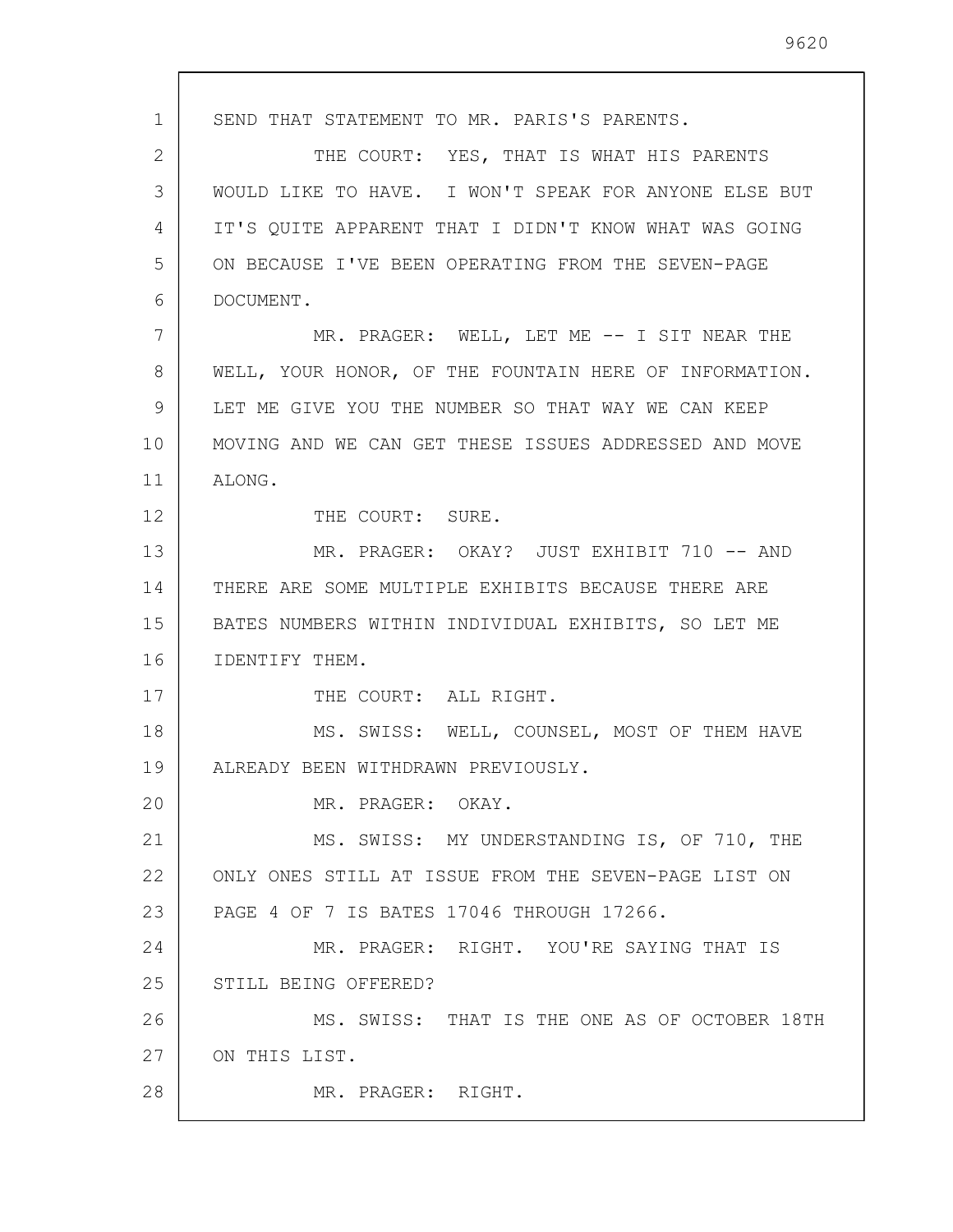1 2 3 4 5 6 7 8 9 10 11 12 13 14 15 16 17 18 19 20 21 22 23 24 25 26 27 28 MS. SWISS: THAT'S THE ONLY ONE THAT'S STILL AT ISSUE. THAT'S BEING WITHDRAWN. THEN THE OTHER ONES I BELIEVE HAVE ALREADY BEEN WITHDRAWN. MR. PRAGER: SO I'M JUST TRYING TO WITHDRAW, YOUR HONOR, NO. 710, AS COUNSEL SUGGESTED, BATES NOS. 017046 THROUGH 017266. I CAN HAPPILY MAKE A -- OFFER PAGES 3 AND 4 TO THE COURT IF YOU WANT TO MAKE COPIES REALLY QUICK. THE COURT: NO, YOU GO AHEAD AND TELL ME. MR. PRAGER: OKAY. THE COURT: ALL RIGHT. SO THOSE PAGES OF 710 ARE WITHDRAWN? MR. PRAGER: YES. THE COURT: ALL RIGHT. GO AHEAD TO YOUR NEXT ONE. MR. PRAGER: EXHIBIT 719, EXHIBIT 7 TO THE SCHEELE DEPO. I'VE GOT THE BATES NOS. AS WELL IF YOU WANT THEM, YOUR HONOR. THE COURT: YES, PLEASE. MR. PRAGER: IT'S 019389 THROUGH 019390. THE COURT: ALL RIGHT. MS. SWISS: THESE DOCUMENTS HAVE NOT BEEN IDENTIFIED, I DON'T BELIEVE. ARE YOU WITHDRAWING IT? MR. PRAGER: YEAH. MS. SWISS: THEN IT DOESN'T MATTER. THE COURT: THAT'S BEING WITHDRAWN? MR. PRAGER: YEAH. THE COURT: ALL RIGHT.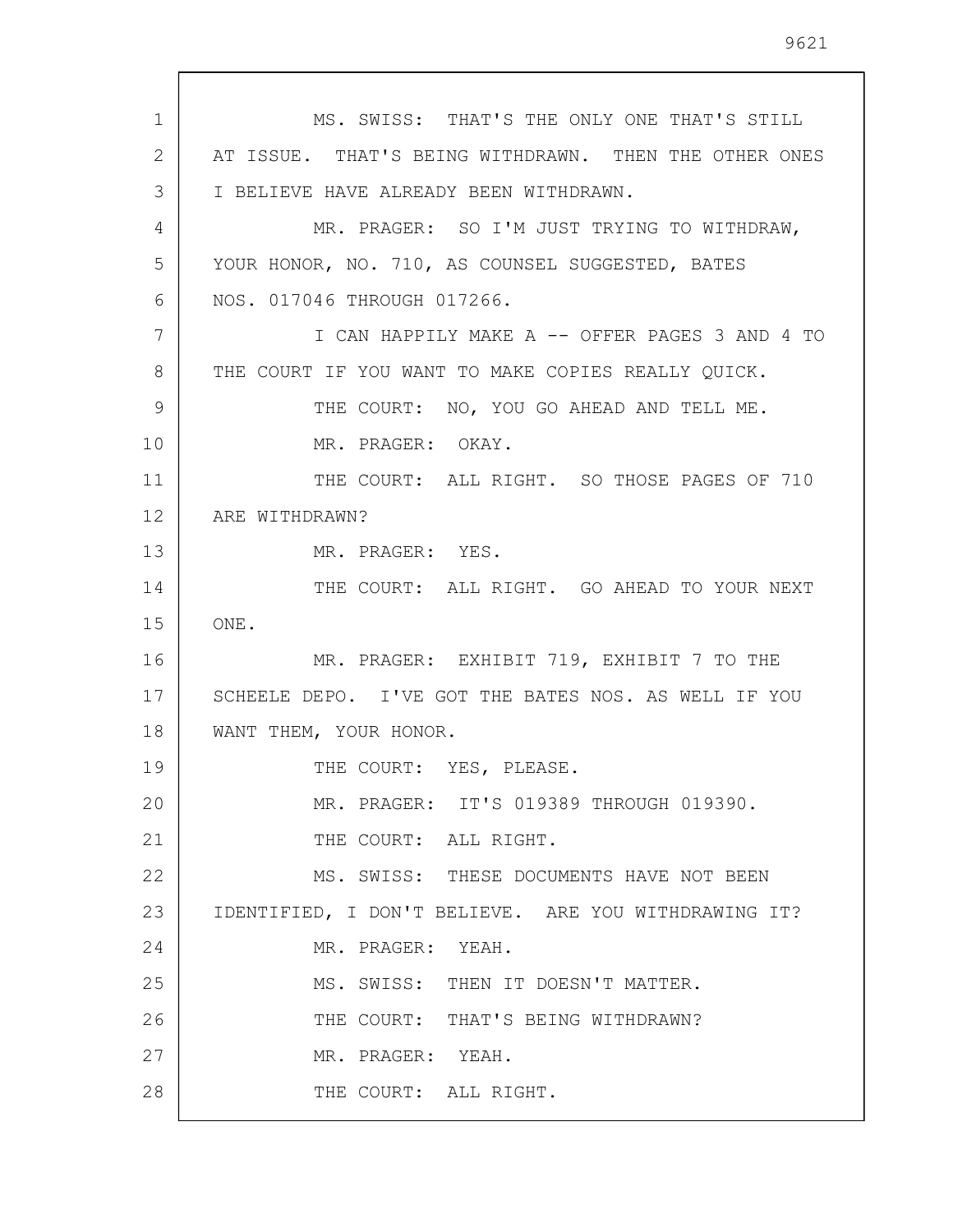| $\mathbf{1}$ | MR. PRAGER: NEXT IS EXHIBIT 720, AND THERE            |
|--------------|-------------------------------------------------------|
| 2            | WILL BE A NUMBER OF DOCUMENTS.                        |
| 3            | MAY I PROCEED?                                        |
| 4            | THE COURT: YES.                                       |
| 5            | MR. PRAGER: THE FIRST IS THE SCHEELE EXHIBIT          |
| 6            | NO. 13, AND IT'S BATES RANGE 019682 THROUGH 019693.   |
| 7            | THE COURT: OKAY. IS THAT --                           |
| 8            | MR. PRAGER: WITHDRAWN.                                |
| 9            | THE COURT: WITHDRAWN.                                 |
| 10           | MR. PRAGER: THESE ARE ALL WITHDRAWN.                  |
| 11           | THE COURT: ALL RIGHT.                                 |
| 12           | MR. PRAGER: MAY I PROCEED?                            |
| 13           | THE COURT: OKAY.                                      |
| 14           | MR. PRAGER: THE NEXT ONE IS EXHIBIT 720,              |
| 15           | SCHEELE EXHIBIT NO. 14, AND THE BATES RANGE IS 019694 |
| 16           | THROUGH 019695.                                       |
| 17           | THE COURT: THAT'S WITHDRAWN?                          |
| 18           | MR. PRAGER: YES, YOUR HONOR.                          |
| 19           | THE COURT: OKAY. WITHDRAWN.                           |
| 20           | MR. PRAGER: NEXT IS EXHIBIT 720, IT'S SCHEELE         |
| 21           | EXHIBIT NO. 16, AND IT'S BATES RANGE 019699 THROUGH   |
| 22           | 019712.                                               |
| 23           | THE COURT: ALL RIGHT. THAT'S WITHDRAWN?               |
| 24           | MR. PRAGER: THE FINAL EXHIBIT TO WITHDRAW --          |
| 25           | THE COURT: IS THAT WITHDRAWN?                         |
| 26           | MR. PRAGER: YES, YOUR HONOR.                          |
| 27           | THE COURT: ALL RIGHT. AND THE NEXT ONE?               |
| 28           | MR. PRAGER: 720, SCHEELE EXHIBIT NO. 19, THE          |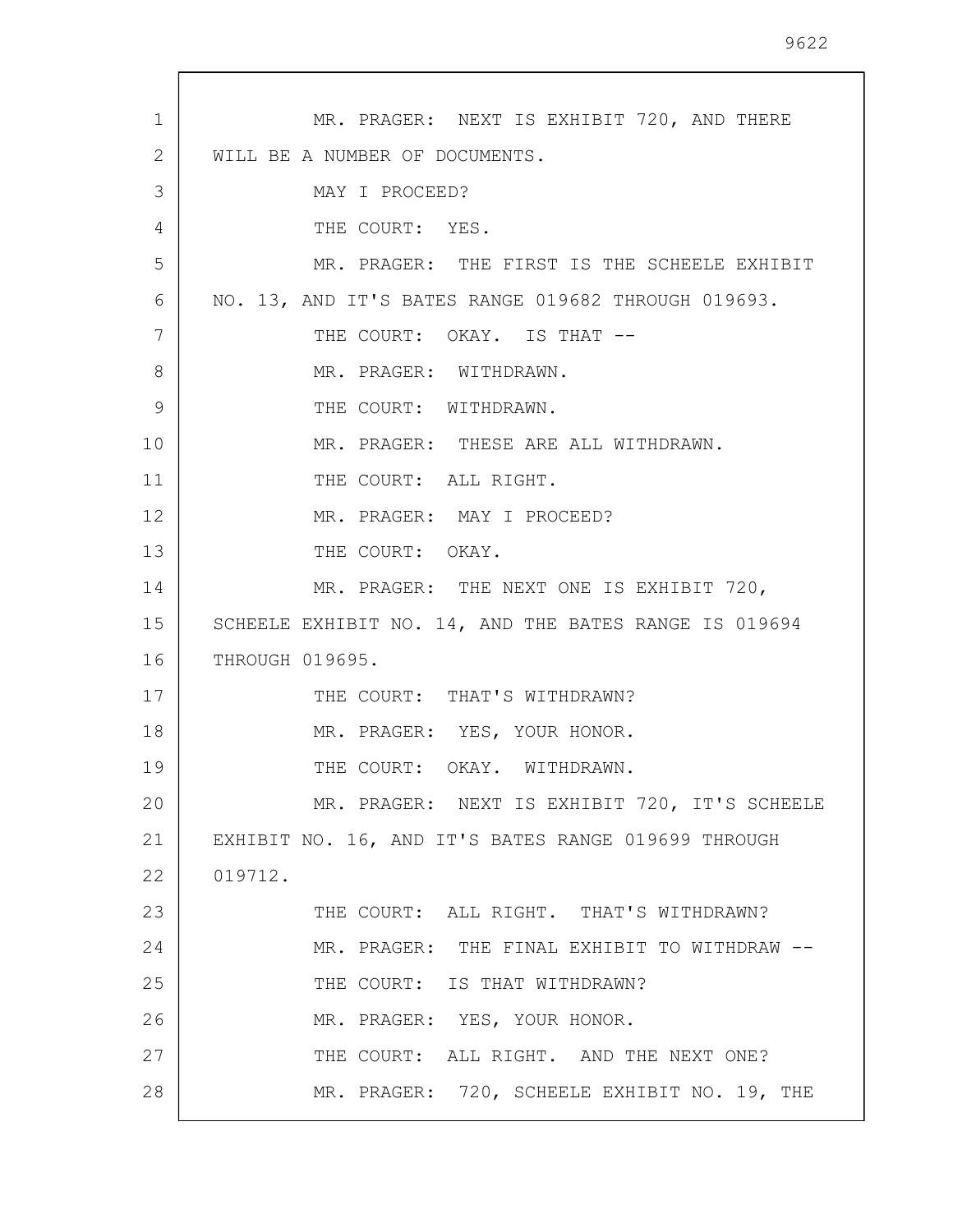1 2 3 4 5 6 7 8 9 10 11 12 13 14 15 16 17 18 19 20 21 22 23 24 25 26 27 28 BATES RANGE IS 019718 THROUGH 019719. THE COURT: AND THAT'S WITHDRAWN? MR. PRAGER: YES, YOUR HONOR. THE COURT: ALL RIGHT. MR. PRAGER: I'VE GOT TWO EXHIBITS TO DISCUSS WITH THE COURT. THE COURT: ALL RIGHT. MR. PRAGER: THE NEXT ONE IS 721. THESE ARE EXCERPTS OF MR. URQUIZO'S DEPOSITION. AND I HAVE BATES NUMBERS HERE. THE COURT: EXCERPTS FROM URQUIZO'S DEPOSITION? MR. PRAGER: YEAH, AND THEY'RE MARKED FOR IDENTIFICATION ONLY ON THE LAST INFORMATION I HAVE FROM THE COURT. THE COURT: ALL RIGHT. I HAVE A -- ACCORDING TO THE LISTING I'VE BEEN GIVEN BY THE CLERK, THERE ARE FOUR DIFFERENT PAGES -- MR. PRAGER: YES, YOUR HONOR. THE COURT: -- THAT ARE MARKED FOR ID? MR. PRAGER: YES, YOUR HONOR. THE COURT: AND THOSE ARE BEING MARKED FOR EVIDENCE? MR. PRAGER: YES, YOUR HONOR. THE COURT: WERE THESE READ? MR. PRAGER: I BELIEVE THEY WERE WITH THE --WHEN THEY WERE COVERED -- I BELIEVE THESE WERE COVERED WITH THE WITNESS AT TRIAL. IT COULD BE -- I THINK THEY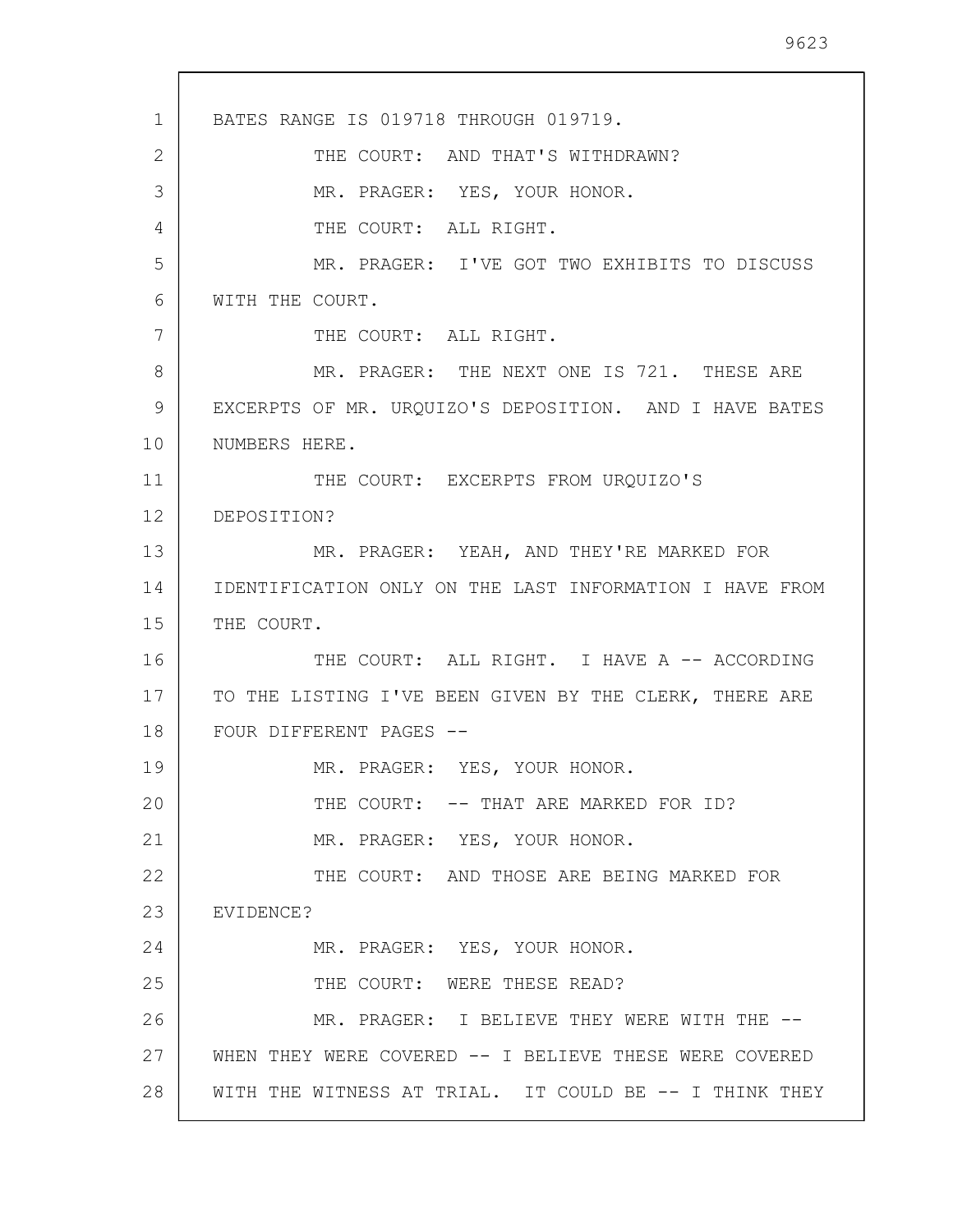| $\mathbf{1}$ | WERE READ FROM HIS -- I'M SORRY. HE WAS HERE LIVE. I   |
|--------------|--------------------------------------------------------|
| 2            | THINK THEY WERE OFFERED TO HIM. THERE WAS AN E-MAIL,   |
| 3            | WHICH IS 20177, AND THEN POLICY STATEMENTS THAT WERE   |
| 4            | OFFERED TO HIM.                                        |
| 5            | THE COURT: WELL, THE REASON I'M ASKING IF              |
| 6            | THEY WERE READ, IT ACTUALLY WOULDN'T MAKE ANY          |
| 7            | DIFFERENCE BUT I WAS JUST WONDERING WHAT THE BASIS --  |
| 8            | WE DON'T RECEIVE PAGES OF DEPOSITIONS IN EVIDENCE. IN  |
| 9            | OTHER WORDS, IF THE EVIDENCE -- IF THE DEPOSITION HAS  |
| 10           | BEEN READ, THEN THE RECORD CONTAINS THE TESTIMONY. AND |
| 11           | THAT'S REALLY WHY I WAS ASKING. IF PAGES WEREN'T READ, |
| 12           | THERE WOULD BE NO BASIS FOR ME TO RECEIVE THEM IN ANY  |
| 13           | EVENT.                                                 |
| 14           | MR. PRAGER: I'M SORRY; I WAS INARTFUL. THE             |
| 15           | WITNESS READ AND DISCUSSED THESE EXHIBITS IN HIS TRIAL |
| 16           | TESTIMONY HERE, I BELIEVE.                             |
| 17           | MS. SWISS: WELL, EITHER HE DID OR HE DIDN'T.           |
| 18           | THE COURT: BUT HE TESTIFIED ON THEM?                   |
| 19           | MR. PRAGER: YES.                                       |
| 20           | THE COURT: ON THESE PAGES?                             |
| 21           | MR. PRAGER: YES.                                       |
| 22           | THE COURT: AS I STATED, I DON'T -- HE'S GIVEN          |
| 23           | TESTIMONY. I DON'T TAKE AS AN EXHIBIT, THEN, PAGES     |
| 24           | FROM THE DEPOSITION.                                   |
| 25           | MR. PRAGER: OKAY.                                      |
| 26           | THE COURT: SO IF THAT'S WHAT'S BEING OFFERED,          |
| 27           | I'M NOT GOING TO RECEIVE THEM IN EVIDENCE.             |
| 28           | MR. PRAGER: AND THE FINAL ONE IS THE SAME              |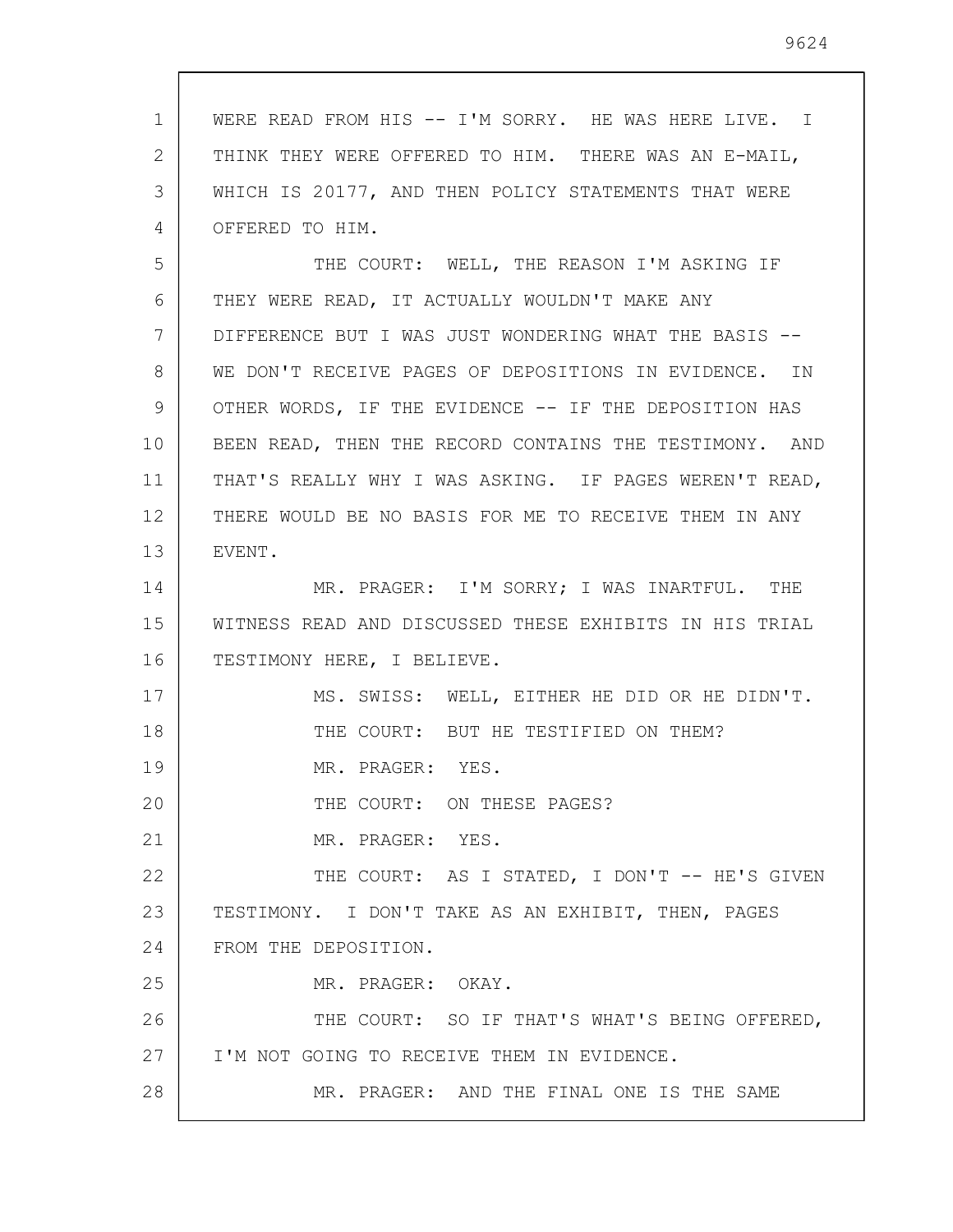1 2 3 4 5 6 7 8 9 10 11 12 13 14 15 16 17 18 19 20 21 22 23 24 25 26 27 28 DISCUSSION, YOUR HONOR. IT'S 1018. THE COURT: 1018? MR. PRAGER: YES. AND IT'S 1018.1, 1018.3. THEY'RE MARKED FOR IDENTIFICATION AS 1018, PAGES 1 AND 3, BUT THEIR BATES NUMBERS ARE 1018.1 AND 1018.3. MS. SWISS: YOUR HONOR, DEFENSE OBJECTS. THESE AGAIN ARE PAGES FROM CIVIL RIGHTS INVESTIGATION REPORTS WHICH THE COURT HAS PREVIOUSLY NOT RECEIVED INTO EVIDENCE, SO THESE TWO PAGES SHOULD ALSO NOT BE RECEIVED INTO EVIDENCE. THE COURT: I HAVEN'T EVEN FOUND THEM ON THE EXHIBIT LIST. MS. SWISS: YOUR HONOR, I DO HAVE THEM AS MARKED FOR IDENTIFICATION ONLY. LINE 7 OF THE OCTOBER 26TH LIST FROM YESTERDAY. (DISCUSSION HELD OFF THE RECORD.) THE COURT: ALL RIGHT. THESE ARE PART OF, AS STATED, THE CIVIL RIGHTS REPORT OF INVESTIGATION ADDENDUM. DO YOU WANT PAGE 1 BECAUSE IT IDENTIFIES WHAT IT IS AND THEN PAGE 3 BECAUSE IT IS THEIR CONCLUSION? MR. PRAGER: EXACTLY, AND THE WITNESS READ IT AND DISCUSSED AS PART OF HIS WORK FOR THE STATE. THE COURT: AND WHOSE TESTIMONY IDENTIFIED THIS? MR. PRAGER: MR. URQUIZO. THE COURT: PARDON ME? MR. PRAGER: JAMES URQUIZO.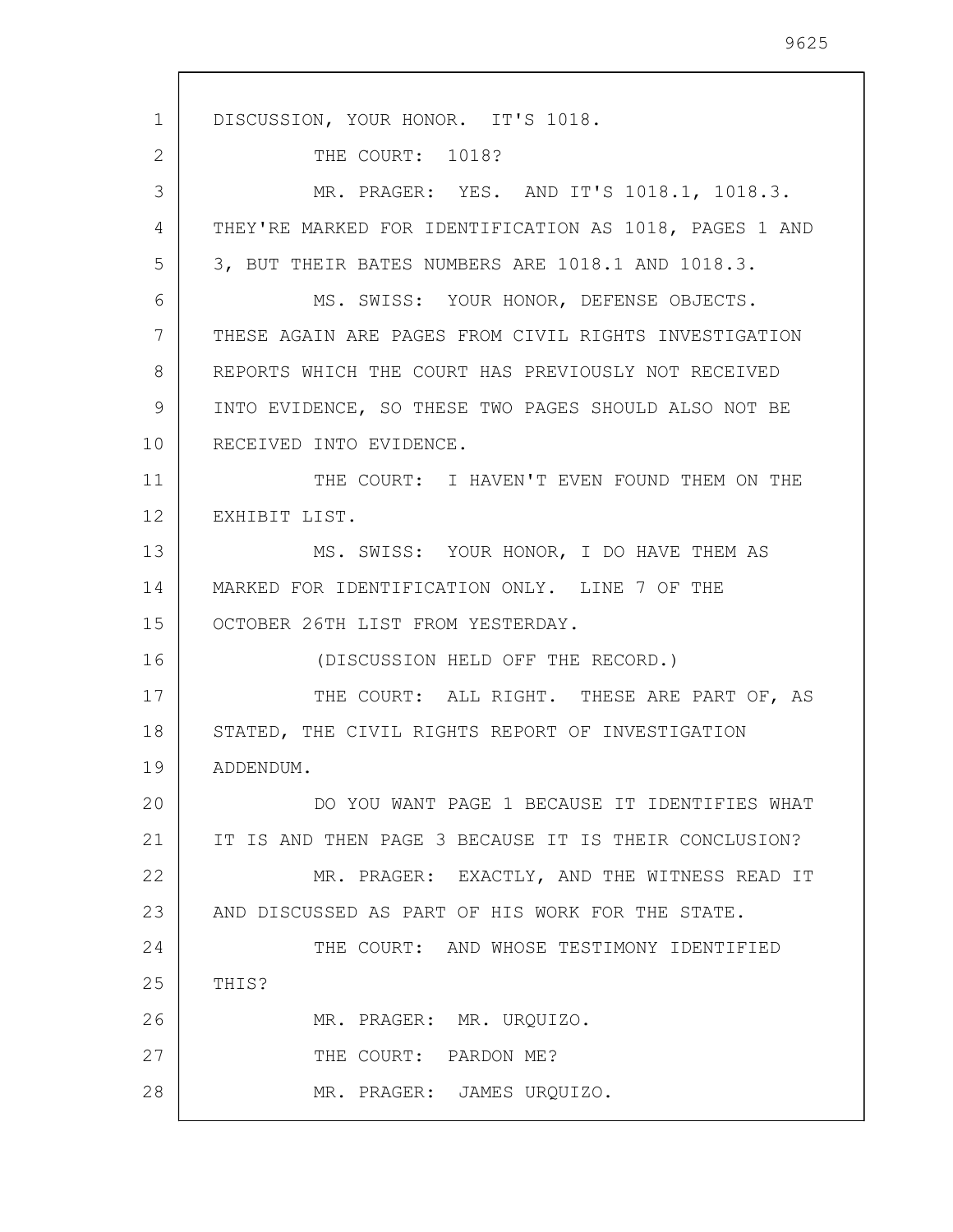1 2 3 4 5 6 7 8 9 10 11 12 13 14 15 16 17 18 19 20 21 22 23 24 25 26 27 28 THE COURT: MR. URQUIZO? MR. PRAGER: YEAH. THE COURT: WELL, HE IDENTIFIED HAVING RECEIVED IT. MR. PRAGER: RIGHT. MS. SWISS: THE DEFENSE MAINTAINS THEIR OBJECTIONS. THE DOCUMENT CONTAINS HEARSAY. IT LACKS FOUNDATION AND AUTHENTICATION BY THE AUTHOR. AND THESE PAGES WOULD BE MISLEADING TO THE COURT AND TO THE JURY BECAUSE IT'S ONLY ONE OF THE REPORTS PREPARED BY THE CIVIL RIGHTS INVESTIGATION UNIT AND THE EVIDENCE IS THAT THE ULTIMATE CONCLUSION OF THE CIVIL RIGHTS INVESTIGATION WAS CHANGED IN SUBSEQUENT REPORTS TO THE STATE. THE COURT: WELL, I'M NOT GOING TO RECEIVE IT. WE DON'T -- NO ONE HAS TOLD ME FOUNDATION FOR THE DOCUMENT. MR. PRAGER: WE'D ARGUE IT WAS A BUSINESS RECORD BECAUSE IT WAS PREPARED BY THE COUNTY IN THE COURSE OF THEIR DUTIES AND SENT TO THE STATE AS REQUIRED BY LAW, AND THEN MR. URQUIZO WAS REQUIRED TO READ/REVIEW THIS DOCUMENT AND INCORPORATE IT INTO HIS CONCLUSIONS AND HIS OBLIGATIONS UNDER THE LAW TO REVIEW THE REPORT AND THEN MAKE A FINDING FOR THE STATE  $ABOUT$  --  $OR$  --THE COURT: WELL, THAT'S WHAT HE DID. BUT I STILL DON'T HAVE A FOUNDATION FOR THE DOCUMENT ITSELF. WHAT HE DID DOESN'T PROVIDE THE FOUNDATION. SO I'M NOT

9626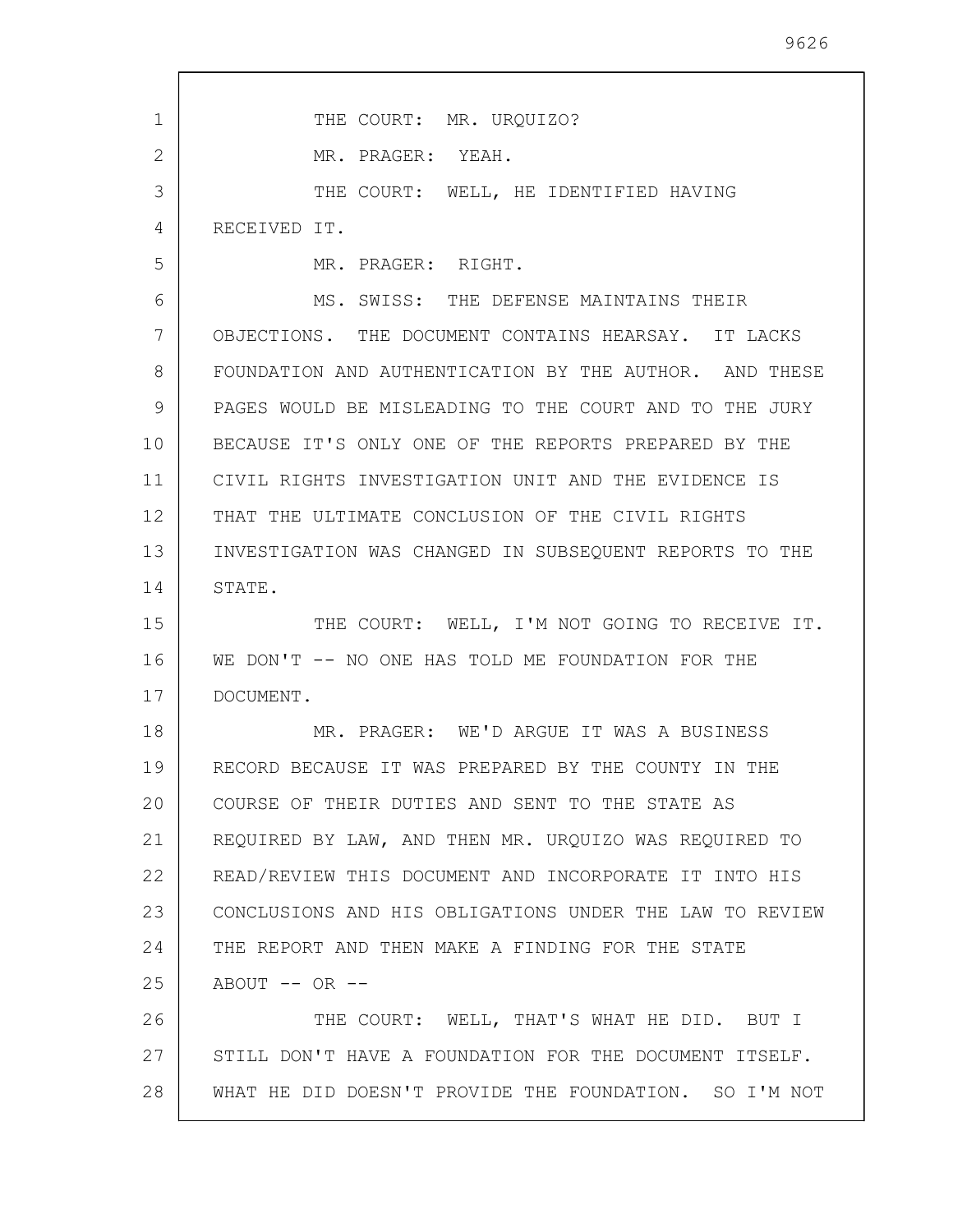1 2 3 4 5 6 7 8 9 10 11 12 13 14 15 16 17 18 19 20 21 22 23 24 25 26 27 28 GOING TO RECEIVE THOSE TWO PAGES. MR. PRAGER: THANK YOU, YOUR HONOR. THE COURT: THANK YOU. MR. PRAGER: AND THE --THE COURT: THAT'S YOURS? MR. PRAGER: THAT'S MINE. THE COURT: SO IF I'M WORKING OFF A FOUR-PAGE DOCUMENT NOW, I CAN SEE IF WE'VE COVERED EVERYTHING. MR. GUTERRES: THAT'S ENCOURAGING. THE COURT: WELL, WE STILL DO HAVE ISSUES WITH 24 OVER WHAT PORTIONS OF 24 EVERYONE IS OFFERING, AND THEN 82 OVER THE  $--$ MR. MCMILLAN: RIGHT. THE COURT: SO IT'S NOT QUITE FINAL. BUT IT APPEARS TO ME, WITH THE EXCEPTION OF THOSE TWO -- MR. MCMILLAN: I THINK ALSO 327. SO IT'S 24, 82, AND 327. BUT I JUST DID RECEIVE A TEXT FROM MR. PARIS, AND THEY'RE STILL WORKING ON 82. I BELIEVE THEY'VE FINISHED WITH 24, AND HE'S ALREADY GOT HIS STUFF FROM LAST NIGHT ON 327. AND HE'S TELLING ME THAT HE SHOULD BE HERE BY 10:00 WITH IT IN HAND ALONG WITH A PRINTER. AND WHAT HE'S ACTUALLY BRINGING, ONE OF THE REASONS IT'S TAKING SOME TIME IS BECAUSE HE'S GOING THROUGH MAKING THE REDACTIONS AND THOSE SORTS OF THINGS. THE COURT: ALL RIGHT. BUT WE DO HAVE THOSE THREE THAT ARE INCOMPLETE AT THIS POINT. MR. MCMILLAN: RIGHT.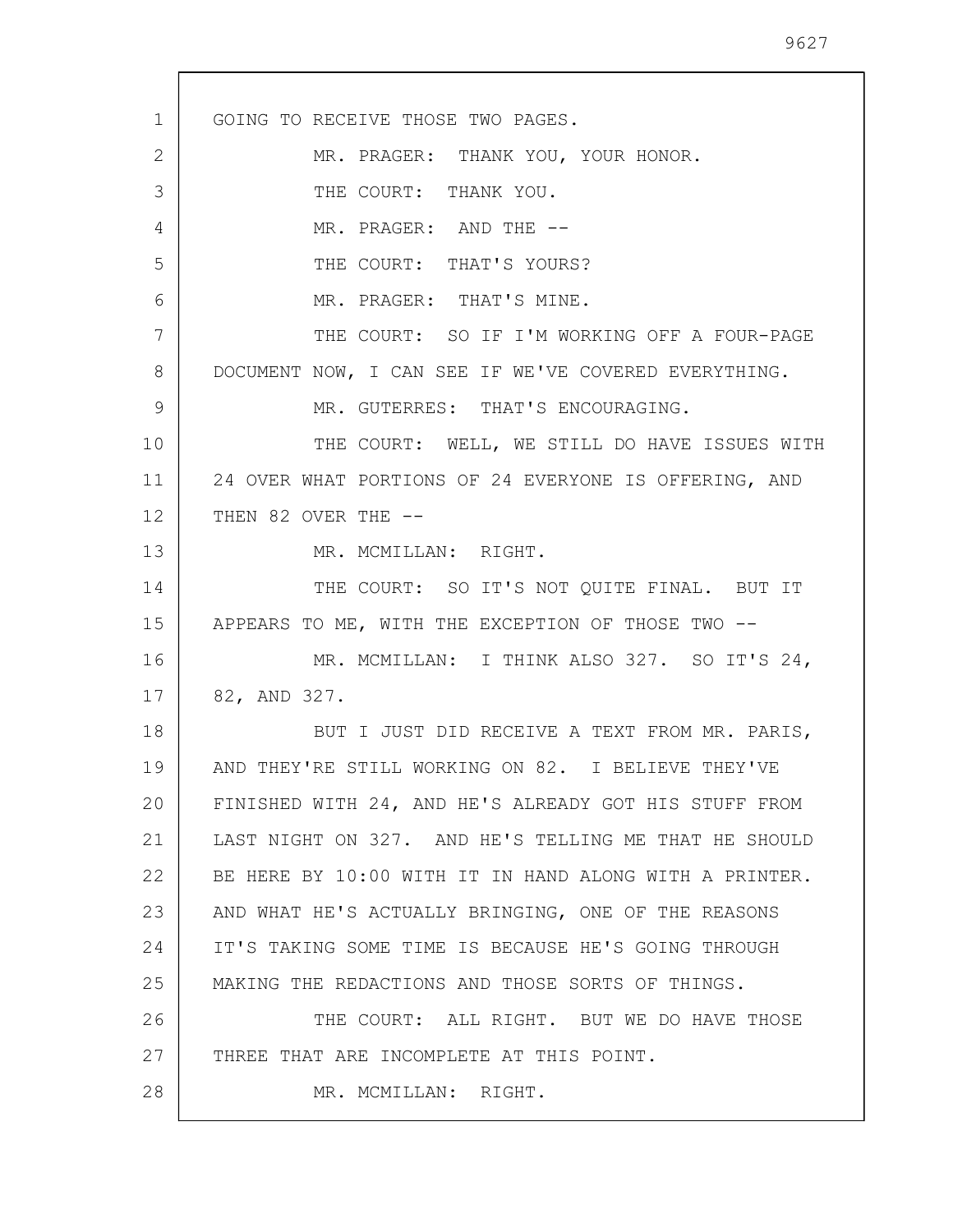1 2 3 4 5 6 7 8 9 10 11 12 13 14 15 16 17 18 19 20 21 22 23 24 25 26 27 28 MS. SWISS: YOUR HONOR, AND ONE HOUSEKEEPING ITEM FROM YESTERDAY. EXHIBIT 1064, THE PAGES 2015, 2018, AND 2380, THOSE WERE THE PRIMARY LANGUAGE FORMS. THE COURT: YES. MS. SWISS: AND WE -- THE DEFENDANTS WILL WITHDRAW 2015 AND 2018. AND WE WOULD ASK THAT PAGE 2380 BE RECEIVED, AND THAT'S THE PAGE THAT MS. DUVAL TESTIFIED THAT SHE DID SIGN ON OR ABOUT OCTOBER 20 OR SO, 2009. THE COURT: AND THAT IS 2018? MS. SWISS: NO. 2380 IS THE ONE -- THE COURT: I'M SORRY, 2380. MS. SWISS: -- THAT WE WOULD ASK TO BE RECEIVED. THE COURT: ANY OBJECTION ON THAT? MR. PRAGER: I OBJECT. YOUR HONOR, THERE'S A NUMBER OF FORMS THAT WERE SIGNED. AND I THINK IT'S PREJUDICIAL TO ADMIT THE SINGLE FORM SINCE THERE WERE ABOUT THREE OR FOUR OF THESE FORMS SIGNED, SO IF ONE WAS TO COME INTO EVIDENCE, THERE'D BE SOME DISCUSSION OF A NUMBER OF THEM. THE COURT: WELL, I DON'T KNOW THAT THAT'S NECESSARILY SO. THEY'RE OFFERING PAGE 2380 OF EXHIBIT 1064. IT WILL BE RECEIVED. MS. SWISS: THANK YOU, YOUR HONOR. MR. MCMILLAN: YOUR HONOR, THERE IS ONE LAST HOUSEKEEPING ISSUE, AND WE MET AND CONFERRED ON IT THIS MORNING. IT RELATES EXHIBIT 1075.15, SO THAT'S THE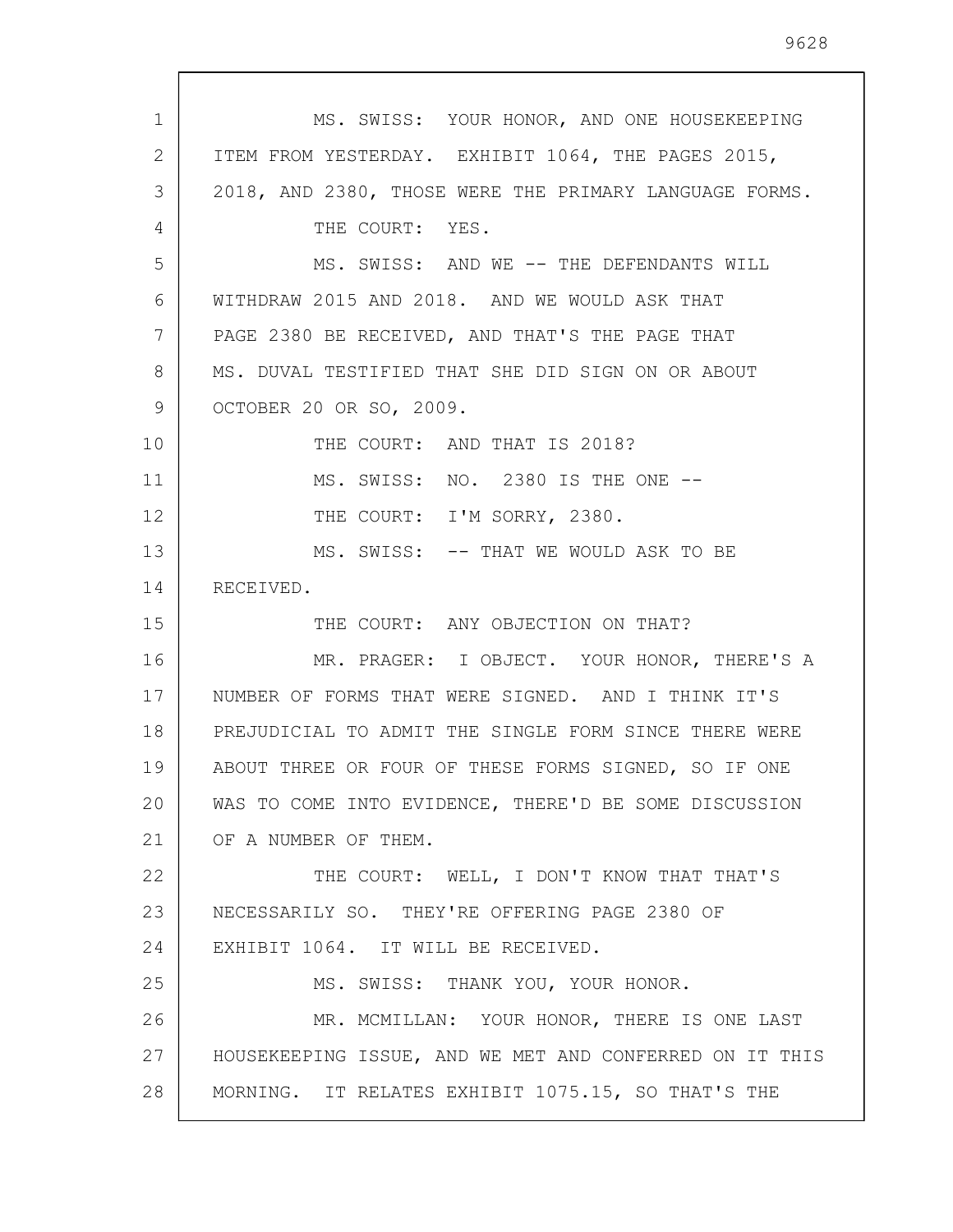15TH PAGE AND ONLY THAT PAGE OF 1075. AND IT IS THE FAILURE TO THRIVE GROWTH CHART FROM 15 MONTHS TO 24 MONTHS. EARLIER, THE DEFENDANTS -- WE HAD A STIPULATION THAT THAT WOULD JUST COME IN. IT'S BEEN SHOWN TO THE JURY AND TESTIFIED ABOUT EXTENSIVELY AND THEN WE HAD A DISCUSSION AGAIN THIS MORNING. AND AS I RECALL, MR. GUTERRES AGREES. MR. GUTERRES: THAT'S ALREADY BEEN PUBLISHED

IS THAT RIGHT?

1

2

3

4

5

6

7

8

9 10 11 12 13 14 15 16 17 18 19 20 21 22 23 24 25 26 27 28 BY DR. ACHAR THROUGH HIS TESTIMONY ON -- THE COURT: IS THERE ANY OBJECTION TO IT? MR. GUTERRES: NO, YOUR HONOR. THE COURT: ALL RIGHT. MR. GUTERRES: THAT ONE PAGE, I THINK. THE COURT: ALL RIGHT. SO EXHIBIT 1075.15 --THE EXHIBIT IS 1075, PAGE .15, WILL BE RECEIVED. MR. MCMILLAN: THANK YOU. THE COURT: ALL RIGHT. NOW, WE STILL HAVE THREE TO BE ADDRESSED. WE'VE MENTIONED 24, 82, AND 327. ARE WE THEN -- MR. MCMILLAN: I THINK SO. THE COURT: WE'VE TAKEN CARE NOT ONLY OF THE EXHIBITS BUT HOUSEKEEPING ABOUT EXHIBITS EXCEPT FOR THOSE THREE? MR. MCMILLAN: I THINK THAT'S CORRECT, YOUR HONOR. THE COURT: OKAY. MR. GUTERRES: YOUR HONOR, WE STILL NEED TO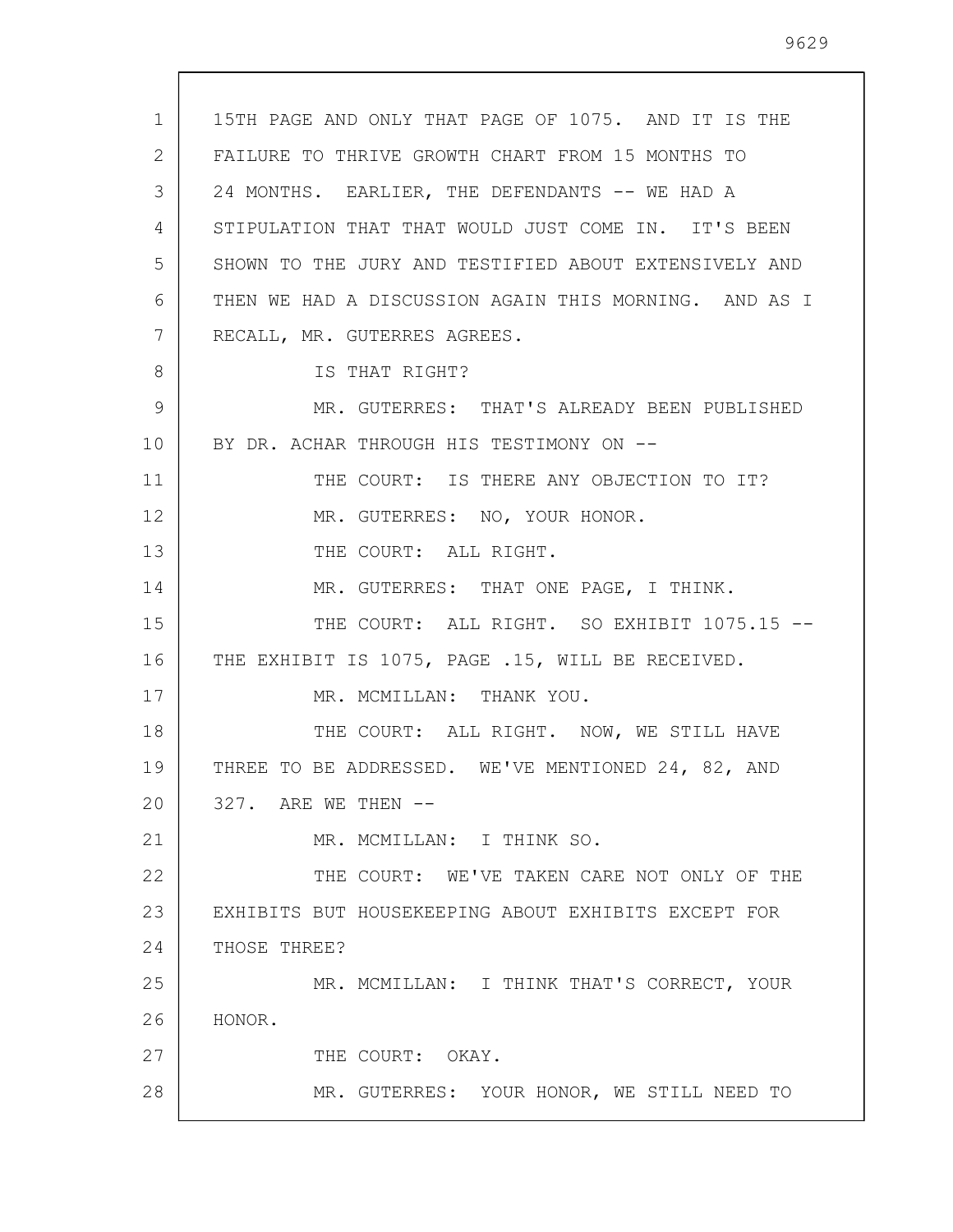1 2 3 4 5 6 7 8 9 10 11 12 13 14 15 16 17 18 19 20 21 22 23 24 25 26 27 28 MOVE SOME OF OUR EXHIBITS INTO EVIDENCE. MS. SWISS: FAR FEWER. MR. GUTERRES: YEAH, IT'S ONLY A HANDFUL. THE COURT: ALL RIGHT. MS. SWISS: WE CAN DO THAT BEFORE MR. PARIS GETS HERE, OR WHILE WE'RE WAITING FOR MR. PARIS, IF THE COURT WOULD LIKE, OR WE CAN DO IT LATER. THE COURT: ALL RIGHT. WELL, WHY DON'T YOU TELL ME WHAT THEY ARE SO WE CAN SEE WHAT WE'RE GOING TO BE ADDRESSING. IF YOU'D LIKE -- I JUST WANTED TO FIND OUT WHAT THEY WERE. MR. GUTERRES: YEAH. THE COURT: SO IF YOU DON'T HAVE A LIST HANDY AND YOU HAVE TO GO THROUGH THE BINDERS I'M NOT SURE IT'S WORTH THE TIME TO DO IT BECAUSE APPARENTLY WE'RE GOING TO WAIT UNTIL MR. PARIS GETS HERE TO ADDRESS SOMETHING. MR. GUTERRES: THEN LET ME JUST WRITE THEM DOWN AND THEN I'LL SUBMIT THEM TO THE COURT. THE COURT: THAT WILL BE FINE. APPROXIMATELY HOW MANY DO YOU HAVE, JUST IN ROUND NUMBERS? MS. SWISS: I THINK IT'S LESS THAN TEN. THE COURT: EIGHT OR TEN? MR. GUTERRES: YEAH. MS. SWISS: AT THE MOST. THE COURT: OKAY.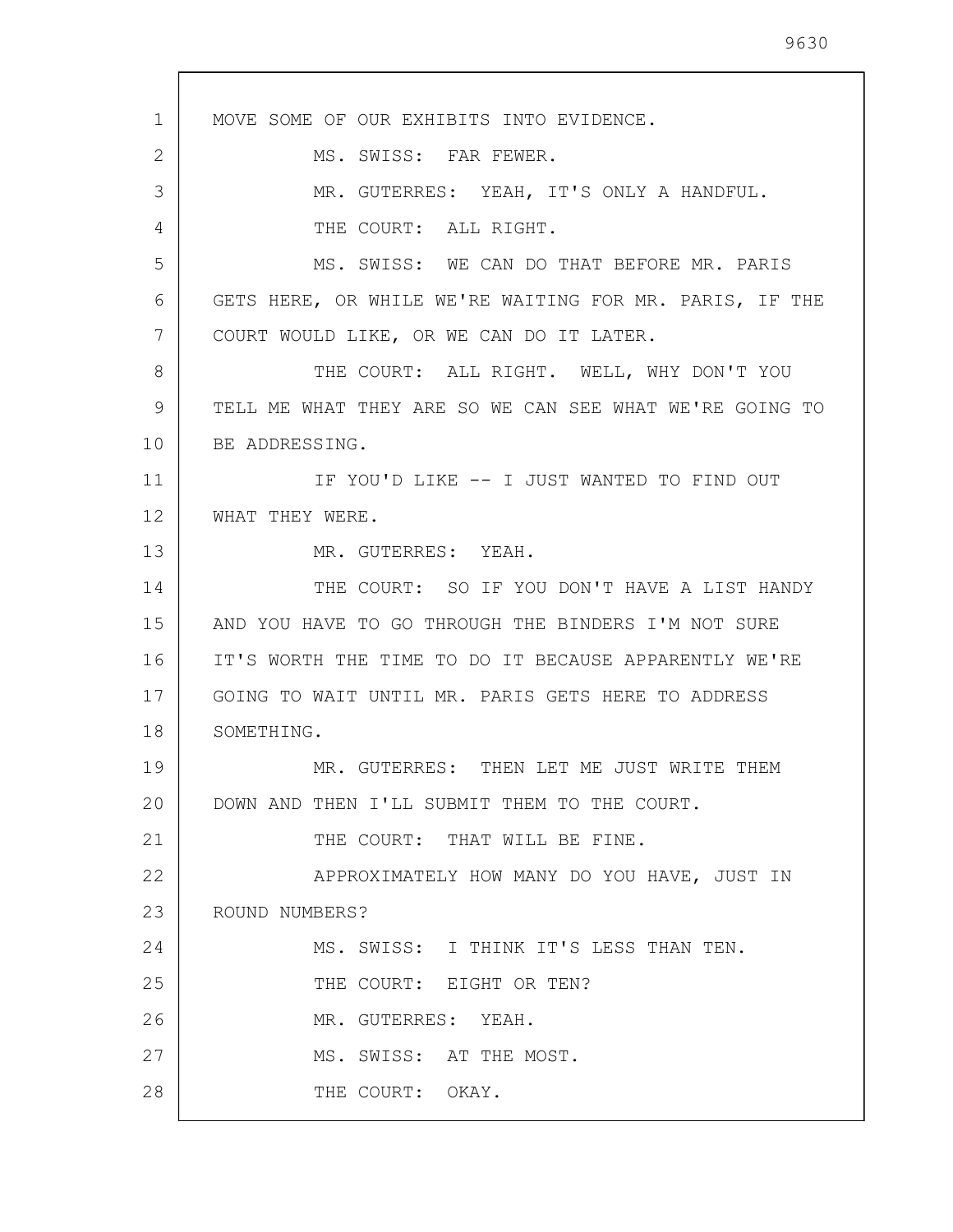1 2 3 4 5 6 BECAUSE WE HAVEN'T COMPLETED THE ADMISSION OF EXHIBITS, YESTERDAY WE HAD A REQUEST NOT TO ADDRESS THE MOTIONS FOR -- RESPECTIVE MOTIONS FOR A DIRECTED VERDICT BECAUSE THE EVIDENCE TECHNICALLY WAS NOT COMPLETE, WHICH IS TRUE. A MOTION FOR DIRECTED VERDICT CAN BE MADE WHEN THE EVIDENCE HAS BEEN COMPLETED.

7 8 9 10 11 AND SO DO YOU WANT TO ADDRESS THOSE MOTIONS IN ANY EVENT AT THIS TIME? OR DO YOU WANT TO WAIT UNTIL WE HAVE A RULING ON ALL OF THE ENTRIES IN THE DSL AND THE PORTIONS OF EXHIBIT 24 AND A RULING ON I THINK IT WAS 327? I'LL LEAVE IT UP TO YOU.

12 13 14 15 16 17 18 19 20 IF THOSE EXHIBITS -- IF THERE'S SOMETHING IN THOSE EXHIBITS THAT YOU FEEL WOULD POTENTIALLY HAVE AN EFFECT ON THE RULING MADE, THEN WE REALLY SHOULDN'T DO IT BECAUSE I'M NOT SURE WHAT DOCUMENTS IN 24 OR 82 THAT SOMEONE COULD BE RELYING ON, OR 327. SO YOU'RE THE BEST PERSONS TO JUDGE WHETHER OR NOT WE COULD ADDRESS THE MOTIONS WITHOUT -- AT THIS TIME OR THAT WE SHOULD PROPERLY AWAIT A RULING ON THOSE EXHIBITS. PLUS, WE DON'T HAVE THE DEFENDANT'S EXHIBITS EITHER.

21 22 ARE YOU AWARE, MR. MCMILLAN, WHICH EXHIBITS THEY'RE INTENDING TO OFFER?

23 24 25 MR. MCMILLAN: I HAVE NO IDEA, BUT I'M NOT SURE IT MATTERS VERY MUCH FOR PURPOSES OF THESE MOTIONS AT THIS POINT.

26 27 28 THE COURT: I DON'T KNOW BECAUSE I DON'T KNOW WHAT THE EXHIBITS ARE THEY'RE INTENDING TO OFFER. GENERALLY, I WOULD TEND TO AGREE BECAUSE, AS I STATED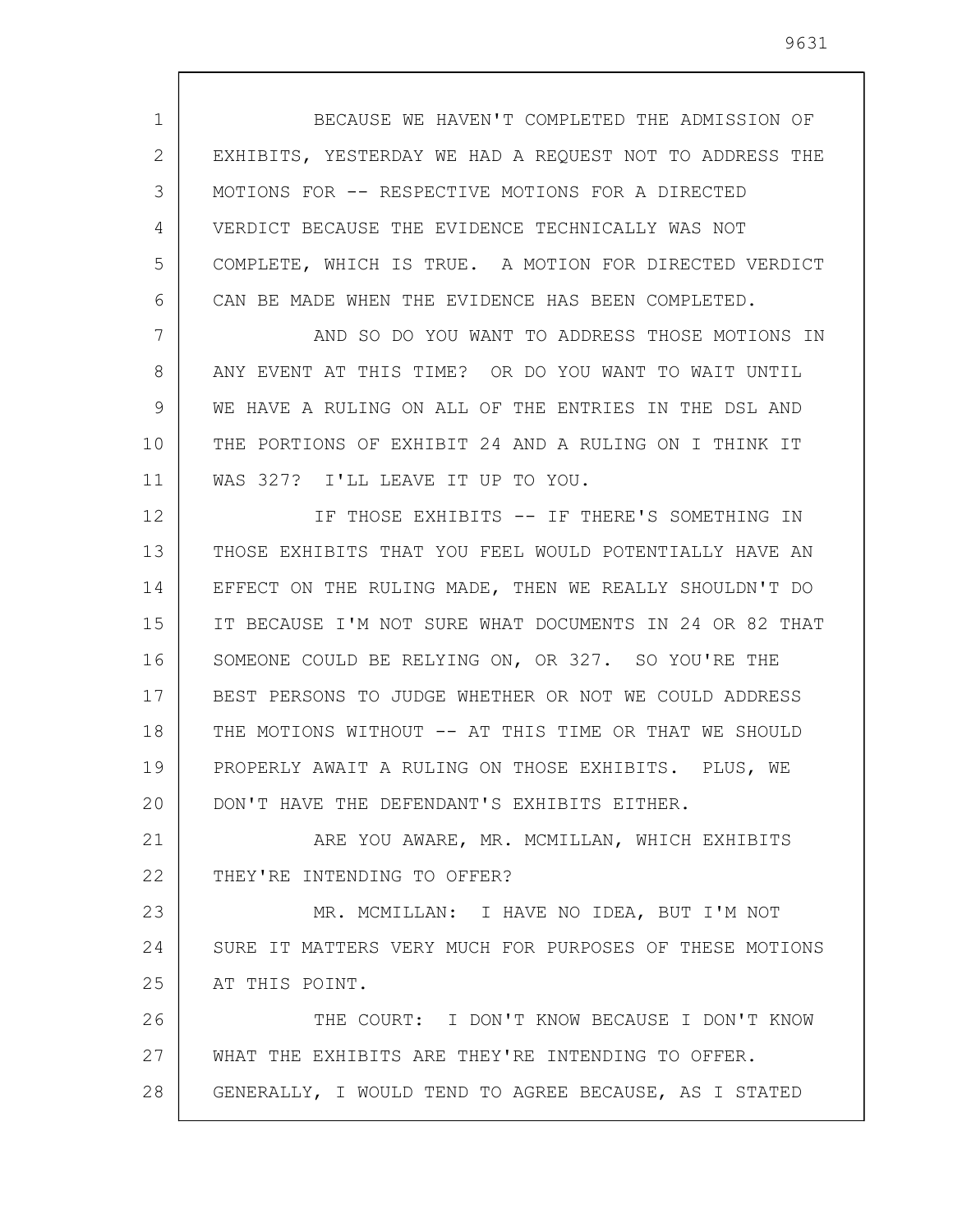1 2 3 4 5 6 7 8 9 10 11 12 13 14 15 16 17 18 19 20 21 22 23 24 25 26 27 28 EARLIER, AN EXHIBIT ONLY COMES IN AFTER SOME WITNESS HAS TESTIFIED AT LEAST TO THE FOUNDATION. SOMETIMES THERE'S NO FURTHER TESTIMONY AND AFTER YOU GET THE FOUNDATION YOU GET THE RECORD AND YOU HAVE TO TAKE A LOOK AT IT. BUT IN MANY INSTANCES, THE BASIS FOR THE DOCUMENT COMING INTO EVIDENCE NOT ONLY IS THE FOUNDATION BUT THE WITNESS'S TESTIMONY ABOUT THE SUBJECT MATTER OF THE DOCUMENT. SO I'LL LEAVE IT UP TO COUNSEL. I'M, AT THIS POINT, JUST TRYING TO GET DONE WHAT WE NEED TO GET DONE. MR. MCMILLAN: FROM PLAINTIFF'S PERSPECTIVE, YOUR HONOR, WE ARE LOOKING AT PURE ISSUES OF LAW, I THINK, REGARDLESS. SO I'M NOT SURE THAT WHATEVER -- PLAINTIFF'S EVIDENCE HAS SUBSTANTIALLY BEEN DEALT WITH. THERE'S NOTHING IN PARTICULAR THAT REMAINS IN EXHIBIT 24, 82, OR I THINK EVEN 327 WHICH WOULD BE RELEVANT TO THE ISSUES THAT ARE BEFORE YOUR HONOR ON THE MOTIONS FOR DIRECTED VERDICT. THAT BEING SAID, WE'RE PREPARED TO JUST GO AHEAD AND LET'S PLOW THROUGH THIS AND GET IT DONE. MS. NAU: WE'RE IN AGREEMENT WITH THAT, YOUR HONOR. THE COURT: ALL RIGHT. ALL RIGHT. WE'RE GOING TO GO OFF THE RECORD FOR A MOMENT. I HAVE TO RETRIEVE THE RESPECTIVE MOTIONS. (PAUSE IN PROCEEDING) THE COURT: ALL RIGHT. THERE'S NO PARTICULAR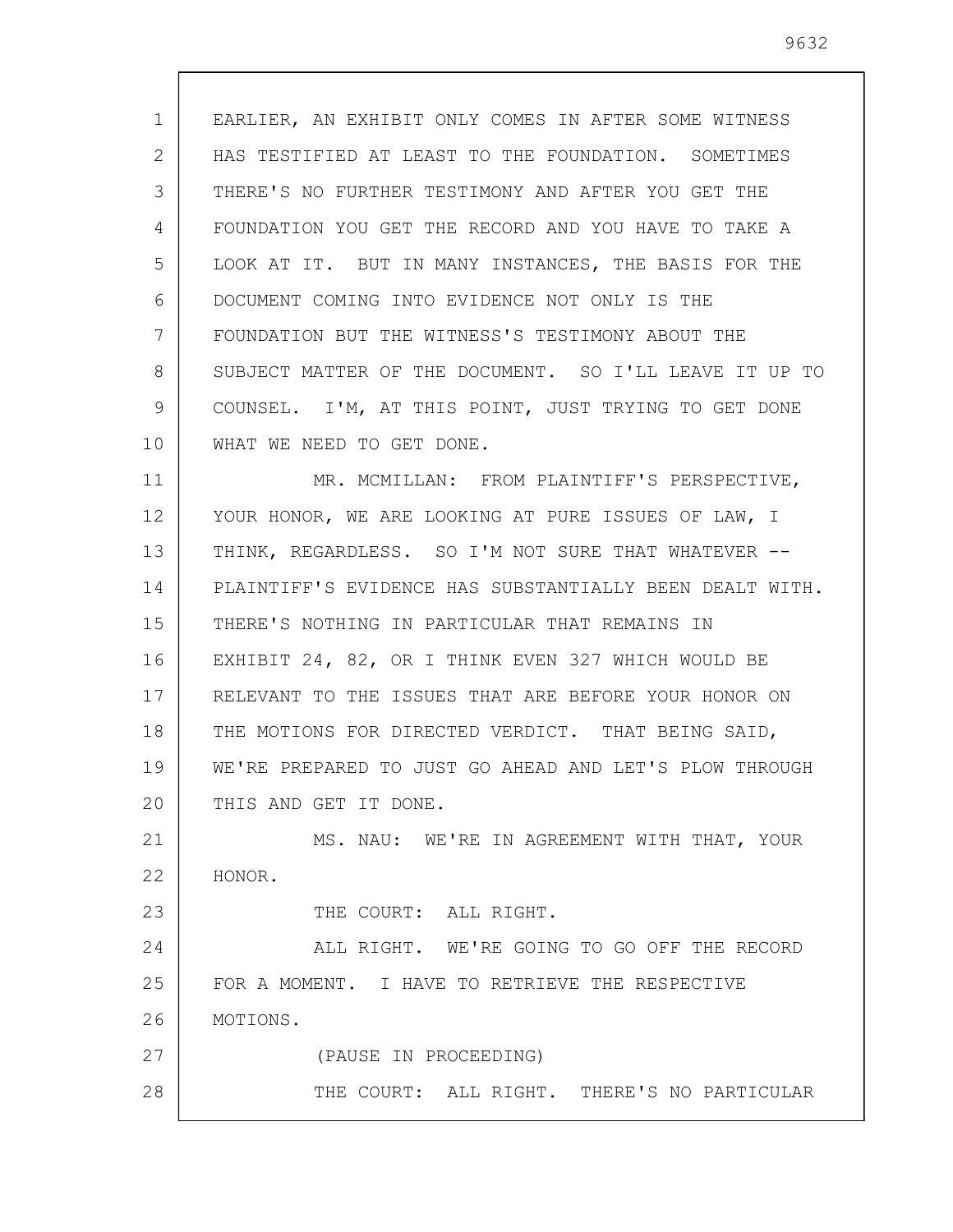1 2 3 ORDER BUT THE DEFENDANT'S MOTION FOR DIRECTED VERDICT WAS RECEIVED FIRST. WE HAD A DISCUSSION ON IT YESTERDAY.

4 5 6 7 8 9 10 11 12 13 14 15 16 17 18 19 MS. NAU, YOU WERE SPOKESPERSON FOR YOUR SIDE ON THIS. I DO RECALL -- AT LEAST IN PART OF THE DISCUSSION, WE HAD A FAIR AMOUNT OF DISCUSSION YESTERDAY ON THE MOTION. I DO RECALL THAT ONE OF THE ISSUES THAT HAD BEEN DISCUSSED YESTERDAY IS THAT I MENTIONED THAT IN A CLAIM FOR INTENTIONAL INFLICTION OF EMOTIONAL DISTRESS, THAT THE -- WHAT ONE OF THE ELEMENTS OF THE CLAIM IS THAT -- IS ONE OF INTENT, THAT THE PARTY MUST INTEND TO INFLICT HARM. I SAID AT THE TIME THAT THERE ACTUALLY WAS RECKLESS DISREGARD; IT'S ALSO A BASIS. YOU CALLED TO MY ATTENTION, WHICH I AGREED WITH WHAT YOU WERE TELLING ME, THAT IN CACI INSTRUCTION ON THE ELEMENTS OF INTENTIONAL INFLICTION THAT IT SAYS INTENT, THERE'S AN ALTERNATIVE FOR RECKLESS DISREGARD WHEN SOMEONE ELSE IS PRESENT. AND I ACKNOWLEDGED THAT THAT'S THE CASE.

20 21 22 23 24 25 26 27 AND THAT SECOND PORTION ABOUT RECKLESS DISREGARD WHEN SOMEONE ELSE IS PRESENT IS INTENDED FOR A SITUATION WHERE A PERSON IS DIRECTING SOME SORT OF CONDUCT THAT SUPPOSEDLY IS INFLICTING EMOTIONAL DISTRESS ON SOMEBODY AND THERE'S SOMEONE ELSE PRESENT. AND IT MAY BE THAT THAT OTHER PERSON COULD ALSO HAVE A CLAIM FOR INTENTIONAL INFLICTION. HAVING SAID THAT, I DIDN'T DISAGREE WITH

28 WHAT'S IN THE CACI INSTRUCTION, BUT I DO -- I DO 9633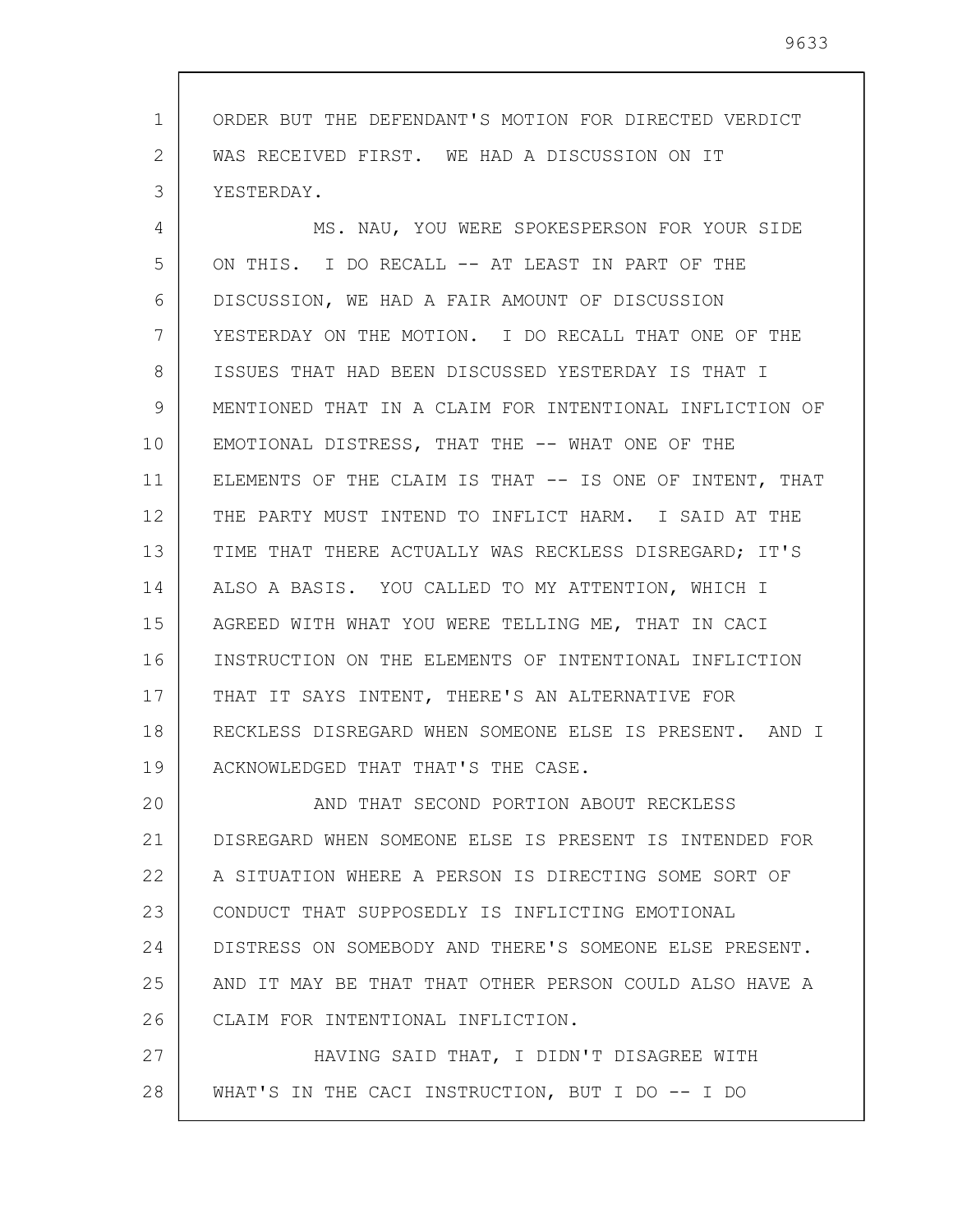| $\mathbf 1$    | BELIEVE THAT A CLAIM FOR INTENTIONAL INFLICTION CAN BE  |
|----------------|---------------------------------------------------------|
| $\overline{2}$ | BASED ON EITHER INTENTIONAL CONDUCT OR RECKLESS         |
| 3              | DISREGARD, REGARDLESS OF THE FACT THAT THAT LANGUAGE IS |
| 4              | NOT INCLUDED IN THE CACI INSTRUCTION, THAT IT CAN BE    |
| 5              | BASED ON RECKLESS DISREGARD.                            |
| 6              | AND BECAUSE WE'D HAD THAT DISCUSSION AND                |
| 7              | DIDN'T FINISH IT YESTERDAY, I'LL SIMPLY CITE TO YOU     |
| 8              | SEVERAL CASES, INCLUDING CERVANTES,                     |
| 9              | C-E-R-V-A-N-T-E-S -- IT MAY BE A Z. AS I TOLD YOU, I    |
| 10             | CAN NEVER READ MY WRITING, MY S OR A Z COULD BE THE     |
| 11             | SAME. CERVANTES VS. JC PENNEY AND CO., 1979 CASE, 24    |
| 12             | CAL.3D 579 AT PAGE 593.                                 |
| 13             | MILLER VS. NATIONAL BROADCASTING COMPANY, 1986          |
| 14             | CASE, 187 CAL.APP.3D 1463. I FORGET THE PAGE NUMBER OF  |
| 15             | THAT BUT I CAN GET IT FOR YOU.                          |
| 16             | AND HUNTINGDON LIFE SCIENCES, ET CETERA VS.             |
| 17             | STOP HUNTINGDON, ET CETERA, A 2005 CASE, AT 129         |
| 18             | CAL. APP. 4TH 1228 AT PAGE 1259.                        |
| 19             | EACH OF THOSE CASES, AS WELL AS A NUMBER OF             |
| 20             | OTHERS THAT I HAVEN'T CITED TO YOU, GOING BACK -- IN    |
| 21             | FACT, CERVANTES RELIED ON SOME PRIOR CASE AUTHORITY,    |
| 22             | BUT CERTAINLY AS A 1979 CASE, AND I'VE GIVEN YOU SORT   |
| 23             | OF FOR EACH DECADE -- I DIDN'T PICK ONE, I GUESS, FOR   |
| 24             | THE 90S, BUT THEY ARE THERE. AND ALL OF THESE CASES     |
| 25             | CONFIRM THAT INTENTIONAL INFLICTION CLAIM CAN BE BASED  |
| 26             | EITHER ON AN INTENTIONAL ACT OR BASED ON RECKLESS       |
| 27             | DISREGARD.                                              |
| 28             | AND SO THAT DOES PERTAIN TO THE DISCUSSION WE           |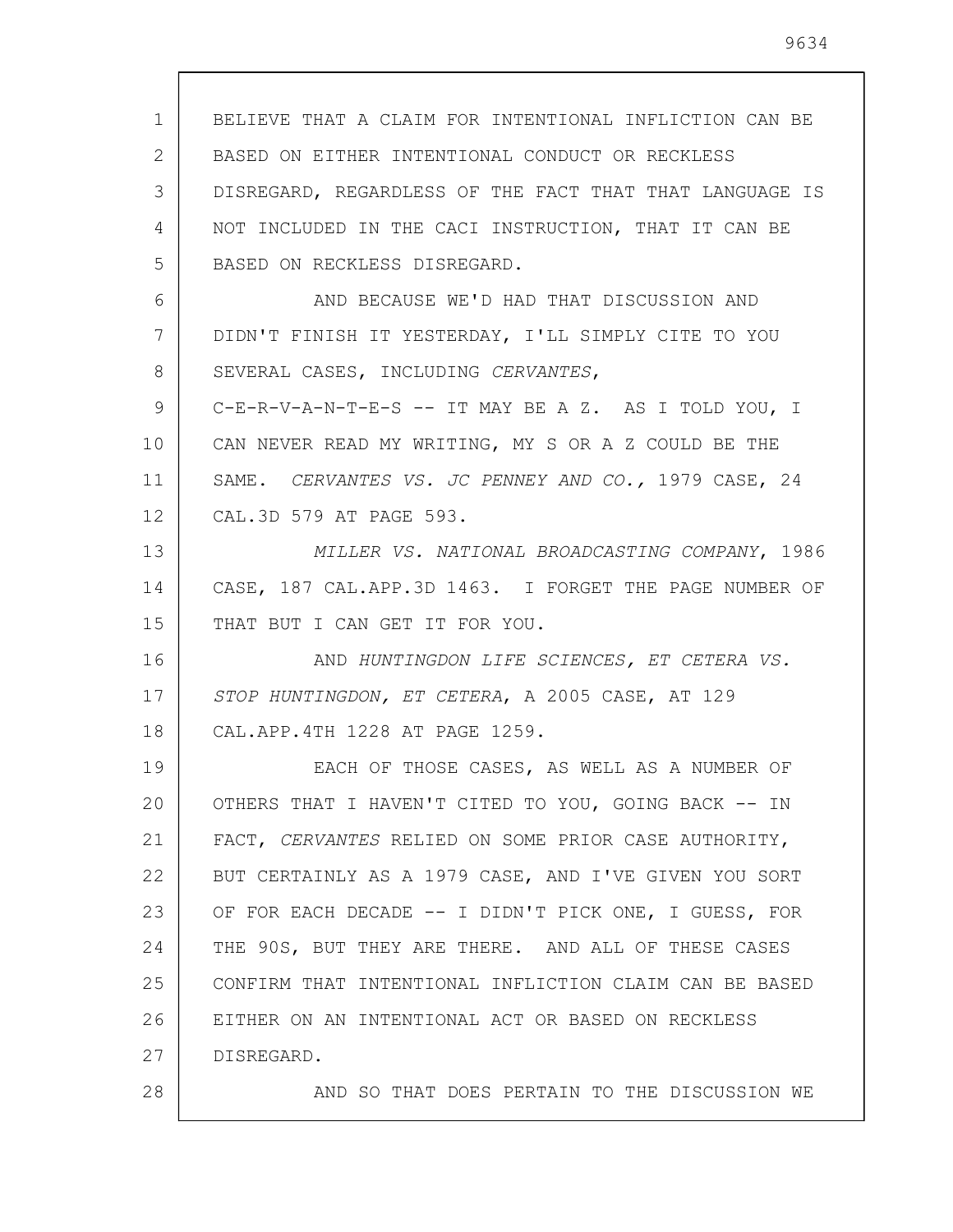1 2 3 4 5 6 7 8 9 10 11 12 13 14 15 16 17 18 19 20 21 22 23 24 25 26 27 28 HAD YESTERDAY ABOUT THE REQUIREMENTS TO PROVE INTENTIONAL INFLICTION. AND ONE OF YOUR POINTS WAS THAT WE HAD NO EVIDENCE THAT THINGS THAT THE DEFENDANTS OR THE SUBJECT OF THAT, WHICH ARE SCHEELE AND --MS. SWISS: MS. NELSON. THE COURT: -- MS. NELSON, AND I CAN COME BACK TO MS. NELSON IN A MOMENT. BUT THAT THEY INTENDED THAT BY WHATEVER THEY DID -- MS. SCHEELE INTENDED WHEN SHE WAS, FOR EXAMPLE, MONITORING THE VISITATIONS, TO INFLICT. WELL, INTENT, AS I MENTIONED ALSO YESTERDAY, IS RARELY ADMITTED BY A PARTY DOING SOMETHING. SO IN MOST INSTANCES, CERTAINLY NOT ALL, BUT IN I THINK THE VAST MAJORITY OF INSTANCES WHERE YOU HAVE AN ISSUE OF INTENT, WHETHER IT BE FOR THIS CLAIM OR OTHER CLAIMS, YOU USUALLY HAVE TO INFER THE INTENT FROM SURROUNDING CIRCUMSTANCES. SO I THINK THAT -- AND GENERALLY SPEAKING, I THINK WE AGREED THAT THAT IS TRUE. IT CAN BE DONE BY DIRECT EVIDENCE, SO SOMEONE SAYING, "HEY, I'M GOING TO RIP YOUR EAR OFF," AND THEN THEY DO IT, OR SOMETHING LIKE THAT. BUT -- AND SO I THINK THE REAL POINT, OR AT LEAST A POINT YOU WERE MAKING, ONE OF THE POINTS YOU WERE MAKING WAS THAT YOU FEEL THAT THE CIRCUMSTANCES SURROUNDING SCHEELE'S CONNECTION ARE NOT SUFFICIENT FROM WHICH SOMEONE COULD INFER AN INTENT. IS THAT CORRECT OR NOT? MS. NAU: THAT'S NOT ACTUALLY -- SO THE ARGUMENT REGARDING INTENT IS ACTUALLY SPECIFICALLY IN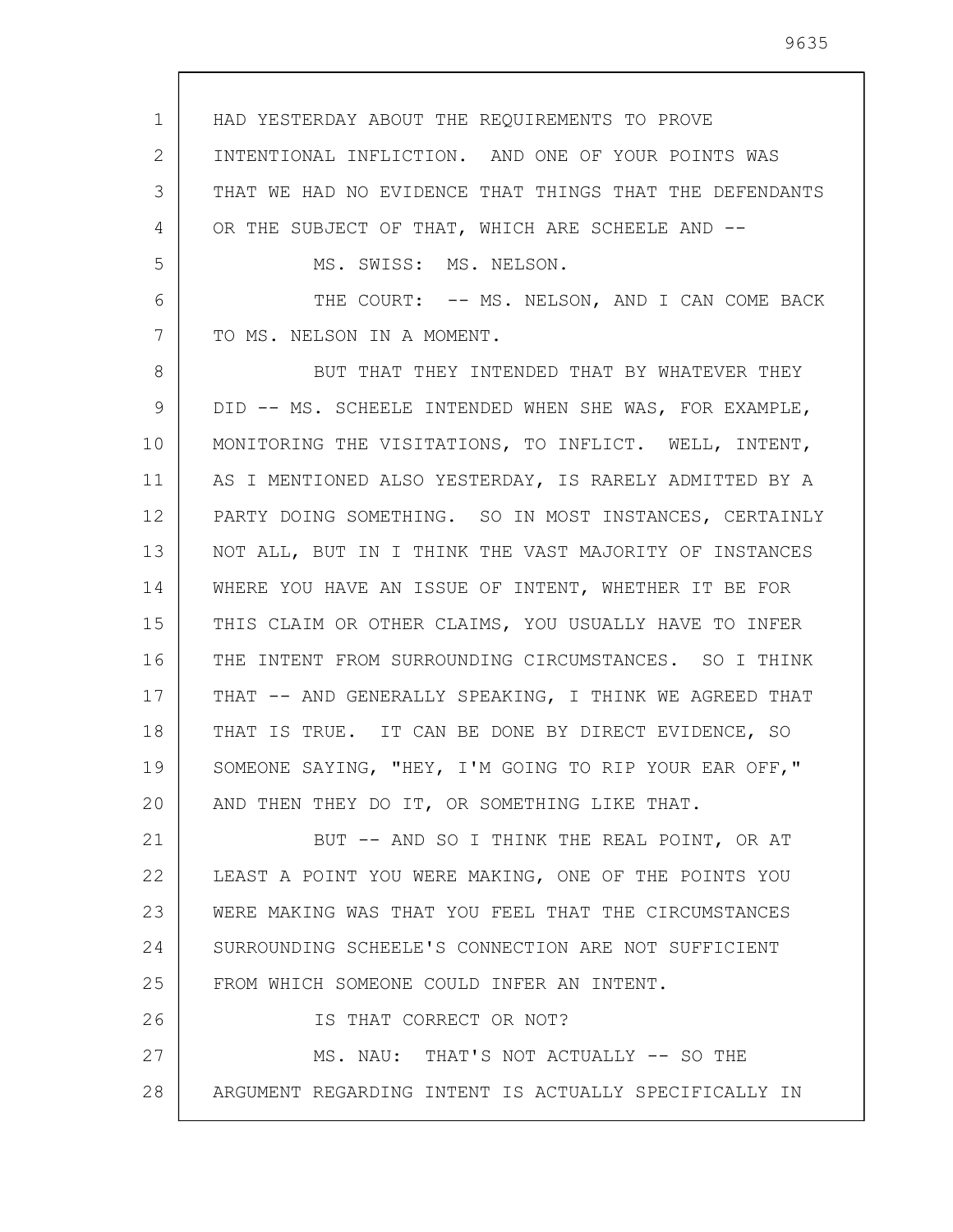1 2 3 4 5 6 7 8 9 10 11 12 13 14 15 16 17 18 19 20 21 RELATION TO THE COURT REPORTING CONDUCT THAT'S AT ISSUE HERE. I DON'T KNOW IF YOUR HONOR'S HAD THE OPPORTUNITY TO REVIEW PLAINTIFF'S OPPOSITION TO OUR MOTION FOR DIRECTED VERDICT, BUT IT MAKES CLEAR THAT THE GROUNDS FOR THEIR INTENTIONAL INFLICTION OF EMOTIONAL DISTRESS CLAIM, PERHAPS IN ADDITION TO THIS CONDUCT OF MS. SCHEELE, IS BASED IN PART ON THE SOCIAL WORKERS' -- MS. SCHEELE'S AND MS. NELSON'S -- REPORTS TO THE JUVENILE COURT. AND IN RELATION TO THAT CONDUCT, THE ARGUMENT, YES, IT WAS NOT INTENDED TO CAUSE MS. DUVAL EMOTIONAL DISTRESS THAT THE SOCIAL WORKERS WERE DOCUMENTING WHAT THEY SAW BECAUSE THAT WAS REQUIRED AS PART OF THEIR JOBS. AND IT DOESN'T RISE TO THE LEVEL OF RECKLESS DISREGARD FOR THAT CONDUCT EITHER BECAUSE THAT'S WHAT THEY'RE REQUIRED TO DO. I'M NOT SURE IF THIS IS THE TIME TO RESPOND TO PLAINTIFF'S OPPOSITION IN FULL. SPECIFICALLY IN RELATION TO THE CONDUCT IN THE COURT REPORTING, THE ISSUE IS NOT IMMUNITY FOR THAT CONDUCT. THAT'S ONE OF OUR ARGUMENTS, BUT THE FOCUS OF OUR MOTION FOR DIRECTED VERDICT IS THE CAUSATION ELEMENT REGARDING THAT

22 23 24 25 CONDUCT, SPECIFICALLY, PLAINTIFF HAS NOT PRESENTED ANY EVIDENCE AND IN FACT THIS COURT HAS DECIDED THAT WHAT THE SOCIAL WORKERS WROTE IN THEIR REPORTS DID NOT LEAD TO THE LOSS OF HER CHILD.

26 27 28 SO WE DON'T EVEN GET TO THE IMMUNITY WHICH WAS THE ISSUE IN THE PARKS CASE CITED IN PLAINTIFF'S OPPOSITION BECAUSE PLAINTIFF CANNOT ESTABLISH THE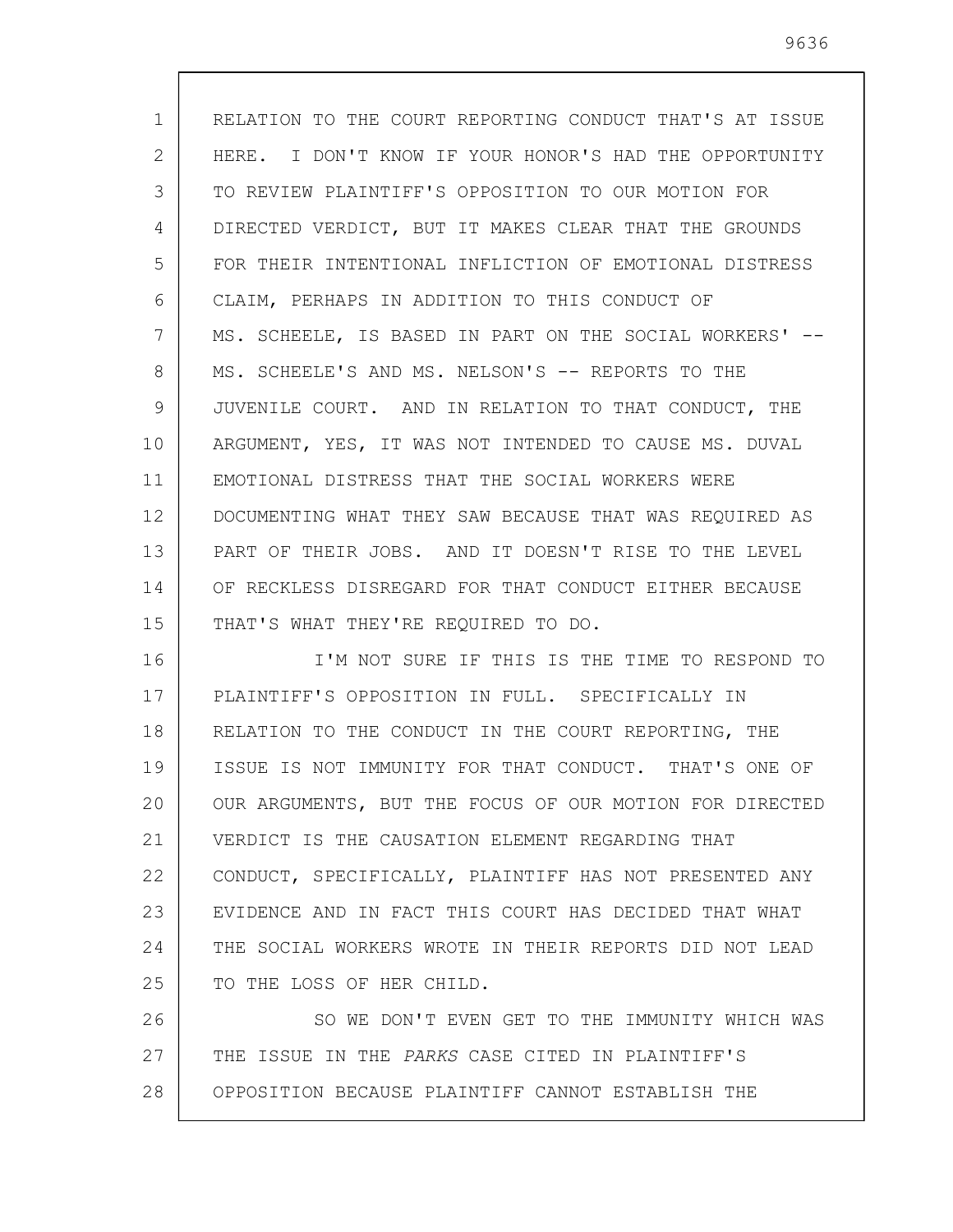1 2 3 4 5 6 7 8 9 10 11 12 13 14 15 16 17 18 19 20 21 22 23 24 25 26 27 28 ELEMENTS OF HER INTENTIONAL INFLICTION OF EMOTIONAL DISTRESS CLAIM TO THE EXTENT THAT IT'S BASED ON THE SOCIAL WORKERS' WRITINGS IN THE COURT REPORTS. THE COURT: ALL RIGHT. YES, AND I HAD SEEN YOUR OPPOSITION AND I'VE READ IT. IN FACT, I'VE GOT IT RIGHT HERE. MS. NAU: YOUR HONOR, MAY I POINT OUT ONE MORE THING? THE COURT: SURE. MS. NAU: TO THE EXTENT THAT THIS IS THE BASIS OF PLAINTIFF'S CLAIM, I POINT OUT THAT THE DEFENSE WAS NOT PERMITTED TO INTRODUCE EVIDENCE FROM ITS EXPERT AT TRIAL REGARDING THE PROPRIETY OF MS. NELSON AND MS. SCHEELE'S CONDUCT IN REPORTING TO THE JUVENILE COURT. BECAUSE THE COURT HAD DISMISSED THIS CLAIM, IT WAS DECIDED THAT MS. RUSSELL COULD NOT STATE HER OPINIONS ON THAT BASIS BECAUSE THEY WERE IRRELEVANT TO THE JUDICIAL DECEPTION CLAIMS. HOWEVER, THOSE OPINIONS WOULD ALSO HAVE BEEN RELEVANT TO PLAINTIFF'S IIED CLAIM. SO TO THE EXTENT THAT PLAINTIFF'S CLAIM IS BASED ON DOCUMENTING, YOU KNOW, WHAT THOSE WORKERS WROTE IN THOSE REPORTS, THEY SHOULD HAVE NOTIFIED THAT TO THE COURT AT THE TIME THAT THEY OBJECTED TO MS. RUSSELL'S TESTIMONY. THE COURT: ALL RIGHT. I'M GOING TO DIGRESS JUST FOR A MOMENT BECAUSE RECALL YESTERDAY MR. GUTERRES HAD ASKED IF PLAINTIFF COULD PLEASE IDENTIFY WHAT EVIDENCE THEY'RE BASING THEIR CLAIM FOR INTENTIONAL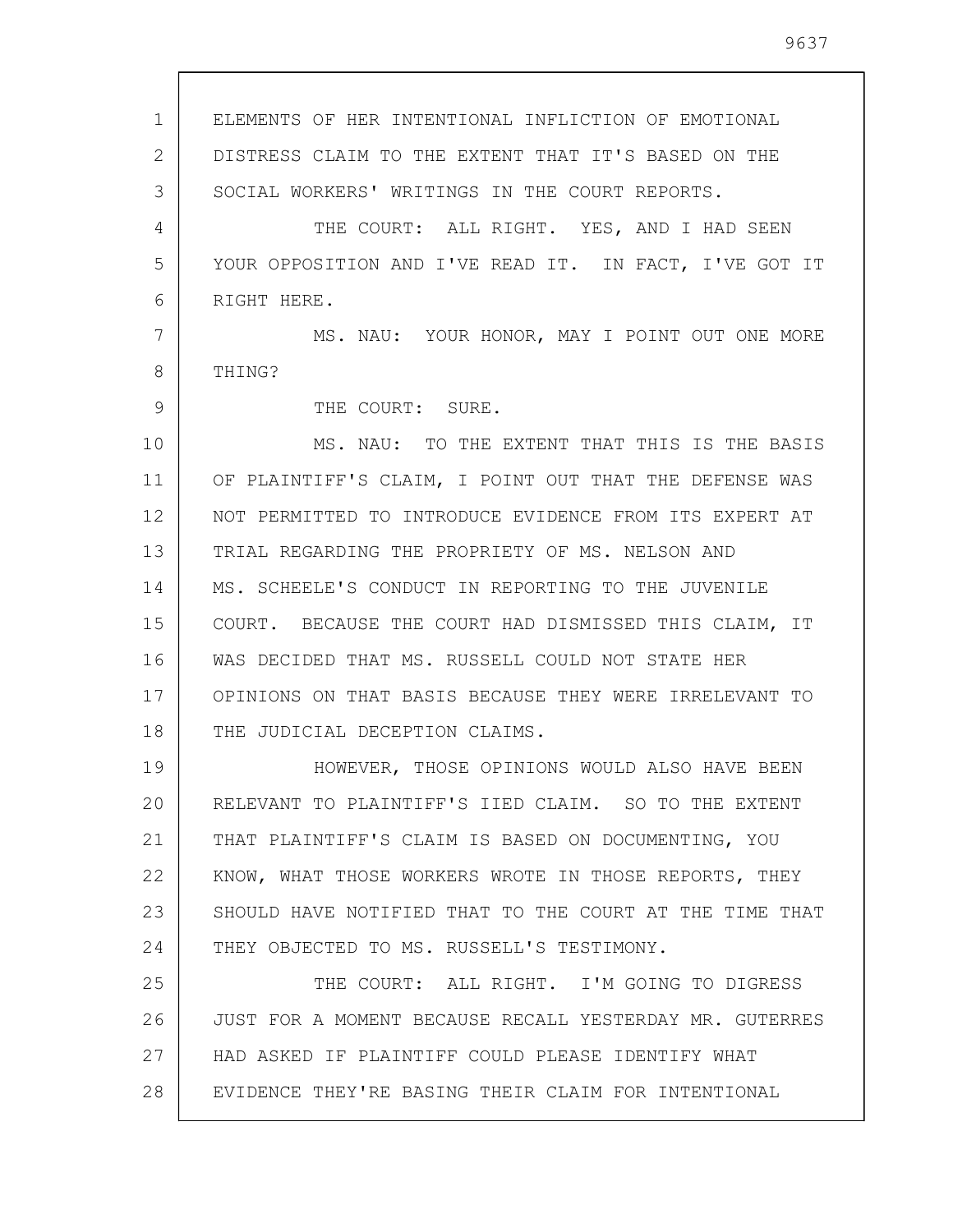1 2 3 4 5 6 7 8 9 10 11 12 13 14 15 16 17 18 19 20 21 22 23 24 25 26 27 28 INFLICTION AGAINST MS. NELSON, AND TO A CERTAIN EXTENT THE OPPOSITION ON THE -- TO THE CAUSE OF ACTION FOR THE INTENTIONAL INFLICTION DOES STATE AT THE VERY BEGINNING -- AS YOU CORRECTLY POINTED OUT, MS. NAU -- THAT THEIR CLAIM OF EMOTIONAL INJURY, AMONG OTHER THINGS, DERIVES FROM THE PUBLICATION OF FALSE, INCOMPLETE, AND MISLEADING STATEMENTS BY THESE DEFENDANTS AS WELL AS DEFENDANTS' ACTS OF DISCRIMINATION BASED ON THE KNOWN DISABILITIES. SO LET ME HEAR FROM THEM ON THIS ISSUE. AND I KNOW WE ADDRESSED ONLY, RIGHT NOW, THE INTENTIONAL INFLICTION. SO WE STILL HAVE THE DISABILITY CLAIM. SO MR. MCMILLAN, YOU'RE THE ONE TO REPLY ON THIS ONE. MR. MCMILLAN: SURE. WITH RESPECT TO MS. SCHEELE, I DON'T KNOW THAT THERE'S ANY ISSUE. SHE HAD A LOT OF -- I'LL CALL IT CONDUCT AS OPPOSED TO COMMUNICATIVE CONDUCT, SHE HAD A LOT OF ACTUAL PHYSICAL INTERACTION WITH MS. DUVAL, A LOT OF CONDUCT IN THESE VARIOUS VISITS, THINGS LIKE THAT. THERE'S PLENTY OF TESTIMONY ABOUT -- LIKE THE STATEMENTS "BY THE TIME WE'RE DONE WITH YOU, YOU WON'T BE ABLE TO GET OUT OF BED; THIS CASE ISN'T GOING THE WAY YOU'RE HOPING," YOU KNOW, A LOT OF THAT VERY MEAN-SPIRITED CONDUCT ON THE PART OF MS. SCHEELE. SO I'M GOING TO SORT OF FOCUS MY ATTENTION ON MS. NELSON. THERE'S ONLY ONE CONTACT NOTE FOR A VISIT WITH MS. NELSON, AND I DON'T REMEMBER THE DATE OF IT.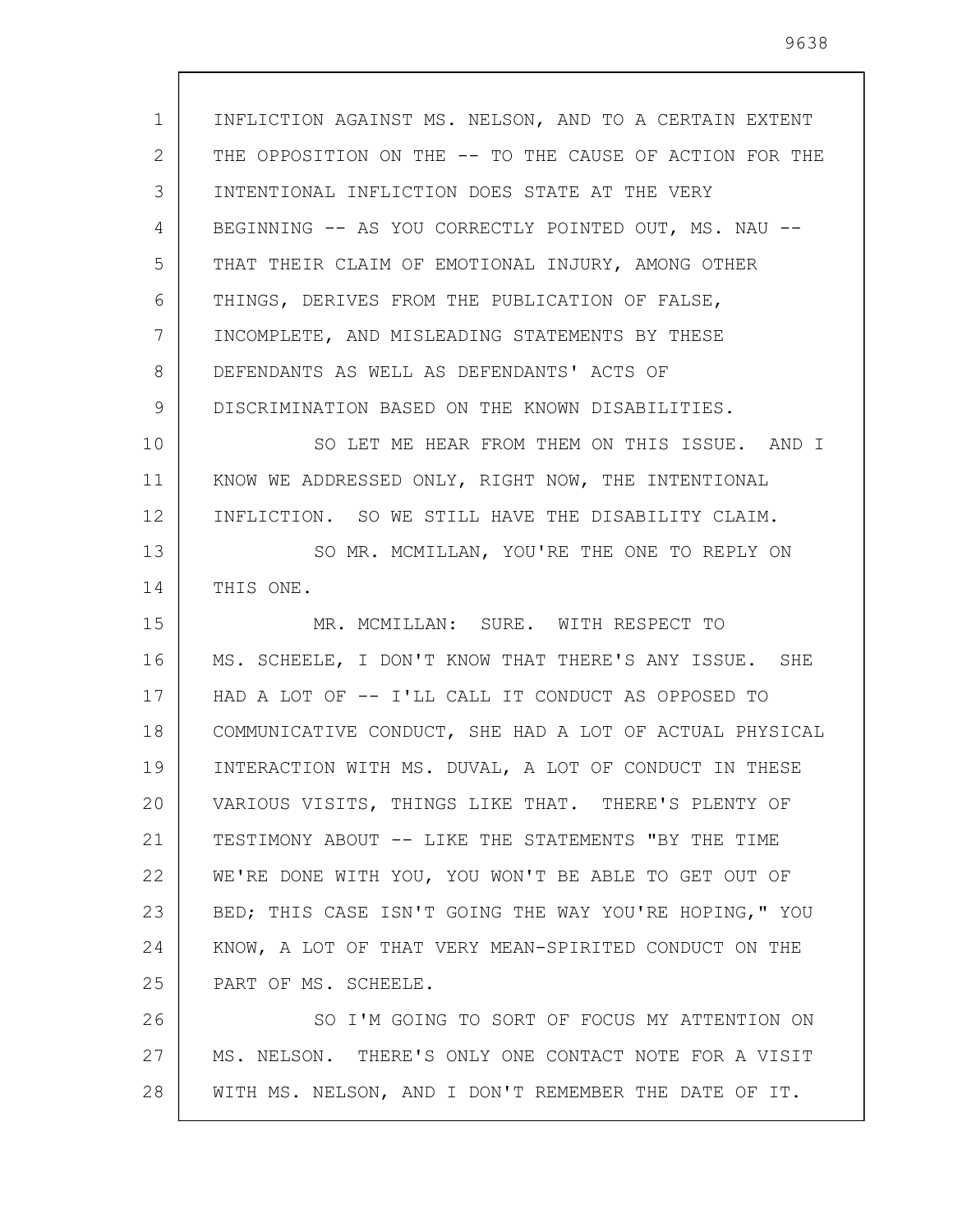1 2 3 4 5 6 7 8 9 10 IT WAS A VERY LENGTHY ENTRY; I REMEMBER THAT. BUT THERE IS TESTIMONY -- ACTUALLY, I DON'T KNOW IF THERE IS OR NOT -- ABOUT HER SECOND VISIT THAT WAS UNREPORTED OUT IN MS. DUVAL'S HOME. AND IN MS. DUVAL'S CIVIL RIGHTS DISCRIMINATION COMPLAINT FORM, HER DECLARATION, WHICH I BELIEVE IS ADMITTED INTO EVIDENCE, SHE GOES INTO SOME DETAIL ABOUT HER INTERACTIONS WITH MS. NELSON, I BELIEVE. MS. RAFAELINA DUVAL'S DECLARATION IN SUPPORT OF HER CIVIL RIGHTS COMPLAINT IS WHAT I'M REFERENCING.

11 12 13 14 15 16 17 18 BUT ASIDE FROM ALL THAT, LET'S JUST FOCUS FOR A MOMENT ON THE PUBLICATION ITSELF. SHE IS NOT GOING AFTER -- WITH RESPECT TO THE INTENTIONAL INFLICTION OF EMOTIONAL DISTRESS CLAIM, SHE IS NOT GOING AFTER MS. NELSON FOR THE RESULT OF THE UTTERANCES AND PUBLICATIONS THAT MS. NELSON MADE. THE LAW RECOGNIZES, AND WE SEE THIS IN DEFAMATION CASES ALL THE TIME, ESPECIALLY WHEN WE'RE LOOKING AT A PER SE COMPLAINT --

19 20 21 22 THE COURT: YOU'VE ALREADY STATED THAT IN YOUR OPPOSITION, THAT YOU'RE NOT BASING YOUR CLAIM AGAINST EITHER OF THE DEFENDANTS IN THAT CAUSE OF ACTION ON THE RESULT.

MR. MCMILLAN: CORRECT.

23

24 25 26 THE COURT: BECAUSE ANY FURTHER REASONS WE DON'T NEED TO DISCUSS, YOU'RE SIMPLY NOT BASING YOUR CLAIM ON THAT.

27 28 MR. MCMILLAN: THAT IS CORRECT. THE COURT: OKAY. SO YOUR CLAIM AS TO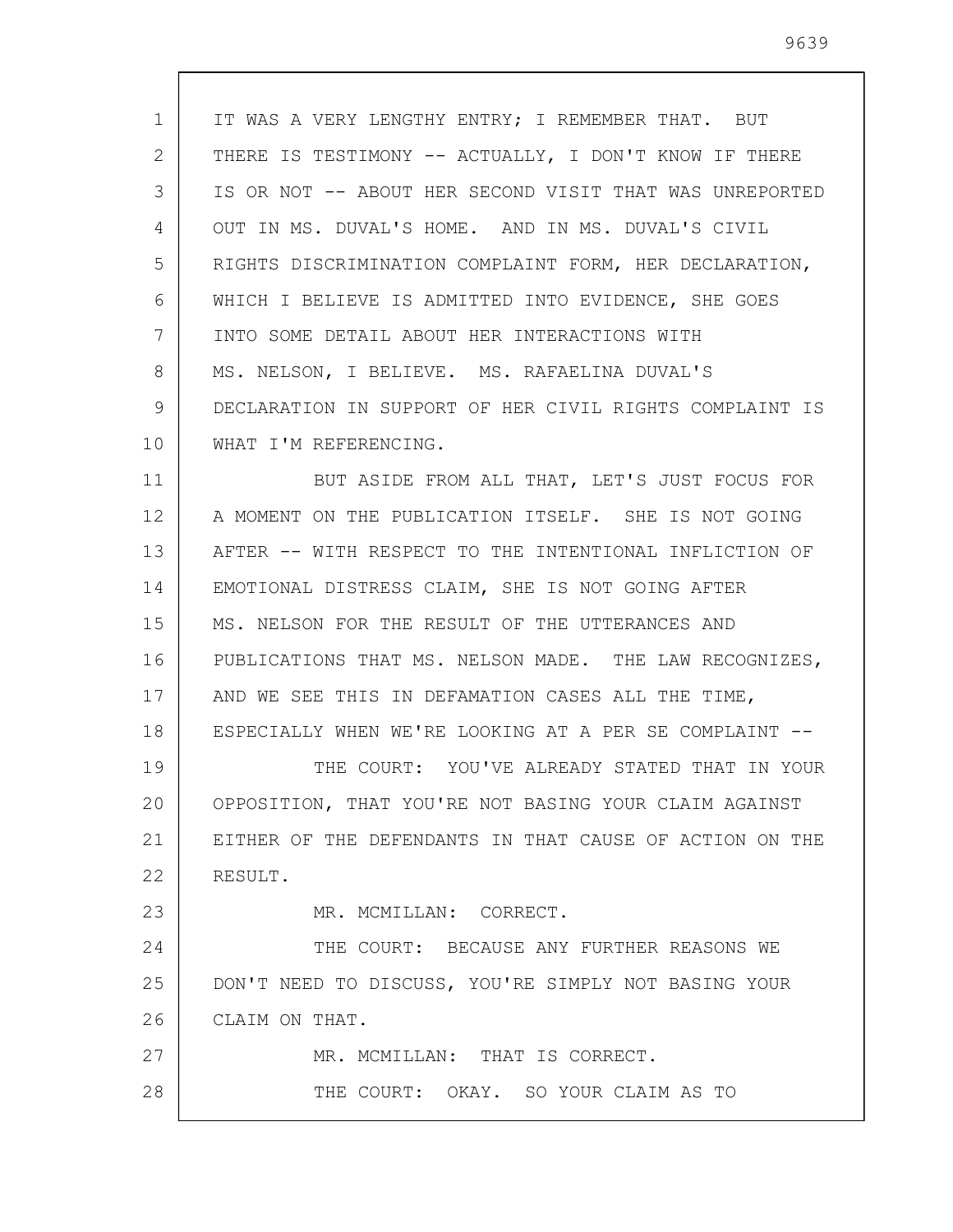1 2 3 4 MS. SCHEELE, WHICH YOU ALREADY POINTED OUT MS. SCHEELE DID HAVE SUBSTANTIAL CONTACT WITH YOUR CLIENT AND FROM YOUR POINT OF VIEW MS. SCHEELE MADE DELIBERATELY FALSE STATEMENTS TO THE COURT.

5 6 7 8 9 10 11 12 13 14 15 16 MR. MCMILLAN: IT'S A LITTLE BIT MORE NUANCED THAN THAT BECAUSE MS. SCHEELE ACTUALLY ONLY MADE ONE REPORT TO THE COURT, WHICH I BELIEVE WAS JUST ONE SENTENCE ON AUGUST 9TH, I THINK, OF 2010. SO WE'RE NOT REALLY GOING AFTER HER FOR HER DIRECT COURT REPORTING. WHAT WE'RE SAYING WITH RESPECT TO MS. SCHEELE IS THE THINGS THAT SHE REPORTED AND RECORDED IN HER DELIVERED SERVICE LOGS THAT WERE PICKED UP BY MS. NELSON AND INSERTED INTO REPORTS, THOSE ARE FALSE STATEMENTS, FABRICATIONS. THEY'RE NOT PERJURY, BUT THEY WOULD BE FALSE STATEMENTS, FABRICATIONS AND WOULD SORT OF BE PART AND PARCEL OF A SUPPRESSION ISSUE.

17 18 19 20 21 22 23 24 25 26 27 28 NOW, WHEN WE LOOK AT THE ACT OF PUBLICATION, MS. DUVAL WOULD HAVE NO KNOWLEDGE OF WHAT IS IN THOSE DELIVERED SERVICE LOGS UNTIL SHE SAW IT IN A PUBLISHED REPORT. SO THE MOMENT WHEN SHE RECEIVES THE PUBLISHED REPORT AND SHE SEES WHAT IS BEING REPORTED SUPPOSEDLY BY MS. SCHEELE, AS WELL AS WHAT MS. NELSON'S REPORTING, IT'S THAT POINT IN TIME WHEN SHE SUFFERS THE ANXIETY, THE FEAR, THERE'S A WHOLE LAUNDRY LIST OF THINGS I THINK THEY DISCUSS IN PARKS. IT'S THE FRIGHT, NERVOUSNESS, ANXIETY, WORRY, MORTIFICATION, SHOCK -- THE COURT: YEAH, YOU DON'T HAVE TO READ OFF THE LIST. I'M WELL AWARE OF THAT INSTRUCTION LIST OF A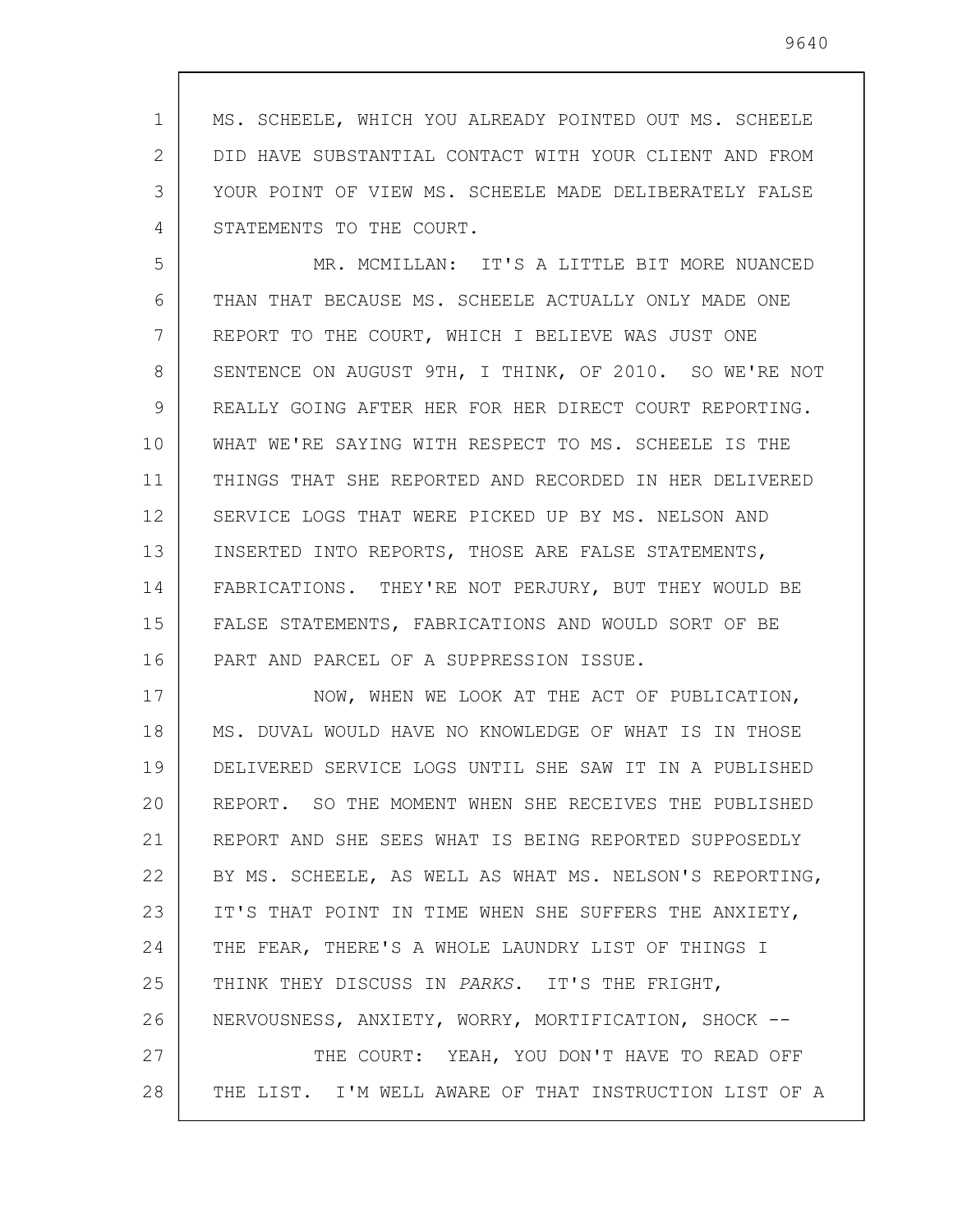1 2 NUMBER OF WHAT I'LL CALL EMOTIONAL RESPONSES TO CERTAIN THINGS.

3 4 5 6 7 8 9 10 11 12 MR. MCMILLAN: SURE. AND THE WHOLE POINT OF BRINGING UP GOVERNMENT CODE SECTION 820.21 IS THAT, NUMBER ONE, IT WAS ENACTED IN 1995, AND IT WAS ENACTED IN RESPONSE TO A CASE CALLED JAMES W DOWN IN SAN DIEGO, AND IT WAS A VERY SIMILAR CIRCUMSTANCE WHERE A SOCIAL WORKER AND A THERAPIST GOT TOGETHER AND MADE UP A BUNCH OF STORIES AND THE CASE DRAGGED ON FOR TWO YEARS. THE FATHER'S DAUGHTER, HE WAS OUT OF HER HOME FOR TWO YEARS. AND AT THAT POINT IN TIME, YES, ABSOLUTE IMMUNITY BARRED HIS ACTION.

13 14 15 16 17 18 19 20 21 22 23 24 25 26 27 28 BUT THE LEGISLATURE REACTED TO THAT. AND THEIR REACTION WAS VERY, VERY DETERMINED AND RESOLUTE. AND THE REASON THEY DID THIS -- THEY LAY IT OUT IN THE USE NOTES AND I THINK THE PARKS COURT MAY EVEN MAKE NOTE OF IT -- IS THAT SOCIAL WORKERS HAVE TO BE BOUND BY THE SAME PRINCIPLES AS EVERYBODY ELSE IN DOING THEIR WORK. AND THEY SPECIFICALLY LAID OUT THE TYPE OF CONDUCT THAT WILL NOT BE TOLERATED, AT LEAST IN THE STATE OF CALIFORNIA, AND THEY DID IT WITH SOME MEASURE OF PARTICULARITY, THAT PERJURY, FABRICATION OF EVIDENCE -- AND THIS IS INTERESTING, NO. 3, THEY DON'T SAY FAILURE TO DISCLOSE MATERIAL EXCULPATORY EVIDENCE, THEY DON'T SAY FABRICATION OF MATERIAL EVIDENCE. WHAT THEY SAY IS FAILURE TO DISCLOSE KNOWN EXCULPATORY EVIDENCE. AND THEY ALSO ADD IN OBTAINING TESTIMONY BY DURESS.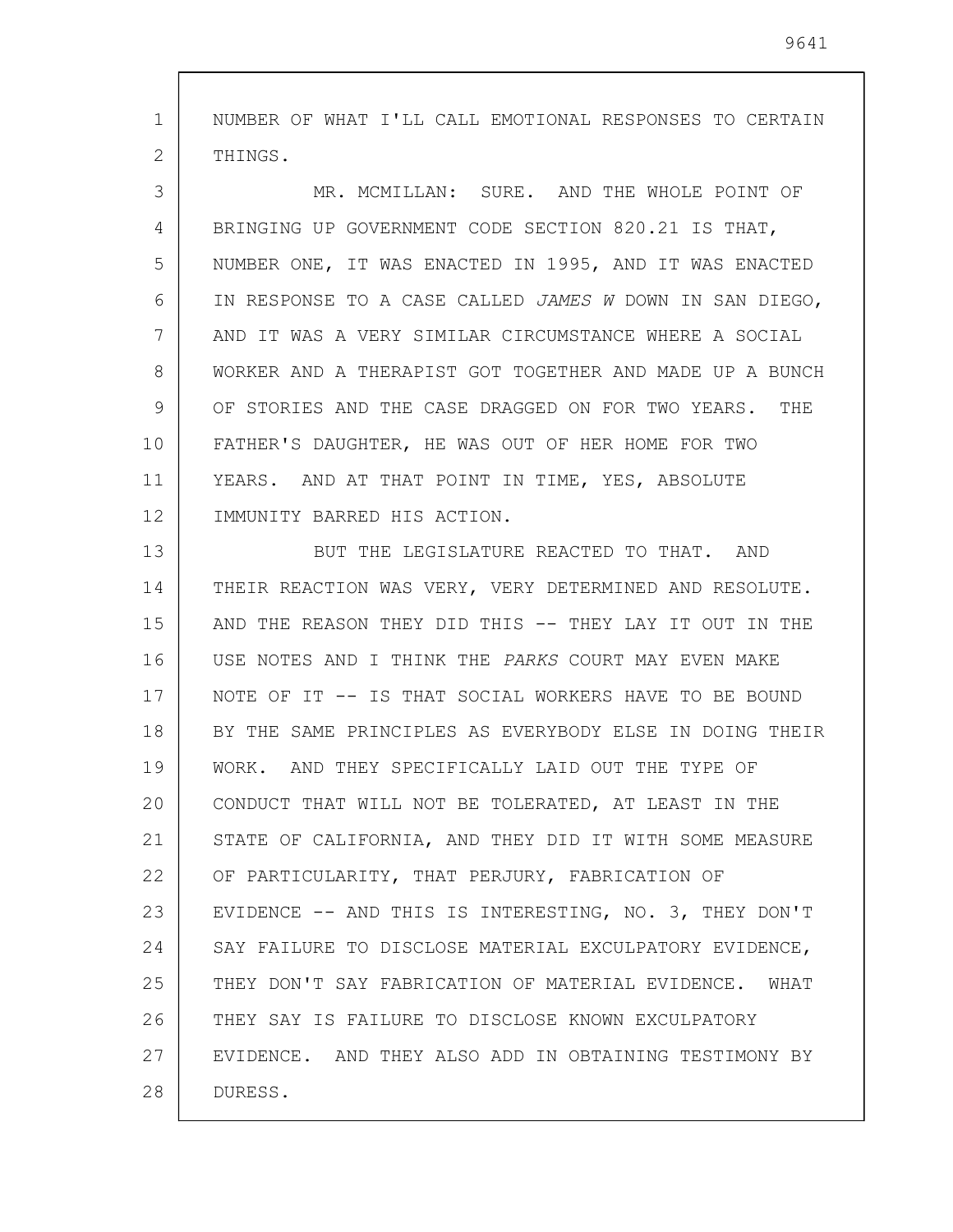| $\mathbf{1}$ | NOW, I DON'T SEE HOW THIS SORT OF CONSTRUCT             |
|--------------|---------------------------------------------------------|
| 2            | THAT THE LEGISLATURE HAS CREATED, THIS PATHWAY FOR A    |
| 3            | PLAINTIFF TO GET SOME KIND OF REMEDY WHEN THEY'VE BEEN  |
| 4            | LIED ABOUT, I DON'T SEE HOW IT RELIES IN ANY WAY ON THE |
| 5            | ULTIMATE OUTCOME OF THE CASE. AND THAT'S WHAT -- OF     |
| 6            | THE UNDERLYING CASE. AND THAT'S WHAT WE'RE LOOKING AT   |
| 7            | WHEN WE'RE LOOKING AT INTENTIONAL INFLICTION OF         |
| 8            | EMOTIONAL DISTRESS FOR MAKING KNOWN FALSE STATEMENTS IN |
| 9            | A WRITTEN DOCUMENT THAT YOU'RE GOING TO SUBMIT IN       |
| 10           | OFFICIAL PROCEEDINGS. THERE'S A SEPARATE, DISTINCT      |
| 11           | INJURY THAT ARISES FROM THAT REGARDLESS OF WHAT THE     |
| 12           | COURT DOES WITH THAT INFORMATION. AND THAT'S WHAT       |
| 13           | WE'RE REALLY FOCUSING ON HERE, AT LEAST WITH RESPECT TO |
| 14           | THE PUBLICATION OF INFORMATION WITH RESPECT TO          |
| 15           | MS. NELSON AND MS. SCHEELE.                             |
| 16           | THE COURT: SO YOUR CLAIM AGAINST MS. NELSON             |
| 17           | IS SHE MADE A REPORT TO THE COURT OR TO THE -- YEAH,    |
| 18           | SHE WROTE A DOCUMENT THAT SHE --                        |
| 19           | MR. MCMILLAN: SEVERAL.                                  |
| 20           | THE COURT: RIGHT.                                       |
| 21           | THAT WAS BASED ON WHAT YOU CONSIDER TO BE               |
| 22           | MS. SCHEELE'S STATEMENTS INTENTIONALLY DESIGNED TO      |
| 23           | INFLICT EMOTIONAL DISTRESS ON THE PLAINTIFF EVEN THOUGH |
| 24           | THE PLAINTIFF DIDN'T EVEN KNOW ABOUT THEM UNTIL SOME    |
| 25           | OTHER TIME. SO SCHEELE'S RESPONSIBLE FOR INTENTIONAL    |
| 26           | INFLICTION OF EMOTIONAL DISTRESS BY MAKING FALSE        |
| 27           | STATEMENTS WHICH SOMEONE ELSE RELIES UPON IN MAKING A   |
| 28           | REPORT TO THE COURT, AND THE PERSON MAKING THE          |

 $\sqrt{ }$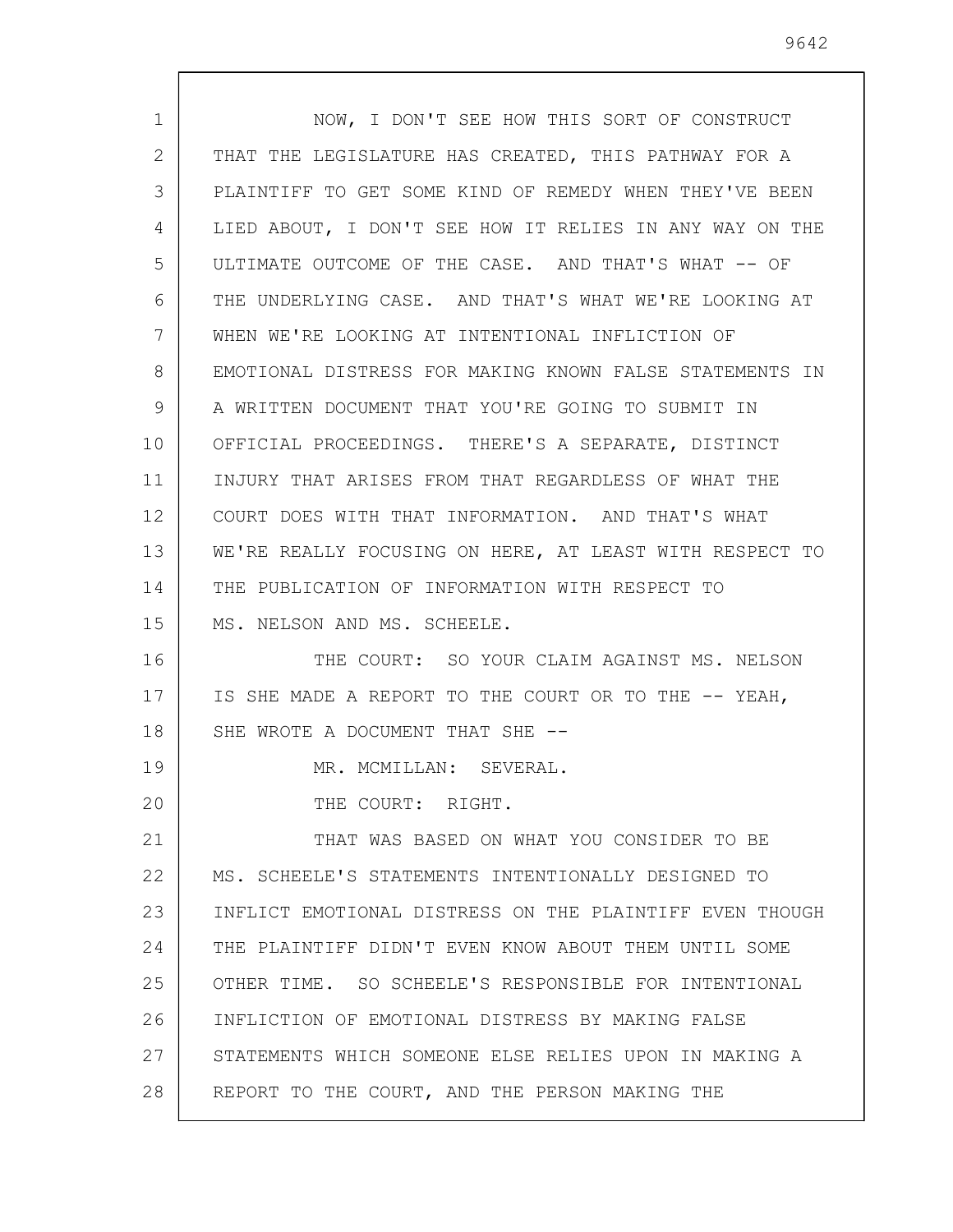1 REPORTING IS ALSO LIABLE.

2 3 4 5 I MUST SAY THIS IS QUITE A STRETCH. I'M IMPRESSED WITH THE INGENUITY OF THE ARGUMENT BUT I MUST SAY I'M HAVING SOME DIFFICULTY IN FINDING THIS, PARTICULARLY MS. NELSON.

6 7 8 9 10 11 12 13 14 MR. MCMILLAN: WELL, HOLD ON WITH RESPECT TO MS. NELSON. I DON'T WANT TO CONFLATE THE TWO. BECAUSE MS. NELSON, SHE MADE HER OWN FALSE STATEMENTS IN THE REPORT. THEY WEREN'T BASED -- ALL OF HER STATEMENTS WERE NOT BASED SOLELY UPON WHAT MS. SCHEELE TOLD HER. SHE MADE HER OWN FALSE STATEMENTS. SHE MADE STATEMENTS ABOUT INTERVIEWS WITH DR. YIM AND WHAT DR. YIM TOLD HER. WE KNOW DR. YIM NEVER SPOKE WITH MS. SCHEELE OR MS. NELSON OR ANYBODY ELSE.

15 16 17 18 19 20 21 22 23 THE COURT: WELL, WAIT A MOMENT. WE'D BETTER LOOK AT THE DOCUMENT YOU'RE TALKING ABOUT. YOU KNOW, THIS IS ONE OF THE MORE INTERESTING ARGUMENTS I'VE EVER HEARD, ENCOUNTERED ON AN INTENTIONAL INFLICTION. SO I THINK WE BETTER LOOK AT A COUPLE OF THINGS. AND ONE OF THEM IS WE BETTER LOOK AT THE REPORTING THAT YOU SAY MS. NELSON DID WHICH IS INDEPENDENTLY INTENTIONALLY FALSE AND MISLEADING AND SO ON AND WILL BE THE BASIS OF INFLICTING THE EMOTIONAL DISTRESS.

24 25 SO WHICH EXHIBIT WAS THAT? I REMEMBER SEEING THE DOCUMENT.

26 27 MR. MCMILLAN: IT'S EXHIBIT NO. 24, YOUR HONOR.

28

THE COURT: IT'S IN 24? OKAY.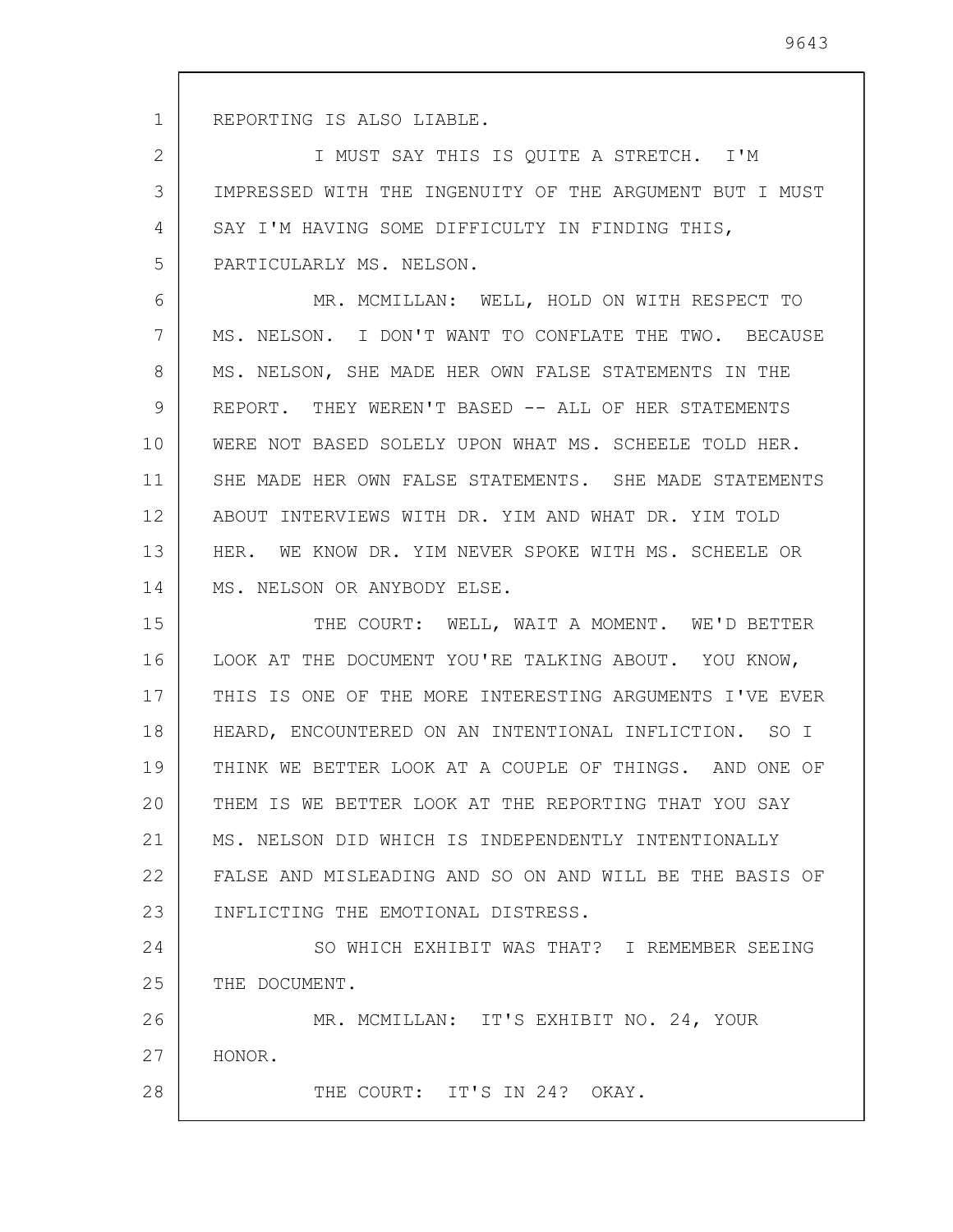1 2 3 4 5 6 7 8 9 10 11 12 13 14 15 16 17 18 19 20 21 22 23 24 25 26 27 28 MR. MCMILLAN: THAT'S CORRECT. THE COURT: AND WHAT ARE THE PAGE NUMBERS? DO YOU HAVE IT? MR. MCMILLAN: IT'S BATES NO. 461 IS THE ENTRY BY MS. NELSON REGARDING HER -- HER PERSONAL INTERACTION WITH MS. DUVAL. AND THAT CONTINUES THROUGH PAGE 463. AND THEN THE STATEMENT WITH RESPECT TO DR. YIM IS ON PAGE 466 OF EXHIBIT 24, THE LAST PARAGRAPH --ACTUALLY, THERE'S ANOTHER ONE. THIS IS THE CONCLUSION. AND IN ADDITION, YOUR HONOR -- THE COURT: I DON'T SEE IT ON 466. MR. MCMILLAN: 466, LAST PARAGRAPH, ABOUT HALFWAY DOWN, MS. NELSON -- THE COURT: OH, OKAY, I SEE IT. MR. MCMILLAN: SHE TALKS ABOUT HER CONCLUSIONS OF WHAT DR. YIM DID AND WHY: "DR. YIM DISCONTINUED SERVICES DUE TO THE MOTHER'S FAILURE TO COMPLY WITH HER RECOMMENDATIONS." NOW, WE KNOW THAT MS. PENDER CLAIMS TO HAVE SPOKEN WITH DR. GILL, NOT DR. YIM. ON THE STAND, MS. NELSON COULDN'T REMEMBER, ALTHOUGH SHE'D RECOGNIZED AND AGREED THAT SHE HAD A DUTY TO GO OUT AND INTERVIEW ALL THESE PEOPLE AND WRITE DOWN WHAT THEY SAID IN THOSE INTERVIEWS, SHE DIDN'T REMEMBER INTERVIEWING ANY DOCTOR AND SHE COULDN'T FIND IT IN HER CONTACT NOTES. YET HERE WE HAVE HER SAYING IN HER COURT REPORT THAT DR. YIM DISCONTINUED SERVICES DUE TO MOTHER'S FAILURE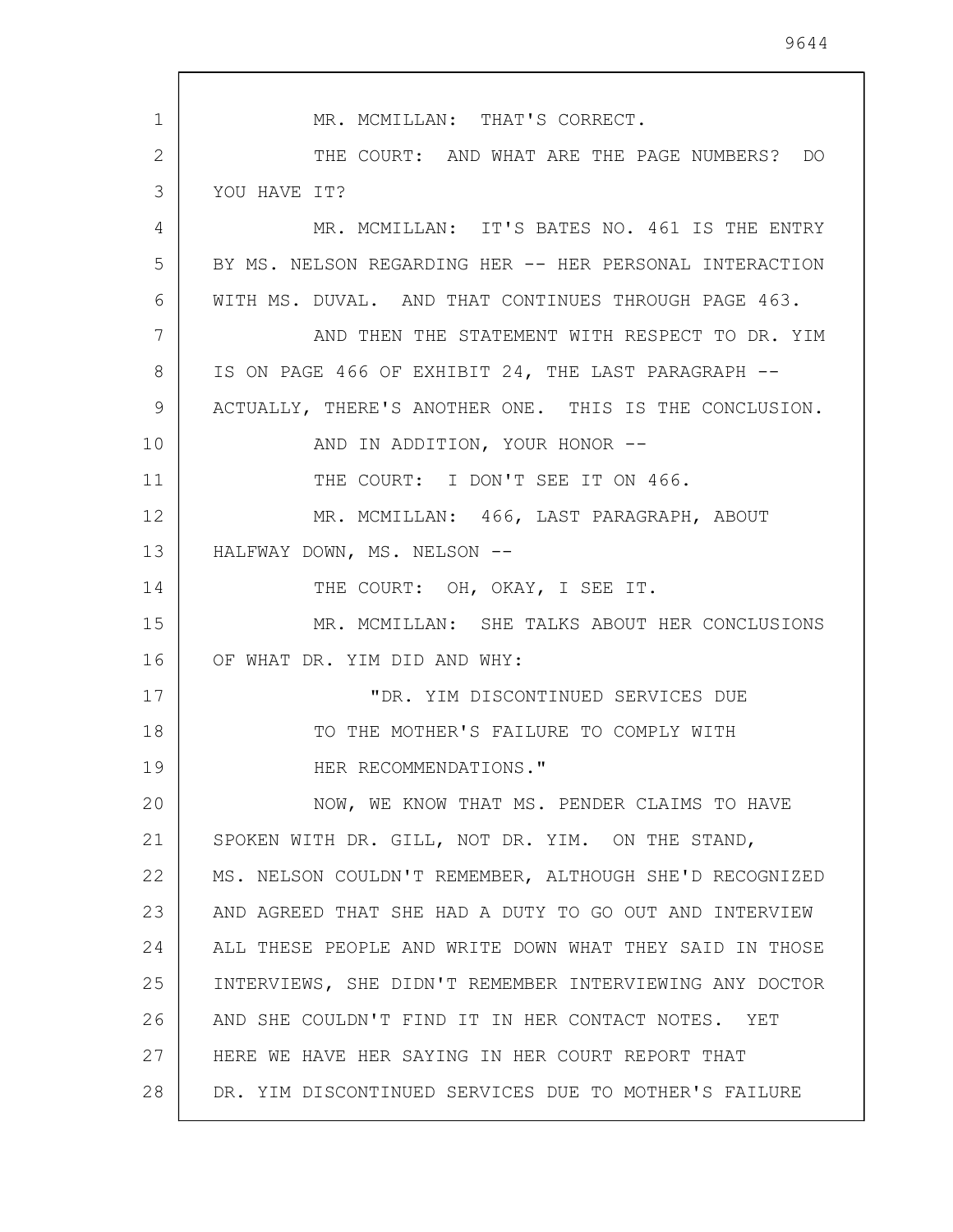1 2 3 4 5 6 7 8 9 10 11 12 13 14 15 16 17 18 19 20 21 22 23 24 25 26 27 28 TO COMPLY WITH HER RECOMMENDATIONS. IT'S NOT TRUE. IT'S NOT TRUE. THE COURT: WELL, NO, THAT'S YOUR CONTENTION -- MR. MCMILLAN: SURE. THE COURT: -- THAT IT'S NOT TRUE BECAUSE OF DR. GILL'S TESTIMONY -- MR. MCMILLAN: WELL, DR. YIM ALSO TESTIFIED. THE COURT: LET ME FINISH. MR. MCMILLAN: SURE, SORRY. THE COURT: -- DR. GILL'S TESTIMONY ABOUT WHAT DR. YIM HAD DONE. I TREATED THAT, FOR THE PURPOSE OF THE "BUT FOR" ANALYSIS, AS BEING A FALSE STATEMENT BECAUSE OF DR. GILL'S TESTIMONY. IN SO DOING, I CERTAINLY DON'T FIND IT WAS A FALSE STATEMENT. AND IN FACT, LOOKING AT WHAT DR. GILL RELATED IN THE ENTIRETY, IF I HAD TO PERSONALLY -- I THINK THAT A TRIER OF FACT COULD VERY EASILY CONCLUDE THAT THAT CONVERSATION ACTUALLY DID OCCUR BECAUSE OF THINGS THAT WERE SAID THAT COULD NOT HAVE BEEN KNOWN TO SOMEONE MAKING UP THE QUOTE. BUT THAT'S A FACTUAL ISSUE FOR THE JURY, AND I DON'T NEED TO MAKE A DETERMINATION ABOUT THAT. BUT I DO SEE THE REFERENCE THAT YOU'VE MADE, AND I'LL ACCEPT YOU SAY IT'S A FALSE STATEMENT. THAT IS YOUR CONTENTION. BUT IT BY NO MEANS HAS BEEN SHOWN TO BE FALSE. IT'S JUST A DISPUTE. PENDER SAYS, "I TALKED TO HER AND HERE'S WHAT SHE SAID," AND GILL SAYS,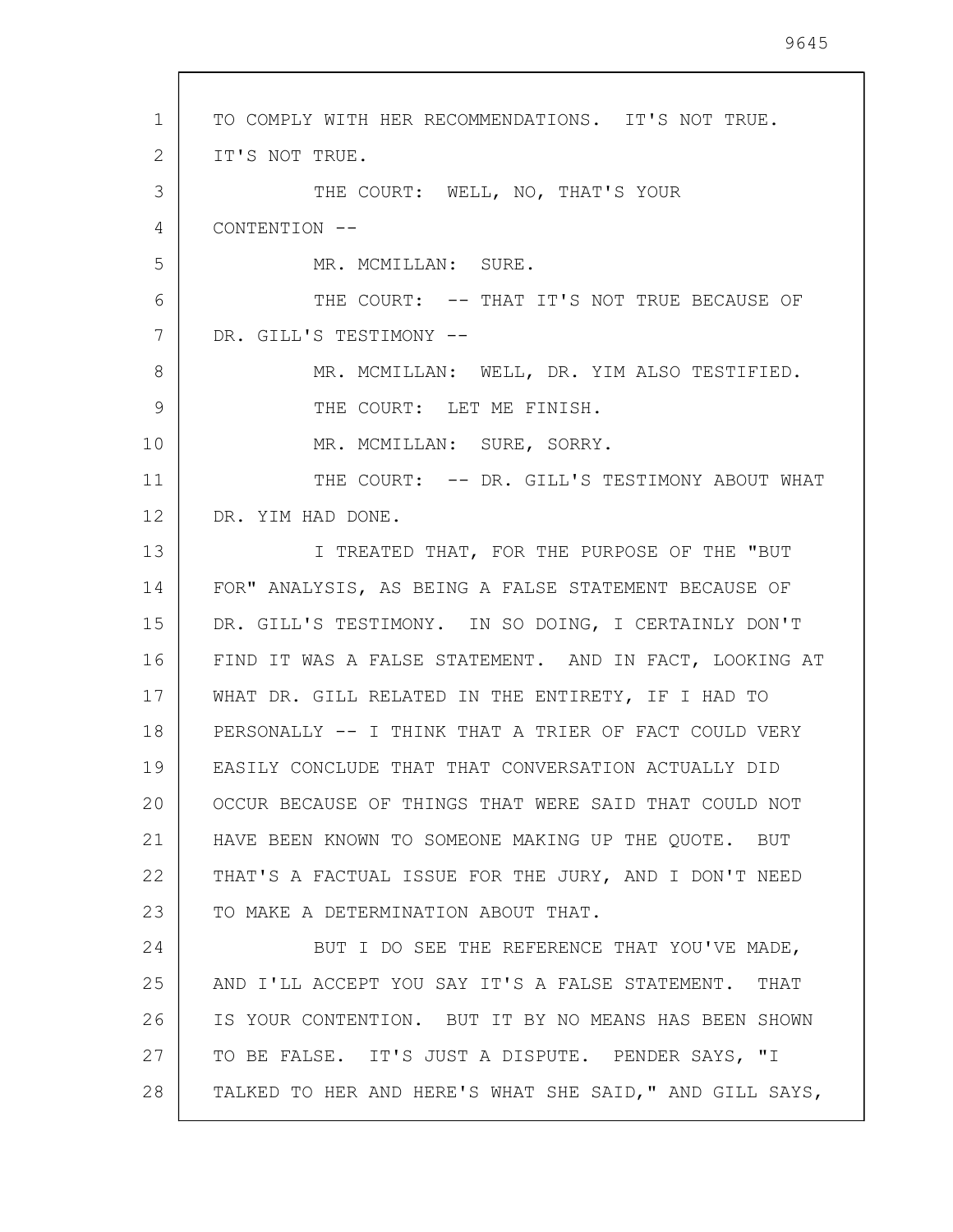1 2 3 4 5 6 7 8 9 10 11 12 13 14 15 16 17 18 19 20 21 22 23 24 25 26 27 28 "NOPE, SHE NEVER TALKED TO ME." SO THE JURY CAN DECIDE THAT TO THE EXTENT IT'S A FALSE STATEMENT. BUT ANYWAY, I SEE THIS. SO THIS REFERENCE TO DR. YIM IN HERE, BY NELSON, YOU'RE SAYING IS A FALSE STATEMENT. AND BY THIS FALSE STATEMENT ON HER PART, THAT THAT IS A PART OF THE -- A CLAIM FOR HER OWN ACTIONS IN INTENTIONALLY INFLICTING EMOTIONAL DISTRESS. MR. MCMILLAN: THAT IS AFFIRMATIVE, YOUR HONOR. ALSO, THE -- THE COURT: ALL RIGHT. NOW, YOU ALSO BASED --MR. MCMILLAN: -- THE SUPPRESSION --THE COURT: THEY'LL LET YOU FINISH YOUR ARGUMENT. BUT THEN ALSO WHERE YOU CITED TO ME THIS RECITATION BEGINNING ON BATES PAGE NO. 461 AND CONTINUING, AND IT IS RATHER LENGTHY, ABOUT MS. NELSON'S PERSONAL VISIT TO THE HOME. SO I WANT TO TAKE A MOMENT TO FINISH READING THAT. MR. MCMILLAN: SURE. SURE. (PAUSE IN PROCEEDINGS.) THE COURT: ALL RIGHT. I'VE TAKEN A LOOK. GO AHEAD. MR. MCMILLAN: IN ADDITION, YOUR HONOR, MS. NELSON, IN HER REPORT, SUPPRESSED KNOWN EXCULPATORY EVIDENCE. SHE DID NOT TELL THE COURT -- WHEN SHE'S PUTTING OUT THIS CONCERN ABOUT POSSIBLE MUNCHAUSEN BY PROXY IN REFERENCE TO THE UP-FRONT ASSESSMENT, SHE DID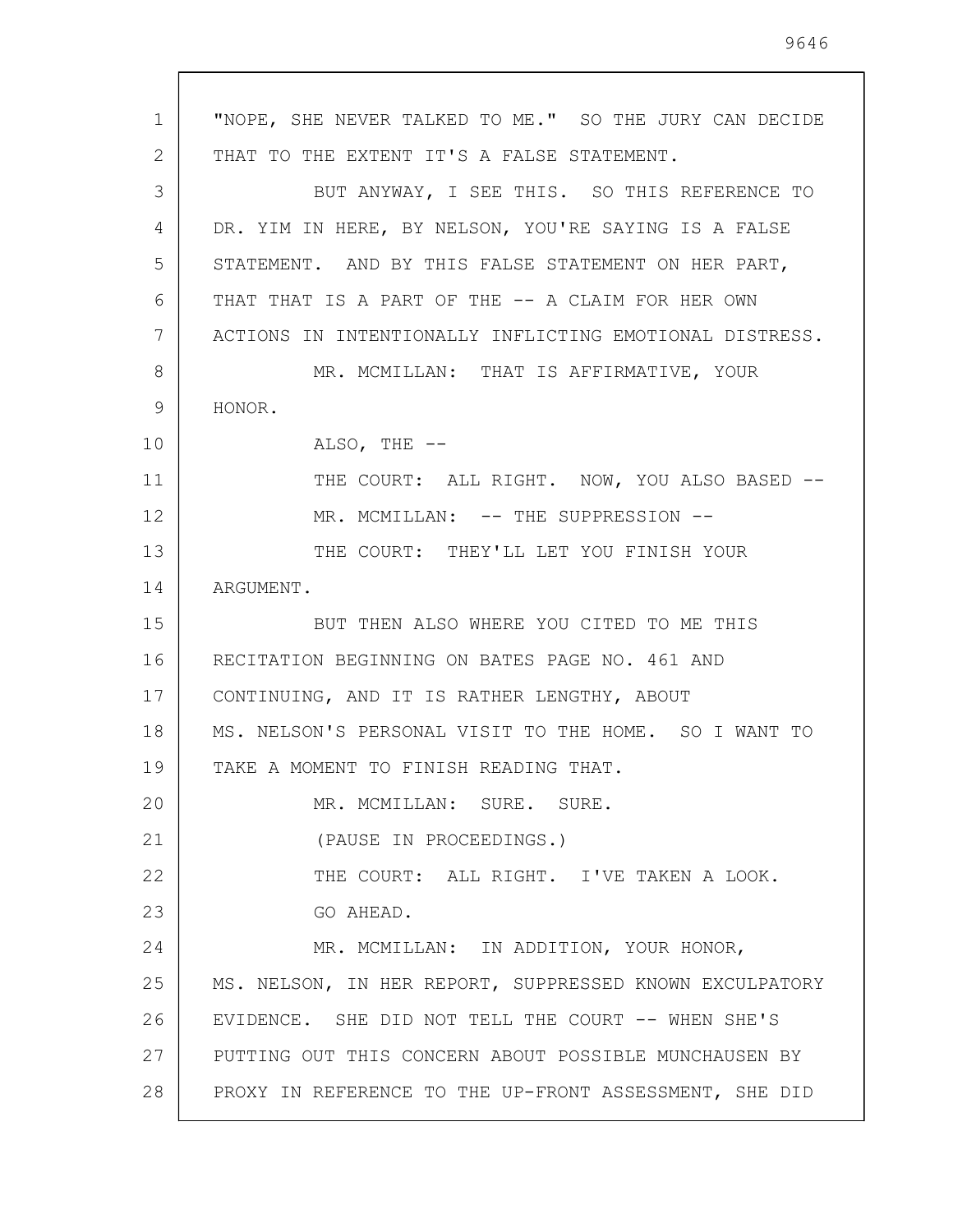| $\mathbf{1}$ | NOT TELL THE COURT THAT THE ASSESSOR HAD IN FACT FOUND  |
|--------------|---------------------------------------------------------|
| 2            | THAT THE CRITERIA FOR MUNCHAUSEN SYNDROME BY PROXY HAD  |
| 3            | NOT BEEN MET AND THAT IN FACT THERE COULD BE SOME       |
| 4            | CONFUSION BETWEEN MUNCHAUSEN SYNDROME BY PROXY AND A    |
| 5            | MOTHER WHO'S MEDICALLY KNOWLEDGEABLE ABOUT HER SON'S    |
| 6            | DIAGNOSED SENSORY INTEGRATION DISORDER. SO THAT WOULD   |
| 7            | ALSO BE A KNOWN EXCULPATORY FACT NOT REPORTED TO THE    |
| 8            | COURT.                                                  |
| 9            | CASE LAW RECOGNIZES THAT SEPARATE AND APART             |
| 10           | FROM THE RESULT THAT MAY HAVE -- THE OUTCOME THAT MAY   |
| 11           | HAVE COME FROM THE JUVENILE DEPENDENCY PROCEEDING THAT  |
| 12           | THE USE OF IMPROPER TACTICS TO GET THERE IS             |
| 13           | INDEPENDENTLY ACTIONABLE. AND IN FACT, IN PARKS, IT     |
| 14           | WAS AN INTENTIONAL INFLICTION OF EMOTIONAL DISTRESS     |
| 15           | CLAIM BASED ON THE REPORTING, NOT THE OUTCOME, AND THE  |
| 16           | OTHER CONDUCT, THE CONDUCT GIVING RISE TO A CLAIM OF    |
| 17           | DURESS. SO THAT'S BASICALLY WHERE WE'RE AT.             |
| 18           | AND IT'S NOT JUST THE JURIS/DISPO REPORT                |
| 19           | EITHER. IT'S ALL THE LAST-MINUTE INFORMATIONS THAT LED  |
| 20           | ALL THE WAY UP TO THE END, THAT THERE WAS A             |
| 21           | CONSISTENT -- AT LEAST IN PLAINTIFF'S VIEW OF THE       |
| 22           | EVIDENCE, I'M NOT SAYING THAT THIS WAS ESTABLISHED --   |
| 23           | IN PLAINTIFF'S VIEW OF THE EVIDENCE, THERE IS A         |
| 24           | CONSISTENT AND REPEATED MISREPORTING AND INCOMPLETE     |
| 25           | REPORTING THAT'S DONE BY MS. NELSON ALL THE WAY         |
| 26           | THROUGH.                                                |
| 27           | THE COURT: ALL RIGHT. TELL ME FURTHER WHAT              |
| 28           | INCOMPLETE REPORTING OR MISREPORTING BEYOND WHAT YOU'VE |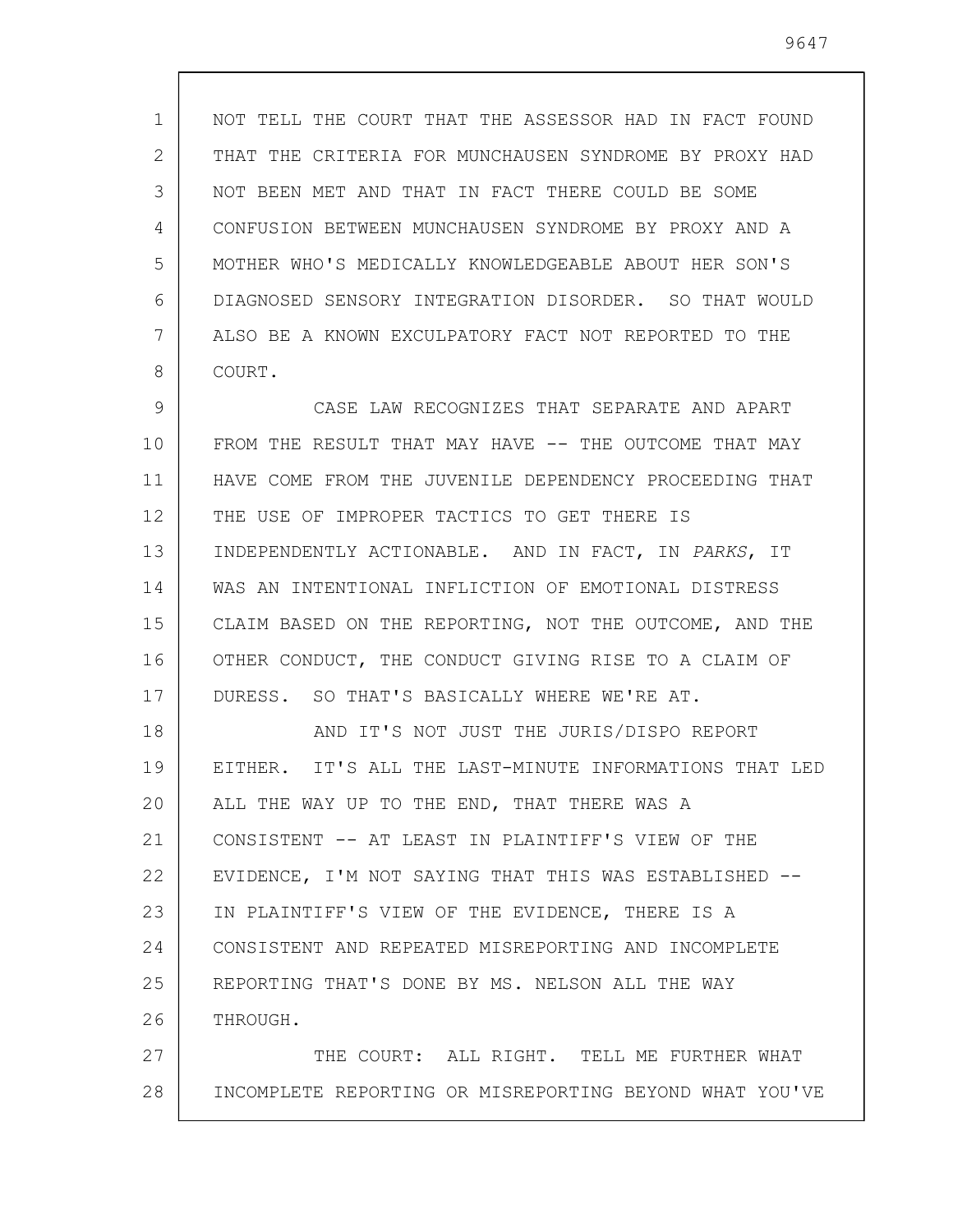| $\mathbf 1$ | ALREADY TOLD ME. I DO RECALL THAT THERE WAS SOMETHING  |
|-------------|--------------------------------------------------------|
| 2           | SUBMITTED -- I'M PROBABLY WRONG ON THIS, BUT I RECALL, |
| 3           | AND I THINK YOU ALLUDED TO THIS EARLIER, A VERY SHORT  |
| 4           | DOCUMENT -- SHORT IN TERMS OF IT'S CONTENT, NOT THE    |
| 5           | SIZE OF THE PAGE -- THAT SHE HAD DONE SOMETHING, MAYBE |
| 6           | A LAST-MINUTE INFORMATION TO THE COURT OR SOMETHING. I |
| 7           | DON'T REMEMBER WHAT IT WAS.                            |
| 8           | MR. MCMILLAN: THAT WAS MS. SCHEELE. AND AS I           |
| 9           | $RECALL$ --                                            |
| 10          | THE COURT: THAT WAS MS. SCHEELE, YEAH.                 |
| 11          | WELL, TELL ME THE OTHER MISREPORTING OR -- BY          |
| 12          | MS. NELSON, BESIDES WHAT YOU'VE CITED TO ME.           |
| 13          | MR. MCMILLAN: SURE. I DON'T HAVE MY ADMITTED           |
| 14          | EVIDENCE BOOK HERE WITH ME BUT I CAN REPRESENT TO THE  |
| 15          | COURT -- I MEAN, I CAN TELL YOU I REMEMBER THESE       |
| 16          | SPECIFICALLY. THERE WERE A SERIES OF LAST-MINUTE       |
| 17          | INFORMATIONS. I BELIEVE ONE WAS JANUARY 22, 2010.      |
| 18          | THERE WAS ANOTHER ONE, I BELIEVE, IN FEBRUARY 2010.    |
| 19          | THERE WAS ANOTHER ONE -- I DON'T RECALL IF THERE WAS   |
| 20          | ONE IN MARCH. I BELIEVE THERE WAS ONE IN APRIL, I      |
| 21          | THINK APRIL 18, 2010. I DON'T RECALL MAY. AND THEN I   |
| 22          | BELIEVE IN JUNE, THERE MIGHT HAVE BEEN TWO LAST-MINUTE |
| 23          | INFORMATIONS.                                          |
| 24          | THE COURT: ALL FILED BY NELSON?                        |
| 25          | MR. MCMILLAN: ALL BY MS. NELSON; THAT'S                |
| 26          | CORRECT.                                               |
| 27          | THE COURT: ALL RIGHT. AND ARE ANY OF THOSE             |
| 28          | IN EVIDENCE OR WAS THERE TESTIMONY?                    |

 $\overline{\phantom{a}}$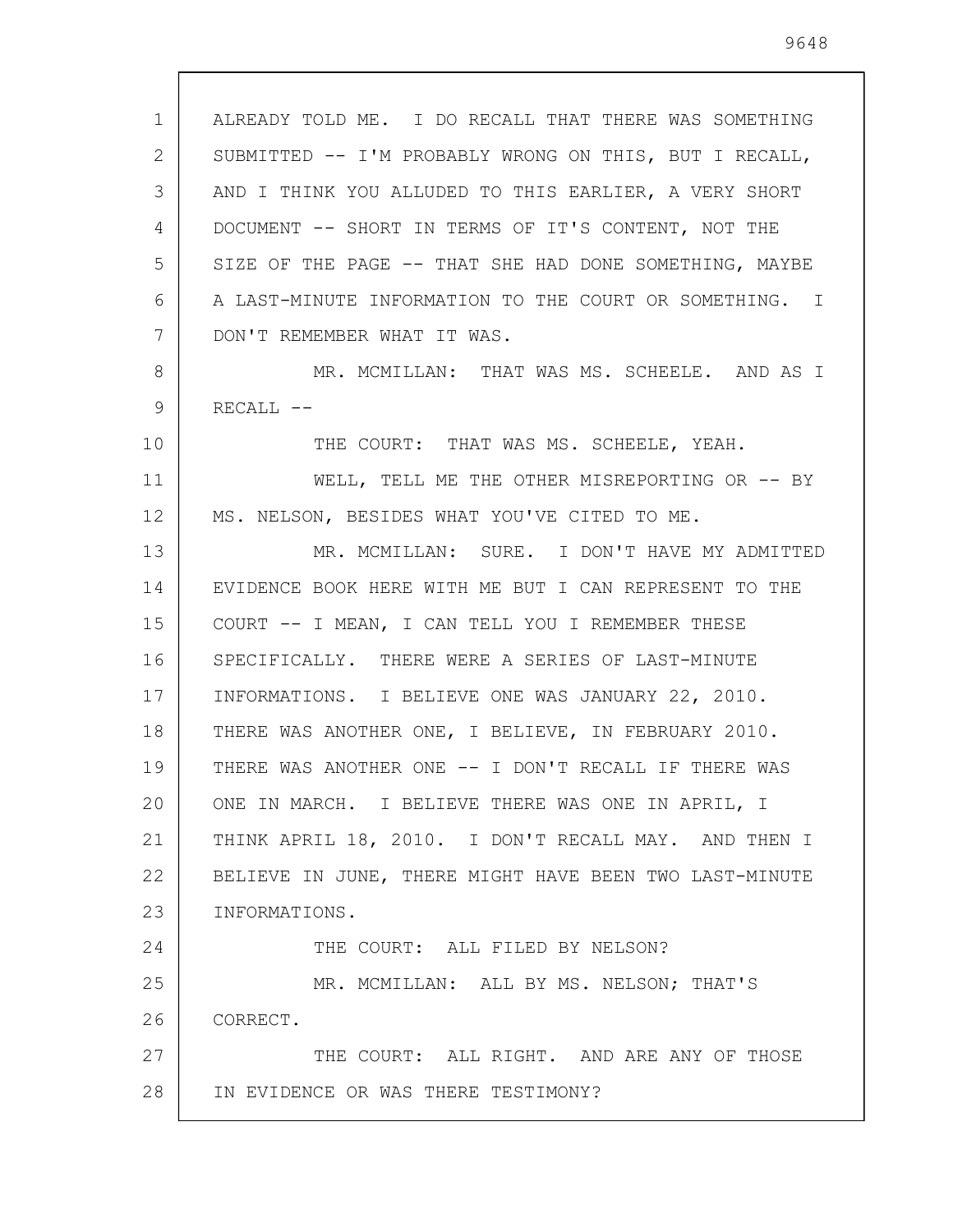1 2 3 4 5 6 7 8 9 10 11 12 13 14 15 16 17 18 19 20 21 22 23 24 25 26 27 28 MR. MCMILLAN: YES. IN FACT, THERE WAS SUBSTANTIAL TESTIMONY AS TO EVERY ONE OF THEM BY DR. ACHAR AND ALSO BY MS. NELSON IN HER VIDEO, AND THE ONES THAT I'M REFERENCING SPECIFICALLY I BELIEVE WERE ADMITTED INTO EVIDENCE. DO YOU HAVE THEM? MR. PARIS: I HAVE ONE. MR. MCMILLAN: I'VE JUST BEEN HANDED BY MR. PARIS EXHIBIT NO. 26, BATES NO. 821. AND IN FACT WE CAN LOOK AT THE BOTTOM OF THE PAGE THERE. IT SAYS: "CSW SCHEELE AND THIS DI HAVE NOTED THAT MOTHER CONTINUES TO BE SOMEWHAT OBSESSED WITH THE IDEA THAT RYAN IS A SPECIAL NEEDS CHILD WITH A SENSORY INTEGRATION DISORDER CAUSING HIM TO BE A PICKY EATER AND THEREFORE FAILING TO ADEQUATELY GAIN WEIGHT." WELL, THAT'S, NUMBER ONE, CAST IN THE PEJORATIVE. AND NUMBER TWO, IT'S NOT MOM BEING OBSESSED. WE HAVE A REGIONAL CENTER EVALUATION AND REPORT SAYING YES, THIS CHILD HAS A SENSORY INTEGRATION DISORDER. AND MS. ESPINOZA GAVE THE SAME TESTIMONY ON THE STAND, THAT YES, HE DOES HAVE A SENSORY INTEGRATION DISORDER AND YES, THAT DOES CAUSE HIM TO HAVE PROBLEMS FEEDING. SO, YOU KNOW, AGAIN, IT'S A KNOWN EXCULPATORY PIECE OF INFORMATION THAT MS. NELSON IS INSERTING A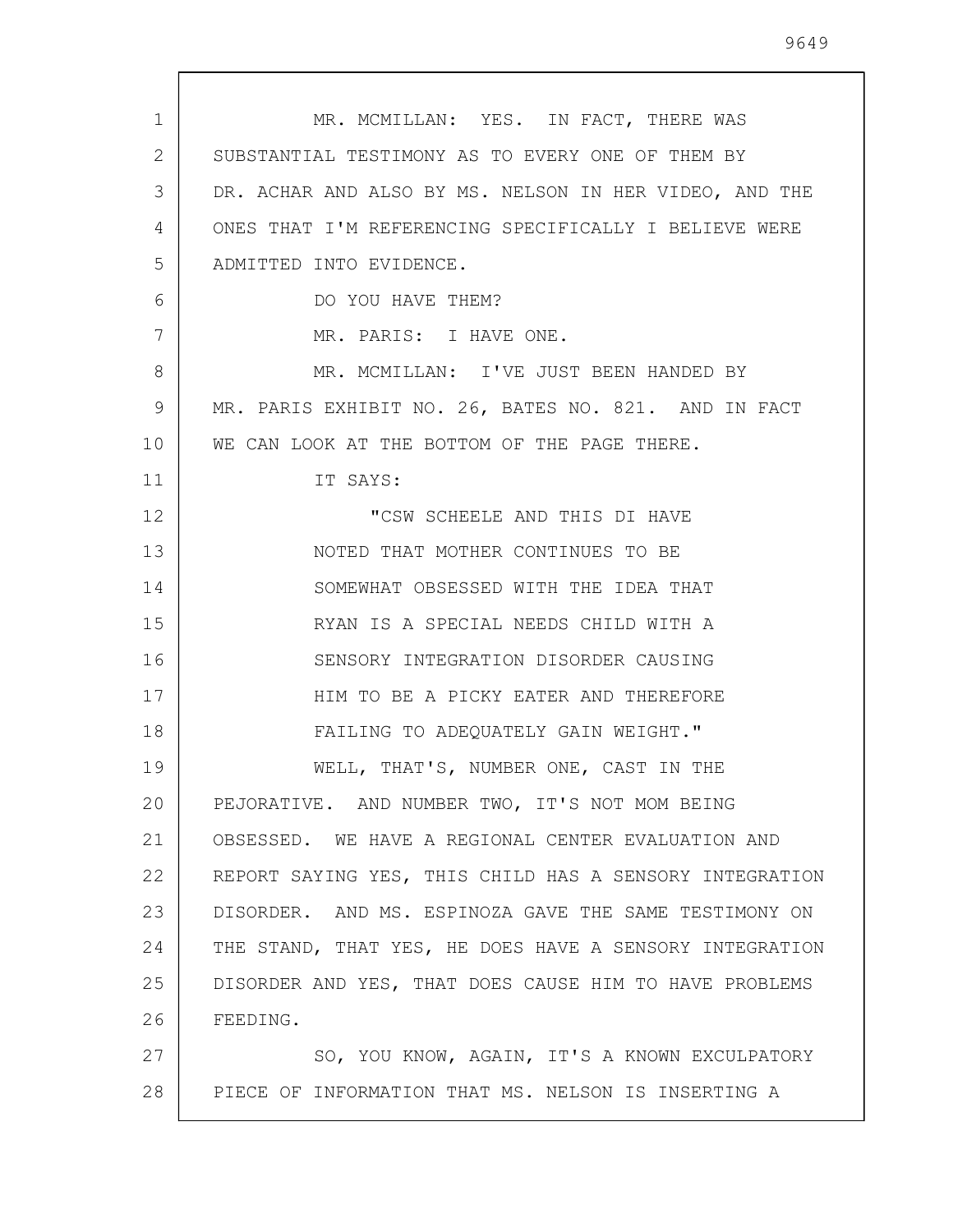1 2 3 PEJORATIVE STATEMENT INTO THE RECORD WITHOUT GIVING THE COMPLETE PICTURE, WITHOUT, YOU KNOW, SAYING WHAT'S THERE THAT'S TRUE.

4 5 6 7 8 9 10 11 12 13 SECONDARILY, MS. NELSON ALSO PUT THIS CONCERN FOR MUNCHAUSEN BY PROXY IN HER JURIS/DISPO REPORT. AND AT THE END OF THE DAY, IN RELATION TO THE DISCRIMINATION, THE DISCRIMINATION RECOMMENDATION FOR DISCIPLINE WAS THAT MS. NELSON SPECIFICALLY UNDERGO FURTHER TRAINING IN ACCURATE COURT REPORT WRITING. NOW, I DON'T KNOW THAT THEY WOULD HAVE COME TO THAT RECOMMENDATION FOR FURTHER TRAINING UNLESS THE COUNTY ITSELF AGREED THAT SHE HAD A PROBLEM WITH ACCURATE COURT REPORT WRITING.

14 15 16 17 18 19 20 21 22 23 ALL OF THAT TOGETHER, AT LEAST IN OUR VIEW, WOULD SUPPORT A CLAIM FOR INTENTIONAL INFLICTION OF MENTAL [SIC] DISTRESS BASED ON THE FALSE PUBLICATIONS, THE SUPPRESSION OF KNOWN EXCULPATORY EVIDENCE, AND THEN THE EXERCISE OF DURESS. I BELIEVE THAT THE -- AND YOU CORRECT ME IF I'M WRONG BECAUSE I DON'T KNOW EXACTLY HOW TO PHRASE IT -- BUT MS. DUVAL'S INTERACTION WITH MS. NELSON HAD SOME SORT OF BULLYING ASPECT TO IT. IS THAT RIGHT? MR. PARIS: SHE CALLED IT BULLYING. THIS IS

24 25 THE EXHIBIT. MR. MCMILLAN: THIS IS EXHIBIT NO. 207, 2732

26 IS THE BATES NUMBER. AND THAT IT SAYS:

27

28

"LACK OF ETHNIC SENSITIVITY,

EXAGGERATION, BULLYING, PUTTING DOWN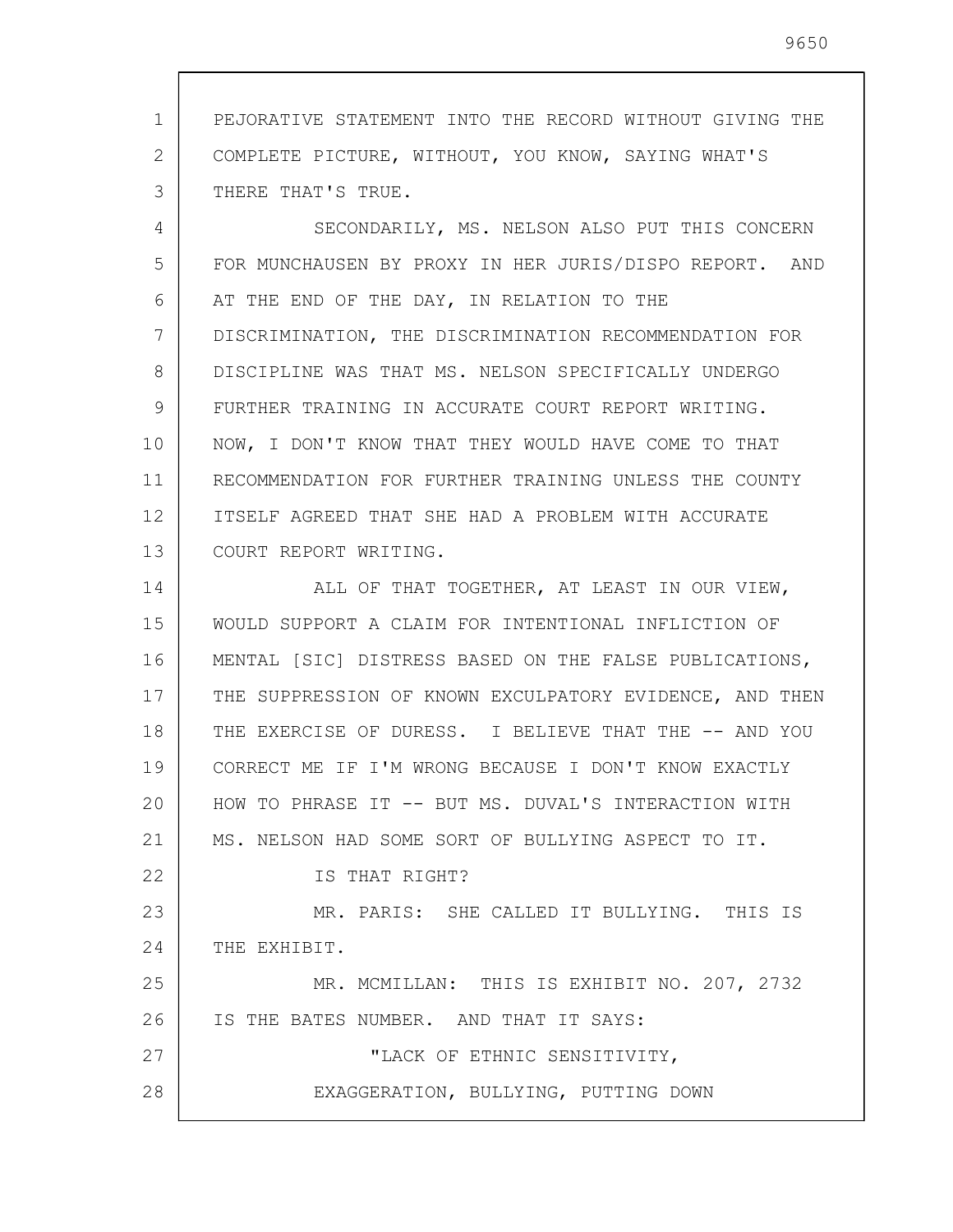1 2 3 4 5 6 7 8 9 10 11 12 13 14 15 16 17 18 19 20 21 22 23 24 25 26 27 28 RAFAELINA" --IS THAT "RAFAELINA"? MR. PARIS: "PARENTING." MR. MCMILLAN: (READING:) -- "PARENTING, LACK OF DISCERNMENT AND OBJECTIVITY TO MAKE NEUTRAL ASSESSMENT." BUT SHE HAS IN THERE THIS BULLYING CONDUCT OF MS. NELSON. AND THEN FURTHER -- OH, AND "INTENTIONAL MISLEADING REPORTS," AS WELL, IS ALSO IN THIS DISCRIMINATION COMPLAINT. THE COURT: DON, COULD YOU GET ME EXHIBIT 207? DON, COULD YOU GET ME EXHIBIT 26? OKAY, IS THERE SOMETHING ELSE WE CAN SEE WHILE THERE ARE DOCUMENTS OUT? MR. MCMILLAN: THERE ARE -- IT'S BASICALLY JUST ALL THE LAST-MINUTE INFORMATIONS, YOUR HONOR. THE COURT: WELL, THAT'S -- YEAH, I'D LIKE TO HAVE YOU CITE THOSE TO ME IF YOU WOULD. HANG ON A SECOND. MR. MCMILLAN: SURE. THE COURT: ALL RIGHT. MR. MCMILLAN: I BELIEVE THAT EXHIBIT 35 IS ALSO ADMITTED INTO EVIDENCE. I'M NOT SURE THOUGH. MR. PRAGER: I'LL CHECK. 35, YES. 26 WAS. MR. MCMILLAN: OKAY. 35, THAT WOULD BE ANOTHER LAST-MINUTE REPORT. AND THIS IS A FAIRLY GOOD EXAMPLE OF HOW MS. SCHEELE'S CONTACTS MAKE IT INTO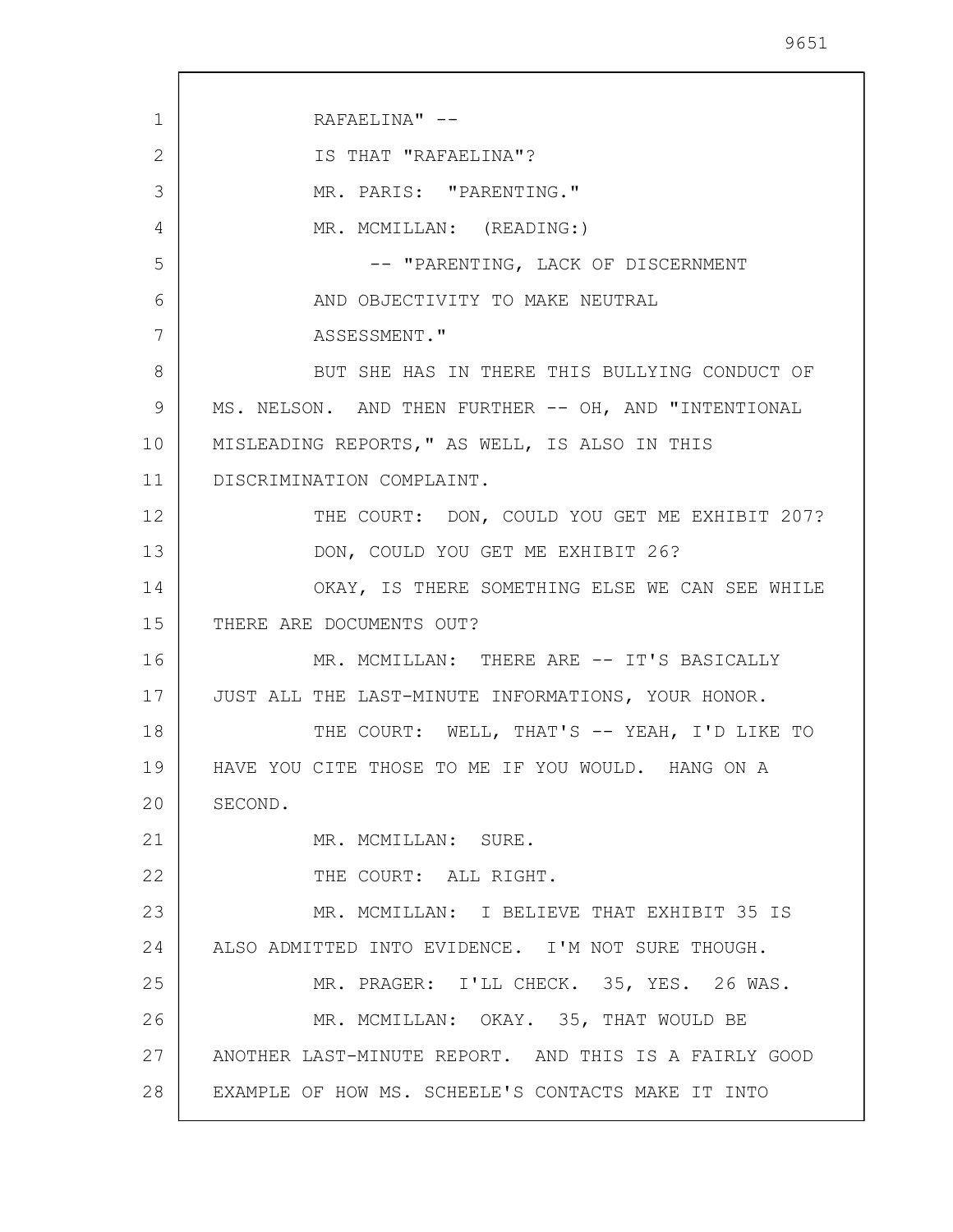1 2 3 4 5 6 7 8 9 10 11 12 13 14 15 16 17 18 19 20 21 22 23 24 25 26 27 28 MS. NELSON'S REPORTS. THIS WOULD BE AN EXAMPLE OF MS. SCHEELE MAKING WHAT WE BELIEVE ARE UNTRUE DISPARAGING REMARKS. THE COURT: YEAH, THAT'S FINE. I'LL BE HAPPY TO SEE IT. I WANT TO -- THIS IS GOING TO BE QUITE A PROJECT, SO I'M GOING TO HAVE YOU CITE TO ME ALL THE EVIDENCE. IT WILL TAKE ME -- THAT YOU'RE RELYING UPON, AND SPECIFICALLY THAT SHOWS EITHER AN INTENT TO INFLICT EMOTIONAL DISTRESS, THAT WE COULD INFER THAT INTENT, OR RECKLESS DISREGARD BY THE PART OF MS. NELSON THAT IS A CAUSE, IN YOUR POINT OF VIEW, OF INFLICTING -- MR. MCMILLAN: THE MAIN ISSUE ON MS. NELSON, YOUR HONOR, I BELIEVE WE'VE ADDRESSED, WITH RESPECT TO EXHIBIT 24 AND I THINK IT WAS EXHIBIT 26 WHERE SHE PUTS HER OWN OBSERVATIONS IN THERE. THE BALANCE OF THE --THE COURT: RELATED MORE TO SCHEELE? MR. MCMILLAN: YEAH, IT WOULD BE MORE RELATED TO SCHEELE'S --THE COURT: HANG ON. I'M GOING TO -- RIGHT. SO AS TO  $--$ MR. MCMILLAN: THERE MAY BE ONE MORE, YOUR HONOR, THAT RELATES TO MS. NELSON. NO, THESE ARE SCHEELE AS WELL. IT WOULD BE EXHIBIT 43 AND THEN ALSO IT LOOKS LIKE EXHIBIT -- WELL, 63, BUT THAT'S JUST A ONE LINE. WE'RE NOT COMPLAINING ABOUT EXHIBIT 63. THE COURT: ALL RIGHT. JUST GIVE ME THE ONES THAT YOU DO THINK AS TO SCHEELE SHOULD BE CONSIDERED ON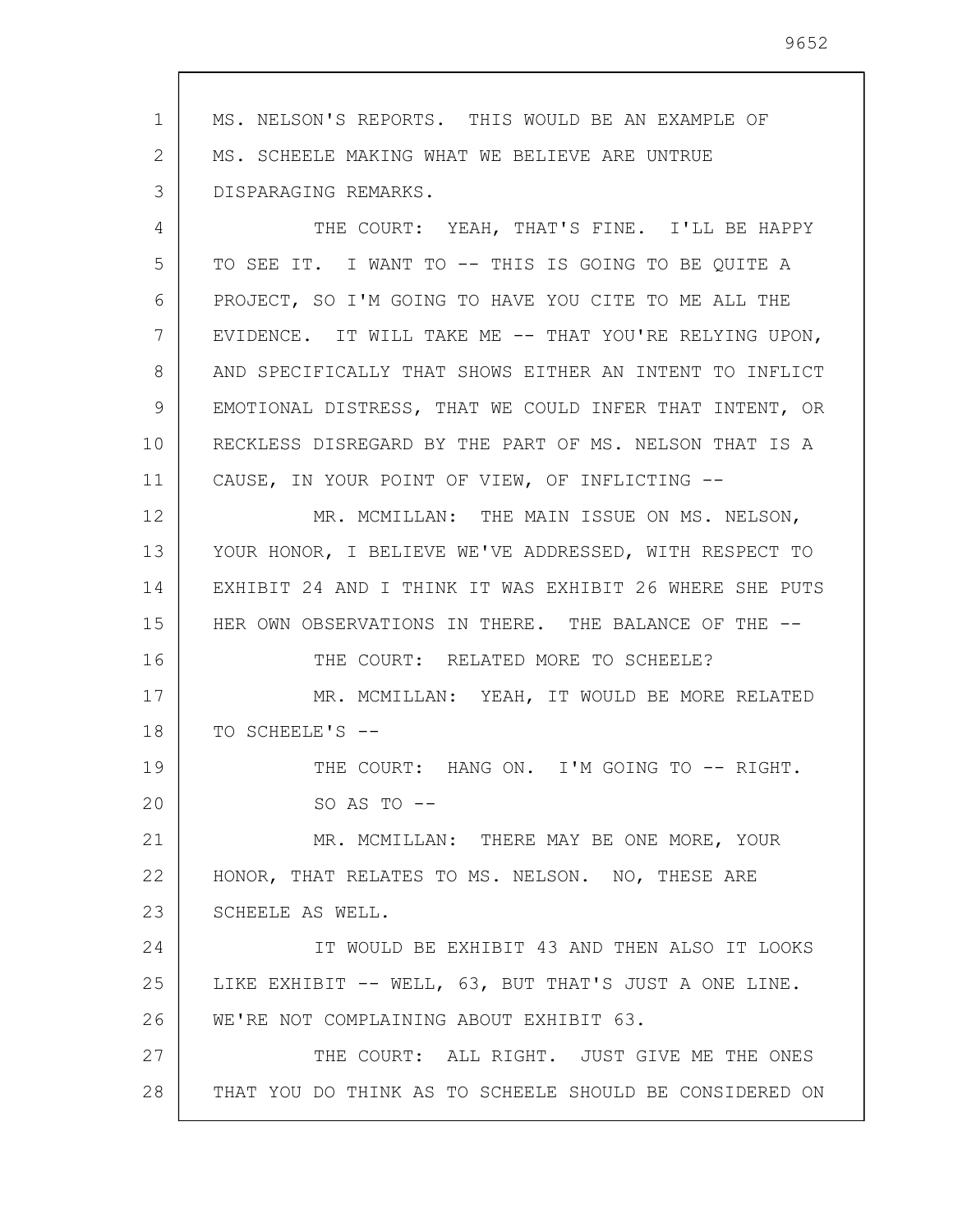1 2 3 4 5 6 7 8 9 10 11 12 13 14 15 16 17 18 19 20 21 22 23 24 25 26 27 28 THIS POINT. MR. MCMILLAN: THAT WOULD BE, I BELIEVE, NO. 26, NO. 35, NO. 43. AND LET ME ASK MR. PARIS IF THERE ARE ANY MORE OF THOSE LAST-MINUTE INFORMATIONS. THE COURT: OKAY. AND IN EXHIBIT 26, IF YOU HAVE THE PAGES THAT YOU -- MR. MCMILLAN: YES. IT'S GOING TO BE BATES NO. 821, BOTTOM OF THE PARAGRAPH. AND WHERE IT SAYS "AND THIS DI," THIS DI IS CANDIS NELSON. THE COURT: ALL RIGHT. MR. MCMILLAN: AND THEN WITH RESPECT TO 35, BATES NO. 890. THE COURT: OKAY. MR. MCMILLAN: AND THEN THIS IS ACTUALLY THIS -- AT THE BOTTOM OF THE PARAGRAPH, IT'S PLAINTIFF'S CONTENTION THAT THE INFORMATION CONTAINED IN THAT, AT LEAST THE FIRST THREE SENTENCES, WAS KNOWN FALSE INFORMATION BY MS. NELSON. THE COURT: ALL RIGHT. MR. MCMILLAN: AND --THE COURT: THEN YOU MENTIONED 43? MR. MCMILLAN: 43, RIGHT. THAT WAS THE APRIL 12TH LAST-MINUTE INFORMATION, BATES NO. 971. THE COURT: ALL RIGHT. MR. MCMILLAN: AND IT LOOKS LIKE THAT IS PRIMARILY A RE-REPORTING OF THINGS MS. SCHEELE IS SAYING HAPPENED DURING THE INTERACTION WITH DR. LOTT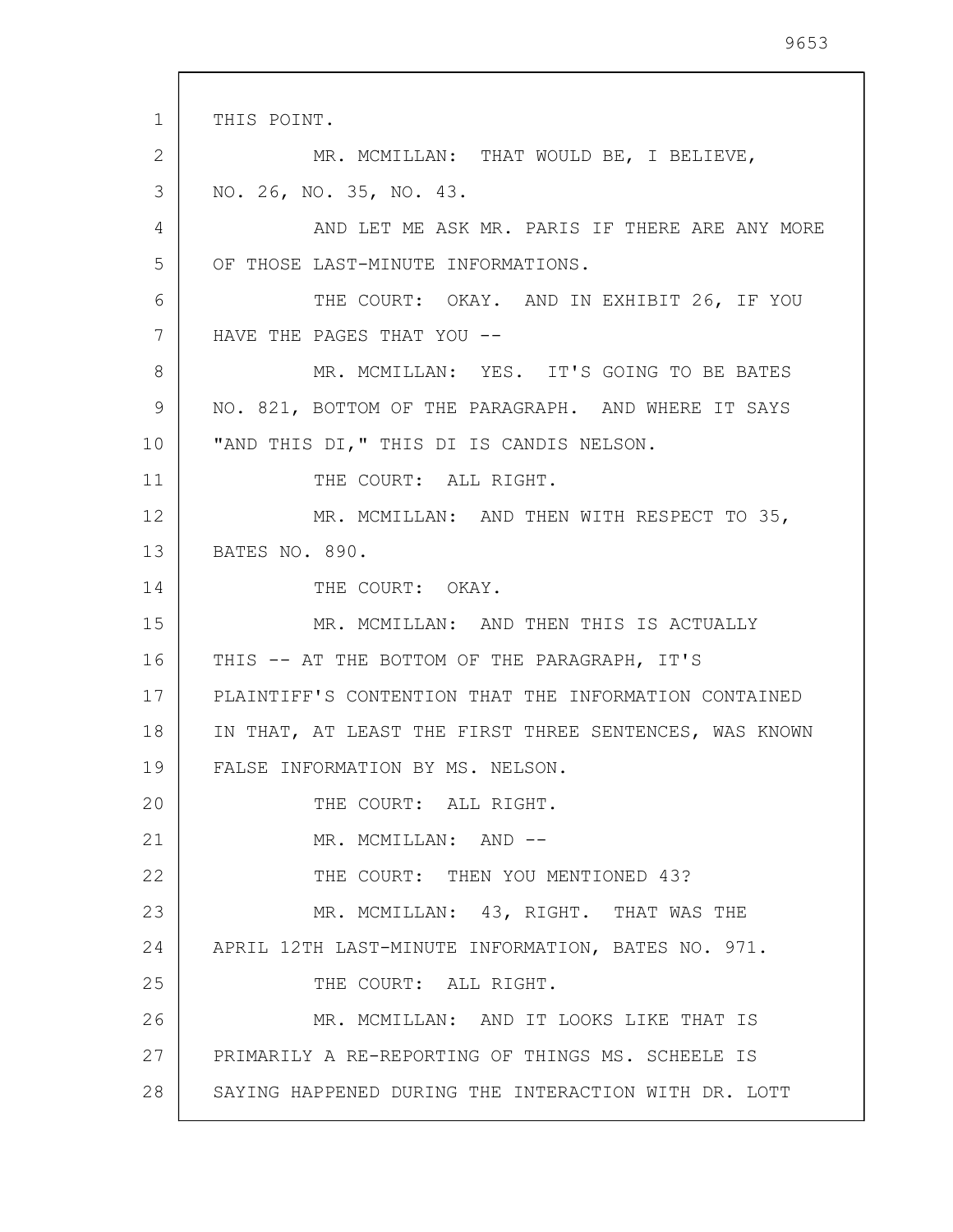| $\mathbf{1}$ | THAT WE CONTEND IS JUST NOT A TRUE STATEMENT. BUT THAT  |
|--------------|---------------------------------------------------------|
| 2            | WOULD HAVE BEEN -- I MEAN, IT ENCOMPASSES TWO THINGS,   |
| 3            | REALLY, MS. SCHEELE'S FACE-TO-FACE CONTACT AND THEN     |
| 4            | MS. NELSON'S REPORTING OF WHAT WE CONTEND IS            |
| 5            | MS. SCHEELE'S FALSE REPRESENTATION ABOUT THE OUTCOME OR |
| 6            | WHAT HAPPENED AT THAT FACE-TO-FACE CONTACT.             |
| 7            | IN ONE OF THESE, I THINK IT MIGHT BE IN 26 --           |
| 8            | LET ME LOOK. NO, IT'S NOT 26.                           |
| 9            | 35, THERE IS THE REPORT OF, AGAIN,                      |
| 10           | MS. SCHEELE'S CLAIM THAT MS. DUVAL WAS SMOTHERING TO    |
| 11           | THE CHILD DURING THEIR VISITS. RIGHT. WHICH IS          |
| 12           | ANOTHER THING THAT MS. SCHEELE WAS FOUND TO -- ANOTHER  |
| 13           | BASIS, THAT WAS FOUND AS ANOTHER BASIS FOR THE          |
| 14           | CRITICISM IN THE DISCRIMINATION FINDINGS OF             |
| 15           | MS. SCHEELE, WAS HER CHARACTERIZATION AND REPORTING OF  |
| 16           | WHAT SHE WAS SEEING AND DOING.                          |
| 17           | THE COURT: WHICH EXHIBIT WAS THAT?                      |
| 18           | MR. MCMILLAN: THAT'S EXHIBIT NO. 35.                    |
| 19           | THE COURT: ALL RIGHT.                                   |
| 20           | MR. MCMILLAN: BATES NO. 890.                            |
| 21           | THE COURT: 890?                                         |
| 22           | MR. MCMILLAN: FIRST PARAGRAPH, CORRECT.                 |
| 23           | AND I BELIEVE THAT'S IT, YOUR HONOR, IN TERMS           |
| 24           | OF THE LAST-MINUTE INFORMATIONS.                        |
| 25           | THE COURT: ALL RIGHT.                                   |
| 26           | MR. MCMILLAN: I BELIEVE THAT'S IT, YOUR                 |
| 27           | HONOR.                                                  |
| 28           | THE COURT: ALL RIGHT. WELL, ANYTHING FURTHER            |

 $\sqrt{ }$ 

 $\overline{\phantom{a}}$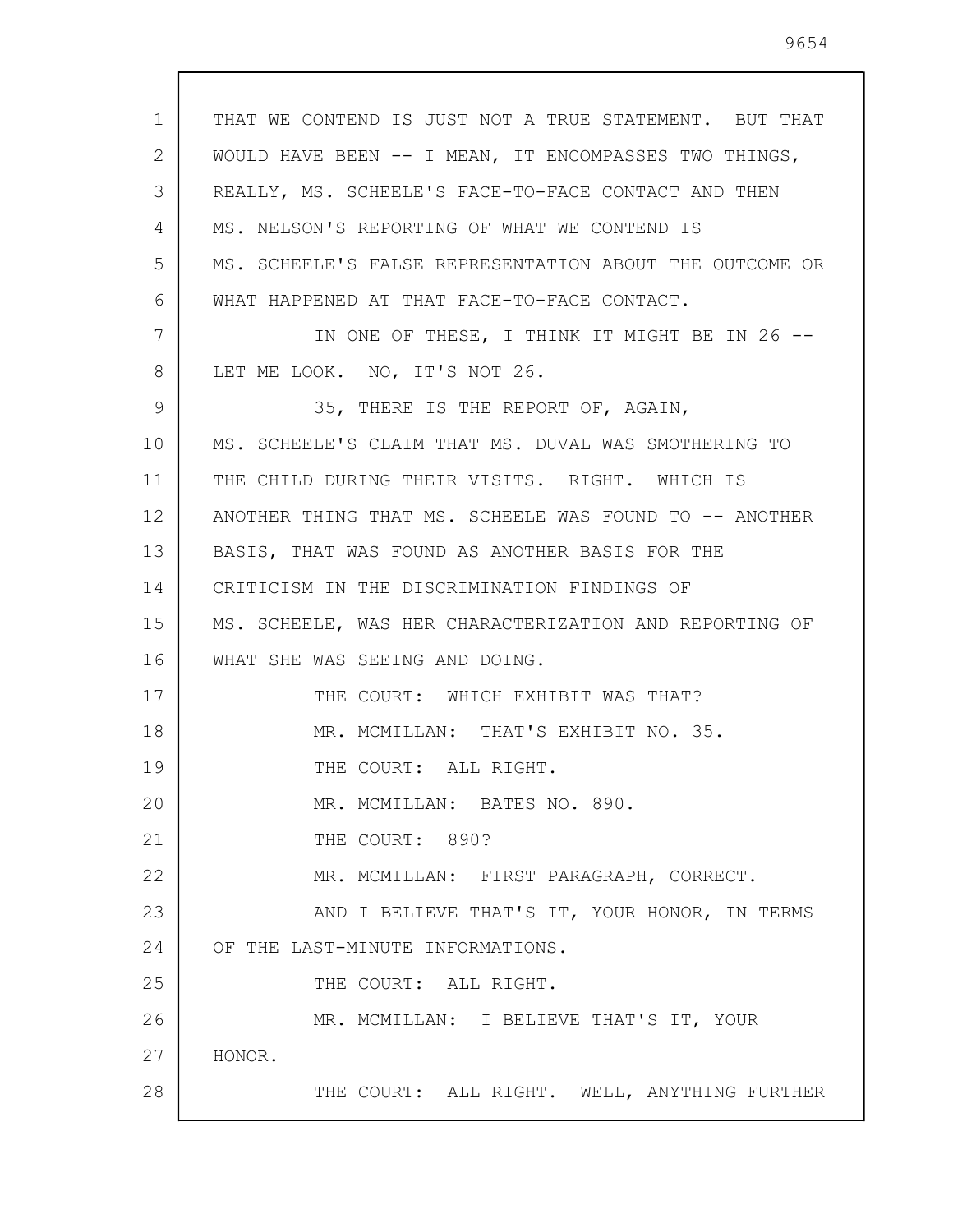ON THE SUBJECT, MS. NAU?

1

2 3 4 5 6 7 8 9 10 11 12 13 14 15 16 17 18 19 20 21 22 23 24 25 26 27 MS. NAU: YOUR HONOR, I WOULD JUST POINT OUT THAT WE'RE GETTING SO FAR AWAY FROM INTENTIONAL INFLICTION OF EMOTIONAL DISTRESS. PLAINTIFF IS POINTING OUT THINGS THAT ARE PARAPHRASED OR IN THEIR MINDS UNTRUE, BUT THE POINT IS WHETHER THESE STATEMENTS WERE INTENDED BY WHOEVER AUTHORED THEM TO CAUSE MS. DUVAL SEVERE EMOTIONAL DISTRESS. THAT'S EMOTIONAL DISTRESS THAT NO CIVILIZED PERSON SHOULD HAVE TO ENDURE. THE FACT THAT, YOU KNOW, MS. NELSON WROTE -- PARAPHRASED ONE PART OF THE UP-FRONT ASSESSMENT AND LEFT OUT THE NEXT PART DOES NOT RISE TO THAT LEVEL, AND SOCIAL WORKERS COULD NOT DO THEIR JOBS IF IT DID. SO WHEN YOU'RE LOOKING THROUGH THESE STATEMENTS, I JUST ASK YOU TO BE -- PLAINTIFF IS TRYING TO REVIVE THEIR JUDICIAL DECEPTION CLAIM HERE, AND THAT'S NOT WHAT THIS IS. THIS IS AN INTENTIONAL INFLICTION OF EMOTIONAL DISTRESS CLAIM. NONE OF THESE STATEMENTS RISE TO THAT LEVEL. WHEN THE SOCIAL WORKERS ARE MAKING STATEMENTS, THEY'RE ATTACHING THE MEDICAL RECORDS, THEY'RE ATTACHING THE INFORMATION TO THE COURT. TO SAY -- AND I UNDERSTAND PLAINTIFFS AGREE THAT WE'RE NOT TALKING ABOUT THE RESULT IN THE JUVENILE DEPENDENCY CASE, SO THEN THE HARM THAT THEY'RE TALKING ABOUT IS MS. DUVAL'S OWN READING OF THAT DOCUMENT. AND TO SAY THAT MS. DUVAL'S READING OF MS. NELSON'S ACCOUNT OF WHAT MS. PENDER SAID ABOUT HER CONVERSATION WITH

28 DR. YIM CAUSED MS. DUVAL SEVERE EMOTIONAL DISTRESS AT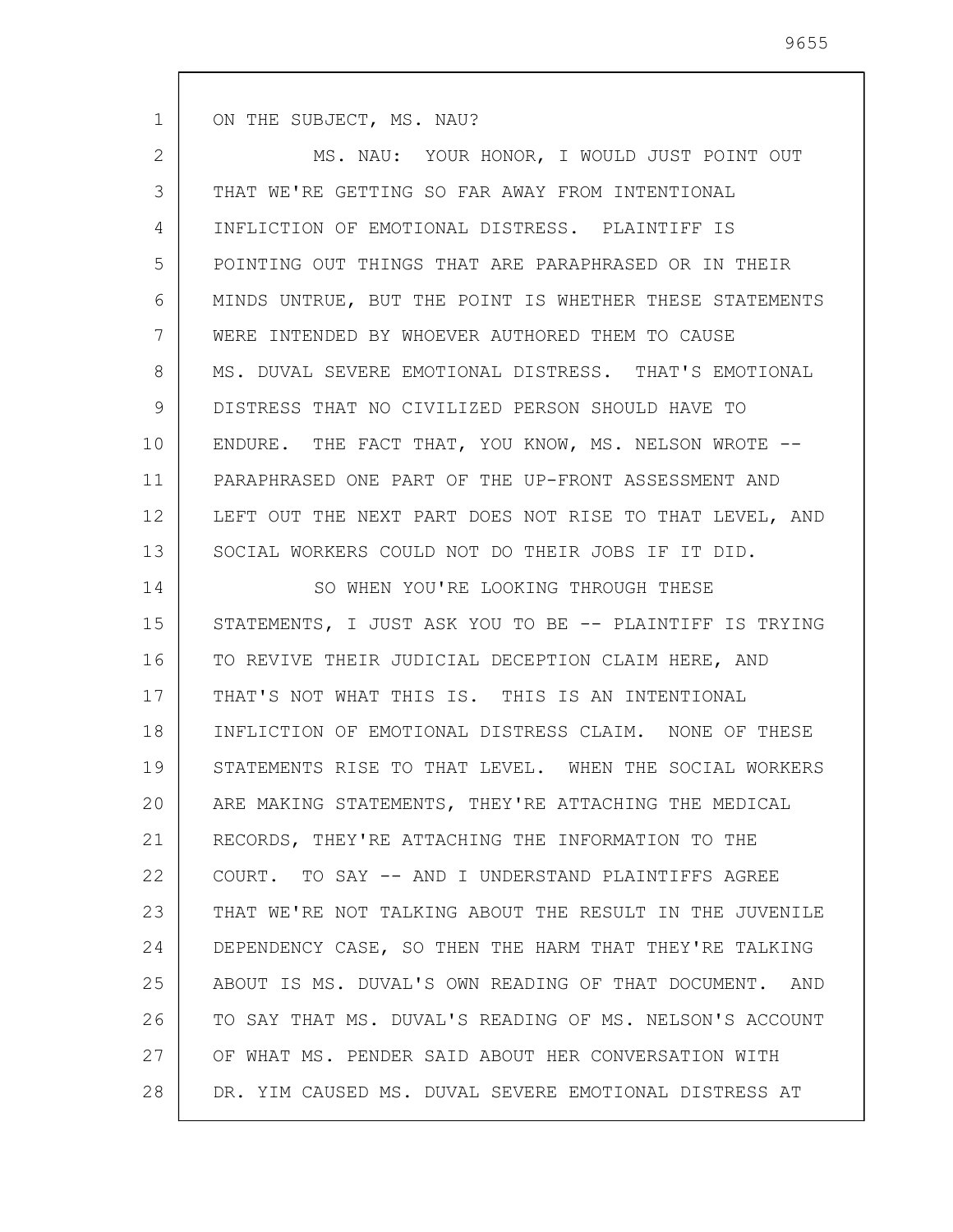THIS LEVEL IS RIDICULOUS.

1

2

THAT'S ALL.

3 4 5 6 7 8 9 10 MR. MCMILLAN: YOUR HONOR, JUST ONE MORE THING. MS. SCHEELE AND MS. DUVAL BOTH HAD SIGNIFICANT TESTIMONY ON MS. DUVAL'S -- A CONFRONTATION HAD ACTUALLY OCCURRED BETWEEN THE TWO OF THEM, AND MS. DUVAL'S COMPLAINT TO MS. SCHEELE THAT WHAT SHE WAS SEEING IN THE REPORT AND MS. SCHEELE WAS REPORTING TO MS. NELSON THAT MADE IT INTO THE COURT REPORTS WAS NOT TRUE. THEY HAD BIG DISPUTES OVER THAT.

11 12 13 14 15 16 17 18 19 AND MS. SCHEELE EVEN WENT SO FAR AS TO INTERACT WITH MS. DUVAL'S THERAPIST TO UNDERMINE THAT THERAPIST-PATIENT RELATIONSHIP. WE HAD SIGNIFICANT TESTIMONY ON THAT. AND WE HAD SIGNIFICANT TESTIMONY ON THE IMPACT THAT THE ALLEGED LIES OF MS. SCHEELE HAD ON MS. DUVAL. AND EVEN AFTER MS. DUVAL RAISED THESE ISSUES WITH MS. SCHEELE SHE CONTINUED TO MAKE THOSE REPORTS. AND WE HAVE SIGNIFICANT TESTIMONY ON THAT AS WELL.

20 21 22 23 24 25 26 27 28 SO MAYBE THERE COULD BE AN ARGUMENT THAT UP UNTIL THE POINT MS. DUVAL COMPLAINED ABOUT IT MS. SCHEELE COULDN'T HAVE KNOWN SHE WAS CAUSING MS. DUVAL SUCH EMOTIONAL DISTRESS. BUT CERTAINLY FROM THE POINT THEY STARTED HAVING ARGUMENTS ABOUT THE TRUTH AND VERACITY OF WHAT MS. SCHEELE WAS SAYING ABOUT MS. DUVAL, CERTAINLY FROM THAT POINT MS. SCHEELE WOULD HAVE KNOWN THAT YES, THIS FALSE REPORTING, THIS LEAVING THINGS OUT, THIS TWISTING AND TURNING IS HAVING A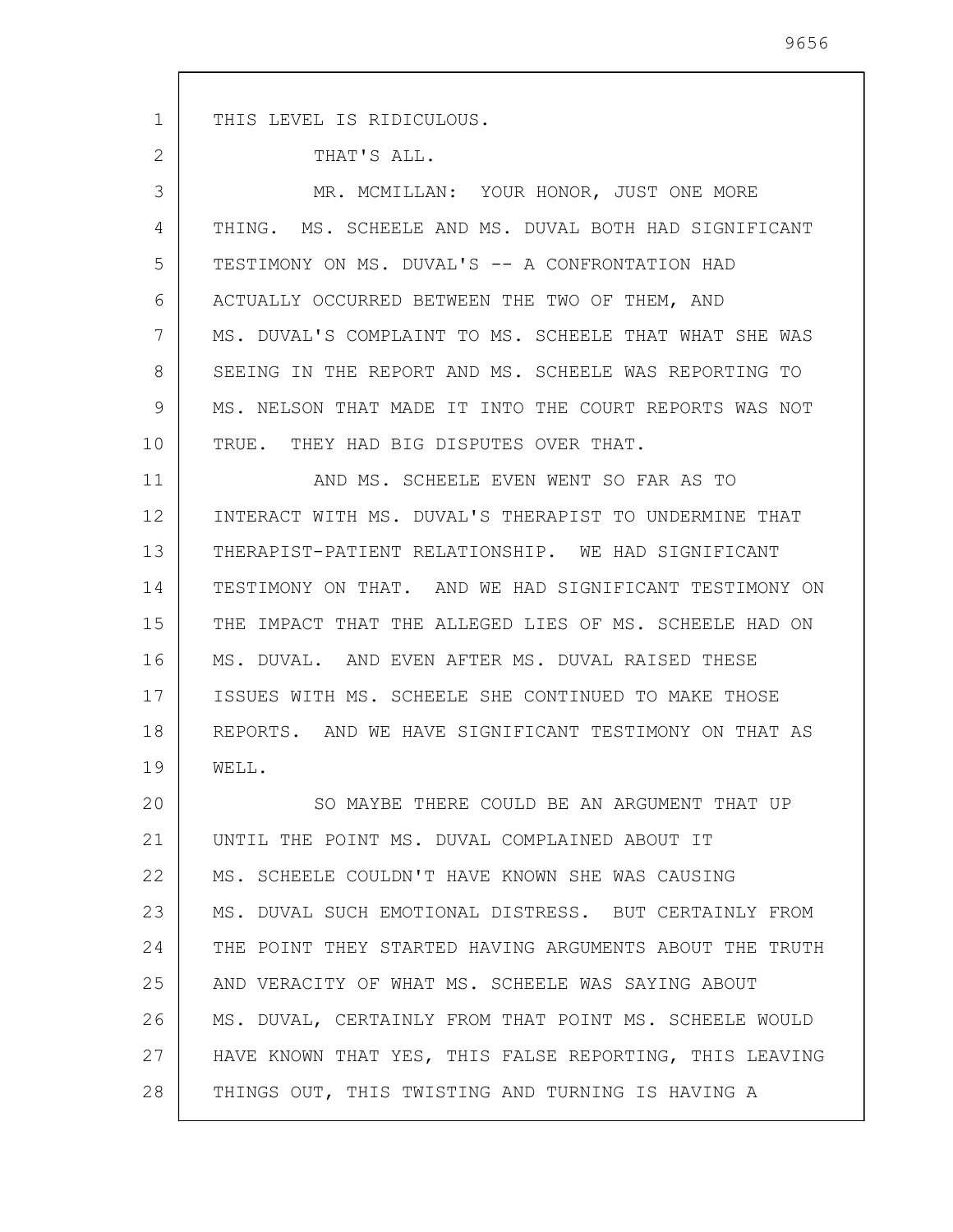1 2 3 4 5 6 7 8 9 10 11 12 13 14 15 16 17 18 19 20 21 22 23 24 25 26 27 28 SIGNIFICANT AND SEVERE EMOTIONAL IMPACT ON MS. DUVAL. AND, YOUR HONOR, AS FAR AS BEING BEYOND THE BOUNDS OF COMMON DECENCY, THE WHOLE ART OF THE GOVERNMENT CONSISTS IN THE ART OF BEING HONEST. WE'VE HAD THOSE DISCUSSIONS. AND AT LEAST FROM MY PERSPECTIVE, WHEN I SEE AN AGENT OF THE LAW, AN ARM OF THE STATE, IF THEY DON'T HAVE WHAT THEY NEED, THEY CAN'T JUST MAKE IT UP. THEY CAN'T TWIST THINGS AND TURN THINGS. THEY HAVE TO BE -- BECAUSE OF THE POWER THEY HOLD THEY HAVE TO BE SCRUPULOUSLY HONEST IN EVERYTHING THEY DO. THE COURT: OKAY. I DON'T THINK THAT HAS A LOT TO DO WITH THIS MOTION. ALL RIGHT. WELL, THIS MATTER IS -- THE INTENTIONAL INFLICTION IS SUBMITTED. AND THE RESULT OF THESE MOTIONS OF THE -- AND WE HAVEN'T ADDRESSED THE ONE ON THE DISABILITY CLAIMS, NOR HAVE WE ADDRESSED THE PLAINTIFF'S MOTION FOR A DIRECTED VERDICT. ONE OF THE RESULTS OF THESE CONTINUING -- OF THESE ISSUES THAT ARE UNRESOLVED IS THAT I'M GOING TO CALL OFF THE JURY FOR TOMORROW BECAUSE I WILL NOT HAVE TIME TO ADDRESS ALL OF THE ISSUES THAT HAVE BEEN RAISED. I'M TAKING IT SERIOUSLY, THE CLAIMS THAT ARE BEING MADE AND THE ARGUMENTS AGAINST THEM. AND I WILL HAVE TO READ ALL THAT HAS BEEN CITED TO ME AS WELL AS A REVIEW OF THE STANDARDS FOR OUTRAGEOUS CONDUCT -- I FORGOT WHAT THE MAGIC WORDS -- BEYOND WHAT SHOULD BE TOLERATED IN A CIVILIZED SOCIETY. I THINK WHEN YOU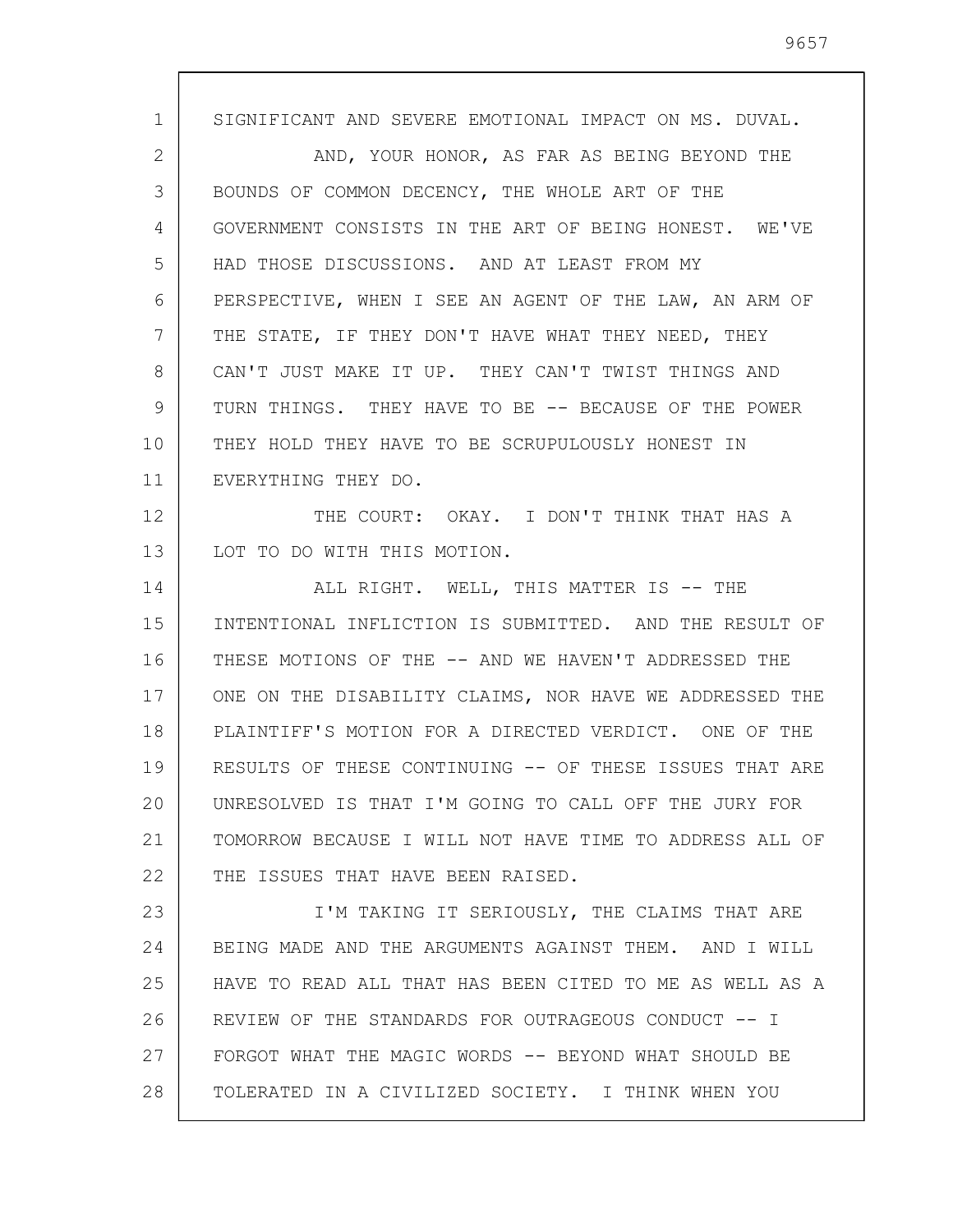1 2 3 4 5 6 7 8 9 10 11 12 13 14 15 16 17 18 19 20 21 22 23 24 25 26 27 28 READ THE CASES, THEY'RE A LITTLE MORE FORGIVING OF THAT STANDARD THAN THOSE WORDS MIGHT CAUSE YOU TO BELIEVE. BUT HAVING SAID THAT, WE'LL SEE. AND AS LONG AS WE'RE DOING THAT, THERE'S A --THE MOTION FOR A DIRECTED VERDICT ON THE DISABILITY CLAIMS. SO LET ME TAKE A LOOK AT THAT. JUST A MOMENT. SO MS. NAU, ON YOUR MOTION, THAT PART OF THE MOTION RELATING TO THE DISABILITY CLAIMS. I HAVE THAT DOCUMENT IN FRONT OF ME -- I HAVE A LOT OF DOCUMENTS IN FRONT OF ME. SO I'M NOT FINDING IT RIGHT THIS MOMENT BUT I'LL CLEAR THINGS UP A LITTLE BIT. WELL, THE REASON I DIDN'T SEE IT IS BECAUSE IT IS LITERALLY RIGHT IN FRONT OF ME AND I LOOKED EVERYWHERE EXCEPT THERE. SO I WILL NOW LOOK DIRECTLY IN FRONT OF ME. ALL RIGHT. MS. NAU, YOU TOLD ME YESTERDAY THE REASONS FOR YOUR MOTION WHICH ARE SET FORTH IN THE MOTION FOR DIRECTED VERDICT ON THE DISABILITY CLAIMS. WAS THERE ANYTHING FURTHER YOU WANT TO ADD TO THAT? MS. NAU: YES, YOUR HONOR. JUST BRIEFLY, I'D LIKE TO RESPOND SINCE I'VE NOW HAD THE CHANCE TO READ THE PLAINTIFF'S OPPOSITION. THE COURT: OKAY. MS. NAU: WE AGREE WITH THE COURT'S STATEMENTS YESTERDAY AND WITH THE LAW THAT MR. PRAGER HAS PROVIDED US THAT, YOU KNOW, IT IS -- WHEN I SAY "COUNTY PROGRAMS AND SERVICES" IN THE MOTION, I'M USING THAT AS SHORTHAND. BUT THERE ARE A WIDE RANGE OF THINGS THAT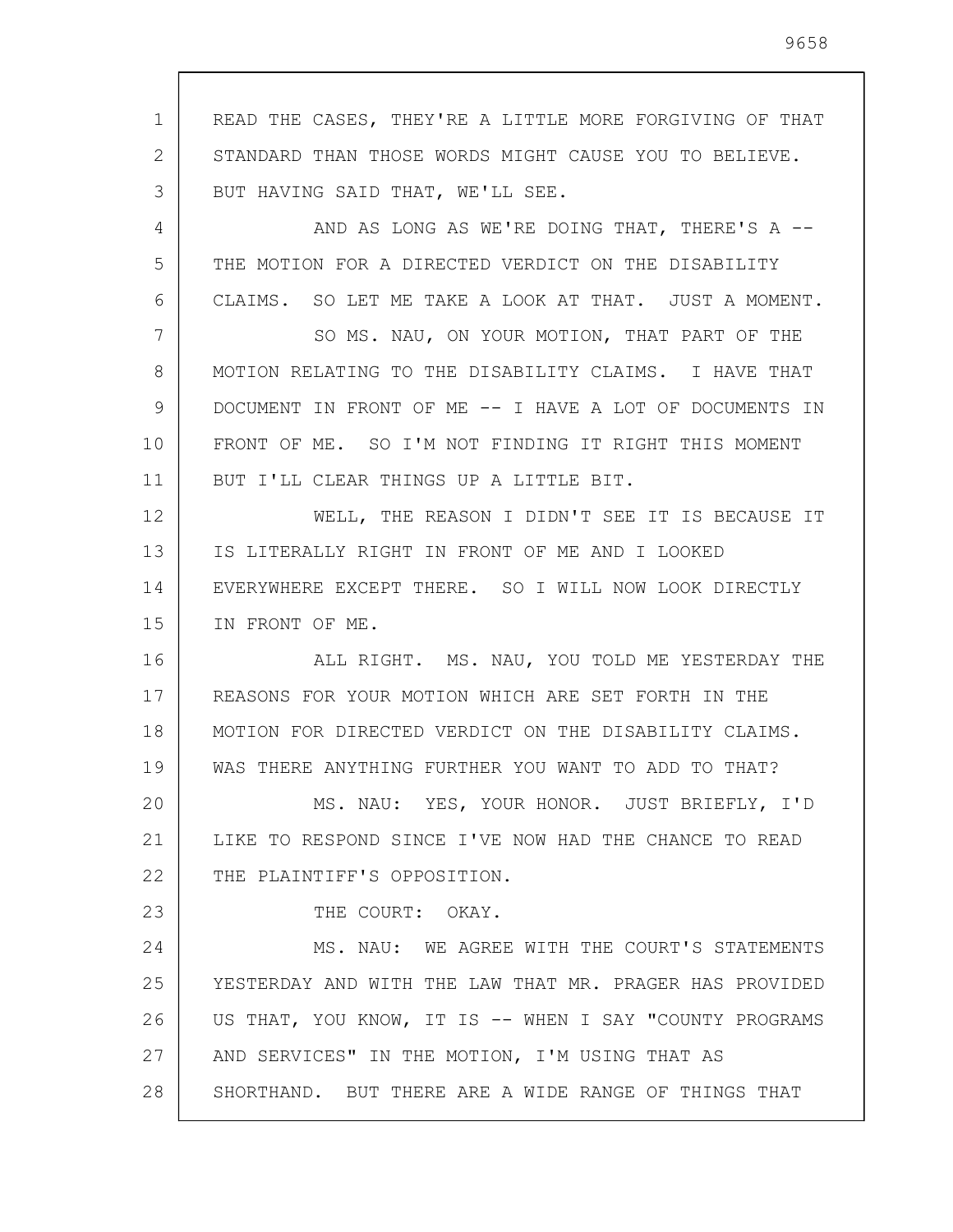1 2 3 4 5 6 7 MS. DUVAL COULD POINT TO TO SAY THAT SHE WAS PROVIDED LESSER BENEFITS, LESSER SERVICES, NOT PROVIDED THOSE SERVICES ON THE BASIS OF HER DISABILITY. THERE'S A WHOLE LOT OF THINGS, BUT SHE HASN'T POINTED TO ONE OF THEM. THERE ISN'T EVIDENCE OF A SINGLE THING THAT MS. DUVAL IS DENIED OR GIVEN LESSER OF FROM THE COUNTY ON THE BASIS OF HER PERCEIVED DISABILITIES.

8 9 10 11 12 13 14 15 16 THE ONLY EVIDENCE POINTED TO IN MR. PRAGER'S OPPOSITION IS THE DECISION OR PRELIMINARY FINDING BY MS. HOCHSTEIN THAT PLAINTIFF WAS DENIED LESSER SERVICES. THESE SERVICES AREN'T AT ALL EXPLAINED IN THAT LETTER TO MS. DUVAL. AND FRANKLY, THERE WOULD BE NO NEED FOR CIVIL LITIGATION IF MS. HOCHSTEIN'S CONCLUSIONS OR THE CONCLUSIONS OF THE CIVIL RIGHTS UNIT OF THE COUNTY WERE DETERMINATIVE AS TO WHETHER MS. DUVAL WAS DISCRIMINATED AGAINST.

17 18 19 20 21 22 23 24 25 26 27 28 THAT INVESTIGATION BY THE COUNTY WAS VERY LIMITED. MS. SCHEELE, MS. NELSON DID NOT HAVE ANY SORT OF DUE PROCESS OR REPRESENTATION. SO THAT ALONE -- WHICH AGAIN, IS A PRELIMINARY FINDING, AND THERE'S EVIDENCE THAT THAT FINDING WAS OVERTURNED AND IT WAS ERRONEOUS -- IS NOT ITSELF EVIDENCE THAT MS. DUVAL WAS DISCRIMINATED AGAINST AND DOES NOT ESTABLISH HER CLAIMS IN THIS CASE. SHE NEEDS TO PROVE AND PRESENT EVIDENCE IN THIS CASE THAT SHE WAS DENIED SERVICES, AND SHE HAS NOT DONE SO. THE ONLY SERVICE THAT PLAINTIFF'S COUNSEL HAS ARTICULATED TO THIS POINT IS FAMILY REUNIFICATION SERVICES, AND FOR THE REASONS ADDRESSED IN OUR MOTION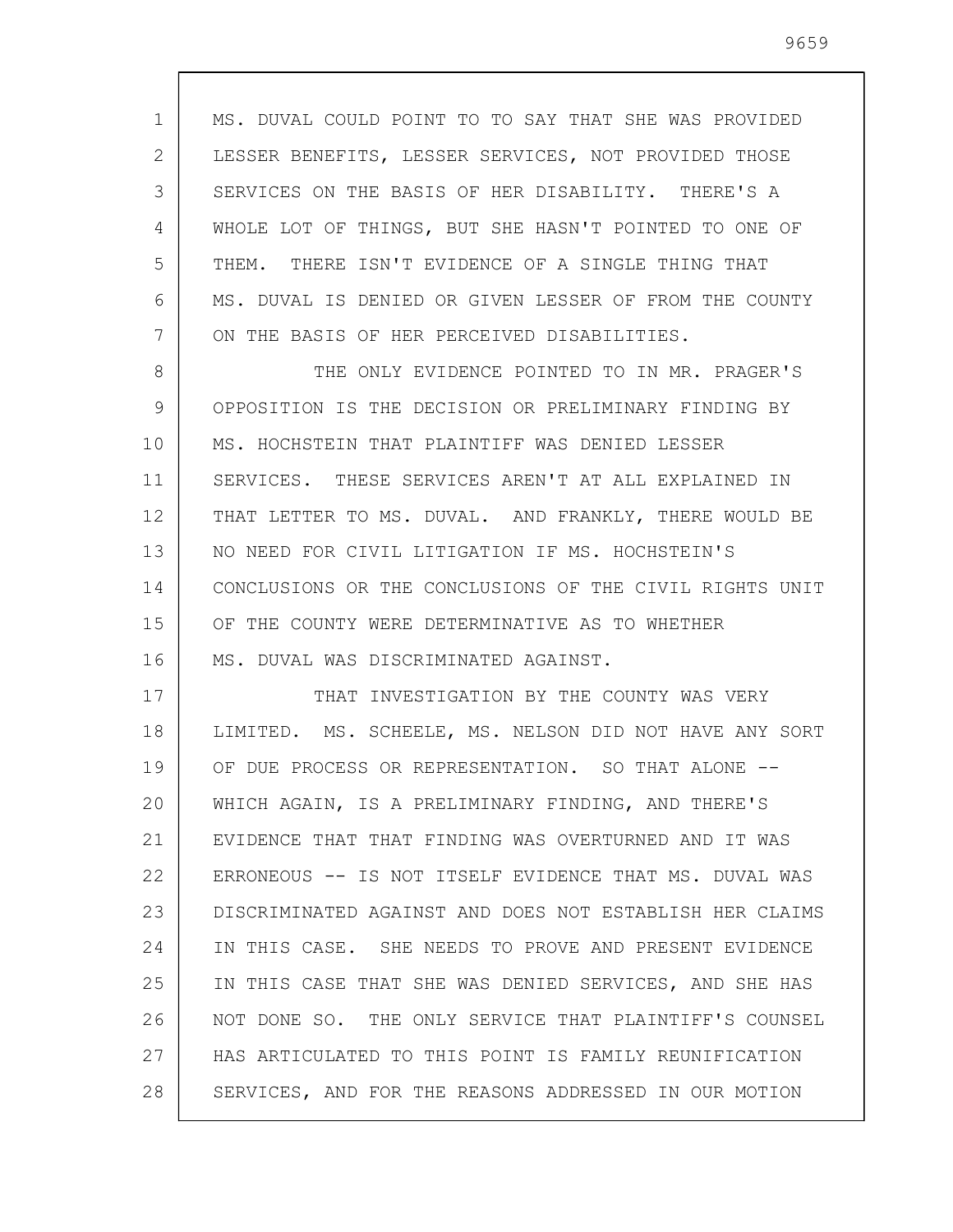1 2 3 4 5 6 7 8 9 10 11 12 13 14 15 16 17 18 19 20 21 22 23 24 25 26 27 SHE WAS NOT DENIED THOSE SERVICES ON THE BASIS OF HER PERCEIVED DISABILITIES BECAUSE THE RECOMMENDATION WAS MADE BASED ON THE WELFARE INSTITUTION'S CODE COUNTS AND WAS MADE PRIOR TO ANY KNOWLEDGE OF MS. DUVAL'S PERCEIVED TREMORS OR MUNCHAUSEN SYNDROME BY PROXY. AND SHE DID, IN FACT, RECEIVE THOSE SERVICES INITIALLY. THE COURT: OKAY. MR. PRAGER? MR. PRAGER: THANK YOU, YOUR HONOR. YESTERDAY, THE COURT ASKED ABOUT DAMAGES AND THE COURT ASKED ME TO ADDRESS DAMAGES. SO I'M PREPARED TO DO THAT. AND IN HEARING WHAT YOU ASKED, I THINK YOU WERE ASKING FOR US TO EXPLAIN THE CATEGORIES OF DAMAGES. AND I ALSO UNDERSTOOD YOUR QUESTION TO BE: HOW DO I GET TO A LEGAL BASIS FOR DAMAGES? IS THAT WHAT I -- THE COURT WOULD LIKE TO HEAR? THE COURT: I HAD ASKED THAT AT A PREVIOUS TIME, I DON'T REMEMBER ASKING IT YESTERDAY. BUT THE -- THE MOTION ISN'T BASED ON THAT GROUND. THE MOTION IS BASED ON THE GROUNDS THAT MS. NAU JUST ADDRESSED. SO THE -- I THINK HER POINTS ARE THAT THERE IS NO EVIDENCE OF ACTUAL DISCRIMINATION, NO EVIDENCE OF WHAT SHE WAS DENIED, AND THAT IF ANYTHING WAS DENIED THERE'S NO EVIDENCE IT WAS ON THE BASIS OF A DISABILITY. I THINK IN SUMMARY THOSE ARE THE POINTS SHE WAS MAKING AND SO I THINK THAT'S -- I KNOW YOU WANT TO ADDRESS IT. THOSE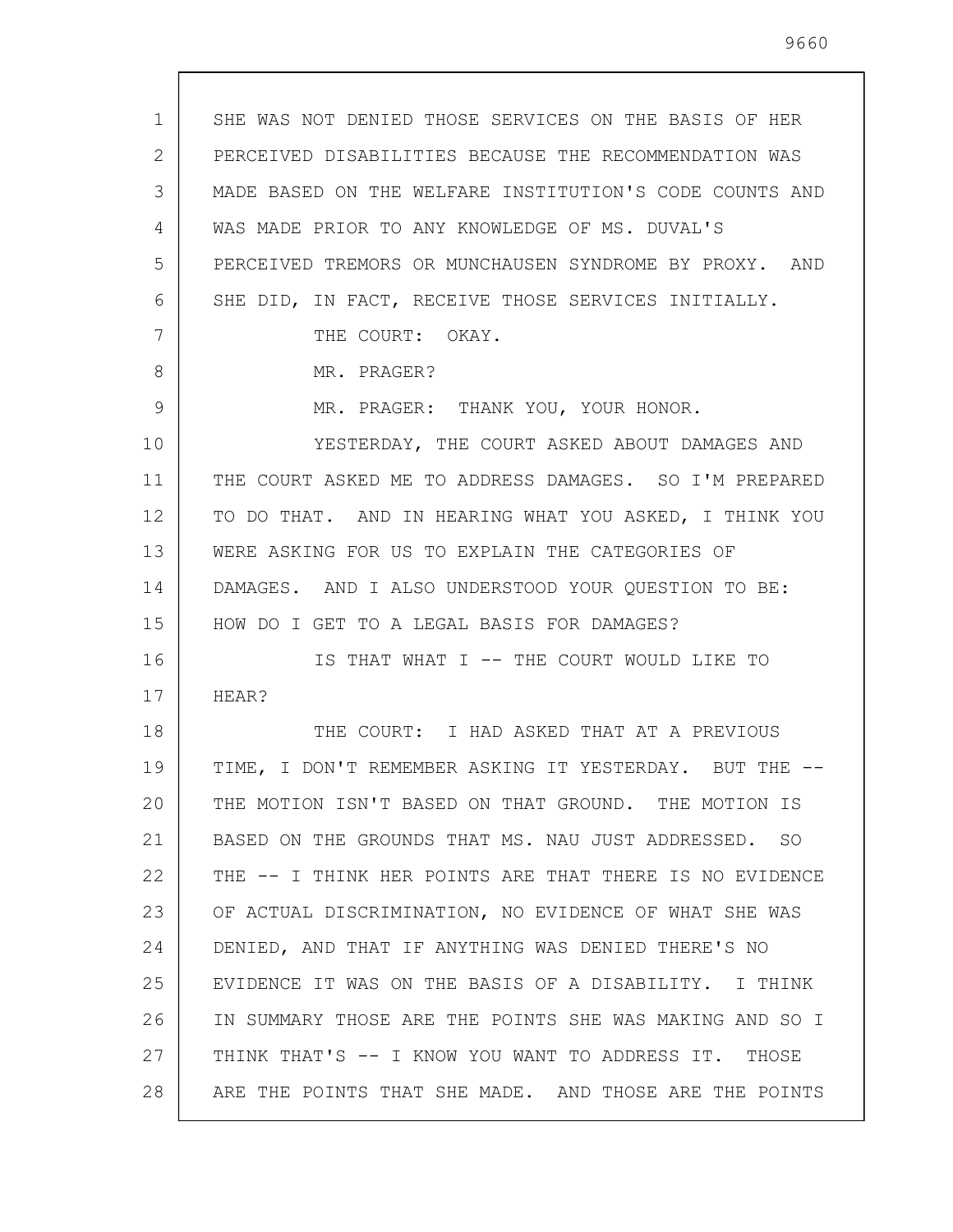1 2 3 4 5 6 7 8 9 10 11 12 13 14 15 16 17 18 19 20 21 22 23 24 25 26 27 28 IN THE MOTION SO I THINK THOSE WOULD BE THE ONES TO RESPOND TO. MR. PRAGER: VERY GOOD. FIRST OF ALL, WE COULDN'T DISAGREE MORE. AND WE HAVE TO START, AS WE ALWAYS DO, WITH EXHIBIT 202, WHICH IS THE LETTER THAT SAYS SHE IS THE VICTIM OF DISCRIMINATION. AS THE COURT WELL KNOWS, I BELIEVE IN THIS MOTION YOU HAVE TO ACCEPT OUR EVIDENCE AS BEING TRUE, AND THEN DOES THAT ESTABLISH A FACT THAT THE JURY CAN DECIDE WHICH WOULD JUSTIFY A DENIAL OF THE MOTION? AND THEN I BELIEVE THE COURT'S WELL-ACQUAINTED WITH THERE IS AN INSTRUCTION THAT SAYS ONE PIECE OF EVIDENCE OR ONE WITNESS THAT'S BELIEVABLE CAN CARY ANY ISSUE FOR A JURY TO RELY ON AND DECIDE. SO AT THE START, OUR POSITION IS THERE WAS A DETERMINATION THAT THE COUNTY CONCLUDED MS. DUVAL'S CIVIL RIGHTS WERE VIOLATED AND SHE WAS -- HER CASE WENT THROUGH A PROCESS, THAT PROCESS WAS CONCLUDED, AND THEN MS. DUVAL WAS TOLD SHE SUFFERED UNEQUAL SERVICES, DENIAL OF SERVICES, AND LESSER SERVICES. WITH REGARD TO THIS BUSINESS ABOUT MS. HOCHSTEIN BEING THE ONLY PERSON IN THE ORGANIZATION THAT MADE THAT FINDING, THAT'S SIMPLY NOT TRUE. AND THE REASON IS THE COURT HAS BEEN EXPOSED TO ALL THE COVER LETTERS, THE TRANSMISSION LETTERS THAT MS. MORGAN-NICHOLS SIGNED THAT TRANSMITTED THE INFORMATION TO THE STATE. IF THE COURT WILL REMEMBER ALL THOSE DEPO READS YOU HAD TO DO AT THE BEGINNING OF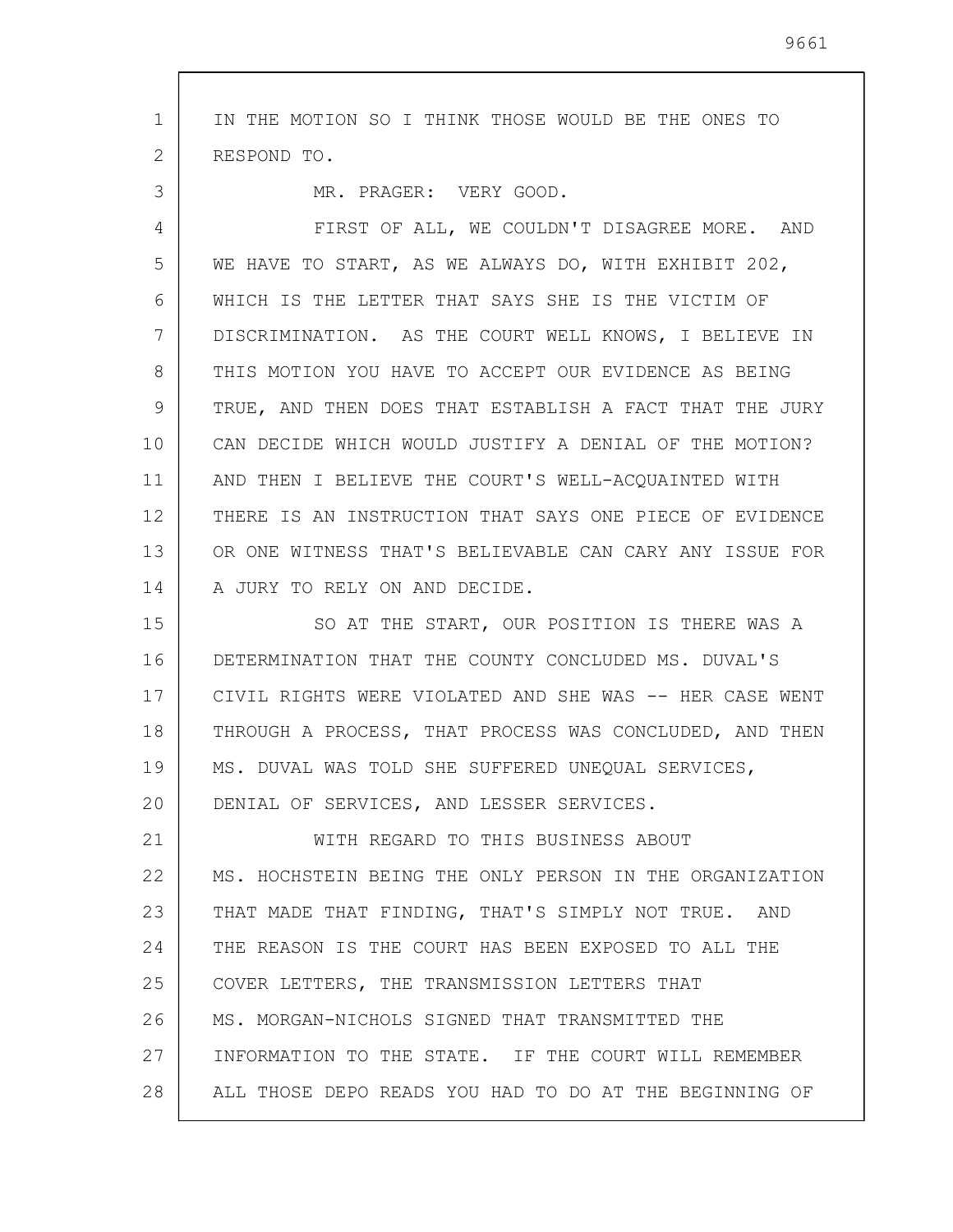1 2 3 4 5 6 7 8 9 10 11 THE CASE, AND I THINK PART OF YOUR PAST REASONING ON THE OMISSIONS ASPECT OF THIS WAS THAT MS. MORGAN-NICHOLS, AS THE SUPERVISOR OF MS. HOCHSTEIN, SAID THAT SHE WASN'T JUST RUBBER-STAMPING WHAT WAS BEING SENT TO THE STATE, THAT SHE WAS INDEPENDENTLY REVIEWING EVERYTHING, SHE CONCURRED WITH IT, SHE BELIEVED IT TO BE TRUE, AND SHE SENT THAT INFORMATION TO THE STATE, WHICH THEN LATER FILED THEIR CONCURRENT WITH THE OUTCOME OF THE STATE'S INVESTIGATION AND CLOSED THEIR FILE. THERE WAS A RECOMMENDATION FOR DISCIPLINE

12 13 14 AGAINST THE SOCIAL WORKERS, AND AS THE COURT'S HEARD, THAT DISCIPLINE HAS NEVER BEEN IMPLEMENTED AGAINST THE TWO SOCIAL WORKERS.

15 16 17 18 19 20 21 22 23 24 25 WITH REGARD -- I CAN GO THROUGH THE TESTIMONY OF MS. HOCHSTEIN AND HER FINDINGS. HER FINDINGS WERE THAT MS. DUVAL WAS PERCEIVED AS SUFFERING MUNCHAUSEN'S, WHICH RESULTED IN HER LOSING SERVICES. THERE IS AN EDGE IN THIS CASE NOW THAT WE DIDN'T HAVE A MONTH AGO WHERE WE'RE NOT GETTING TO THE ARGUMENT SHE LOST HER SON BECAUSE OF THESE THINGS, BUT THERE IS EVIDENCE, WE BELIEVE, THAT A CIVIL RIGHTS INVESTIGATOR SAID THAT. SO WE'RE STAYING WITH THE IMPACT OF THESE STATEMENTS ON MS. DUVAL AND ALSO THE PROCESS BY WHICH THE COUNTY ADMINISTERED THE SERVICES TO MS. DUVAL.

26 27 28 THE COURT: OKAY. LET ME JUST SAY IN RESPONSE TO THAT: I DON'T THINK THAT THE ISSUE OF WHAT YOU JUST MENTIONED IS REALLY RELEVANT TO MY CONSIDERATION OF THE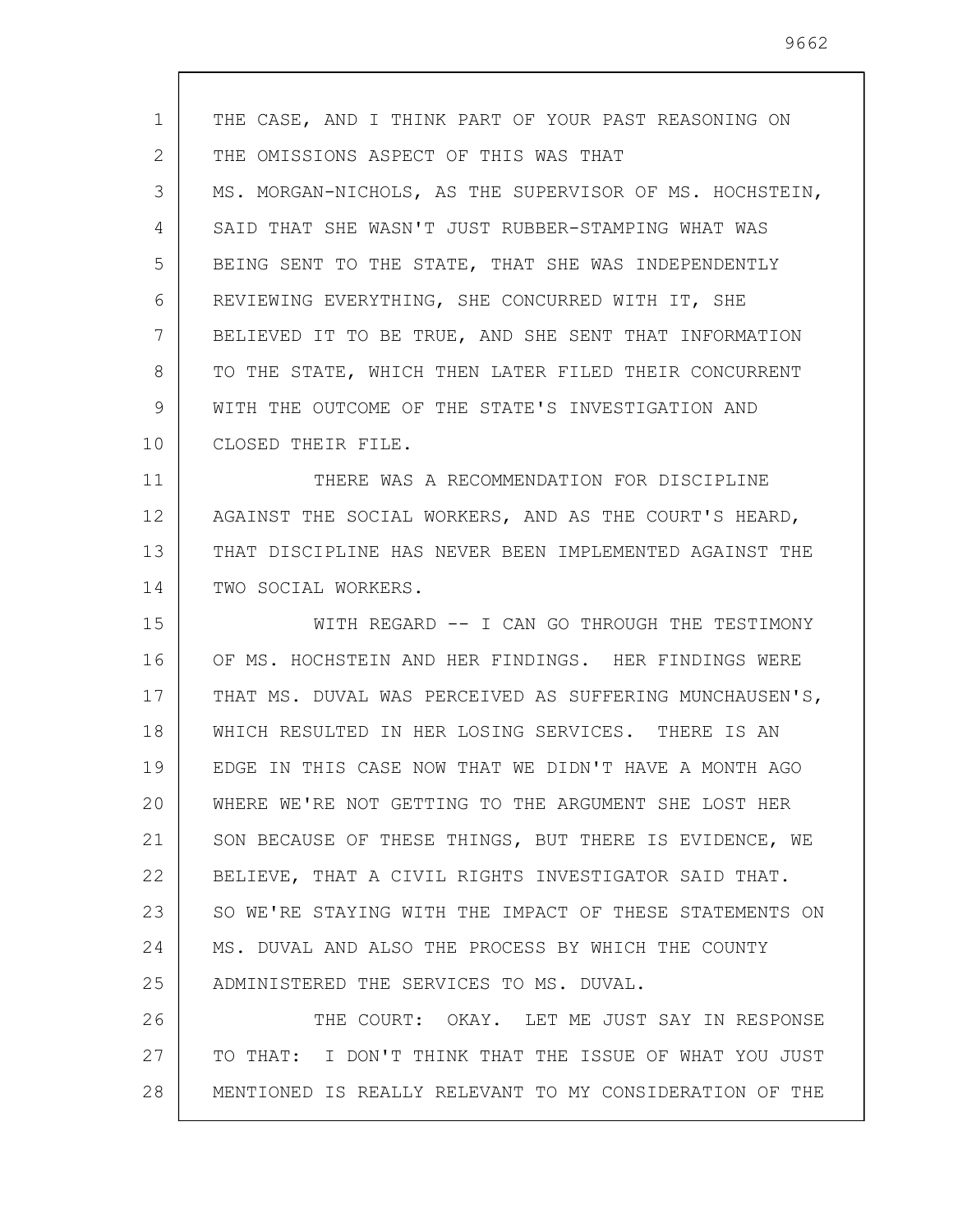1 2 3 4 5 6 7 8 9 10 11 12 13 14 15 16 17 18 19 20 21 22 23 24 25 26 27 28 IMPACT ON HER -- HERE, WE'RE TALKING ABOUT DISABILITIES. MR. PRAGER: RIGHT. THE COURT: AND SO ON THIS FIRST POINT THAT I'D MENTIONED THAT HAS BEEN ARGUED BY THE DEFENDANTS IS THERE IS NO EVIDENCE OF DISCRIMINATION. AND YOU'VE POINTED OUT SOME OF THE EVIDENCE. IF THERE'S ADDITIONAL ON THAT POINT, I'M HAPPY TO HAVE YOU RECITE IT TO ME, BUT WE WANT TO GO ON TO THE OTHER POINTS AS WELL. MR. PRAGER: VERY GOOD. THE COURT: BUT THAT'S NOT TO SHORTEN YOUR ARGUMENT. I'M JUST TRYING TO MAKE SURE THAT YOU'RE TALKING ABOUT THE THINGS I'VE ASKED YOU TO TALK ABOUT. MR. PRAGER: I DON'T WANT TO RUN AFOUL OF THE COURT'S, YOU KNOW, PRIOR RULINGS OR WHATEVER IN TERMS OF THEIR ISSUES AND THEY DIDN'T -- THE POINT IS I HAVE THE DOCUMENT IN FRONT OF ME, I'LL REPRESENT THE TESTIMONY WAS IDENTICAL BECAUSE THE TESTIMONY WAS READ TO THE WITNESS AND SHE ADOPTED IT. SO THERE WAS MULTIPLE STATEMENTS THAT THE REFERENCE TO MUNCHAUSEN BY PROXY REQUIRED A LICENSED MEDICAL PRACTITIONER, WHICH MS. NELSON WAS NOT. (READING:) "MS. DUVAL WAS NEVER DIAGNOSED WITH MUNCHAUSEN BY PROXY BY AN APPROPRIATE MEDICAL PRACTITIONER. WHEN SOI NELSON DOCUMENTED THE PHRASE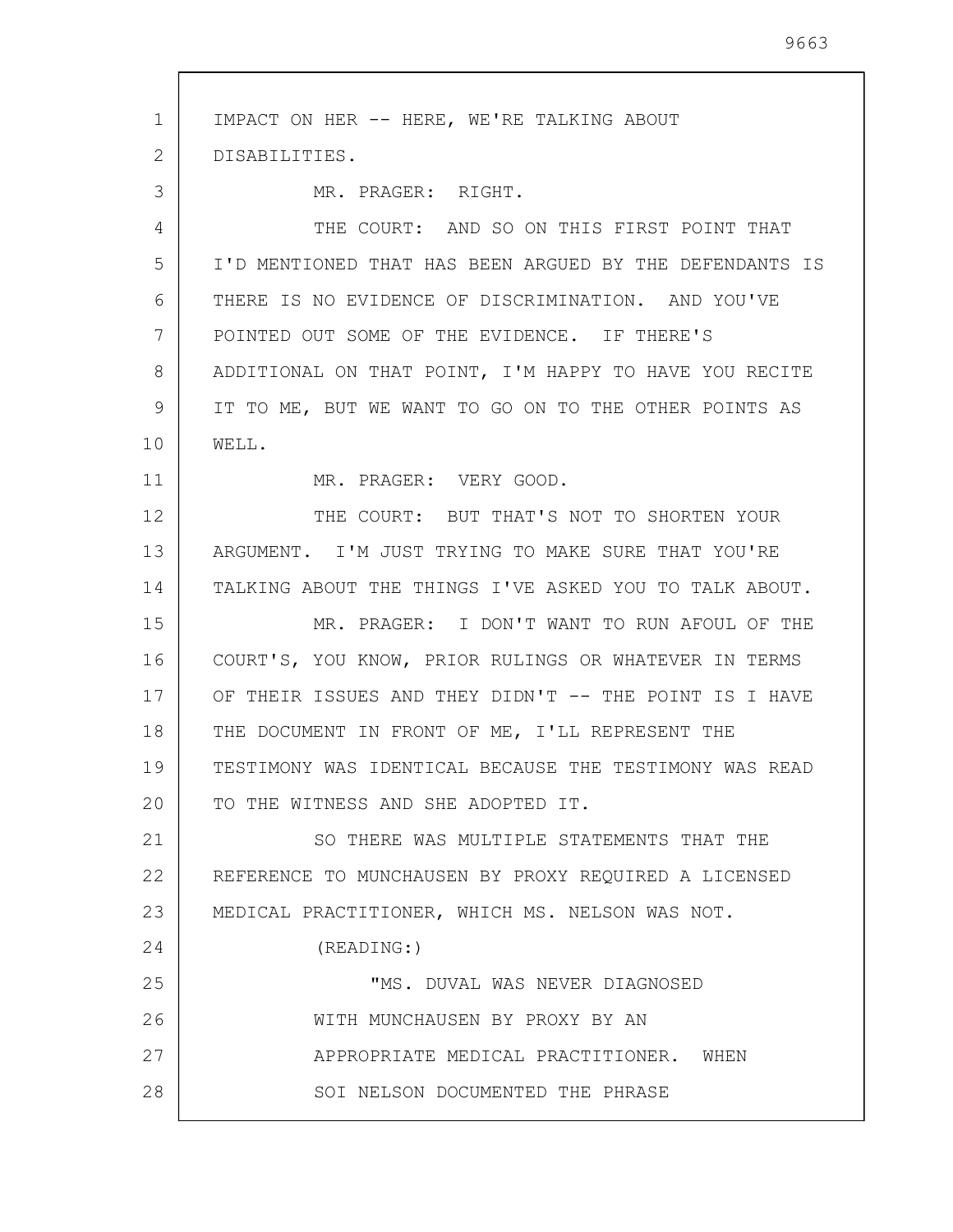| 1  | 'POSSIBLE MUNCHAUSEN BY PROXY' ABOUT                  |
|----|-------------------------------------------------------|
| 2  | CP DUVAL IN HER COURT REPORT, THIS                    |
| 3  | RESULTED IN CP DUVAL BEING PERCEIVED BY               |
| 4  | OTHERS AS HAVING THE IMPAIRMENT                       |
| 5  | MUNCHAUSEN BY PROXY. FURTHER, DCFS                    |
| 6  | MADE THE RECOMMENDATION THAT CP DUVAL                 |
| 7  | NOT BE ALLOWED TO REUNIFY WITH HER SON.               |
| 8  | THEREFORE, CP DUVAL WAS DIFFERENTLY                   |
| 9  | TREATED IN THE RECEIPT OF SERVICES                    |
| 10 | BECAUSE SHE IS A QUALIFIED INDIVIDUAL                 |
| 11 | WITH A DISABILITY, TREMORS, POSSIBLE                  |
| 12 | MUNCHAUSEN BY PROXY -- I'M SORRY --                   |
| 13 | POSSIBLE MUNCHAUSEN."                                 |
| 14 | IT GOES ON THAT:                                      |
| 15 | "WHEN SOI NELSON REPORTED CONCERNS                    |
| 16 | ABOUT CP DUVAL'S UNCONTROLLABLE SHAKING               |
| 17 | HANDS" --                                             |
| 18 | AND I'LL SKIP AHEAD ON THAT.                          |
| 19 | I'LL REPRESENT TO THE COURT THAT THE FINDING          |
| 20 | HERE IS MS. SCHEELE WAS INFORMED THAT MS. DUVAL HAD A |
| 21 | MEDICAL CONDITION, THE FAMILIAL TREMORS THE COURT'S   |
| 22 | HEARD ABOUT FROM MS. DUVAL. AND AS A NEUTRAL ARM OF   |
| 23 | THE COURT, THE SOCIAL WORKER WAS UNDER OBLIGATION TO  |
| 24 | REPORT ALL THE FACTS TO THE COURT TO EXPLAIN THE      |
| 25 | POSSIBLE CONDUCT OR APPEARANCE OF MS. DUVAL IN THE    |
| 26 | PROCEEDINGS.                                          |
| 27 | AND THE REPORTS INDICATE THAT RATHER THAN             |
| 28 | CONFIRM THAT SHE HAD A MEDICAL CONDITION, THE SOCIAL  |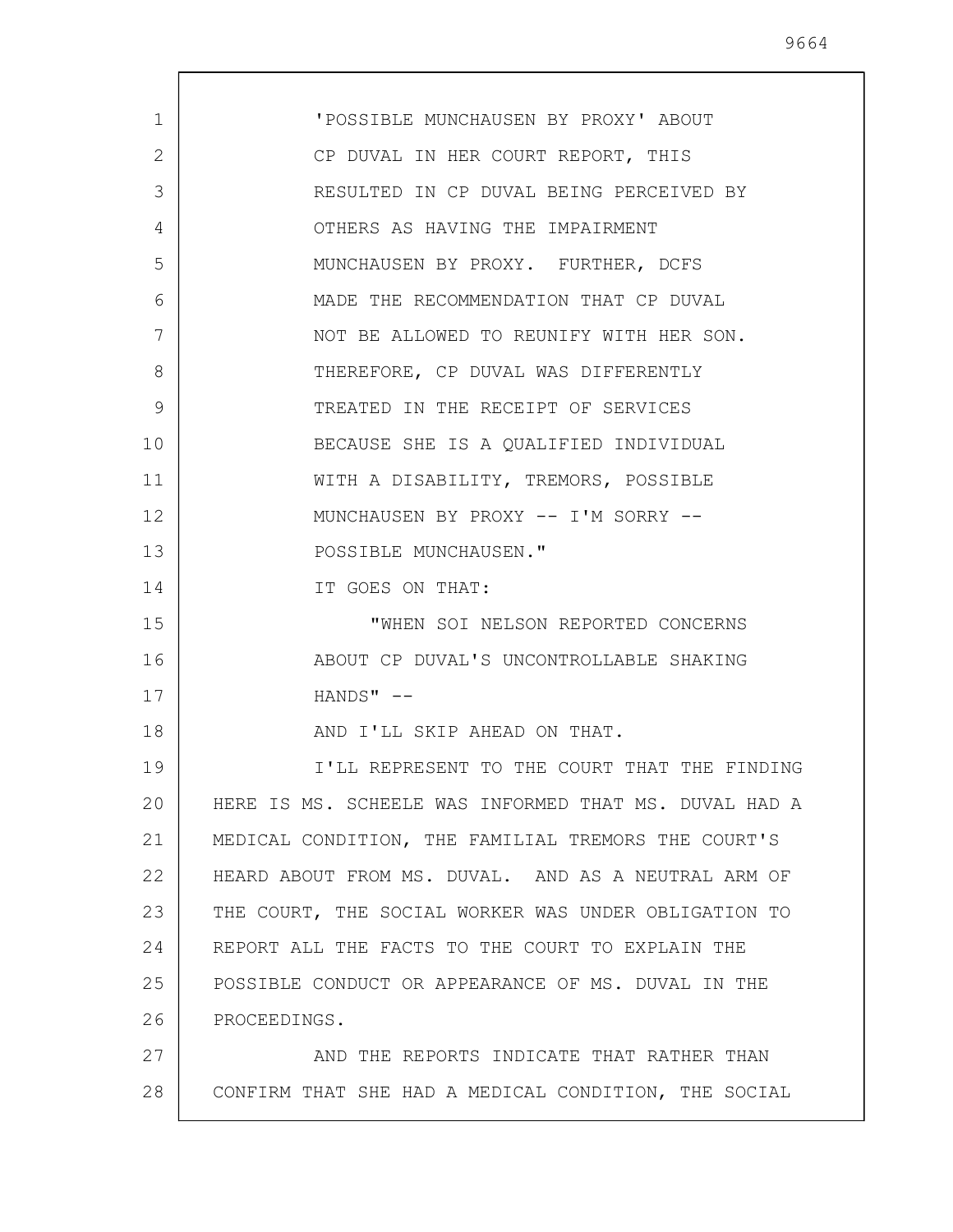1 2 3 WORKERS DESCRIBED MS. DUVAL AS BEING NERVOUS AND ANXIOUS AND NEVER DISCLOSED TO THE COURT MS. DUVAL'S EXPLANATION THAT SHE HAD TREMORS.

4 5 6 7 8 9 10 11 12 13 14 15 16 17 18 19 THERE ARE MATERIAL DIFFERENCES ON THIS BECAUSE MS. DUVAL SAYS IN HER TESTIMONY THAT SHE DISCLOSED THIS INFORMATION TO THE COUNTY'S AGENTS. SOME COUNTY AGENTS DISPUTE THAT. SO THERE'S GOING TO BE FACTS THE JURY HAS TO DECIDE ON THAT POINT. FOR THIS MOTION, I THINK IT SHOULD BE ACCEPTED AS TRUE THAT SHE TOLD THE SOCIAL WORKERS THAT SHE HAS A MEDICAL CONDITION -- THERE'S EVIDENCE ABOUT THAT FROM DR. ACHAR AND HER MOTHER AS WELL -- AND THAT THE SOCIAL WORKERS, ABSOLUTELY MS. SCHEELE NEVER DISCLOSED THAT IN HER DOCUMENTATION TO THE COURT OR IN HER RECORDS. YOU HAVE INFORMATION FROM MS. DUVAL'S MOTHER WHO ACTUALLY I THINK CALLED HER -- I WASN'T SURE IF IT WAS "DEVIL," BUT IT WAS SOME WORD LIKE THAT WHEN SHE WAS DESCRIBING THE ADMINISTRATION OF SERVICES THAT MS. SCHEELE GAVE TO MS. DUVAL AND HER MOTHER.

20 21 22 23 24 25 26 27 28 IN TERMS OF THE ADMINISTRATION OF SERVICES, THERE WAS TESTIMONY THAT MS. DUVAL HAD MADE REPEATED REQUESTS FOR A BILINGUAL INTERPRETER AND THAT WAS DENIED TO HER. THERE WAS TESTIMONY THEY EXCLUDED URBANA DUVAL FROM THE MEETINGS. IF THE COURT RECALLS THE EXAMINATION OF MS. SCHEELE, THERE WAS DISCUSSION ABOUT, AS WE TRIED TO GET THE EVIDENCE IN, AN ALWAYS ONGOING NEGATIVE PORTRAYAL OF MOTHER AND ALWAYS A POSITIVE PORTRAYAL OF FATHER. WITH REGARD TO THE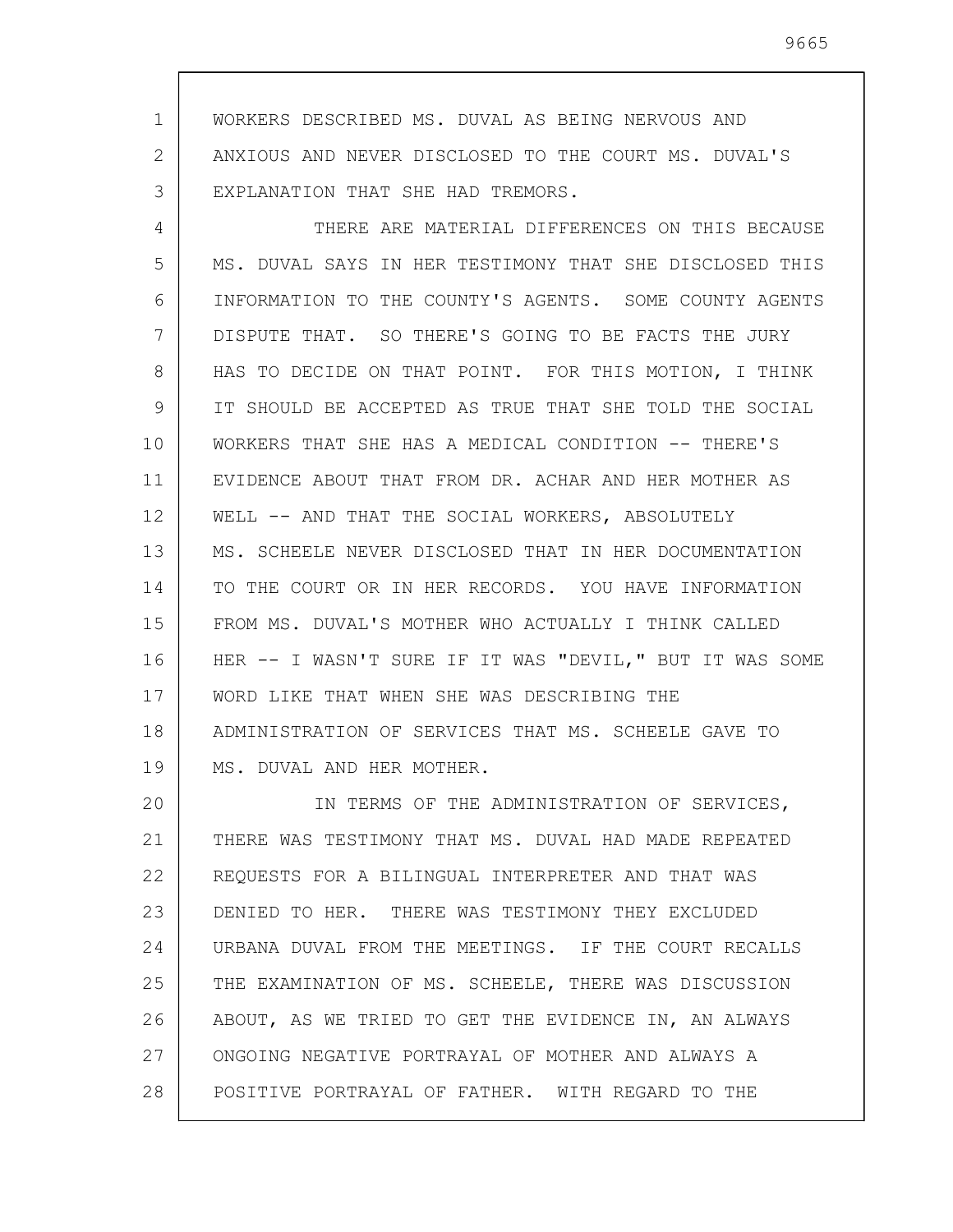1 2 3 4 5 6 7 8 9 10 11 12 13 14 15 16 17 18 19 20 21 22 23 24 25 26 27 28 MEDICAL PROVIDERS, THAT IS ASSUREDLY TRUE. THERE IS TESTIMONY REGARDING THE MUNCHAUSEN BY PROXY CONDITION NEVER HAVING BEEN SATISFIED FROM A MEDICAL STANDPOINT. AND THERE WAS TESTIMONY ABOUT HOW THE FATHER WAS ALWAYS CAST IN THE BETTER LIGHT AND THE MOTHER ALWAYS CAST IN THE NEGATIVE LIGHT. THE SOCIAL WORKERS ARE NOT SUPPOSED TO BE JUDGMENTAL, AND OUR POSITION IS THEY WERE. THERE WAS TESTIMONY ABOUT THE ALLERGIES AND THE CONDITION OF THE ROOMS. MS. DUVAL TESTIFIED IN TERMS OF THE PHYSICAL MANIFESTATION OF THIS CONDITION THAT SHE HAD ALLERGIES AND TOLD THE SOCIAL WORKERS SHE WAS REACTING TO THE ROOMS BECAUSE THEY WERE FILTHY. THEREFORE, SHE THEN BEGAN APPEARING AT THESE ROOMS AND CLEANING THEM AND BRINGING A BLANKET TO SIT ON WITH HER SON TO AVOID GETTING SICK. I BELIEVE SHE TESTIFIED ON ONE OCCASION SHE REACTED SO BADLY TO THE DIRTY ROOM THAT SHE WENT TO THE EMERGENCY ROOM AFTER SHE LEFT THE VISIT. RATHER THAN EXPLAINING THAT MS. DUVAL WAS DESCRIBING THESE CONDITIONS AND SAYING SHE HAD ALLERGIES, THE SOCIAL WORKERS CAST HER, AGAIN, IN A NEGATIVE LIGHT ABOUT THAT. LAST TIME WE DISCUSSED THIS, I PROVIDED YOU WITH A SHORT SNIPPET FROM 45CFR84.4, AND IT DETAILS A NUMBER OF DIFFERENT WAYS THAT SERVICES CAN BE RENDERED IN AN INEFFECTIVE OR UNEQUAL OR LESSER MANNER TO THE DETRIMENT OF THE DISABLED INDIVIDUAL RECEIVING THE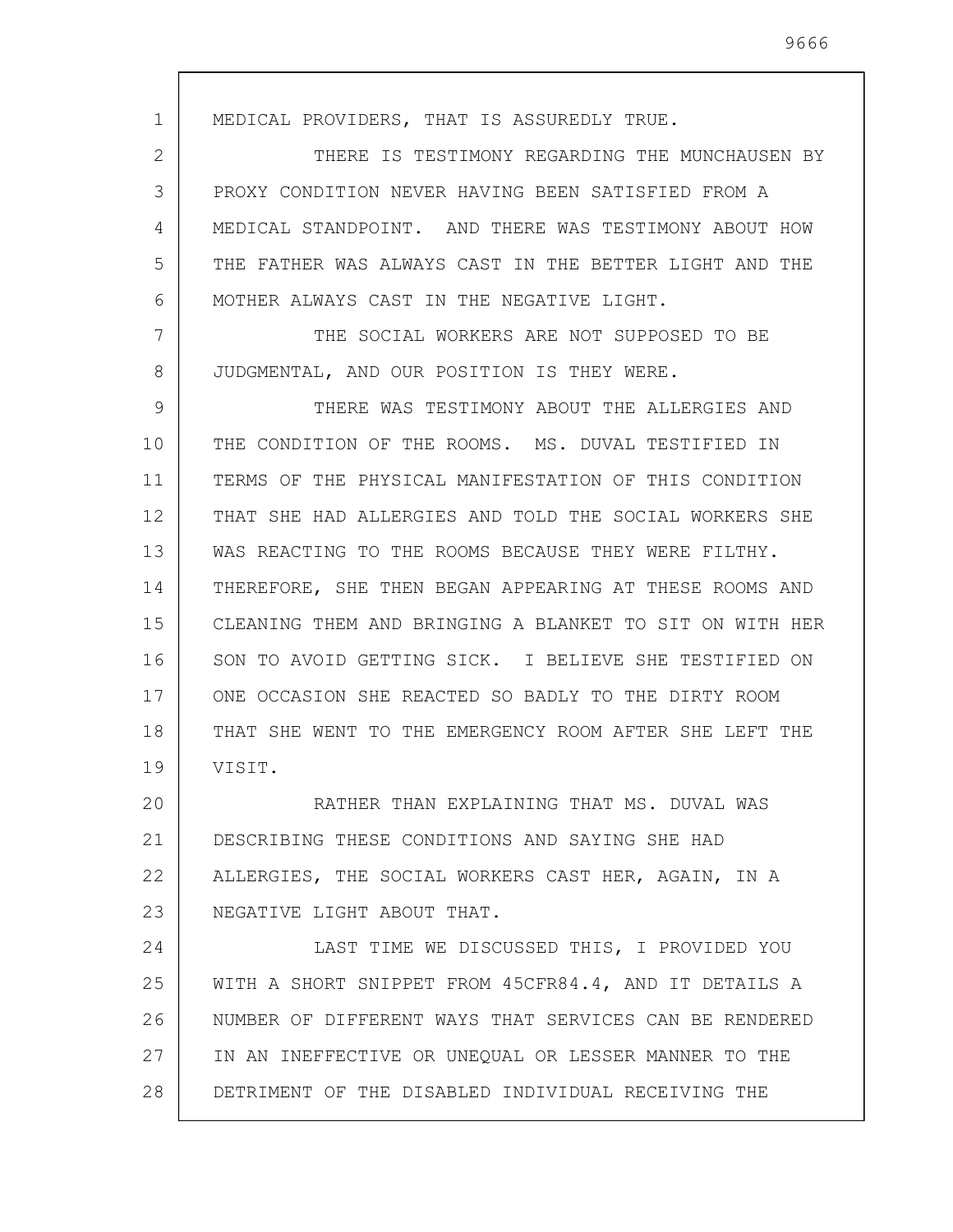AND I CAN APPLY THE FACTS TO ALL THESE, YOUR

3 4 5 6 7 8 9 10 11 12 13 14 15 16 17 18 HONOR, IF YOU WOULD LIKE, TO ESTABLISH THE ELEMENTS OF THE CLAIM, BUT THE BASIC IDEA HERE IS THAT B1, FOR EXAMPLE, THEY'VE GOT TO PROVIDE A BENEFIT OR SERVICE THAT'S EQUAL, THAT THEY HAVE TO PROVIDE AN OPPORTUNITY TO PARTICIPATE THAT'S EQUAL. THEY MUST PROVIDE A BENEFIT THAT IS NOT LESSER TO OTHERS AFFORDED. THEY HAVE TO PROVIDE A BENEFIT THAT IS EFFECTIVE AS THE BENEFITS PROVIDED TO OTHERS. THEY HAVE TO PROVIDE OPPORTUNITY TO PARTICIPATE. THEY HAVE TO PROVIDE ENJOYMENT OF ANY RIGHT OR PRIVILEGE; THEY CANNOT OTHERWISE LIMIT ANY RIGHT. THEY HAVE TO AFFORD EQUAL OPPORTUNITY TO OBTAIN THE SAME RESULT, GAIN THE SAME BENEFIT, OR REACH THE SAME LEVEL OF ACHIEVEMENT. THEY HAVE TO AFFORD AN OPPORTUNITY TO PARTICIPATE. AND I THINK THE ONE THAT I WOULD CALL YOUR ATTENTION SPECIFICALLY IS B4, WHERE IT SAYS:

1

SERVICES.

2

19 20 21 22 23 24 25 26 27 28 "THE DEFENDANTS IN THE CASE CANNOT UTILIZE A CRITERIA OR METHODS OF ADMINISTRATION THAT HAVE THE EFFECT OF SUBJECTING THE QUALIFIED -- IN THIS CASE, HANDICAPPED PERSON TO DISCRIMINATION BASED ON THE HANDICAP." AND HERE THE ARGUMENT IS, AS LAID OUT BY MS. HOCHSTEIN AS WELL, THAT MS. DUVAL WAS PERCEIVED AS HAVING MUNCHAUSEN'S BY SCHEELE AND NELSON, AND WHEN SHE WAS PERCEIVED AS HAVING MUNCHAUSEN'S, THE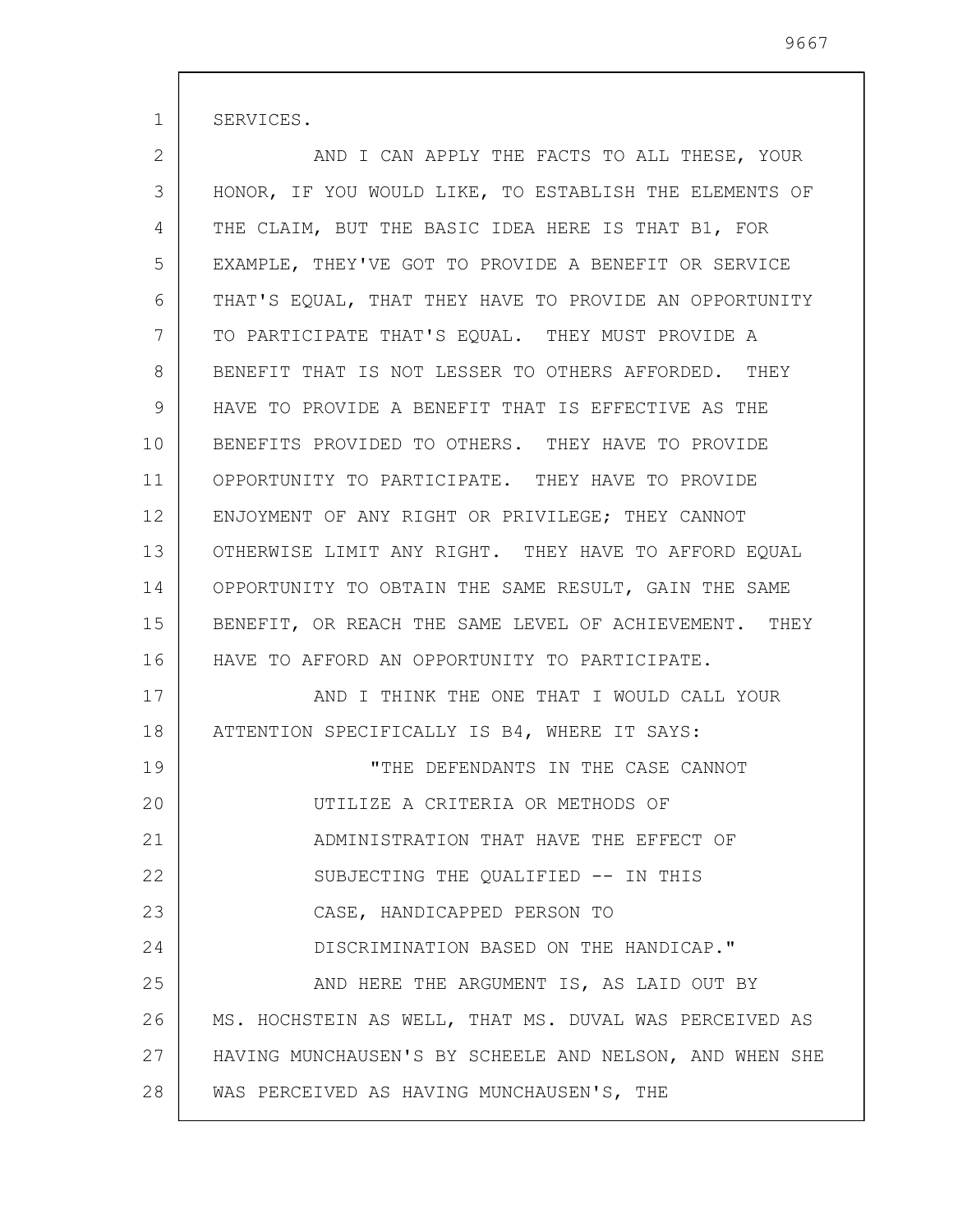1 2 3 4 5 6 7 8 9 10 11 12 13 14 15 16 17 18 19 20 21 22 23 24 25 26 27 28 RECOMMENDATIONS THAT FLOWED FROM THAT POINT FORWARD ALWAYS CONSIDERED HER AS HAVING MUNCHAUSEN'S, WHICH WAS STIGMATIZING TO HER AND LABELING TO HER. AND I WILL JUST ASK THAT YOU ADOPT THE CONVERSATION WITH MR. MCMILLAN TODAY WITH ALL THOSE ISSUES BECAUSE TO SOME DEGREE THEY APPLY HERE AS WELL. TO SAVE TIME, WE DON'T NEED TO GO OVER THEM AGAIN COMPLETELY. SO WE THINK THERE IS AMPLE EVIDENCE THAT IN THIS CASE THE GOVERNMENT DID NOT PROVIDE EOUAL SERVICES. AND THE TIME LINE ARGUMENT THE DEFENSE HAS RAISED, IT'S VERY IMPORTANT TO RECALL THAT AS A DEPENDENCY INVESTIGATOR MS. NELSON HAS A JOB TO LOOK AT THE CASE ANEW. AND SO DOES MS. SCHEELE, AS I THINK WHAT THEY CALL THE BACK-END WORKER, WHERE SHE COMES INTO THE CASE AFTER THE CHILD HAS BEEN DETAINED. AND IT'S TRUE IN NOVEMBER THEY MADE A RECOMMENDATION THAT NO FR SERVICES BE OFFERED. BUT WHEN MS. NELSON BEGAN DOING HER WORK, SHE MADE THE SAME RECOMMENDATION. AND THAT'S ACTIONABLE, ACCORDING TO MS. HOCHSTEIN, BECAUSE MS. NELSON AND MS. SCHEELE WERE BASING THEIR BEHAVIORS ON THE CONDUCT OR THE BELIEF THAT MS. DUVAL HAD THIS DISABILITY, THIS MUNCHAUSEN'S, AND THE MISUSE OF THE TREMORS. SO IT ISN'T AS IF NOVEMBER IS STARTING THE CLOCK. WHEN NELSON AND SCHEELE COME INTO THE CASE, IT'S THEIR JOB TO TREAT MS. DUVAL FAIRLY AND EQUALLY.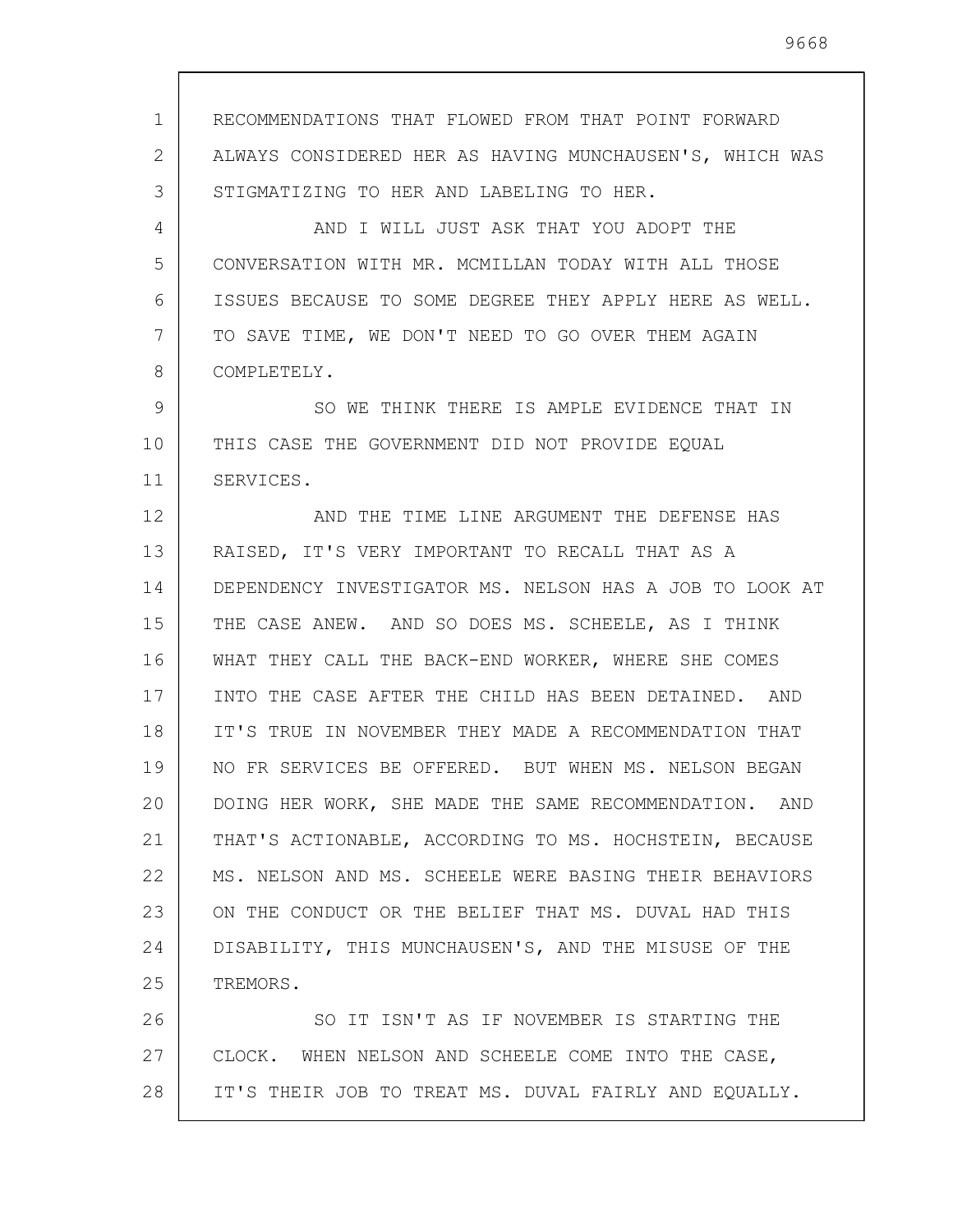1 2 AND BASED ON THE EVIDENCE BEFORE YOU, 202 AND SO FORTH, THEY FAILED TO DO THAT.

3 4 5 6 7 8 WE DESCRIBED IN DETAIL THE ANXIETY SHE HAD. MS. DUVAL TESTIFIED ABOUT SHE FEARED MS. SCHEELE; SHE ASKED TO GET A DIFFERENT MONITOR. SHE WAS NOT GIVEN A DIFFERENT MONITOR. SHE TALKED ABOUT THE ANXIETY. SHE TALKED ABOUT THE IMPACT OF THIS SITUATION ON HER PHYSICAL HEALTH AND HAVING TO DEAL WITH THE DEFENDANTS.

9 10 11 12 13 14 15 16 17 18 19 20 21 22 23 24 25 SO WE THINK THAT SHE HAS AMPLY ESTABLISHED THAT SHE RECEIVED LESSER SERVICES UNDER THE REHAB ACT. UNDER THE TITLE II OF THE ADA, THE REGULATIONS WE GAVE YOU THE OTHER DAY WERE 28CFR35.101 AND -35.102, AND IT TALKS ABOUT THE SERVICES THAT MUST BE PROVIDED INCLUDE PRETTY MUCH ALL SERVICES THE GOVERNMENT PROVIDES. WE GAVE YOU A NUMBER OF CASE AUTHORITY THAT WE DON'T NEED TO REPEAT TODAY. BUT THE BOTTOM LINE IS, WITH REGARD TO TITLE II, IT'S PRETTY MUCH ANYTHING A GOVERNMENT ENTITY DOES THAT SUBJECTS THEM TO THE NONDISCRIMINATION LANGUAGE. AND IF THEY HAD A LEGITIMATE BASIS FOR THEIR CONDUCT, THAT WOULD BE ONE THING. BUT THEY DIDN'T. THE OWN INTERNAL INVESTIGATION WHICH WAS APPROVED AT MULTIPLE LEVELS BY THE CIVIL RIGHTS UNIT IS THAT THEY WERE UNEQUAL AND THEY DENIED SERVICES TO HER AND GAVE HER LESS BENEFIT THAN WHAT THEY AFFORDED TO OTHER PEOPLE.

26 27 28 THE COURT: I'LL JUST ASK YOU, WHAT EVIDENCE IS THESE THINGS THAT YOU MENTIONED WERE GIVEN TO OTHERS?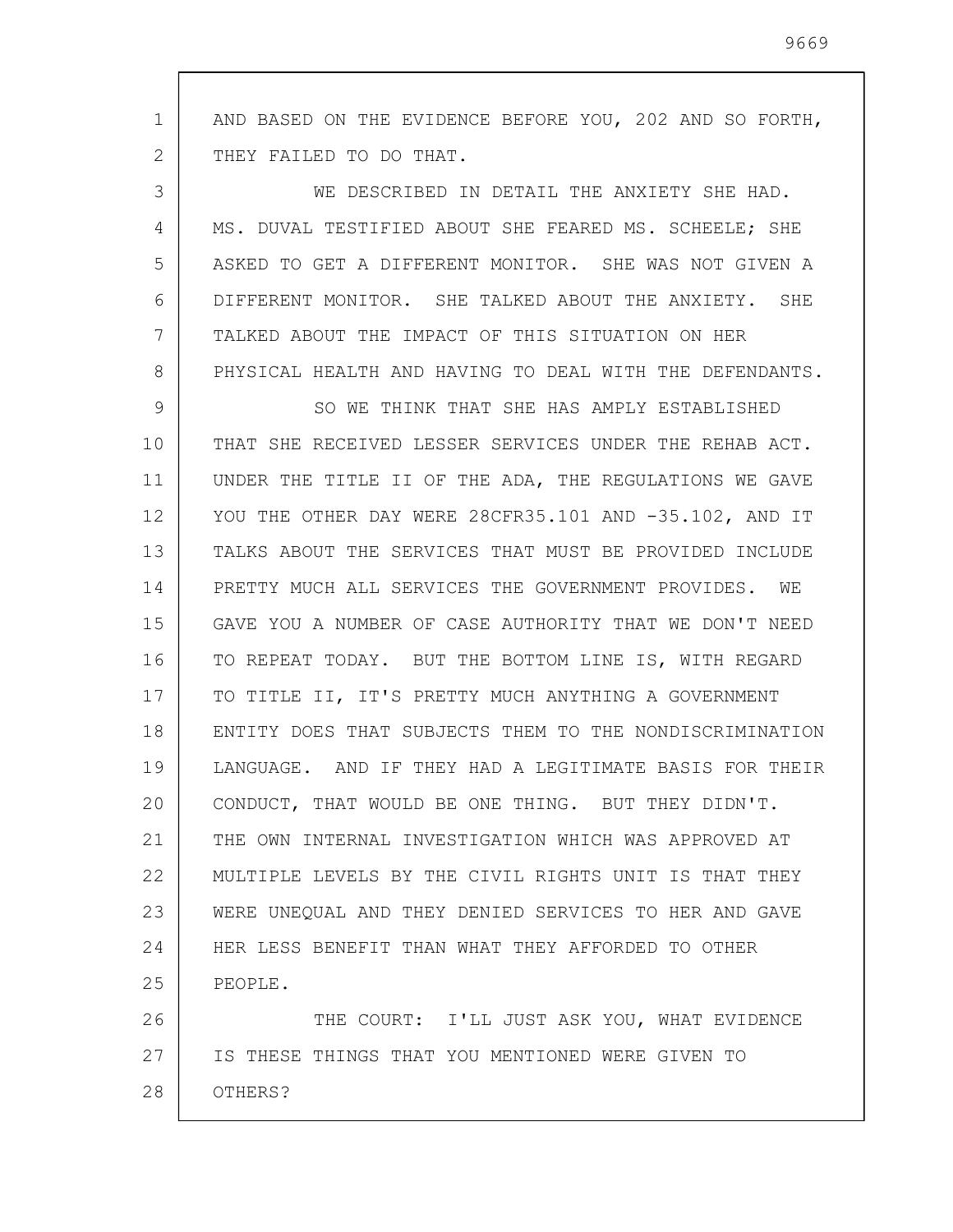MR. PRAGER: THE COURT REPORT -- THE POSSIBLE MUNCHAUSEN BY PROXY WAS STILL FILED IN THE COURT. AND I HAVE TO CHECK THE TESTIMONY BUT ON THE SEPTEMBER 9, 2010, REPORT MS. HOCHSTEIN WROTE TO THE STATE AND SAID THAT MS. DUVAL LOST HER SON BECAUSE SHE WAS PERCEIVED AS MUNCHAUSEN BY PROXY. SO -- AND SHE ALSO TESTIFIED THAT -- I'M NOT SURE IF WE'VE COVERED IT YET, BUT IN THE CONCLUSIONS THAT I BELIEVE MS. HOCHSTEIN TESTIFIED AS PART OF HER TESTIMONY, SHE DESCRIBED SHE WAS PERCEIVED BY OTHERS AS HAVING THIS IMPAIRMENT -- THE COURT: YEAH. LOOK, LET ME JUST GO BACK

12 TO WHAT YOU SAID.

1

2

3

4

5

6

7

8

9

10

11

20

13 14 15 16 THE LOSS OF THE SON IS NOT GOING TO BE AN ELEMENT OF DAMAGE FOR THE DISABILITY CLAIMS. NOR WILL IT BE -- AND WE'VE ALREADY TALKED ABOUT IT -- IN THE INTENTIONAL INFLICTION.

17 18 19 MY QUESTION WAS YOU SAID THEY -- SHE COMPLAINED ABOUT THE ROOM, YOU KNOW, THE CONDITION OF THE ROOM WHERE THE VISITS OCCURRED.

MR. PRAGER: RIGHT.

21 22 THE COURT: AND ASKED TO HAVE IT CLEANED, SOMETHING.

23 24 25 26 MR. PRAGER: SHE ALSO ASKED TO HAVE OUTSIDE VISITS. SHE ALSO, HER TESTIMONY WAS THAT SHE ASKED TO HAVE HER VISITATIONS OUTSIDE, AND THAT WAS DENIED TO HER AS WELL.

27 28 THE COURT: OKAY. SO WHAT ALL THESE DIFFERENT THINGS ARE THAT YOU'RE SAYING, I'D LIKE -- I DON'T WANT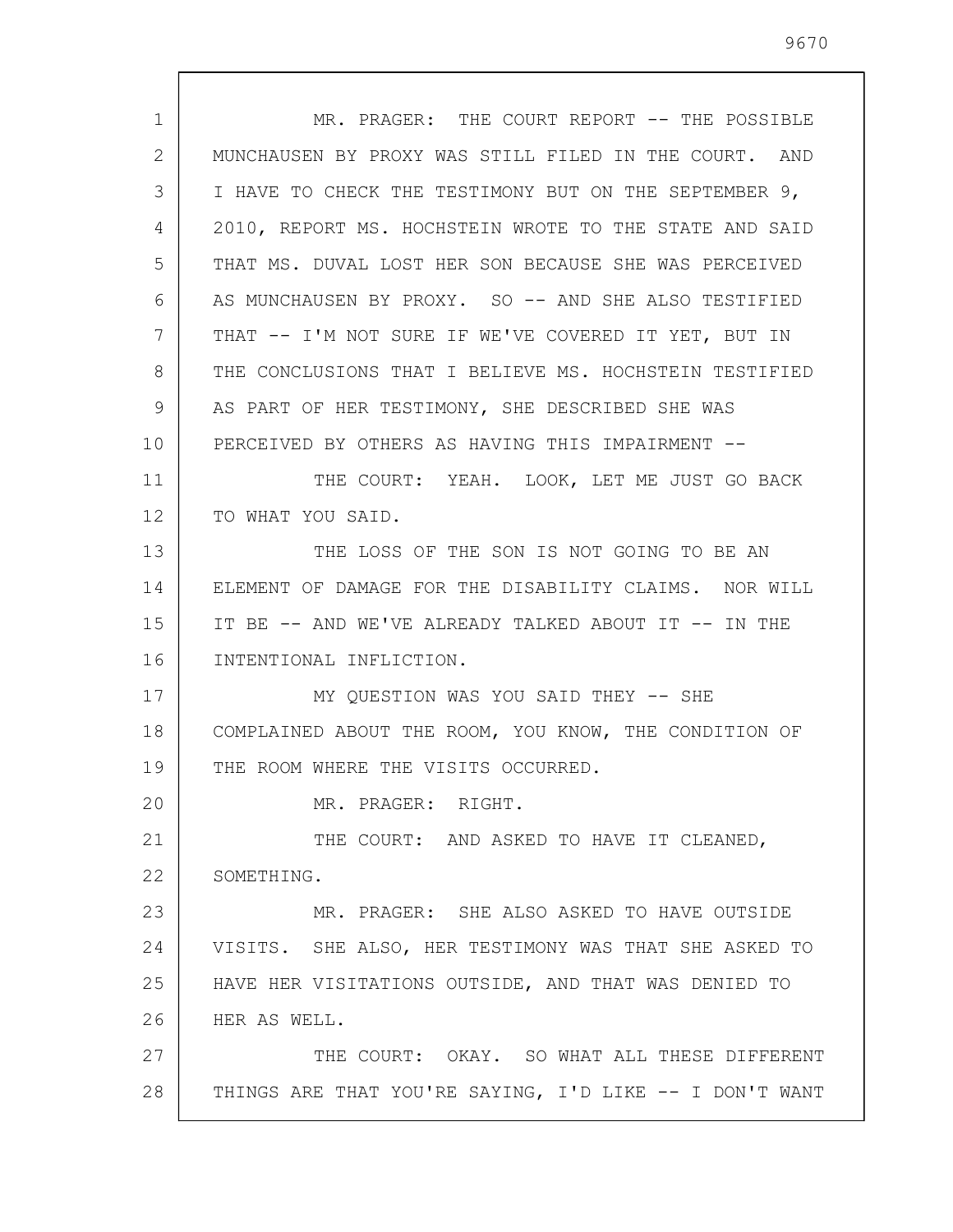3 4 5 NO EVIDENCE THAT ANY SERVICE WAS DENIED. AND SO WHEN YOU TALK ABOUT THINGS THAT DIDN'T HAPPEN, I THINK THAT'S ONLY PART OF THE PICTURE.

1

2

20

21

6 7 8 9 10 11 12 13 14 15 16 17 18 19 IF YOU SAY -- I DON'T WANT TO MAKE A RIDICULOUS -- BECAUSE THIS IS A SERIOUS MATTER, BUT IF YOU SAID THAT SHE WAS -- I'M TRYING TO THINK OF AN EXAMPLE THAT WOULD NOT BE JUST ON ITS FACE A RIDICULOUS COMPARISON. BUT SUPPOSE, FOR EXAMPLE, THAT -- AND THIS IS AN EXAMPLE BECAUSE THIS WASN'T THE EVIDENCE IN THE CASE -- BUT SUPPOSE AS AN EXAMPLE THAT MS. DUVAL WAS SUFFERING -- WAS EXPERIENCING STRESS AT THE TIME OF THE VISITATIONS, AS -- FOR THE MOMENT WE'LL SAY AS -- THAT SHE WAS PERCEIVED TO BE EXPERIENCING STRESS AT ONE OF THE VISITATIONS. AND THAT AT THE END OF THE VISITATION, SHE SAID TO THEM, "I REALLY AM UPSET, AND I DON'T THINK I CAN GET MYSELF HOME. PLEASE PROVIDE TRANSPORTATION TO GO HOME."

NOW, THIS ISN'T THE EVIDENCE IN THE CASE.

MR. PRAGER: I UNDERSTAND.

22 23 THE COURT: I'M TRYING TO STAY AWAY FROM THE CASE.

24 25 26 27 28 AND THEN YOU SAY, WELL -- JUST AS AN EXAMPLE -- WELL, THEY DIDN'T DO THAT FOR HER. BUT THE POINT IS TO DENY A SERVICE, UNEQUAL TREATMENT, IS THAT SOMETHING THAT THEY SHOULD DO EVEN THOUGH THEY DON'T DO IT FOR ANYBODY ELSE?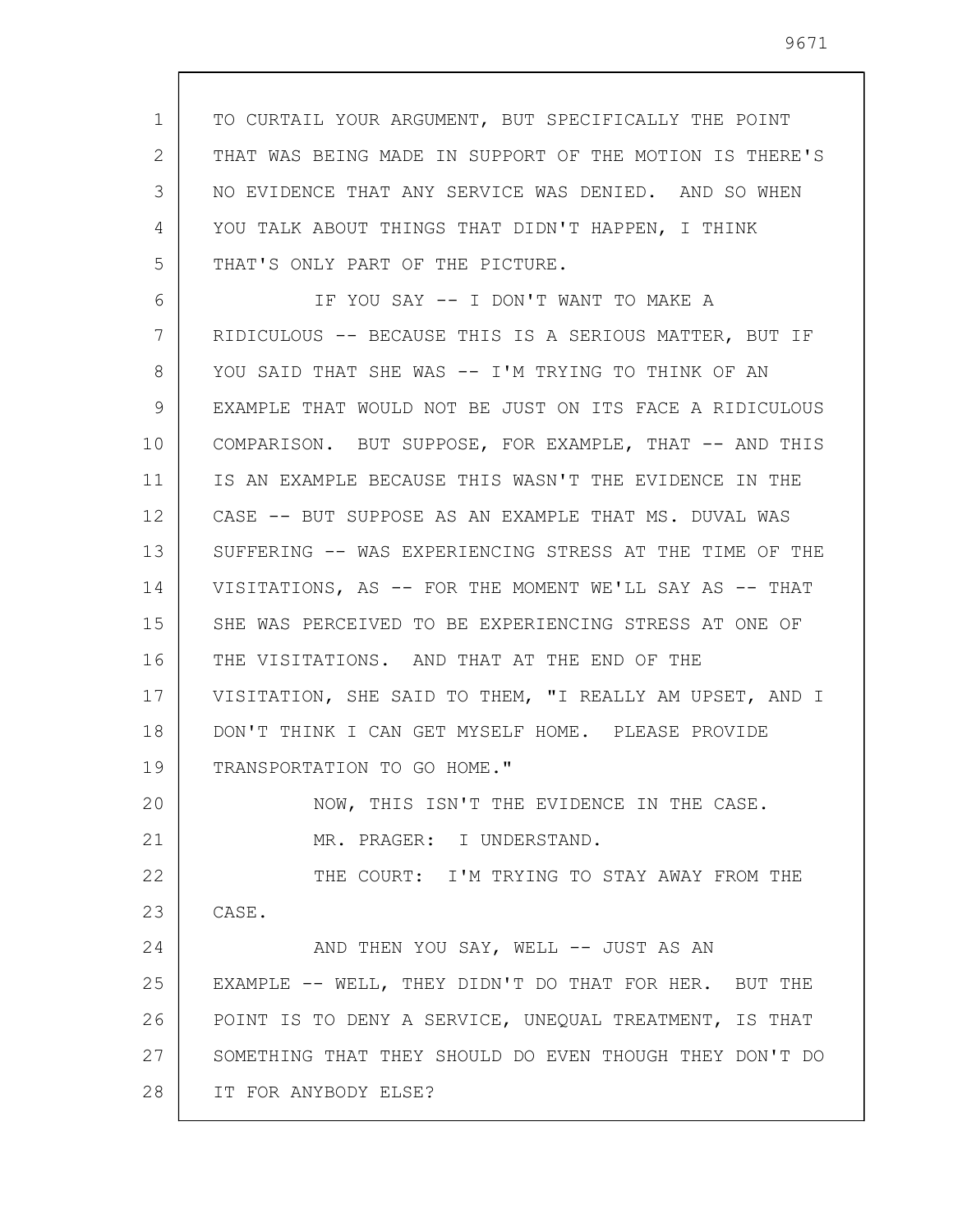| $\mathbf 1$ | MR. PRAGER: IN YOUR HYPOTHETICAL, THE REASON           |
|-------------|--------------------------------------------------------|
| 2           | IT WOULD APPLY TO MS. DUVAL AND NOT TO ME OR PERHAPS   |
| 3           | YOU, I DON'T KNOW, IS BECAUSE WE ARE NOT DISABLED,     |
| 4           | OKAY? SO IN HER SITUATION, SHE ALLEGEDLY TOLD THEM     |
| 5           | THAT SHE HAD TREMORS, WHICH IS A MEDICAL CONDITION. SO |
| 6           | LET'S SAY IT'S ME AND I'M IN A ROOM AND I'M JUST       |
| 7           | STRESSED BECAUSE I'M AFRAID THEY'RE GOING TO TAKE MY   |
| 8           | CHILD AWAY FROM ME, AND I DON'T FEEL I CAN GO ON       |
| 9           | BECAUSE THE DAY HAS BEEN FATIGUING AND I DON'T FEEL I  |
| 10          | CAN DRIVE. I DON'T BELIEVE THE COUNTY HAS ANY          |
| 11          | OBLIGATION TO PROVIDE ME ANY SERVICE BECAUSE I'M NOT   |
| 12          | DISABLED.                                              |
| 13          | AND WITH REGARD TO MS. --                              |
| 14          | THE COURT: WELL, LET'S SUPPOSE -- LOOK, SOME           |
| 15          | OF THE EVIDENCE IN THE CASE WAS THAT SHE DID -- THE    |
| 16          | TREMORS SEEMED TO BE MORE PRONOUNCED WHEN SHE WAS      |
| 17          | FEELING STRESS, AND I DON'T REMEMBER IF IT'S WHEN SHE  |
| 18          | WAS TIRED, BUT AT LEAST CERTAINLY WHEN SHE WAS         |
| 19          | STRESSED. SO SHE HAS A VISITATION, SHE'S UNHAPPY WITH  |
| 20          | THE CIRCUMSTANCE, WHATEVER REASON, AND AT THE END OF   |
| 21          | THE VISITATION SHE'S, YOU KNOW, "I REALLY CAN'T GET    |
| 22          | MYSELF HOME. PLEASE PROVIDE ME TRANSPORTATION."        |
| 23          | MY POINT OF ALL THIS IS THAT ONE OF THE BASES          |
| 24          | OF THE MOTION IS THAT THERE'S NO EVIDENCE OF WHAT SHE  |
| 25          | WAS DENIED. AND SO IT'S ONE THING TO BE MAKING THESE   |
| 26          | CLAIMS OF THINGS YOU THINK DIDN'T HAPPEN. MY QUESTION  |
| 27          | IS: WHAT EVIDENCE IS THERE THAT SHE WAS DENIED         |
| 28          | SOMETHING THAT SOMEONE ELSE WOULD RECEIVE?             |
|             |                                                        |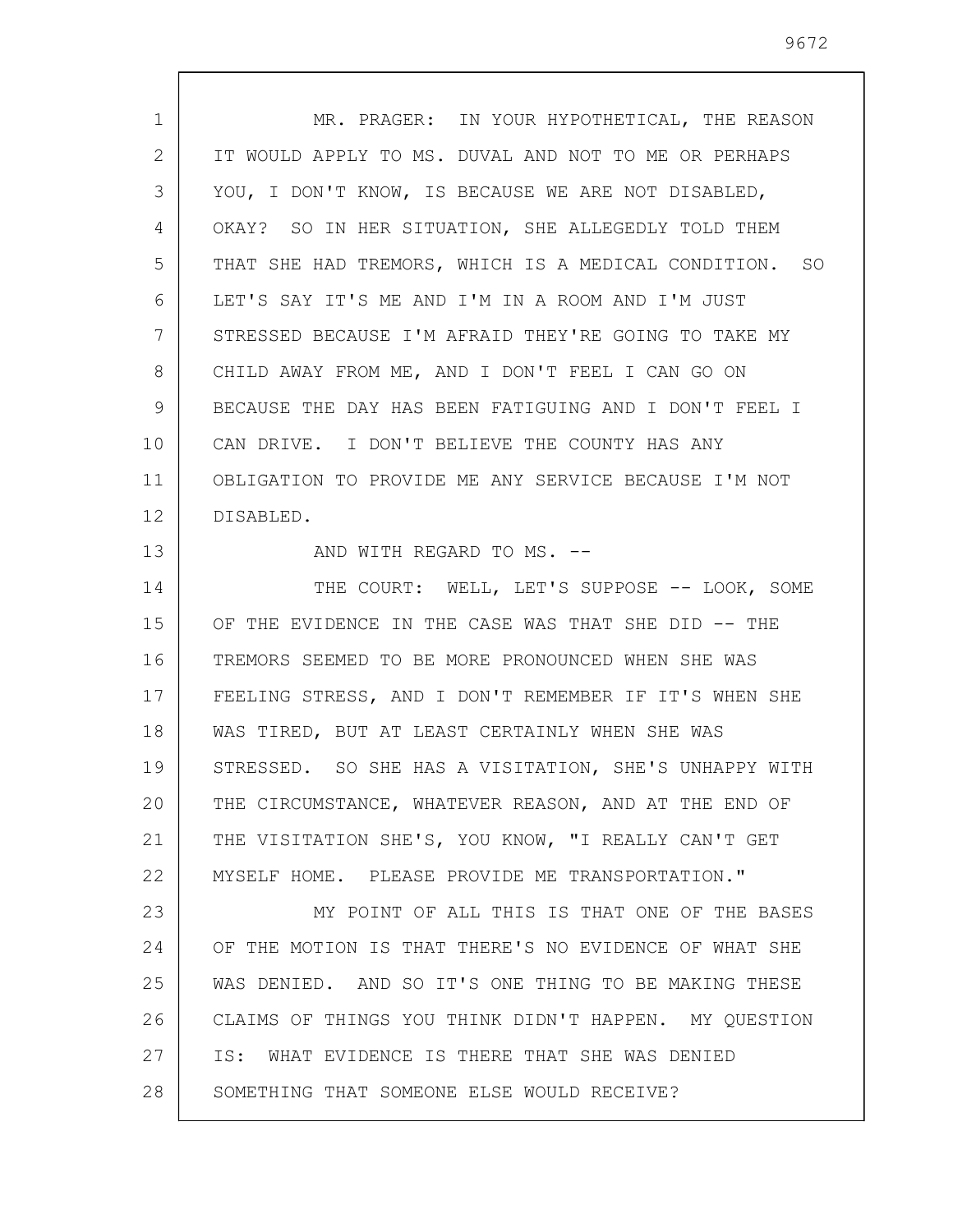| $\mathbf 1$    | NOW, YOU DID -- YOU GAVE ONE EXAMPLE, IS THEY           |
|----------------|---------------------------------------------------------|
| $\overline{2}$ | DID NOT, ON THEIR OWN, PROVIDE REUNIFICATION SERVICES.  |
| 3              | SO THERE'S ONE EXAMPLE.                                 |
| 4              | MR. PRAGER: I'LL READ IT TO YOU. I'LL READ              |
| 5              | THE QUOTE --                                            |
| 6              | THE COURT: AND IF I COULD JUST FINISH.                  |
| 7              | MR. PRAGER: SORRY.                                      |
| 8              | THE COURT: WELL, I DON'T WANT TO CAUSE YOU TO           |
| 9              | LOSE TRAIN OF THOUGHT.                                  |
| 10             | MR. PRAGER: SORRY. LIKEWISE.                            |
| 11             | THE COURT: BECAUSE I KNOW I CAN LOSE MY OWN             |
| 12             | TRAIN OF THOUGHT.                                       |
| 13             | YOU DID MENTION THAT. AND IS THERE EVIDENCE             |
| 14             | THAT ON THEIR OWN DCFS, WITHOUT ANY ORDER OF THE COURT, |
| 15             | CAN PROVIDE REUNIFICATION SERVICES? I BELIEVE THAT      |
| 16             | THERE IS.                                               |
| 17             | SO IF YOUR CLAIM IS THAT, AS AN EXAMPLE -- I'M          |
| 18             | TRYING TO GET FOCUSED ON THEIR MOTION THAT THERE'S NO   |
| 19             | EVIDENCE OF WHAT WAS DENIED. AND TO BE DENIED, IT HAS   |
| 20             | TO BE SOMETHING THAT THERE WOULD BE EITHER AN           |
| 21             | ENTITLEMENT TO OR SOMETHING WHICH IS FURNISHED BY THEM, |
| 22             | WHATEVER IT MIGHT BE. AND I DON'T THINK IT HAS TO BE A  |
| 23             | SPECIFIC FORMAL PROGRAM, AS I MENTIONED YESTERDAY. I    |
| 24             | THINK THE QUESTION IS A LITTLE BROADER: IS THERE        |
| 25             | SOMETHING THAT THEY DIDN'T DO FOR HER THAT THEY DO DO   |
| 26             | FOR OTHERS? BECAUSE I DON'T RECALL EVIDENCE OF WHAT IT  |
| 27             | WAS.                                                    |
| 28             | SO GO AHEAD.                                            |

 $\sqrt{ }$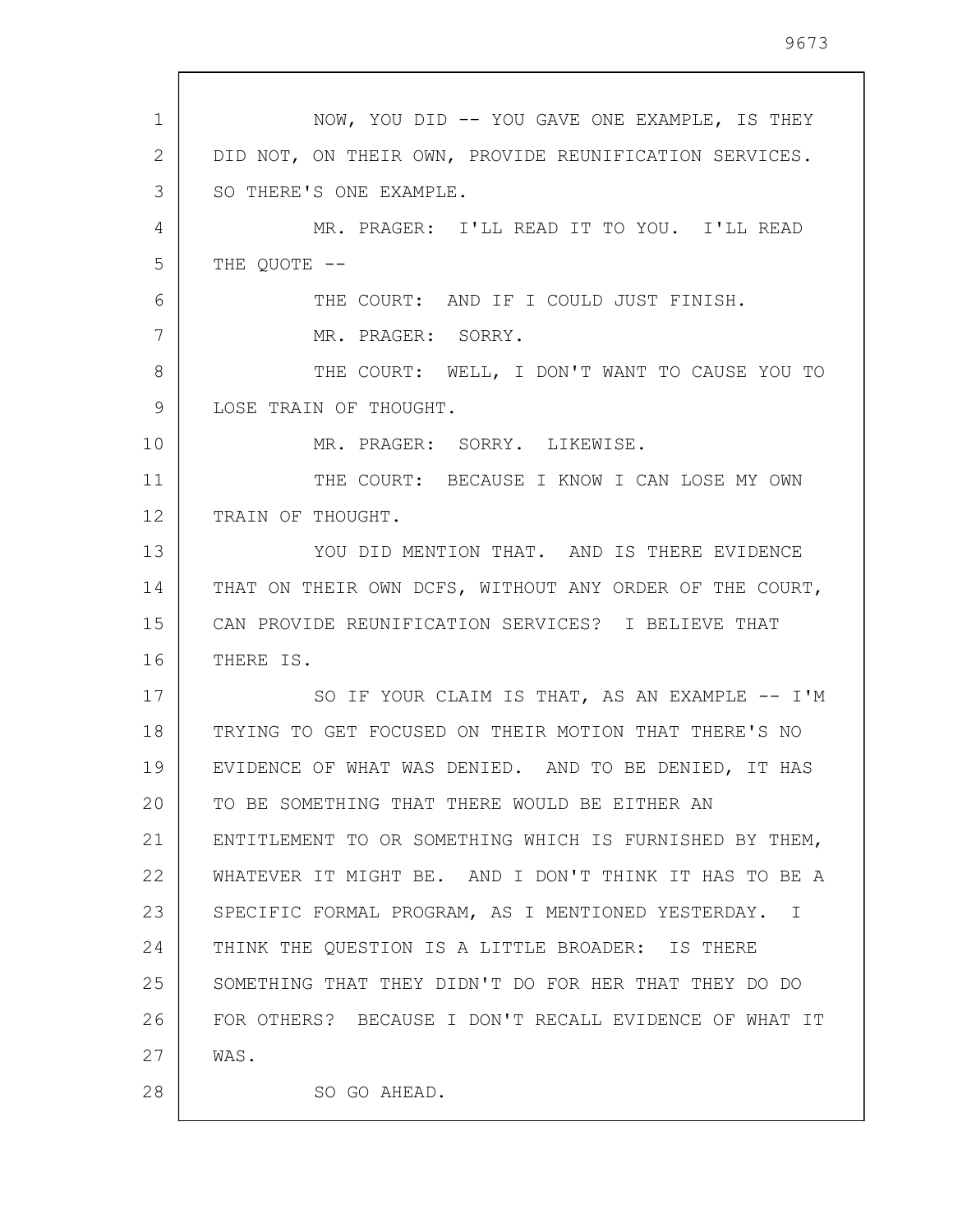1 2 3 4 5 6 7 8 9 10 11 12 13 14 15 16 17 18 19 20 21 22 23 24 25 26 27 28 MR. PRAGER: OKAY. DON'T WANT TO CUT YOU OFF EITHER, SO. THE COURT: NO, YOU DIDN'T. NO, YOU DIDN'T. THANKS. MR. PRAGER: THIS IS HOCHSTEIN -- AND I'M READING, BUT MY RECOLLECTION IS, AS YOU KNOW, THIS WAS ALL READ INTO THE TRANSCRIPTS AND READ TO THE JURY. "THE IMPLIED DIAGNOSIS" -- MS. NAU: YOUR HONOR, HE'S READING FROM A DOCUMENT THAT'S NOT IN EVIDENCE. MR. PRAGER: THE TESTIMONY IS -- IF WE NEED TO TAKE A MOMENT AND GET HOCHSTEIN'S DEPOSITION TYPED OUT AND DO THAT -- MS. NAU: YES, BECAUSE I DON'T KNOW THAT THE ENTIRETY OF THAT DOCUMENT IS IN HOCHSTEIN'S TESTIMONY. THE COURT: JUST MAKE THE ARGUMENT. MR. PRAGER: OKAY. THE COURT: I'VE ASKED THE QUESTION. I HOPE IT'S CLEAR. MR. PRAGER: YOU ARE. THE COURT: THAT'S ONE OF THE BASES OF THE MOTION. THERE'S NO EVIDENCE OF WHAT WAS DENIED. SO I'M SAYING: WHAT WAS DENIED? MR. PRAGER: FAMILY REUNIFICATION SERVICES, HOCHSTEIN SAID THAT -- THE COURT: DON'T TELL ME WHAT HOCHSTEIN SAID. JUST TELL ME. MR. PRAGER: FAMILY REUNIFICATION SERVICES --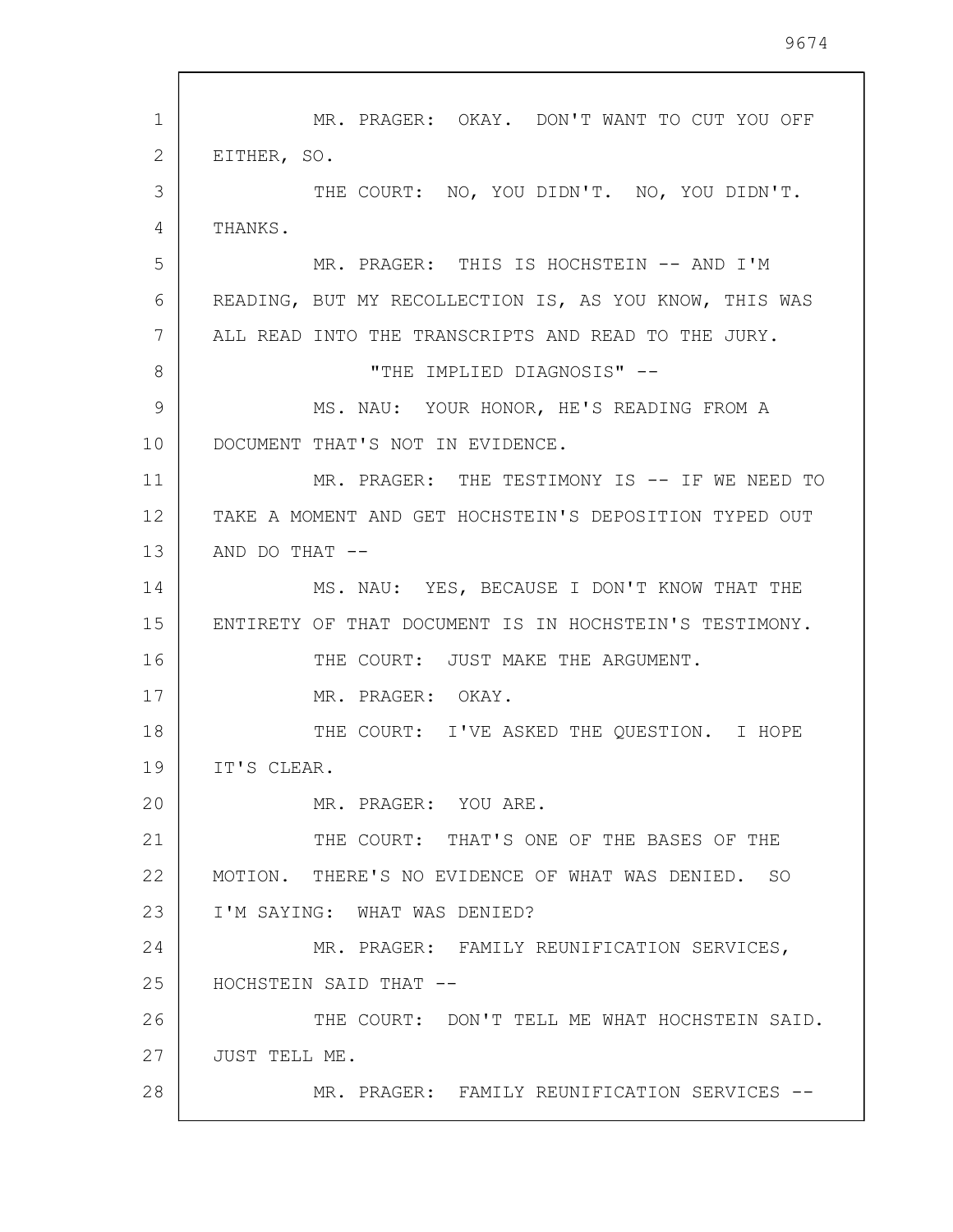1 2 3 4 5 6 7 8 9 10 11 12 13 14 15 16 17 18 19 20 21 22 23 24 25 26 27 28 THE COURT: FAMILY REUNIFICATION WAS DENIED. MR. PRAGER: RIGHT. THE COURT: NOW, THEY'RE SAYING IT WAS LATER FURNISHED, BUT THAT'S NOT THE POINT. MR. PRAGER: RIGHT. THE COURT: YOUR POINT IS IT COULD HAVE BEEN PROVIDED BY THEM AT ANY TIME, WITHOUT A COURT ORDER. MR. PRAGER: MY POINT IS THAT WHEN NELSON BEGAN DOING HER JOB SHE HAD TO MAKE A RECOMMENDATION BASED ON HER INVESTIGATION FIRST. AND DURING HER INVESTIGATION, AT THE END OF IT, SHE MADE A RECOMMENDATION HERSELF TO THE COURT THAT NO FAMILY REUNIFICATION SERVICES BE OFFERED. THE COURT: I KNOW. LOOK, YOU'VE MADE THAT ARGUMENT, AND THAT ONE ISN'T DOING VERY WELL WITH ME, AND IT'S NOT QUITE RESPONDING TO WHAT I'D LIKE TO HEAR. I DON'T THINK THAT FOR THE CLAIMED DISABILITY THAT THEIR RECOMMENDATION THAT THE COURT DENY SOMETHING -- WHICH LATER THE COURT DIDN'T DENY ANYWAY -- BUT I DON'T THINK THAT RECOMMENDATION IS THE DENIAL OF SERVICES. THE QUESTION TO ME WOULD BE, IF YOU'RE SAYING THEY DIDN'T GIVE HER FAMILY REUNIFICATION, WE KNOW SHE DID GET IT, BUT SHE DIDN'T GET IT VOLUNTARILY BEFORE THERE WAS A COURT ORDER -- JUST LET ME FINISH, EVERYBODY. I'M GIVING -- LOOK, I'M GIVING ALL OF YOU AN OPPORTUNITY TO MAKE YOUR ARGUMENTS, AND I'D LIKE THE SAME COURTESY, THAT I GET TO FINISH WHAT I HAVE TO SAY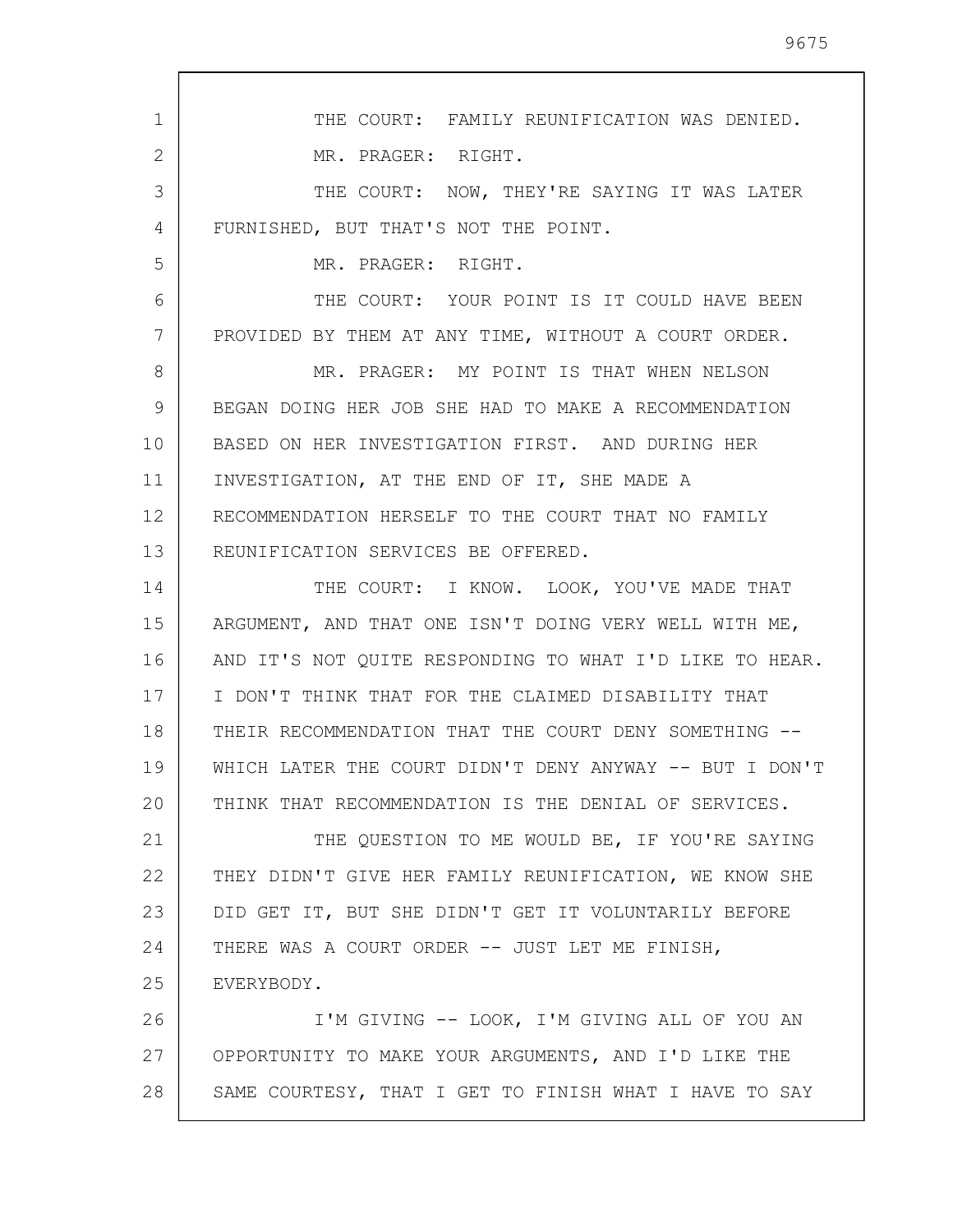1 2 3 4 5 6 7 8 9 10 11 12 13 14 15 16 17 18 19 20 21 22 23 24 25 26 27 28 WITHOUT PEOPLE POPPING UP. YOU WILL NOTICE THAT I ALWAYS COME BACK TO FIND OUT IF SOMEBODY ELSE HAS SOMETHING TO SAY. SO EVERYBODY WILL BE ASSURED OF GETTING THEIR SAY, BUT I'D LIKE THE SAME COURTESY THAT I GET TO SAY WHAT I HAVE TO SAY. SO MY QUESTION SIMPLY IS: TELL ME SOMETHING THAT WAS DENIED TO HER THAT OTHERWISE WAS PROVIDED TO EVERYBODY ELSE. MR. PRAGER: SCHEELE --THE COURT: DON'T -- JUST TELL ME. I WANT YOU TO ENUMERATE THEM. NOT THE EVIDENCE YOU HAVE. TELL ME WHAT YOU'RE SAYING. LOOK, IF I'M NOT MAKING MYSELF CLEAR, THEN TELL ME. I WANT A LIST OF TELLING ME THIS SERVICE WAS DENIED, THIS SERVICE WAS DENIED, AND THAT THIS IS A SERVICE WHICH IS FURNISHED TO OTHERS BUT NOT TO HER. MR. PRAGER: BILINGUAL MONITOR, OKAY? THE BILINGUAL MONITOR WAS ONE ASPECT. THE COURT: OKAY. MR. PRAGER: THE MOTHER BEING IN THE ROOM WAS ONE ASPECT. OKAY? WE'VE ALREADY DISCUSSED THE FR SERVICES. YOUR HONOR, MAY I ALSO ADDRESS UNEQUAL SERVICES AS PART OF THAT? BECAUSE I THINK IN TERMS OF AN ABSENCE OF SERVICES, WE'VE DISCUSSED THAT. THE COURT: ALL RIGHT. MR. PRAGER: I THINK THERE WERE UNEQUAL SERVICES.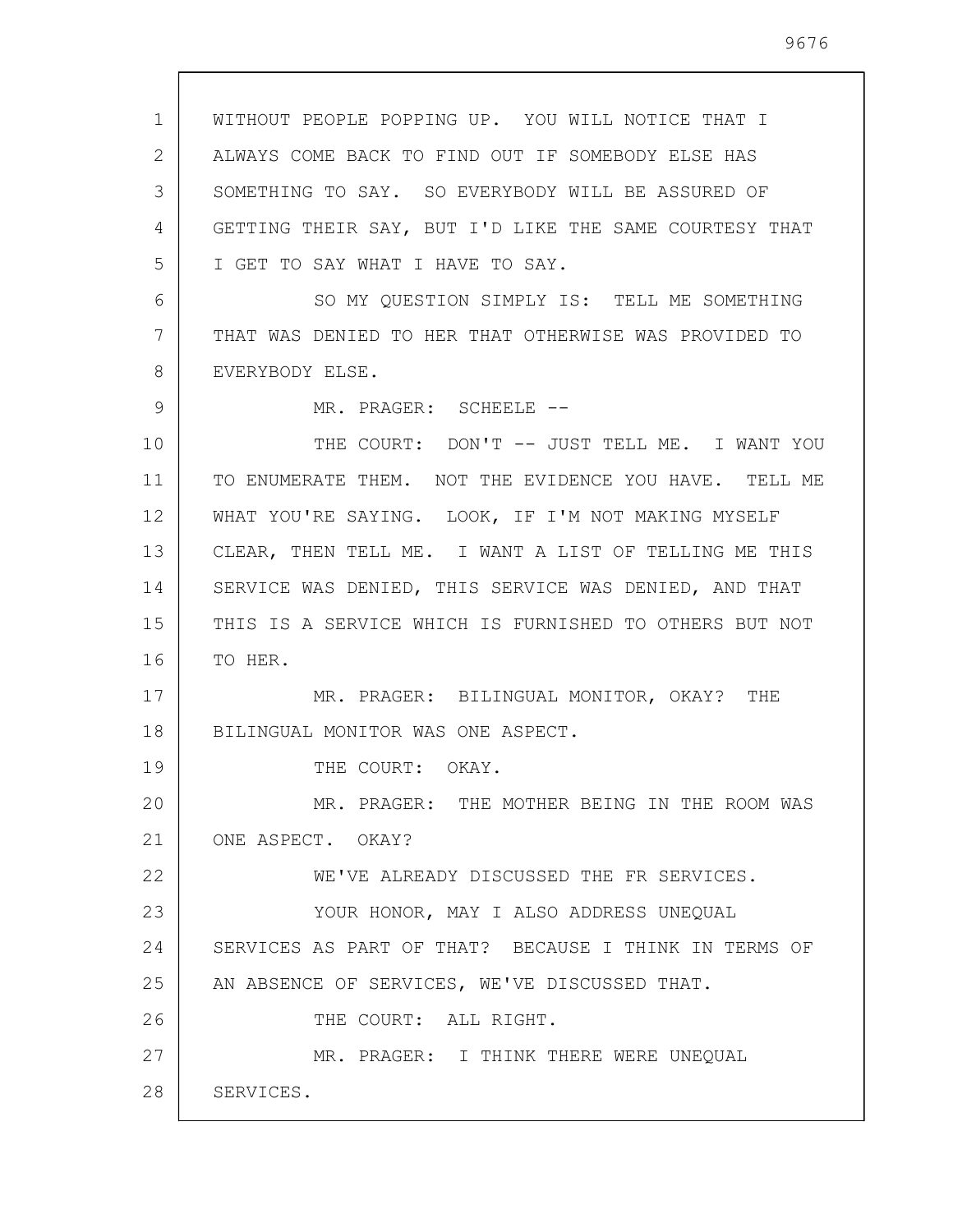1 2 3 4 5 6 7 8 9 10 11 12 13 14 15 16 17 18 19 20 21 22 23 24 25 26 27 28 THE COURT: DON'T TELL ME UNEQUAL. I WANT --REALLY, MR. PRAGER, I'M SORRY. AND I AM INTERRUPTING, AND HERE I JUST CHASTISED EVERYONE FOR INTERRUPTING ME, SO I'M GUILTY OF THE SAME THING. BUT I'M TRYING TO GET -- YOU STARTED TO GIVE ME A LIST. BILINGUAL INTERPRETER. AND YOUR CONTENTION IS THAT THEY DO FURNISH THAT FOR OTHER PEOPLE AND THEY DIDN'T TO HER. MR. PRAGER: RIGHT. THE COURT: REUNIFICATION. THEY DIDN'T FURNISH IT TO THEM. THAT WAS LATER FURNISHED BY COURT ORDER, BUT THEY DIDN'T. AND THAT IS SOMETHING WHICH THEY CAN DO AND DO DO FOR OTHERS. MR. PRAGER: YES. THE COURT: OKAY. I JUST WANT THAT LIST. MR. PRAGER: OKAY. THE COURT: WE'RE GOING TO TAKE A SHORT RECESS. FIRST OF ALL, THE REPORTER HAS BEEN GOING FOR QUITE SOME PERIOD OF TIME AND I'VE FORGOTTEN ABOUT HER AND I APOLOGIZE FOR THAT. AND SO WE'RE GOING TO TAKE ABOUT A TEN-MINUTE RECESS TO GIVE THE REPORTER A BREAK, AND THEN EVERYONE WILL ALSO BE ABLE TO THINK ABOUT THE QUESTIONS I'VE ASKED. BECAUSE MY NEXT QUESTION IS GOING TO BE VERY SPECIFIC ABOUT WHAT WAS DENIED. FIRST OF ALL, THEY'VE SAID THERE'S NO -- THE POINTS WERE: THERE'S NO EVIDENCE OF DISCRIMINATION. YOU HAVE ADDRESSED THAT. THE SECOND POINT THEY MADE,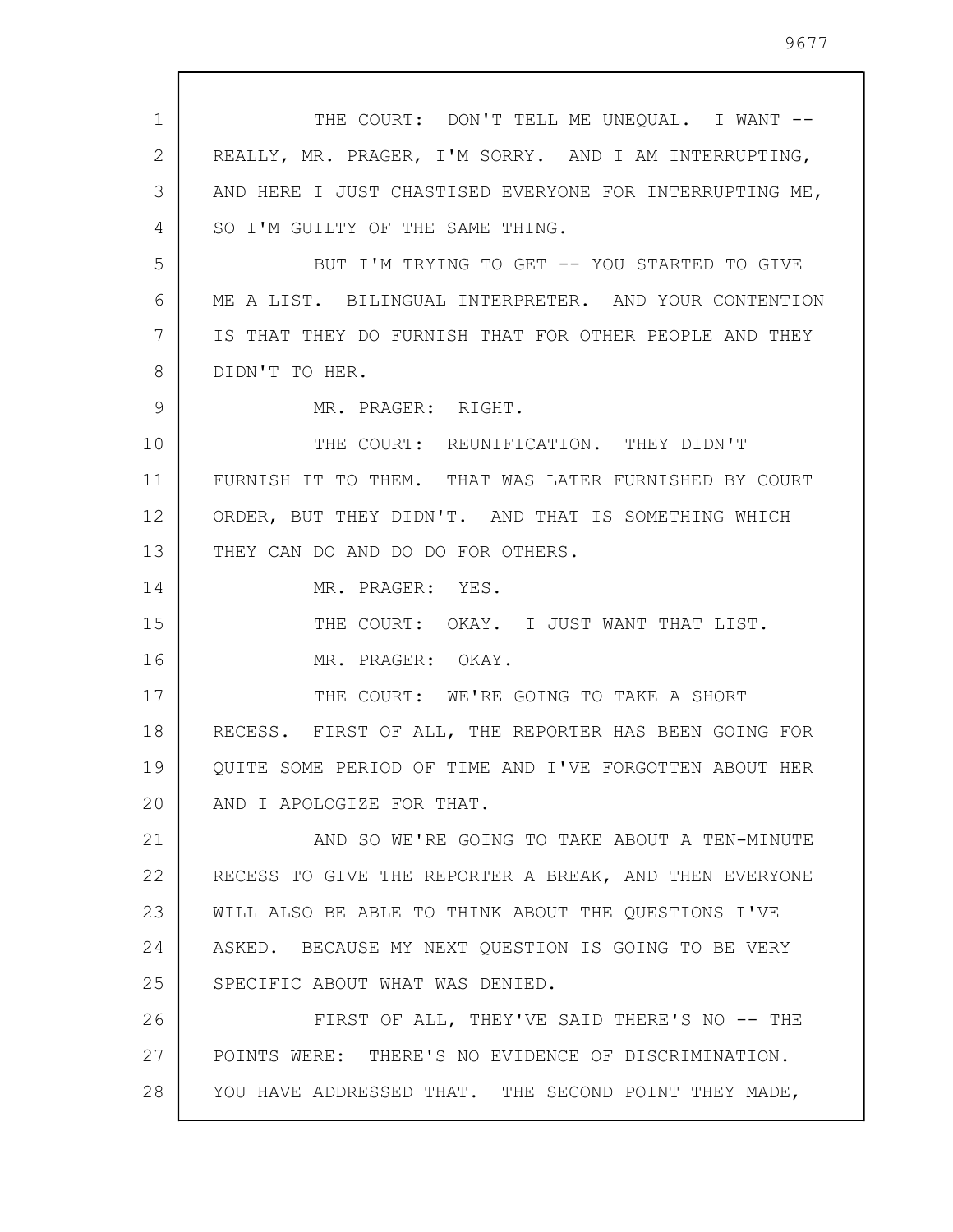| $\mathbf{1}$ | THERE WAS NO EVIDENCE OF WHAT WAS DENIED. THAT'S THE    |
|--------------|---------------------------------------------------------|
| 2            | ONE WE'RE ON. AND THEN THE LAST POINT WAS MADE THAT     |
| 3            | EVEN IF ANYTHING WAS DENIED, THEY SAY THERE IS NO       |
| 4            | EVIDENCE IT WAS DENIED BECAUSE OF A DISABILITY.         |
| 5            | I WANT TO BE ABLE TO ADDRESS THOSE THREE                |
| 6            | QUESTIONS, AND I WANT TO BE ABLE TO DO IT SUCCINCTLY.   |
| 7            | MR. PRAGER: VERY GOOD.                                  |
| 8            | THE COURT: SO WE'LL TAKE ABOUT 10 MINUTES.              |
| 9            | (RECESS)                                                |
| 10           | THE COURT: ALL RIGHT. WE'RE BACK ON THE                 |
| 11           | RECORD.                                                 |
| 12           | AND MR. PRAGER, GOING BACK TO MY QUESTION JUST          |
| 13           | ABOUT THE SERVICES, ONE YOU GAVE ABOUT REUNIFICATION.   |
| 14           | ANOTHER ONE, BILINGUAL INTERPRETER FOR THE VISITATIONS. |
| 15           | WERE THERE ANY OTHERS YOU WANT TO MENTION TO            |
| 16           | ME IN THAT LIST?                                        |
| 17           | MR. PRAGER: YES, I HAVE A LIST FOR YOU, YOUR            |
| 18           | HONOR.                                                  |
| 19           | THE COURT: YEAH.                                        |
| 20           | MR. PRAGER: AND I APOLOGIZE FOR ANYTHING I'VE           |
| 21           | SAID THAT, YOU KNOW --                                  |
| 22           | THE COURT: NO APOLOGY NECESSARY. JUST GIVE              |
| 23           | ME THE LIST SO I'LL KNOW WHAT IT IS. BECAUSE I THINK    |
| 24           | WE'VE -- I THINK THERE'S BEEN AN AMPLE OPPORTUNITY TO   |
| 25           | DISCUSS THIS SO I'M GOING TO BRING IT TO AN END, BUT    |
| 26           | NOT BEFORE YOU GIVE ME THE LIST, AND THEN JUST ANSWER   |
| 27           | THAT LAST QUESTION FOR ME.                              |
| 28           | MR. PRAGER: OKAY. 207 IS THE EXHIBIT WHERE              |
|              |                                                         |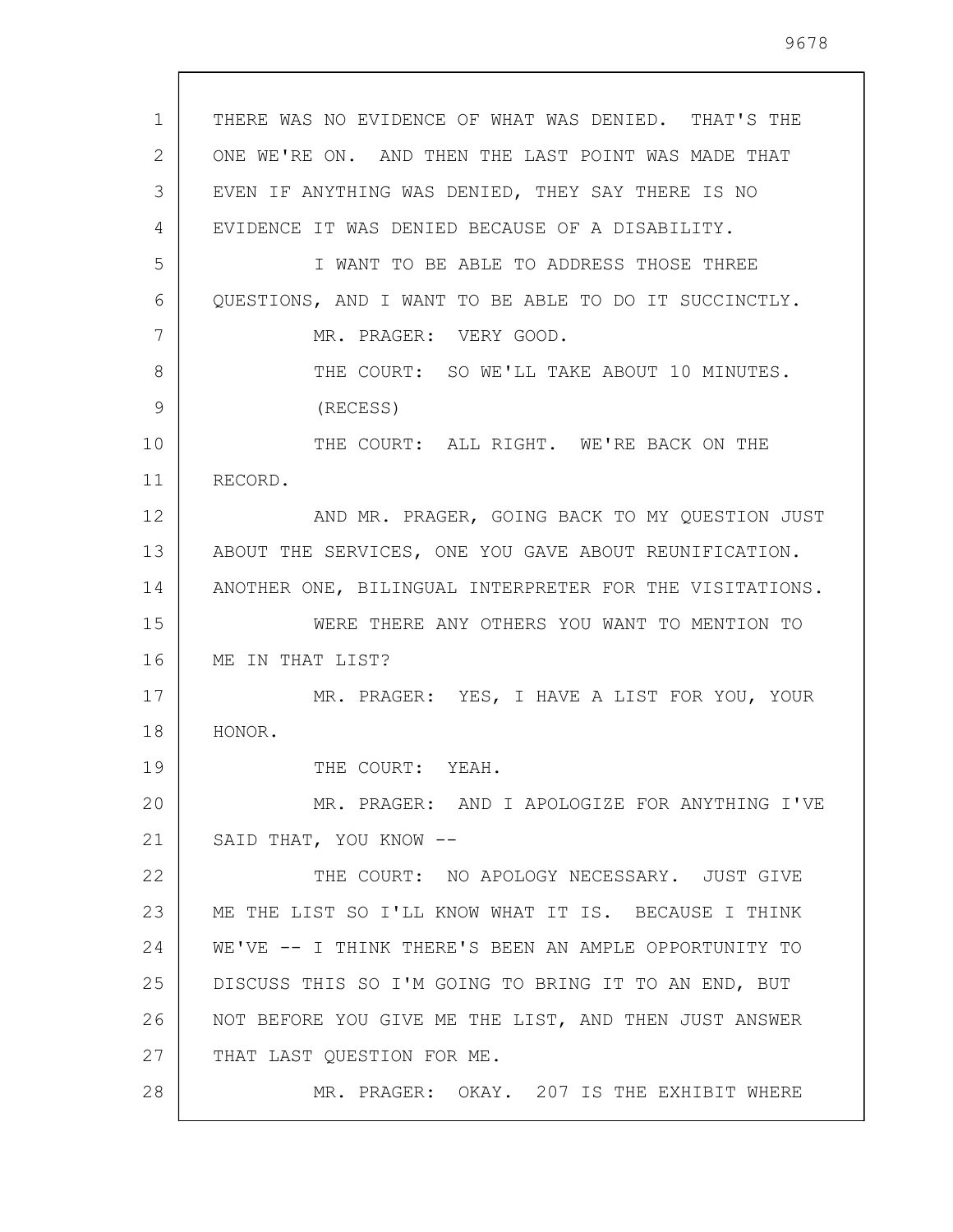1 2 3 4 5 6 7 8 9 10 11 12 13 14 15 16 17 18 19 20 21 22 23 24 25 26 27 28 MUCH OF THE INFORMATION IS COMING FROM. IT'S PAGES 2732 THROUGH 2750. THIS IS THE COMPLAINT THAT MS. DUVAL FILED ALLEGING ALL THE BASES FOR WHAT HER CONDUCT OR PERCEPTION OF HER CONDUCT WAS. THE COURT: OKAY. MR. PRAGER: SO THERE WAS A LIMITATION ON THE NUMBER OF VISITS SHE GOT. THE COURT: ALL RIGHT. IF IT -- I'LL JUST LOOK AT THE LIST. MR. PRAGER: I'VE SUMMARIZED IT FOR YOU. THE COURT: ALL RIGHT. GO AHEAD. MR. PRAGER: THE CLEAN ROOMS ISSUE. ISSUE REGARDING FAILURE TO GIVE HER ACCESS TO MEDICAL RECORDS REGARDING BABY RYAN. THE PREVENTION OF A SPANISH-SPEAKING MONITOR. NONJUDGEMENTAL MONITORING SERVICES. THE FAILURE -- THE OBSERVATION THAT BABY RYAN'S PATERNAL GRANDPARENTS GOT A SPANISH-SPEAKING MONITOR IN THEIR HOME TO SHOW THAT SHE WAS DENIED SERVICES AND THE OTHER SIDE WAS NOT. BULLYING, TO BE FREE FROM BULLYING DURING HER VISITS. A REFUSAL TO ALLOW HER TO VIDEOTAPE HER VISITS. A BREACH OF HER CONFIDENTIALITY REGARDING THE COURT REPORTS. THE FAILURE TO FOLLOW DEPARTMENTAL STANDARDS. THE FAILURE TO ACCURATELY DESCRIBE INFORMATION IN COURT REPORTS. THE FAILURE TO MAKE NEUTRAL ASSESSMENTS. THE FAILURE TO ALLOW HER TO PROVIDE BREAST MILK, I BELIEVE. SHE WAS DENIED TWO LETTERS OF REDETERMINATION.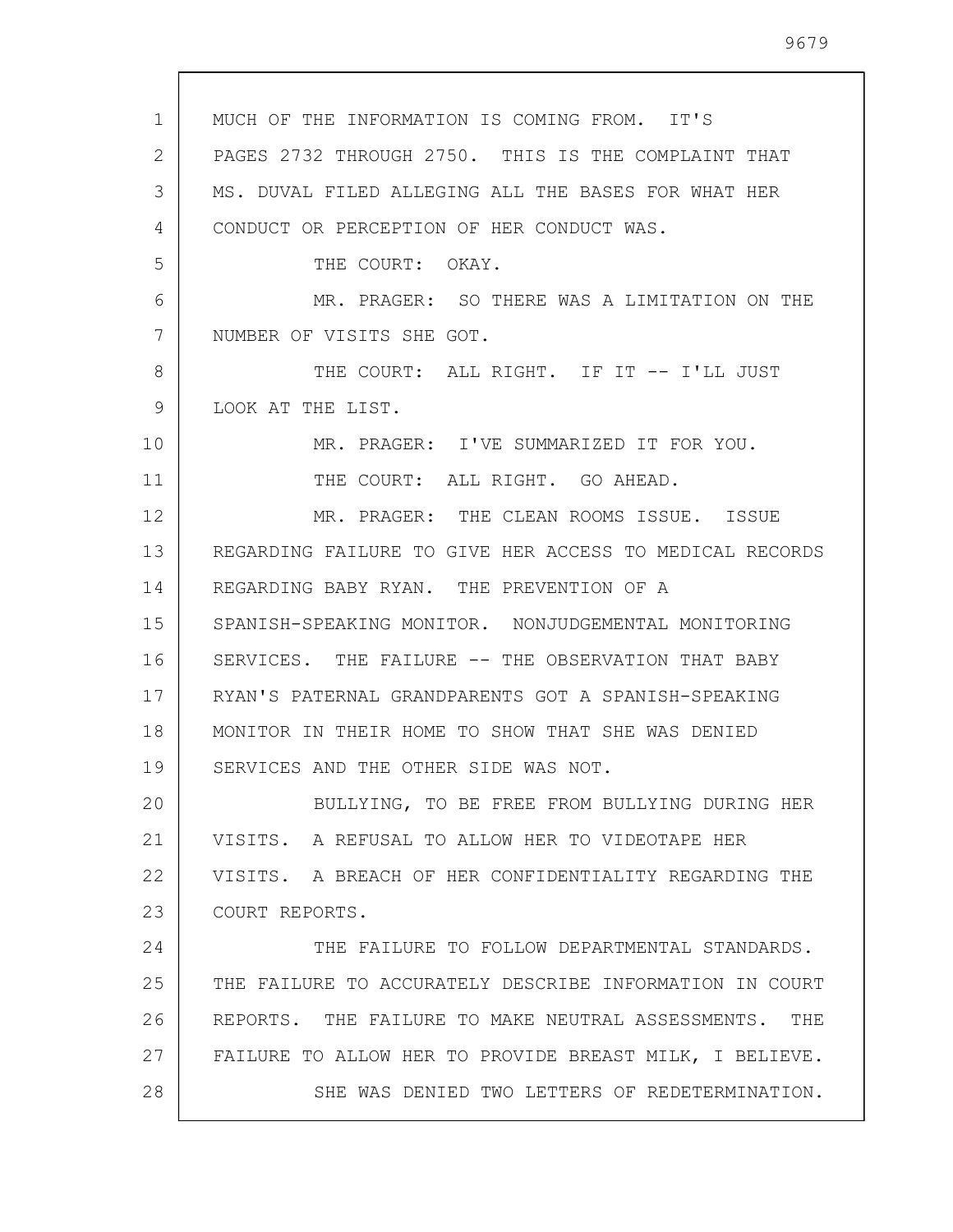| $\mathbf{1}$ | THAT WOULD BE FROM THE DECEMBER 2009 REDETERMINATION OF |
|--------------|---------------------------------------------------------|
| $\mathbf{2}$ | SCHEELE, AND DENIED THE LETTER OF REDETERMINATION IN    |
| 3            | JANUARY 2010 REGARDING NELSON. AND THERE WOULD BE AN    |
| 4            | APPEALS RIGHT ATTACHED TO BOTH OF THOSE DENIALS THAT    |
| 5            | SHE WAS ALSO DENIED.                                    |
| 6            | SHE WAS DENIED THE RIGHT TO BE FREE FROM BEING          |
| 7            | MISCHARACTERIZED AS MUNCHAUSEN'S OR MENTALLY ILL. TO    |
| 8            | BE FREE FROM PROFILING, AS SHE DESCRIBED IT. SHE WAS    |
| 9            | DENIED THE OPPORTUNITY TO HAVE MS. ENNIS BE HER         |
| 10           | MONITOR.                                                |
| 11           | THAT'S IT. THANK YOU.                                   |
| 12           | THE COURT: OKAY. AND THEN THE LAST QUESTION             |
| 13           | WAS THAT THE DENIAL OF CERTAIN BENEFITS, SERVICES,      |
| 14           | ET CETERA, THE DEFENSE CLAIMS THERE'S NO EVIDENCE THAT  |
| 15           | ANY OF SUCH THINGS WERE DENIED ON THE BASIS OF A        |
| 16           | DISABILITY. I THINK WHAT YOU'VE TOLD ME SO FAR          |
| 17           | PROBABLY SUMMARIZES YOUR POSITION ON THAT, BUT IF YOU   |
| 18           | THINK IT HASN'T, YOU CAN GIVE ME EVEN A THUMBNAIL       |
| 19           | SUMMARY IF YOU'D LIKE.                                  |
| 20           | MR. PRAGER: THE ALLEGATION HAS TO BE THAT               |
| 21           | THEY MISCHARACTERIZED HER DISABILITY TREMORS FOR THEIR  |
| 22           | OWN PURPOSES TO HER DETRIMENT, AND JUST LEAVE IT AT     |
| 23           | THAT, DON'T NEED TO GO FURTHER THAN THAT.               |
| 24           | AND THEN THEY INCLUDED IN THE COURT REPORTS,            |
| 25           | WHICH THEY WERE NOT PERMITTED TO DO, THE MUNCHAUSEN'S   |
| 26           | BY REFERENCE PROXY INFORMATION WHICH RESULTED IN HER    |
| 27           | DETRIMENT.                                              |
| 28           | AND THE -- I GUESS THE LAST THING IS THERE'S            |

 $\sqrt{ }$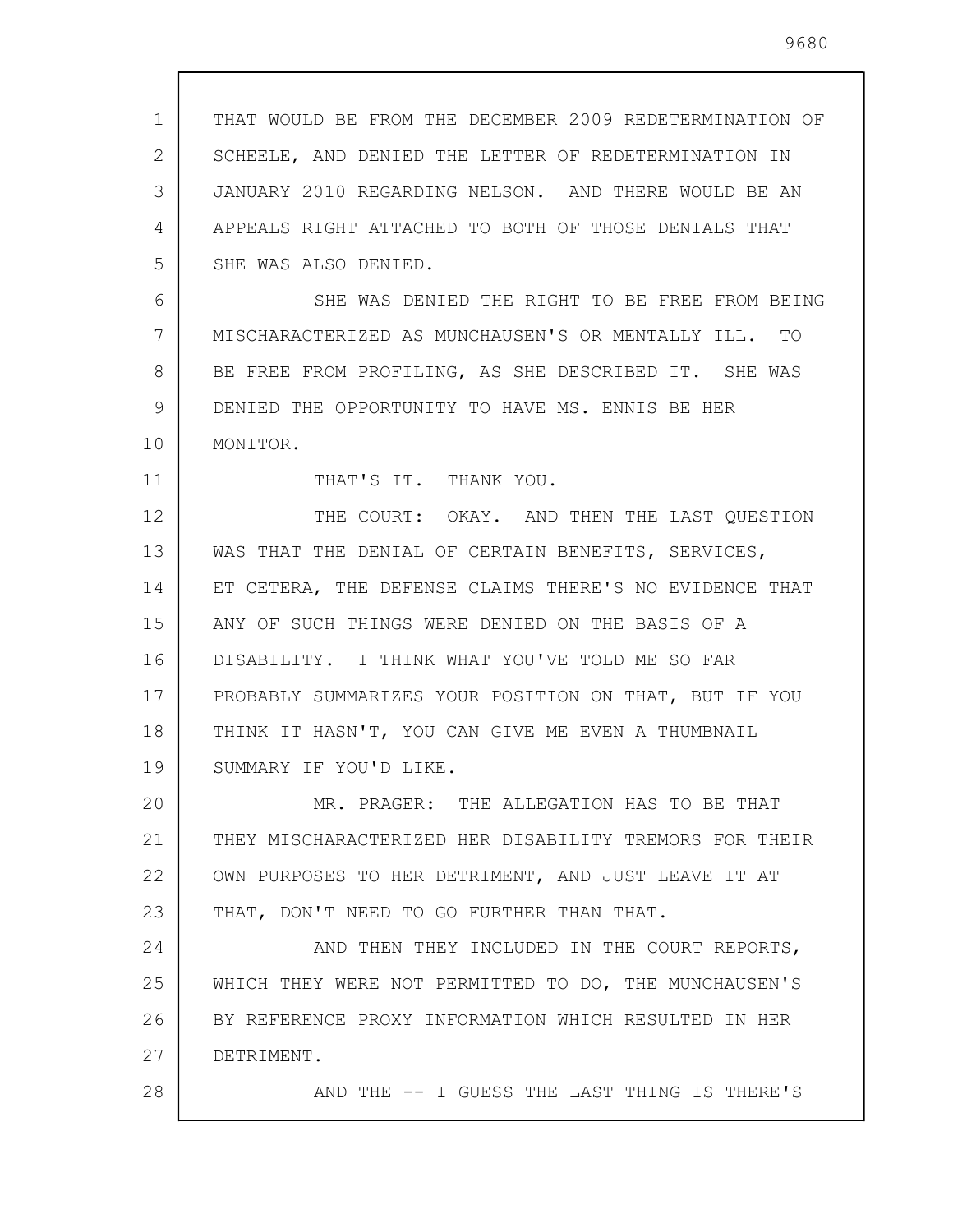1 2 3 4 5 6 7 8 9 10 BEEN EVIDENCE THAT THE UP-FRONT ASSESSMENT WAS NEVER SUPPOSED TO BE ATTACHED TO THE COURT REPORTS, AND THAT WAS DONE AS WELL. WHICH WILL SUPPORT THE IDEA SHE WAS BEING MISCHARACTERIZED. THE COURT: ALL RIGHT. THANK YOU. ALL RIGHT. MS. NAU, YOU GET A CHANCE TO REPLY BECAUSE IT'S YOUR MOTION. MS. NAU: JUST BRIEFLY, YOUR HONOR. WITH THE EXCEPTION OF FAMILY REUNIFICATION SERVICES, NOTHING ELSE THAT MR. PRAGER HAS LISTED HERE WHICH IS BASED ON

11 12 13 14 15 16 17 18 19 MS. DUVAL'S COMPLAINT HAS ANYTHING TO DO WITH HER DISABILITIES OR HER PERCEIVED DISABILITIES. AND THERE'S NO EVIDENCE THAT THOSE THINGS, NONJUDGMENTAL MONITORS OR A BILINGUAL MONITOR, WOULD BE PROVIDED TO SOMEONE WHO WASN'T PERCEIVED AS HAVING A DISABILITY. OR -- I MEAN, ANY BULLYING, ALLOWING HER TO VIDEOTAPE -- IN FACT, THERE'S EVIDENCE THAT ALLOWING HER TO VIDEOTAPE IS NOT AN ENTITLEMENT THAT ANYONE HAS IN THESE VISITS.

20 21 22 23 24 SO ANY OF THESE THINGS, ONE, NONE OF THEM HAVE ANYTHING TO DO WITH HER PERCEIVED DISABILITIES AND THERE'S NO EVIDENCE THAT THEY DO. NUMBER TWO, PLAINTIFF HASN'T SHOWN THAT SHE WOULD OTHERWISE HAVE BEEN ENTITLED TO THEM.

25 26 27 28 WITH REGARD TO THE FAMILY REUNIFICATION SERVICES, I JUST WANTED TO CLARIFY THAT MS. DUVAL WAS PROVIDED THOSE SERVICES FROM DAY ONE, FROM NOVEMBER 6TH DETENTION HEARING. HER FIRST VISIT STARTED I THINK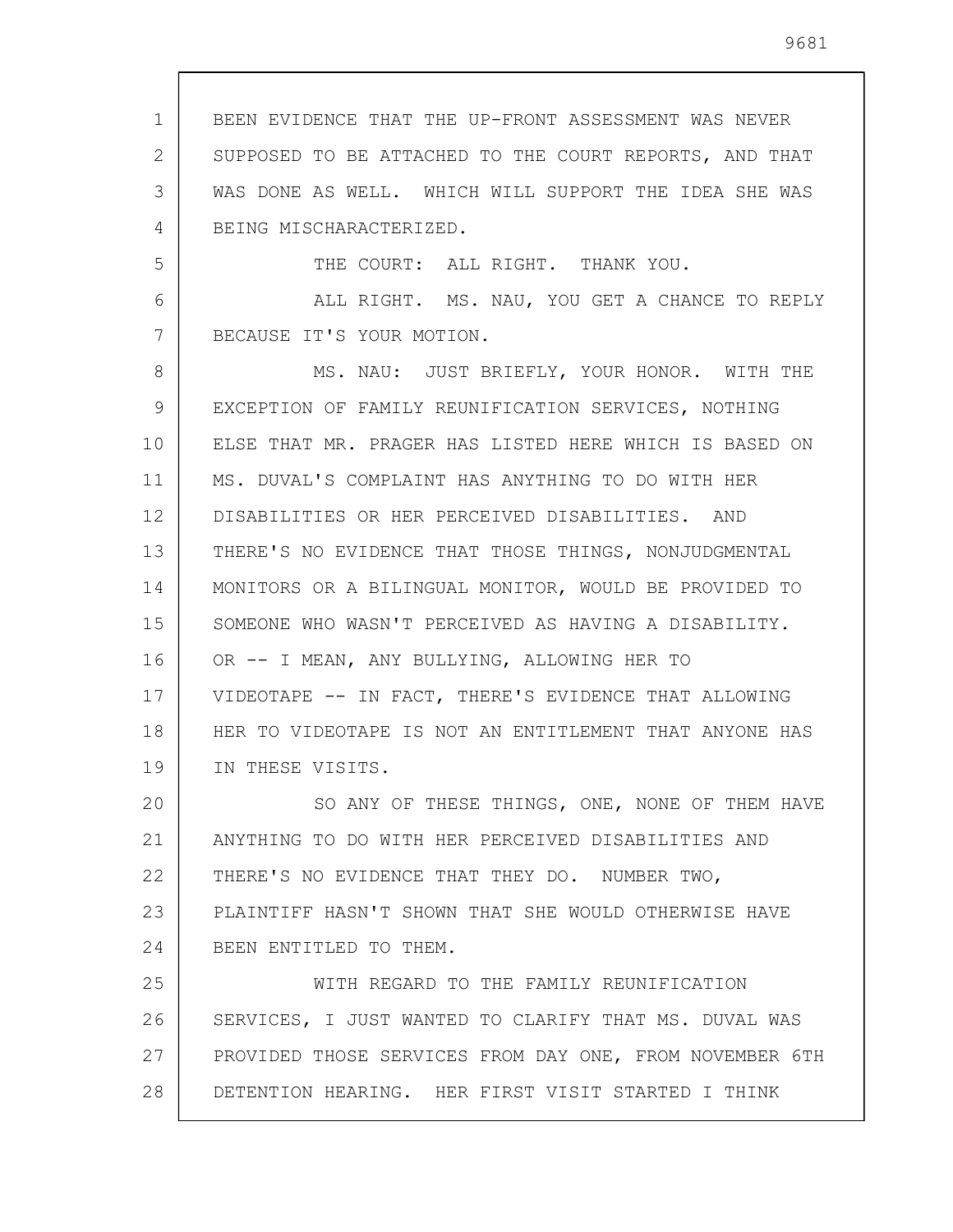1 2 3 4 5 6 7 8 9 10 11 12 13 14 15 16 17 18 19 20 21 22 23 24 25 26 27 28 THAT DAY, IF NOT THE DAY AFTER, HER FIRST MONITORED VISIT, WHICH IS PART OF THE FAMILY REUNIFICATION SERVICES. SO THE COUNTY PROVIDED HER WITH THOSE SERVICES FROM THE TIME OF THE DETENTION THROUGH THE ADJUDICATION HEARING. AND THEN THE REASON THEY STOPPED DOING SO ON AUGUST 9TH IS BECAUSE THE COURT ORDERED THAT THOSE SERVICES SHOULD NOT BE PROVIDED TO HER. SO THERE WAS NO OTHER TIME THE COUNTY COULD HAVE PROVIDED HER WITH FAMILY REUNIFICATION SERVICES. THE COURT: ALL RIGHT. OKAY. THANK YOU. ON THE PLAINTIFF'S MOTION FOR DIRECTED VERDICT, WHO WILL ADDRESS THAT? MS. SWISS? MS. SWISS: YES, YOUR HONOR. THE COURT: BUT LET ME, BEFORE I HEAR FROM YOU. I THINK IT'S PROBABLY YOUR -- PART OF YOUR RESPONSIBILITIES, MR. MCMILLAN, IS FOR THE MOTION FOR DIRECTED VERDICT ON THE ISSUES THAT YOU RAISED, THE LACK OF -- THAT THERE'S NO EVIDENCE OF EXIGENT CIRCUMSTANCE, AND THAT -- AND THE -- AND ON THE MONELL CLAIM. MR. MCMILLAN: THAT'S AFFIRMATIVE, YOUR HONOR. THE COURT: SO I HAVE READ WHAT YOU HAD TO SAY ABOUT IT, BUT I GIVE YOU AN OPPORTUNITY TO TELL ME FURTHER. MR. MCMILLAN: I DON'T HAVE A LOT TO SAY OTHER THAN WHAT'S ALREADY IN THE PAPERS AND THE EVIDENCE ATTACHED TO THE PAPERS, WITH THE EXCEPTION OF THE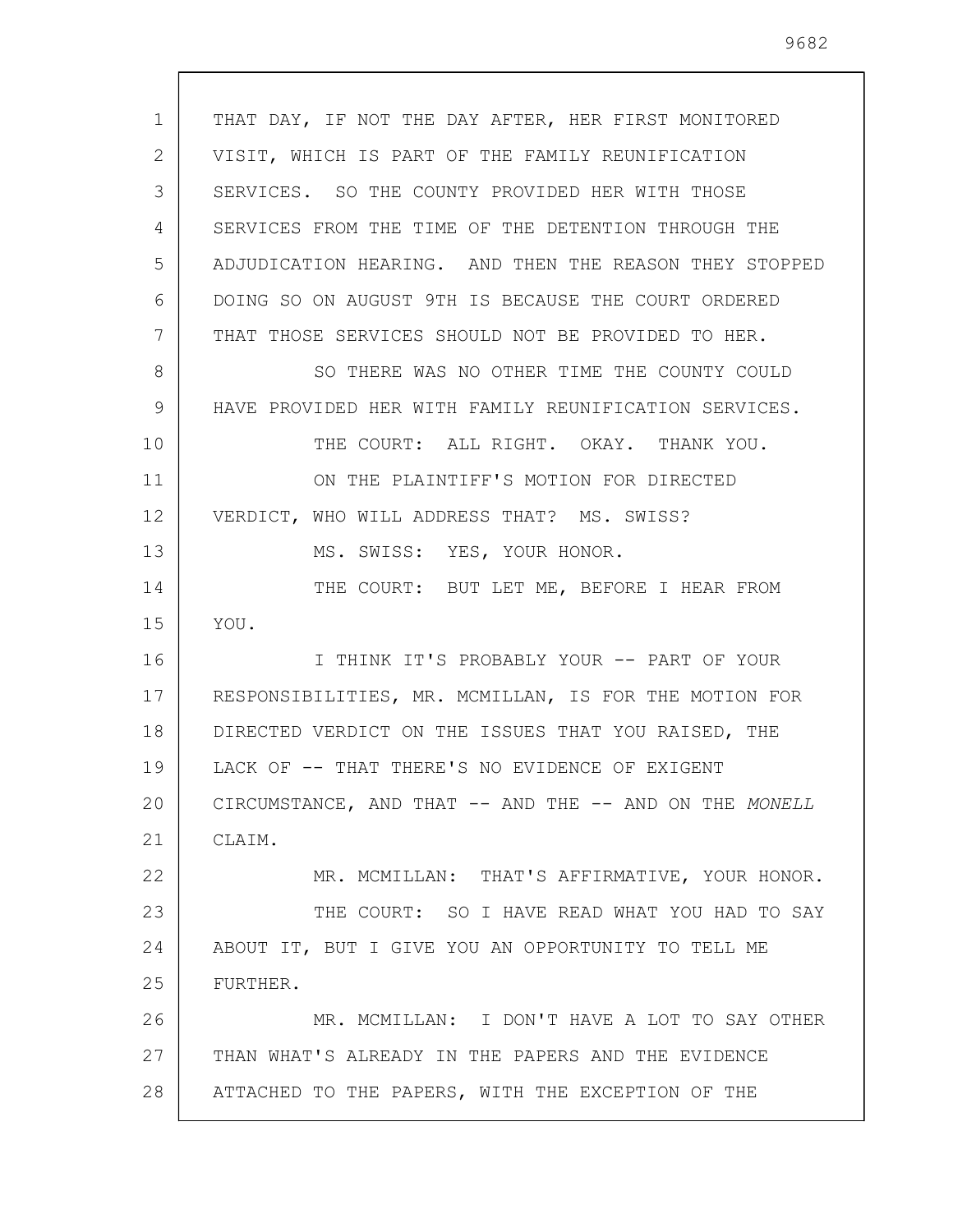1 2 3 4 TESTIMONY THAT WAS PRESENTED TO THE JURY BY DEPOSITION READ OF VALERIE ANN BAGGIO, PERSON MOST KNOWLEDGEABLE, AND THEN ALSO OF GUY TRIMARCHI, A PERSON MOST KNOWLEDGEABLE.

5 6 7 8 9 10 11 12 13 14 BOTH OF THEM IN ESSENCE STATED THE SAME THING. AND THAT IS THAT PRIOR TO DECEMBER 22, 2009, THERE -- AND IT MIGHT HAVE EVEN BEEN JANUARY 2010, NOW THAT I'M THINKING ABOUT THE DATE, OR EVEN FEBRUARY 2010. BUT PRIOR TO THAT DATE RANGE, THE COUNTY OF LOS ANGELES HAD NO REMOVAL WARRANT POLICY AND HAD NO REMOVAL WARRANT PROCEDURE IN PLACE AT ALL, EVEN THOUGH THEY WERE AWARE THAT WALLIS VS. SPENCER CAME OUT IN I THINK IT WAS 2000 OR 1999 REQUIRING A WARRANT, AND THEN THE PROGRESSION OF THE CASES SINCE THEN.

15 16 17 18 19 20 21 22 23 24 AND THEN ALSO -- I THINK THOSE ARE THE ONLY TWO PIECES OF EVIDENCE THAT I DON'T RECALL SEEING IN THE MOVING PAPERS. THERE MAY BE OTHERS AND IT MAY SPARK A MEMORY AS I HEAR ARGUMENT, BUT AT THE MOMENT THAT'S ALL I HAVE TO ADD. THE LAW IS FAIRLY WELL -- I BELIEVE FAIRLY WELL LAID OUT IN THE MOVING PAPERS, AS IS THE EVIDENCE THAT PLAINTIFF BELIEVES LEADS TO THE CONCLUSION THAT THERE IS NO EVIDENCE THAT DEFENDANTS PRESENTED IN THEIR CASE THAT WOULD GIVE RISE TO A VALID CLAIM OF EXIGENT CIRCUMSTANCES.

25 26 27 THE COURT: ALL RIGHT. SO YOU WILL GET A CHANCE TO REPLY AND MIGHT HAVE MORE TO SAY AFTER WE HEAR FROM MS. SWISS.

MS. SWISS?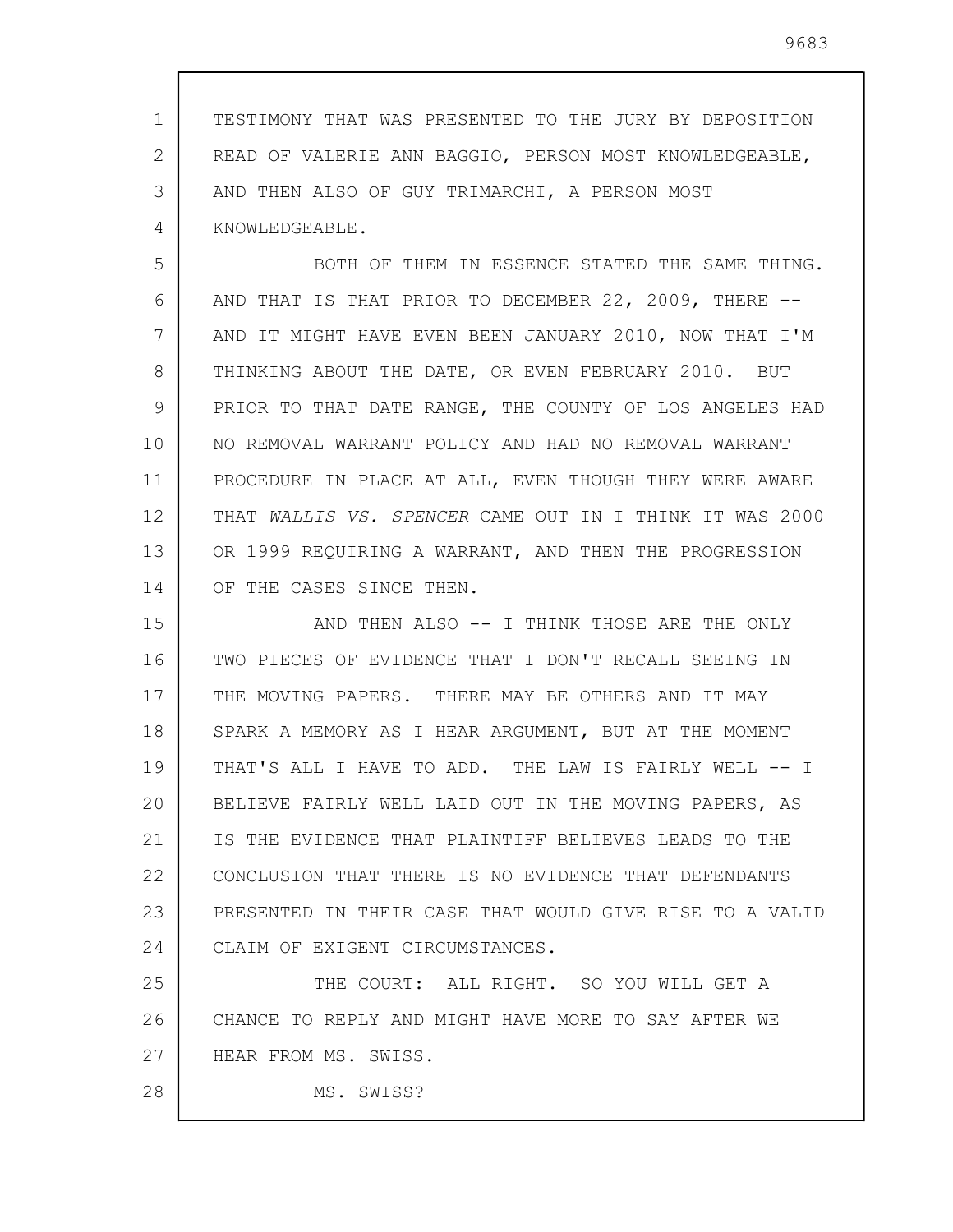1 2 3 4 5 6 7 8 9 10 11 12 13 14 15 16 17 18 19 20 21 22 23 24 25 26 27 28 MS. SWISS: THANK YOU, YOUR HONOR. AS TO BOTH ISSUES THAT PLAINTIFF RAISED IN THEIR MOTION FOR DIRECTED VERDICT, THESE ARE QUESTIONS THAT SHOULD BE SENT TO THE JURY. I'LL DEAL WITH MONELL FIRST SINCE THAT'S WHERE PLAINTIFF FOCUSED HIS ARGUMENT. THERE IS EVIDENCE THAT PLAINTIFF PRESENTED THAT THEY ARE ARGUING THERE WAS NO POLICY, AND THAT THE -- FOR REMOVING CHILDREN PURSUANT TO WARRANTS, AND THAT THE CUSTOM AND PRACTICE WAS THAT ALL CHILDREN WERE REMOVED WITHOUT WARRANTS. THE DEFENDANTS HAVE PROVIDED EVIDENCE IN THEIR OPPOSITION FROM SPECIFICALLY MS. LERUE, WHO TESTIFIED THAT SHE WAS THE ARA WHO WAS INVOLVED IN THE OBTAINING OF WARRANTS DURING THE TIME FRAME OF THIS CASE, PRIOR TO THE INCEPTION OF THE NEW WARRANT POLICIES AND PROTOCOLS BY THE COUNTY OF LOS ANGELES IN LATE 2009, EARLY 2010. SPECIFICALLY, MS. LERUE TESTIFIED THAT THE PROCEDURE FOR OBTAINING WARRANTS PRIOR TO DECEMBER 2009 WAS FOR THE SOCIAL WORKER AND THE SUPERVISOR TO MEET WITH COUNTY COUNSEL AND THEN COUNTY COUNSEL WOULD DIRECT THAT PROCESS. SO THERE IS ENOUGH EVIDENCE AS FAR AS THE MONELL CLAIM TO GO FORWARD AND HAVE THE JURY DECIDE WHAT WAS THE CUSTOM AND PRACTICE AT THE TIME OF THIS DETENTION, NOVEMBER 3, 2009, BECAUSE ANY OTHER TIME IS IRRELEVANT. AS FAR AS MS. BAGGIO AND HER PERSON MOST KNOWLEDGEABLE DEPOSITION READ, SHE WAS THE PERSON MOST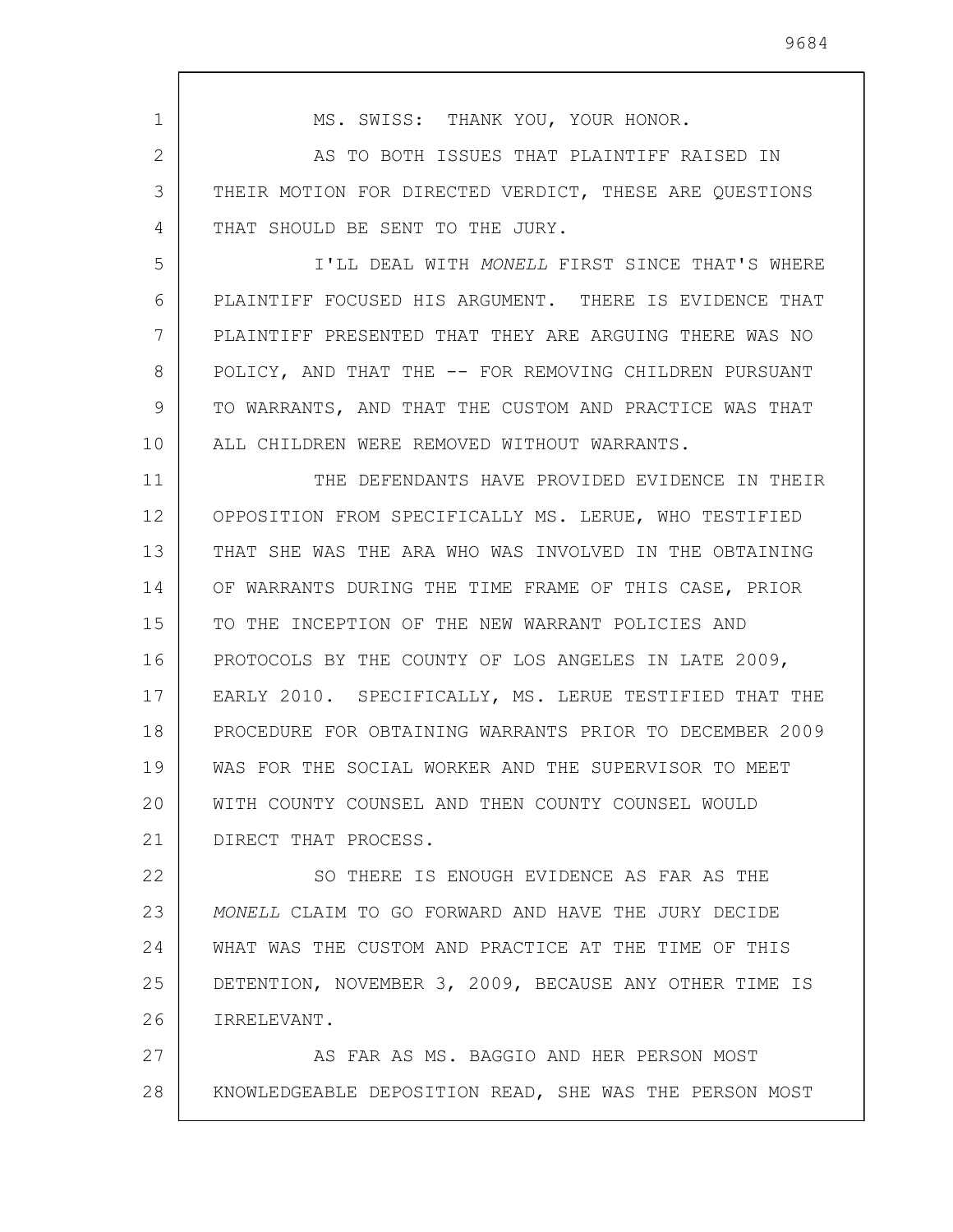1 2 3 4 5 6 7 8 9 KNOWLEDGEABLE FOR THE INTAKE DETENTION AND CONTROL DESK, WHICH AFTER DECEMBER 2009 BECAME RESPONSIBLE FOR THE NEW WARRANT PROCEDURES AND PROTOCOLS THAT WERE PUT INTO PLACE. AND JUDGE NASH TESTIFIED HOW THE COURT WORKED WITH DCFS IN ENABLING THOSE NEW PROCEDURES. MS. BAGGIO DID NOT AND COULD NOT TESTIFY AS TO PROCEDURES BEFORE THEN BECAUSE THE PROCEDURES BEFORE THEN WERE TOTALLY DIFFERENT AND WERE NOT PART OF HER SCOPE.

10 11 12 13 14 15 16 17 18 19 20 21 22 23 24 25 26 MR. TRIMARCHI, IN HIS DEPOSITION READ AS THE PERSON MOST KNOWLEDGEABLE FOR POLICIES OF THE COUNTY, TESTIFIED THAT THERE WAS NO SPECIFIC PROTECTIVE CUSTODY WARRANT REMOVAL POLICY ON NOVEMBER 3, 2009. THE NEW POLICIES HAPPENED DECEMBER 2009 AND FORWARD. BUT HE DID TESTIFY THAT THE POLICY IN PLACE AT THE TIME OF THE NOVEMBER 3RD DETENTION WAS CALLED THE SEARCH WARRANT POLICY, AND THERE WAS ALSO THE POLICY OF TAKING CHILDREN INTO TEMPORARY CUSTODY. AND THAT IS IN CONFORMANCE WITH MS. LERUE'S TESTIMONY THAT AT THE TIME OF THIS DETENTION ON NOVEMBER 3RD THE DCFS DID NOT DIFFERENTIATE THE TYPES OF WARRANTS. THEY CALLED ALL OF THEM SEARCH WARRANTS, WHETHER IT WAS FOR ENTERING A HOME, OR REMOVING A CHILD, ET CETERA. THE DISTINCTION HAPPENED LATER ON IN THE TERMINOLOGY OF HOW DCFS USED IT. SO THERE IS ENOUGH INFORMATION FOR THIS ISSUE

27 TO GO TO THE JURY ON THE MONELL CLAIM.

28

WITH REGARD TO THE EXIGENT CIRCUMSTANCES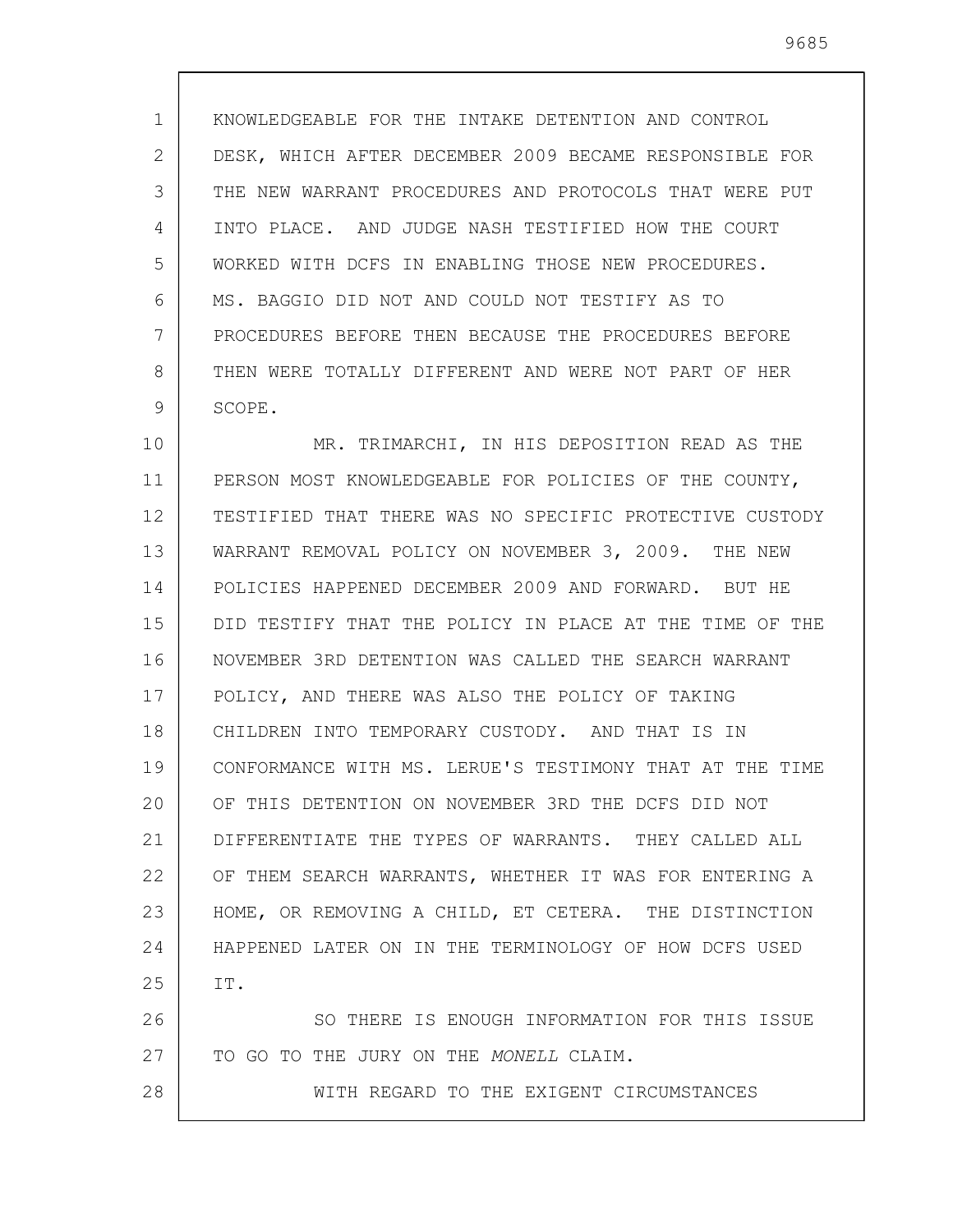1 2 3 4 5 6 7 8 9 10 11 12 13 14 15 16 17 18 19 20 21 22 23 CLAIM, WHICH THE JURY WOULD HAVE TO ADDRESS BEFORE THEY EVER GET TO MONELL, THERE IS AMPLE EVIDENCE FOR THE JURY TO DECIDE THAT EXIGENT CIRCUMSTANCES DID EXIST; THAT A WARRANT WAS NOT REQUIRED BEFORE BABY RYAN WAS DETAINED AFTER THIS TDM, BASED ON THE TESTIMONY OF WENDY CRUMP, WHO TESTIFIED THAT WHEN SHE WAS AT THE TDM SHE INFORMED THE SOCIAL WORKER THAT SHE DID NOT BELIEVE THAT MS. DUVAL WAS GOING TO BE FOLLOWING HER RECOMMENDATIONS; THE INFORMATION FROM THE FAILURE TO THRIVE CLINIC RECEIVED THE DAY OF THE TDM, JUST PRIOR TO THE TDM, THAT THE BABY WAS DIAGNOSED WITH FAILURE TO THRIVE FROM ENVIRONMENTAL CAUSES; AND THE TESTIMONY FROM MS. ROGERS, WHO SAID, "WE GOT THE INFORMATION FROM DR. EGGE JUST PRIOR TO THE TDM, WE WENT TO THE TDM AND WE GAVE EVERYBODY ANOTHER SHOT TO SAY, 'HEY, NOW WE HAVE THE INFORMATION THAT THIS BABY IS SUFFERING AND IT'S ENVIRONMENTAL CAUSES; WHAT CAN WE DO ABOUT IT?'" MOTHER WAS NOT GOING TO COMPLY WITH DR. CRUMP'S RECOMMENDATIONS ON WHAT TO FEED THIS BABY, AND THEREFORE EXIGENT CIRCUMSTANCES DID EXIST AT THE MOMENT THEY MADE THE DECISION AT THE TEAM DECISION-MAKING MEETING. MS. PENDER'S TESTIMONY ALSO CORROBORATES WHAT

24 25 26 27 28 MS. ROGERS TESTIFIED, IS THAT THEY WERE THE TWO SOCIAL WORKERS THERE IN PLACE. SO THOSE TWO SOCIAL WORKERS TESTIFIED THAT THEY BELIEVED THERE WAS EXIGENT CIRCUMSTANCES BASED ON HOW THEY UNDERSTOOD THE MEDICAL EVIDENCE.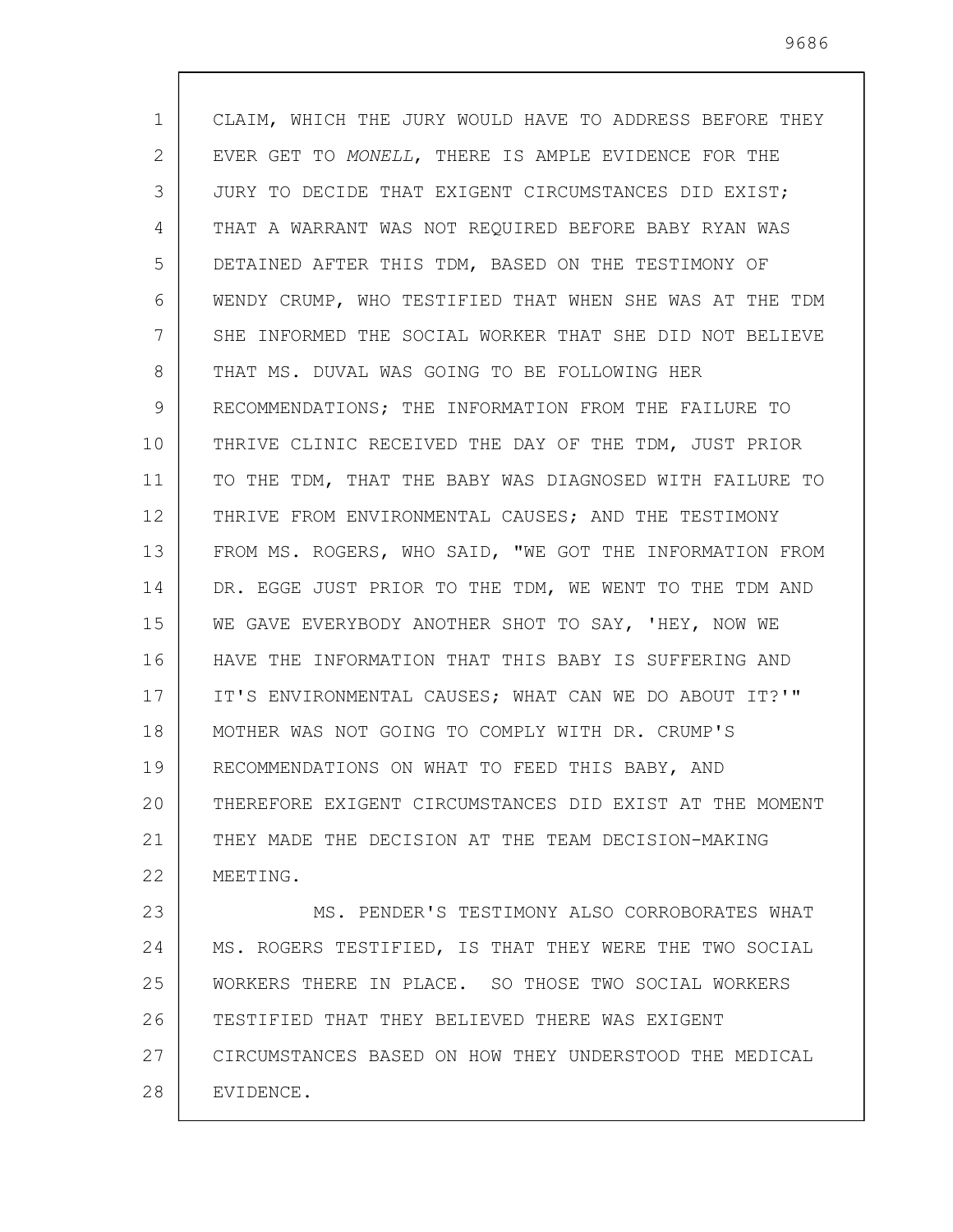1 2 3 4 5 6 7 8 9 10 11 12 13 14 15 16 17 18 19 20 21 22 23 24 25 26 27 28 AND THE ADDITIONAL EVIDENCE IS -- TO SUPPORT THE EXIGENT CIRCUMSTANCES ARGUMENT IN THE PAPERS INCLUDES THE TESTIMONY BY PLAINTIFF'S OWN MEDICAL EXPERT, THAT THE DOCTORS FELT IF IT WAS ENVIRONMENTAL CAUSES, IF THIS MOTHER WAS WILLFULLY NOT FEEDING THIS CHILD, THEN THE CHILD SHOULD NOT REMAIN IN THE HOME. AND THAT WAS, I BELIEVE, DR. NIESEN. THE REMAINING ARGUMENTS I BELIEVE ARE IN THE PAPERS, AND THERE IS ENOUGH TO GET TO THE JURY ON THIS ISSUE. THE COURT: ALL RIGHT. YEAH, AND I THINK I'VE HEARD THE OPPOSITION. LET ME JUST ASK YOU ONE QUESTION. THE EVIDENCE THAT YOU'VE RECITED MAY BE EVIDENCE OF -- THAT COULD BE CONSTRUED TO SUPPORT THE DETENTION OF THE BABY, BUT NOT AT THAT TIME. IN OTHER WORDS, THE, YOU KNOW, THE ALTERNATIVE TO DETAINING THE BABY FOLLOWING THE TDM ON NOVEMBER 3RD WOULD HAVE BEEN -- OR AT LEAST AN ALTERNATIVE WOULD HAVE BEEN TO PETITION THE JUVENILE COURT FOR A WARRANT AUTHORIZING THE DETAINMENT. AND THAT WOULD PRESENT -- IF THEY HAD DONE THAT, THAT WOULD PRESENT DIFFERENT ISSUES THEN. AT THAT POINT IN TIME, THE COURT WOULD DECIDE WHETHER THERE WAS SUFFICIENT EVIDENCE TO DO IT. AND THE ARGUMENT THAT THE PLAINTIFF IS MAKING IS THAT THE EVIDENCE IS LACKING THAT IT HAD TO BE DONE AT THAT TIME. NOW, I'M AWARE THAT THERE'S -- I THINK IT MAY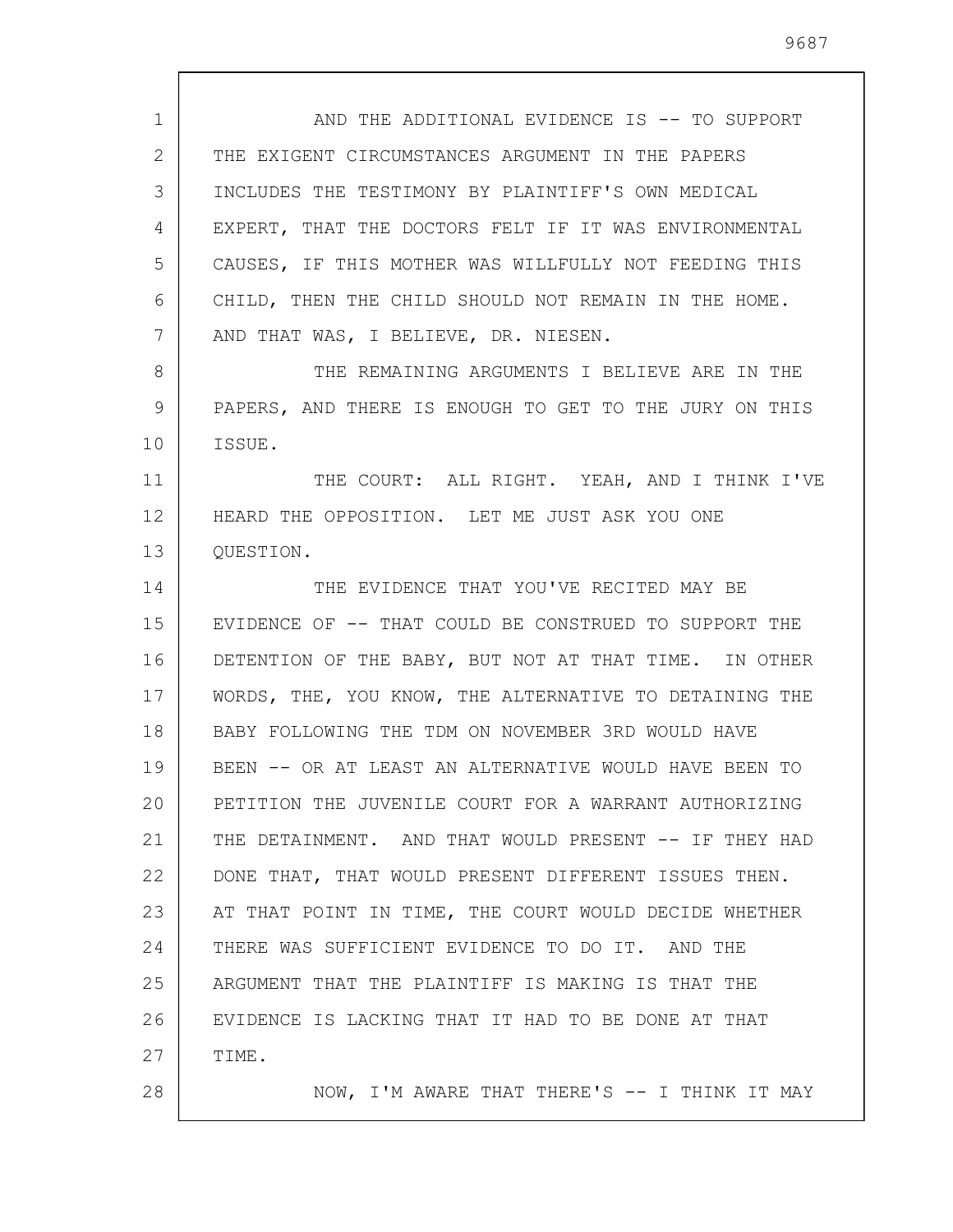1 2 3 4 5 6 7 8 9 10 11 12 13 14 15 16 17 18 19 20 21 22 23 24 25 26 27 28 BE MR. MCMILLAN'S OTHER CASE THAT TALKED ABOUT TWO HOURS TO GET A WARRANT. THAT IS REALLY OPTIMISTIC IN LOS ANGELES, AND I KNOW THAT WE'VE SAID THAT. AND I DO NOTICE THAT IN THE VERDICT FORM THAT THE WAY THE QUESTION IS POSED IS BE ABLE TO GET A WARRANT WITHIN  $A$   $-$ MR. MCMILLAN: SHORT PERIOD OF TIME. THE COURT: YEAH, A SHORT PERIOD OF TIME. AND WE DID HAVE SOME EVIDENCE UP HERE WITH WITNESSES WAS THAT TYPICALLY WHAT THEY DO WHEN THEY HAVE TO GET A WARRANT IS THEY PUT IT TOGETHER, THEY THEN I THINK SEE COUNTY COUNSEL TO GET THE GO-AHEAD ON IT, THEN GO OVER TO THE JUVENILE COURT AND FILE THEIR PETITION. AND IT WOULD HAPPEN SOMETIME DURING THE DAY. BUT THE FACT THEY COME IN WITH A PETITION DOESN'T MEAN IT'S GOING TO BE HEARD FIRST THING ANYWAY. AND MY POINT OF ALL THIS IS THAT I DON'T THINK -- THERE'S NOTHING THAT THE PLAINTIFF IS INSISTING IT REALLY HAS TO BE WITHIN TWO HOURS. SO LET'S JUST SAY, FROM WHAT LITTLE EVIDENCE WE HAVE ON HOW LONG IT WOULD TAKE, WE DID HAVE EVIDENCE THAT MAYBE THE WHOLE PROCESS OF PUTTING IT TOGETHER, SEEING COUNTY COUNSEL, GETTING OVER TO THE JUVENILE COURT OVER IN EDELMAN, AND GETTING IT ON FILE, THAT ONE OF THE JUDICIAL OFFICERS TO WHOMEVER IT WAS ASSIGNED WOULD GET TO IT, AND WE DIDN'T HAVE ANY EVIDENCE IF IT'S PRIORITY, IF THEY WOULD GET TO IT RIGHT AWAY. THE WHOLE POINT OF THIS BEING THAT IT WOULD CERTAINLY BE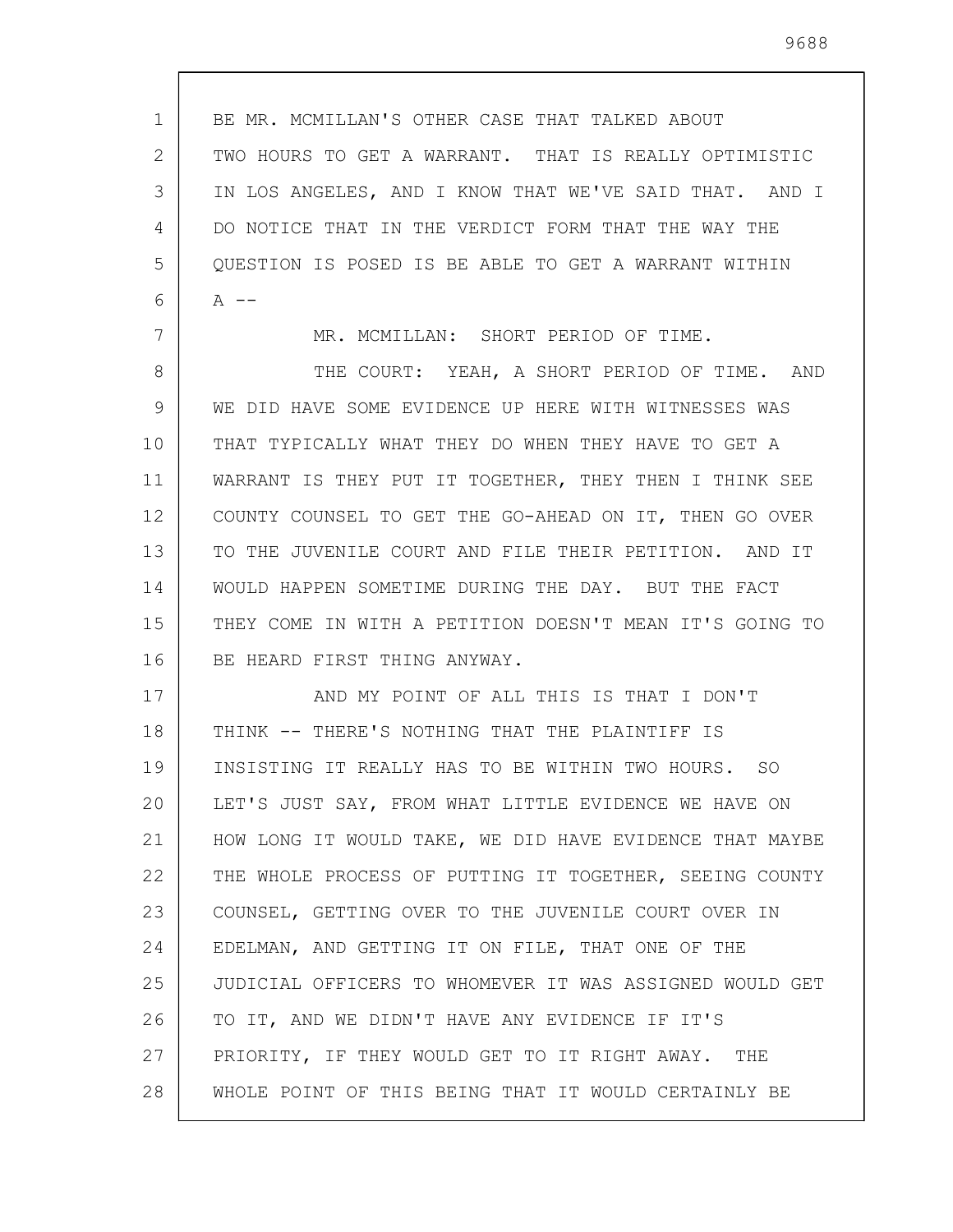1 2 3 4 5 6 7 8 9 10 11 12 13 14 15 16 17 18 19 REASONABLE FOR ALL OF US TO ASSUME THAT IT COULD BE UP TO A 24-HOUR PERIOD IN ORDER TO GET ONE BECAUSE YOU CAN'T GO -- ACTUALLY, YOU CAN. WE DO HAVE JUDICIAL OFFICERS AVAILABLE ON WARRANTS, AS PROBABLY ALL OF YOU KNOW, 24 HOURS A DAY. SO WE ALL HAVE THAT DUTY, AND YOUR PHONE RINGS AT NIGHT, 2:30 IN THE MORNING, YOU'VE GOT TO GET UP AND DECIDE IF THERE'S PROBABLE CAUSE, USUALLY, SET FOR SOMETHING THEY'RE GOING TO DO. MY POINT OF ALL THIS IS, REALLY, WHATEVER THE PERIOD OF TIME IS, IT IS A RELATIVELY SHORT PERIOD OF TIME. IF IT TAKES 12 HOURS TOTAL FROM BEGINNING TO END OR EVEN UP TO 24 HOURS, I THINK THAT COULD BE DEEMED A SHORT PERIOD OF TIME. AND SO THE REAL PART OF THE MOTION IS THAT YOU'RE SAYING THERE'S NO EVIDENCE THAT THIS COULDN'T HAVE WAITED 24 HOURS. AND I THINK THE ARGUMENT WOULD BE, LOOK, THIS BABY WAS -- THIS BABY REALLY WAS NOTED AS BEING UNDERWEIGHT. AND I THINK ORIGINALLY, WHEN MS. DUVAL

20 21 22 23 24 25 26 27 FIRST WENT TO DR. YIM, WHICH WAS AROUND IN -- I'M PROBABLY OFF A LITTLE BIT. IT MIGHT HAVE BEEN MARCH, COULD HAVE BEEN FEBRUARY. I REMEMBER IT AS BEING MARCH. SHE EXPRESSED A CONCERN AT THAT TIME OF THE BABY'S WEIGHT. AND CERTAINLY MEASUREMENTS AND VISITS THEREAFTER, THERE WASN'T ANY QUESTION, I THINK EVERYONE AGREES IT'S A FAILURE-TO-THRIVE BABY. THE DISPUTE HAD BEEN IN INCLUDING ON THE

28 DECEPTION CLAIMS WHETHER IT WAS DUE TO ENVIRONMENTAL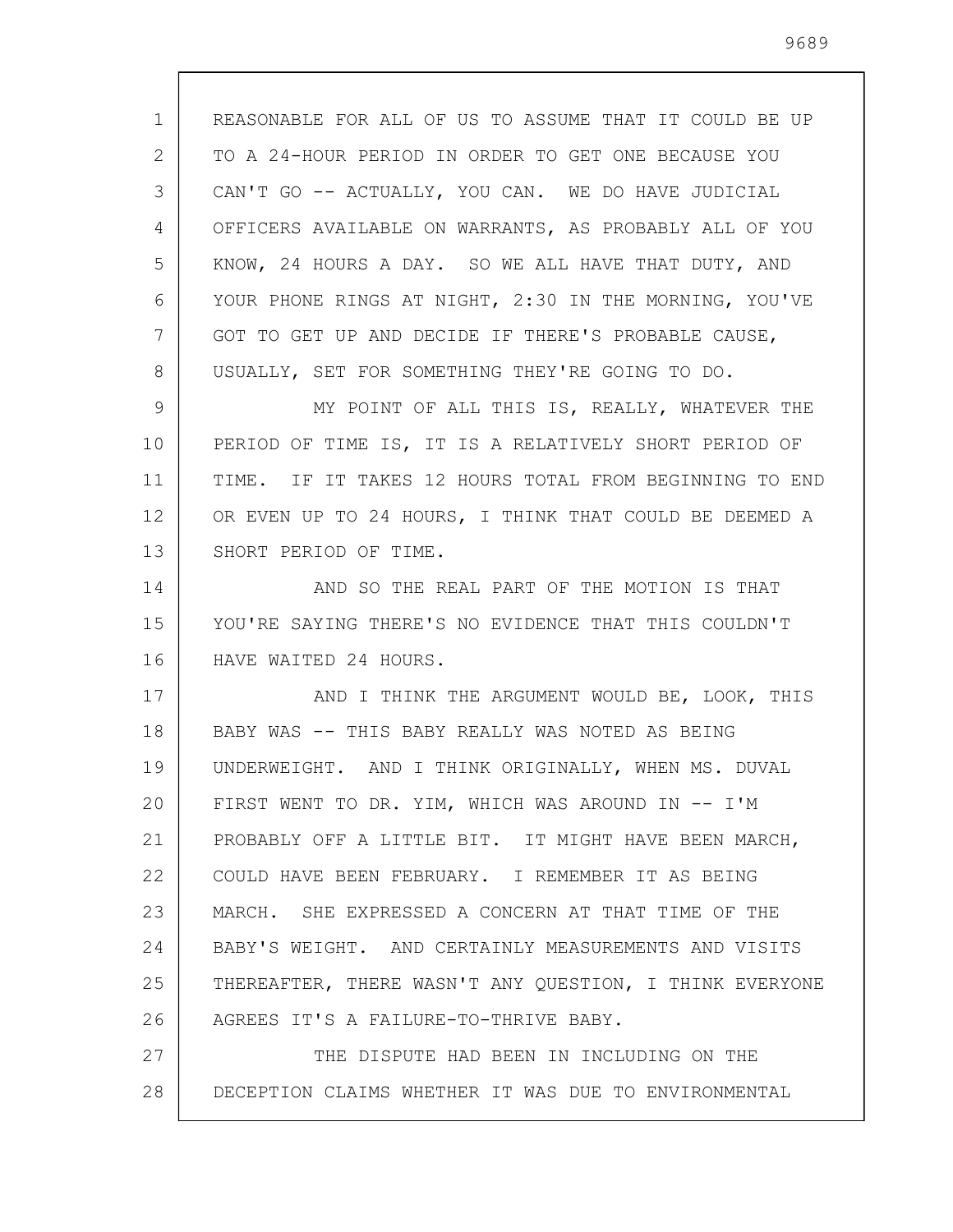| 1  | CAUSES, MEANING THE MOTHER, OR WHETHER IT WAS DUE TO,  |
|----|--------------------------------------------------------|
| 2  | AT LEAST IN PART OR PERHAPS EXCLUSIVELY, TO OTHER      |
| 3  | CAUSES. BUT THE BABY WAS FAILURE TO THRIVE.            |
| 4  | BUT IT HAD BEEN SINCE IT WAS ABOUT SIX MONTHS,         |
| 5  | I THINK, IT WAS A LITTLE IMPRECISE EXACTLY. CERTAINLY  |
| 6  | THE DIAGNOSIS DIDN'T OCCUR THEN, BUT THE WEIGHT ISSUE  |
| 7  | HAD, BY AROUND SIX, SEVEN MONTHS OF AGE. THE DETENTION |
| 8  | IS WHEN THE BABY'S AROUND 15 MONTHS, SO SOMEWHERE IN   |
| 9  | THE RANGE OF SEVEN, EIGHT, NINE MONTHS, THIS BABY HAS  |
| 10 | BEEN UNDERWEIGHT, DIAGNOSED EVENTUALLY FAILURE TO      |
| 11 | THRIVE. AND ALL THIS WAS KNOWN FOR QUITE SOME PERIOD   |
| 12 | OF TIME.                                               |
| 13 | AND SO ON NOVEMBER 3RD, WHAT MADE IT EXIGENT           |
| 14 | AS OF APPROXIMATELY 6:00 P.M. OR 6:30 P.M. ON NOVEMBER |
| 15 | 3RD TO TAKE THE CHILD? BECAUSE IT WOULD SEEM THERE     |
| 16 | WASN'T A LOT DIFFERENT AT THAT TIME. AND I THINK       |
| 17 | THAT'S THE HEART OF THE MOTION, IS THAT THE LACK OF    |
| 18 | EXIGENCY IS THAT THEY'RE SAYING THERE'S NO EVIDENCE    |
| 19 | THAT WOULD INDICATE THAT THE BABY HAD TO BE TAKEN AT   |
| 20 | THAT TIME AS OPPOSED TO 24 HOURS LATER.                |
| 21 | MS. SWISS: THE NEW EVIDENCE THAT HAPPENED              |
| 22 | JUST BEFORE THE TDM WAS CONFIRMATION FROM THE FAILURE  |
| 23 | TO THRIVE CLINIC THAT THE FAILURE TO THRIVE WAS DUE TO |
| 24 | ENVIRONMENTAL CAUSES. UP UNTIL NOVEMBER 6TH IN THE     |
| 25 | AFTERNOON, JUST BEFORE THE TDM, THERE WAS -- THE       |
| 26 | ORGANIC CAUSES HAD NOT BEEN RULED OUT. DR. EVANS COULD |
| 27 | NOT FIND ANY ORGANIC CAUSES TWO WEEKS EARLIER. BUT SHE |
| 28 | SENT IN FOR FURTHER TESTING. THE NEW INFORMATION WAS   |

 $\sqrt{ }$ 

 $\overline{\phantom{a}}$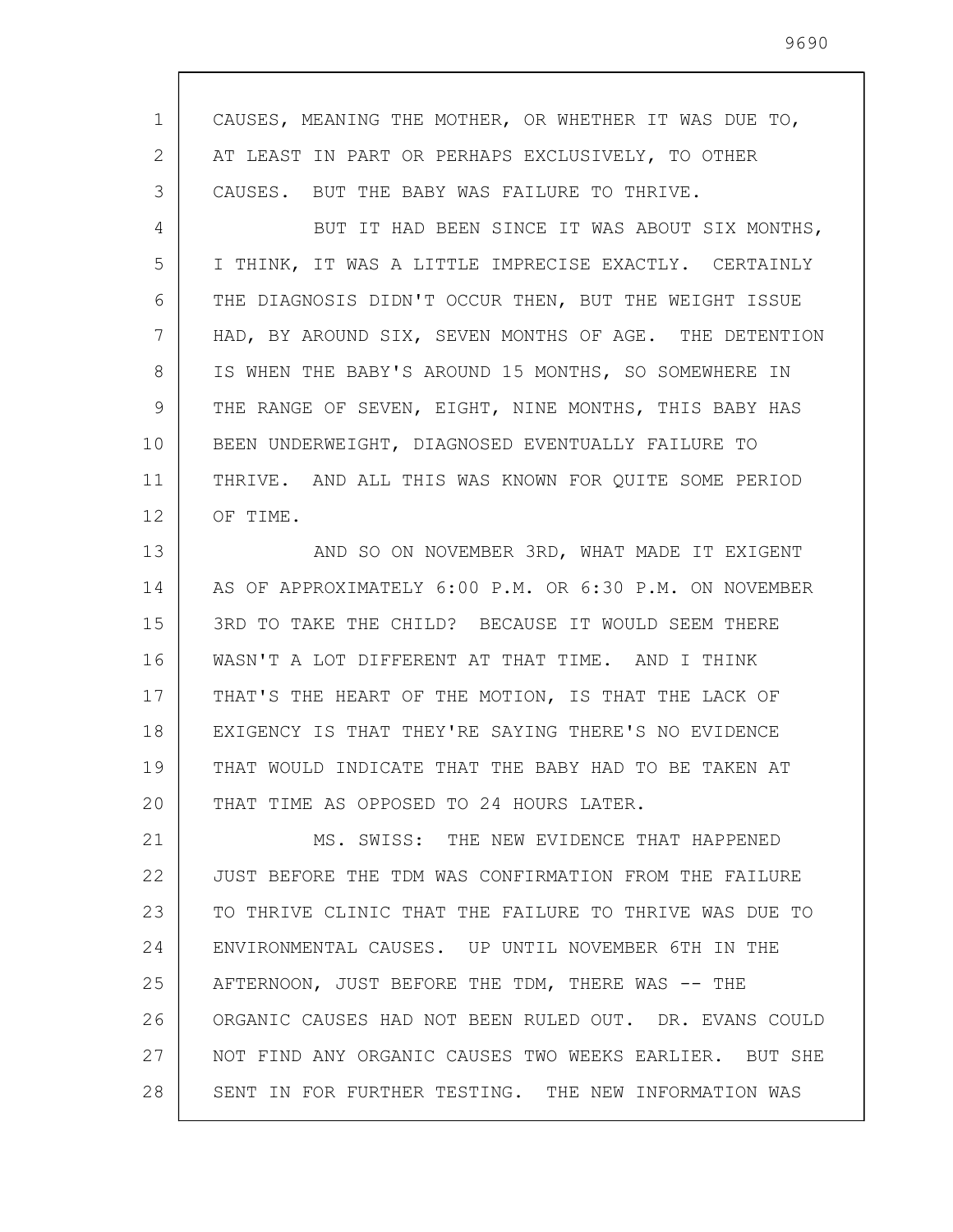1 2 3 4 5 6 7 8 9 THAT DR. EGGE CONFIRMED IT. THE BABY HAD ALREADY BEEN DIAGNOSED WITH THE SEVERE DEVELOPMENTAL DELAYS. AND MS. ROGERS TESTIFIED THAT HER CONCERN WAS THAT THIS BABY WAS SUFFERING FROM NOT ONLY THOSE DELAYS BUT BRAIN DAMAGE, AND THEY DID NOT KNOW -- SHE DID NOT KNOW HOW MUCH OTHER DAMAGE COULD HAPPEN IN THIS SHORT PERIOD OF TIME. THE CHILD HAD ALREADY SUFFERED ENOUGH. AND SHE TESTIFIED THAT SHE BELIEVED THAT HIS CONDITION WAS LIFE-THREATENING FROM DR. EGGE'S DIAGNOSIS.

10 11 12 13 14 15 16 17 18 19 20 FURTHERMORE, THE NEW INFORMATION AT THE TEAM DECISION-MAKING MEETING WAS THAT THE MOTHER WOULD NOT AGREE, EVEN AT THAT MEETING, EVEN FINDING OUT THAT THE ENVIRONMENT WAS THE SOLE CAUSE AT THIS POINT, FOR WHAT TO FEED THE BABY, SHE WOULD NOT AGREE TO FEED THE BABY THE CALORIE-DENSE FOODS RECOMMENDED BY THE NUTRITIONIST. WE HAVE THE EVIDENCE FROM OCTOBER 16TH ON THE FIRST VISIT WITH DR. CRUMP SAYING YOU NEED TO FEED THIS BABY HIGH-CALORIE FOODS. MOTHER COMES BACK ON OCTOBER 30TH; SHE STILL WAS ONLY FEEDING THIS BABY 30 TO 50 PERCENT OF THE CALORIES HE REQUIRED.

21 22 23 24 25 26 27 28 THEN, AFTER THE CATC CLINIC, AND THEN FAILURE TO THRIVE CLINIC, SITTING AT THE TDM WITH THE PROFESSIONALS AND THE SOCIAL WORKERS, MOM IS STILL SAYING THAT SHE WOULD NOT FEED THIS BABY THE HIGH-CALORIE FOODS. ALLERGIES HAD BEEN RULED OUT. SHE WAS CONCERNED ABOUT MICROCEPHALY, OTHER ISSUES, NOT FOCUSING ON GET THIS BABY THE FOOD THAT HE NEEDS. SO IT CREATED EXIGENT CIRCUMSTANCES IN THE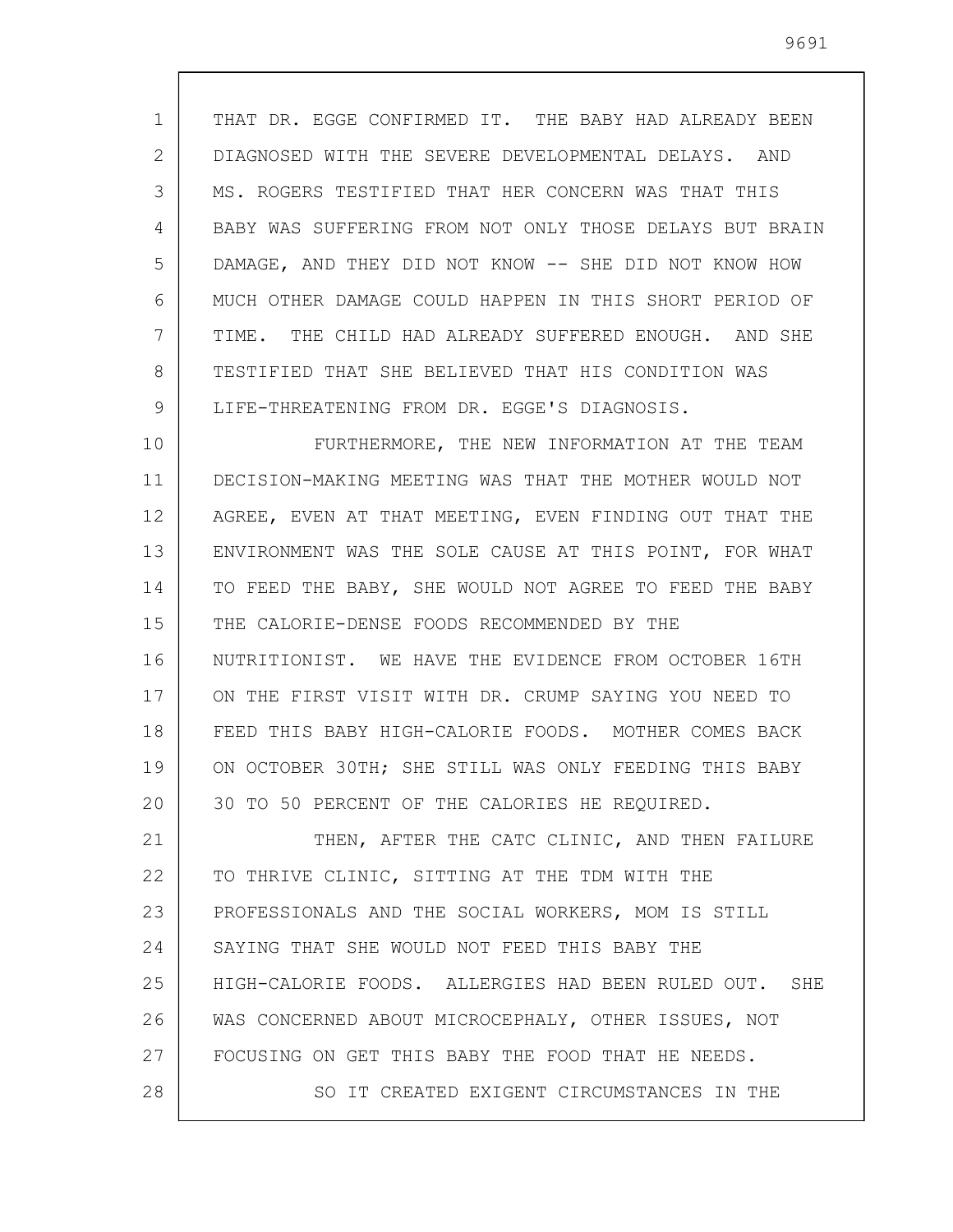1 2 3 4 5 6 7 8 9 10 11 12 13 14 15 16 17 18 19 20 21 22 23 24 25 26 27 28 MINDS OF THE SOCIAL WORKERS THAT THIS BABY'S ALREADY BEEN SUFFERING, THIS BABY HAS NOW BEEN, ALL THE -- THE DIAGNOSIS HAS BEEN RULED OUT AS ORGANIC, AND MOM WILL NOT FEED THIS BABY HIGH-CALORIE FOODS; WE DON'T KNOW WHAT'S GOING TO HAPPEN IN THE NEXT 12 TO 24 HOURS IN THE TIME IT COULD TAKE TO GET A WARRANT. THERE'S ALSO JUST THIS DISCREPANCY AS TO THE TIME IT WOULD TAKE TO GET A WARRANT. AND SO, IN THE MINDS OF THE SOCIAL WORKERS, IT WOULD BE APPROPRIATE TO TAKE THIS CHILD INTO PROTECTIVE CUSTODY, PLACE THE CHILD WITH HIS FATHER, AND LET THE COURT DECIDE. FATHER WAS ABLE AND WILLING TO FOLLOW THE NUTRITIONIST'S RECOMMENDATIONS AND FEED THE BABY THE HIGH-CALORIE FOODS. AND THAT WAS IN THE BEST INTEREST OF THE CHILD AT THAT TIME, TO LET THE COURT DECIDE. THE COURT: AND THAT COULDN'T WAIT UNTIL 4:00 THE NEXT DAY? MS. SWISS: EXCUSE ME? THE COURT: THAT COULDN'T WAIT UNTIL 4:00 THE NEXT DAY? MS. SWISS: IN THE MINDS OF THE SOCIAL WORKERS, THIS CHILD HAD ALREADY SUFFERED ENOUGH, AND THE INVESTIGATION HAD ALREADY TAKEN SEVERAL WEEKS. THE SOCIAL WORKERS PROVIDED THE CHILD WITH SERVICES AND RECOMMENDATIONS BY PROFESSIONALS. AND IN THEIR UNDERSTANDING, THIS WAS THE TIME TO TAKE THIS CHILD AND FEED THE BABY. THE COURT: OKAY. THANK YOU.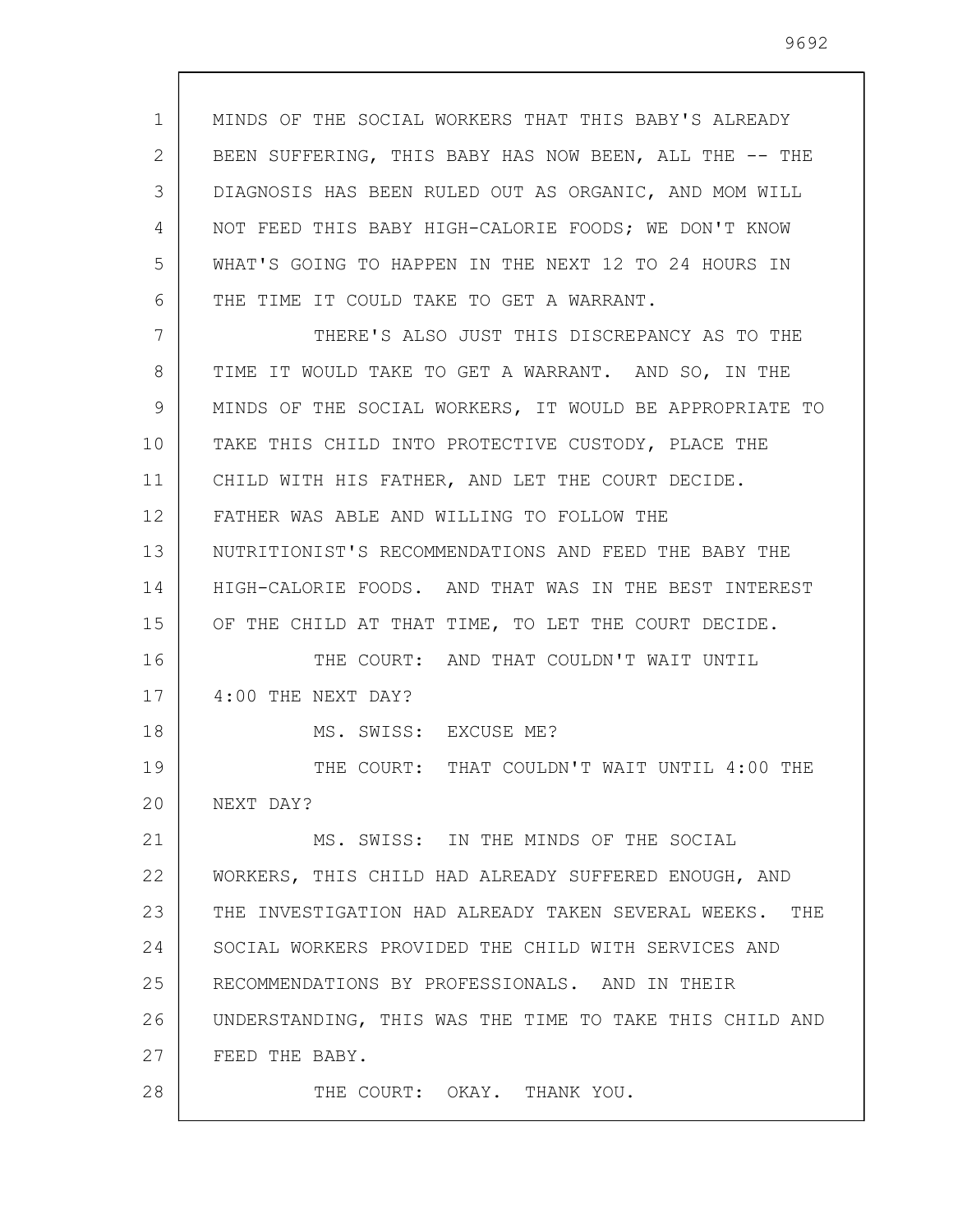| 1  | ALL RIGHT. MR. MCMILLAN, DO YOU WANT TO                |
|----|--------------------------------------------------------|
| 2  | RESPOND?                                               |
| 3  | MR. MCMILLAN: JUST A COUPLE OF POINTS REALLY           |
| 4  | ON THE EVIDENCE. AND I GUESS I SHOULD HAVE ADDRESSED   |
| 5  | IT EARLIER. I THINK -- NO, WE DIDN'T FILE A REPLY ON   |
| 6  | THIS ONE, SO IT'S NOT ADDRESSED IN PAPERS.             |
| 7  | BUT MUCH OF THE EVIDENCE THAT IS IN THEIR              |
| 8  | PAPERS COME FROM DEPOSITIONS THAT WERE NEVER PRESENTED |
| 9  | TO THE JURY AND OTHER SOURCES THAT NEVER CAME BEFORE   |
| 10 | THE JURY. WHAT DID COME BEFORE THE JURY IN THIS TRIAL  |
| 11 | IS MS. ROGERS SAYING SPECIFICALLY, "WE DIDN'T HAVE A   |
| 12 | SPECIFIC INJURY IN MIND, ALL WE HAD WAS A SPECIFIC     |
| 13 | DIAGNOSIS; WE DIDN'T KNOW WHAT COULD HAPPEN TO THE     |
| 14 | CHILD."                                                |
| 15 | YOUR HONOR, THE LAW IS VERY CLEAR ON THIS. IN          |
| 16 | ORDER TO GET EXIGENCY, THEY HAVE TO HAVE SPECIFIC      |
| 17 | PARTICULARIZED EVIDENCE. DEPENDING ON THE CASE, IT     |
| 18 | MIGHT BE ARTICULABLE EVIDENCE, BUT --                  |
| 19 | THE COURT: IF WE HAVE A DISPUTE OVER THAT, WE          |
| 20 | MAY END UP WITH ARTICULABLE, AND THEN WE'LL WAIT FOR   |
| 21 | THE JURY QUESTION: WHAT DOES THAT MEAN?                |
| 22 | MR. MCMILLAN: RIGHT. BUT THEY HAVE TO BE --            |
| 23 | THEY HAVE TO HAVE THE SPECIFIC ARTICULABLE OR          |
| 24 | PARTICULARIZED EVIDENCE TO SHOW THAT THE CHILD IS IN   |
| 25 | IMMEDIATE DANGER. AND WE HAVE THAT JURY INSTRUCTION    |
| 26 | DEFINITION FOR WHAT'S MEANT BY EMINENT. I DON'T RECALL |
| 27 | IT OFF THE TOP OF MY HEAD. BUT IT MEANS IMMEDIATE,     |
| 28 | ABOUT TO HAPPEN, NEAR OR AT HAND. AND WHEN WE'RE       |

 $\mathbf{I}$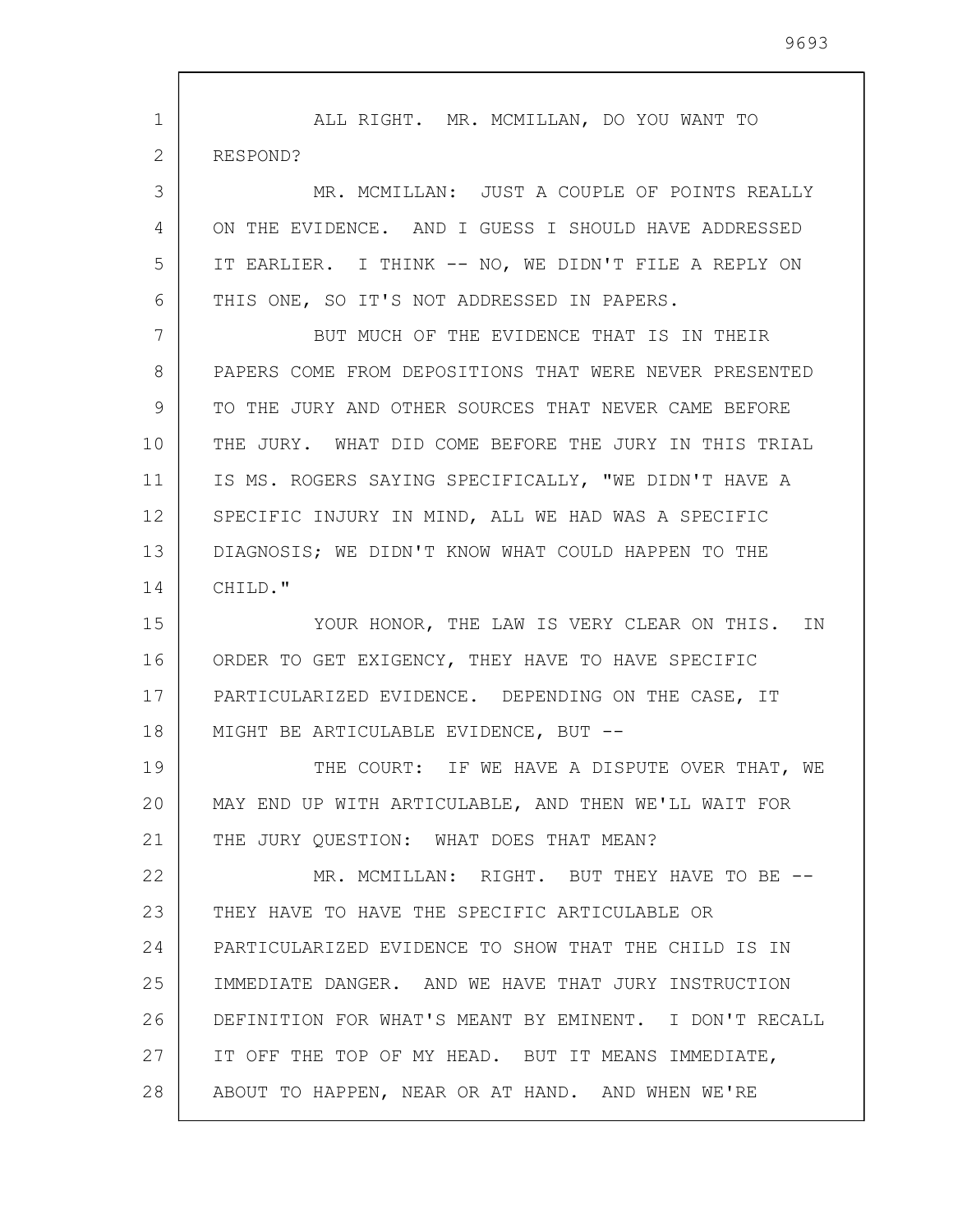1 2 3 4 5 6 7 8 9 10 11 12 13 SEIZING A CHILD UNDER WHAT WE BELIEVE ARE EXIGENT CIRCUMSTANCES, WE CAN ONLY INTRUDE ON THE PARENTS' INTEREST IN THE CONTINUED CARE OF THAT CHILD TO THE EXTENT REASONABLY NECESSARY AFTER WE EXPLORE ALL SORTS OF OTHER ALTERNATIVE MEANS OF PROTECTING THE CHILD. SO IT'S REALLY A TWO-PART TASK. THEY HAVE ZERO EVIDENCE. AND IT IS THEIR BURDEN, THE DEFENDANT'S BURDEN TO SHOW THAT THERE WERE NO OTHER LESS-INTRUSIVE ALTERNATIVE MEANS. THEY HAVE ZERO EVIDENCE TO DEMONSTRATE THAT. IN FACT, WHAT THEY HAVE, THEY WANTED MS. DUVAL TO GO TO THE CATC CLINIC FOR AN EVALUATION. SHE DID THAT. THE CATC CLINIC RECOMMENDED THAT MOM TAKE THE CHILD TO AN ALLERGIST TO GET TESTED FOR

14 15 POTENTIAL FOOD ALLERGIES AS PART OF THE RULE-OUT DIAGNOSIS PROCESS. MOTHER DID THAT.

16 17 18 19 20 21 22 23 24 25 26 27 28 THE CATC CLINIC ALSO RECOMMENDED THAT MOTHER COME BACK IN ABOUT A MONTH. AND THE REASON THAT'S IMPORTANT IS THE MEDICAL PROFESSIONALS AT THE CATC CLINIC, THEIR JOB, THEY'RE A COUNTY HUB FOR DOING CHILD ABUSE EXAMINATIONS. AND THEIR JOB IS TO LOOK AT CHILDREN THAT COME BEFORE THEM AND DECIDE, IS THIS SOMETHING THAT NEEDS TO BE ELEVATED AS AN ABUSE CASE -- IN FACT, THEY HAVE A LITTLE CHECKLIST, I THINK WE WENT THROUGH IT SEVERAL TIMES IN FRONT OF THE JURY -- IS THIS AN ISSUE THAT WE NEED TO ELEVATE IMMEDIATELY TO A CHILD ABUSE CASE OR IS THIS SOMETHING WE NEED TO EXPLORE A LITTLE BIT FURTHER? AND THE INFORMATION WITH RESPECT TO THE CATC CLINIC IS THEIR RECOMMENDATION WAS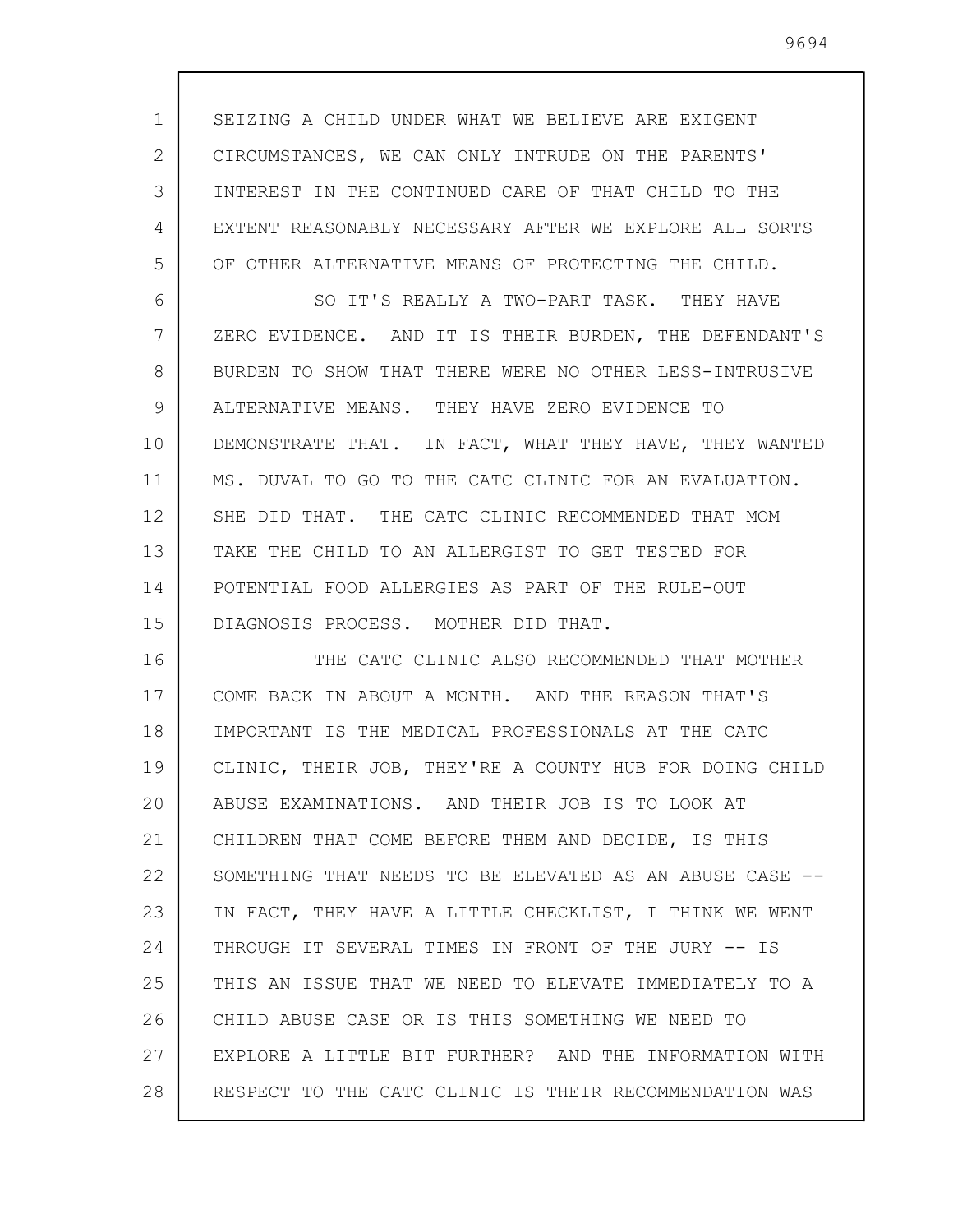| 1  | COME BACK IN A MONTH. NOT TAKE THE CHILD IMMEDIATELY    |
|----|---------------------------------------------------------|
| 2  | SOMEWHERE AND GET AN NG TUBE INSTALLED, NOT ANYTHING    |
| 3  | LIKE THAT. IN FACT --                                   |
| 4  | THE COURT: NOT COME BACK TOMORROW?                      |
| 5  | MR. MCMILLAN: RIGHT, DON'T EVEN COME BACK               |
| 6  | TOMORROW.                                               |
| 7  | AND IN FACT, IF WE LOOK AT THE RECOMMENDATIONS          |
| 8  | FOR THE FAILURE TO THRIVE CLINIC, THAT ONE-PAGE         |
| 9  | DOCUMENT WITH THE ENVIRONMENTAL DOWN THE SIDE OF IT,    |
| 10 | THE RECOMMENDATION'S THE SAME: FOLLOW UP WITH YOUR      |
| 11 | OCCUPATIONAL THERAPY, KEEP GOING WITH THE NUTRITIONIST, |
| 12 | AND COME BACK AND SEE US IN ABOUT A MONTH. SO --        |
| 13 | THE COURT: OKAY. I THINK THAT IN FACT WAS --            |
| 14 | THAT ARGUMENT AND THE EVIDENCE WAS CITED IN THE MOTION. |
| 15 | I'M NOT LOOKING AT IT RIGHT NOW BUT MY RECOLLECTION IS  |
| 16 | THAT IT WAS.                                            |
| 17 | MR. MCMILLAN: RIGHT. I THINK IT -- I TEND               |
| 18 | TO -- I THINK I AGREE WITH YOU.                         |
| 19 | ON THE ISSUE OF MS. LERUE, WHAT SHE TESTIFIED           |
| 20 | TO -- AND WE DON'T DISPUTE THIS -- THAT FROM 2007       |
| 21 | FORWARD THERE WAS A VERY SPECIFIC POLICY ON GETTING     |
| 22 | SEARCH WARRANTS. AND THAT STEMMED FROM A CASE CALLED    |
| 23 | CALABRETTA V. FLOYD. THAT'S THE CASE THAT CAME OUT      |
| 24 | OF -- I DON'T REMEMBER IF IT WAS 9TH CIRCUIT OR U.S.    |
| 25 | SUPREME COURT. BUT IN RESPONSE TO THAT CASE, THE        |
| 26 | COUNTY OF LOS ANGELES PROMULGATED A SEARCH WARRANT      |
| 27 | POLICY.                                                 |
| 28 | THAT SEARCH WARRANT POLICY SPECIFICALLY DID             |
|    |                                                         |

 $\sqrt{ }$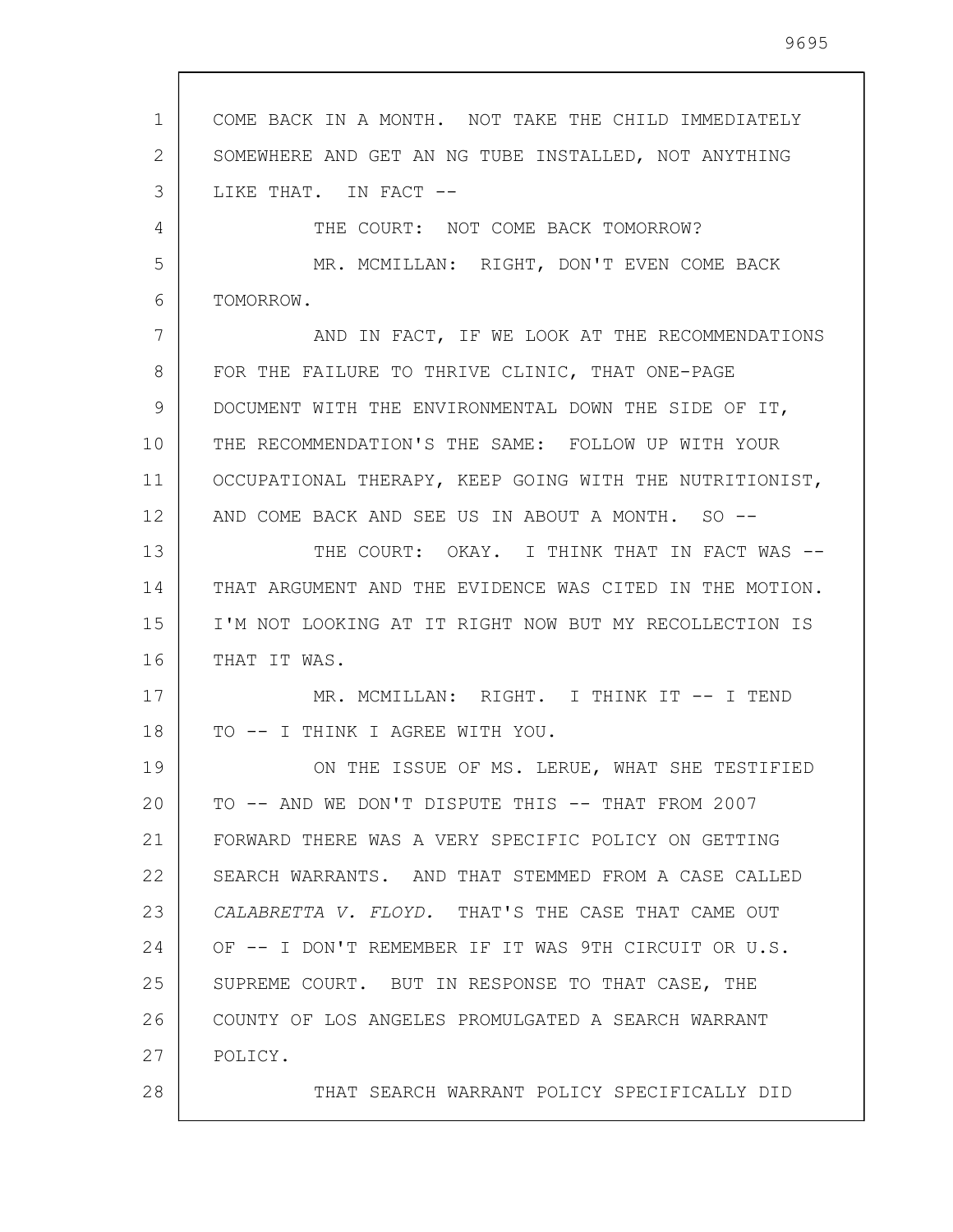1 2 3 4 5 6 7 8 9 10 11 12 13 14 15 16 17 18 NOT INCLUDE SEIZING THE CHILD OR DETAINING THE CHILD. WHAT MS. LERUE TESTIFIED TO WAS, IN A GENERAL SENSE, WHEN WE GO TO GET A WARRANT -- AND SHE NEVER DID SPECIFY REMOVAL WARRANT -- WHEN WE GO TO GET A WARRANT, IT TAKES THIS MUCH TIME AND THIS IS THE PROCESS. AND PLAINTIFF DOESN'T DISPUTE THAT FOR A SEARCH WARRANT BECAUSE THAT HAD BEEN IN PLACE SINCE 2007. AND WHERE MS. LERUE SORT OF FELL APART WAS ON CROSS-EXAMINATION WHEN MR. KING ASKED HER, WELL, YOU HAVE DIFFERENT TYPES OF WARRANTS; RIGHT? YES. AND YOU HAVE, FOR EXAMPLE, PROTECTIVE CUSTODY WARRANTS, AND WE KNOW FROM GUY TRIMARCHI'S TESTIMONY THAT A PROTECTIVE CUSTODY WARRANT IS A SPECIALIZED WARRANT THAT GETS ISSUED WHEN A CHILD GOES AWOL FROM FOSTER CARE AND WE NEED TO GO FIND THE CHILD AND PICK HIM UP. AND THEN WE ALSO HAVE THE REMOVAL WARRANTS. AND THEN I BELIEVE MR. KING SPECIFICALLY ASKED

19 20 21 22 HER, WITH RESPECT TO REMOVAL WARRANTS, "THAT'S NOT WHAT YOU WERE TALKING ABOUT HERE; YOU DIDN'T TALK TO COUNSEL IN YOUR PREP ABOUT THAT," AND I BELIEVE HER ANSWER WAS YES. WE CAN GO BACK AND CHECK IN THE TESTIMONY FOR THAT. SO --

23 24 THE COURT: OKAY. I THINK YOU'VE TOLD ME ENOUGH.

28

25 26 27 THE MOTION IS UNDER SUBMISSION. I'LL RULE ON IT AS SOON AS I CAN, HOPEFULLY WITHIN THE TIME IT WOULD TAKE TO GET A WARRANT.

AND I NEED TO SEE COUNSEL HERE ON ANOTHER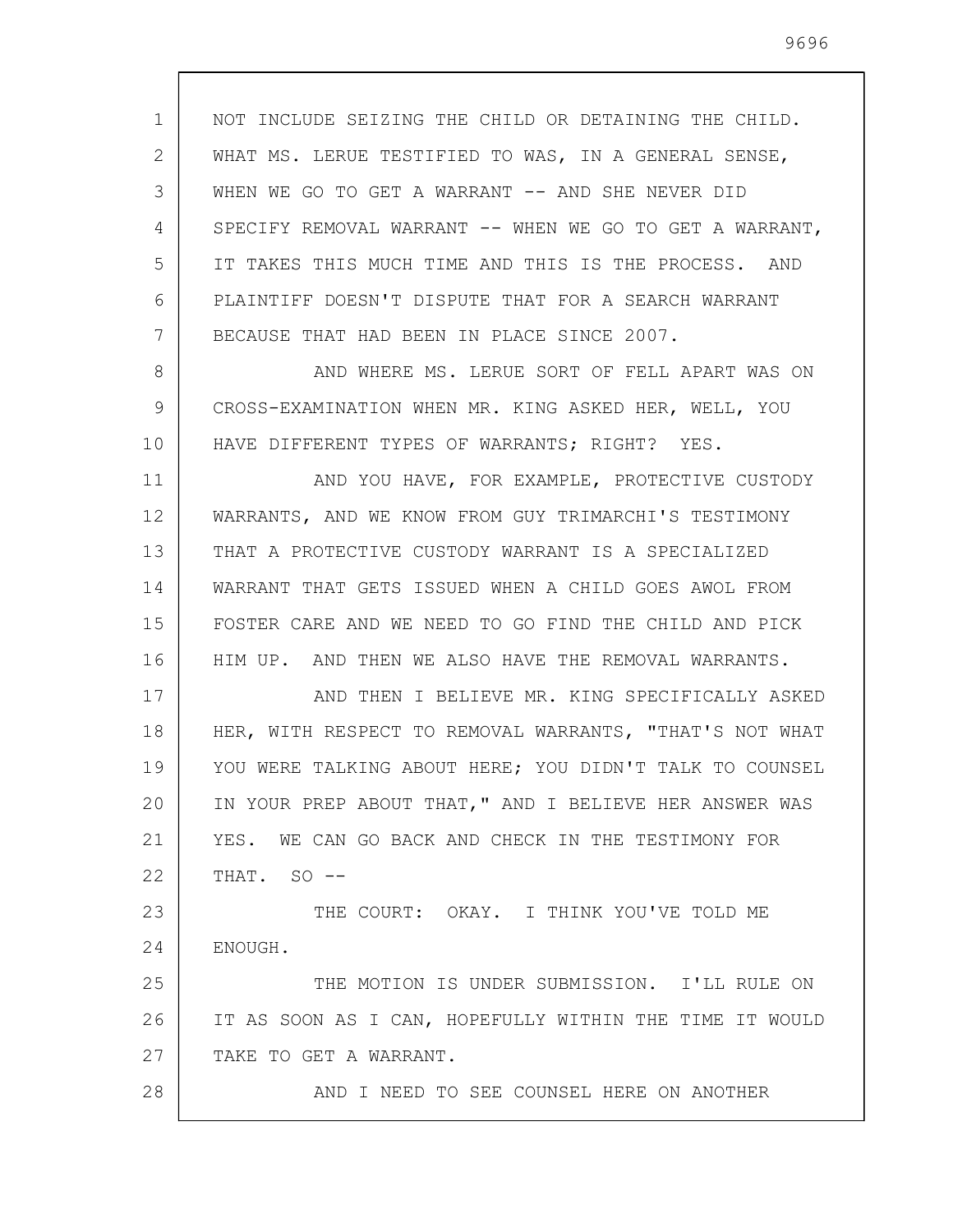| 1  | MATTER, SO GIVEN THE TIME, WE'RE GOING TO RECESS UNTIL  |
|----|---------------------------------------------------------|
| 2  | 1:30.                                                   |
| 3  | SO I DO HAVE A COUPLE OF QUESTIONS BEFORE WE            |
| 4  | DO RECESS. I DID RECEIVE, THIS MORNING, THE LATEST      |
| 5  | ITERATION OF VERDICT FORMS 1 AND 2. ARE THEY AGREED     |
| 6  | TO, OR DO WE HAVE ISSUES AS TO EITHER ONE OF THOSE,     |
| 7  | EVEN IF IT'S JUST A WORD OR WORDING?                    |
| 8  | MS. NAGY: YOUR HONOR, AS TO VERDICT 2, WHICH            |
| 9  | IS THE ONE WE WORKED ON YESTERDAY, THEY HAVE ADDRESSED  |
| 10 | MOST OF OUR CONCERNS. I HAVE TWO QUIBBLES WHICH I'D     |
| 11 | LIKE TO ADDRESS WITH MR. PRAGER WHEN HE HAS A MOMENT,   |
| 12 | AND I THINK THAT THE OUTCOME OF THESE MOTIONS WILL      |
| 13 | DETERMINE WHAT THESE VERDICT FORMS ARE ULTIMATELY GOING |
| 14 | TO SAY. SO WE THINK THERE MAY BE SOME ULTIMATE          |
| 15 | CHANGES.                                                |
| 16 | THE COURT: ALL RIGHT.                                   |
| 17 | MS. NAGY: ONE OF THE ISSUES THAT I HAVE WITH            |
| 18 | THE VERDICT FORM IS WITH THE CIVIL CODE 52 QUESTIONS IN |
| 19 | THAT -- IT'S RELATED TO THE MOTIONS HERE IN THAT MY     |
| 20 | CONCERN IS THAT HE DOESN'T ADEQUATELY SET OUT ON WHAT   |
| 21 | BASIS HE'S SEEKING SOME SORT OF VERDICT.                |
| 22 | SO I THINK THAT WE MIGHT -- THAT MIGHT BECOME           |
| 23 | CLEARER TO US WITHIN A DAY WHEN WE GET YOUR HONOR'S     |
| 24 | RULING.                                                 |
| 25 | THE COURT: ALL RIGHT. I'D ALSO ASKED FOR                |
| 26 | INSTRUCTIONS THAT WOULD APPLY, ANY ADDITIONAL           |
| 27 | INSTRUCTIONS BEYOND CACI INSTRUCTIONS, AND              |
| 28 | UNDERSTANDING THAT SOME CACI INSTRUCTIONS SOMETIMES     |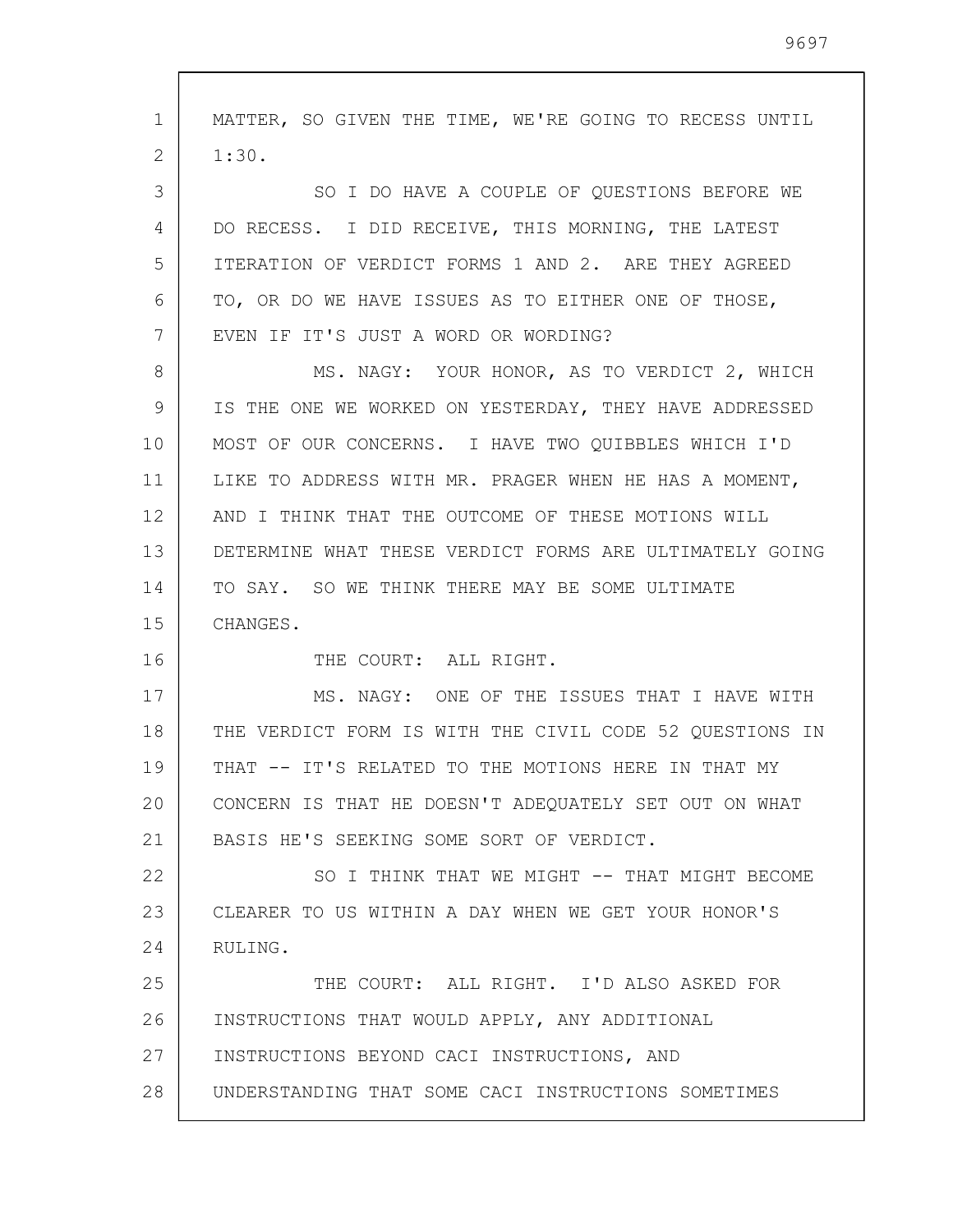1 2 3 4 5 6 7 8 9 10 11 12 13 14 15 16 17 18 19 20 21 22 23 24 25 26 27 28 REQUIRE MODIFICATIONS, BUT SOMETHING OTHER THAN A CACI INSTRUCTION VERBATIM OR AS ALTERED ON THE DIFFERENT CAUSES OF ACTION. DO WE HAVE THAT? MR. MCMILLAN: WE WORKED ON THAT LAST NIGHT A LOT. I HAVE, I THINK, MOST OF THOSE AS TO -- MOST OF THE CACI -- IN FACT, I THINK WE HAVE ALL OF THE CACI INSTRUCTIONS AS TO THE ONES THAT YOUR HONOR LISTED YESTERDAY FOR SURE. AND THEN THERE'S AN ADDITIONAL INSTRUCTION THAT JUST CAME OUT OF CACI I THINK ON JUNE 16TH OF THIS YEAR THAT SPECIFICALLY TARGETS WARRANTLESS REMOVAL OF CHILDREN. AND THAT'S 3051. SO WE HAVE THAT HERE FOR EVERYBODY TO LOOK AT. THE COURT: OKAY. MR. MCMILLAN: AND THEN I DO -- I DID GO THROUGH THE SPECIALS THAT RELATE JUST TO THE WARRANT ISSUE. AND I HAVE THOSE IDENTIFIED BY DOG-EARED PAGES; I DON'T HAVE A LIST YET. BUT THAT MAY CHANGE DEPENDING ON THE RULINGS ON THE MOTION. THE COURT: ALL RIGHT. MR. GUTERRES: AND YOUR HONOR YESTERDAY DID NOT MENTION 5007, BUT I THINK THAT WE NEED TO ADDRESS 5007. AND THAT HAS TO DO WITH CLAIMS AND DEFENDANTS THAT ARE NO LONGER AT ISSUE. THE COURT: OH, THAT'S TRUE, WE DIDN'T MENTION THAT. I DIDN'T MENTION THAT ONE YESTERDAY. MR. GUTERRES: SO I DID START WORKING ON IT. AND I HAD AT LEAST ONE ITERATION OF IT UNTIL I RECEIVED THE BRIEFS THIS MORNING ABOUT --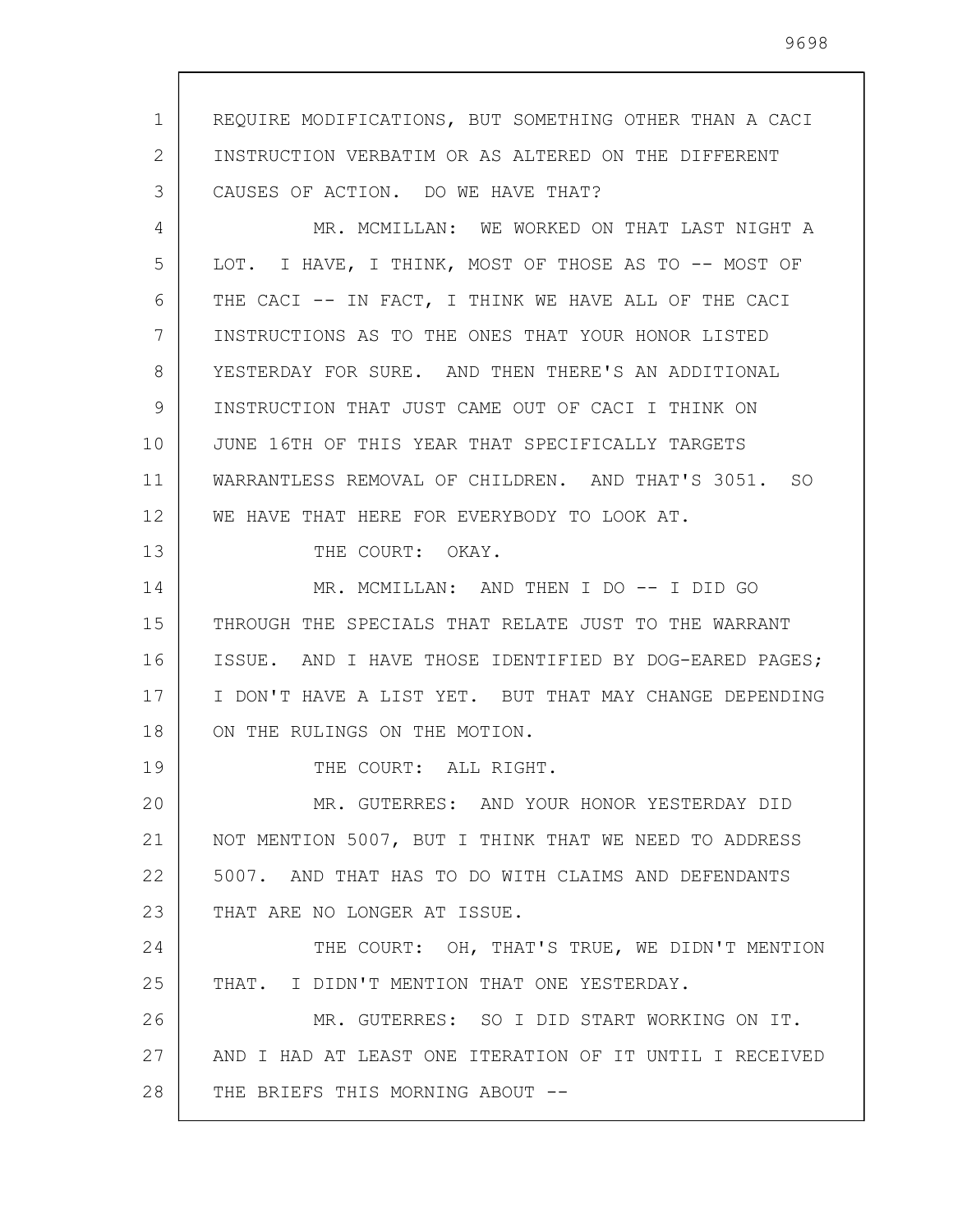1 2 3 4 5 6 7 8 9 10 11 12 13 14 15 16 17 18 19 20 21 22 23 24 25 26 27 28 THE COURT: WELL, YEAH. MR. GUTERRES: -- KIND OF LOOKING INTO REVIVING THE -- THE COURT: THE OUTCOME OF THE MOTIONS COULD AFFECT THAT. I DO HAVE -- I DON'T HAVE THAT WITH ME ON THE BENCH, BUT I DID HAVE -- I DO HAVE 5007 ON MY LIST, AND YOU'RE RIGHT THAT I DIDN'T MENTION IT TO YOU YESTERDAY. WE ALREADY HAD ONE PARTY, BALABAN. IF THAT'S ALL, IF THAT'S THE ONLY PARTY, THEN YOU MAY OR MAY NOT WANT THE INSTRUCTION BECAUSE I DON'T THINK THE JURY IS GOING TO RECALL WHO WAS IN AND WHO IS OUT. MR. GUTERRES: IT'S ACTUALLY THREE INDIVIDUAL DEFENDANTS WHO ARE NOW OUT AS A RESULT OF THE JUDICIAL DECEPTION CLAIM. THE COURT: THAT'S TRUE TOO. SO WE'RE GOING TO -- IF YOU WANT IT, THEN WE'RE CERTAINLY GOING TO GIVE IT BECAUSE THERE'S NO QUESTION THAT THERE ARE CLAIMS THAT ARE NO LONGER VIABLE AS TO CERTAIN PERSONS. MR. GUTERRES: THANK YOU, YOUR HONOR. THE COURT: OKAY. SO, ALL RIGHT. WE'RE AT RECESS THEN UNTIL 3:30 -- EXCUSE ME, 1:30. I'LL SEE YOU BACK AT THAT TIME. MR. GUTERRES: THANK YOU, YOUR HONOR. MS. SWISS: THANK YOU, YOUR HONOR. MR. MCMILLAN: THANK YOU, YOUR HONOR. (RECESS) THE COURT: BACK ON THE RECORD AND COUNSEL ARE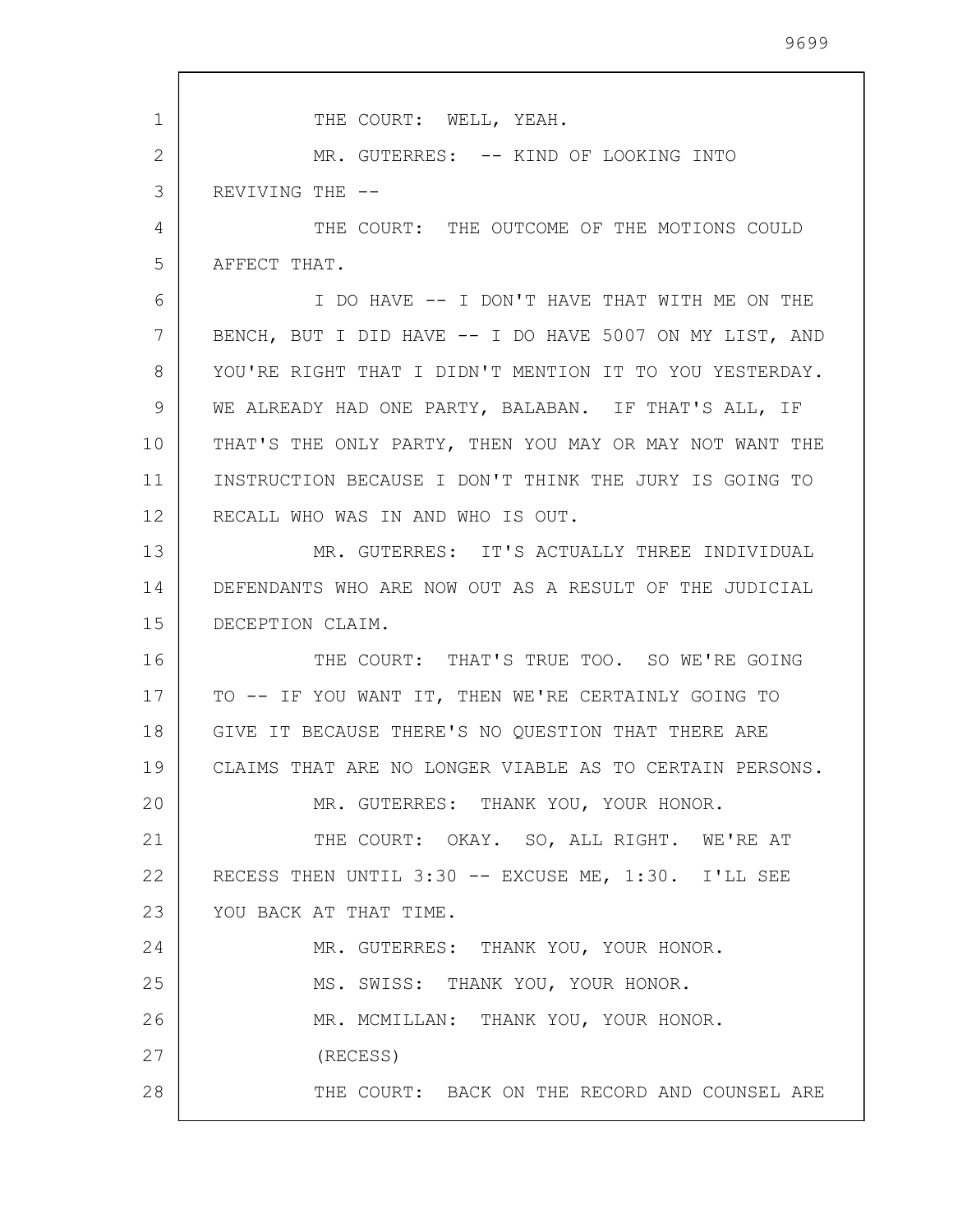1 2 3 4 5 6 7 8 9 10 11 12 13 14 15 16 17 18 19 20 21 22 23 24 25 26 27 28 PRESENT. THE COURT HAS READ AND CONSIDERED THE DEFENDANT'S MOTION FOR NONSUIT AS WELL AS CONSIDERED THE ARGUMENTS MADE BY COUNSEL. DEFENDANT'S MOTION FOR NONSUIT TO THE DISABILITY CLAIMS ALLEGED BY THE PLAINTIFF IS DENIED. THE DEFENDANT'S MOTION FOR NONSUIT ON THE CLAIM OF INTENTIONAL INFLICTION OF EMOTIONAL DISTRESS IS GRANTED AS TO DEFENDANT NELSON AND IT IS DENIED AS TO DEFENDANT SCHEELE. PLAINTIFF'S MOTION FOR DIRECTED VERDICT ON THE ISSUE OF EXIGENT CIRCUMSTANCES IS DENIED. AND PLAINTIFF'S MOTION FOR A DIRECTED VERDICT ON THE ISSUE OF MONELL LIABILITY ON THE PART OF THE COUNTY OF LOS ANGELES IS DENIED. DO WE HAVE THE PORTIONS OF THE DSL THE PLAINTIFF WANTS TO OFFER INTO EVIDENCE? THE COURT HAS BEEN HANDED AND DEFENSE COUNSEL HAS BEEN HANDED A DOCUMENT THAT IS A PHOTOCOPY OF THE DELIVERED SERVICE LOG, OR AT LEAST PARTS THEREOF. AND IS IT CORRECT THAT AS TO THOSE WHICH ARE SET FORTH AS OPPOSED TO JUST A BLANK SPACE BEING LEFT ARE ONES THAT ARE BEING OFFERED -- MR. PARIS: THAT'S CORRECT. THE COURT: -- BY PLAINTIFFS? OKAY. MR. GUTERRES, IN LOOKING AT THIS, IT APPEARS TO ME THAT THERE ARE A NUMBER OF THE ENTRIES DURING THE SAME PERIOD OF TIME WHICH YOU OFFERED, SO QUITE CLEARLY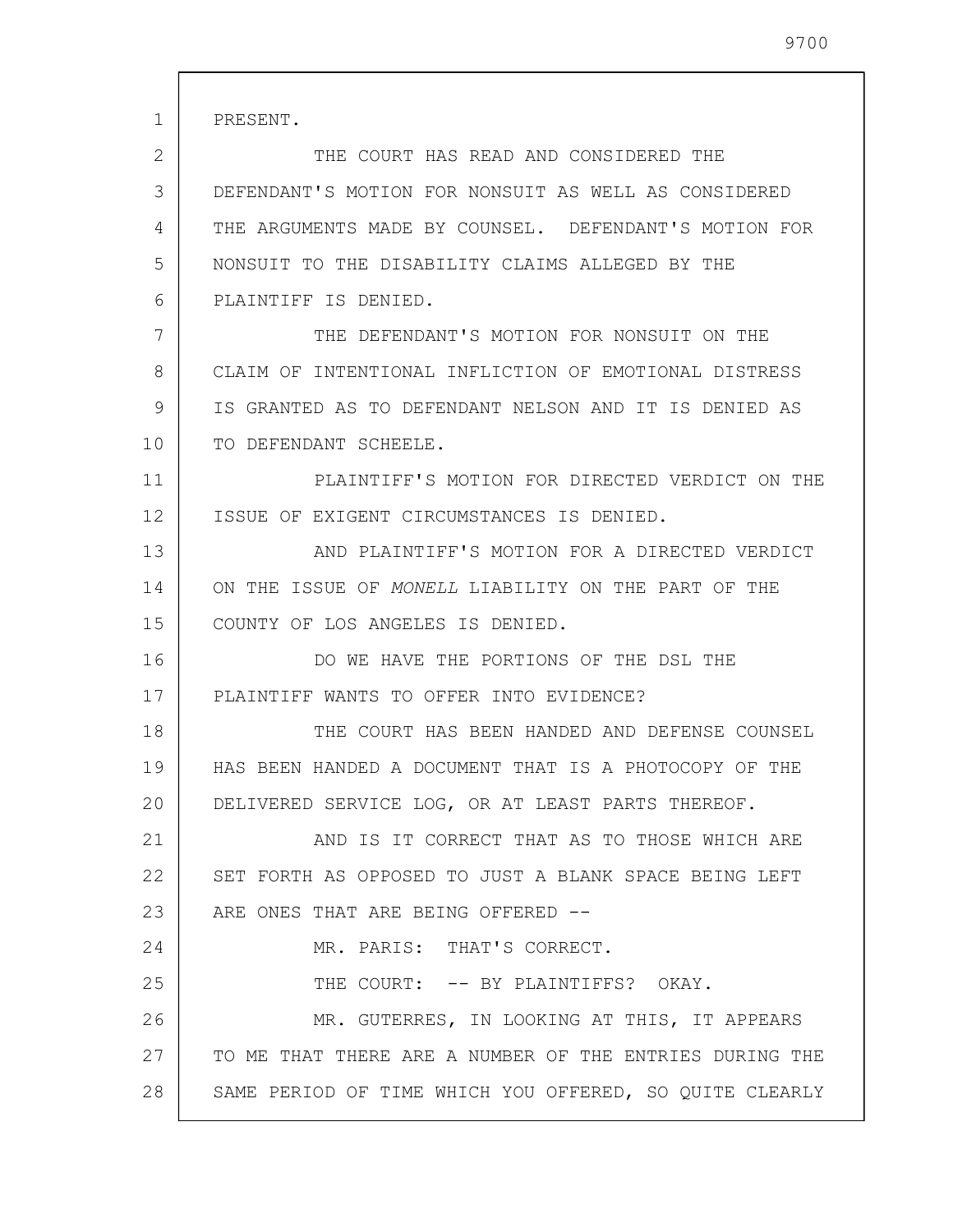1 2 3 4 5 6 THERE WON'T BE A CONTROVERSY OVER THAT. IT DOES NOT INCLUDE THE ENTRIES FOR OCTOBER 19TH AND OCTOBER 20TH, AS WELL AS IT DOES NOT INCLUDE FOUR ENTRIES THAT ARE DATED NOVEMBER 2ND AND IT DOES NOT OFFER THE ENTRY FOR NOVEMBER 5TH THAT WE DISCUSSED PREVIOUSLY, INCLUDING THIS MORNING. SO --

7 8 9 10 11 12 13 MR. GUTERRES: YOUR HONOR, AS I UNDERSTOOD IT, THE ENTRIES FROM OCTOBER 19TH, WHICH IS WHEN THE REFERRAL CAME IN, UNTIL THE DATE OF THE TDM, NOVEMBER 3RD, WAS SOMETHING THAT THE PLAINTIFFS ORIGINALLY WERE OFFERING FOR THE LIMITED PURPOSE. SO I'M NOT SURE IF NOW THIS SEEMS TO BE THE DOCUMENT THAT THEY WANT INSOFAR AS THAT TIME FRAME IS CONCERNED.

14 15 16 17 18 19 THE COURT: WELL, YEAH, THEY'VE OFFERED IT FOR ONES THAT THEY WANT. AND I WAS JUST SAYING THIS BY WAY OF REFERENCE, THERE'S CERTAIN ONES THEY WANTED THAT THEY APPARENTLY ARE NOT ASKING FOR. BUT THEN, BEGINNING WITH AN ENTRY MADE APPARENTLY BY VICTORIA SCHEELE ON DECEMBER 22ND, AND --

20 21 22 23 24 25 26 27 28 MR. GUTERRES: YOUR HONOR, IF I MAY, AND I APOLOGIZE. SO OUR POSITION WOULD BE THAT WITH REGARD TO THE TIME FRAME FROM WHEN THE CALL FROM THE HOT LINE CAME IN UNTIL THE TIME OF THE TDM, NOVEMBER 3RD, OUR POSITION WOULD BE THAT IF -- THAT ALL OF THOSE ENTRIES THEN SHOULD COME IN EXCEPT FOR THE ENTRY REGARDING PASTOR NEYLAND BECAUSE THAT'S CLEARLY NEITHER HERE NOR THERE. IT HAS REALLY NO RELEVANCE TO THE ISSUES OF THIS CASE.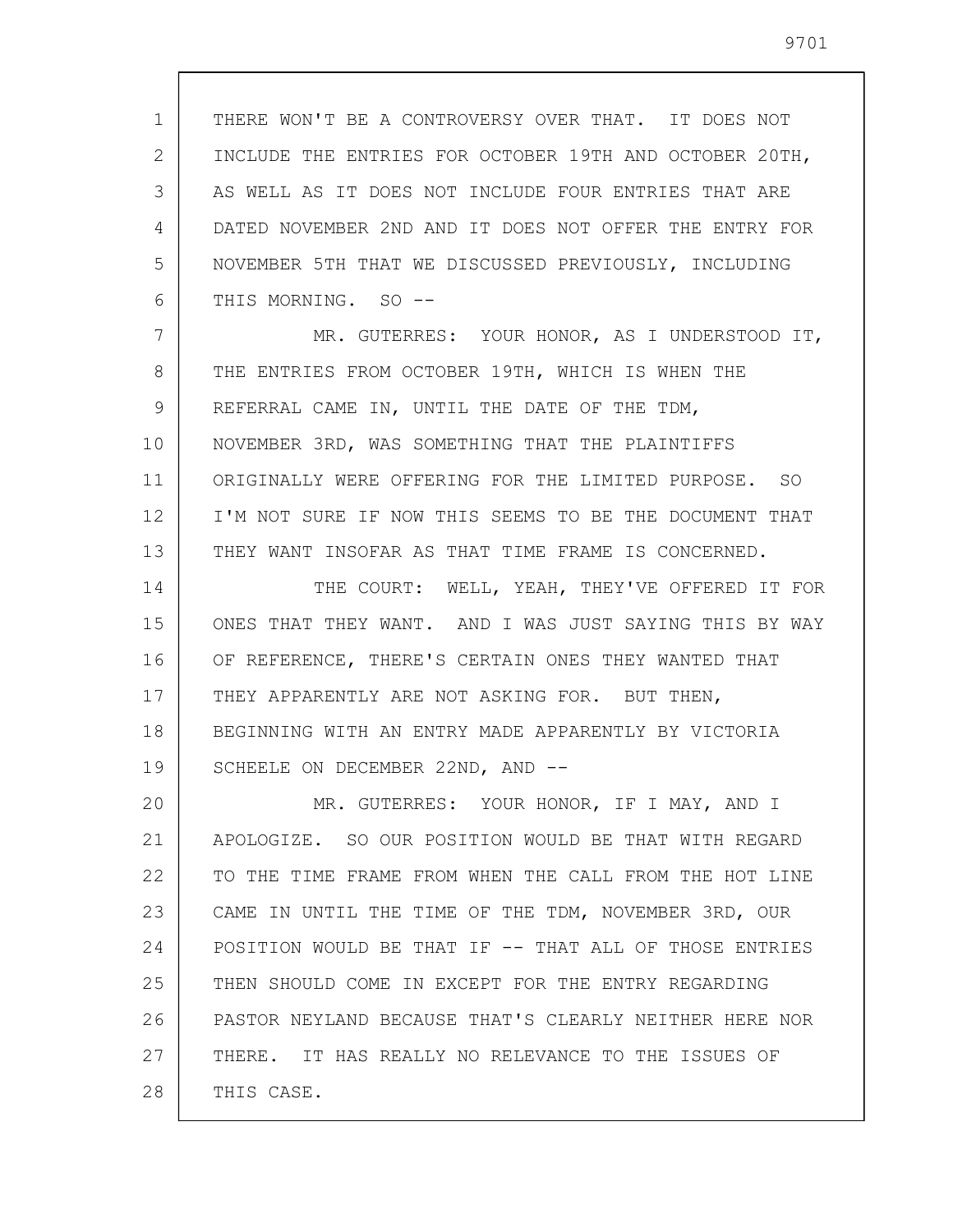1 2 3 4 5 6 7 SO TO THE EXTENT THAT PLAINTIFF IS GOING TO BE ASKING FOR ENTRIES DURING THAT PERIOD OF TIME, THEN OUR POSITION -- THE DEFENSE'S POSITION WOULD BE THAT FOR THE LIMITED PURPOSE THEN WE WOULD PREFER TO HAVE ALL OF THE ENTRIES FROM OCTOBER 19TH UNTIL NOVEMBER 3RD, WITH THE ONLY REDACTION BEING THE ENTRY FOR PASTOR NEYLAND. AND WE WOULD AGREE TO THAT.

8 9 10 11 12 13 14 15 16 17 18 THE COURT: RIGHT. AND I UNDERSTOOD THAT THAT WAS -- THAT WAS THE OFFERING OF EVIDENCE THAT YOU MADE THIS MORNING. I'M JUST POINTING OUT THAT THE PLAINTIFF'S REQUEST COVERS MANY OF THOSE, BUT NOT ALL OF THE ENTRIES FROM OCTOBER 19TH UP TO NOVEMBER 3RD. AND THEN IT DOES INCLUDE -- THERE ARE A NUMBER OF PAGES, BUT CERTAINLY NOT ALL OF THEM, BUT A NUMBER OF ENTRIES THAT HAVE BEEN MADE -- THAT WERE MADE AFTER THE TIME OF THE DETENTION, WITH THE FIRST ONE BEING DECEMBER 22ND OF 2009 AND THE LAST ONE BEING DATED JUNE 22ND OF 2010.

19 20 21 22 WHAT I WAS GOING TO SUGGEST IS THAT YOU HAVEN'T HAD ANY MORE TIME TO LOOK AT THE ADDITIONAL ONES THAN I HAVE, AND THEN WE'RE GOING TO ARRANGE FOR THE TIME TO DO THAT VERY SHORTLY --

23 24 25 MR. GUTERRES: THANK YOU, YOUR HONOR. THE COURT: -- SO WE CAN GET THIS EXHIBIT BEHIND US ONE WAY OR ANOTHER.

26 27 28 AND SO WE WILL GET TO THAT. AND I UNDERSTAND YOUR REQUEST FOR ALL OF THEM EXCLUDING THE PASTOR ENTRY, AND WE'LL ADDRESS THEM ALL.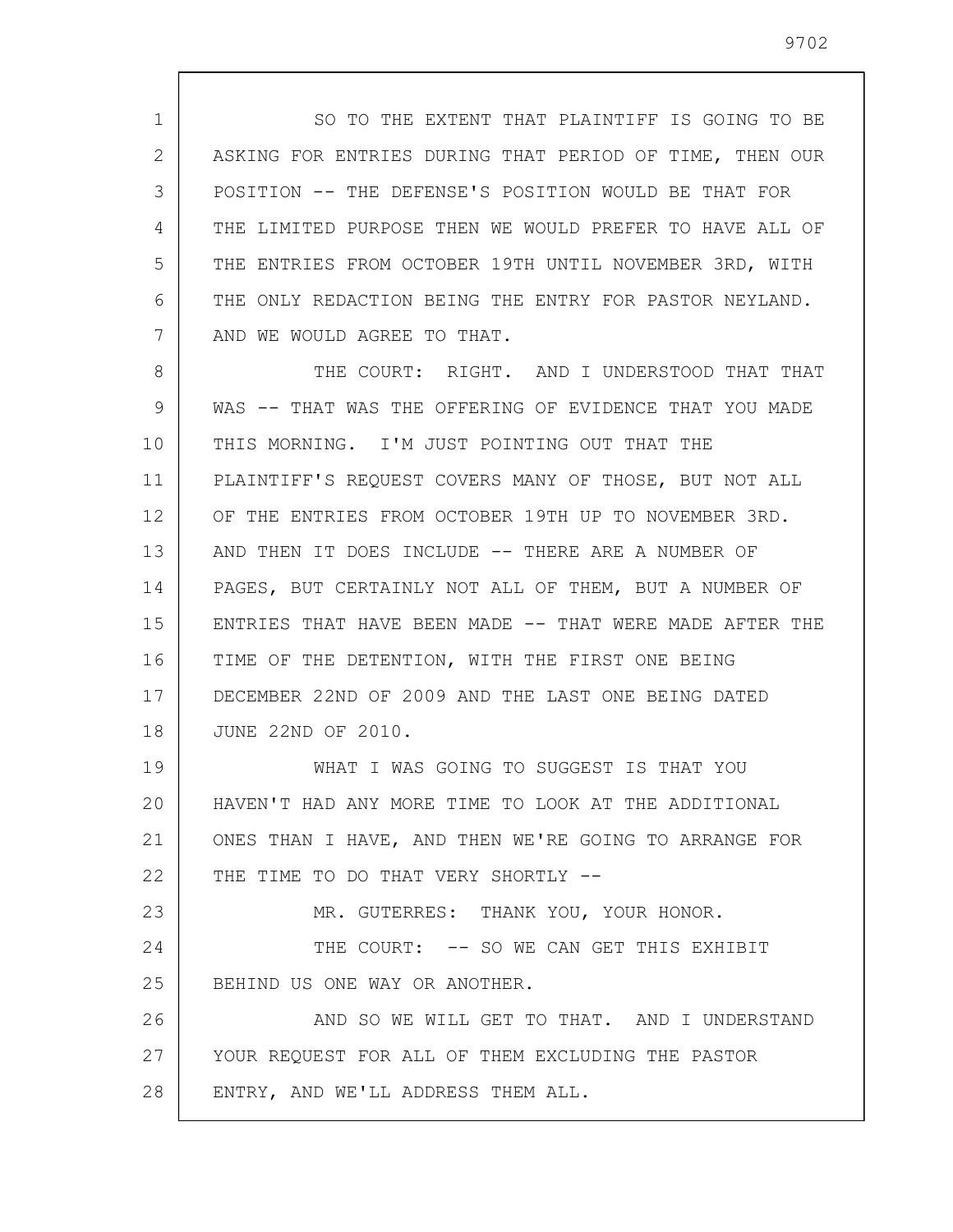1 2 3 4 5 6 7 8 9 10 11 12 13 14 15 16 17 18 19 20 21 22 23 24 25 26 27 28 MR. GUTERRES: THANK YOU, YOUR HONOR. THE COURT: SO THE NEXT THING I WANTED TO ASK WAS -- AND I UNDERSTAND WHAT A CHORE IT IS, BUT MR. MCMILLAN, DO WE HAVE THOSE PORTIONS OF EXHIBIT 24 THAT YOU WERE ASKING FOR? MR. MCMILLAN: I BELIEVE WE'VE PRETTY MUCH RESOLVED EVERYTHING OF EXHIBIT 24 WITH THE EXCEPTION OF -- ACTUALLY, IF YOU DON'T MIND, YOUR HONOR, IF MR. PARIS COULD ADDRESS IT BECAUSE I HAD SORT OF MINIMAL INVOLVEMENT IN THAT. THE COURT: I'M HAPPY TO HEAR FROM MR. PARIS. MR. PARIS: FROM WHAT I HAVE HERE, THE ONLY PORTION THAT WAS REMAINING TO DISCUSS FROM EXHIBIT 24 WAS THE DECLARATION OF RYAN MILLS. THE COURT: YES. MR. PARIS: WE STILL OBJECT TO IT BUT WE HAVE -- WE'VE RECEIVED A REDACTED VERSION. THE COURT: IF IT'S GOING TO BE RECEIVED, YOU  $HAVE$   $--$ MR. PARIS: REDACTIONS THAT WE WOULD --THE COURT: THAT YOU WOULD ASK FOR? MR. PARIS: CORRECT. THE COURT: AND HAS MR. GUTERRES HAD A CHANCE TO SEE THAT YET? MR. GUTERRES: I HAVE. IT WAS -- AND I THINK THAT -- THAT THERE ARE CERTAIN PORTIONS THAT WE AGREE UPON, AND THEN CERTAIN PORTIONS THAT I HAD ACTUALLY INCLUDED THAT THEY DON'T AGREE WITH.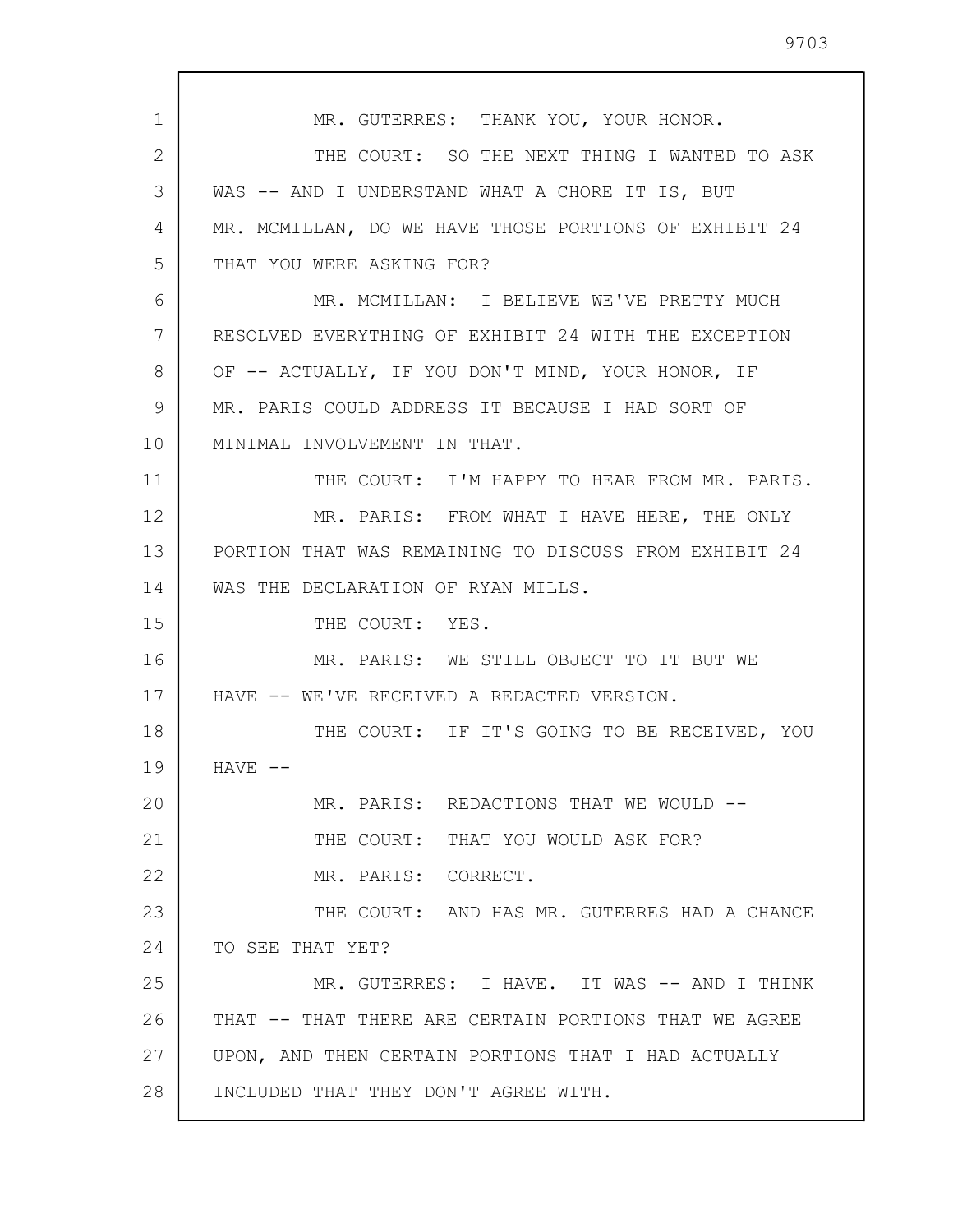1 2 3 4 5 6 7 8 9 10 11 12 13 14 15 16 17 18 19 20 21 22 23 24 25 26 27 28 THE COURT: RIGHT. MR. GUTERRES: AND THOSE, I THINK I MUST INSIST ON THEM. SO I WOULD ASK THAT THE COURT RULE ON THAT. THE COURT: AND I WILL. AND SO, AGAIN, I WAS ASKING THE QUESTION -- DID YOU HAVE A COPY THERE OF -- THAT I COULD LOOK AT? MR. GUTERRES: I DO, YOUR HONOR. I HAVE THE ONE THAT I HAD GIVEN TO THE PLAINTIFF'S COUNSEL, AND I ASSUME THAT'S THEIR VERSION, WHICH IS A LITTLE -- THE REDACTIONS ARE DIFFERENT. THE COURT: ALL RIGHT. WELL, I'LL TAKE THOSE, AND WHEN WE TAKE A RECESS, WE'LL BE COMPARING ON THE DSL, I'LL TAKE A LOOK AT THESE. AND WITH THE EXCEPTION OF THIS RYAN MILLS DECLARATION, WE THEN HAVE ADDRESSED ALL PORTIONS OF EXHIBIT 24 THAT ARE BEING REQUESTED; IS THAT CORRECT? MR. PARIS: THAT'S CORRECT, BASED ON THE NUMBERS I HAVE HERE, YOUR HONOR. THE COURT: OKAY. AND THEN ONE LAST THING THAT I WANT TO ADDRESS BEFORE WE TAKE A RECESS TO REVIEW THESE DOCUMENTS AND HAVE COUNSEL CONFER ON CERTAIN ASPECTS OF IT IS THE ISSUE WHICH WAS MENTIONED YESTERDAY WHICH WAS THE DEFENDANT'S REQUEST FOR SPECIAL INTERROGATORIES TO BE SUBMITTED TO THE JURY IN CONNECTION WITH THE VERDICT FORMS. I HAVE -- AND YESTERDAY, MS. SWISS PROVIDED US WITH A CASE THAT'S SOMEWHERE IN THESE DOCUMENTS THAT I HAVE BUT I HAVE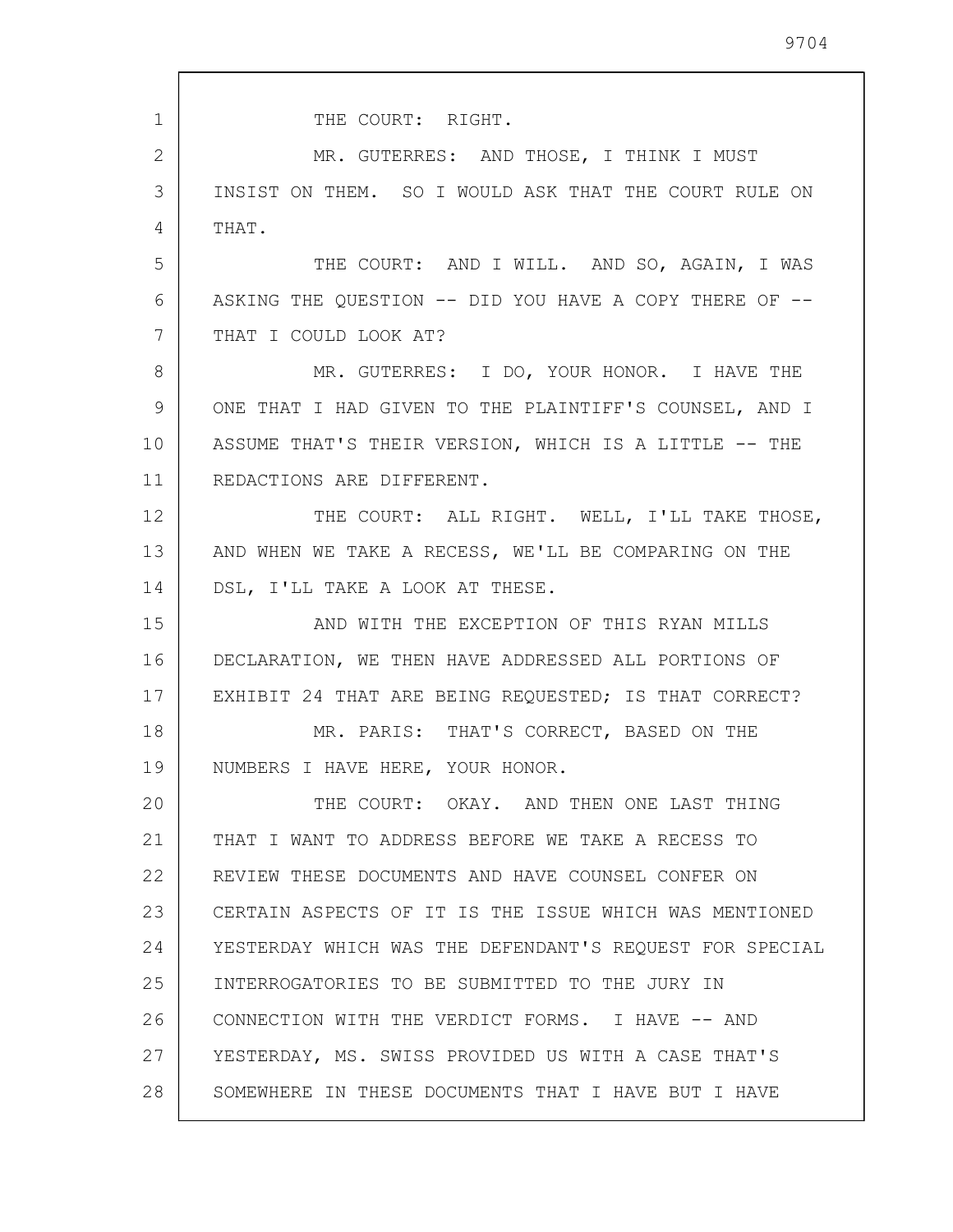1 2 3 4 5 6 7 8 9 10 11 12 13 14 15 16 17 18 19 20 21 22 23 24 25 26 27 28 READ, AND WHICH SHE WAS OFFERING TO US AS AN INDICATION AS TO WHY SPECIAL INTERROGATORIES TO THE JURY WOULD BE APPROPRIATE. HAVE YOU HAD A CHANCE TO SEE THAT, MR. MCMILLAN? MR. MCMILLAN: I WAS NOT PRESENTED WITH A COPY OF THE CASE AND I DON'T RECALL HAVING EVEN BEEN GIVEN A CASE CITATION FOR THAT. THE COURT: SHE DID GIVE US ON THE RECORD YESTERDAY AFTERNOON THE CASE CITATION, WHICH I'D RECITE TO YOU, BUT AS I SAID, I'D HAVE TO FISH IT OUT. BUT THEN SHE ALSO GAVE US A COPY OF THE CASE DECISION. MR. MCMILLAN: I DON'T THINK SHE DISTRIBUTED THAT. THE COURT: WELL, I SAW HER -- I'M NOT SAYING YOU HAVEN'T SEEN -- I'M NOT SAYING YOU HAVE SEEN IT, I'M JUST SAYING THAT SHE DID PROVIDE A COPY OF IT, OF THE CASE, GAVE THE CITATION TO US ON THE RECORD AND THEN GAVE EACH OF US A COPY OF THE CASE. SO WE'RE GOING TO HAVE TO HAVE A CHANCE TO TAKE A LOOK AT IT AND THEN I'LL, AFTER YOU'VE HAD A CHANCE TO TAKE A LOOK AT IT -- I'M NOT SURE YOU NEED TO LOOK AT IT BUT YOU PROBABLY SHOULD. AND THERE'S A PARTICULAR AREA OF THE CASE THAT WAS THE MENTION OF THE USE OF INTERROGATORIES TO THE JURY. AND I FORGET THE PAGE NUMBER, BUT I CAN TELL YOU IT WAS UNDER THE HEADING -- THE NO. 10 HEADING IN THE CASE, WHICH YOU'LL FIND THE OPINION ACTUALLY HAS A NUMBER OF THINGS, INCLUDING WHAT WAS THE VERDICT FORM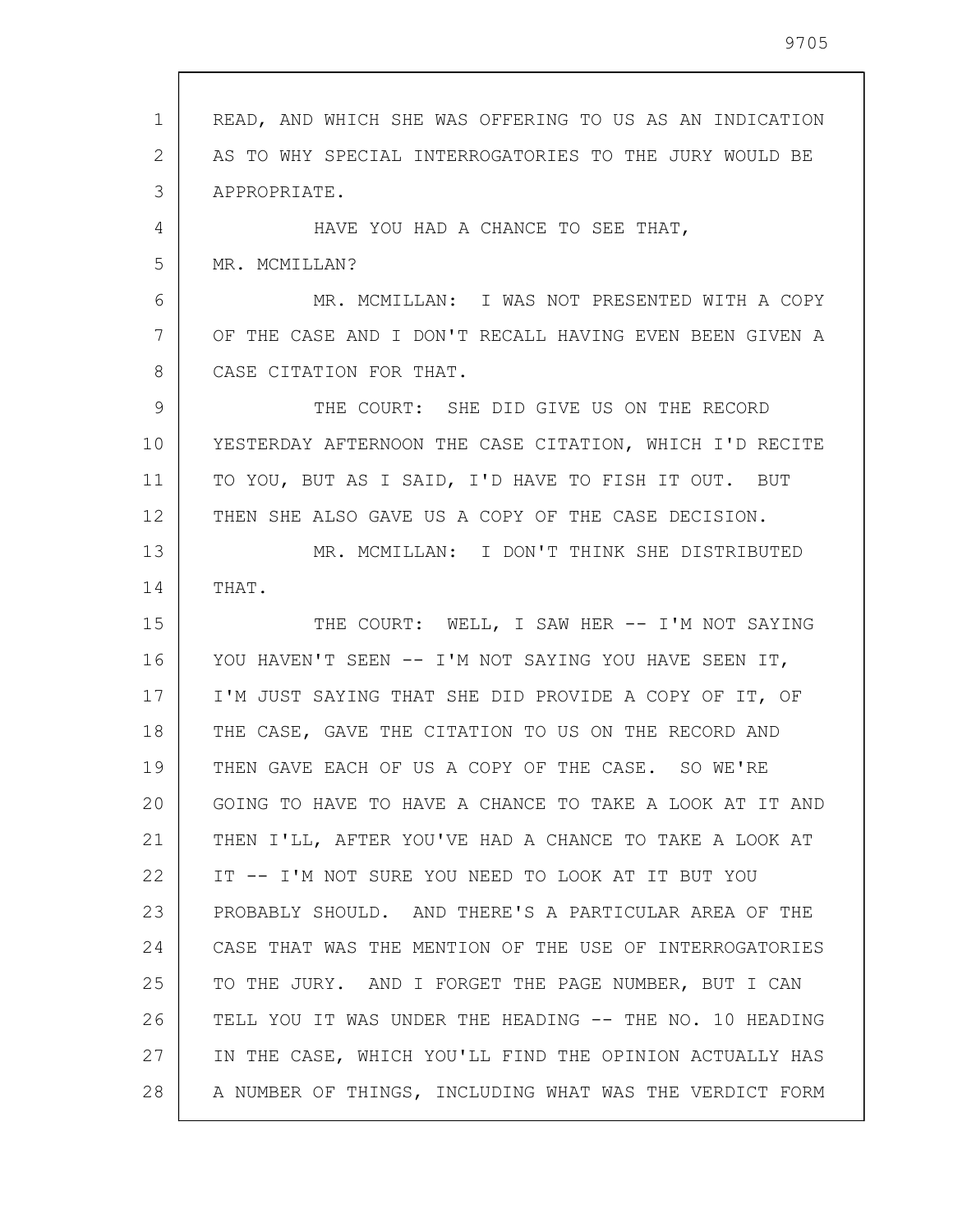1 2 3 4 5 6 7 8 9 10 11 12 13 14 15 16 17 18 19 20 21 22 23 24 25 26 27 28 THAT THEY USED IN THE CASE. AND THEN THERE'S A DISCUSSION AFTER YOU GO THROUGH A LOT OF IT ABOUT WHY THIS INQUIRY OF INTERROGATORIES TO THE JURY WHERE THERE WAS AN ISSUE OF QUALIFIED IMMUNITY WOULD BE THE WAY TO APPROACH THE SUBJECT. MS. SWISS: I CAN PROVIDE COUNSEL WITH THE CITATION AND THE PINPOINT AGAIN. AND I DO KNOW I HANDED A COPY, BUT I KNOW THERE'S A LOT OF PAPER OVER ON YOUR TABLE, SAME AS OURS. MR. MCMILLAN: I'LL NEED TO GET TO A PLACE WHERE I HAVE INTERNET ACCESS TO BE ABLE TO PULL IT UP. MS. SWISS: I'M HAPPY TO LET COUNSEL BORROW MY HARD COPY JUST TO READ FOR NOW, BUT IF YOU'D LIKE TO GO OFF THE RECORD TO MEET AND CONFER OR HOWEVER YOU'D LIKE TO ADDRESS THIS. THE COURT: YES. I'D ALSO NEED TO SEE IT. I SAID I HAD A COPY OF THAT DECISION WITH ME BUT I MIGHT NOT, SO. YES, I DO. IN THIS INSTANCE, IT'S NOT DIRECTLY IN FRONT OF ME AS IT WAS THE LAST TIME. SO, DON? AND YOU'LL FIND, NOT BECAUSE I'M INTENDING TO HIGHLIGHT CERTAIN LANGUAGE, BUT I DID UNDERLINE IN THE OPINION -- YOU CAN LOOK AT THE WHOLE OPINION, BUT THE PAGE -- I HAVE IT OPEN TO THE PAGE WHERE IT'S THE ACTUAL DISCUSSION OF THE INTERROGATORY, AND I UNDERLINED THE LANGUAGE SO IT'LL BE EASY TO FIND. AND WE'LL GIVE THAT TO YOU.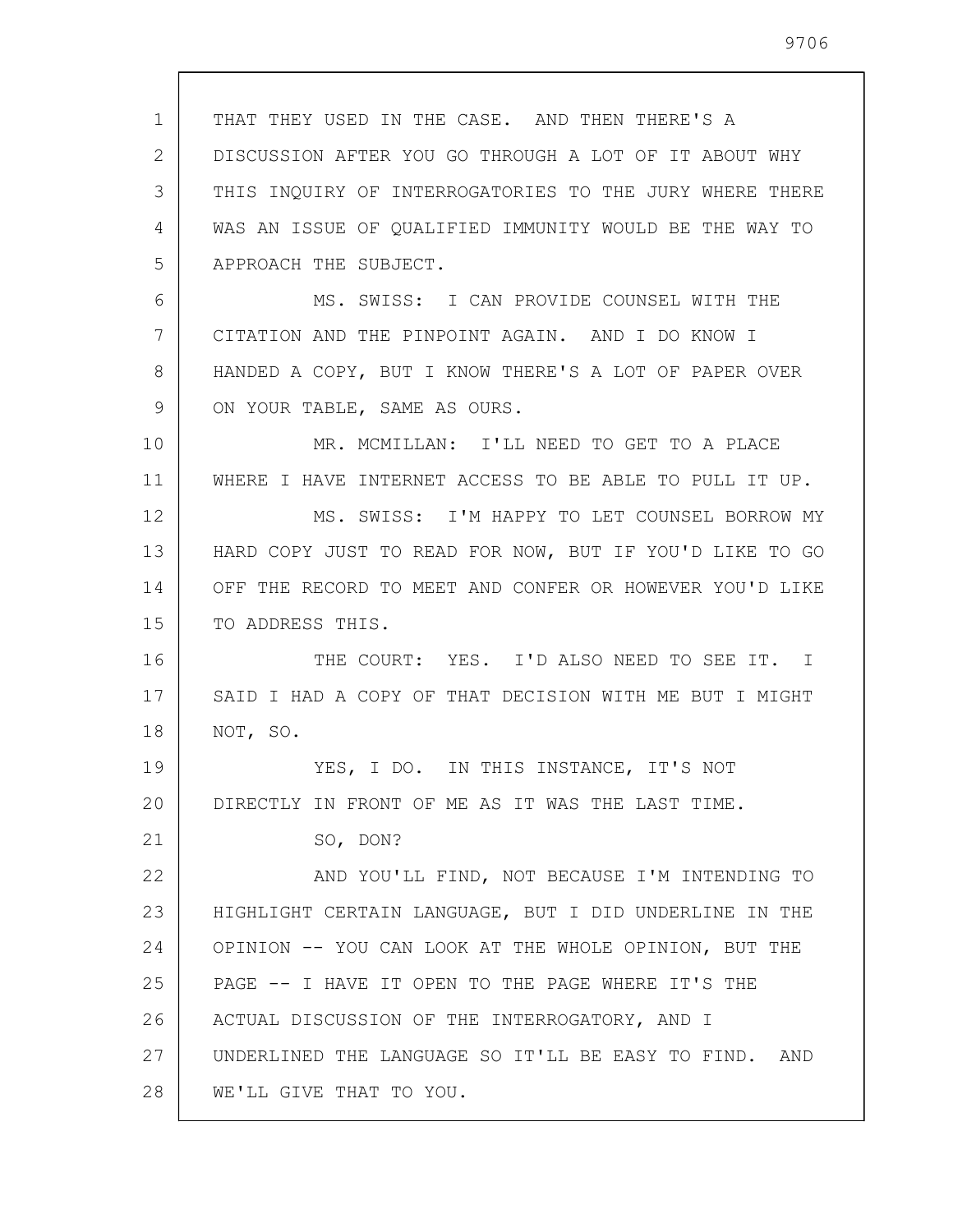| 1  | MR. MCMILLAN: THANK YOU, YOUR HONOR.                    |
|----|---------------------------------------------------------|
| 2  | THE COURT: SO WHILE I HAVE COUNSEL DOING                |
| 3  | THAT, WITH THE MOTIONS FOR DIRECTED VERDICT HAVING BEEN |
| 4  | RULED UPON, MR. PRAGER, YOU AND COUNSEL CAN TAKE A LOOK |
|    |                                                         |
| 5  | AT VERDICT FORM 2 AND EITHER REACH AN AGREEMENT OR BE   |
| 6  | ABLE TO TELL ME THE ISSUES THAT -- WHERE THE            |
| 7  | DIFFERENCES ARE.                                        |
| 8  | MR. PRAGER: DO YOU WANT US TO GO BACK?                  |
| 9  | THE COURT: I THINK IT WOULD BE A GOOD IDEA.             |
| 10 | YOU CAN USE THE JURY ROOM. AND THERE ARE SOME PLUG-INS  |
| 11 | WHERE YOU CAN PLUG IN YOUR LAPTOP TOO; ALL RIGHT?       |
| 12 | OKAY?                                                   |
| 13 | AND SO WE WILL GO OFF THE RECORD NOW FOR AN             |
| 14 | INDEFINITE PERIOD OF TIME, BUT LONG ENOUGH TO BE ABLE   |
| 15 | TO PERMIT BOTH -- TO THE EXTENT YOU CHOOSE TO DO SO,    |
| 16 | MR. GUTERRES, TO TAKE A LOOK AT THE ADDITIONAL ENTRIES  |
| 17 | IN THE DSL THAT THEY'RE PROPOSING. AND MR. MCMILLAN     |
| 18 | WILL BE KEPT BUSY LOOKING AT THE CASE.                  |
| 19 | MR. GUTERRES: UNLESS THE COURT WANTS TO                 |
| 20 | ADDRESS THE DEFENSE EXHIBITS.                           |
| 21 | THE COURT: WE WILL ADDRESS THE DEFENSE                  |
| 22 | EXHIBITS, AND I DO HAVE THAT LIST.                      |
| 23 | MR. GUTERRES: WE HAVE POTENTIALLY TWO                   |
| 24 | AGREEMENTS, BUT I'LL LET MR. MCMILLAN SPEAK FOR         |
| 25 | HIMSELF.                                                |
| 26 | THE COURT: WELL, ANYTHING HELPS.                        |
| 27 | MR. GUTERRES: ABSOLUTELY, YOUR HONOR.                   |
| 28 | THE COURT: SO IF YOU WANT TO PUT THOSE ON THE           |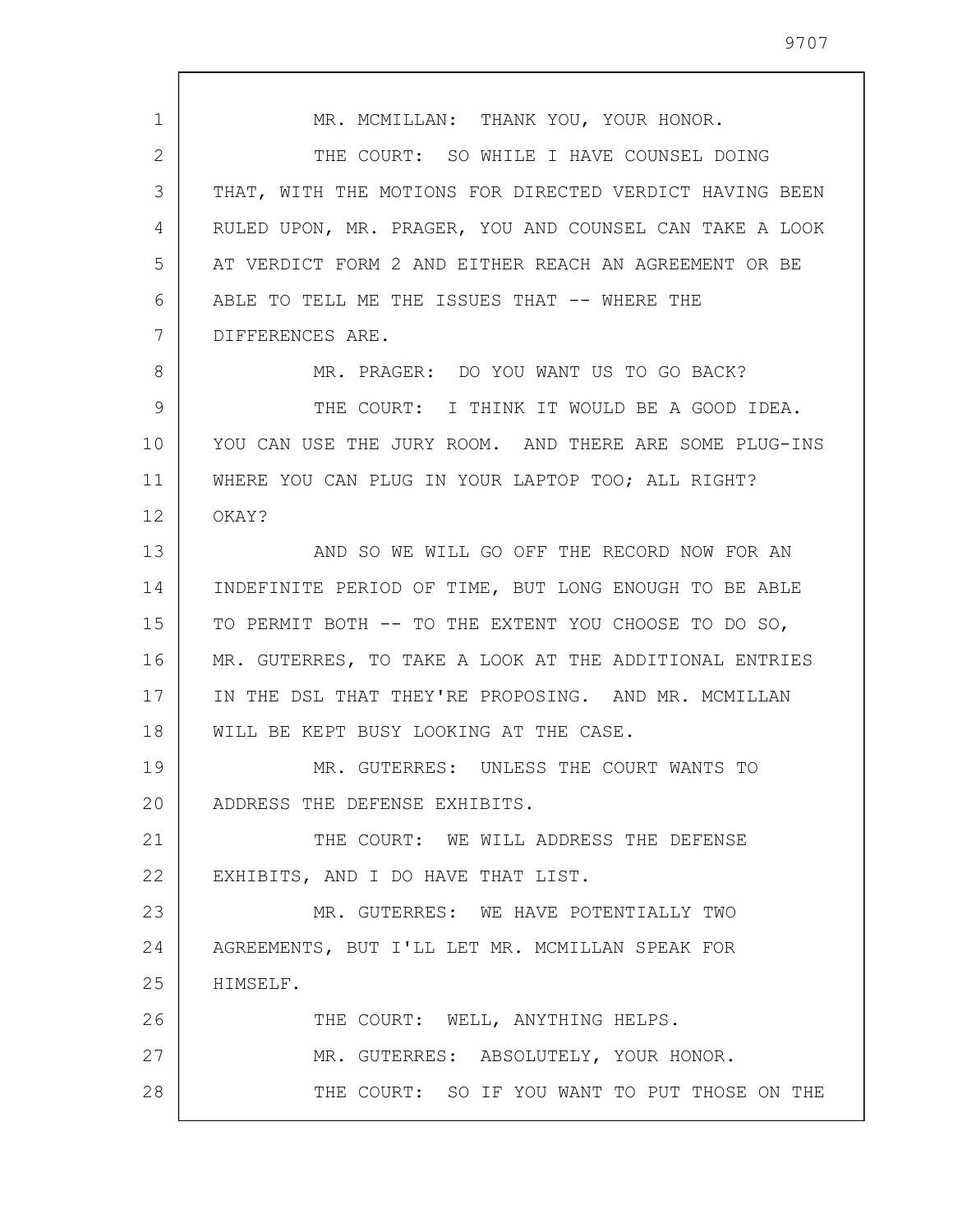1 2 3 4 5 6 7 8 9 10 11 12 13 14 15 16 17 18 19 20 21 22 23 24 25 26 27 28 RECORD TO WHICH THERE'S AN AGREEMENT, THAT WOULD BE FINE. MR. GUTERRES: MR. MCMILLAN? MR. MCMILLAN: OH, WHICH ONE WAS IT? IT WAS 1064, PAGES 919 THROUGH 923, AS TO WHICH WE HAVE NO OBJECTION. THE COURT: ALL RIGHT. SO THAT WILL BE RECEIVED. DO YOU HAVE THE PAGE NUMBER, DON? ALL RIGHT. IT WILL BE RECEIVED. MR. MCMILLAN: AND THEN THE BALANCE OF THE --THE BALANCE OF THE PROPOSED EXHIBITS PLAINTIFF DOES HAVE OBJECTION TO. THE COURT: SO WE HAVE ONE AREA OF AGREEMENT AS OPPOSED TO TWO? MR. GUTERRES: WELL, I WAS TOLD THAT POTENTIALLY THERE MIGHT BE A SECOND ONE, BUT I GUESS WE HAVE ONE. THE COURT: ALL RIGHT. WELL, WE COULD GO AHEAD AND ADDRESS THE OTHERS. MR. MCMILLAN: SURE. WE CAN DO THAT. I CAN SET THIS ASIDE AND LOOK AT IT A LITTLE BIT LATER. THE COURT: ALL RIGHT. SO GOING IN THE ORDER THAT I HAVE ON THE LIST IS EXHIBIT 13, PAGES 26 TO 31. MR. MCMILLAN, HAVE YOU HAD A CHANCE TO TAKE A LOOK AT THAT? MR. MCMILLAN: RIGHT. I HAVE, YOUR HONOR. AND MY MAIN OBJECTION TO IT AT THIS POINT IS I DON'T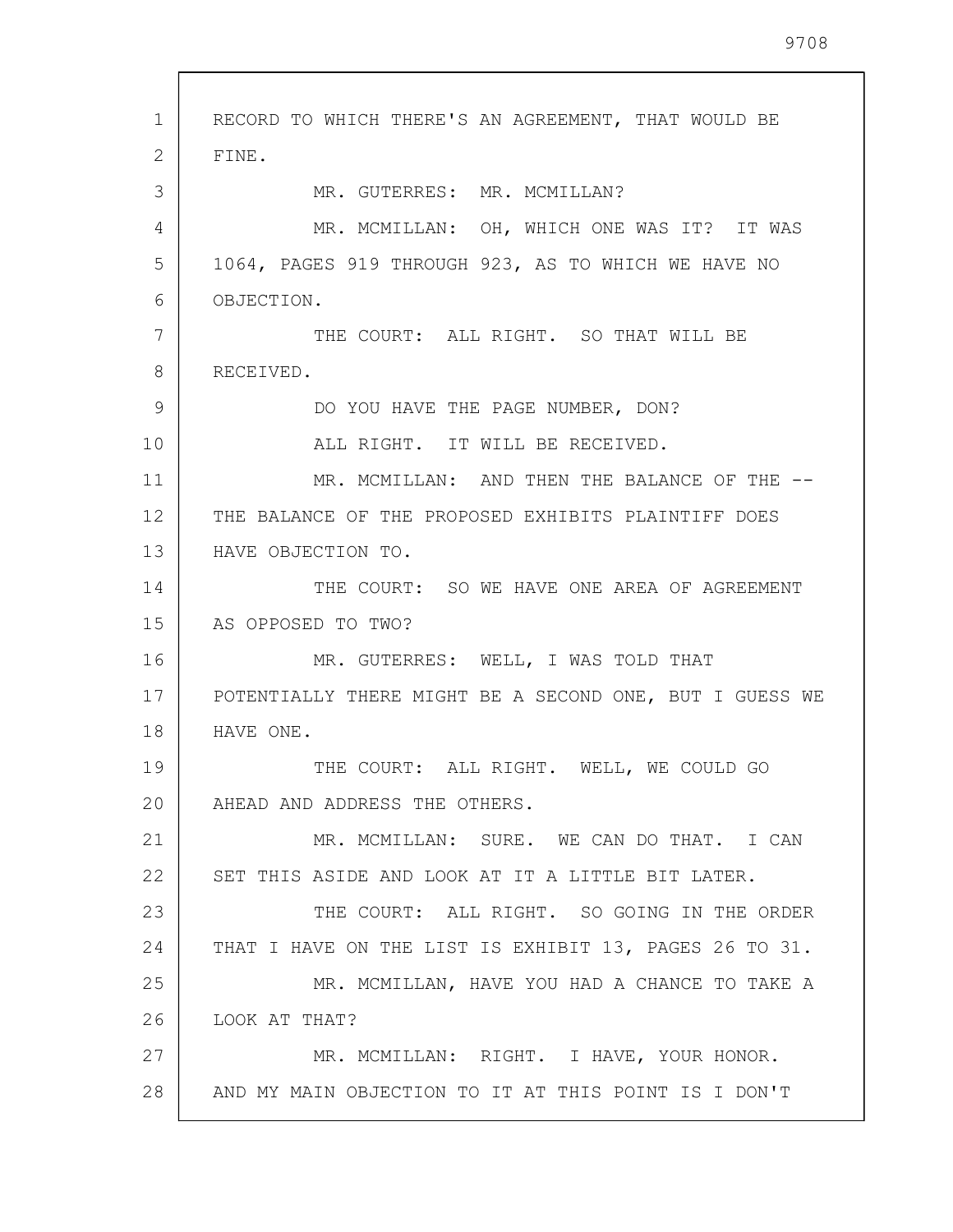1 2 3 4 5 6 7 8 9 10 11 12 13 14 15 16 17 18 19 20 21 22 23 24 25 26 27 28 ACTUALLY SEE THE CONTINUED RELEVANCE OF IT TO THE ISSUES OF WHETHER OR NOT THE UNWARRANTED SEIZURE OF THE CHILD WAS WITH EXIGENT CIRCUMSTANCES OR TO ANY ISSUES ARISING FROM MS. SCHEELE'S CONDUCT, WHICH CAME MUCH LATER IN THE PROGRESSION OF THE JUVENILE DEPENDENCY CASE. SO THAT WOULD BE MY MAIN OBJECTION. I JUST DON'T SEE THAT IT HAS ANY CONTINUED RELEVANCE. THE COURT: I ALSO SEE SOME INFORMATION THAT COULD BE -- COULD HAVE BEEN RELEVANT TO THE "BUT FOR" ISSUE RELATING TO WHETHER THERE WAS EVIDENCE BEFORE THE JUDICIAL OFFICER, BUT THAT ISSUE HAS ALREADY BEEN PUT TO REST. SO, MR. GUTERRES? MR. GUTERRES: YOUR HONOR, MS. PINEDO'S QUESTION ABOUT WHY NO REUNIFICATION SERVICES WERE RECOMMENDED, AND THIS GOES TO SHOW THAT EVEN BEFORE THE ISSUE OF ANY PERCEIVED DISABILITY OR MUNCHAUSEN BY PROXY, THAT THE RECOMMENDATION FOR NO REUNIFICATION SERVICES HAD ALREADY BEEN MADE, WHICH GOES TO THE ISSUE OF WHETHER OR NOT THE RECOMMENDATION FOR NO REUNIFICATION SERVICES BY MS. NELSON AROSE AS A RESULT OF ANY PERCEIVED MUNCHAUSEN BY PROXY OR DISABILITY. AND THIS GOES TO SHOW THAT MS. NELSON'S RECOMMENDATIONS ARE NO DIFFERENT AND JUST ARE A CONTINUATION OF WHAT WAS ALREADY INCLUDED AT THE VERY GET-GO OF THIS CASE. AND I THINK IT GOES TOWARDS THE ISSUE OF PLAINTIFF'S CLAIMS FOR THE DISABILITY AND UNRUH, STATE UNRUH, AND ADA AGAINST MS. NELSON.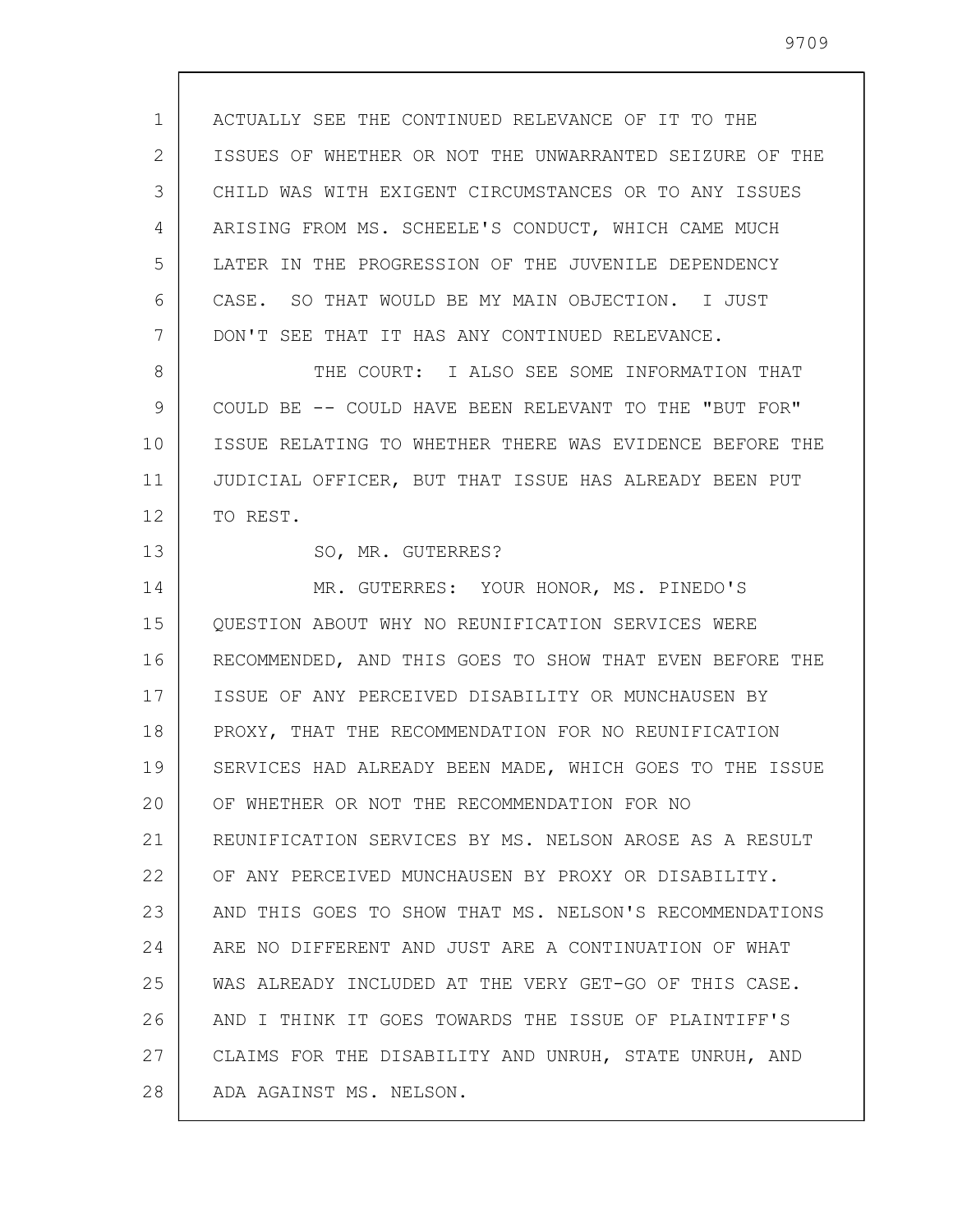1 2 3 4 5 6 7 8 9 10 11 12 13 14 15 16 17 18 19 20 21 22 23 24 25 26 27 28 THE COURT: ALL RIGHT. MR. GUTERRES: AND THAT'S AT PAGE 5, YOUR HONOR. IT'S BATES 30 OF THE DOCUMENT. MR. MCMILLAN: WHICH PAGE, I'M SORRY? MR. GUTERRES: IT'S ON EXHIBIT 13 AT BATES 30. MR. MCMILLAN: YOUR HONOR, IF I'M CORRECT IN MY UNDERSTANDING, THE ENTIRE RELEVANCE OF THE DOCUMENT WOULD BE A ONE-SENTENCE ENTRY UNDER THE PHRASE "OTHER" ON BATES NO. 30 OF EXHIBIT 13. AND PLAINTIFF MAINTAINS THE SAME OBJECTION. NUMBER ONE, I DON'T THINK THAT IT HAS RELEVANCE TO THE ISSUES STILL AT PLAY. THE COURT: NO. WELL --MR. MCMILLAN: AND ALSO, I THINK IT'S CUMULATIVE. I THINK THERE WAS -- ACTUALLY, IT WAS -- I DON'T REMEMBER. IT'S A FOG. I DON'T REMEMBER IF THERE WAS ADEQUATE FOUNDATION LAID FOR THIS DOCUMENT EITHER. AND THERE'S NO RECEIVED OR ADMITTED INTO EVIDENCE STICKER ON IT THAT I SEE EITHER, AT LEAST I DON'T THINK. LET ME GO TO THE FRONT OF THE DOCUMENT. MR. GUTERRES: YOUR HONOR, ALSO ON PAGE 27, IT SPEAKS TO THE RECOMMENDATIONS ON VISITATION. AND AGAIN, GOING TO THE ISSUES OF THE DISABILITY CLAIMS, AT BATES 27 -- EXHIBIT 13, BATES 27, IT TALKS ABOUT THE NUMBER OF MONITORED VISITS TO BE TWICE A WEEK, AND IT GOES AGAIN TO THE ISSUE THAT THIS RECOMMENDATION IS COMING IN WELL BEFORE THERE'S ANY ALLEGATIONS OF MUNCHAUSEN BY PROXY. IT ALSO GOES TO THE ISSUE OF -- BEFORE THE TREMORS HAVE EVEN ARISEN, DCFS IS ALREADY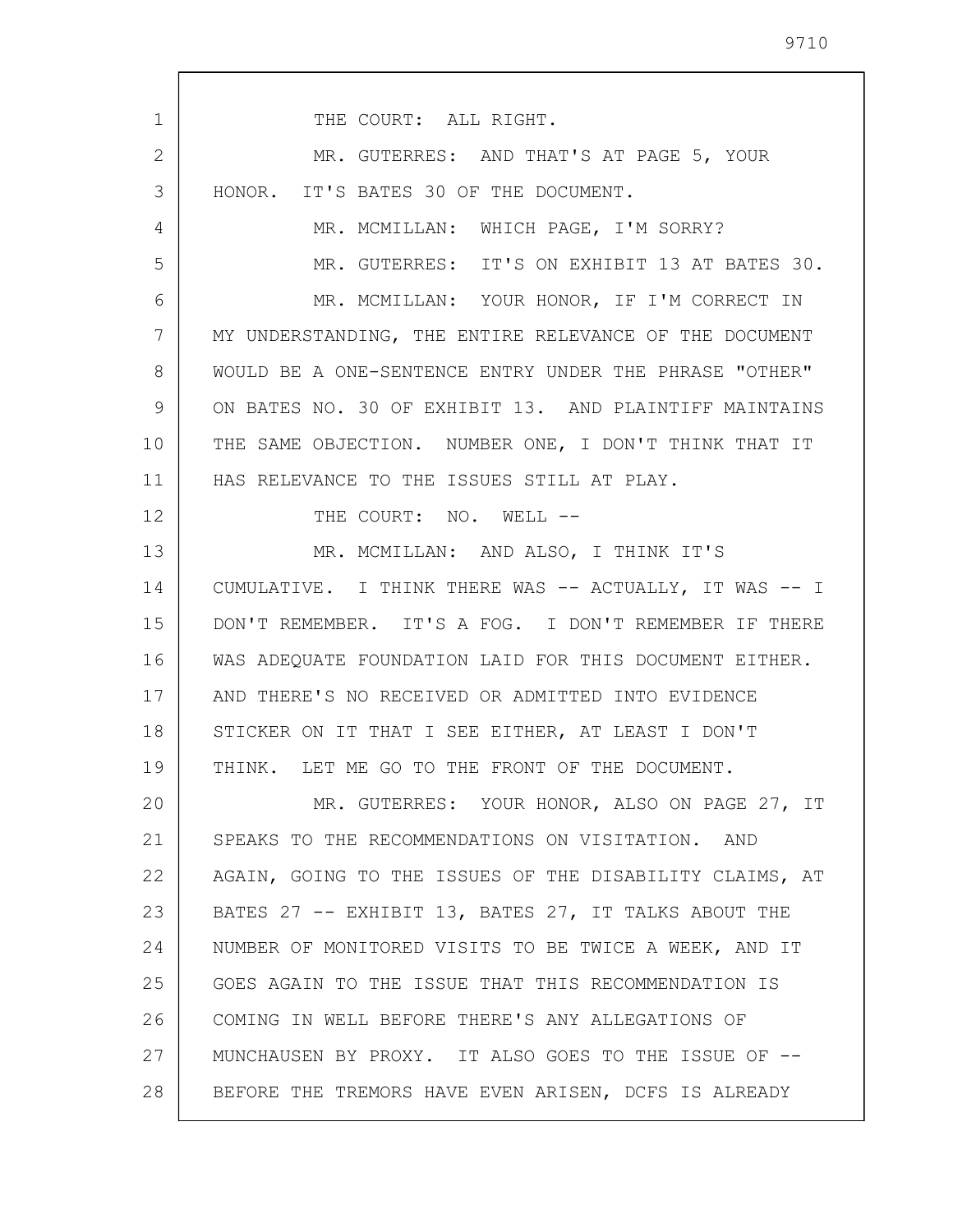1 2 3 4 5 6 7 8 9 10 11 12 13 14 15 16 17 18 19 20 21 22 23 24 25 26 27 28 ASKING FOR VISITATION TO BE MONITORED BY DCFS WITH AN APPROVED DCFS MONITOR, VISITATIONS AT LEAST TWICE A WEEK. IT GOES TO THE ISSUES NOT ONLY OF MS. NELSON, I MISSPOKE, IT ALSO ADDRESSES MS. SCHEELE'S CLAIMS AS MR. PRAGER HAD RAISED EARLIER. THE COURT: ALL RIGHT. WELL, AT MOST, IT WOULD SEEM TO ME THAT TO ACCOMPLISH THOSE PURPOSES YOU REALLY ONLY NEED TWO PAGES, THE FIRST PAGE AND THE SECOND PAGE. THERE IS A FURTHER MENTION AT THE END, ON THE LAST PAGE -- NEXT TO THE LAST PAGE, WHICH IS THE SIGNATURE PAGE, WHICH AGAIN STATES THAT DCFS RESPECTFULLY RECOMMENDS NO REUNIFICATION SERVICES, BUT THAT'S INCLUDED ON THE SECOND PAGE. MR. GUTERRES: YOUR HONOR, I COULD LIVE WITH THE FIRST TWO PAGES. JUST FOR THE SAKE OF COMPLETENESS, I WANTED THE WHOLE DOCUMENT IN. THE COURT: WELL, WE HAVE AN OBJECTION TO THE WHOLE DOCUMENT, I GATHER, MR. MCMILLAN, ON THE GROUNDS OF RELEVANCE? MR. MCMILLAN: THAT'S CORRECT, YOUR HONOR. THE COURT: ALL RIGHT. I AGREE WITH YOU THAT IT'S PROBABLY PREFERABLE THAT AN ENTIRE DOCUMENT -- IF YOU'RE GOING TO TAKE PART OF IT, IT'S PREFERABLE TO SHOW ALL OF IT, BUT WE HAVE PARTS OF OTHER DOCUMENTS TOO WITHOUT INCLUDING THE ENTIRE DOCUMENTS, AND FOR THE PURPOSES YOU'VE STATED, I'LL -- MY RULING IS THAT THE FIRST TWO PAGES MAY BE RECEIVED.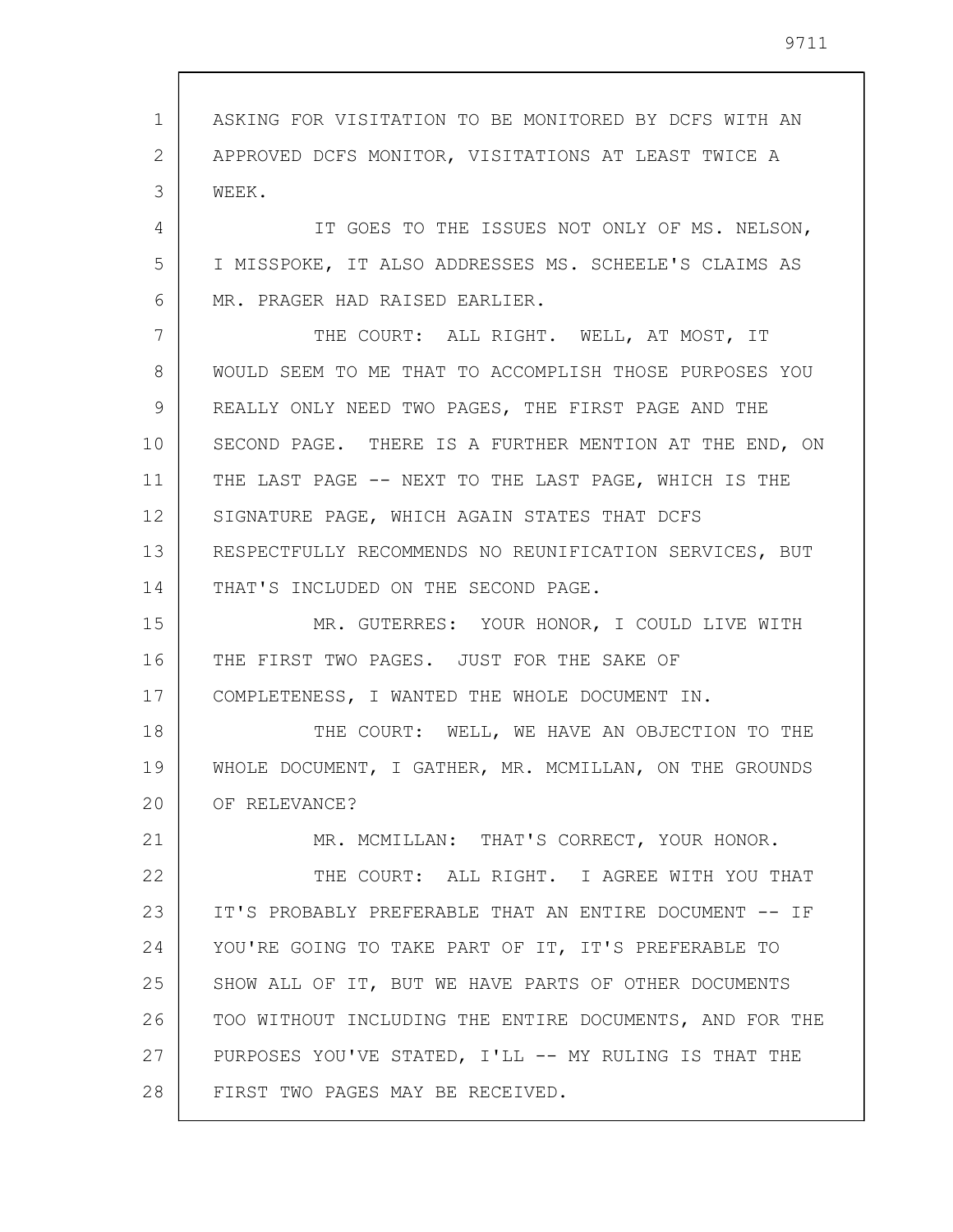1 2 3 4 5 6 7 8 9 10 11 12 13 14 15 16 17 18 19 20 21 22 23 24 25 26 27 28 THOSE, FOR THE CLERK'S RECORDS, ARE BATES PAGES 000026 AND -27. AND THEN AS TO THE REMAINING PAGES, -28, ALL OF -- FOUR ZEROS BEFORE IT -- -28 THROUGH -31 ARE NOT. MR. MCMILLAN: AND YOUR HONOR, WOULD THAT ALSO BE FOR A LIMITED PURPOSE? THE COURT: FOR A LIMITED PURPOSE ONLY. THAT'S CORRECT. MR. MCMILLAN: THANK YOU. THE COURT: SO THIS IS ANOTHER ONE THAT YOU'RE GOING TO HAVE TO PUT TOGETHER THAT LISTING FOR US OF LIMITED PURPOSE, WHICH IS GOING TO BE A SIGNIFICANT NUMBER OF DOCUMENTS. BUT THIS SHOULD BE PART OF THAT. ALL RIGHT. THE NEXT IS EXHIBIT 60. ALL RIGHT. THE NEXT, THEN, EXHIBIT 60, ARE PAGES BEARING THE BATES NUMBERS, WITHOUT MENTION OF THE ZEROS, 1155 AND 1156. AND THE FIRST OF THOSE PAGES IS THE DOCUMENT INFORMATION FROM THE COURT OFFICER, AND THEN THE SECOND PAGE IS A ONE-PAGE DOCUMENT DATED JUNE 29, 2010, SIGNED BY WENDY CRUMP. THIS DOCUMENT WAS RECEIVED IN EVIDENCE IN THE JUVENILE PROCEEDING. AND THE BASIS FOR THIS TO BE RECEIVED, MR. GUTERRES? I DON'T KNOW THAT WE NEED THE TRANSMITTAL FORM, THERE'S NOTHING ABOUT IT THAT'S -- THAT COULD POSSIBLY CAUSE ANY PREJUDICE. THE HEART OF THIS IS THE WENDY CRUMP LETTER. MR. GUTERRES: UNDERSTOOD, YOUR HONOR. THE COURT: AND THE BASIS FOR OFFERING THIS IS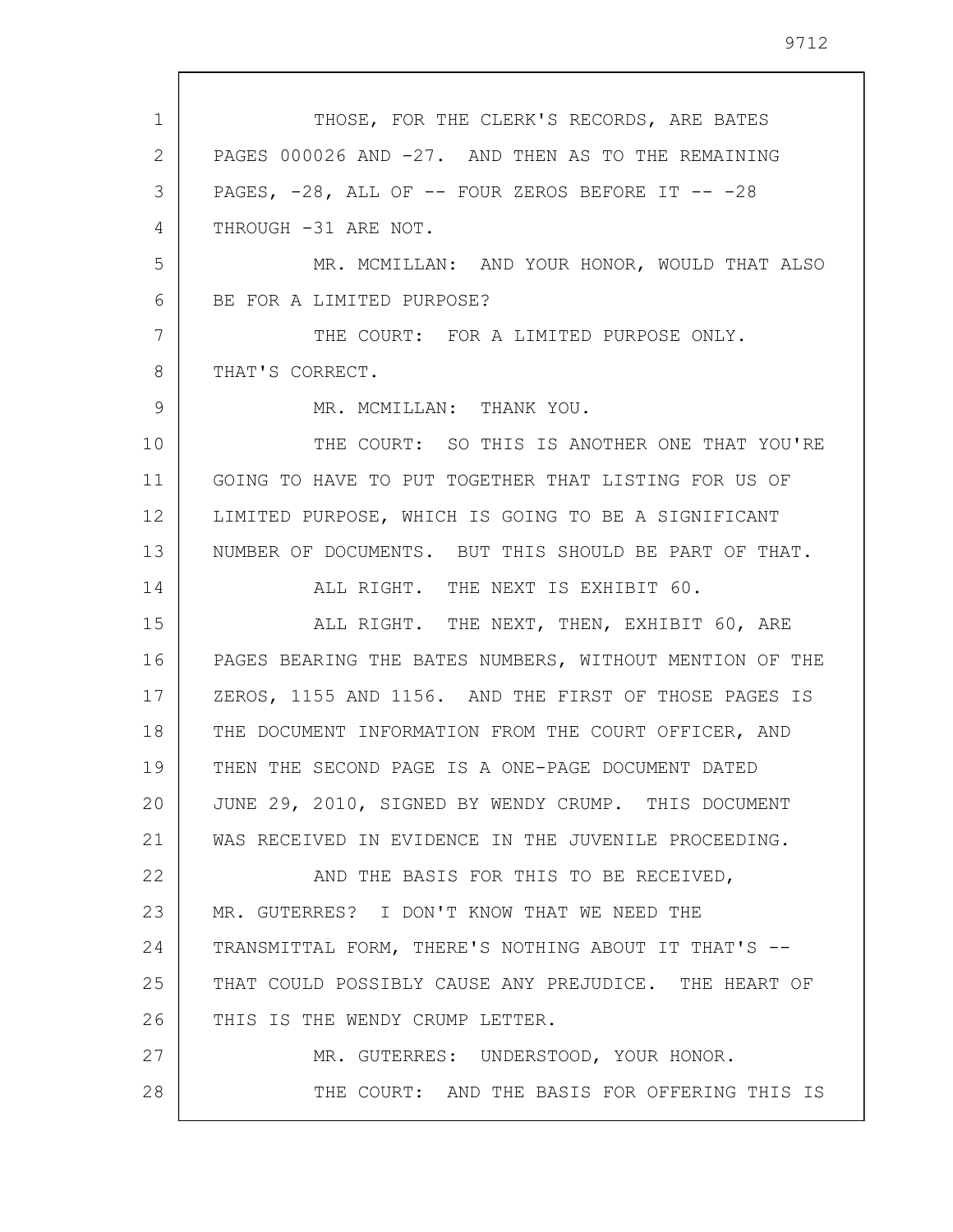| $\mathbf{1}$ | WHAT?                                                   |
|--------------|---------------------------------------------------------|
| 2            | MR. GUTERRES: AGAIN, THE PURPOSE OF THIS GOES           |
| 3            | TO SHOW THE REPORTING PARTY'S REPORTS TO THE DEPARTMENT |
| 4            | WITH REGARD TO WHAT GAVE RISE TO HER CONCERNS WITH THIS |
| 5            | CHILD, AND IT GOES ALSO TO THE ISSUES OF MOTIVATING     |
| 6            | FACTORS FOR WHY MS. NELSON AND MS. SCHEELE WERE DOING   |
| 7            | THE THINGS THAT THEY WERE DOING THAT HAVE NO BEARING ON |
| 8            | MOTHER'S DISABILITY OR PERCEIVED DISABILITY, THAT THIS  |
| 9            | IS REALLY BEING DONE -- THE ACTIONS THAT ARE BEING      |
| 10           | TAKEN ARE PURSUANT TO WHAT IS REQUIRED OF THEM TO DO,   |
| 11           | AND IT'S IN THE BEST INTERESTS OF THE CHILD AND HAS NO  |
| 12           | BEARING ON ANYTHING HAVING TO DO WITH PERCEIVED         |
| 13           | DISABILITY OR WITH ANY INTENTION OR MALICE TOWARDS      |
| 14           | MS. DUVAL OR RECKLESS DISREGARD TOWARDS MS. DUVAL.      |
| 15           | THE COURT: ALL RIGHT. MR. MCMILLAN?                     |
| 16           | MR. MCMILLAN: YOUR HONOR, NUMBER ONE, THE               |
| 17           | DOCUMENT, FIRST OF ALL, IT'S LACKING IN FOUNDATION TO   |
| 18           | ESTABLISH THAT THIS PARTICULAR DOCUMENT WAS EVER SENT   |
| 19           | TO OR RECEIVED AND REVIEWED BY EITHER MS. NELSON OR     |
| 20           | MS. SCHEELE, FIRST OF ALL.                              |
| 21           | SECONDARILY, I'M NOT TOTALLY CLEAR WHAT THE             |
| 22           | PURPOSE OF THE LETTER IS. IF IT WAS SOMETHING THAT WAS  |
| 23           | PREPARED IN RELATION TO THE ONGOING JUVENILE DEPENDENCY |
| 24           | LITIGATION FOR SOME SORT OF PURPOSE, THEN IT'S          |
| 25           | CERTAINLY HEARSAY AND THERE'S SOME QUESTION AS TO ITS   |
| 26           | TRUSTWORTHINESS BECAUSE OF THE LITIGATION CONTACT, IF   |
| 27           | THAT IS IN FACT WHAT IT IS. PART OF THE PROBLEM I'M     |
| 28           | HAVING HERE IS THERE'S NO ADEQUATE FOUNDATION LAID SO   |

 $\sqrt{ }$ 

 $\overline{\phantom{a}}$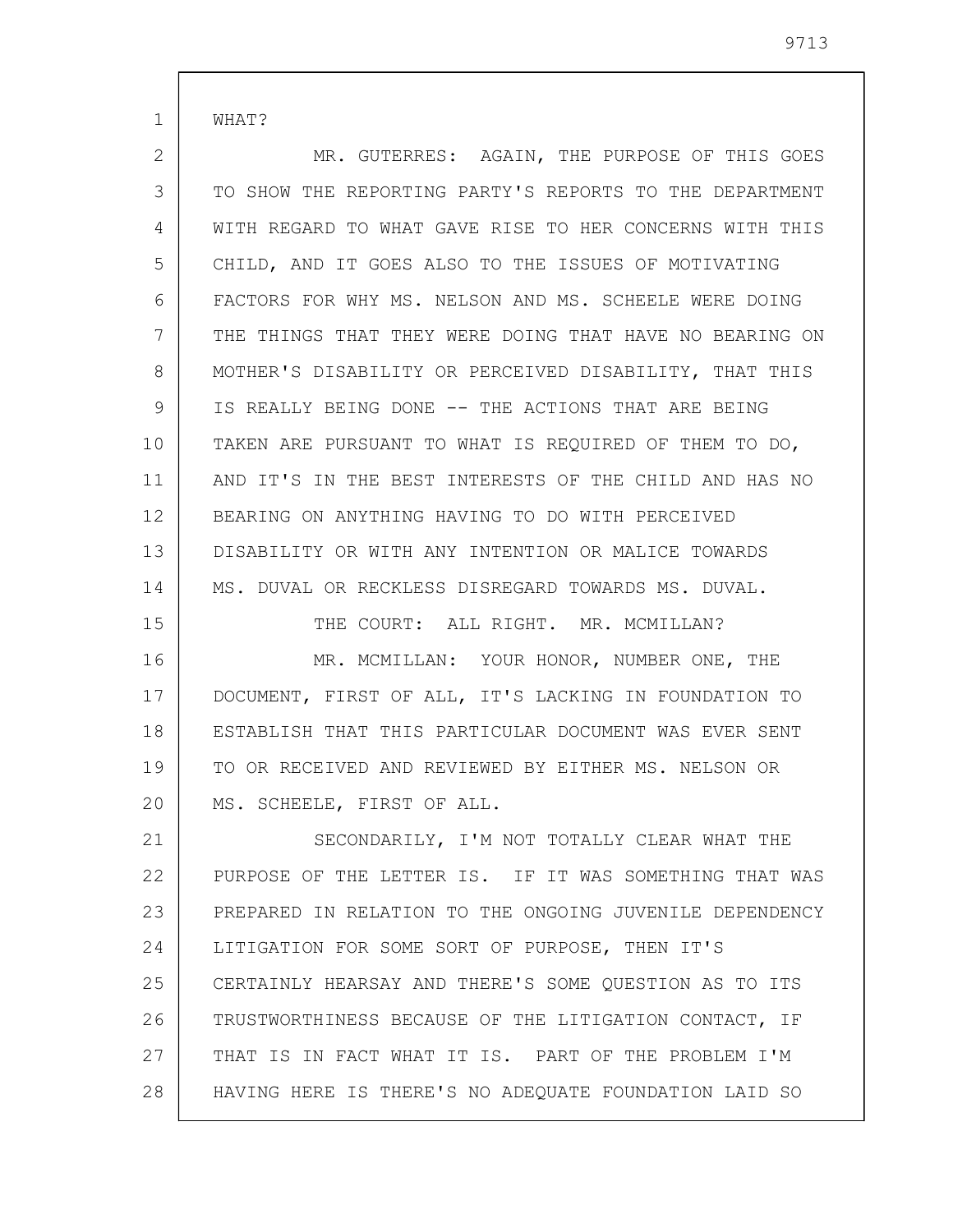| 1  | THAT WE CAN FIGURE OUT WHO GOT IT, WHEN IT WAS ACTUALLY |
|----|---------------------------------------------------------|
| 2  | WRITTEN, WHO RELIED ON IT, WHO REVIEWED IT, OTHER THAN  |
| 3  | THE FACT THERE'S AN ADMITTED STICKER ON IT WHICH MEANS  |
| 4  | IT MUST HAVE COME INTO THE COURT DURING THE TRIAL OF    |
| 5  | THE CASE IN JUNE. BUT BY THEN, WITH RESPECT TO          |
| 6  | NELSON -- CERTAINLY IT HAS NOTHING TO DO WITH EARLIER   |
| 7  | EVENTS BECAUSE IT WAS LATER IN TIME, BUT WITH RESPECT   |
| 8  | TO NELSON AND SCHEELE, BY JUNE 29TH, PRETTY MUCH ALL OF |
| 9  | THEIR -- AT LEAST INSOFAR AS I UNDERSTAND THE STATE OF  |
| 10 | THE EVIDENCE, PRETTY MUCH ALL OF THEIR ALLEGED          |
| 11 | MISCONDUCT IS SUBSTANTIALLY COMPLETED BY THAT TIME.     |
| 12 | AND SO I GUESS THAT'S THE FUNDAMENTAL                   |
| 13 | OBJECTION, IS THAT IT'S LACKING IN FOUNDATION, NO       |
| 14 | LONGER RELEVANT TO ANY ISSUE IN THE CASE, IT'S          |
| 15 | HEARSAY -- AND I CAN'T READ MY LAST ONE. I HAD ANOTHER  |
| 16 | ONE BUT I CAN'T READ IT.                                |
| 17 | THE COURT: WELCOME TO THE CLUB.                         |
| 18 | MR. MCMILLAN: YEAH.                                     |
| 19 | THE COURT: ALL RIGHT.                                   |
| 20 | MR. GUTERRES: YOUR HONOR, FOUNDATION-WISE,              |
| 21 | THE FOUNDATION WAS LAID BY MS. CRUMP DURING HER         |
| 22 | TESTIMONY.                                              |
| 23 | THE COURT: SHE DID STATE IT WAS HER LETTER.             |
| 24 | I'LL REFER TO IT AS A LETTER. THAT SEEMS TO BE A FAIR   |
| 25 | DESCRIPTION.                                            |
| 26 | I AGREE WITH WHAT MR. MCMILLAN SAID, THAT               |
| 27 | THIS -- THERE COULDN'T BE ANY KIND OF RELIANCE OF       |
| 28 | SOMEBODY ON THIS LETTER UNTIL AT LEAST JUNE 29TH, WHICH |

 $\overline{\phantom{a}}$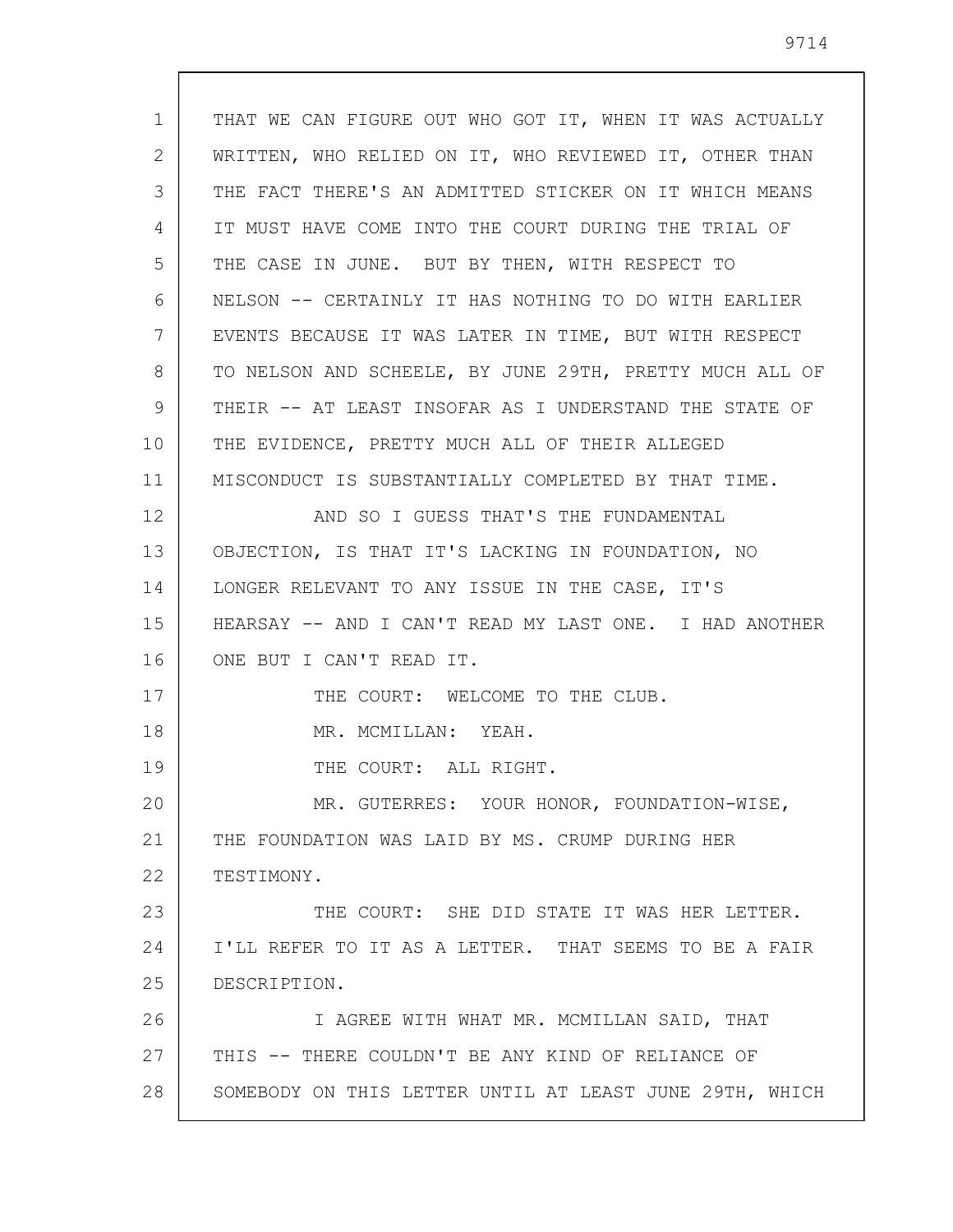1 2 3 4 5 6 7 8 IS THE DATE OF THE LETTER. AND I'M NOT SURE WHEN IT WAS RECEIVED. BUT I DO NOTE FROM THE PREVIOUS PAGE THAT YOU'VE OFFERED, PAGE 1155, THAT THE TRANSMISSION WAS ON JUNE 30TH. SO CLEARLY SOMEONE AT DCFS HAD RECEIVED THIS BY THAT TIME. SO I THINK THE QUESTION GOES TO -- GOES TO -- WELL, LET ME SAY FURTHER, THE LETTER IS HEARSAY, EVEN THOUGH DR. EGGE SAID THAT WAS HER LETTER, BUT IT IS HEARSAY.

9 10 11 BUT THE BASIS FOR RECEIVING IT IN EVIDENCE WOULD BE A NONHEARSAY PURPOSE. AND I THINK YOU'VE SUGGESTED A CERTAIN NONHEARSAY PURPOSE.

12 13 14 15 16 17 18 19 20 21 22 23 24 MR. GUTERRES: YOUR HONOR, THIS LETTER IS A CONSISTENT STATEMENT BY MS. CRUMP WHICH WOULD HAVE BEEN COMMUNICATED -- OUT OF THIS INFORMATION, IN ESSENCE, ALTHOUGH THIS POSTDATES THE DETENTION, IS INFORMATION THAT WAS COMMUNICATED AND MS. PENDER HAD, MS. ROGERS HAD, AND THEN OBVIOUSLY MS. NELSON HAD DURING THE TIME POST DETENTION. AND WE FEEL THAT, GIVEN THE ALLEGATIONS, AS IT RELATES TO THE DETENTION AND THE EXIGENT CIRCUMSTANCES, AND THEN THE CLAIMS OF -- THE DISABILITY CLAIMS AND INTENTIONAL INFLICTION CLAIMS AGAINST MS. SCHEELE, THAT THIS GOES TO SHOW A CONSISTENT PRIOR STATEMENT BY A VERY KEY WITNESS THAT PLAYED A MAJOR ROLE IN THIS CASE.

25 26 27 28 THE COURT: WELL, IT MAY BE INFORMATION THEY HAD, RECITING SOME INFORMATION THEY HAD, BUT THEIR TESTIMONY WOULD STAND -- THAT THEIR TESTIMONY WOULD BE THE BASIS FOR ESTABLISHING WHAT THEY KNEW OR DIDN'T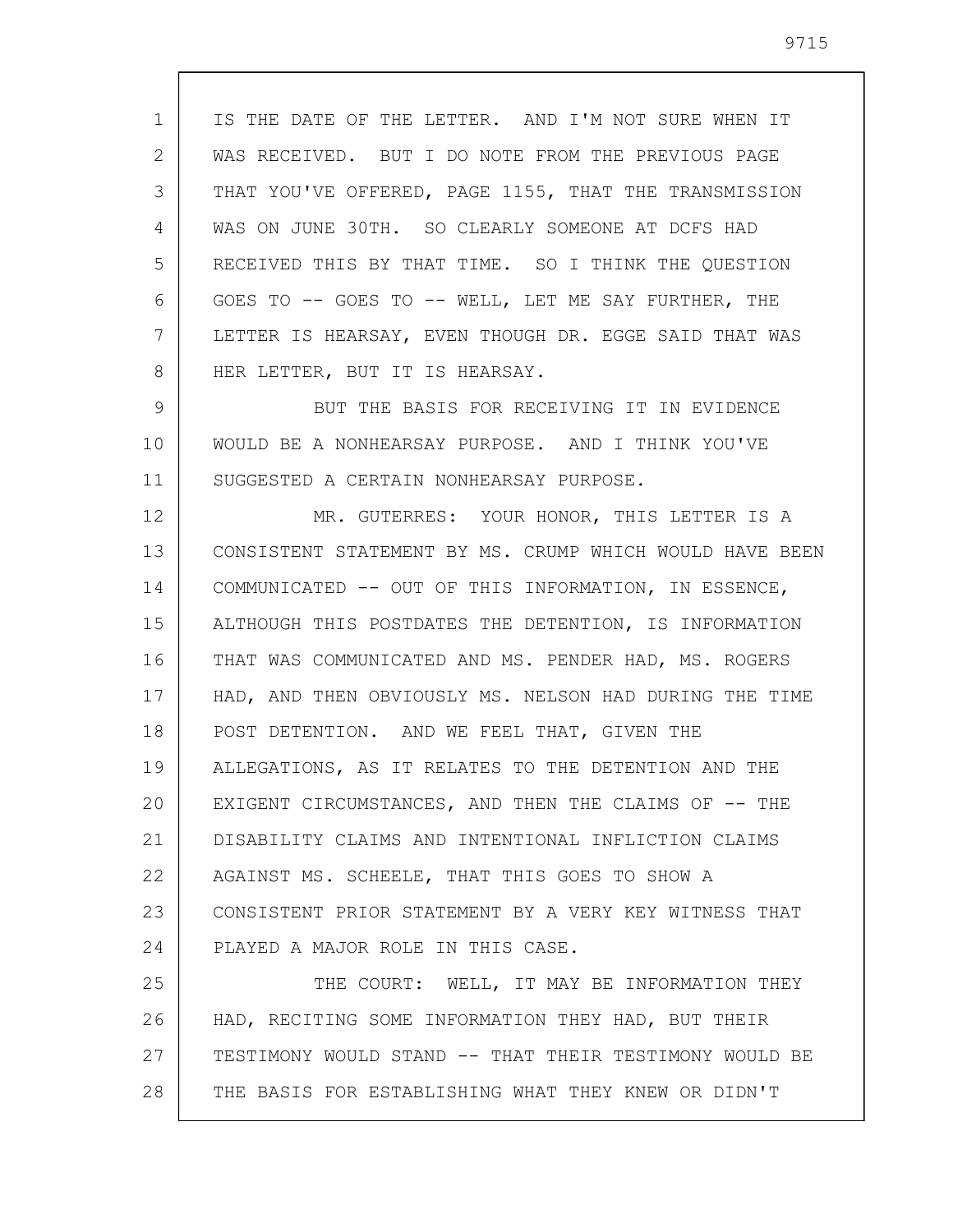| $\mathbf{1}$ | KNOW AT A PARTICULAR POINT IN TIME. I WAS LOOKING AT    |
|--------------|---------------------------------------------------------|
| 2            | THE -- WELL, THE LIMITED PURPOSE THAT I COULD SEE, AT   |
| 3            | LEAST BY ARGUMENT, IS IN THE ORIGINAL                   |
| 4            | JURISDICTION/DISPOSITION REPORT THERE HAD BEEN A        |
| 5            | RECOMMENDATION AGAINST FAMILY REUNIFICATION SERVICES.   |
| 6            | THAT RECOMMENDATION, OR THE ISSUE OF FAMILY             |
| 7            | RECOMMENDATION SERVICES [SIC], WAS A SUBJECT OF THE     |
| 8            | ACTUAL HEARING ON THE JURISDICTION/DISPOSITION REPORT   |
| 9            | WHICH OCCURRED ON SEVERAL DAYS -- I REALIZED IN GOING   |
| 10           | THROUGH SOME OF THESE DOCUMENTS -- SEVERAL DAYS LEADING |
| 11           | UP TO THE FINAL HEARING WHICH WAS ON AUGUST 9.          |
| 12           | SO MR. PRAGER HAS INDICATED TO US THAT PART OF          |
| 13           | HIS CLAIM FOR DISCRIMINATION WAS THE RECOMMENDATION     |
| 14           | AGAINST FAMILY REUNIFICATION SERVICES. AND SO TO THAT   |
| 15           | VERY LIMITED PURPOSE, THIS LETTER COULD BE RECEIVED.    |
| 16           | MR. GUTERRES: THANK YOU, YOUR HONOR.                    |
| 17           | THE COURT: MR. MCMILLAN?                                |
| 18           | MR. MCMILLAN: YES, YOUR HONOR.                          |
| 19           | THE PROBLEM THAT I HAVE WITH IT IS, FIRST AND           |
| 20           | FOREMOST, THERE'S STILL -- AND THERE MAY HAVE BEEN AND  |
| 21           | I JUST DON'T RECALL IT. I'M NOT SAYING IT DIDN'T        |
| 22           | HAPPEN, I JUST DON'T RECALL EITHER MS. SCHEELE OR       |
| 23           | MS. NELSON SAYING THAT THEY RELIED OR EVEN SAW THIS     |
| 24           | LETTER. SO IF -- I UNDERSTAND WHAT YOUR HONOR IS        |
| 25           | SAYING, BUT IF THEY NEVER SAW IT, THEN HOW COULD IT     |
| 26           | FACTOR INTO ANYTHING THAT FORMED THE BASIS FOR THE      |
| 27           | DISCRIMINATION CLAIM OR NOT? NOW, IF THEY HAD SEEN IT,  |
| 28           | ANALYZED IT, AND SAID, "OH, YEAH, I BASED MY            |

 $\overline{\phantom{a}}$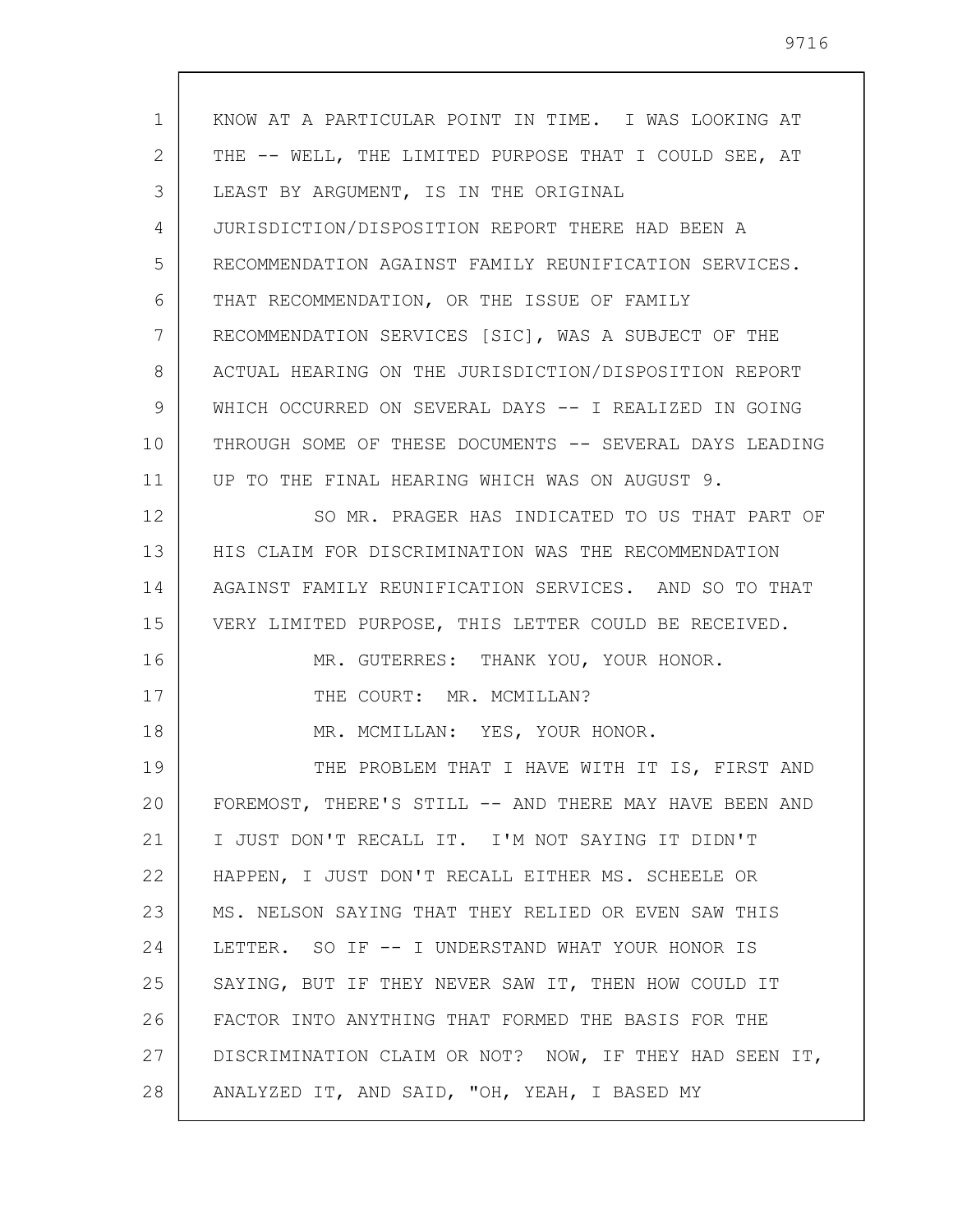1 2 3 4 5 6 7 8 9 10 11 12 13 14 15 16 17 18 19 20 21 22 23 24 25 26 27 28 RECOMMENDATION, I BASED MY CONDUCT ON SOME OF THE INFORMATION IN THIS LETTER," THEN I DON'T KNOW THAT I COULD REASONABLY HAVE ANY PROBLEM WITH THAT. BUT I DON'T RECALL THERE EVER HAVING BEEN ANY TESTIMONY THAT, "YES, I GOT THIS LETTER, I REVIEWED IT, IT FORMED THE BASIS FOR SOMETHING I DID," OR ANYTHING LIKE THAT. SO I STILL DON'T THINK IT BEARS ANY RELEVANCE TO THE ISSUES. SECONDARILY, FOR THE LIMITED PURPOSE MR. GUTERRES IS PRESENTING, HOW CAN THIS LETTER SATISFY THE LIMITED PURPOSE TO SHOW THE BASIS FOR CONDUCT WITHOUT THE JURY ACCEPTING IT AS TRUE? I DON'T UNDERSTAND HOW WE CAN MAKE THAT SEVERANCE. WHERE THE CLAIM IS -- IT'S REALLY PRETTY EASY ON THE JUDICIAL DECEPTION CLAIM, AND WE WERE TALKING ABOUT THOSE WAY BACK WHEN, BECAUSE THE CLAIM IS THIS FALSE STATEMENT WAS MADE TO THE COURT, SO THAT'S PRETTY SIMPLE. LIMITED PURPOSE, JUST SHOWING WHAT STATEMENTS WERE MADE TO THE COURT, NOT WHETHER THEY WERE TRUE OR NOT. THIS IS QUITE A BIT DIFFERENT BECAUSE THE ISSUE AT PLAY IS NO LONGER WHETHER OR NOT STATEMENTS MADE TO THE COURT WERE TRUE OR WHETHER THOSE STATEMENTS WERE MADE TO THE COURT. THE ISSUE THAT THEY'VE RAISED NOW, DEFENDANTS HAVE RAISED NOW IS THAT THE CONDUCT OF MS. NELSON AND MS. SCHEELE WAS BASED IN SOME MEASURE OR THIS LETTER IN SOME WAY FORMED THE BASIS FOR THAT CONDUCT OR EVEN THE JUSTIFICATION FOR THAT CONDUCT. TO GET TO THAT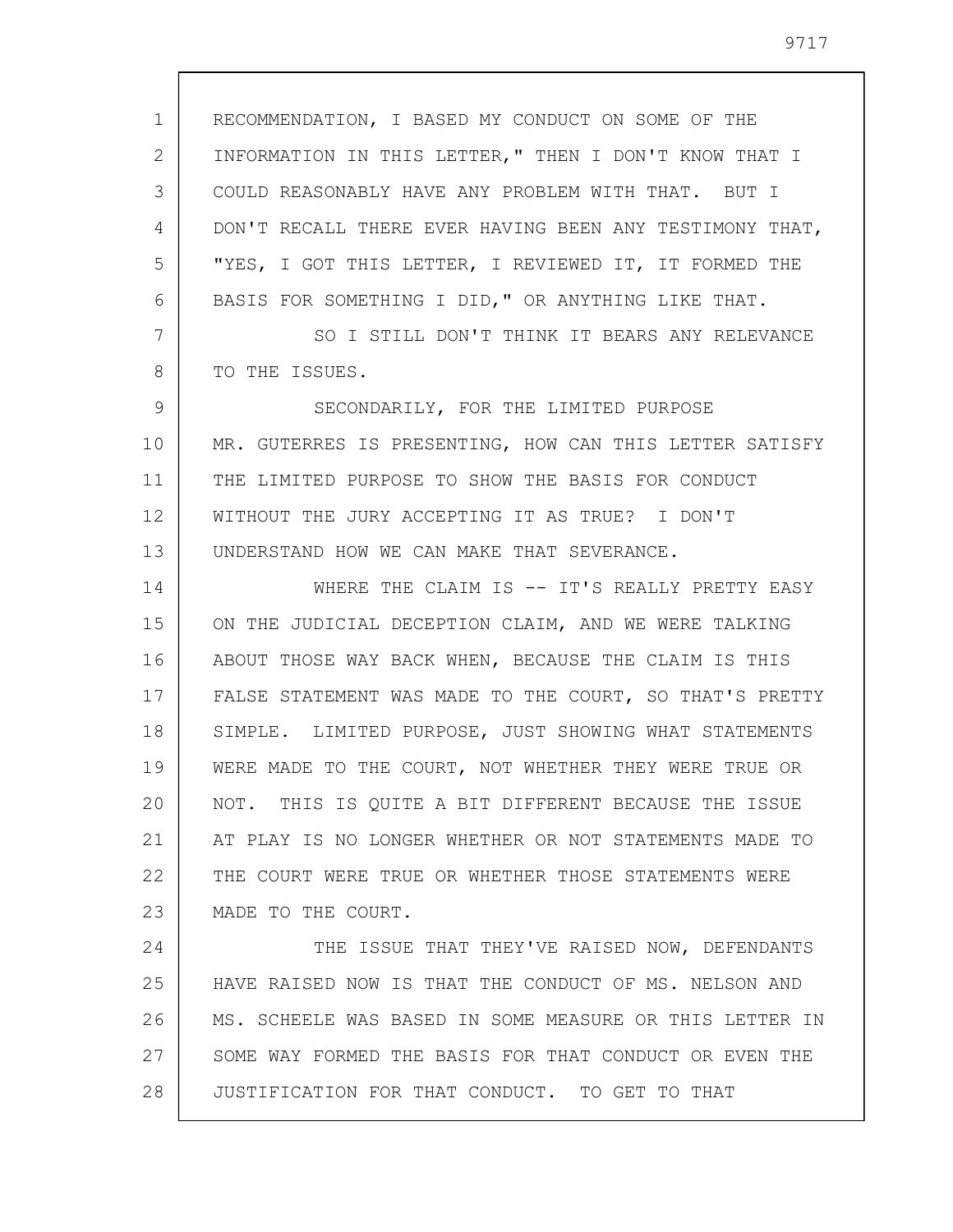1 2 3 4 5 6 7 8 QUESTION, THERE HAS TO BE TESTIMONY BY MS. NELSON AND MS. SCHEELE THAT SAYS, "YES, I GOT THIS LETTER, I READ IT, I ANALYZED IT IN THE CONTEXT OF THAT CASE. AND IT FORMED THE BASIS FOR SOME CONDUCT THAT PLAINTIFF CLAIMS I DID THAT WAS WRONGFUL BUT IT WASN'T BECAUSE WHEN I LOOKED AT THIS LETTER, YOU KNOW, IT GAVE ME THE REASONS TO DO THE THINGS I DID." WITHOUT EVIDENCE BEFORE THIS JURY TO MAKE THAT ARGUMENT, IT'S NOT PROPER.

9 10 11 12 13 14 15 16 17 18 19 20 THE COURT: ANYTHING FURTHER, MR. GUTERRES? MR. GUTERRES: YOUR HONOR, THERE'S REFERENCES WITHIN THE JURISDICTION/DISPOSITION REPORT REGARDING THE CONCERNS WITH MOTHER NOT PROPERLY FEEDING THIS CHILD AT THE TIME THAT THE REPORT WAS PREPARED. AND THIS REPORT FURTHER SUPPORTS THOSE -- THE RECOMMENDATIONS AS THE COURT HAS INDICATED. AND I THINK EVEN IF IT'S FOR THE LIMITED PURPOSE, IT IS CONSISTENT WITH WHY CERTAIN RECOMMENDATIONS WERE MADE IN THE REPORT BY MS. NELSON. IT SHOWS THAT THERE IS A NONDISCRIMINATORY REASON FOR MAKING THE RECOMMENDATIONS THAT WERE MADE.

THE COURT: ALL RIGHT.

21

22 23 MR. GUTERRES: WITH THAT, WE'LL SUBMIT YOUR HONOR.

24 25 THE COURT: ALL RIGHT. EXHIBIT 60 WILL NOT BE RECEIVED.

26 27 28 I WILL GIVE YOU AN OPPORTUNITY, MR. GUTERRES, OR MS. SWISS, WHO SEEMS TO BE THE ONE WHO CAN FIND THINGS FOR US QUICKLY, THAT IF YOU -- I THINK IT'S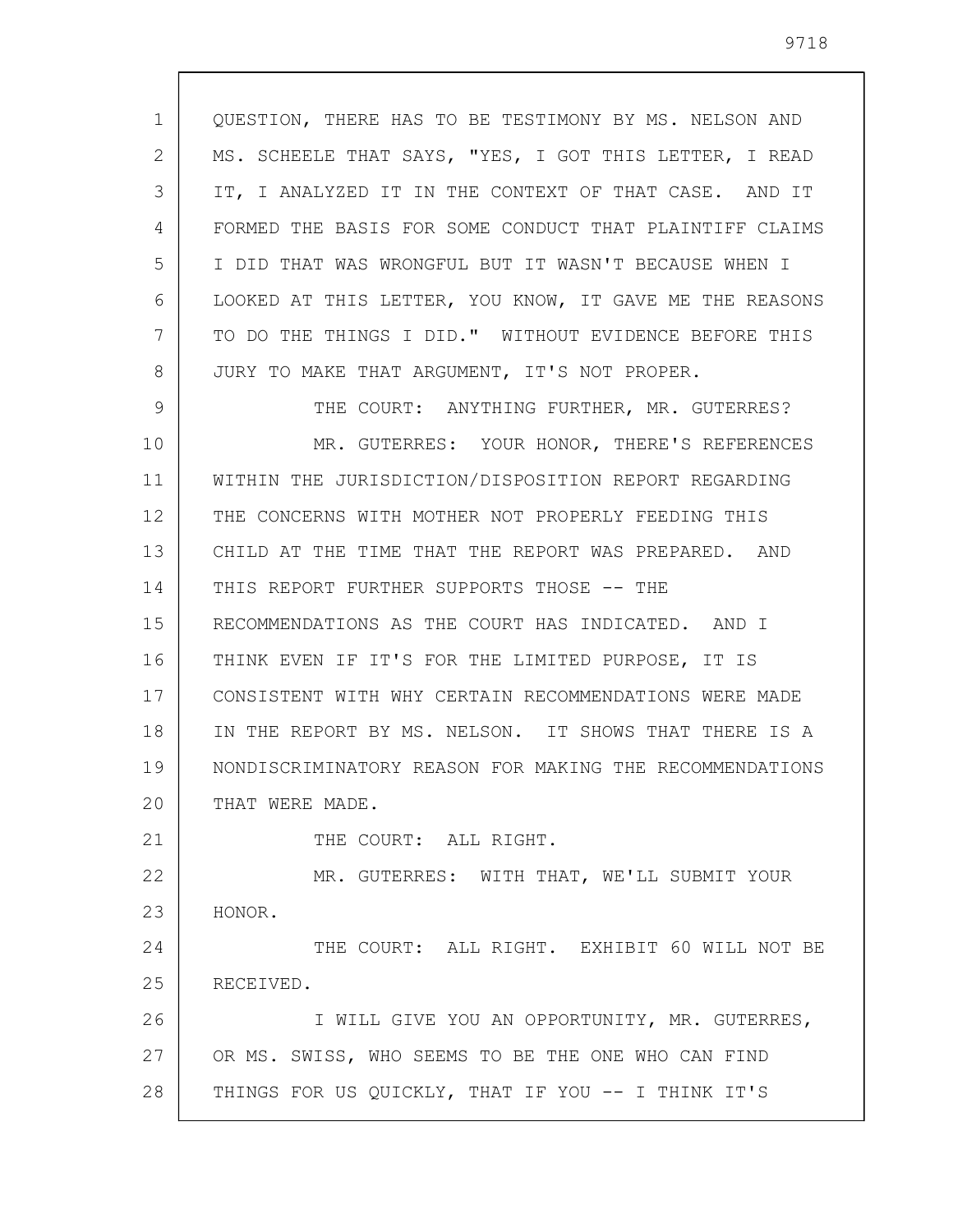1 2 3 4 5 6 7 8 9 10 11 CORRECT THAT TO THE EXTENT THAT WOULD BE FOR A LIMITED PURPOSE OF SHOWING THAT SCHEELE AND NELSON DID NOT -- THAT ANY RECOMMENDATION AGAINST REUNIFICATION WAS NOT BASED ON A DISCRIMINATORY REASON BUT ON A LEGITIMATE REASON, THAT TO THE EXTENT THIS LETTER MAY PROVIDE A BASIS FOR THAT, AND IT PROBABLY DOES, THAT THERE WAS A GOOD REASON. ONE OF THE REASONS FOR IT ORIGINALLY WAS NOT ONLY STATUTORY PROVISION, BUT REUNIFICATION REGARDLESS OF THE STATUTE WOULD NOT BE A GOOD IDEA IF YOU'RE REUNIFYING WITH A PERSON YOU'RE FINDING AT FAULT FOR THE CONDITION.

12 13 14 15 16 17 18 19 20 21 22 23 24 25 26 27 28 SO IF YOU CAN SHOW US ANY EVIDENCE, SOME TESTIMONY FROM SCHEELE AND/OR NELSON ABOUT HAVING CONSIDERED IT, THAT I'LL BE HAPPY TO ENTERTAIN. THE PREVIOUS PAGE, 1155, WAS A TRANSMITTAL BY NELSON. AND SO I THINK HAVING TRANSMITTED IT, IT WOULD BE REASONABLE TO INFER THAT SHE SAW IT. BUT I THINK SEEING IT ISN'T SUFFICIENT. I THINK THERE HAS TO BE SOME EVIDENCE OF RELIANCE. EVEN THEN, THIS IS -- THIS IS REALLY JUST DOWN THE ROAD, BUT I WILL ADMIT ALSO THAT THE CLAIMS OF DISCRIMINATION ALSO GO DOWN THE ROAD TOO. AND THEY'RE BASED ON WHAT PLAINTIFF PERCEIVES AS DIFFERENT EVENTS OCCURRING OVER A PERIOD OF TIME, AND SPECIFICALLY AFTER THE ORIGINAL DETENTION HEARING. THAT'S ONE OF THE REASONS THEY'VE CITED ALL THOSE DSL NOTES TO YOU THAT EXTEND INTO THE FOLLOWING JUNE OR SO. SO FOR NOW, THE ANSWER IS IT WILL NOT BE RECEIVED.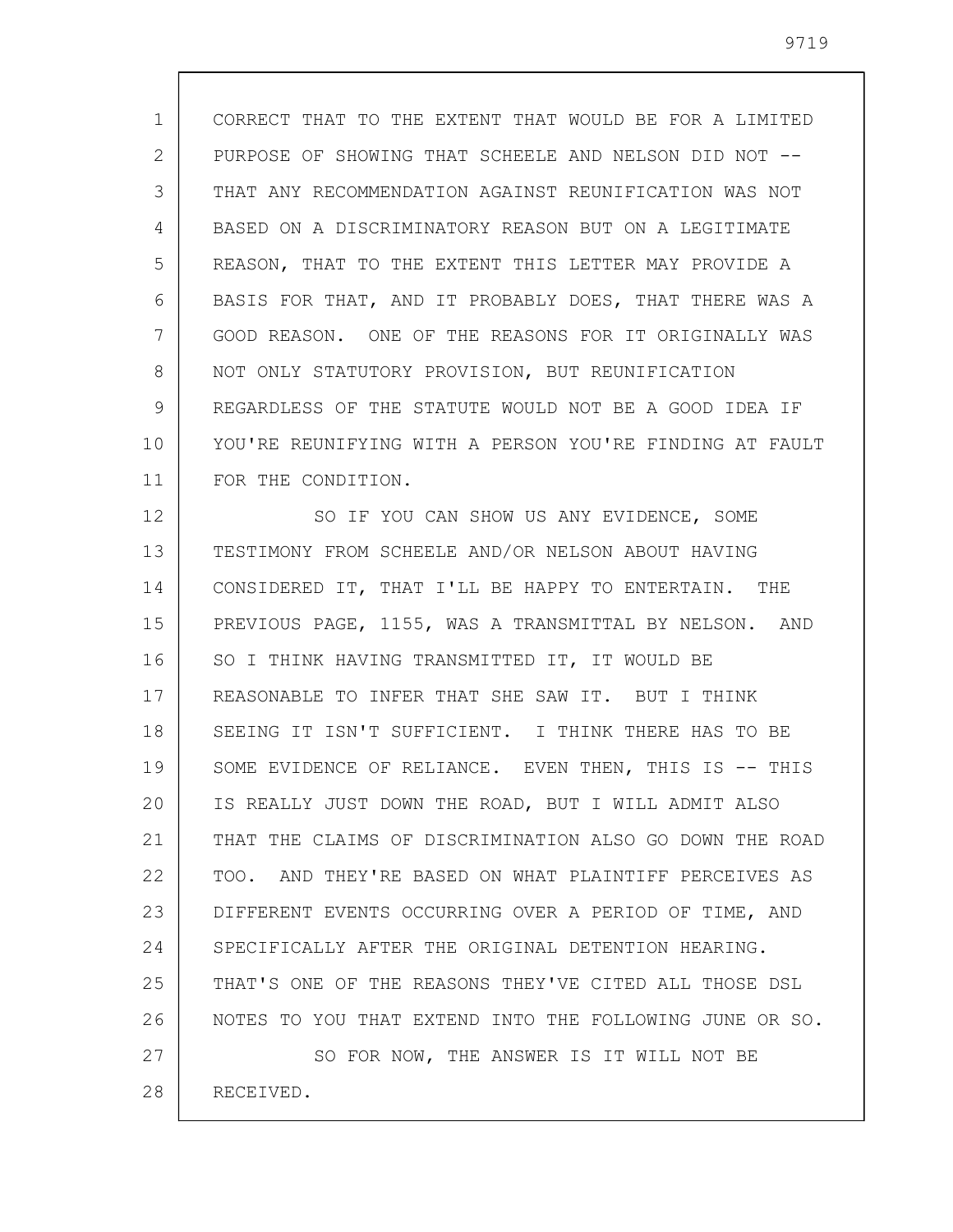1 2 3 4 5 6 7 8 9 10 11 12 13 14 15 16 17 18 19 20 21 22 23 24 25 26 27 28 MR. GUTERRES: THANK YOU, YOUR HONOR. THE COURT: THE NEXT ONE IS EXHIBIT 76, WHICH IS THE LAST-MINUTE INFORMATION FORM DATED -- AND I HAVE IT HERE -- DATED AUGUST 9, 2010, WHICH WAS A FORM THAT IS SIGNED BY MS. SCHEELE. WHAT'S THE BASIS FOR OFFERING THIS? MR. GUTERRES: YOUR HONOR, THIS IS THE ONLY REPORT -- MS. SCHEELE LAID THE FOUNDATION FOR THIS DOCUMENT. SHE'S TESTIFIED THIS IS THE ONLY REPORT SHE EVER SUBMITTED TO THE COURT. AND IT'S BEING SAID THAT THERE'S VARIOUS ALLEGATIONS OF HER MAKING SORTS OF -- ALL SORTS OF STATEMENTS THAT WERE DONE WITH SOME INTENT OR RECKLESS DISREGARD TOWARDS MS. DUVAL. WE WOULD LIKE TO ESTABLISH THAT THE ONLY THING THAT MS. SCHEELE SUBMITTED -- EVER SUBMITTED TO THE COURT WAS THIS ONE REPORT. AND IT ALSO GOES, AGAIN, TO THE ISSUE THAT HER ACTIONS WERE IN CONJUNCTION WITH HER DUTIES AND OBLIGATIONS IN PROVIDING REUNIFICATION SERVICES. ANY COMMENTS MADE TO MS. DUVAL WOULD HAVE BEEN IN THAT REGARD. AND THAT IT WAS DONE WITHOUT ANY -- FOR A NONDISCRIMINATORY PURPOSE. THE COURT: MR. MCMILLAN? MR. MCMILLAN: THANK YOU, YOUR HONOR. AGAIN, ON THIS, JUST IN LOOKING AT THE TEXT OF THE FILING, ALL IT APPEARS TO BE SAYING IS THAT THERE WAS A CHANGE IN THE DOCTOR, THE DOCTOR HASN'T HAD A CHANCE TO ACTUALLY DO A, YOU KNOW, FULL BLOWN REVIEW, AND THAT OTHER THAN THAT, THE BOY APPEARS TO BE DOING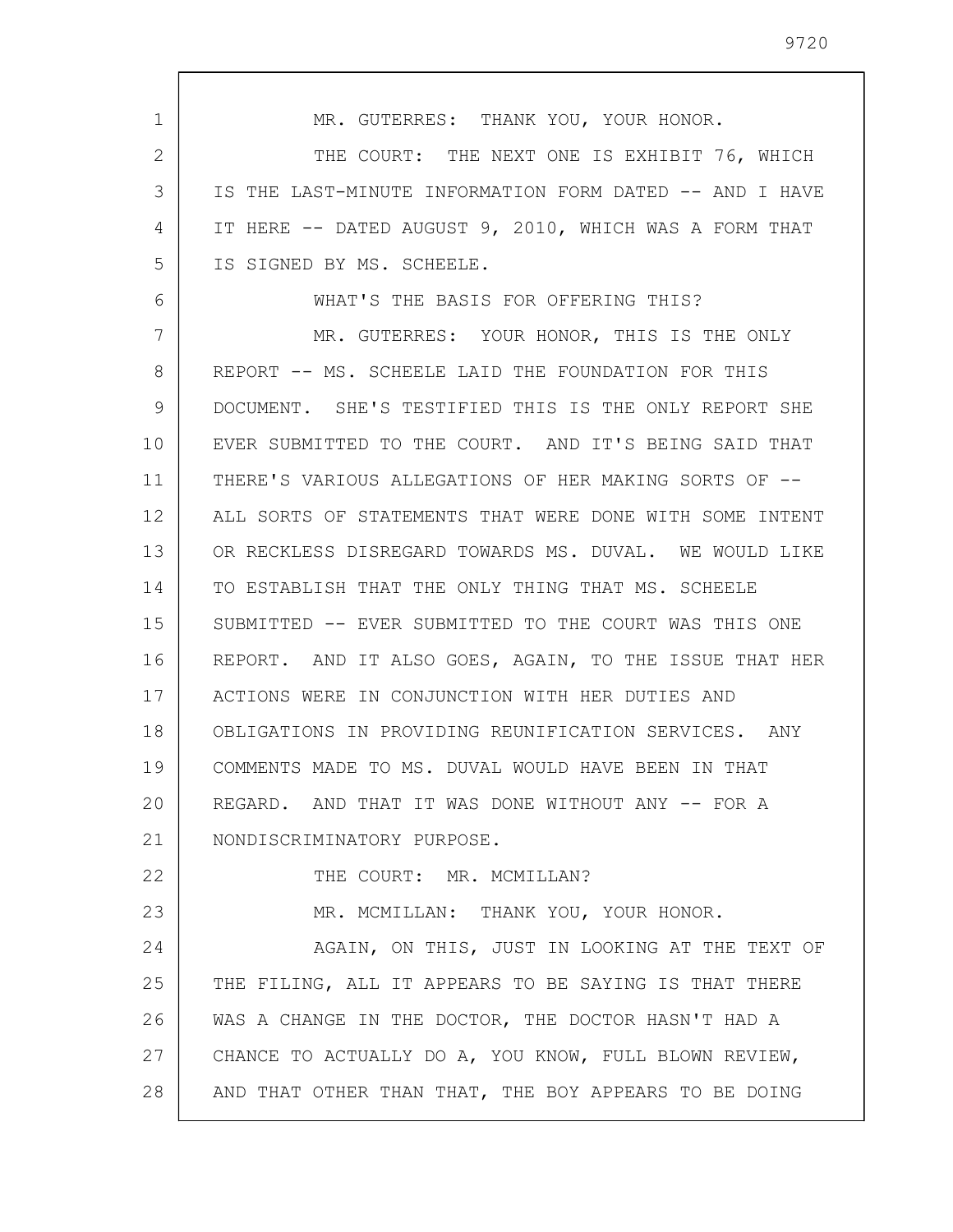1 2 3 4 5 6 7 8 9 10 11 12 13 14 15 16 17 18 19 20 21 22 23 24 25 26 27 28 GOOD, AND STUFF OF THAT NATURE. IT DOESN'T ACTUALLY SAY ANYTHING ABOUT THE UNDERLYING BASIS FOR ANY OF THE CLAIMS IN THIS SUIT. IF YOUR HONOR REMEMBERS THE ARGUMENT -- ACTUALLY, I'M SURE YOU DO, IT WAS JUST THIS MORNING. IN FACT, I PROBABLY DON'T REMEMBER IT AS WELL. BUT WE'RE NOT GOING AFTER MS. SCHEELE IN ANY REGARD -- AND I THINK THIS MIGHT HAVE EVEN BEEN THE REPORT WE WERE TALKING ABOUT WHERE SHE JUST DID ONE REPORT TO THE COURT, AND WE'RE NOT GOING AFTER HER FOR THAT. THAT HAS NOTHING TO DO WITH ANYTHING THAT WE'RE DOING HERE IN THIS CASE. AND IT DOESN'T EVEN RELATE TO REUNIFICATION SERVICES. THIS IS AT THE END OF THE CASE, THE DAY BEFORE -- ONCE THE TRIAL HAS ALREADY BEEN COMPLETED, THE DAY BEFORE THE COURT ISSUES ITS FINAL WRITTEN RULING IN THE UNDERLYING JUVENILE DEPENDENCY CASE. SO IT'S NOT CLEAR TO ME HOW THIS DOCUMENT IS RELEVANT TO ANY ISSUE CURRENTLY AT PLAY IN THIS CASE. THE COURT: THE --MR. MCMILLAN: IN ADDITION, IT'S HEARSAY AND CONTAINS HEARSAY COMMENTS OF A DR. DE-RITTER (PHONETIC). MR. GUTERRES: YOUR HONOR, IF I MAY, BRIEFLY? THE COURT: SURE. MR. GUTERRES: THAT'S EXACTLY OUR POINT. THEIR WHOLE POINT IS THAT MS. SCHEELE WAS HARASSING, HAD A BIAS, HAD A PERSONAL VENDETTA, IN ESSENCE,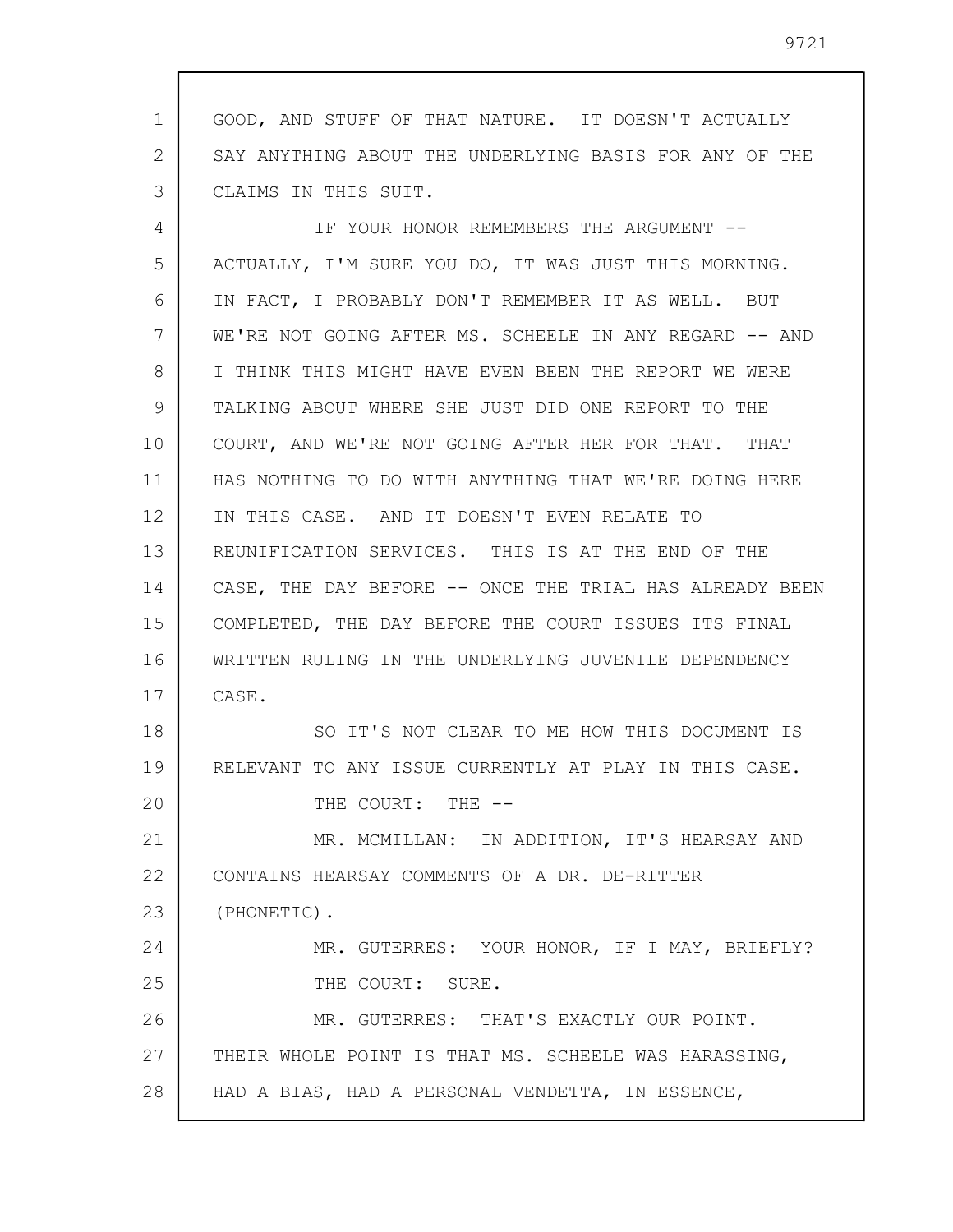| $\mathbf{1}$ | AGAINST MS. DUVAL. HERE'S HER OPPORTUNITY TO ADD ONTO   |
|--------------|---------------------------------------------------------|
| 2.           | THAT, TO REPORT TO THE COURT, AND YET THERE'S NOTHING   |
| 3            | IN THERE. THIS IS THE ONLY REPORT MS. SCHEELE SUBMITS.  |
| 4            | THE ABSENCE OF ANY INFORMATION GOES TO THE ISSUE OF, IN |
| 5            | HER DEFENSE, THAT THE INTENTIONAL CONDUCT THAT THEY'RE  |
| 6            | TRYING TO PUT ON MS. SCHEELE IS JUST NOT THERE.         |
| 7            | MR. MCMILLAN: YOUR HONOR, BY NOW, BY                    |
| 8            | AUGUST 9TH, I BELIEVE THAT IS THE LAST HEARING          |
| 9            | TRANSCRIPT FROM THE UNDERLYING JUVENILE DEPENDENCY      |
| 10           | PROCEEDING.                                             |
| 11           | THE COURT: YES, IT WAS.                                 |
| 12           | MR. MCMILLAN: SO EVERYBODY ALREADY KNEW BY              |
| 13           | THE 9TH THAT THIS CASE WAS OVER AND MS. DUVAL LOST. SO  |
| 14           | WHETHER OR NOT --                                       |
| 15           | THE COURT: WELL, SHE ACTUALLY LOST BY, AT               |
| 16           | LEAST THE ORAL DECISION, ON AUGUST 9TH.                 |
| 17           | MR. MCMILLAN: CORRECT.                                  |
| 18           | THE COURT: AND THAT WAS THE TIME THE COURT              |
| 19           | MADE ON THE RECORD THE FINDINGS AND THE FACTUAL BASIS   |
| 20           | FOR THE FINDINGS. AND SO -- AND THIS WAS ADMITTED INTO  |
| 21           | EVIDENCE, SO WE KNOW THAT THE COURT DID RECEIVE IT.     |
| 22           | AND I'M NOT SAYING THIS IS REALLY COUNTER TO WHAT       |
| 23           | YOU'RE SAYING, BUT THE -- THE OBJECTIONS ARE GOING TO   |
| 24           | BE OVERRULED. THIS ONE-PAGE DOCUMENT -- DO YOU NEED     |
| 25           | THE FIRST PAGE? JUST SHOWING IT WAS --                  |
| 26           | MR. GUTERRES: IT'S ONLY ONE PAGE, YOUR HONOR.           |
| 27           | MR. MCMILLAN: I THINK IT'S ONLY ONE PAGE.               |
| 28           | THE COURT: OH, THAT'S -- IT'S A ONE-PAGE                |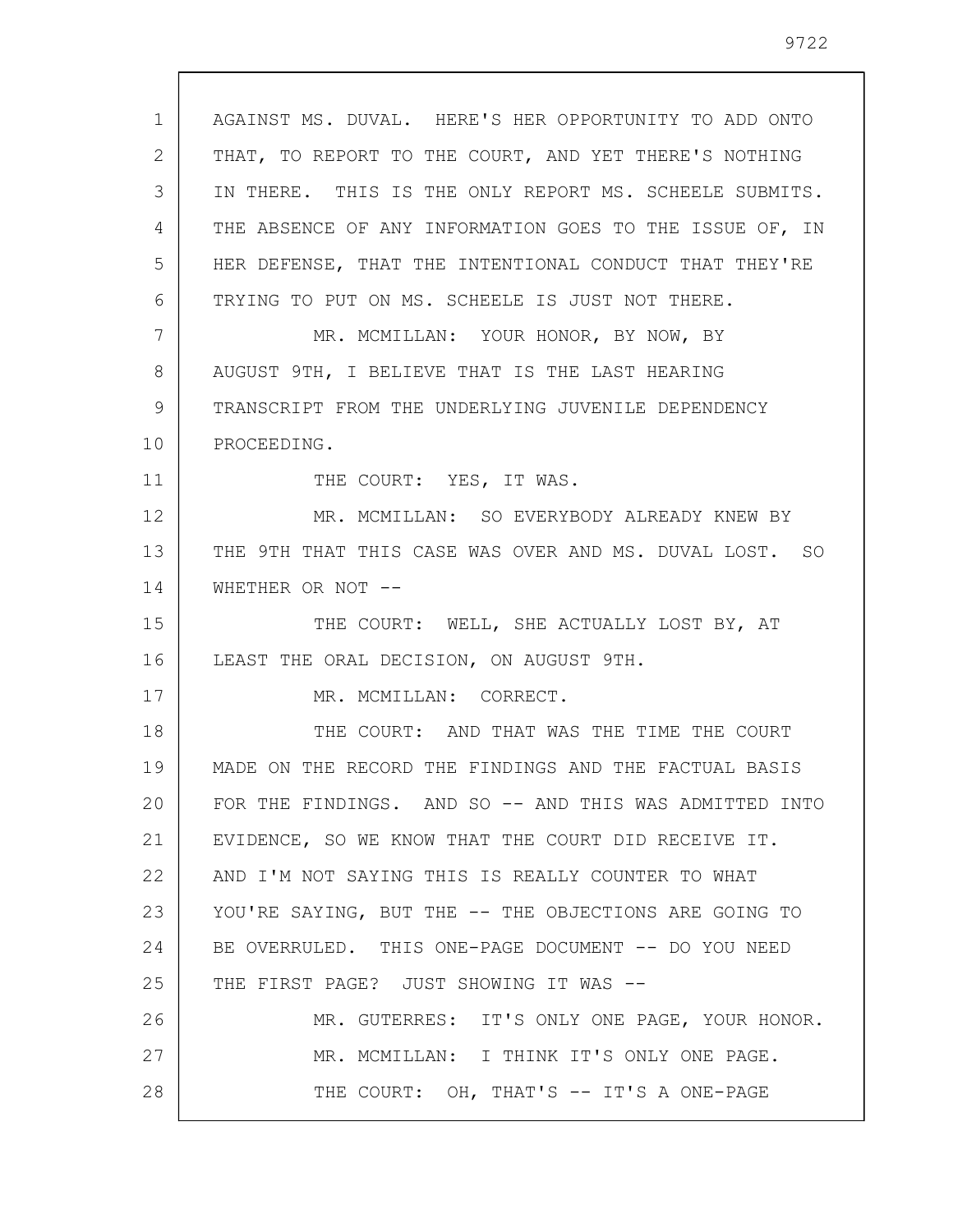| 1. | DOCUMENT. SO EXHIBIT 76, CONSISTING OF THE SINGLE PAGE  |
|----|---------------------------------------------------------|
| 2  | BEARING IN THE UPPER RIGHT-HAND CORNER THE BATES NUMBER |
| 3  | OF 001250, WILL BE RECEIVED FOR A LIMITED PURPOSE ONLY. |
| 4  | NEXT ONE IS EXHIBIT 338.                                |
| 5  | WELL, THIS HAS NOTHING TO DO WITH THE                   |
| 6  | ADMISSIBILITY OF EXHIBITS. REMEMBER, COUNSEL, I'VE      |
| 7  | GIVEN YOU A TIME LIMIT FOR YOUR CLOSING ARGUMENT. I     |
| 8  | DON'T KNOW HOW ANY OF YOU WILL HAVE TIME TO MENTION ALL |
| 9  | OF THE EXHIBITS.                                        |
| 10 | MR. GUTERRES: I HOPE THE COURT'S GOING TO               |
| 11 | KEEP A STOPWATCH AND HOLD US TO THAT.                   |
| 12 | THE COURT: I DO INTEND TO KEEP YOU TO IT                |
| 13 | BECAUSE, LOOK, AT THIS POINT IN TIME, THIS IS GOING TO  |
| 14 | HAPPEN ON MONDAY. AND THIS CASE HAS TO GET OUT ON       |
| 15 | MONDAY. I HAVE ANOTHER JURY PANEL COMING TUESDAY        |
| 16 | MORNING, AND -- TO START THE NEXT CASE, AND I INTEND TO |
| 17 | START IT. AND WE WILL HAVE MONDAY, AND WITH THE TIME    |
| 18 | LIMIT WE TALKED ABOUT, EVEN WITH EXPANDING IT A LITTLE  |
| 19 | BIT IF NECESSARY WILL STILL GIVE US TIME TO GIVE THE    |
| 20 | INSTRUCTIONS. OUR ACTUAL PACKAGE OF INSTRUCTIONS,       |
| 21 | DESPITE ALL THE ISSUES IN THE CASE, IS NOT AN UNUSUALLY |
| 22 | LARGE NUMBER OF INSTRUCTIONS.                           |
| 23 | ALSO, AT THE END OF THE DAY, I SAVED THE -- I           |
| 24 | SAVED THE 5000 SERIES OF INSTRUCTIONS, WHAT I CALL THE  |
| 25 | CLOSING INSTRUCTIONS, TO GIVE AFTER COUNSEL'S CLOSING   |
| 26 | ARGUMENT. THAT'S THE TIME WE SEND THEM OUT. IF          |
| 27 | NECESSARY, AND I DON'T BELIEVE IT WILL, BUT IF          |
| 28 | NECESSARY, I COULD GIVE THOSE TUESDAY MORNING AND THEN  |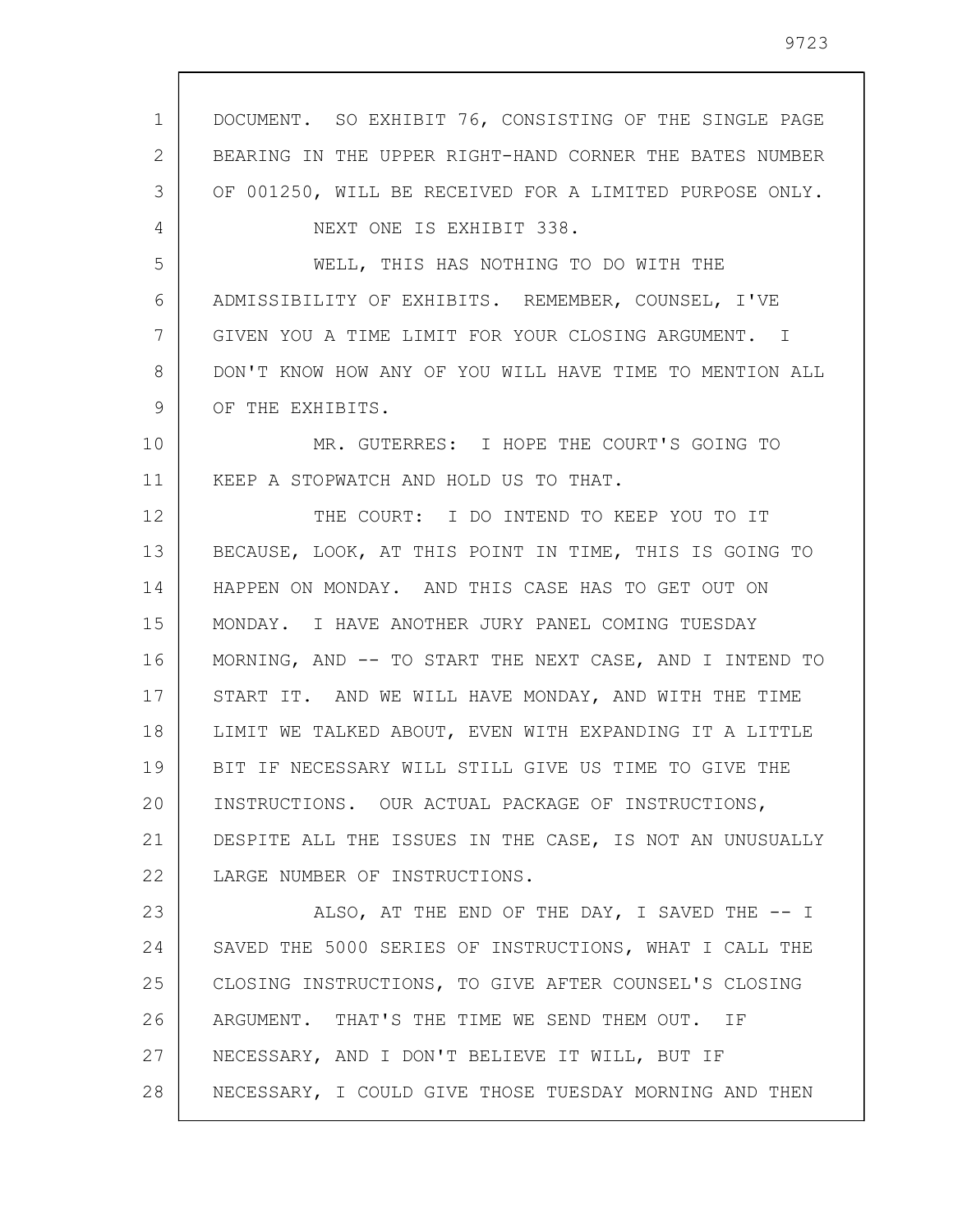1 2 3 4 5 6 7 8 9 10 11 12 13 14 15 16 17 18 19 20 21 22 23 24 25 26 27 28 SEND THE JURY OUT BEFORE I GET THE OTHER JURY PANEL IN. SO THERE WILL BE TIME ON MONDAY, SO I DO INTEND THAT ALL OF THIS WILL BE COMPLETED ON MONDAY. SO, IN ANY EVENT, GOING BACK TO OUR LIST BECAUSE THIS IS TIME-CONSUMING, I DO HAVE EXHIBIT 338, WHICH IS A LAST-MINUTE INFORMATION FOR THE COURT FORM, AND THIS IS SIGNED BY CANDIS NELSON. MR. MCMILLAN: YOUR HONOR? THE COURT: YES. MR. MCMILLAN: IT OCCURS TO ME AS I'M LOOKING AT THIS PARTICULAR EXHIBIT, WHICH CONSISTS LARGELY OF DISCUSSION ABOUT WHAT THE SOCIAL WORKER BELIEVES IS IN THE MEDICAL RECORDS, THAT IF WE'RE GOING TO BE GOING DOWN THIS ROAD, THEN PLAINTIFF WILL NEED TO REOFFER THE HARBOR-UCLA FAILURE TO THRIVE CLINIC RECORD BECAUSE I'D PRESUME THAT THIS IS GOING TO BE PRESENTED TO THE JURY BY DEFENDANTS SAYING, "OH, MY GOD, LOOK AT ALL THESE GREAT THINGS GOING ON WITH THE BOY, THESE HORRIBLE THINGS THAT WERE GOING ON WITH THE BOY." AND THE JURY HAS HEARD A LOT OF TESTIMONY ACTUALLY COMPARING THE MEDICAL RECORDS WITH WHAT'S REPORTED TO THE COURT. AND I THINK IT WOULD BE UNFAIR TO PLAINTIFF TO ALLOW DEFENDANTS TO THEN GO AHEAD AND PUT IN THE REPORTS WITHOUT THE JURY HAVING THE INFORMATION THEY NEED TO MAKE THEIR OWN DETERMINATION ABOUT WHAT THE MEDICAL CONDITION OF THE CHILD WAS AT THAT TIME. YEAH, AND THAT WOULD BE EXHIBIT NO. 1076.1 THROUGH 1076.163.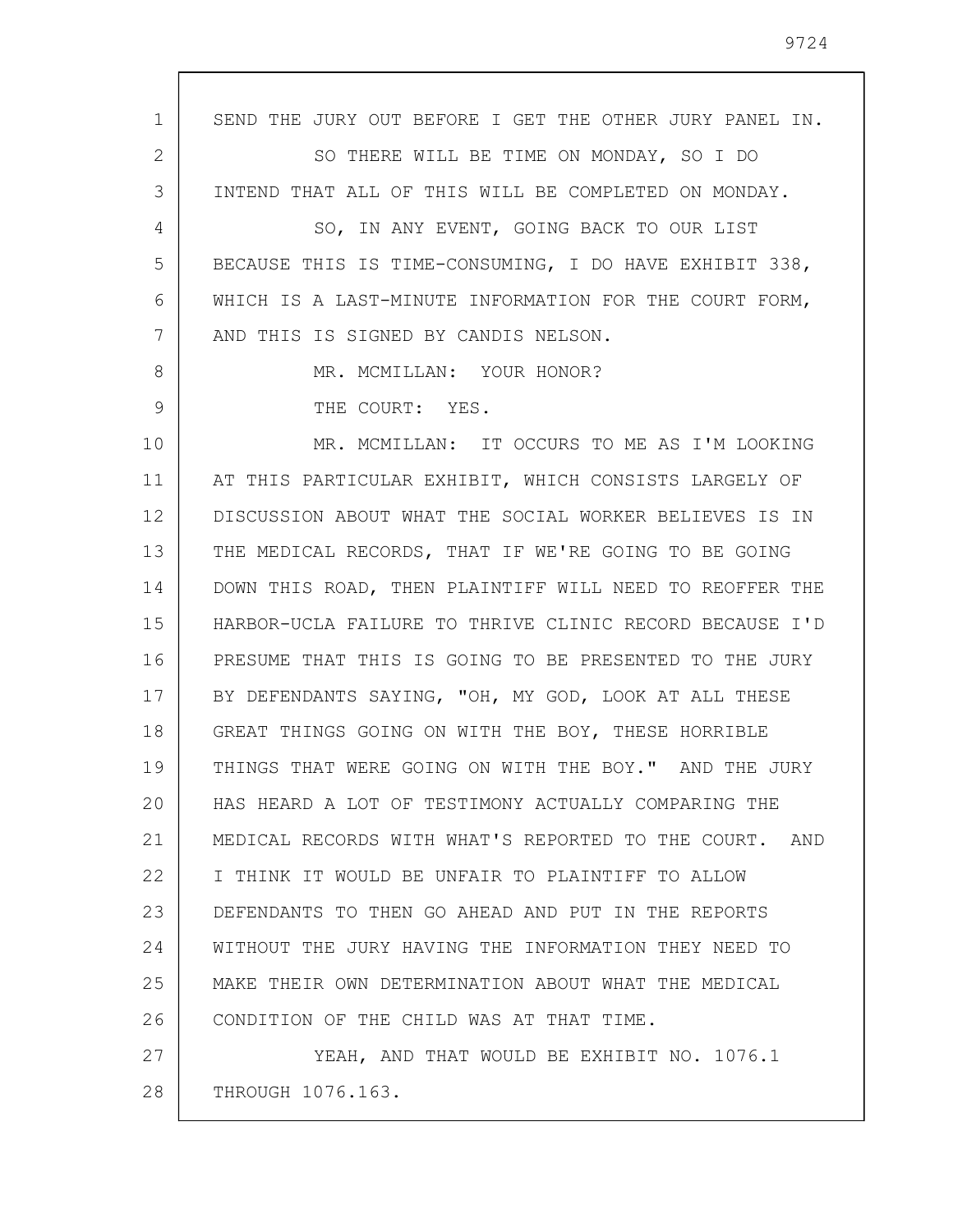1 2 3 4 5 6 7 8 9 10 11 12 13 14 15 16 17 18 19 20 21 22 23 24 25 26 27 28 THE COURT: WHAT IS THE PURPOSE OF --MR. GUTERRES: YOUR HONOR, WE'LL WITHDRAW THIS ONE. THE COURT: ALL RIGHT. MR. MCMILLAN: I SHOULD HAVE STARTED DOING THAT EARLIER. THE COURT: YOU OBVIOUSLY MADE A VERY STRONG ARGUMENT. MR. MCMILLAN: SO WHICH ONE WAS THAT? THAT  $WAS$   $--$ MR. GUTERRES: 338. MR. MCMILLAN: I THINK YOU'VE STIPULATED TO THE FIRST PIECE OF 1064. THE SECOND PIECE OF 1064, WHAT IS THAT? THE COURT: ALL RIGHT. THE NEXT ONE IS 1064. MR. MCMILLAN: ONE SECOND. THE COURT: AND WE'RE -- WE'VE GOT TWO DIFFERENT -- MR. GUTERRES: THE FIRST ONES WAS ALREADY AGREED TO BY COUNSEL, WHICH ARE -- THE COURT: THAT'S TRUE. MR. GUTERRES: -- 919 THROUGH 923. THE COURT: YES. MR. MCMILLAN: AND THEN THE NEXT ONE, YOUR HONOR, IS 1064 -- MR. GUTERRES: 18. MR. MCMILLAN: -- 1896. MR. GUTERRES: OH, SORRY.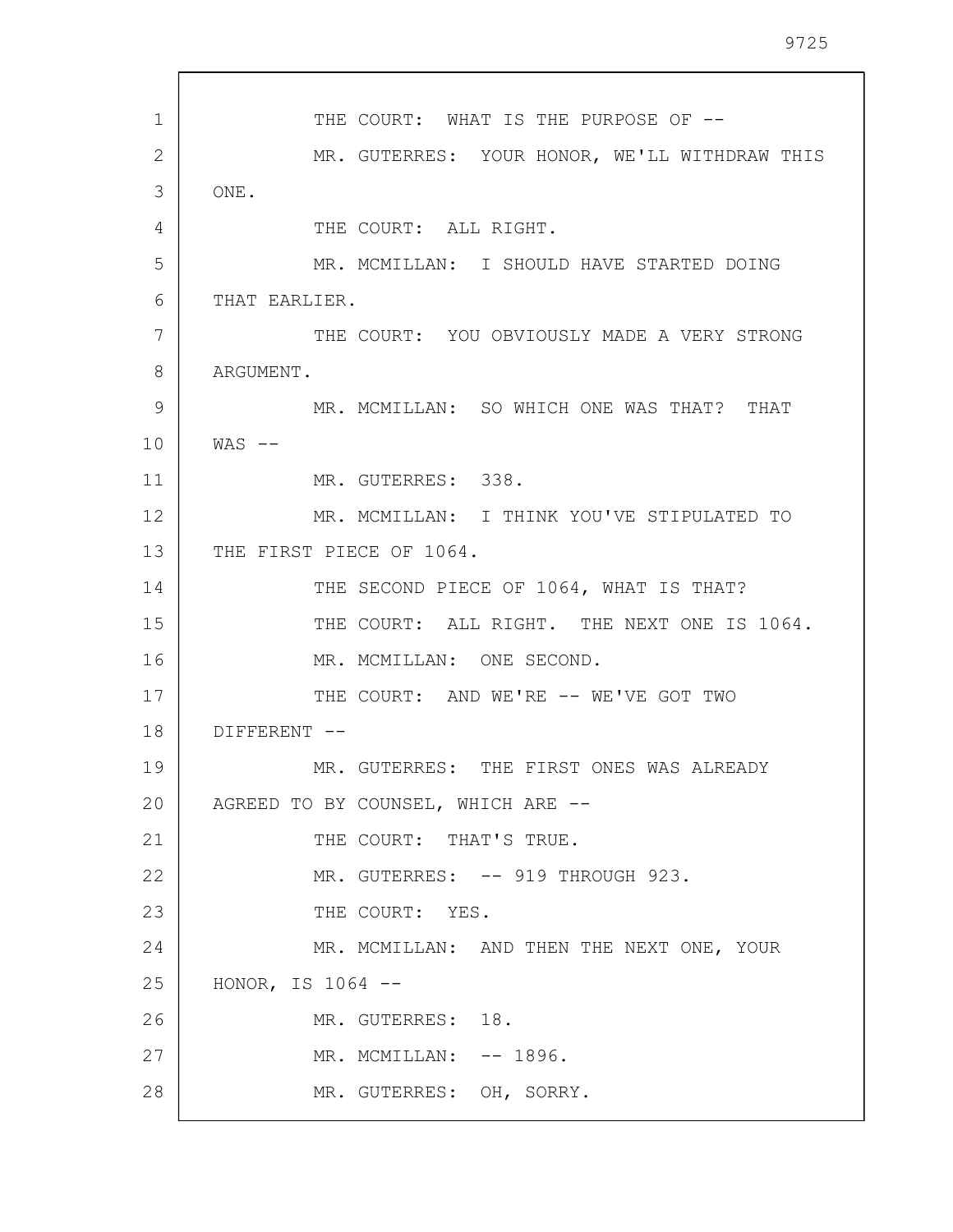1 2 3 4 5 6 7 8 9 10 11 12 13 14 15 16 17 18 19 20 21 22 23 24 25 26 27 28 MR. MCMILLAN: RIGHT, 1896. AND PLAINTIFF OBJECTS -- THE COURT: RIGHT. SO THE NEXT WHICH WAS NOT STIPULATED TO IS EXHIBIT 1064, PAGES 1896 AND 1897. WHILE DON IS LOOKING FOR THAT, LET ME -- RELATIVELY MINOR ISSUE, BUT, YOU KNOW, BECAUSE WE'RE GOING TO BE GOING OVER INSTRUCTIONS CERTAINLY BY NO LATER THAN TOMORROW MORNING, I MENTIONED YESTERDAY THAT WE HAD THAT ONE CACI INSTRUCTION THAT I BELIEVE WAS IN THE 5000 SERIES ABOUT ELECTRONIC EVIDENCE. MR. MCMILLAN: RIGHT. THE COURT: AND I THOUGHT IF IT WAS THE SAME. BUT WHEN I LOOKED AT THE ACTUAL WORDING OF THE INSTRUCTION, I THINK IT INCLUDED, AMONG OTHER THINGS -- AND I CAN PULL IT OUT AGAIN AND TAKE A LOOK -- BUT IT INCLUDED SOMETHING ABOUT VIDEOS AS WELL. BECAUSE WE DID HAVE THE VIDEO DEPOS. I WAS ALREADY -- I'LL PULL UP THE NUMBER FOR YOU. THE CLERK: 1896 THROUGH 1897? MR. GUTERRES: YES. YES. MR. MCMILLAN: LET ME GO BACK TO THE... THE COURT: THAT'S 5021. DO YOU HAVE IT PULLED UP? MR. MCMILLAN: UH-HUH. THE COURT: I SHOULD HAVE JUST ASKED MR. PARIS. MR. MCMILLAN: THAT'S ALL RIGHT, YOUR HONOR. I WAS YOUR PROXY. I GOT HIM TO LOOK IT UP.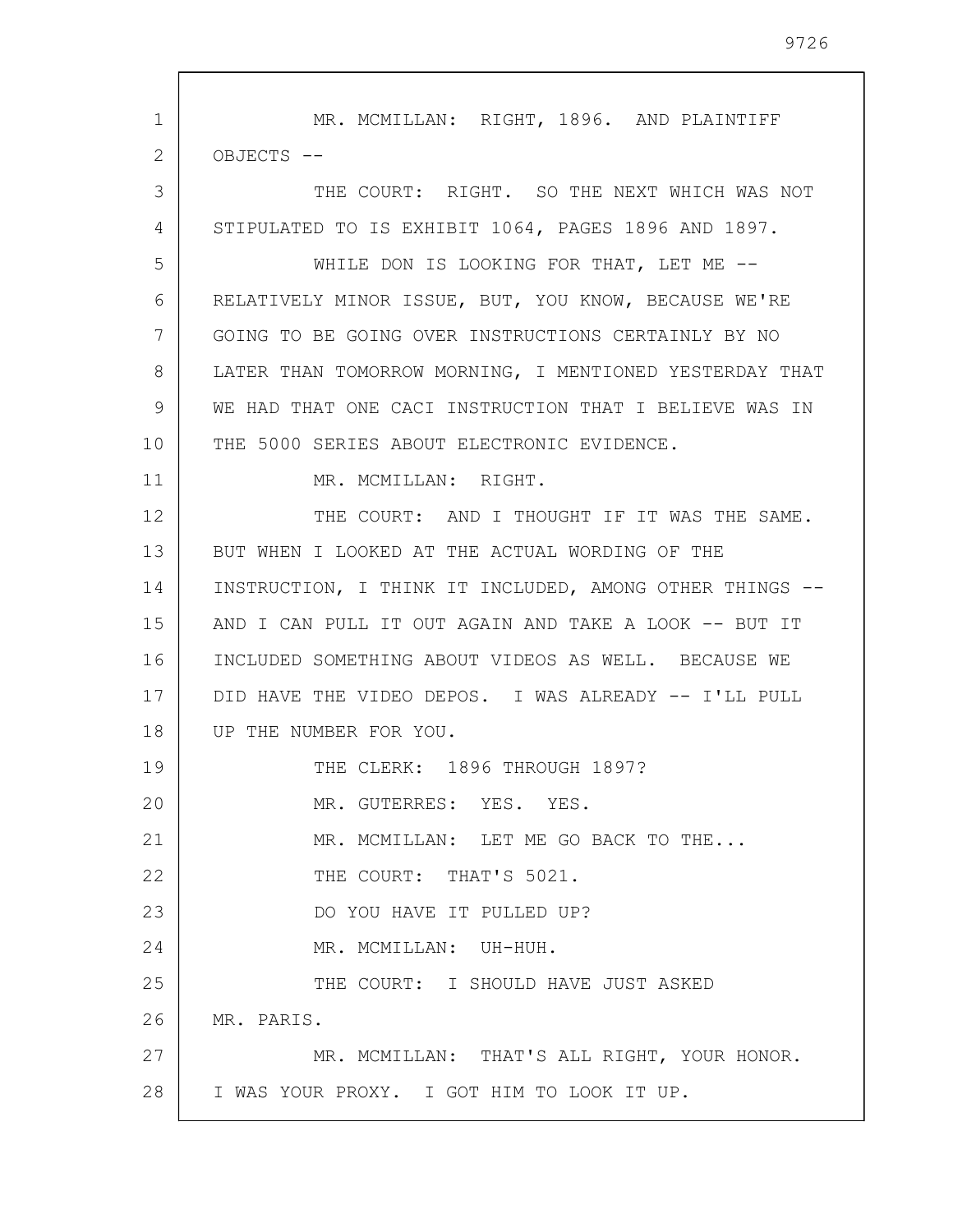1 2 3 4 5 6 7 8 9 10 11 12 13 14 15 16 17 18 19 20 21 22 23 24 25 26 27 28 THE COURT: OH, YEAH, THE REASON I MENTIONED THIS IS -- (READING:) "SOME EXHIBITS THAT HAVE BEEN ADMITTED INTO EVIDENCE WILL BE PROVIDED TO YOU ELECTRONICALLY. THE EQUIPMENT NECESSARY TO VIEW THESE EXHIBITS" -- WELL, THAT'S EXHIBITS. THAT ISN'T THE TESTIMONY. SO I'M GOING BACK TO WHERE I WAS; I DON'T THINK WE NEED 5021. IT WOULD BE IF WE GOT -- THE DIFFERENCE WOULD BE THAT WE DON'T SEND THE EQUIPMENT INTO THE JURY ROOM WHERE THEY CAN PLAY FOR THEMSELVES EVIDENCE THAT HAS BEEN RECEIVED ELECTRONICALLY. THE DEPOSITIONS ARE DIFFERENT. THE DEPOSITIONS ARE TESTIMONY, AND IF WE GET A REQUEST FOR A REREAD OF ANY PORTION OF THE TESTIMONY, THEN WE WOULD BRING THEM INTO THE COURTROOM, AND ASSUMING IT WAS TESTIMONY OF ONE OF THE VIDEO DEPOSITIONS, WE WOULD THEN REPLAY THE PORTIONS OF THE VIDEO DEPOSITION THAT THEY'VE ASKED FOR. SO I STILL THINK, IN NOW LOOKING AT THIS, A MINOR POINT, I DON'T THINK WE DO NEED THIS ONE, 5021. ALL RIGHT. THIS DOCUMENT IS THE TWO-PAGE E-MAIL THAT MR. MILLS HAD SENT TO HIS THEN ATTORNEY, EMILY BERGER (PHONETIC). AND IT DOES BEAR THE WHAT WE'LL REFER TO AS THE JVCT PAGE MARKINGS OF 01896 AND  $-97.$ THE PURPOSE OF OFFERING THIS FOR MR. MILLS,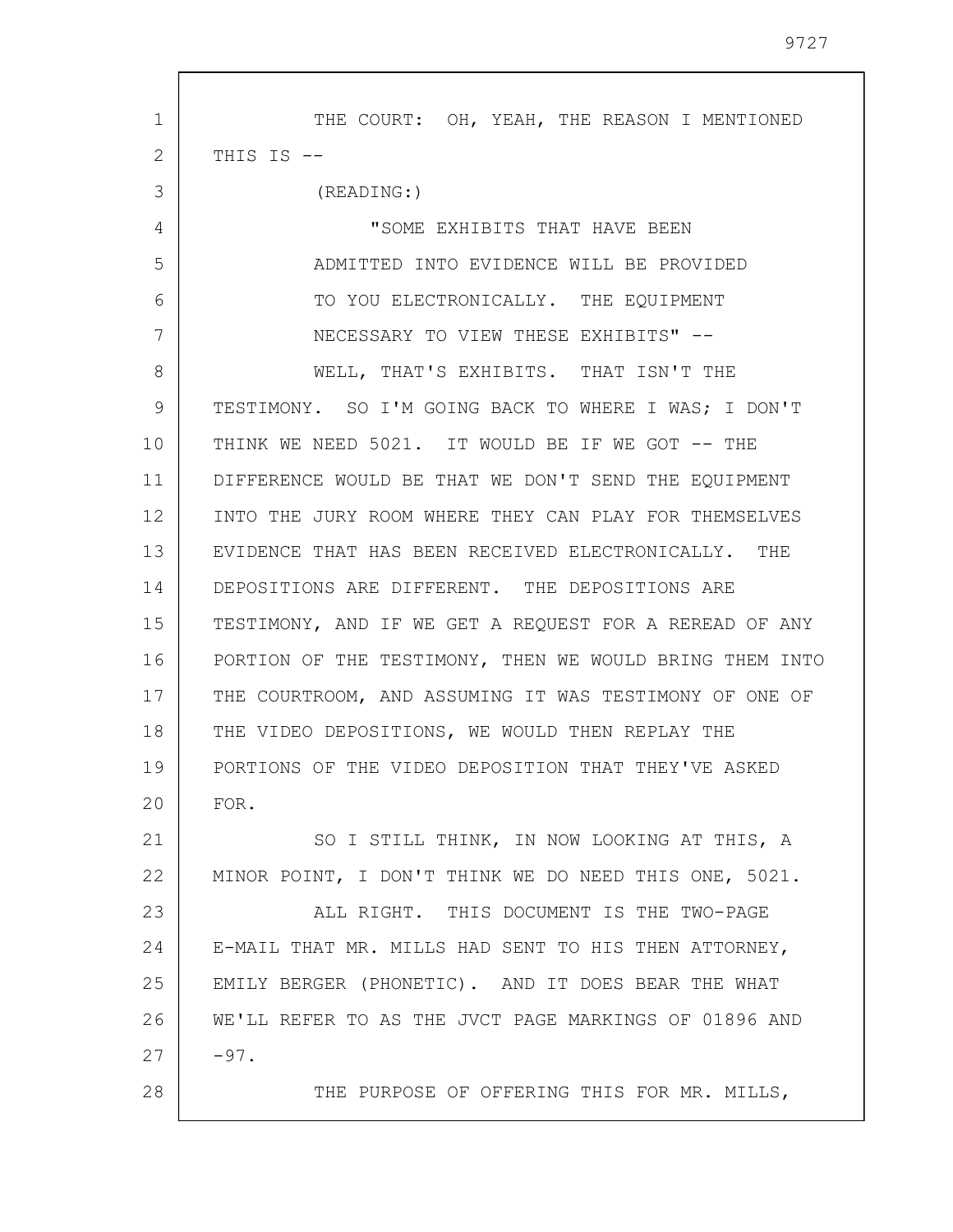1 2 3 4 5 6 7 8 9 10 11 12 13 14 15 16 17 18 19 20 21 22 23 24 25 26 27 28 MR. GUTERRES? MR. GUTERRES: YES, YOUR HONOR. AGAIN, THIS GOES TO INFORMATION THAT IS BEING REPORTED THAT IS CONSISTENT WITH WHAT OUR SOCIAL WORKERS WERE REPORTING. AND THE INFORMATION THAT OUR SOCIAL WORKERS RECEIVED, BOTH IN CONNECTION WITH MS. PENDER AND MS. ROGERS AS WELL AS THE BACK-END FOLKS, IT GOES TO THE -- THE COURT: NELSON AND SCHEELE? MR. GUTERRES: YES, NELSON AND SCHEELE. AND THE -- AGAIN, IT GOES TO THE -- IT GOES TO ALL OF THE ISSUES, YOUR HONOR. IT GOES TO THE ISSUES -- ALTHOUGH IT POSTDATES THE DETENTION, IT IS A HISTORY THAT LAYS OUT ALL OF THE INFORMATION THAT MR. MILLS WAS REPORTING. AND I THINK IT'S EXTREMELY RELEVANT AND IT'S ALSO CONSISTENT TO SHOW THAT THE INFORMATION THAT OUR SOCIAL WORKERS WERE RECEIVING IS CONSISTENT WITH WHAT IS OUTLINED HERE. THE COURT: MR. MCMILLAN, YOUR OBJECTION IS? MR. MCMILLAN: THAT IT LACKS FOUNDATION, BEARS NO RELEVANCE TO THE ISSUES CURRENTLY AT PLAY IN THE CASE. IT'S HEARSAY -- IN FACT, IT'S HEARSAY, IT'S MULTIPLE -- CONTAINS MULTIPLE ORDERS HEARSAY WHERE HE'S TALKING ABOUT OTHER PEOPLE TELLING HIM THINGS AND OTHER PEOPLE TELLING HIM WHAT OTHER PEOPLE SAID. AND ON TOP OF THAT, THE INHERENT LACK OF TRUSTWORTHINESS OF THE DOCUMENT I THINK PREVENTS IT'S ADMISSION. IT'S A DOCUMENT THAT WAS GENERATED BY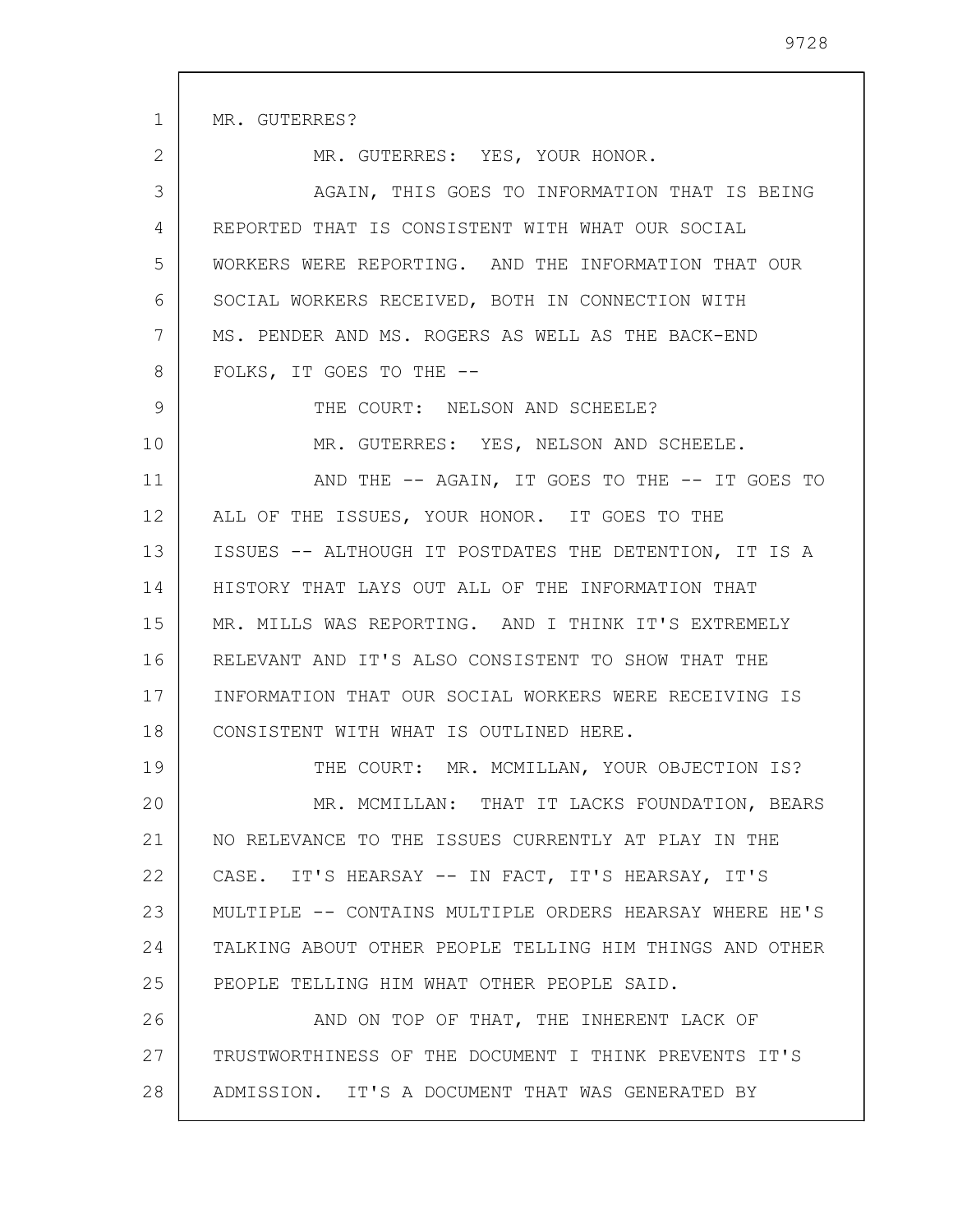| $\mathbf 1$    | MR. MILLS, AS I RECALL, AT THE REQUEST OF HIS ATTORNEY, |
|----------------|---------------------------------------------------------|
| $\overline{2}$ | FOR PRESENTATION TO THE COURT IN THE CONTEXT OF ONGOING |
| 3              | LITIGATION IN WHICH HE HAD A SUBSTANTIAL INTEREST IN    |
| 4              | THE OUTCOME.                                            |
| 5              | THE COURT: WELL --                                      |
| 6              | MR. MCMILLAN: AND --                                    |
| 7              | THE COURT: OKAY. I INTERRUPTED YOU, AND I'LL            |
| 8              | LET YOU BE ABLE TO FINISH. I WAS JUST GOING TO SAY I    |
| $\mathcal{G}$  | THINK THAT ARGUMENT, THE WEIGHT, HOW MUCH CREDENCE      |
| 10             | SHOULD BE GIVEN TO IT IS REALLY A FACTUAL ISSUE. BUT I  |
| 11             | WILL SAY I THINK THERE IS A FOUNDATION IN THE SENSE     |
| 12             | THAT MY RECOLLECTION IS THAT MR. MILLS DID TESTIFY      |
| 13             | ABOUT COMPOSING THIS MESSAGE TO HIS THEN ATTORNEY.      |
| 14             | THE PROBLEM IS, THAT I SEE, HEARSAY. IT IS              |
| 15             | HEARSAY. AND THE FACT IT'S CONSISTENT WITH OTHER        |
| 16             | EVIDENCE IS NOT ONE OF THE RECOGNIZED EXCEPTIONS TO     |
| 17             | HEARSAY. AND I DON'T SEE THAT AN EXCEPTION TO THE       |
| 18             | HEARSAY RULE WOULD PERMIT ITS ENTRY INTO EVIDENCE.      |
| 19             | SO THE OBJECTION WILL BE SUSTAINED.                     |
| 20             | MR. MCMILLAN: THANK YOU, YOUR HONOR.                    |
| 21             | THE COURT: ALL RIGHT. NEXT ONE, I NEED 1089.            |
| 22             | (A DISCUSSION WAS HELD OFF THE RECORD.)                 |
| 23             | THE COURT: THIS BEGINS, DON, WITH 1085. I               |
| 24             | NEED 1084.                                              |
| 25             | MS. SWISS: NO, 1089.                                    |
| 26             | THE COURT: OH, EXCUSE ME. I AM WRONG. IT IS             |
| 27             | 1089, YOU DID GIVE ME THE RIGHT BINDER.                 |
| 28             | I MUST SAY THAT I THINK SOMEONE IN YOUR OFFICE          |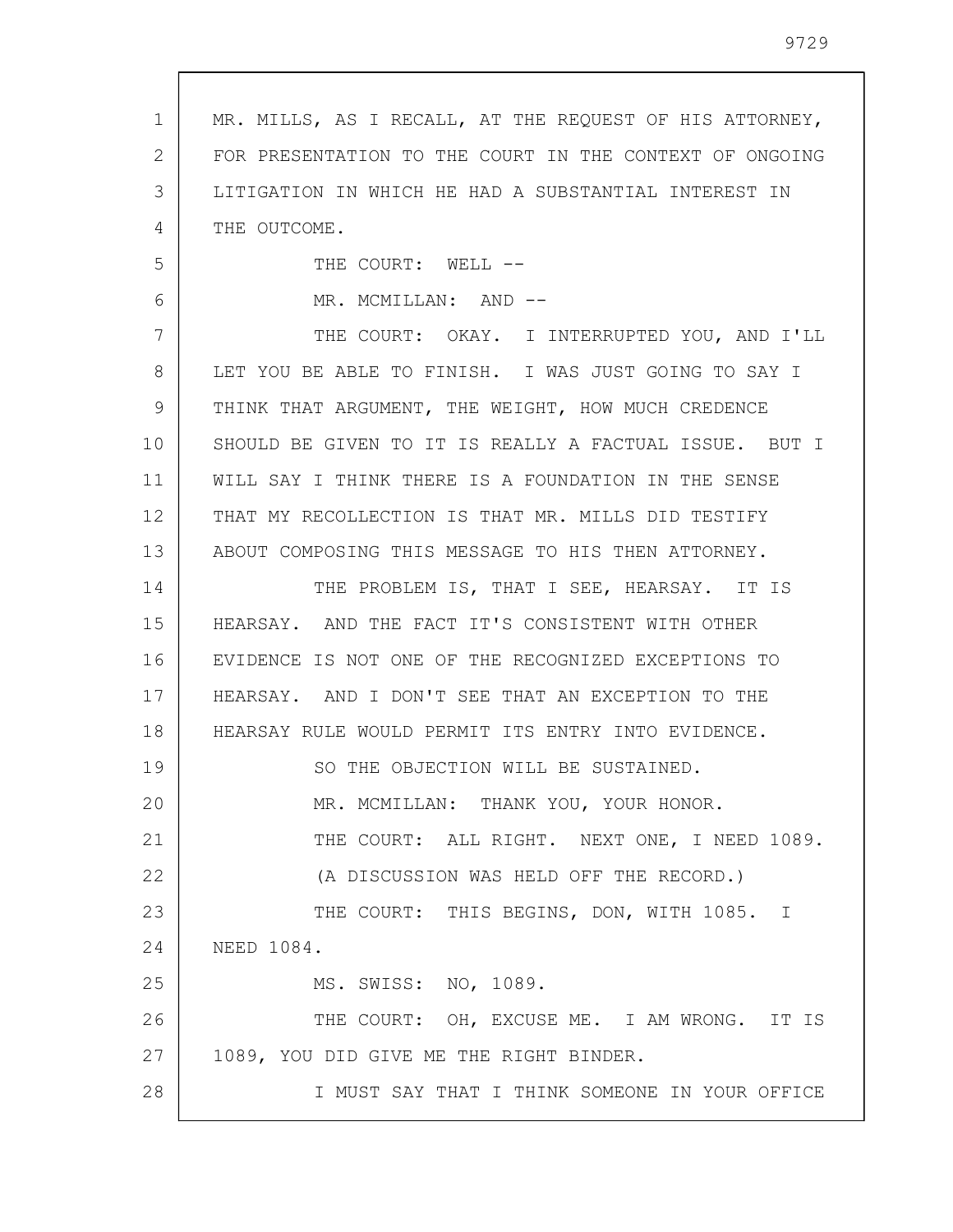| 1  | IS ALSO VERY FIT, MR. GUTERRES, GETTING BINDERS OF THIS |
|----|---------------------------------------------------------|
| 2  | SIZE PUT TOGETHER.                                      |
| 3  | MS. SWISS: WE'VE ALREADY BEEN TOLD SEVERAL              |
| 4  | TIMES BY DON NEXT TIME WE'LL HAVE SMALLER BINDERS. AND  |
| 5  | I AGREE.                                                |
| 6  | THE COURT: ALL RIGHT. THIS IS -- THE FIRST              |
| 7  | DOCUMENT IS A THREE-PAGE DECLARATION OF WENDY CRUMP.    |
| 8  | MR. GUTERRES: THAT'S CORRECT, YOUR HONOR.               |
| 9  | THE COURT: AND I KNOW SHE WAS QUESTIONED                |
| 10 | ABOUT THIS. IN FACT, IT MIGHT HAVE BEEN MR. MCMILLAN    |
| 11 | $WHO$ $---$                                             |
| 12 | MR. GUTERRES: IT WAS, YOUR HONOR.                       |
| 13 | MR. MCMILLAN: I MAY VERY WELL HAVE ASKED HER            |
| 14 | QUESTIONS ABOUT THE -- WHAT SHE SAID IN IT, YOUR HONOR, |
| 15 | BUT THE.                                                |
| 16 | THE COURT: WELL, YEAH. NO, I'M NOT MAKING               |
| 17 | THAT STATEMENT AS INDICATING THAT'S A BASIS FOR         |
| 18 | ADMISSION.                                              |
| 19 | MR. MCMILLAN: OKAY.                                     |
| 20 | THE COURT: I WAS JUST RECALLING THAT THERE              |
| 21 | HAD BEEN TESTIMONY ABOUT IT, AND AS I WAS THINKING      |
| 22 | ABOUT IT, I DO RECALL, IT SEEMS TO ME THAT IN MY        |
| 23 | RECOLLECTION, YOU QUESTIONING HER ABOUT THE DOCUMENT.   |
| 24 | SO IN ANY EVENT, THAT ISN'T THE ISSUE. THE ISSUE --     |
| 25 | THAT WAS JUST A REFERENCE TO MY MEMORY.                 |
| 26 | THE REAL ISSUE IS: IS IT ADMISSIBLE?                    |
| 27 | MR. MCMILLAN: RIGHT. AND PLAINTIFF OBJECTS              |
| 28 | THAT, NUMBER ONE, IT'S A DECLARATION THAT SHE FILED IN  |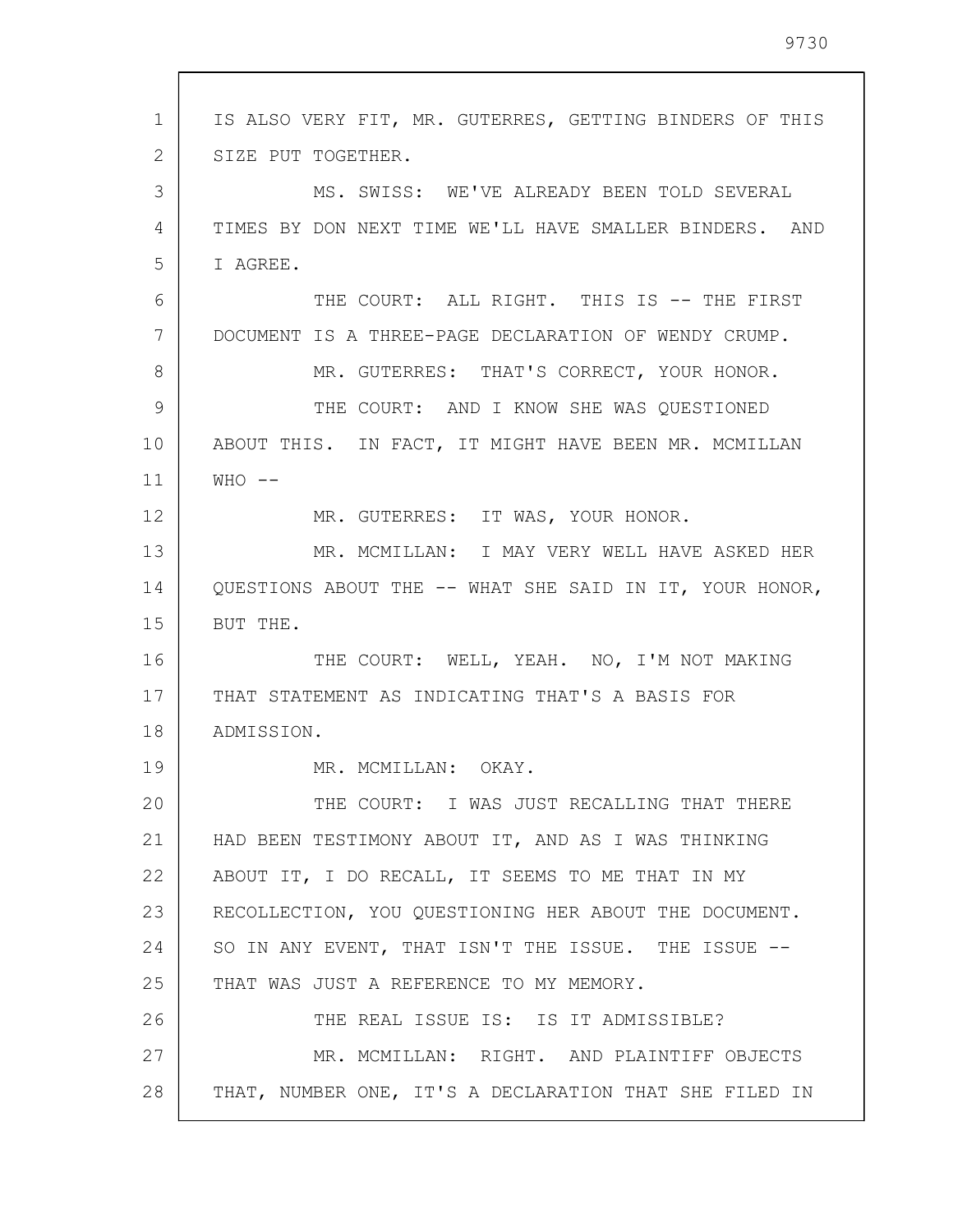1 2 3 4 5 6 7 8 9 10 11 12 13 14 15 16 17 18 19 20 21 22 23 24 25 26 27 28 THIS CASE, SEVEN YEARS AFTER THE EVENTS SHE'S RECORDING. IT'S A DECLARATION THAT WAS DRAFTED BY OPPOSING COUNSEL, REVIEWED AND SIGNED BY MS. CRUMP. AND SHE ACTUALLY TESTIFIED, AT LEAST TO THESE -- WHAT IS IT -- .2 THROUGH .4, IT'S MY RECOLLECTION THAT THIS PARROTS PRETTY MUCH HER TESTIMONY, WITH SOME MINOR EXCEPTIONS. AND IN THAT RESPECT, IN ADDITION TO BEING HEARSAY, IT WOULD ALSO BE CUMULATIVE OF THE TESTIMONY SHE'S ALREADY GIVEN AND OTHER PEOPLE HAVE GIVEN ABOUT THE SAME EVENTS. THE COURT: YEAH, THIS IS OPPOSED TO MANY DOCUMENTS WHICH ARE SIMPLY A DOCUMENT OF SOMEONE WHO HAS TESTIFIED. THE NATURE OF THIS DOCUMENT, IT IS TESTIMONIAL IN NATURE BECAUSE IT IS A DECLARATION UNDER PENALTY OF PERJURY. SO YOU ARE OBJECTING ON THE GROUNDS OF CUMULATIVE, HEARSAY -- MR. MCMILLAN: CUMULATIVE, HEARSAY, AND RELEVANCE. THE COURT: -- AND RELEVANCE. WELL, I THINK THE SUBJECT MATTER IS CERTAINLY RELEVANT. AND I DO -- BUT I DO AGREE, FIRST OF ALL, IT IS CUMULATIVE TO HER TESTIMONY, AND THAT THE DOCUMENT ITSELF IS HEARSAY. SO I DON'T, AGAIN, SEE AN EXCEPTION TO THE HEARSAY RULE TO ADMIT THE DOCUMENT. THIS DOCUMENT -- AND I DO NOTICE IN THE LAST PAGE THAT SHE HERSELF, WHEN YOU ASKED HER WHEN THIS WAS PREPARED, THE SIGNATURE SHOWS 2013, 4. THAT HAS THE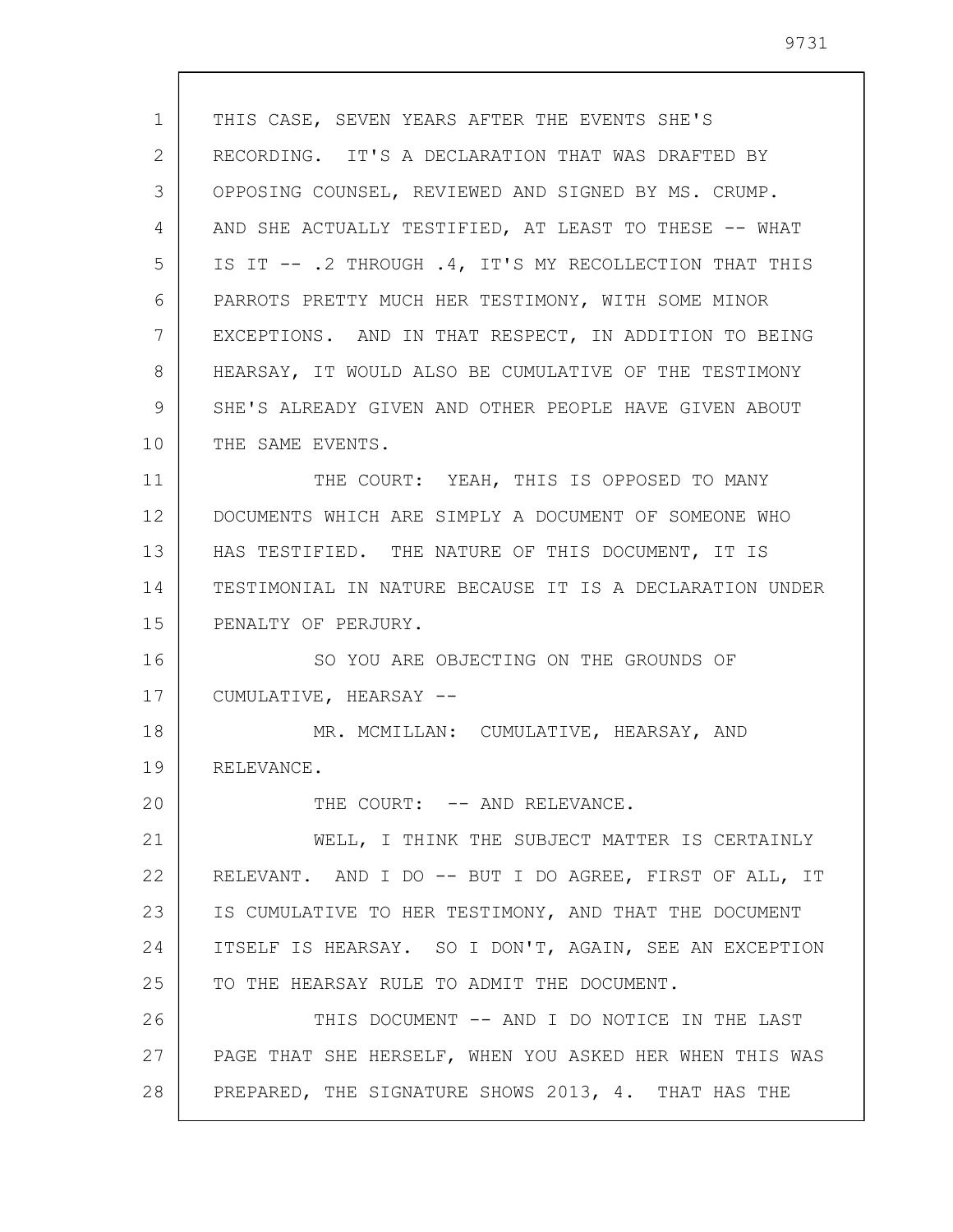| $\mathbf{1}$ | NUMBER 20134, AND SO SHE COULDN'T REMEMBER FOR WHICH I |
|--------------|--------------------------------------------------------|
| 2            | DON'T BLAME HER WHETHER THIS WAS DONE IN 2013 OR 2014. |
| 3            | BUT I DO SEE THE HEARSAY OBJECTION, AND I              |
| 4            | DON'T SEE A REASON TO ADMIT IT. SO THE ANSWER TO THAT  |
| 5            | ONE WILL BE NO.                                        |
| 6            | NEXT IS -- IN THE REFERENCE YOU'VE GIVEN ME            |
| 7            | FOR THE NEXT, MR. GUTERRES, YOU INDICATED 14 TO 17. I  |
| 8            | BELIEVE THOSE ARE 1.14 TO 1.17?                        |
| 9            | MR. GUTERRES: THAT'S CORRECT, YOUR HONOR.              |
| 10           | THE COURT: BECAUSE THOSE ARE HER HANDWRITTEN           |
| 11           | NOTES, WHICH AGAIN, SHE WAS ASKED ABOUT. AND SO THESE  |
| 12           | ARE -- AND I BELIEVE THAT SHE CERTAINLY DID IDENTIFY   |
| 13           | THESE AS BEING HER NOTES, SO I DON'T THINK THERE'S AN  |
| 14           | ISSUE OF FOUNDATION. I THINK THE ISSUE -- AND I THINK  |
| 15           | THERE IS RELEVANCE TO IT. IT IS TALKING ABOUT THE      |
| 16           | CONDITION OF THE MINOR. I THINK THE REAL QUESTION IS   |
| 17           | HEARSAY.                                               |
| 18           | OR DO YOU WANT THESE IN?                               |
| 19           | MR. MCMILLAN: WELL, THE REAL QUESTION IS               |
| 20           | HEARSAY, BUT TO THE EXTENT THE COURT MIGHT BE INCLINED |
| 21           | TO OVERRULE THE OBJECTION, IT'S ALSO INCOMPLETE. AND   |
| 22           | IT SHOULD, IF IT DOES COME IN AT ALL -- WHICH, YOU     |
| 23           | KNOW, PLAINTIFF DOES OBJECT TO -- BUT IF IT DOES COME  |
| 24           | IN AT ALL, IT SHOULD INCLUDE PAGE .18.                 |
| 25           | THAT BEING SAID, THOUGH, PLAINTIFF DOES OBJECT         |
| 26           | ON THE BASIS OF --                                     |
| 27           | THE COURT: WELL, AGAIN, MR. GUTERRES, I THINK          |
| 28           | THIS IS HEARSAY, AND AGAIN, I DON'T SEE AN EXCEPTION   |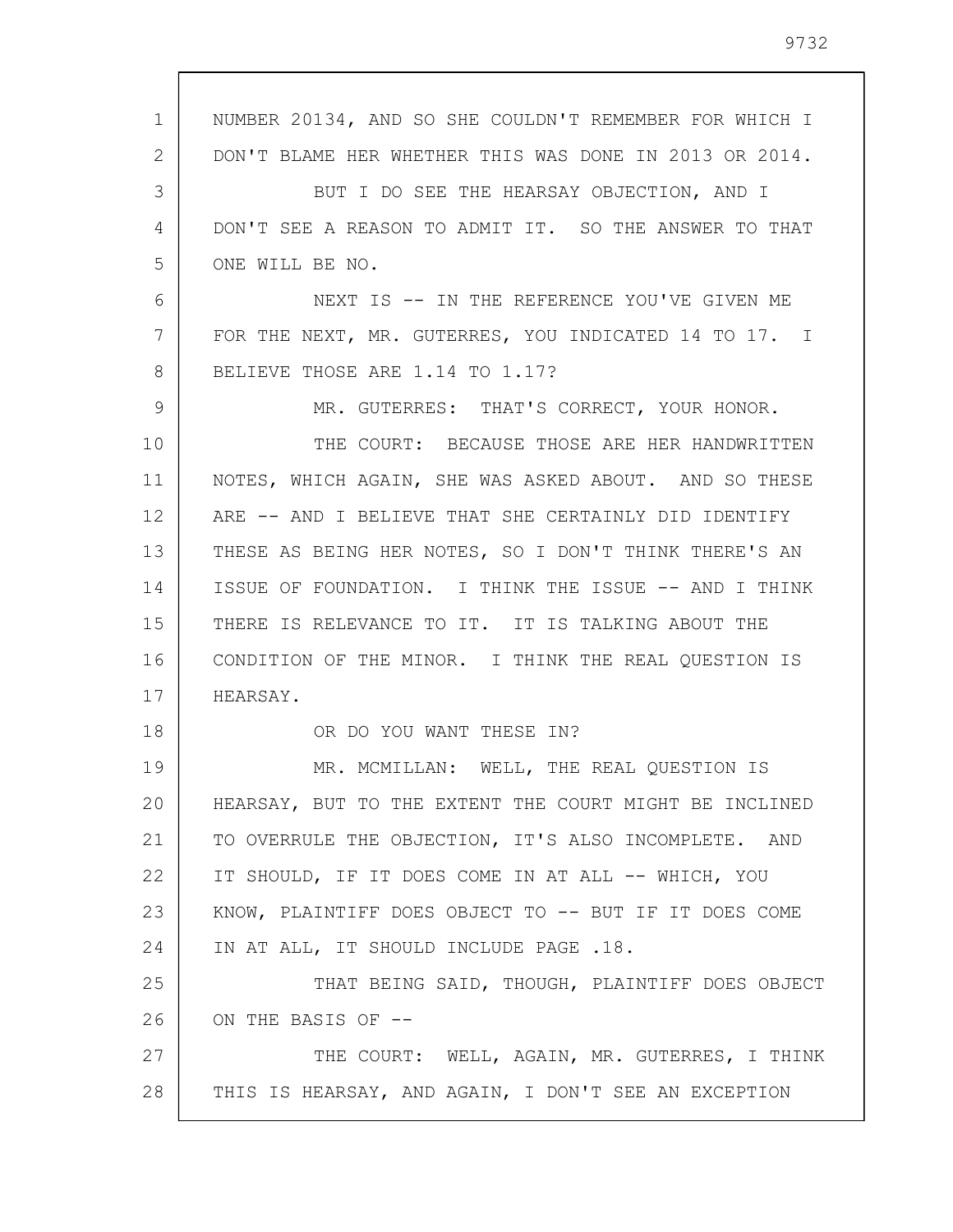1 2 3 4 5 6 7 8 9 10 11 12 13 14 15 16 17 18 19 20 21 22 23 24 25 26 27 28 THAT WOULD ALLOW US TO RECEIVE THIS, SO. MR. GUTERRES: THAT'S FINE, YOUR HONOR. WE'LL SUBMIT ON WHATEVER THE COURT RULES. THE COURT: ALL RIGHT. AND SO THE OBJECTION HEARSAY WILL BE SUSTAINED. THE NEXT ONE IS THE -- ENTRY UNDER THIS EXHIBIT IS THE CHILD DIET HISTORY QUESTIONNAIRE, WHICH ON THE LIST YOU GAVE ME STARTS AT 1.9 BUT ACTUALLY THE FIRST PAGE OF THE QUESTIONNAIRE IS 1.18. THERE'S NOTHING ON IT, OTHER THAN THE DATE AND THEN A NOTATION IN THE NEXT LINE, "BIRTH, 6 POUNDS, 12 OUNCES." BUT FOR THE PAGES THAT ARE CITED HERE, I THINK WE AGAIN HAVE THE SAME ISSUE. I THINK THERE IS A FOUNDATION. SHE WAS ASKED ABOUT IT. I THINK THERE IS RELEVANCE. I THINK THE ISSUE AGAIN IS HEARSAY. IS THAT THE OBJECTION? MR. MCMILLAN: AFFIRMATIVE, YOUR HONOR. IT IS A HEARSAY OBJECTION. THE COURT: AND AGAIN --MR. GUTERRES: YOUR HONOR, IT IS ALSO A BUSINESS RECORD INASMUCH AS THESE ARE HER NOTES WHICH WERE TAKEN CONCURRENTLY WITH HER INTERVIEW WITH THE FAMILY. THE COURT: THE -- I DON'T RECALL IN HER TESTIMONY THAT SHE WAS ASKED ALL THE QUESTIONS NECESSARY TO SATISFY THE REQUIREMENTS FOR BUSINESS RECORD UNDER EVIDENCE CODE SECTION 1271. AND IN ADDITION, EVEN IF THERE WAS THAT TESTIMONY -- AND I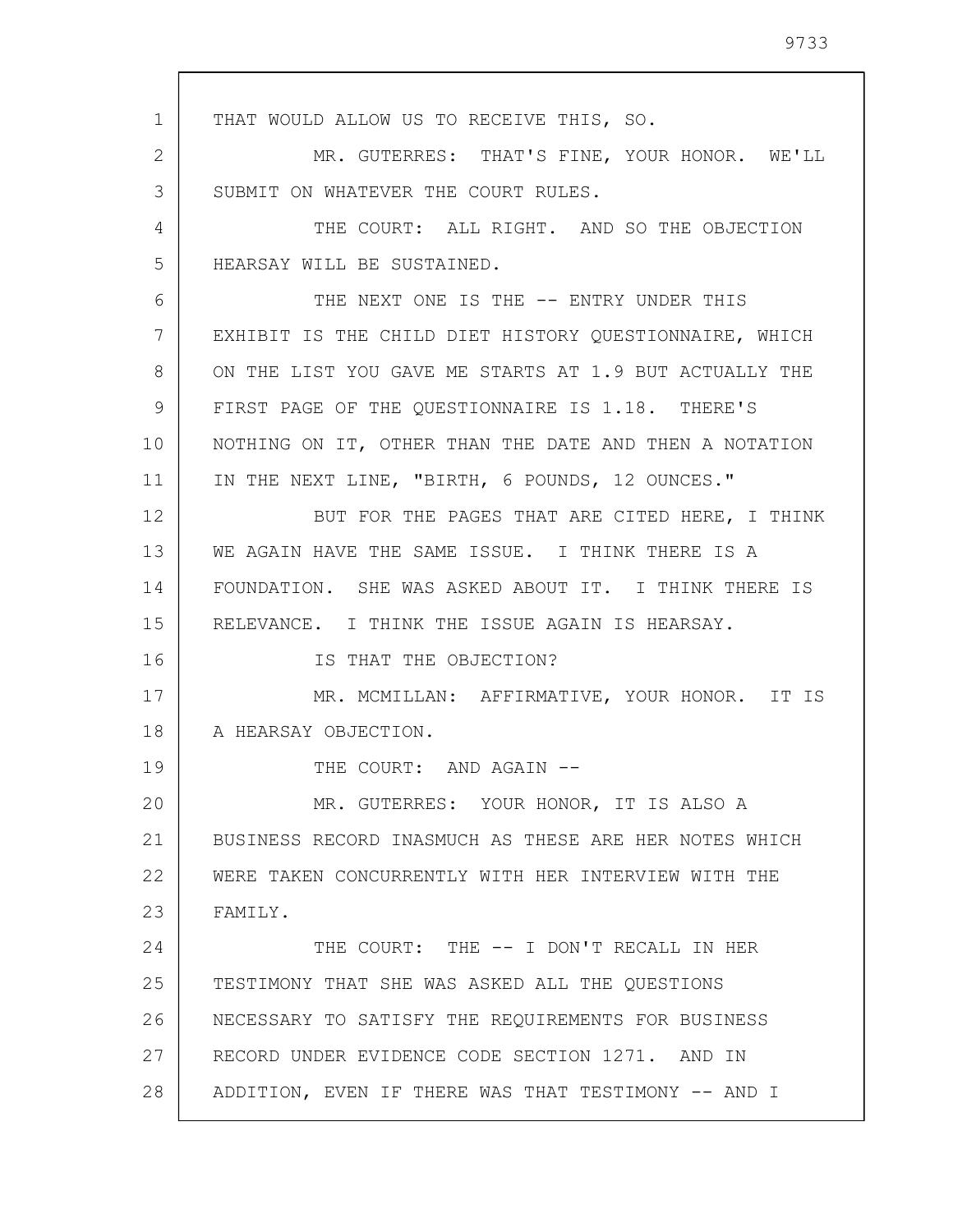1 2 3 4 5 6 7 8 9 10 11 12 13 14 15 16 17 18 19 20 21 22 23 24 25 26 27 28 REALLY DON'T BELIEVE THERE WAS -- BUT IF THERE WAS, BUSINESS RECORDS ARE ADMISSIBLE ONLY TO THE EXTENT THEY ARE A RECORD OF AN ACT, CONDITION, OR EVENT. AND I DON'T SEE IN THESE PAGES AN ACT, CONDITION, OR EVENT. MS. SWISS: YOUR HONOR, I WILL LOOK FOR THE TESTIMONY OF MS. CRUMP, IF WE CAN MOVE ON, AND SEE IF THERE IS EVIDENCE THAT SHE DID LAY AN ADEQUATE FOUNDATION. BUT THE ARGUMENT WOULD BE THAT SHE WAS RECORDING THE EVENT OF MS. DUVAL RELAYING THE 24-HOUR FOOD INTAKE THAT FORMED THE BASIS FOR MS. CRUMP'S INITIAL OPINION THAT THE BABY WAS ONLY RECEIVING 30 TO 50 PERCENT OF THE REQUIRED CALORIES AND ULTIMATELY CONTRIBUTED TO HER CALLING THE DCFS HOT LINE. SO I WILL LOOK TO SEE IF THERE IS A FOUNDATION BUT THAT WOULD BE THE ARGUMENT FOR THE EXCEPTION TO THE HEARSAY RULE. THE COURT: WELL, YOU CAN GO AHEAD AND LOOK FOR THE TESTIMONY AND -- YOU'RE LEAVING MR. GUTERRES ALMOST ON HIS OWN TO ADDRESS THESE WHILE YOUR ATTENTION IS DIVERTED. MS. SWISS: DOING THE BEST I CAN. THE COURT: BUT HE CAN HANDLE IT, SO. WE'LL TAKE AN APPROXIMATE 10-MINUTE RECESS AT THIS TIME. (RECESS) THE COURT: BACK ON THE RECORD AND COUNSEL ARE PRESENT. THE NEXT EXHIBIT TO BE ADDRESSED IS ALSO PART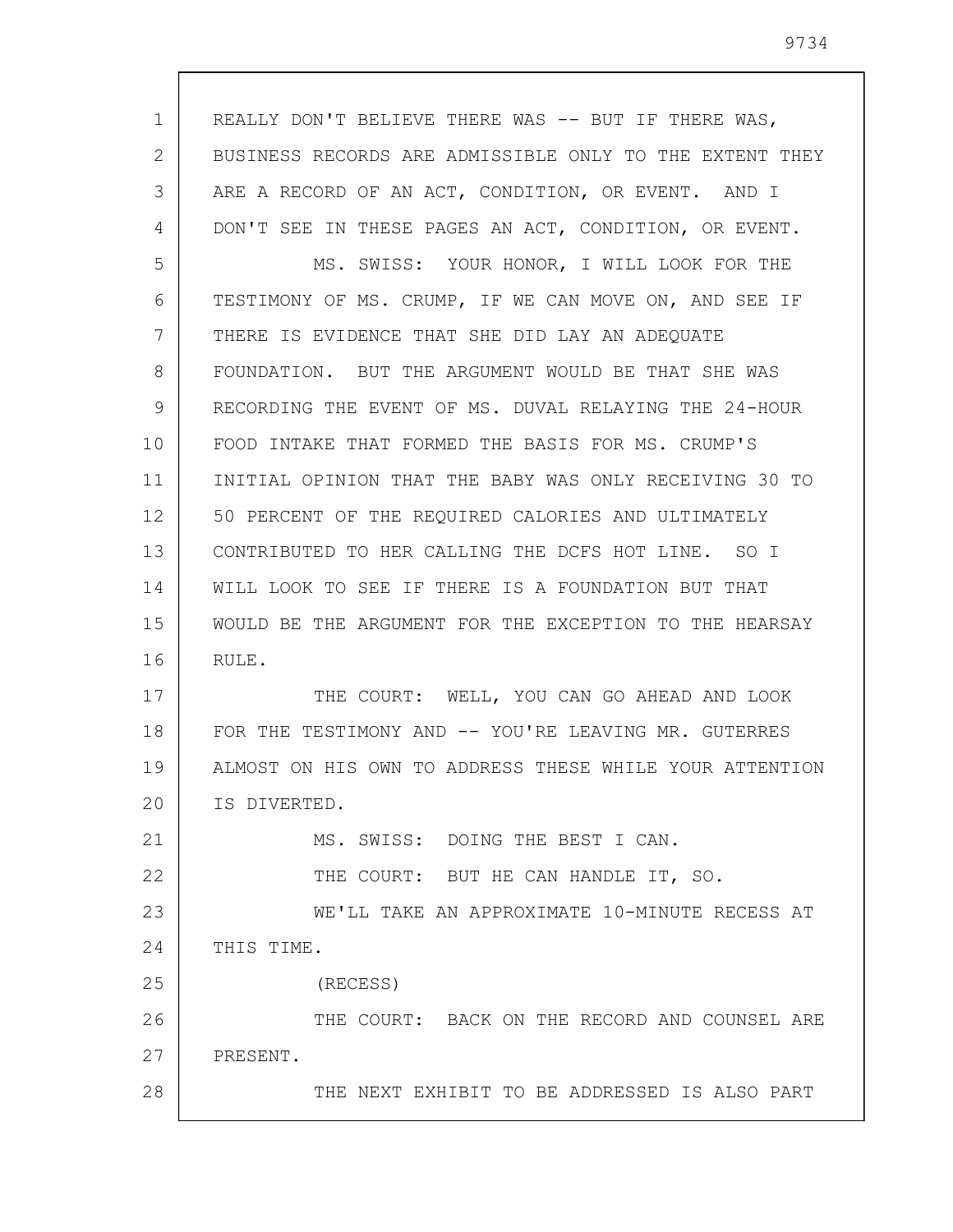1 2 3 4 5 6 7 8 9 10 11 12 13 14 15 16 17 18 19 20 21 22 23 24 25 26 27 28 OF EXHIBIT 1089, AND IT'S PAGE 125. MR. GUTERRES: .25. THE COURT: 1.25. MR. GUTERRES: .25. THE COURT: ALL RIGHT. I DON'T HAVE A .25. MR. GUTERRES: 189.25, THE FOOD LOG. THE COURT: THE FOOD LOG IS MARKED AS 1.25 IN MY BOOK. MR. GUTERRES: AT THE BOTTOM, YOUR HONOR, EXHIBIT 1089.25. THE COURT: IT IS THE -- NO. IT IS -- I'M SORRY. THE FOOD LOG IN QUESTION IS EXHIBIT 1089.25, SINGLE-PAGE DOCUMENT. IT'S NOT, BUT THAT'S THE ONE THAT'S IDENTIFIED, THE ONE PAGE. THERE'S OTHER PARTS -- THE FOOD LOG IS ALL I'M STATING. MR. GUTERRES: ALL RIGHT. THE COURT: AND THE OBJECTION TO THIS, MR. MCMILLAN, IS? MR. MCMILLAN: THE OBJECTION ON 1089.25 IS, NUMBER ONE, THERE'S NO FOUNDATION AS TO THE TYPEWRITTEN MATERIAL THERE. AND THEN THE HANDWRITTEN MATERIAL WOULD BE HEARSAY, AND IN ANY EVENT THE ENTIRE DOCUMENT IS CUMULATIVE OF TESTIMONY. ACTUALLY, THE WHOLE THING IS HEARSAY. BUT AS I RECALL, SHE -- MS. CRUMP TESTIFIED AS TO HER HANDWRITING, BUT I DON'T -- I DON'T BELIEVE THAT SHE'S ACTUALLY ABLE TO LAY THE FOUNDATION FOR THE PORTION THAT IT'S ALLEGED MS. DUVAL CREATED.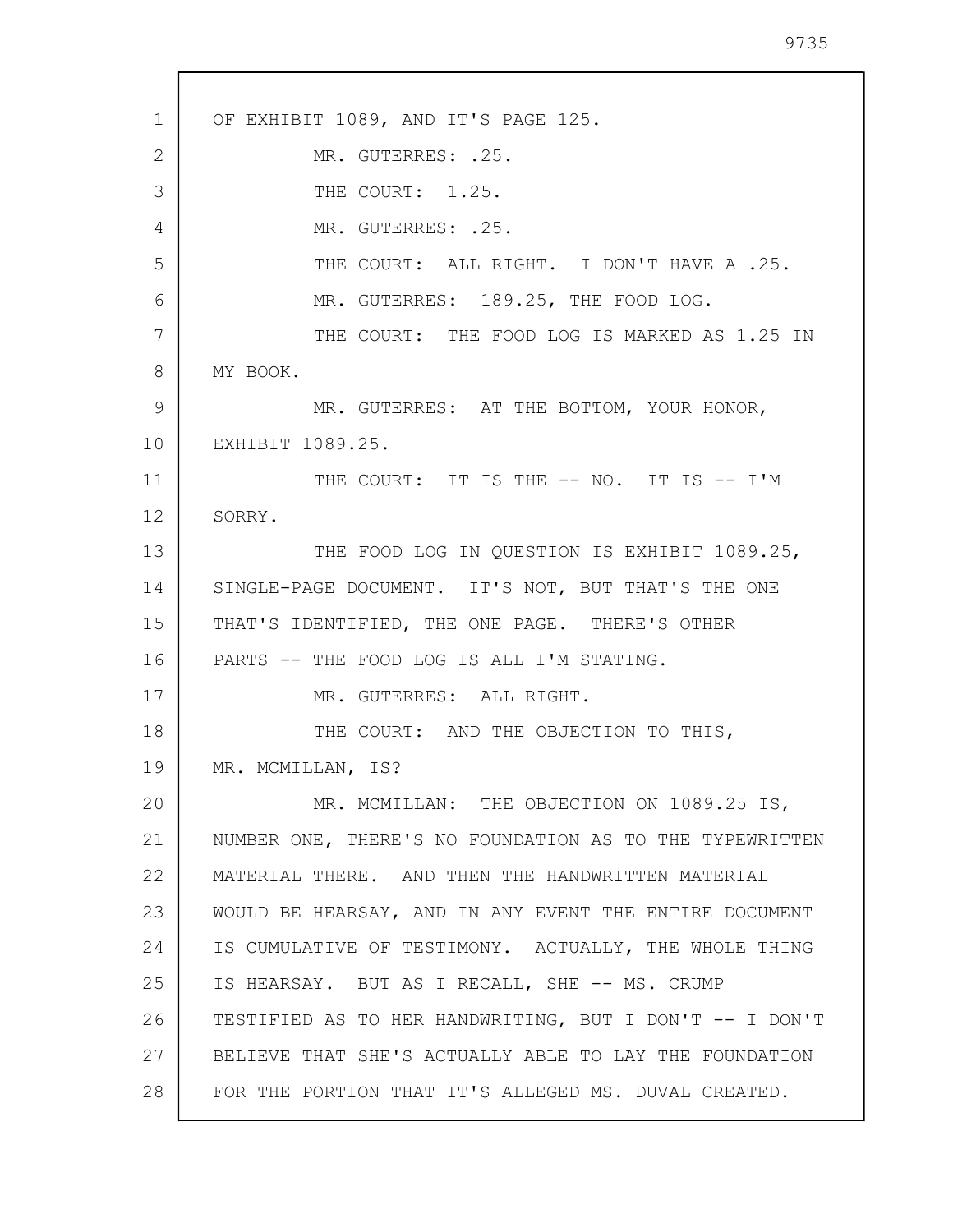1 2 3 4 5 6 7 8 9 10 11 12 13 14 15 16 17 18 19 20 21 22 23 24 25 26 27 28 AND THEN, SECONDARILY, IF IT DOES COME IN, THERE ARE TWO PAGES BEFORE IT, IT'S 1089.24 AND  $1089.23 - -$ THE COURT: WELL --MR. MCMILLAN: ACTUALLY, I'M NOT SURE IF THOSE -- THE COURT: THERE'S AN OBJECTION TO THE DOCUMENT OFFERED, WHICH IS .25. THE OBJECTIONS WERE FOUNDATION; I DO NOT AGREE AS TO FOUNDATION OF THE TYPEWRITTEN MATERIAL THERE. SHE TESTIFIED THAT SHE HAD GIVEN THIS TO MS. DUVAL. THIS IS WHAT MS. DUVAL HAD RETURNED TO HER. SO I THINK THERE'S RELEVANCE. BUT THE DOCUMENT AS TO THE HANDWRITTEN PORTIONS IS HEARSAY. AND I'M NOT AWARE OF A HEARSAY EXCEPTION WHICH PERMITS IT TO BE RECEIVED. SO THE OBJECTION WILL BE SUSTAINED. THE NEXT DOCUMENT OFFERED IS 1089.42, HIGH-CALORIE TIPS, WHICH IS A PRINTED DOCUMENT. AND MS. CRUMP DID TESTIFY TO THE DOCUMENT. THE OBJECTION TO THIS, MR. MCMILLAN? MR. MCMILLAN: THE OBJECTION, YOUR HONOR, NUMBER ONE, IT'S INCOMPLETE. I THINK THE DOCUMENT ACTUALLY, IF WE'RE GOING TO OFFER IT TO THE JURY AT ALL, IT SHOULD INCLUDE 1089.43. BUT ASIDE FROM THAT, IT'S CUMULATIVE OF HER TESTIMONY. AND I HAVE A HEARSAY OBJECTION, BUT IT'S THE COMMUNICATION OF THE LIST TO MS. DUVAL. AND THE QUESTION I WOULD HAVE IS THE COMMUNICATIVE EVENT WOULD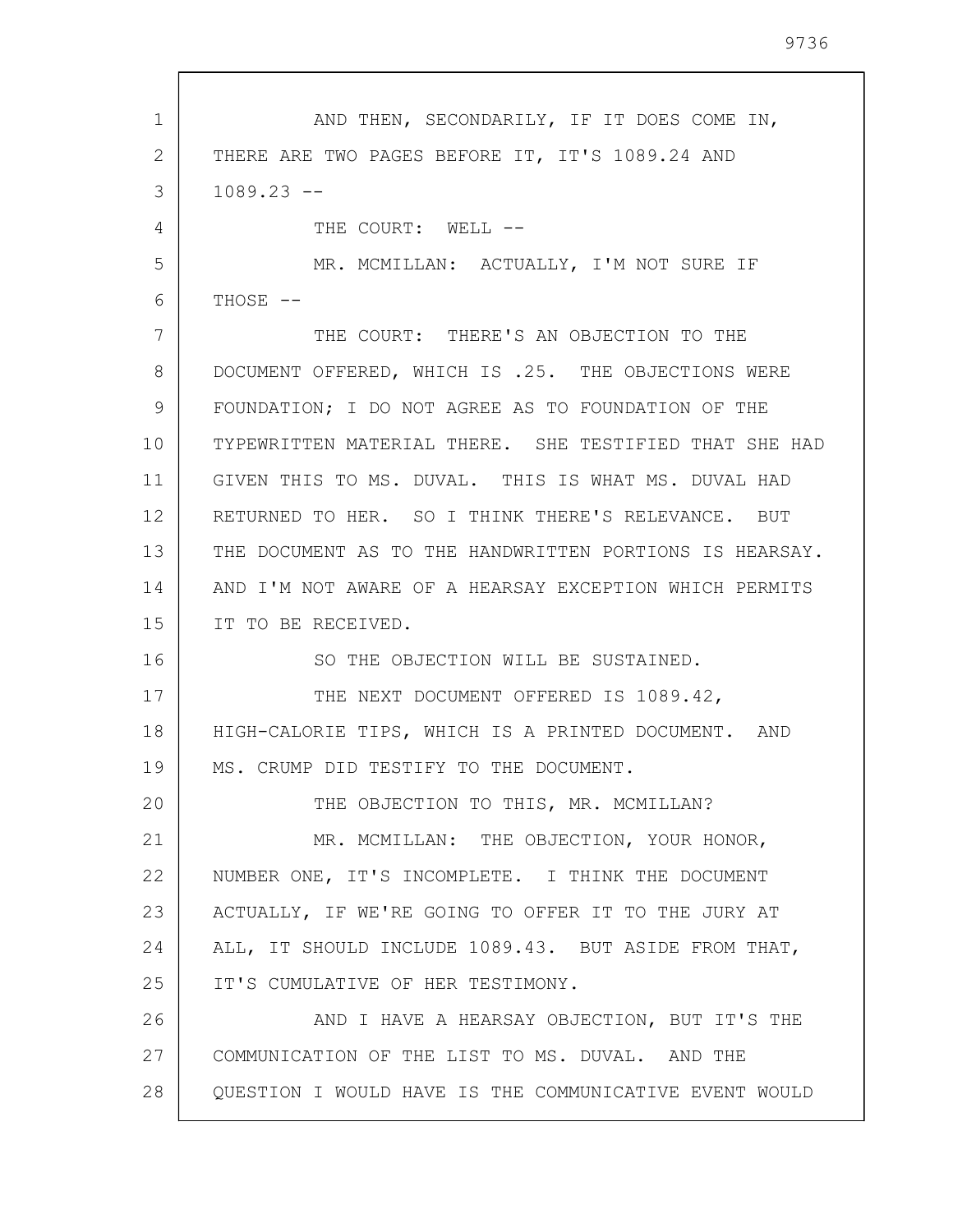| 1. | HAVE BEEN THE ALLEGED GIVING TO HER OF THE FOOD        |
|----|--------------------------------------------------------|
| 2  | RECOMMENDATIONS CONTAINED ON THE LIST. SO WE DO        |
| 3  | MAINTAIN A HEARSAY OBJECTION, BUT IT'S ALSO CUMULATIVE |
| 4  | AND INCOMPLETE.                                        |
| 5  | THE COURT: THE DOCUMENT IS NOT HEARSAY. IT             |
| 6  | DOES NOT PROFESS TO STATE ANYTHING. THERE IS A         |
| 7  | FOUNDATION FOR THE DOCUMENT BECAUSE THE DOCTOR         |
| 8  | TESTIFIED TO IT. IT IS -- SHE DID TESTIFY TO THE       |
| 9  | DOCUMENT, DID NOT TESTIFY TO ALL MATTERS THEREON, SO - |
| 10 | AND CUMULATIVE DOES NOT AUTOMATICALLY DISQUALIFY A     |
| 11 | DOCUMENT.                                              |
| 12 | HOWEVER, IT IS CORRECT THAT IT IS INCOMPLETE.          |
| 13 | PAGE 1089.43 IS THE SECOND PAGE OF THE DOCUMENT. AND   |
| 14 | IF YOU OFFER THE ENTIRE DOCUMENT, BOTH PAGES, THE      |
| 15 | OBJECTION WILL BE OVERRULED, AND IT WILL BE RECEIVED.  |
| 16 | MR. GUTERRES: THAT'S FINE, YOUR HONOR. WE'LL           |
| 17 | REQUEST BOTH . 42 AND . 43, YOUR HONOR.                |
| 18 | THE COURT: ALL RIGHT. THE NEXT EXHIBIT IS              |
| 19 | 1257.                                                  |
| 20 | THE OBJECTION TO THIS, MR. MCMILLAN?                   |
| 21 | MR. MCMILLAN: YES, YOUR HONOR.                         |
| 22 | THE OBJECTION IS -- AND AS I RECALL THIS IS            |
| 23 | GOING TO BE THE DOJ RETURN ON INQUIRY OR -- I DON'T    |
| 24 | REMEMBER THE EXACT NAME OF THE DOCUMENT BUT IT WAS     |
| 25 | SOMETHING LIKE THAT.                                   |
| 26 | THE COURT: YES, MY RECOLLECTION OF THE                 |
| 27 | DOCUMENT IS WHAT YOU'RE SAYING, THAT THE WITNESS SAID  |
| 28 | THAT THE INQUIRY WAS MADE TO WHAT THEY REFER TO AS     |

 $\overline{\phantom{a}}$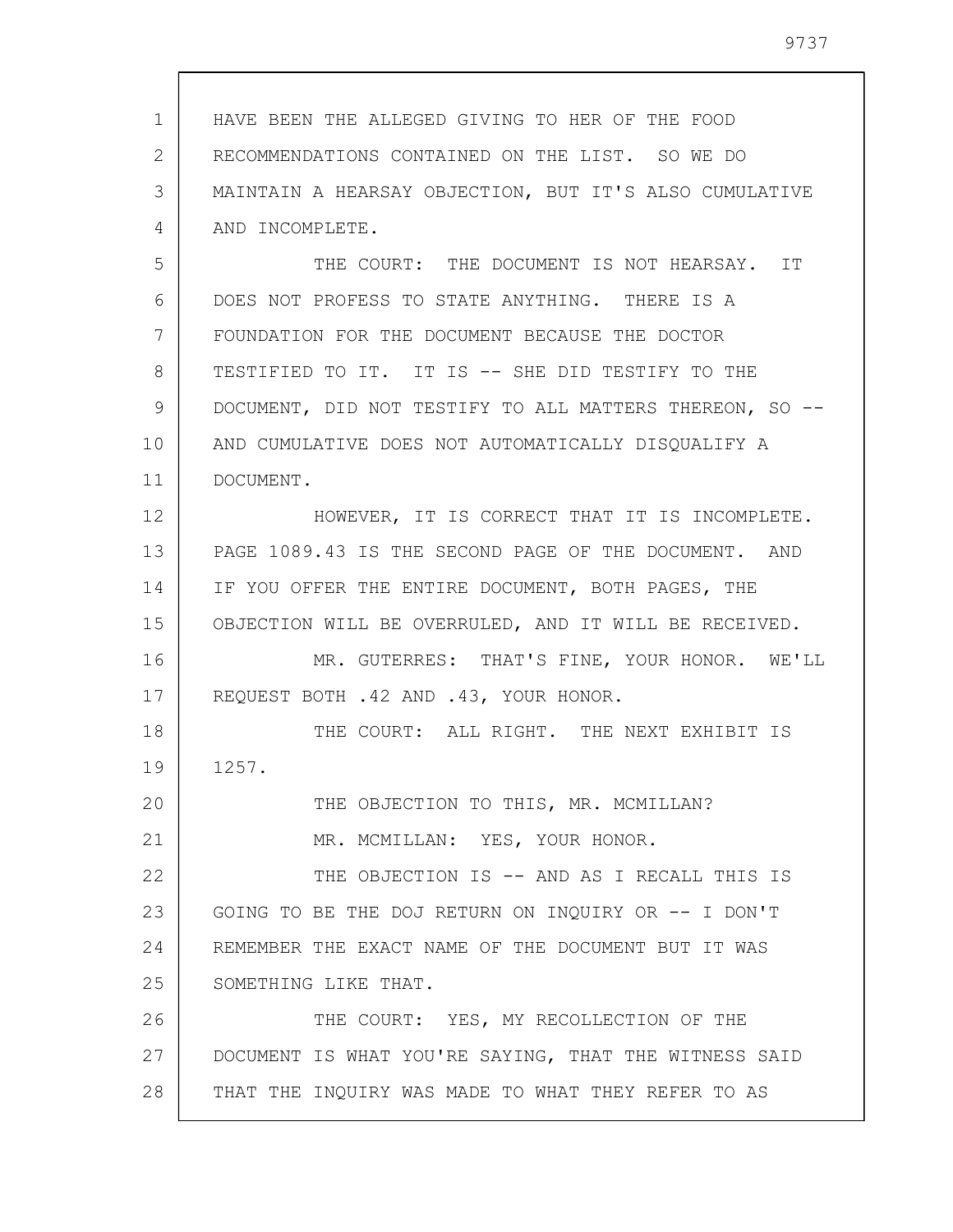1 2 3 4 5 6 7 8 9 10 11 12 13 14 15 16 17 18 19 20 21 22 23 24 25 26 27 28 CACI, THE CHILD ABUSE CENTRAL INDEX, AND THEY RECEIVED THIS DOCUMENT AFTER HAVING MADE THAT INQUIRY. MR. MCMILLAN: RIGHT. THE PLAINTIFF OBJECTS ON THE BASIS THAT THE DOCUMENT ITSELF IS HEARSAY, THAT THE FOUNDATION FOR THE DOCUMENT TO BE ADMITTED INTO EVIDENCE IS INADEQUATE. AND AS I RECALL, MS. LERUE TESTIFIED THAT SHE HERSELF DID NOT DO ANYTHING; SHE INSTRUCTED SOME STAFF MEMBER TO DO SOMETHING, AND A STAFF MEMBER RETURNED WITH THE DOCUMENT. IN PLAINTIFF'S VIEW, IT SHOULD HAVE BEEN THE STAFF MEMBER TESTIFYING AS TO WHAT HAPPENED THERE TO LAY THE FOUNDATION FOR THE DOCUMENT. IN ADDITION, AND PERHAPS MORE IMPORTANTLY, IT'S NO LONGER RELEVANT TO ANY CLAIM IN THE CASE. WITH THE JUDICIAL DECEPTION CLAIMS OUT OF THE CASE, PLAINTIFF COULD NOT REASONABLY MAKE THE ARGUMENT THAT THERE WAS NO BASIS FOR A SUBSTANTIATED CLAIM OF CHILD ABUSE. SO WE CAN'T COME IN AND CLAIM THAT SORT OF REPUTATIONAL INJURY NOW BECAUSE THE PART OF THE CASE THAT WOULD HAVE ALLOWED FOR THAT AS A MEASURE OF DAMAGES IS GONE. SO IT'S ALSO NO LONGER RELEVANT. THE COURT: WELL, AS TO THE LATTER STATEMENT YOU MADE -- I'LL HEAR FROM MR. GUTERRES BEFORE I GO AHEAD. MR. GUTERRES: YOUR HONOR, THE CONCERN I HAVE IS THAT A GOOD CHUNK OF MR. COX'S TESTIMONY AND THEN MS. DUVAL'S TESTIMONY SPOKE ABOUT CACI AND ALL THE DAMAGES RELATED TO CACI. AND THAT'S OUT THERE FOR THE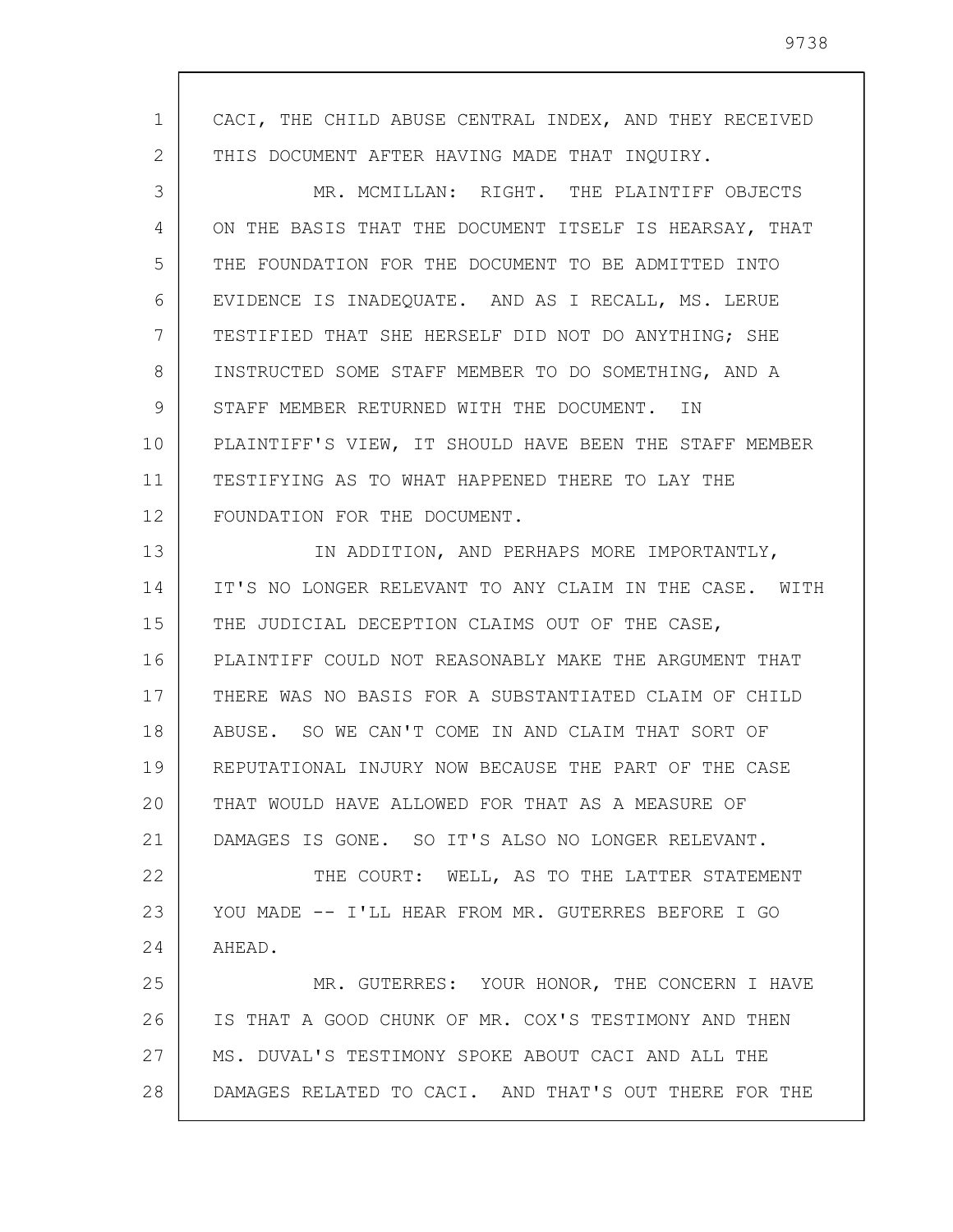1 2 3 4 5 6 7 8 9 10 11 12 13 14 15 16 17 18 19 20 21 22 23 24 25 26 27 28 JURY TO CONSIDER IN ANSWERING DAMAGE QUESTIONS. AND MY CONCERN IS, WITHOUT HAVING SOME DOCUMENTS THAT SHOW THAT SHE'S NOT, I'M CONCERNED WHAT THE JURY IS GOING TO CONSIDER IN AWARDING DAMAGES. THE COURT: WELL, YOU ALREADY HAVE THE TESTIMONY THAT THE RESPONSE WAS RECEIVED AND THE RESPONSE SHOWED THAT SHE WAS NOT ON THEIR INDEX. IT IS TRUE THAT THERE WAS THAT EVIDENCE, AND -- ABOUT THE HARM WHEN YOU HAVE YOUR NAME ON THE INDEX AND HOW THAT WOULD LIMIT THINGS YOU COULD DO. AND I THINK -- DIDN'T MS. DUVAL EVEN TESTIFY ABOUT LIMITING HER ABILITY TO BE AT HER CHILD'S SCHOOL? MR. GUTERRES: YES, CAN'T VOLUNTEER AND NO LONGER DOES ANY WORK FOR HER LOCAL HOMELESS OR -- THE COURT: RIGHT. MR. GUTERRES: -- CHILDREN'S SHELTER. MR. MCMILLAN: YOUR HONOR, THOSE ARE NO LONGER CLAIMS FOR DAMAGES IN THIS CASE. THE COURT: WELL, WE DO HAVE A CLAIM FOR EMOTIONAL DISTRESS. MR. MCMILLAN: WELL, WE DO, BUT IT'S EMOTIONAL DISTRESS IN A VERY SPECIFIC SENSE. IN THE SENSE OF THE SEIZURE AND THEN IN THE SENSE OF ABUSE BY -- OR ALLEGED ABUSE BY MS. SCHEELE. AND THEN ON THE DISCRIMINATION SIDE, AT LEAST INSOFAR AS I UNDERSTAND THOSE CLAIMS -- AND I DON'T PROFESS TO HAVE ANY PARTICULAR EXPERTISE THERE -- BUT THE INJURY THAT HE'S TALKING ABOUT THERE IS NOT BASED,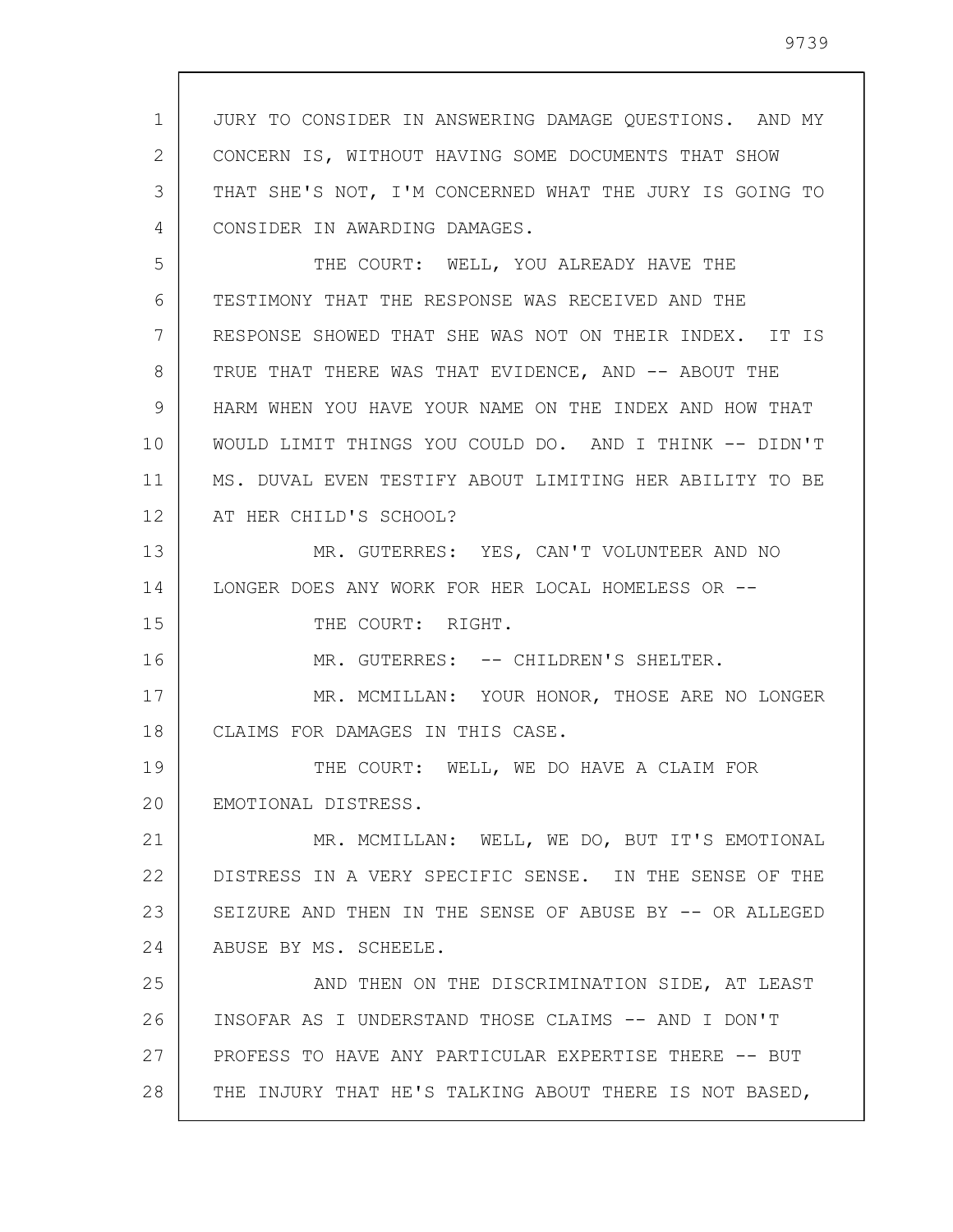| $\mathbf 1$ | INSOFAR AS I UNDERSTAND IT, ON ANYTHING RELATING TO HER |
|-------------|---------------------------------------------------------|
| 2           | ABILITY IN THE FUTURE TO WORK WITH CHILDREN OR ANYTHING |
| 3           | LIKE THAT. THAT PORTION -- AT LEAST IN MY WAY OF        |
| 4           | THINKING, THAT PORTION OF THE DAMAGES CLAIM SORT OF     |
| 5           | DIED ALONG WITH THE JUDICIAL DECEPTION CLAIM. BECAUSE   |
| 6           | IF THE -- IF THE RESULTS OF THE UNDERLYING DEPENDENCY   |
| 7           | ACTION ARE DEEMED TO HAVE BEEN SUPPORTED IRRESPECTIVE   |
| 8           | OF THE SUPPRESSED EXCULPATORY EVIDENCE AND THE ALLEGED  |
| 9           | FABRICATIONS, THEN THERE CAN BE NO CLAIM THAT SOMEHOW   |
| 10          | HER INABILITY TO CONTINUE WORKING WITH CHILDREN WAS     |
| 11          | DAMAGED BECAUSE THE RESULTS OF THE OUTCOME OF THE       |
| 12          | HEARING ARE WHAT THEY ARE AND THERE'S NO CHALLENGING    |
| 13          | IT. SO IN THAT SENSE, AT LEAST IN MY VIEW, THAT         |
| 14          | ELEMENT, THAT ITEM OF CLAIMED DAMAGE THAT ARISES FROM   |
| 15          | THE CACI IS COMPLETELY OFF THE TABLE.                   |
| 16          | AND IT RAISES ANOTHER ISSUE IN TERMS OF                 |
| 17          | ARGUMENT: IF THE JURY IS GOING TO GET THIS DOCUMENT     |
| 18          | BACK IN THE ROOM AND IS GOING TO BE ABLE TO GO THROUGH  |
| 19          | IT AND LOOK AT IT AND MAKE THEIR OWN ASSESSMENTS, THEN  |
| 20          | I NEED TO BE ABLE TO ADDRESS THE DOCUMENT ITSELF IN     |
| 21          | CLOSING, AND THEN WE'RE GOING TO GET INTO SORT OF A     |
| 22          | BACKHANDED WAY OF TALKING ABOUT THE DAMAGE THAT SHE     |
| 23          | WOULD HAVE SUFFERED BY BEING ON THE LIST. IF YOUR       |
| 24          | HONOR REMEMBERS, THERE WAS TESTIMONY FROM MS. LERUE     |
| 25          | THAT, IN FACT, THE COUNTY HAS THE ABILITY TO GO BACK TO |
| 26          | THE CENTRAL CALIFORNIA JUSTICE DEPARTMENT CENTRAL INDEX |
| 27          | AND REQUEST THAT PEOPLE BE REMOVED FROM IT. AND IF IT   |
| 28          | WERE TO COME UP, YOU KNOW, WE'RE GOING TO HAVE TO GET   |

 $\mathsf{l}$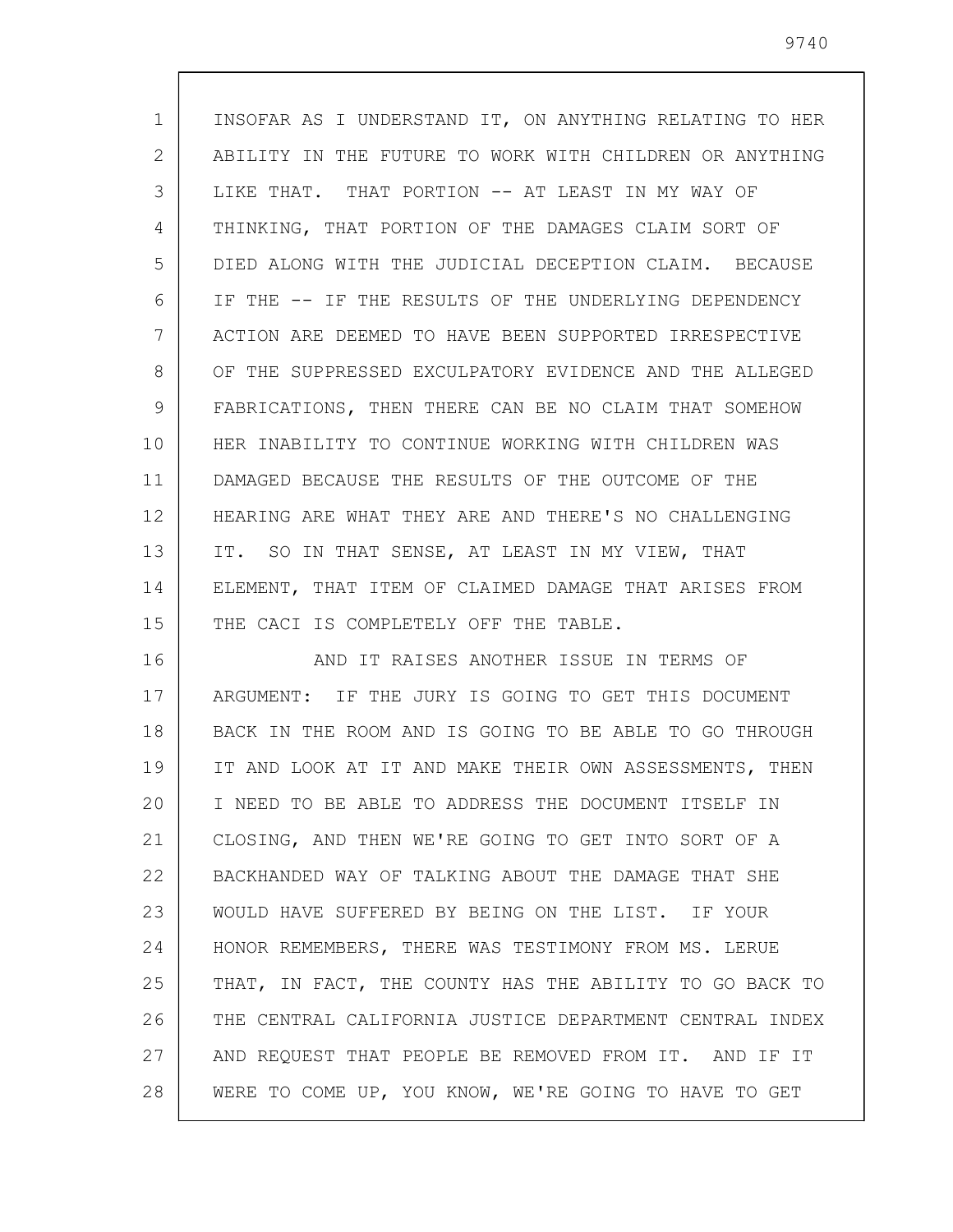| INTO THAT TESTIMONY. WE'RE GOING TO HAVE TO TALK ABOUT<br>1<br>2<br>HOW IT ONLY TAKES 24 HOURS AND AN E-MAIL.<br>3<br>AND I JUST THINK IT LEADS US DOWN A PATH WHERE<br>WE REALLY DON'T NEED TO BE IN THE CASE, AND IT JUST<br>4<br>5<br>DOESN'T HAVE RELEVANCE TO ANY DAMAGE ISSUE THAT'S STILL<br>6<br>IN PLAY.<br>7<br>THE COURT: WELL, I CERTAINLY AGREE THAT I<br>8<br>DON'T THINK IT'S A PATHWAY WE NEED TO GO DOWN. THE<br>9<br>PROBLEM WAS YOU'RE THE ONE WHO ELICITED THE TESTIMONY<br>10<br>ABOUT HOW SHE -- THE TESTIMONY WAS THAT SHE WOULD BE ON<br>11<br>THE LIST, SHE WAS ON THE LIST.<br>12<br>MR. MCMILLAN: UH-HUH.<br>13<br>THE COURT: AND SHE'S NOT. AND SO YOU'RE<br>14<br>TALKING ABOUT, WELL, MAYBE -- NOT MAYBE -- THEY COULD<br>15<br>STILL DO IT BUT THEY HAVEN'T. AND AT LEAST THERE'S NO<br>16<br>EVIDENCE THAT THEY HAVE. SO ONE OF THE PROBLEMS WE<br>17<br>HAVE IN THE CASE IS YOU PRESENTED THE EVIDENCE, AND<br>18<br>THEN SAY WELL, WE DON'T REALLY NEED TO GO DOWN THAT<br>19<br>PATH, BUT YOU'RE LEAVING THEM WITH -- NOW, THEY DO HAVE<br>20<br>TESTIMONY.<br>21<br>MR. MCMILLAN: THEY DO.<br>22<br>THE COURT: THE DOCUMENT IS NOT THE -- IS<br>23<br>NOT -- BECAUSE THERE IS TESTIMONY, IT'S NOT AS THOUGH<br>24<br>THEY'RE WITHOUT EVIDENCE. AND I THINK THAT, THAT IN<br>25<br>TERMS OF RULING ON THE ADMISSIBILITY OF THE EXHIBIT IS<br>26<br>A DIFFERENT QUESTION. I THINK THERE IS RELEVANCE OF<br>27<br>THE DOCUMENT, BUT I DO AGREE THAT THE TESTIMONY OF THE<br>28<br>WITNESS, THIS IS NOT SOMETHING THAT SHE SOLICITED |  |
|----------------------------------------------------------------------------------------------------------------------------------------------------------------------------------------------------------------------------------------------------------------------------------------------------------------------------------------------------------------------------------------------------------------------------------------------------------------------------------------------------------------------------------------------------------------------------------------------------------------------------------------------------------------------------------------------------------------------------------------------------------------------------------------------------------------------------------------------------------------------------------------------------------------------------------------------------------------------------------------------------------------------------------------------------------------------------------------------------------------------------------------------------------------------------------------------------------------------------------------------------------------------------------------------------------------------------------------------------------------------------------------------------------------------------------------------------------------------------------------------------------------------------------------------------------------------|--|
|                                                                                                                                                                                                                                                                                                                                                                                                                                                                                                                                                                                                                                                                                                                                                                                                                                                                                                                                                                                                                                                                                                                                                                                                                                                                                                                                                                                                                                                                                                                                                                      |  |
|                                                                                                                                                                                                                                                                                                                                                                                                                                                                                                                                                                                                                                                                                                                                                                                                                                                                                                                                                                                                                                                                                                                                                                                                                                                                                                                                                                                                                                                                                                                                                                      |  |
|                                                                                                                                                                                                                                                                                                                                                                                                                                                                                                                                                                                                                                                                                                                                                                                                                                                                                                                                                                                                                                                                                                                                                                                                                                                                                                                                                                                                                                                                                                                                                                      |  |
|                                                                                                                                                                                                                                                                                                                                                                                                                                                                                                                                                                                                                                                                                                                                                                                                                                                                                                                                                                                                                                                                                                                                                                                                                                                                                                                                                                                                                                                                                                                                                                      |  |
|                                                                                                                                                                                                                                                                                                                                                                                                                                                                                                                                                                                                                                                                                                                                                                                                                                                                                                                                                                                                                                                                                                                                                                                                                                                                                                                                                                                                                                                                                                                                                                      |  |
|                                                                                                                                                                                                                                                                                                                                                                                                                                                                                                                                                                                                                                                                                                                                                                                                                                                                                                                                                                                                                                                                                                                                                                                                                                                                                                                                                                                                                                                                                                                                                                      |  |
|                                                                                                                                                                                                                                                                                                                                                                                                                                                                                                                                                                                                                                                                                                                                                                                                                                                                                                                                                                                                                                                                                                                                                                                                                                                                                                                                                                                                                                                                                                                                                                      |  |
|                                                                                                                                                                                                                                                                                                                                                                                                                                                                                                                                                                                                                                                                                                                                                                                                                                                                                                                                                                                                                                                                                                                                                                                                                                                                                                                                                                                                                                                                                                                                                                      |  |
|                                                                                                                                                                                                                                                                                                                                                                                                                                                                                                                                                                                                                                                                                                                                                                                                                                                                                                                                                                                                                                                                                                                                                                                                                                                                                                                                                                                                                                                                                                                                                                      |  |
|                                                                                                                                                                                                                                                                                                                                                                                                                                                                                                                                                                                                                                                                                                                                                                                                                                                                                                                                                                                                                                                                                                                                                                                                                                                                                                                                                                                                                                                                                                                                                                      |  |
|                                                                                                                                                                                                                                                                                                                                                                                                                                                                                                                                                                                                                                                                                                                                                                                                                                                                                                                                                                                                                                                                                                                                                                                                                                                                                                                                                                                                                                                                                                                                                                      |  |
|                                                                                                                                                                                                                                                                                                                                                                                                                                                                                                                                                                                                                                                                                                                                                                                                                                                                                                                                                                                                                                                                                                                                                                                                                                                                                                                                                                                                                                                                                                                                                                      |  |
|                                                                                                                                                                                                                                                                                                                                                                                                                                                                                                                                                                                                                                                                                                                                                                                                                                                                                                                                                                                                                                                                                                                                                                                                                                                                                                                                                                                                                                                                                                                                                                      |  |
|                                                                                                                                                                                                                                                                                                                                                                                                                                                                                                                                                                                                                                                                                                                                                                                                                                                                                                                                                                                                                                                                                                                                                                                                                                                                                                                                                                                                                                                                                                                                                                      |  |
|                                                                                                                                                                                                                                                                                                                                                                                                                                                                                                                                                                                                                                                                                                                                                                                                                                                                                                                                                                                                                                                                                                                                                                                                                                                                                                                                                                                                                                                                                                                                                                      |  |
|                                                                                                                                                                                                                                                                                                                                                                                                                                                                                                                                                                                                                                                                                                                                                                                                                                                                                                                                                                                                                                                                                                                                                                                                                                                                                                                                                                                                                                                                                                                                                                      |  |
|                                                                                                                                                                                                                                                                                                                                                                                                                                                                                                                                                                                                                                                                                                                                                                                                                                                                                                                                                                                                                                                                                                                                                                                                                                                                                                                                                                                                                                                                                                                                                                      |  |
|                                                                                                                                                                                                                                                                                                                                                                                                                                                                                                                                                                                                                                                                                                                                                                                                                                                                                                                                                                                                                                                                                                                                                                                                                                                                                                                                                                                                                                                                                                                                                                      |  |
|                                                                                                                                                                                                                                                                                                                                                                                                                                                                                                                                                                                                                                                                                                                                                                                                                                                                                                                                                                                                                                                                                                                                                                                                                                                                                                                                                                                                                                                                                                                                                                      |  |
|                                                                                                                                                                                                                                                                                                                                                                                                                                                                                                                                                                                                                                                                                                                                                                                                                                                                                                                                                                                                                                                                                                                                                                                                                                                                                                                                                                                                                                                                                                                                                                      |  |
|                                                                                                                                                                                                                                                                                                                                                                                                                                                                                                                                                                                                                                                                                                                                                                                                                                                                                                                                                                                                                                                                                                                                                                                                                                                                                                                                                                                                                                                                                                                                                                      |  |
|                                                                                                                                                                                                                                                                                                                                                                                                                                                                                                                                                                                                                                                                                                                                                                                                                                                                                                                                                                                                                                                                                                                                                                                                                                                                                                                                                                                                                                                                                                                                                                      |  |
|                                                                                                                                                                                                                                                                                                                                                                                                                                                                                                                                                                                                                                                                                                                                                                                                                                                                                                                                                                                                                                                                                                                                                                                                                                                                                                                                                                                                                                                                                                                                                                      |  |
|                                                                                                                                                                                                                                                                                                                                                                                                                                                                                                                                                                                                                                                                                                                                                                                                                                                                                                                                                                                                                                                                                                                                                                                                                                                                                                                                                                                                                                                                                                                                                                      |  |
|                                                                                                                                                                                                                                                                                                                                                                                                                                                                                                                                                                                                                                                                                                                                                                                                                                                                                                                                                                                                                                                                                                                                                                                                                                                                                                                                                                                                                                                                                                                                                                      |  |
|                                                                                                                                                                                                                                                                                                                                                                                                                                                                                                                                                                                                                                                                                                                                                                                                                                                                                                                                                                                                                                                                                                                                                                                                                                                                                                                                                                                                                                                                                                                                                                      |  |
|                                                                                                                                                                                                                                                                                                                                                                                                                                                                                                                                                                                                                                                                                                                                                                                                                                                                                                                                                                                                                                                                                                                                                                                                                                                                                                                                                                                                                                                                                                                                                                      |  |
|                                                                                                                                                                                                                                                                                                                                                                                                                                                                                                                                                                                                                                                                                                                                                                                                                                                                                                                                                                                                                                                                                                                                                                                                                                                                                                                                                                                                                                                                                                                                                                      |  |
|                                                                                                                                                                                                                                                                                                                                                                                                                                                                                                                                                                                                                                                                                                                                                                                                                                                                                                                                                                                                                                                                                                                                                                                                                                                                                                                                                                                                                                                                                                                                                                      |  |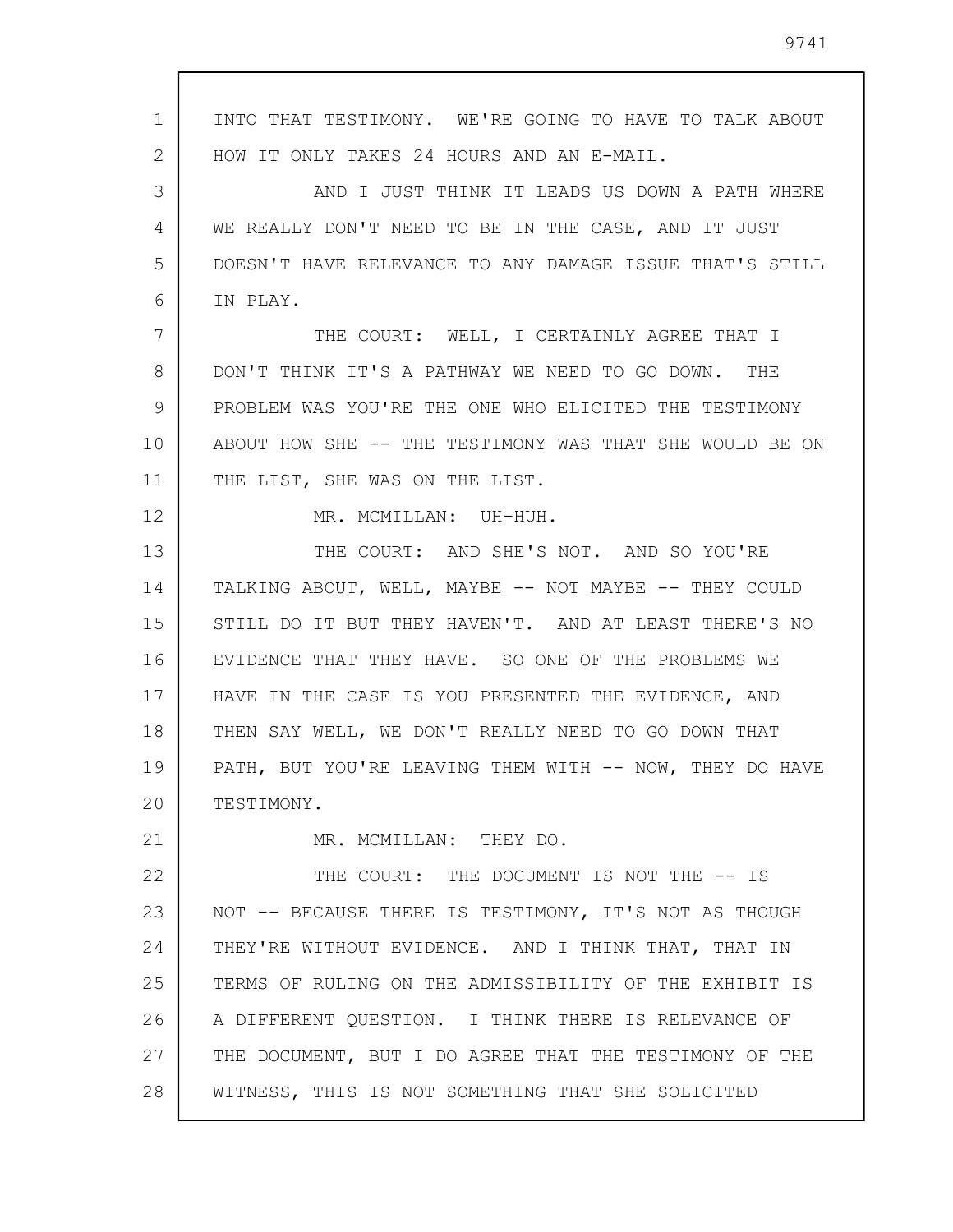1 2 3 HERSELF BUT HAD SOMEONE UNDER HER DIRECTION DO IT, AND THAT PERSON APPARENTLY DIDN'T RETURN THE DOCUMENT TO HER.

4 5 6 I DON'T THINK THAT'S A SUFFICIENT FOUNDATION FOR THE BASIS OF THE DOCUMENT, AND THEREFORE, THE OBJECTION WILL BE SUSTAINED.

7 8 9 10 11 12 BUT I DO HAVE A CONCERN ABOUT THE BROAD SCOPE OF ISSUES THAT HAVE BEEN PRESENTED, INCLUDING EVEN SOME OF THE ARGUMENTS THAT HAVE BEEN MADE ABOUT RELEVANCE OF CERTAIN THINGS AND WHAT THE CLAIMS ARE GOING TO BE BASED ON. BUT THERE IS EVIDENCE, MY RULING IS THE RULING, AND THERE IS TESTIMONY.

13 14 15 16 17 18 19 20 21 22 23 24 25 26 27 28 MR. GUTERRES: YOUR HONOR, YOU KNOW, AND I AM CONCERNED AS WELL AND I SHARE IN THOSE CONCERNS, YOU KNOW, WHICH IS ONE OF THE REASONS I THINK THERE HAS TO BE -- WE WOULD BE ASKING THE COURT FOR SOME KIND OF INSTRUCTION BECAUSE IT SEEMS TO ME THAT WE WERE LIMITED IN OUR ABILITY TO EXAMINE ON CERTAIN SUBJECTS BASED ON OBJECTIONS BY PLAINTIFF'S COUNSEL ON RELEVANCE. AND NOW IT LOOKS LIKE A LOT OF THOSE SAME ARGUMENTS ARE BEING BROUGHT IN THROUGH THE BACK DOOR, AS I FEEL, THROUGH THE INTENTIONAL INFLICTION CLAIMS AGAINST MS. SCHEELE AND THEN THE DISABILITY CLAIMS. WE'RE KIND OF GOING BACK TO A LOT OF THE ARGUMENTS ON THE JUDICIAL DECEPTION. SO I THINK THAT A 5007 IS CERTAINLY GOING TO BE SOMETHING THAT WE WOULD LIKE TO CRAFT FOR PRESENTATION AND CONSIDERATION TO THE COURT. THE COURT: WELL, I TOLD YOU THAT I THINK THE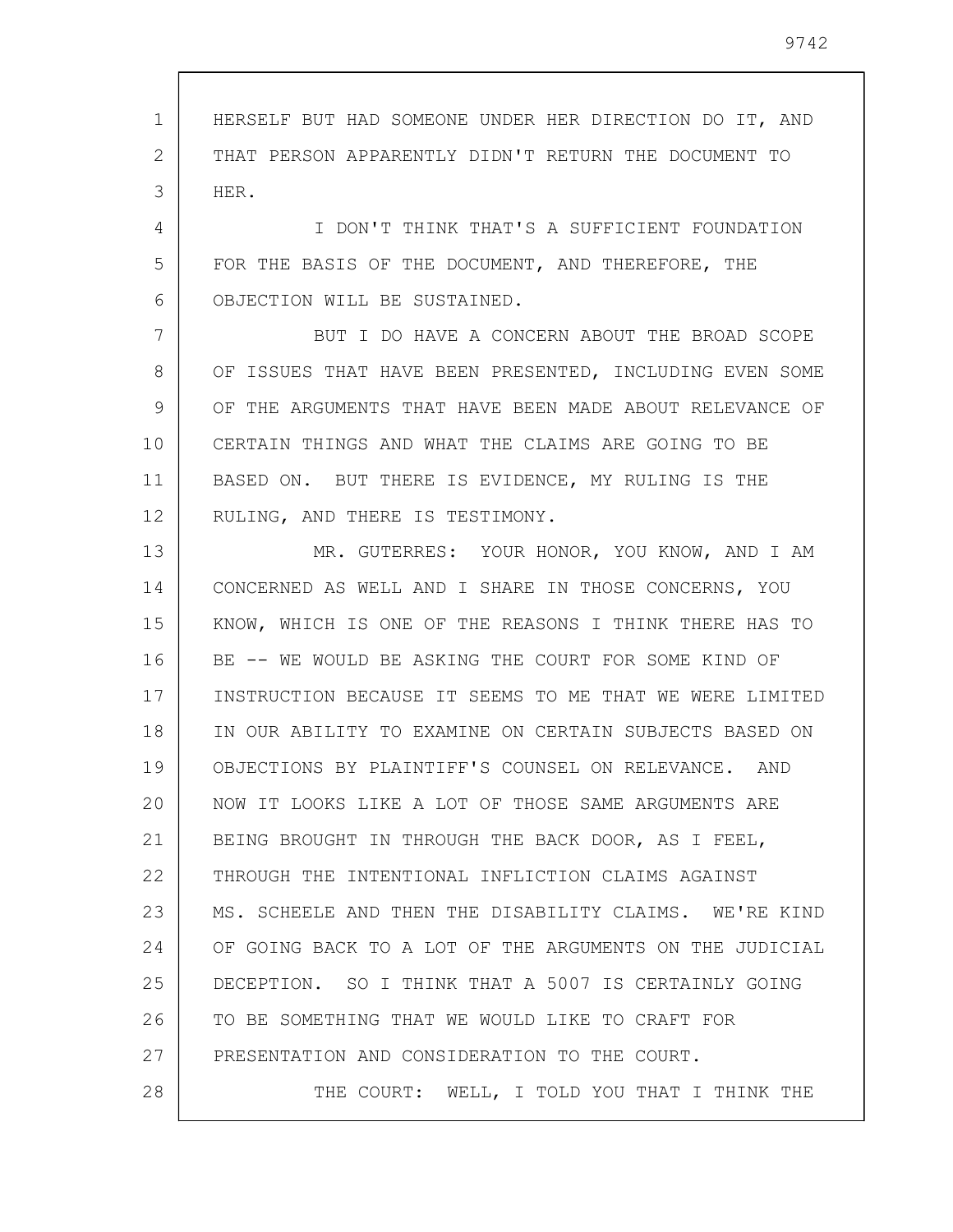1 2 3 4 5 6 7 8 9 10 11 12 13 14 15 16 17 5007 SHOULD BE GIVEN. MY RULING IS AS I'VE STATED. THERE WAS AN OPPORTUNITY IN THE EVIDENCE TO BE ABLE TO CROSS-EXAMINE SOME WITNESSES, AND I DO NOT REMEMBER ANY SUSTAINING OF ANY OBJECTION TO EITHER ASKING MS. DUVAL "HAVE YOU EVER CHECKED TO SEE IF YOU'RE ON THE LIST?" THE LAWYER WHO TESTIFIED ABOUT IT DIDN'T SAY SHE WAS, JUST SAID SOMETHING TO THE EFFECT -- I CAN LOOK BACK IN MY NOTES. THE IMPLICATION OF HIS TESTIMONY WAS THAT SHE WOULD BE ON THE LIST. AND SHE GAVE TESTIMONY ABOUT HOW THIS WAS DISTRESSFUL TO HER TO BE ON THE LIST. I'D BETTER NOT HEAR AN ARGUMENT TO THAT EFFECT. THAT WOULD BE -- THAT WOULDN'T BE RIGHT. MR. MCMILLAN: YOUR HONOR, JUST TO ALLAY YOUR CONCERNS, I HAVE ABSOLUTELY NO INTENTION OF DISCUSSING THE CACI INDEX LIST AT ALL, IN ANY RESPECT, CERTAINLY IN, YOU KNOW, MY PORTION OF THE FIRST CLOSE. AND THE ONLY WAY IT WOULD COME UP IN REBUTTAL IS IF

18 19 MR. GUTERRES SOMEHOW RAISES IT ON SOME ISSUE AND I HAVE TO ADDRESS IT.

20 21 THE COURT: WELL, I DON'T THINK HE'S GOING TO OPEN THAT DOOR, BUT WE'LL WAIT AND SEE.

22 23 24 25 MR. MCMILLAN: AND JUST SO IT'S CLEAR, I KNOW MR. PRAGER IS NOT HERE, BUT I WILL MAKE SURE TO COMMUNICATE THAT TO HIM AS WELL, THAT THE CACI IS COMPLETELY OUT OF THE --

26 27 THE COURT: YEAH, THAT WOULD BE GREATLY APPRECIATED IF YOU CAN DO THAT.

28

ALL RIGHT. NOW, WE'RE STILL -- WE'RE STILL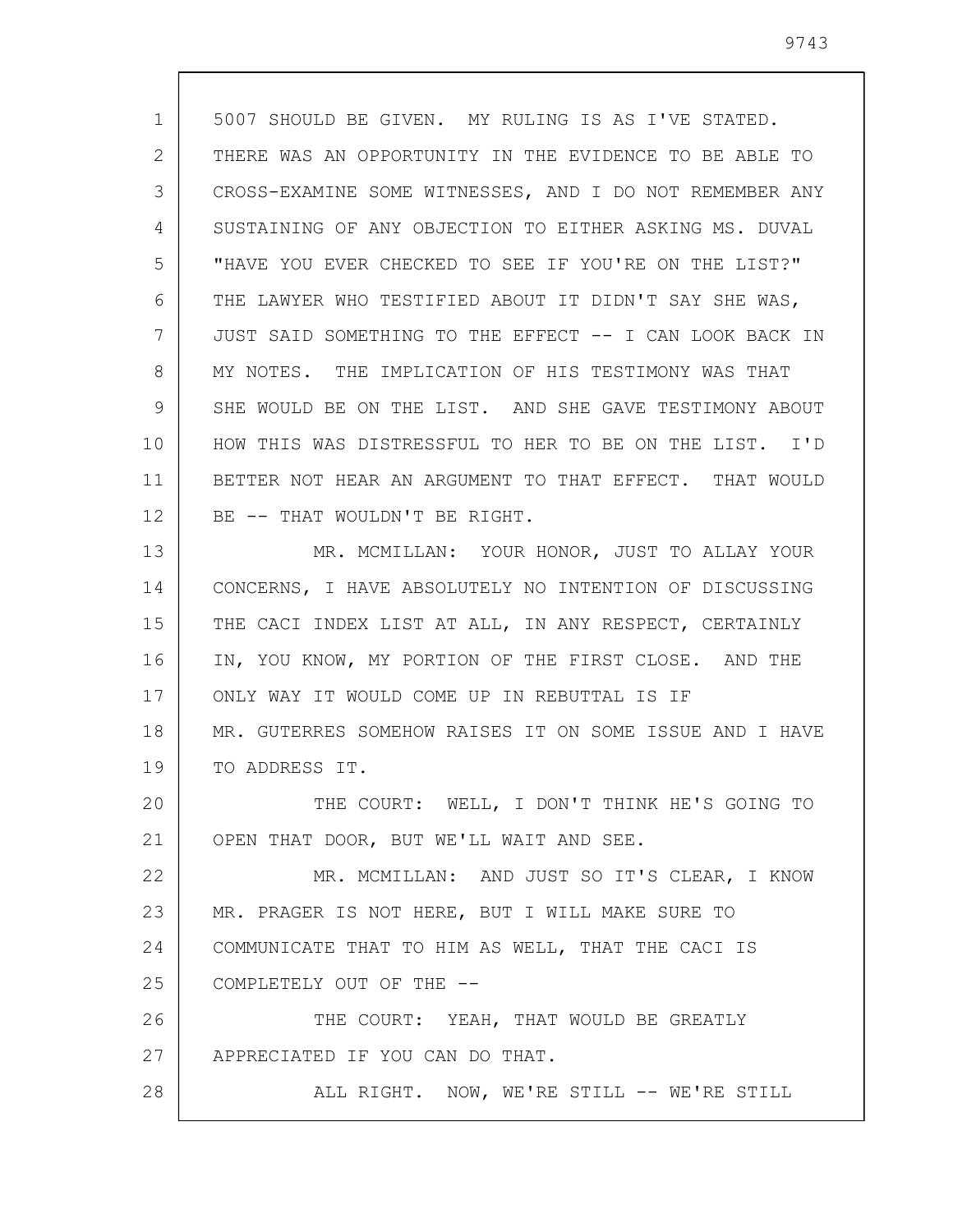LOOKING AT 82 AND 24.

| 2  | AND, LOOK, AS YOU KNOW, I'VE PUT THE JURY OFF           |
|----|---------------------------------------------------------|
| 3  | UNTIL MONDAY. IT JUST SIMPLY HAS TO GO. WE'RE GOING     |
| 4  | TO LOSE, REMEMBER, ANOTHER JUROR, MANZANO, NO. 7 OR 8,  |
| 5  | WILL BE -- WOULDN'T HAVE TO NECESSARILY BE EXCUSED FROM |
| 6  | THE CASE ENTIRELY IN AN EMERGENCY BUT REMEMBER IT'S HER |
| 7  | MOTHER'S SURGERY WILL BE ON WEDNESDAY, THE 2ND. YOU     |
| 8  | RECALL WE'VE LET HER GO EARLY ON A COUPLE OF OCCASIONS  |
| 9  | TO TAKE HER MOTHER OUT TO CITY OF HOPE. THAT'S NEVER A  |
| 10 | VISIT THAT ANY OF US COULD EVER WANT TO MAKE. SO        |
| 11 | CERTAINLY WE WOULD LET HER GO. I'M HOPING IT WON'T BE   |
| 12 | NECESSARY, BUT OUR PRESENT TIMING, I MAY HAVE TO. I     |
| 13 | DON'T KNOW WHAT -- I'M NOT PLANNING ON DOING IT RIGHT   |
| 14 | NOW, BUT NOW THEY'RE GOING TO HAVE ONE DAY OF           |
| 15 | DELIBERATION BEFORE SHE'S GOING TO HAVE TO ACCOMPANY    |
| 16 | HER MOTHER. AND I DON'T KNOW WHAT ELSE SHE'S GOING TO   |
| 17 | NEED TO DO TO TAKE CARE OF HER MOTHER.                  |
| 18 | WE MIGHT VERY WELL HEAR ABOUT THAT FURTHER,             |
| 19 | AND WE'LL ADDRESS IT WHEN WE DO.                        |
| 20 | OF THE REMAINING EXHIBITS, ON 24 AND 82, WE'RE          |
| 21 | GOING TO HAVE TO GET THAT BUTTONED DOWN. I'M NOT GOING  |
| 22 | TO SPEND MORE TIME ON THE EXHIBITS IN THIS CASE. I'M    |
| 23 | OBVIOUSLY GOING TO RULE ON THEM, AND I'M HAPPY TO HEAR  |
| 24 | FROM YOU, BUT WE'VE REACHED THE POINT WHERE WE DON'T    |
| 25 | HAVE THE LUXURY OF A GREAT DEAL OF DELIBERATION OR A    |
| 26 | GREAT DEAL OF ARGUMENT.                                 |
| 27 | WE DID HAVE ONE OTHER WHICH WAS STILL -- THAT           |
| 28 | HAD NOT BEEN ADDRESSED, AND THAT WAS 327.               |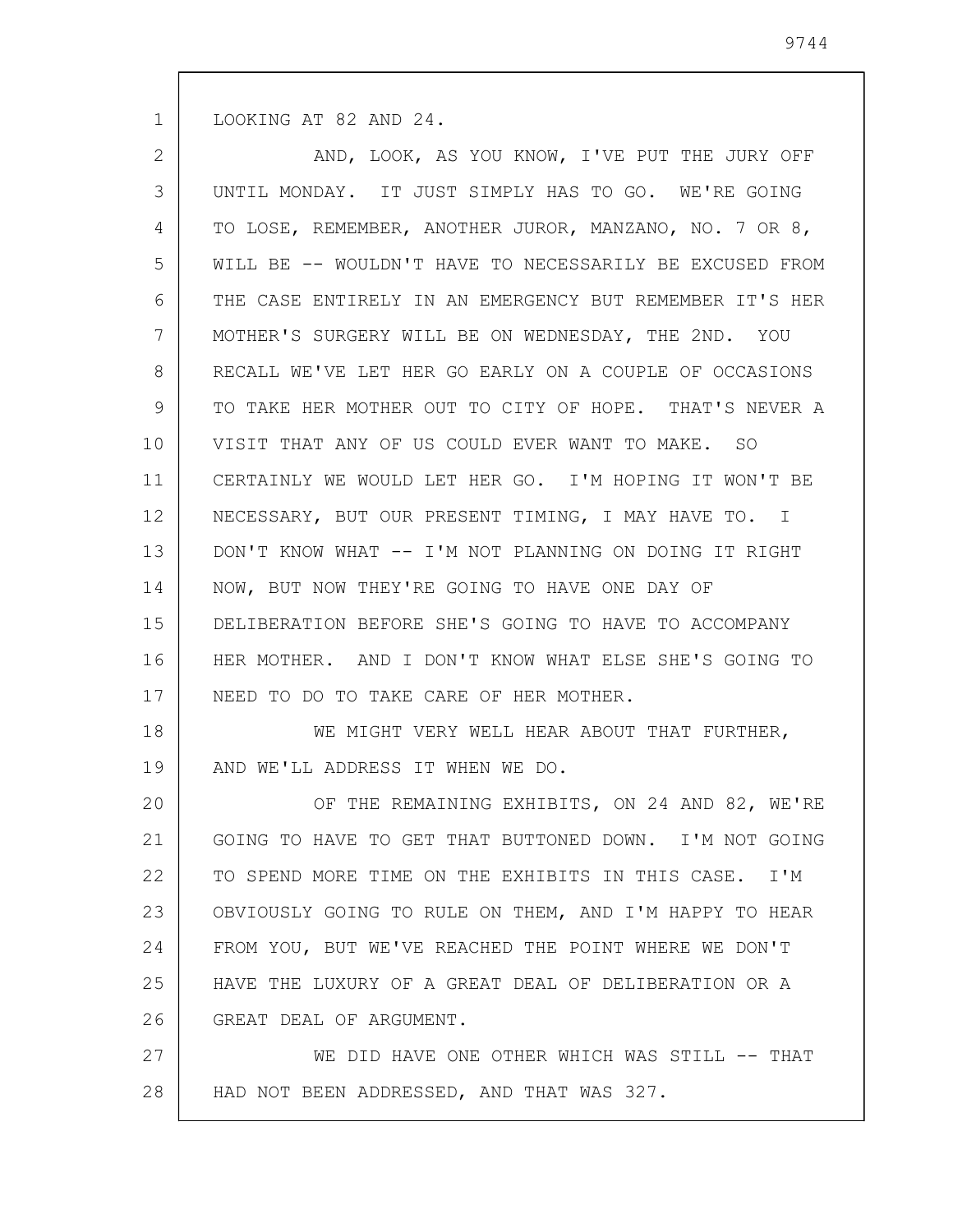1 2 3 4 5 6 7 8 9 10 11 12 13 14 15 16 17 18 19 20 21 22 23 24 25 26 27 28 MR. PARIS: YES, THAT'S THE TITLE IV-E FINDINGS. PLAINTIFF WOULD OFFER THAT MOVED TO EVIDENCE. MS. SWISS: YOUR HONOR? THE COURT: YES. MS. SWISS: 327 DOES NOT APPEAR TO BE MARKED FOR IDENTIFICATION ON THE MOST RECENT LIST. THE COURT: MR. PARIS? MR. PARIS: I CAN SOLVE THAT. IT WAS IDENTIFIED DURING THE DEPOSITION READ OF BETH MINOR AS COUNTY PMK. IT'S MINOR'S EXHIBIT 24. MS. SWISS: ALL RIGHT. I'VE GOT THE DOCUMENT IN FRONT OF ME. THIS IS A CHART WHERE THERE'S NO FOUNDATION LAID FOR IT. THE DOCUMENT APPEARS TO BE LEGAL CITATIONS. MS. MINOR WOULD NOT BE ABLE TO LAY THE FOUNDATION FOR THAT HERSELF AS A NONATTORNEY. AND TO THE EXTENT THAT THE JURY WILL BE INSTRUCTED ON THE LAW, THAT WOULD COME FROM THE COURT, NOT FROM THIS DOCUMENT OR THE TESTIMONY OF ANY WITNESSES. THE COURT: YEAH, I AGREE. THE OBJECTION IS SUSTAINED. IT WILL NOT BE RECEIVED. ALL RIGHT. I'M LOOKING AT THE DECLARATION OF RYAN MILLS, WHICH IS PART OF EXHIBIT 24. AND I HAVE THE TWO VERSIONS THAT ARE GIVEN TO ME EARLIER; I'M NOT SURE WHICH ONE IS THE PLAINTIFF'S, WHICH ONE IS THE DEFENDANT'S. ALTHOUGH I BELIEVE THE PLAINTIFF'S ONE IS THE ONE WITH THE -- SOME SUBSTANTIAL PARAGRAPHS. SO LET'S GO THROUGH IT -- SUBSTANTIAL PARAGRAPHS REDACTED.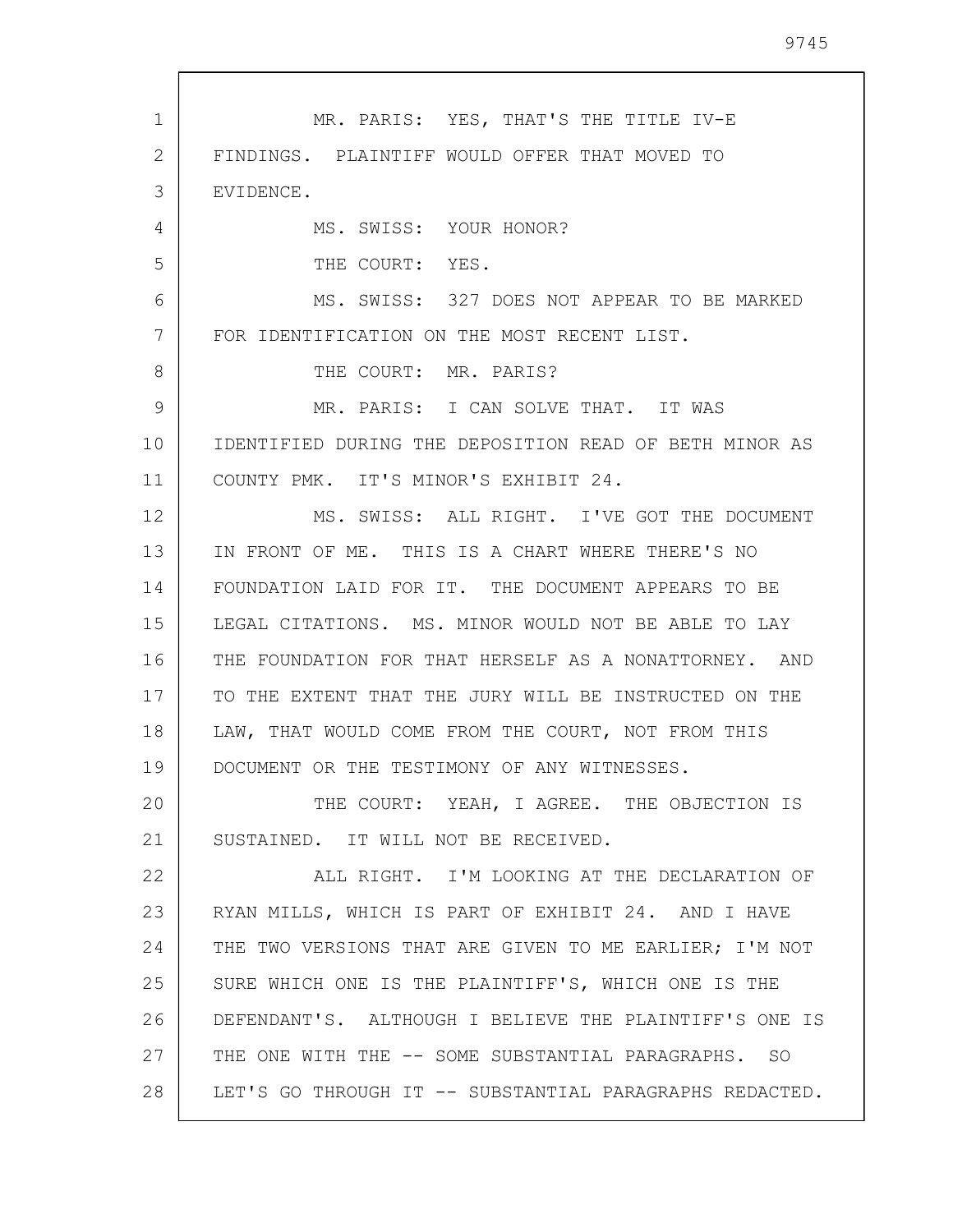1 2 3 4 5 6 7 8 9 10 11 12 13 14 15 16 17 18 19 20 21 22 23 24 25 26 27 28 THE DOCUMENTS GIVEN TO ME ARE THE SAME ON PAGES 1 AND 2. GETTING OVER TO PAGE 3, ONE VERSION HAS, OTHER THAN THE FIRST LINE AND PART OF A SECOND LINE, THE REMAINDER OF THE ENTIRE PAGE REDACTED. THE OTHER VERSION HAS WHAT APPEARS TO BE PAGE 3 IN IT ENTIRETY. FIRST OF ALL, TELL ME WHICH VERSION IS WHOSE. MR. PARIS: THE VERSION WITH THE MORE SUBSTANTIAL REDACTIONS IS OUR VERSION, YOUR HONOR. THE COURT: OKAY. SO ON PAGE 3, YOU'VE REDACTED ALL BUT THAT FIRST LINE AND PART OF THE NEXT LINE. MR. PARIS: THAT'S CORRECT. THE COURT: AND YOUR PROPOSED REDACTION GOES OVER TO THE MIDDLE OF PAGE 4; CORRECT? MR. PARIS: THAT'S CORRECT. THE COURT: SO THIS DECLARATION WHICH ON PAGE 8, THE LAST PAGE, PURPORTS TO HAVE BEEN SIGNED IN JUNE OF 2009, AND THE DECLARATION WAS PART OF EXHIBIT 24, THE SUBMISSION OF THE JURISDICTION/DISPOSITION REPORT. AND THE DECLARATION WAS OBVIOUSLY PREPARED AND FILED IN THE FAMILY LAW CASE. MR. MCMILLAN: YOUR HONOR? THE COURT: YES. MR. MCMILLAN: I PRESUME THAT IT WAS FILED IN THE FAMILY LAW CASE, BUT. THE COURT: WELL, IT BEARS THE CAPTION.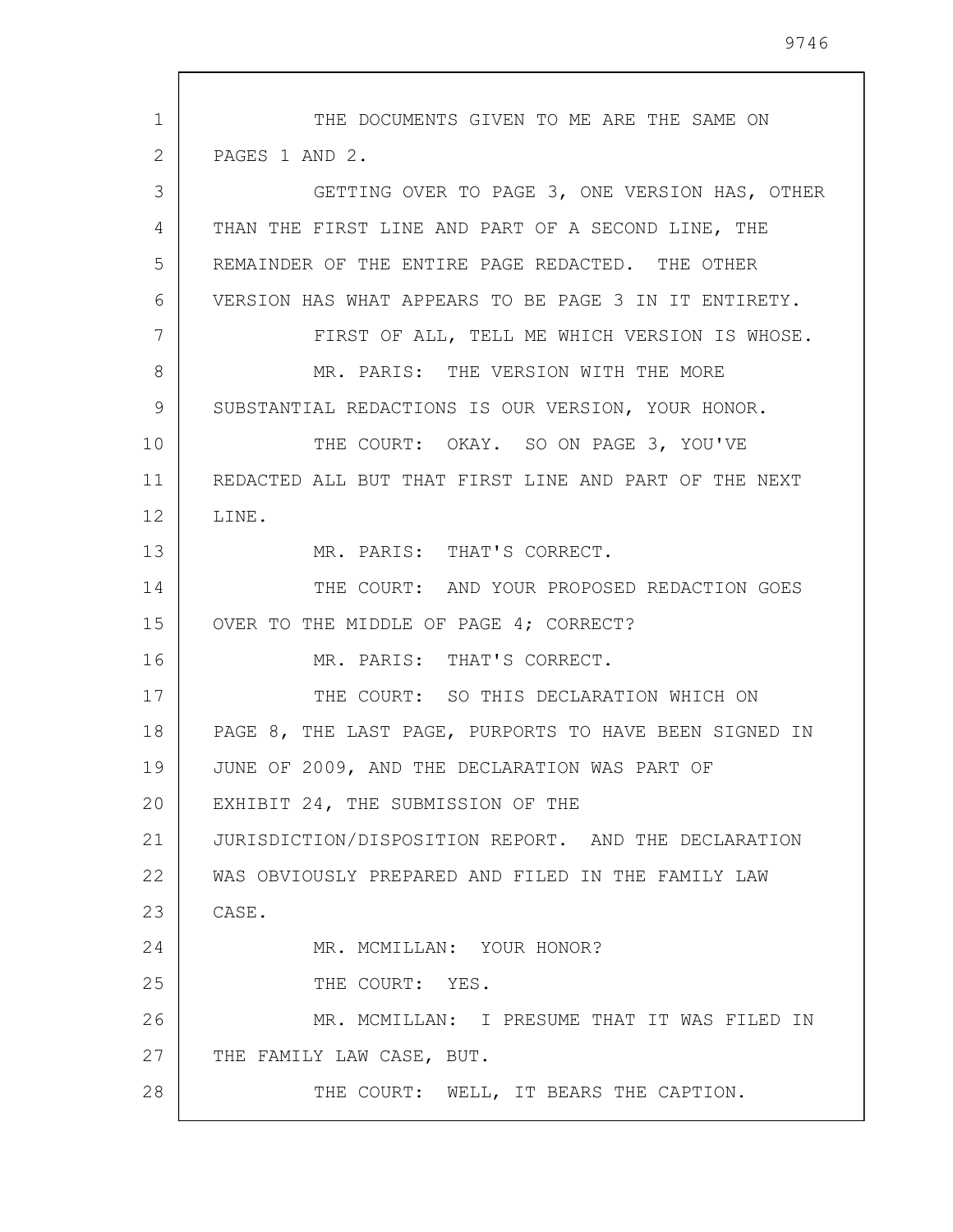1 2 3 4 5 6 7 8 9 10 11 12 13 14 15 16 17 18 19 20 21 22 23 24 25 26 27 28 MR. MCMILLAN: WELL, IT DOES HAVE THE CAPTION, BUT I DON'T SEE A FILE-STAMPED OR A CONFORMED -- THE COURT: WELL, ALL RIGHT. I DON'T THINK THAT'S IMPORTANT TO ANY DECISION THAT I WOULD MAKE, WHETHER IT WAS OR NOT. BUT PERHAPS IT DOES MAKE A DIFFERENCE, AND IF SO WE CAN ORDER THE FAMILY LAW FILE AND DETERMINE WHETHER OR NOT IT WAS FILED. MR. MCMILLAN: WE DON'T NEED TO DO THAT. THE COURT: I'M NOT EVEN SURE AT THIS POINT, I'M SORRY, WHOSE OFFERING THIS DECLARATION? YOU ARE? MR. GUTERRES: THE DEFENSE IS OFFERING -- IT HAD PREVIOUSLY BEEN ADMITTED FOR A LIMITED PURPOSE. WE ACTUALLY PUBLISHED THIS PAGE, PAGE 3 TO THE -- PAGE 2 AND PAGE 3 TO THE JURY, AND I QUESTIONED MR. MILLS ABOUT THE INFORMATION CONTAINED THEREIN. HE LAID THE FOUNDATION FOR THIS DOCUMENT AS BEING ONE OF THE DOCUMENTS THAT HE SUBMITTED IN THE FAMILY COURT MATTER. AND THEN WAS GIVEN TO THE -- TO DCFS. THE COURT: RIGHT. MR. GUTERRES: SO WE ARE ASKING THAT IT BE INCLUDED FOR THE LIMITED PURPOSE AGAIN, ALONG WITH ALL OF EXHIBIT 24, OR THOSE PORTIONS THAT THE COURT IS ALLOWING, FOR THE LIMITED PURPOSE OF SHOWING WHAT INFORMATION WAS IN THE POSSESSION OF THE DEPARTMENT RELATIVE TO THE ISSUES OF FEEDING AND WHAT WAS BEING REPORTED AND WHAT INFORMATION THAT THE DEPARTMENT HAD RELATIVE TO THE ISSUES WITH REGARD TO GETTING THE CHILD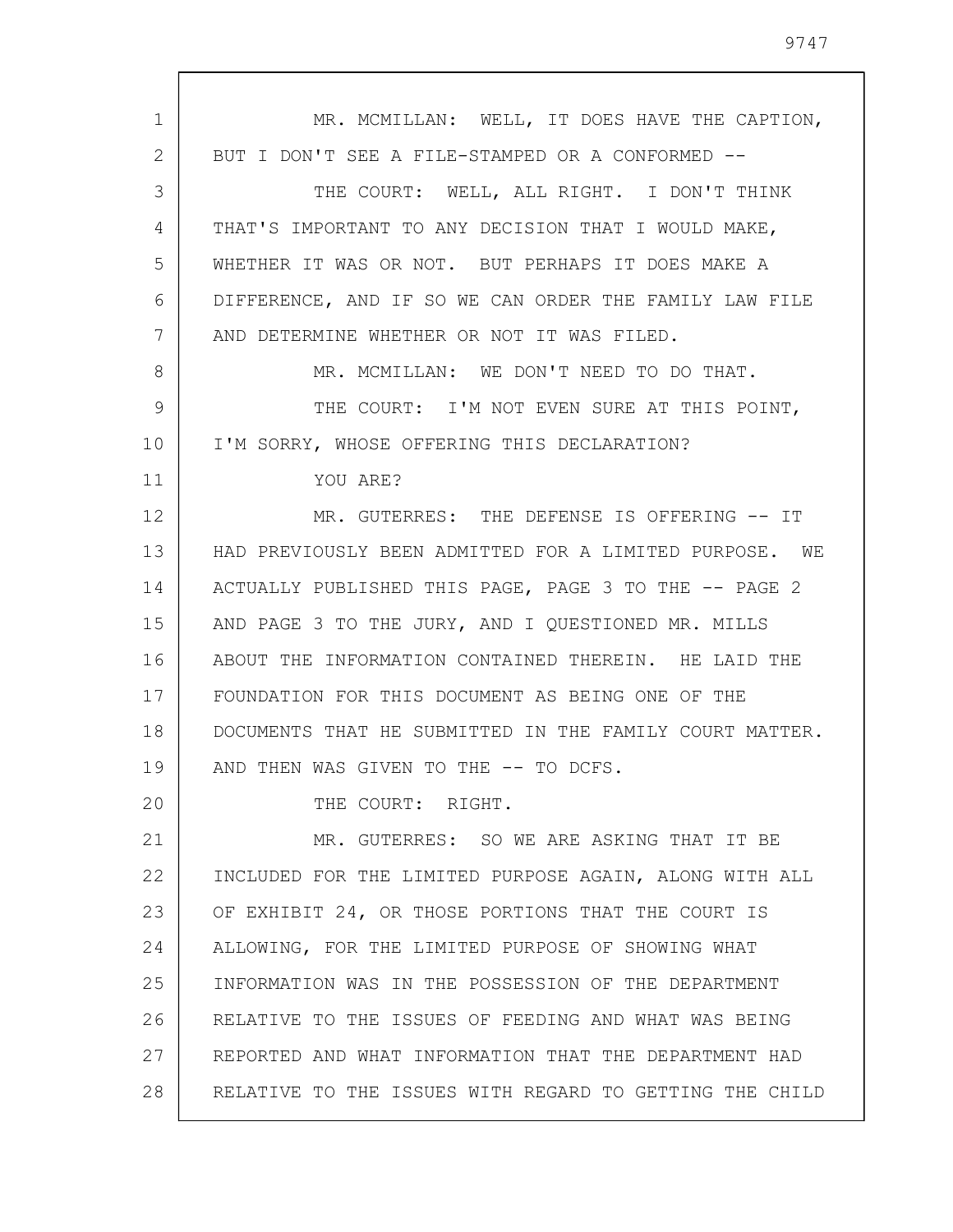1 2 3 4 5 6 7 8 9 10 11 12 13 14 15 16 17 18 19 20 21 22 23 24 25 26 27 28 PROPER MEDICAL CARE AS WELL AS CLAIMS ABOUT WHY MS. DUVAL WASN'T FEEDING HIM CERTAIN FOODS. AND THESE ARE ALL CONSISTENT WITH WHAT WAS BEING REPORTED TO DCFS AT THE TIME BOTH BEFORE THE DETENTION AND AFTER THE DETENTION. MR. MCMILLAN: YOUR HONOR, WE DON'T HAVE A FOUNDATIONAL OBJECTION TO IT. THE COURT: ALL RIGHT. MR. MCMILLAN: THE OBJECTION THAT WE'VE INTERPOSED IS HEARSAY AND 352, UNDULY PREJUDICIAL, AND CUMULATIVE. AND TO THE EXTENT THOSE OBJECTIONS ARE NOT SUSTAINED OR ANY OF THOSE ARE NOT SUSTAINED, WE HAVE PROPOSED SPECIFIC REDACTIONS OF WHAT WE BELIEVE WOULD BE THE PARTICULARLY UNDULY PREJUDICIAL MATERIAL. AND ASIDE FROM THAT, I REALLY DON'T HAVE MUCH TO ADD TO THE DISCUSSION OR ARGUMENT. MR. GUTERRES: YOUR HONOR, EXHIBIT 1064, JVCT919 THROUGH 923, IS ACTUALLY MS. DUVAL'S DECLARATION IN RESPONSE TO MR. MILLS, WHICH IS -- WHICH HAS BEEN RECEIVED BY THE COURT. SO THERE WOULD BE NO 352 ARGUMENT BECAUSE IN FACT MS. DUVAL'S DECLARATION IS ALREADY IN THAT ADDRESSES HER RESPONSE TO MR. MILLS'S DECLARATION IN THE SAME FAMILY LAW MATTER. MR. MCMILLAN: YEAH, YOUR HONOR, IN LOOKING AT THE 1064, I DON'T THINK THAT DIMINISHES SUBSTANTIALLY THE -- AGAIN, THIS DECLARATION BY MR. MILLS, JUST IN READING IT, IT'S REALLY A VITRIOLIC DIATRIBE ATTACKING MOTHER, CALLING HER A LIAR, ALL SORTS OF THINGS THAT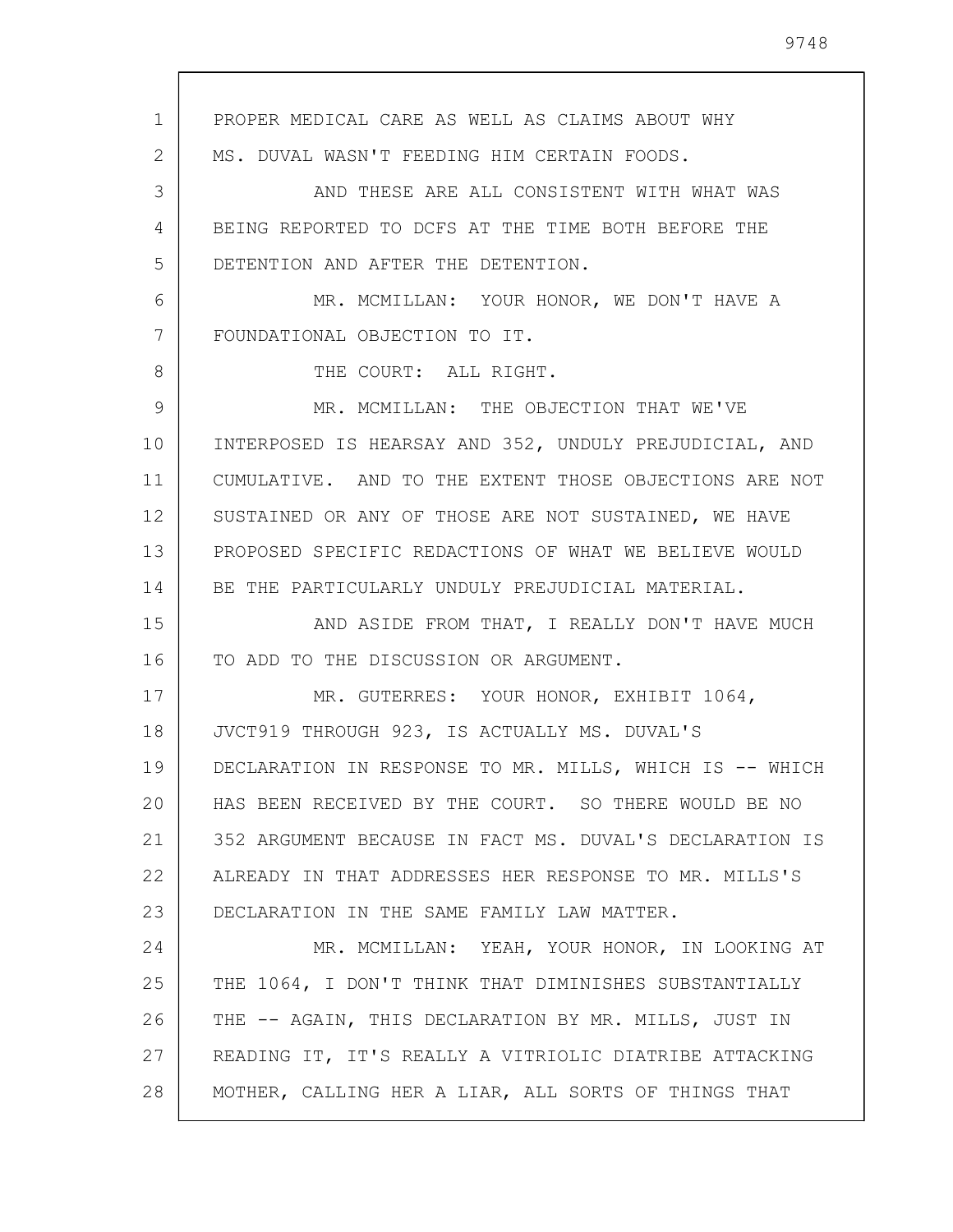1 2 3 4 5 6 7 8 9 10 11 12 13 14 15 16 17 18 19 20 21 22 23 24 25 26 27 28 JUST IN PLAINTIFF'S VIEW IT SEEMS LIKE -- THE COURT: ALL RIGHT. DON, LET ME SEE 1064, PLEASE. (A DISCUSSION WAS HELD OFF THE RECORD.) THE COURT: SO YOU OFFERED, MR. GUTERRES, BOTH DECLARATIONS, RYAN MILLS AND THEN MS. DUVAL'S RESPONSE, AND THEY STIPULATED TO HER RESPONSE. BUT IF I UNDERSTAND CORRECTLY, YOU'RE OBJECTING TO THE DOCUMENT TO WHICH SHE WAS RESPONDING? MR. MCMILLAN: GIVE ME ONE SECOND TO LOOK, YOUR HONOR. I'M NOT SURE WHETHER THIS WAS INCLUDED IN EXHIBIT 24, MS. DUVAL'S RESPONSE. I NEED TO LOOK AT THAT. MS. SWISS: MS. DUVAL'S RESPONSE WAS INCLUDED IN EXHIBIT 24, EXCEPT IN EXHIBIT 24 IT'S THE UNSIGNED VERSION. I SPECIFICALLY QUESTIONED MS. DUVAL IN CROSS-EXAMINATION ON EXHIBIT 1064, AND SHE AUTHENTICATED HER DECLARATION WITH THE SIGNATURE. WE DON'T KNOW WHY THE UNSIGNED VERSION WAS ATTACHED TO 24. MR. MCMILLAN: THIS IS THE PROBLEM I HAVE, YOUR HONOR, IS THAT IF THE ONE COMES IN AS PART OF EXHIBIT 24 AND THE OTHER DOES NOT, THEN THAT HAS THE POTENTIAL OF CAUSING CONFUSION WHEN THE EVIDENCE IS BEING PRESENTED OR REVIEWED BY THE JURY. SO I'M NOT SURE EXACTLY HOW TO DEAL WITH THAT PROBLEM. MS. SWISS: COUNSEL, MR. GUTERRES JUST PULLED THE VERSION OF MS. DUVAL'S DECLARATION FROM EXHIBIT 24, AND I STAND CORRECTED. IT'S BATES 631 TO 636, AND IT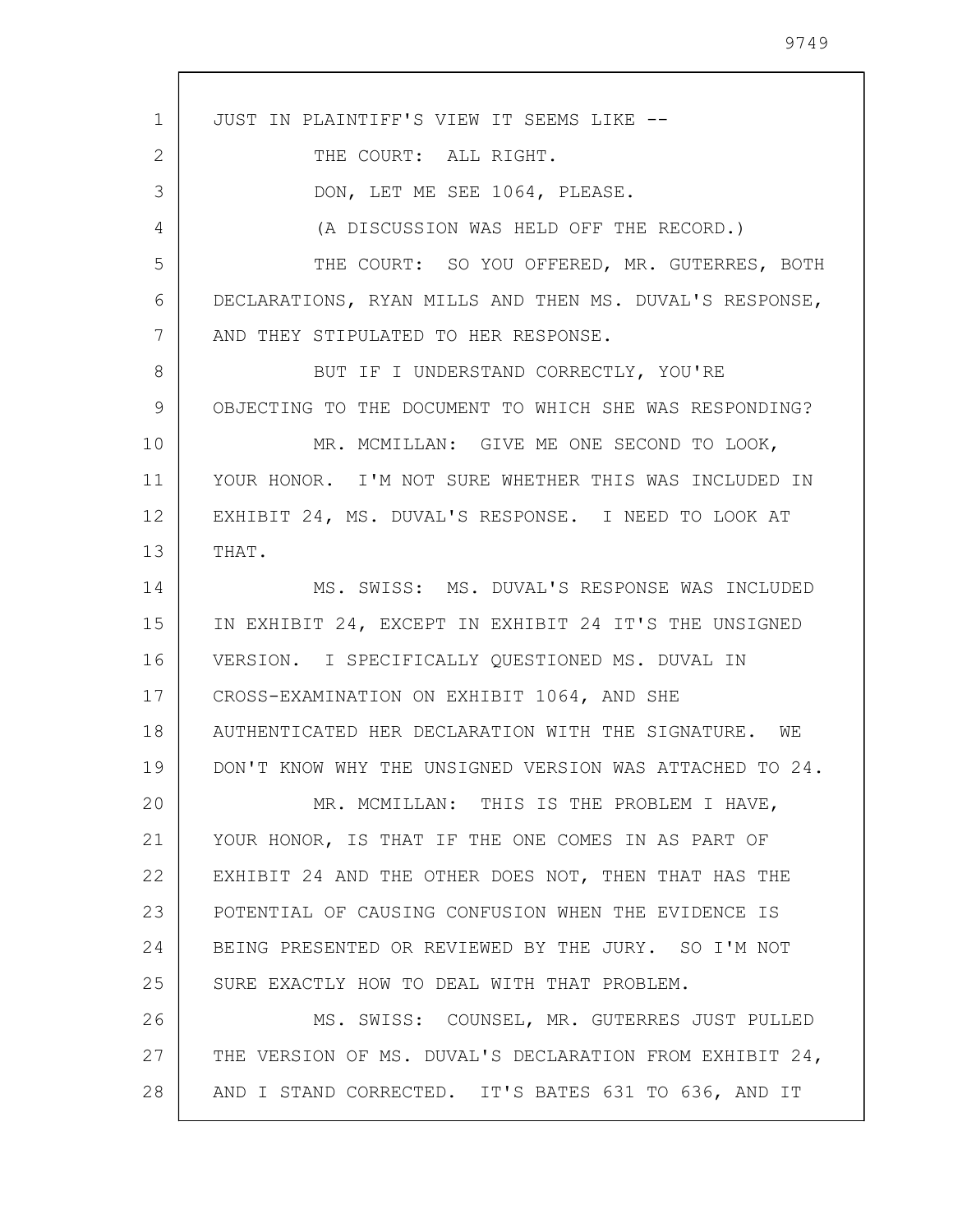9750

| 1  | DOES APPEAR THAT IT IS THE SIGNED VERSION OF HER           |
|----|------------------------------------------------------------|
| 2  | DECLARATION IN RESPONSE TO MR. MILLS, AND IT LOOKS LIKE    |
| 3  | IT'S IMMEDIATELY AFTER -- OR NO. IT LOOKS LIKE IT'S        |
| 4  | WITHIN A FEW PAGES OF THE DECLARATION OF MR. MILLS         |
| 5  | ATTACHED TO EXHIBIT 24. SO MAYBE THAT SOLVES THE           |
| 6  | PROBLEM.                                                   |
| 7  | MR. MCMILLAN: SO WHAT ARE WE -- I'M CONFUSED               |
| 8  | NOW. SO CORRECT ME IF I'M WRONG, BUT THE ONE THAT          |
| 9  | YOU'RE LOOKING TO ADMIT IS 615 THROUGH 623; CORRECT?       |
| 10 | MR. GUTERRES: 631 THROUGH 636.                             |
| 11 | MS. SWISS: THAT'S MS. DUVAL'S DECLARATION.                 |
| 12 | MR. MCMILLAN: OKAY. SO MAKE SURE I                         |
| 13 | UNDERSTAND YOU CORRECTLY. ARE YOU PROPOSING TO             |
| 14 | SUBSTITUTE $--$ WHERE WAS THAT $--$ 1064, 919 THROUGH 923, |
| 15 | FOR EXHIBIT 24, 631 THROUGH AND INCLUDING 635?             |
| 16 | MR. GUTERRES: YOUR HONOR, IF WE CAN JUST ADD               |
| 17 | 631 THROUGH 636 OF EXHIBIT 24, I THINK THAT SOLVES THE     |
| 18 | ISSUE WITH MR. MCMILLAN. YOU'LL HAVE THE DECLARATION       |
| 19 | OF MR. MILLS AND THEN YOU'LL HAVE THE DECLARATION --       |
| 20 | THE RESPONSE -- RESPONSIVE DECLARATION BY MS. DUVAL        |
| 21 | BOTH AS PART OF EXHIBIT 24. AND SINCE MS. DUVAL WAS        |
| 22 | ACTUALLY QUESTIONED WITH USING EXHIBIT 1064, IF WE CAN     |
| 23 | JUST HAVE ONE DUPLICATE THERE, THAT WOULD, I THINK,        |
| 24 | ALLEVIATE THE PROBLEM, IF THAT'S ACCEPTABLE TO THE         |
| 25 | COURT.                                                     |
| 26 | MR. MCMILLAN: WELL, I STILL HAVE TROUBLES                  |
| 27 | WITH SOME OF THE SPECIFIC INFLAMMATORY LANGUAGE IN         |
| 28 | MR. MILLS'S DECLARATION. AND I DON'T KNOW IF               |
|    |                                                            |

 $\sqrt{ }$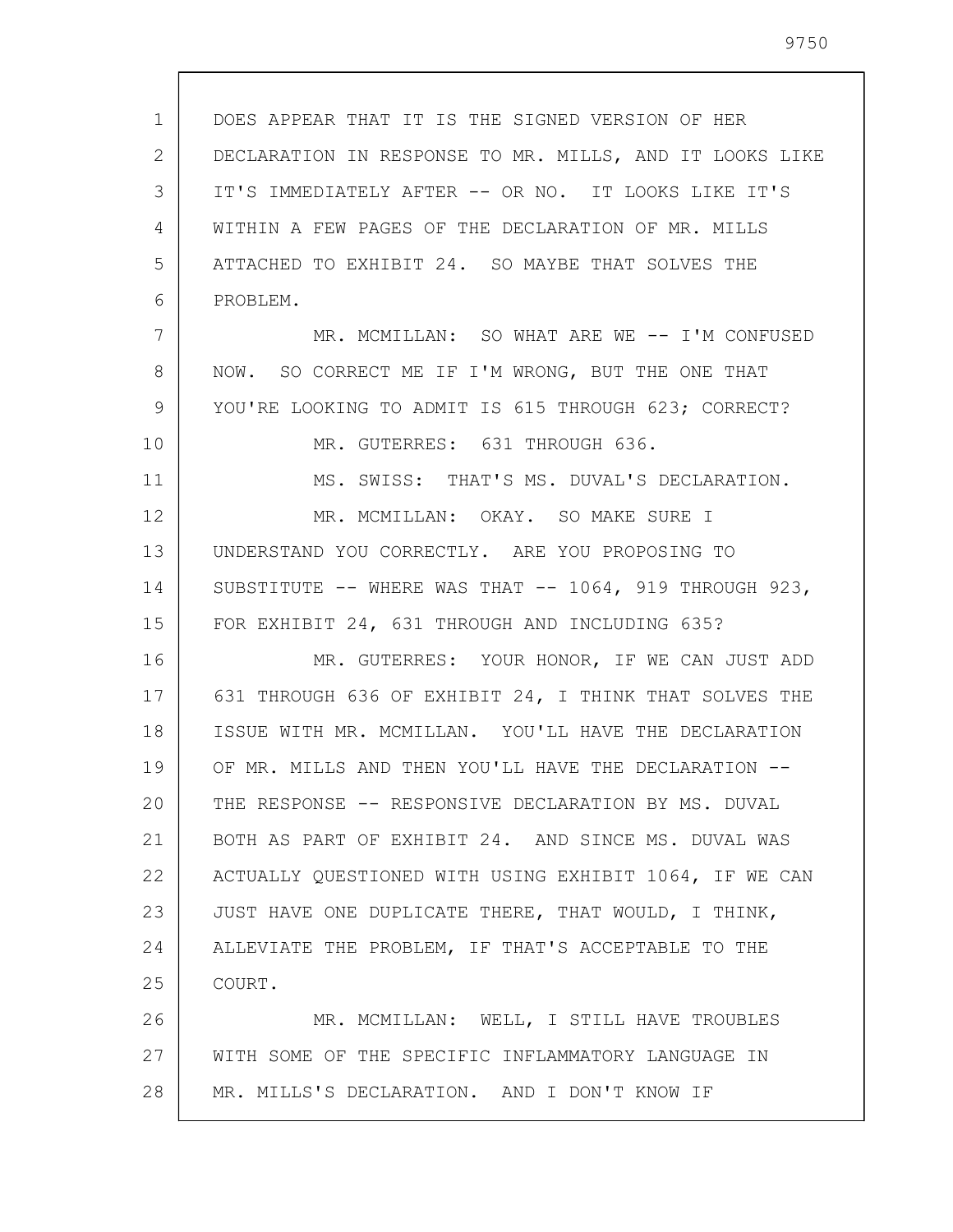1 2 3 4 5 6 7 8 9 10 11 12 13 14 15 16 17 18 19 20 21 22 23 24 25 26 27 28 DEFENDANTS ARE INTENDING TO GO AHEAD AND REDACT THOSE PORTIONS THEY'VE ALREADY REDACTED OR NOT EVEN WITH THE INCLUSION OF MS. DUVAL'S DECLARATION IN THE EXHIBIT. MR. GUTERRES: YOUR HONOR, IT WOULD BE FOR THE LIMITED PURPOSE. IT'S NOT FOR THE TRUTH OF THE MATTER ASSERTED BUT IT'S FOR THE LIMITED PURPOSE OF WHAT INFORMATION WAS BEING COMMUNICATED TO THE DEPARTMENT. MR. MCMILLAN: YOUR HONOR, SOME OF THAT INFORMATION -- FOR EXAMPLE: "PETITIONER HAS WARNED ME TO KEEP OUR SON AWAY FROM MEXICANS." I DON'T SEE HOW THAT WOULD BE RELEVANT TO ANY DECISION THE DEPARTMENT HAS MADE OR WOULD MAKE. MR. GUTERRES: YOUR HONOR, BOTH PETITIONS --WE'VE AGREED TO REDACT THAT STATEMENT, AND WE'VE ALREADY SUBMITTED -- IN OUR VERSION TO THE COURT, THAT STATEMENT HAS ALREADY BEEN REDACTED, SO FOR MR. MCMILLAN TO KEEP BRINGING THAT ISSUE UP IS REALLY A NONISSUE HERE. MR. MCMILLAN: WELL, THERE'S --MR. GUTERRES: IF THERE'S ANY OTHER STATEMENTS THAT HE FEELS ARE ALONG THOSE LINES, YOU KNOW, WE'D BE HAPPY TO CONSIDER THEM. BUT THE REDACTIONS THAT MR. MCMILLAN HAS REQUESTED GOES TO THE VERY ISSUE OF WHAT WAS BEING COMMUNICATED, WHICH IS WHAT IS HE BEING FED, YOU KNOW, WHAT MR. MILLS IS TELLING US WITH REGARD TO THE RECOMMENDATIONS OF THE DOCTORS. THOSE ARE ALL THE KEY ISSUES IN THIS CASE. AND IT GOES TO WHAT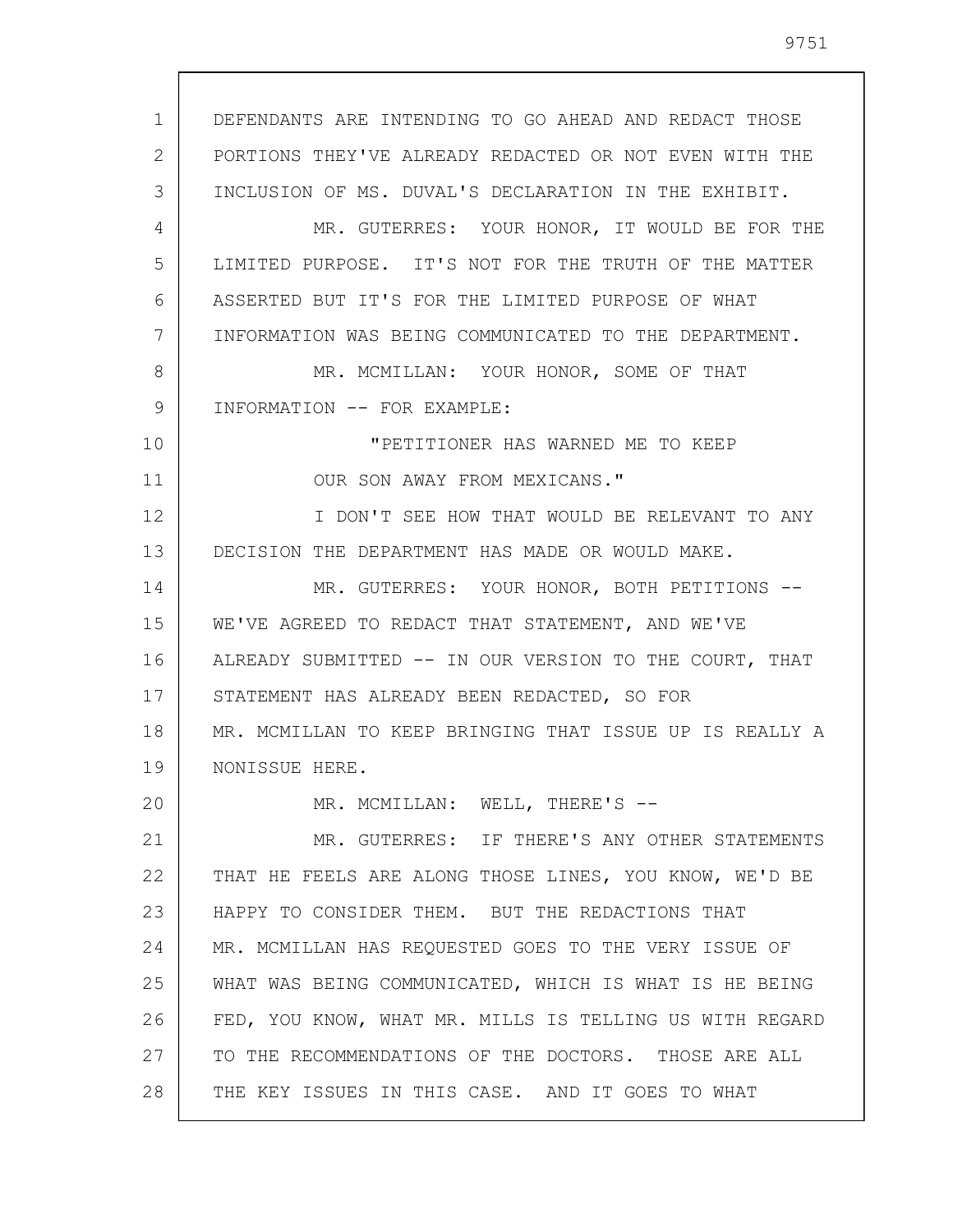1 2 3 4 5 6 7 8 9 10 11 12 13 14 15 16 17 18 19 20 21 22 23 24 25 26 27 28 INFORMATION DCFS SOCIAL WORKERS HAD IN MAKING THEIR DECISION. THE COURT: ALL RIGHT. I'M NOT GOING TO RECEIVE EITHER DECLARATION. LET ME STATE THAT WE ARE REALLY OUT OF TIME ON THIS CASE, AND WHILE THERE WAS PREVIOUSLY A STIPULATION TO MS. DUVAL'S DECLARATION, IT WAS OBVIOUSLY BEING OFFERED BY THE DEFENSE AS THE RESPONSE TO MR. MILLS'S DECLARATION. I WILL RELIEVE YOU OF THE OFFER OF THAT EXHIBIT BECAUSE IT WOULD SEEM TO ME TO BE UNFAIR TO RECEIVE THE RESPONSE WITHOUT ANY EVIDENCE OF WHAT IT WAS RESPONDING TO. AND I DON'T BELIEVE YOU WOULD WANT THAT TO OCCUR. SO I AM -- IF YOU'RE ASKING TO WITHDRAW HER DECLARATION, EXHIBIT 1064, JVCT00919, -920, -921, -922, AND -923, I WILL GRANT THE REQUEST TO WITHDRAW THAT DECLARATION FROM EVIDENCE. I WILL THEN CONSIDER YOUR OFFER OF MR. MILLS'S DECLARATION AND -- NO, I'M NOT GOING TO GO THROUGH AND EDIT THIS. I'M REALLY NOT. I'VE GOT WHAT PARTIES ARE SUGGESTING. I DON'T NEED TO SPEND AND I REALLY DON'T INTEND TO SPEND THE TIME TONIGHT. WE'RE OUT OF TIME. AND IT SEEMS LIKE WE'VE GOT TOMORROW -- DO YOU KNOW SOMETHING? WE'RE SHORT OF TIME, EVEN WITH TOMORROW. AND THIS IS A GOOD EXAMPLE OF WHY WE'RE SHORT OF TIME. NOW, THE OFFER OF RYAN MILLS'S DECLARATION IS OPPOSED ON THE GROUND, AMONG OTHERS, THAT IT IS HEARSAY AND RELEVANCE.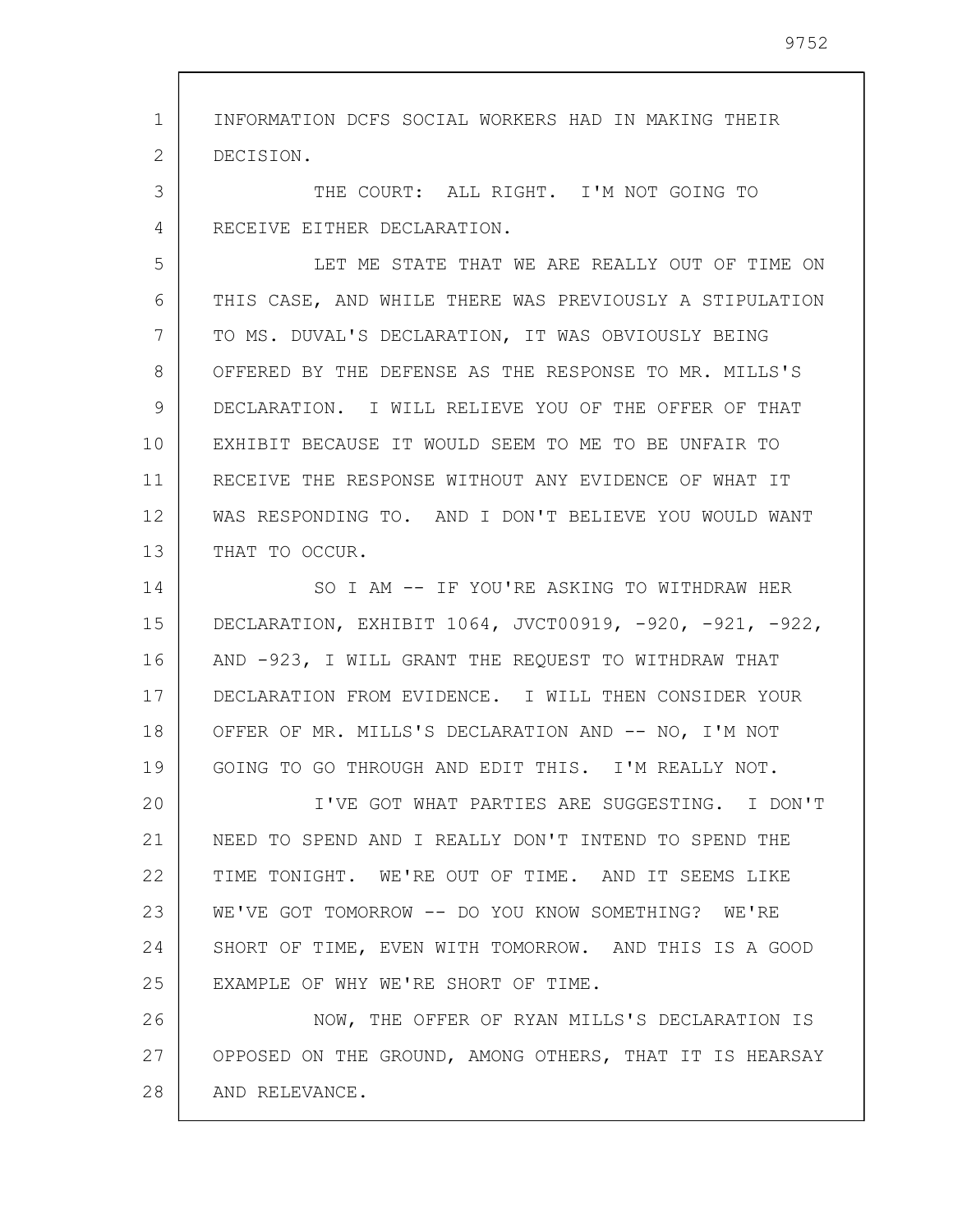| 1. | IS THAT CORRECT?                                       |
|----|--------------------------------------------------------|
| 2  | MR. MCMILLAN: HEARSAY; RELEVANCE; 352, UNDULY          |
| 3  | PREJUDICIAL.                                           |
| 4  | THE COURT: ALL RIGHT. ALL OF THOSE ARE                 |
| 5  | OVERRULED EXCEPT THE HEARSAY OBJECTION. THERE MAY BE A |
| 6  | 352 ISSUE IF IT WAS TO BE RECEIVED, AS TO SOME PART OF |
| 7  | IT SHOULD BE REDACTED, BUT I'M NOT RECEIVING IT.       |
| 8  | I'M ASSUMING THAT PLAINTIFF IS -- EXCUSE ME,           |
| 9  | DEFENSE IS NOT OFFERING AFTER I'VE RELIEVED YOU        |
| 10 | PREVIOUSLY OF ITS OFFER INTO EVIDENCE, THE MS. DUVAL'S |
| 11 | DECLARATION?                                           |
| 12 | MR. GUTERRES: YES, YOUR HONOR. THANK YOU.              |
| 13 | THE COURT: NEITHER ONE OF THEM IS GOING TO BE          |
| 14 | RECEIVED.                                              |
| 15 | THE -- JUST ONE MOMENT. JUST ONE MOMENT.               |
| 16 | DO YOU HAVE EVIDENCE THAT ANYBODY RELIED ON            |
| 17 | MR. MILLS'S DECLARATION?                               |
| 18 | MS. SWISS: YES. THE EVIDENCE WOULD BE THAT             |
| 19 | MS. NELSON RECEIVED BOTH OF THE DECLARATIONS AND FILED |
| 20 | THEM WITH THE JURISDICTION/DISPOSITION REPORT. IT      |
| 21 | WOULD GO TOWARDS HER RECOMMENDATIONS MADE IN THAT      |
| 22 | REPORT.                                                |
| 23 | THE OTHER ISSUE WOULD BE: THESE DECLARATIONS,          |
| 24 | AS WELL AS FAMILY COURT TRANSCRIPTS, THE ATTORNEY      |
| 25 | LETTERS, OTHER FAMILY COURT DOCUMENTS, WERE DOCUMENTS  |
| 26 | THAT WERE GIVEN TO MS. PENDER BY MS. DUVAL BEFORE THE  |
| 27 | DETENTION EVER OCCURRED. AND THERE'S THE DELIVERED     |
| 28 | SERVICE LOGS TO THAT EFFECT. UNFORTUNATELY, BECAUSE    |
|    |                                                        |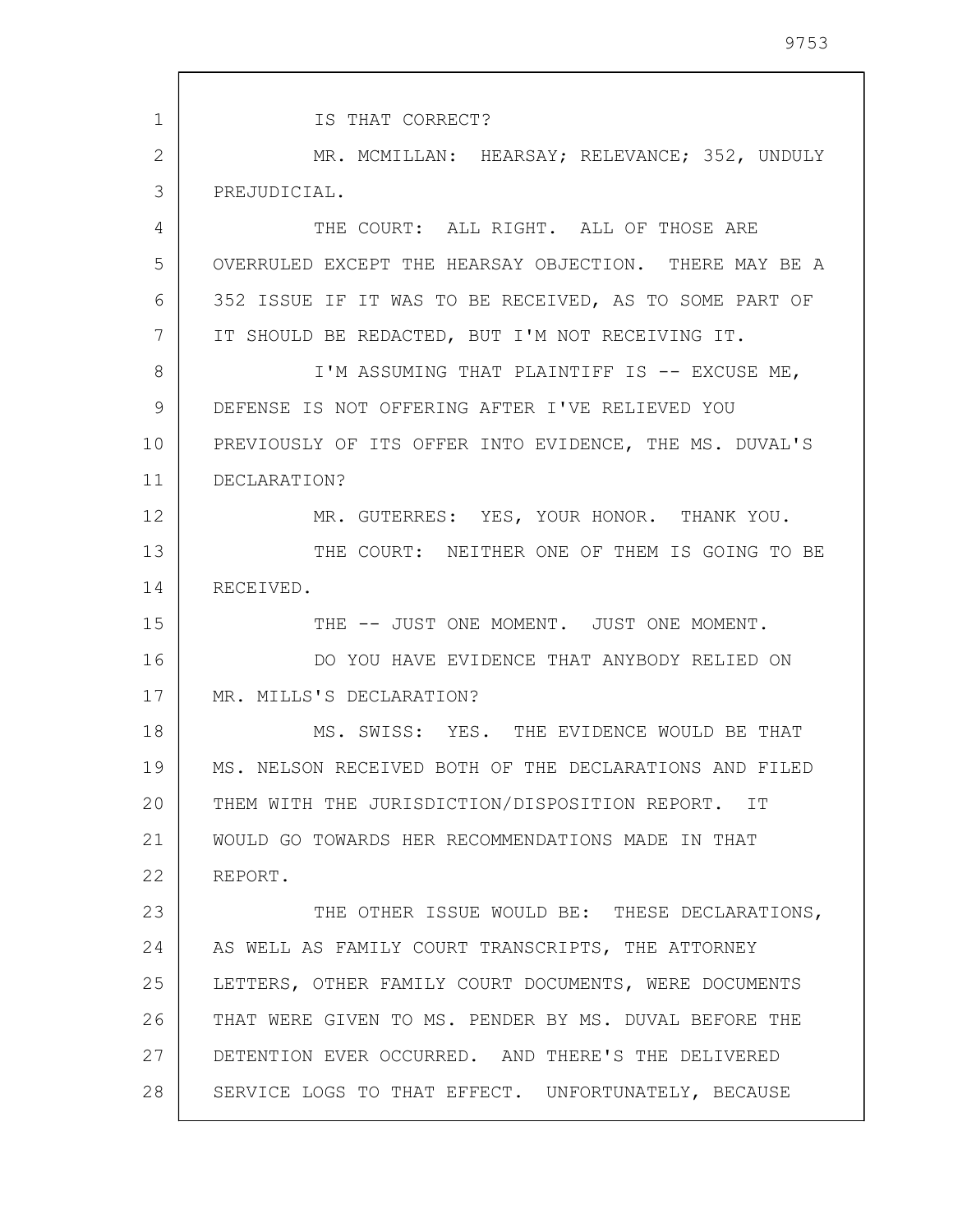| $\mathbf 1$  | THESE DOCUMENTS HAD ALREADY BEEN RECEIVED FOR A LIMITED |
|--------------|---------------------------------------------------------|
| $\mathbf{2}$ | PURPOSE AT THE TIME OF MS. PENDER'S QUESTIONING, THE    |
| 3            | DEFENDANTS DID NOT SPECIFICALLY QUESTION MS. PENDER     |
| 4            | ABOUT THOSE DOCUMENTS BECAUSE THEY'D ALREADY BEEN       |
| 5            | RECEIVED INTO EVIDENCE, AND BASED ON THE DATES WE       |
| 6            | COULDN'T --                                             |
| 7            | THE COURT: WAS RYAN MILLS'S DECLARATION                 |
| 8            | RECEIVED INTO EVIDENCE FOR A LIMITED PURPOSE            |
| 9            | PREVIOUSLY?                                             |
| 10           | MS. SWISS: YES, BUT IT WAS PUBLISHED TO THE             |
| 11           | JURY DURING MR. MILLS'S QUESTIONING BY --               |
| 12           | THE COURT: I'M SORRY, YOU PROBABLY HAVE TOLD            |
| 13           | ME THAT. AND I'LL HAVE TO RECONSIDER WHAT I JUST SAID.  |
| 14           | CAN OUR CLERK TELL US WHEN THIS EXHIBIT, RYAN           |
| 15           | MILLS, WAS RECEIVED? PROBABLY NOT.                      |
| 16           | MS. SWISS: YOUR HONOR, THIS WAS PART OF THE             |
| 17           | DISCUSSION WE HAD YESTERDAY ON WHETHER EXHIBIT 24 WAS   |
| 18           | ADMITTED FOR A LIMITED PURPOSE, SO I BELIEVE I CAN FIND |
| 19           | THAT QUICKLY. I BELIEVE IT WAS OCTOBER 12TH OR 13TH.    |
| 20           | THE COURT: IF YOU DO --                                 |
| 21           | THE CLERK: IT WAS AT A SIDEBAR ON OCTOBER --            |
| 22           | THE COURT: I REMEMBER THE DIFFICULTY WE HAD.            |
| 23           | MS. SWISS: WE JUST DID THIS YESTERDAY. I CAN            |
| 24           | FIND IT.                                                |
| 25           | THE COURT: YOU CAN FIND IT FOR ME? OKAY.                |
| 26           | MR. MCMILLAN: YOUR HONOR, WHILE THEY'RE                 |
| 27           | LOOKING FOR THAT, THE ONLY TESTIMONY THAT I RECALL      |
| 28           | REGARDING ANY FAMILY LAW DOCUMENTS CAME IN RELATION TO  |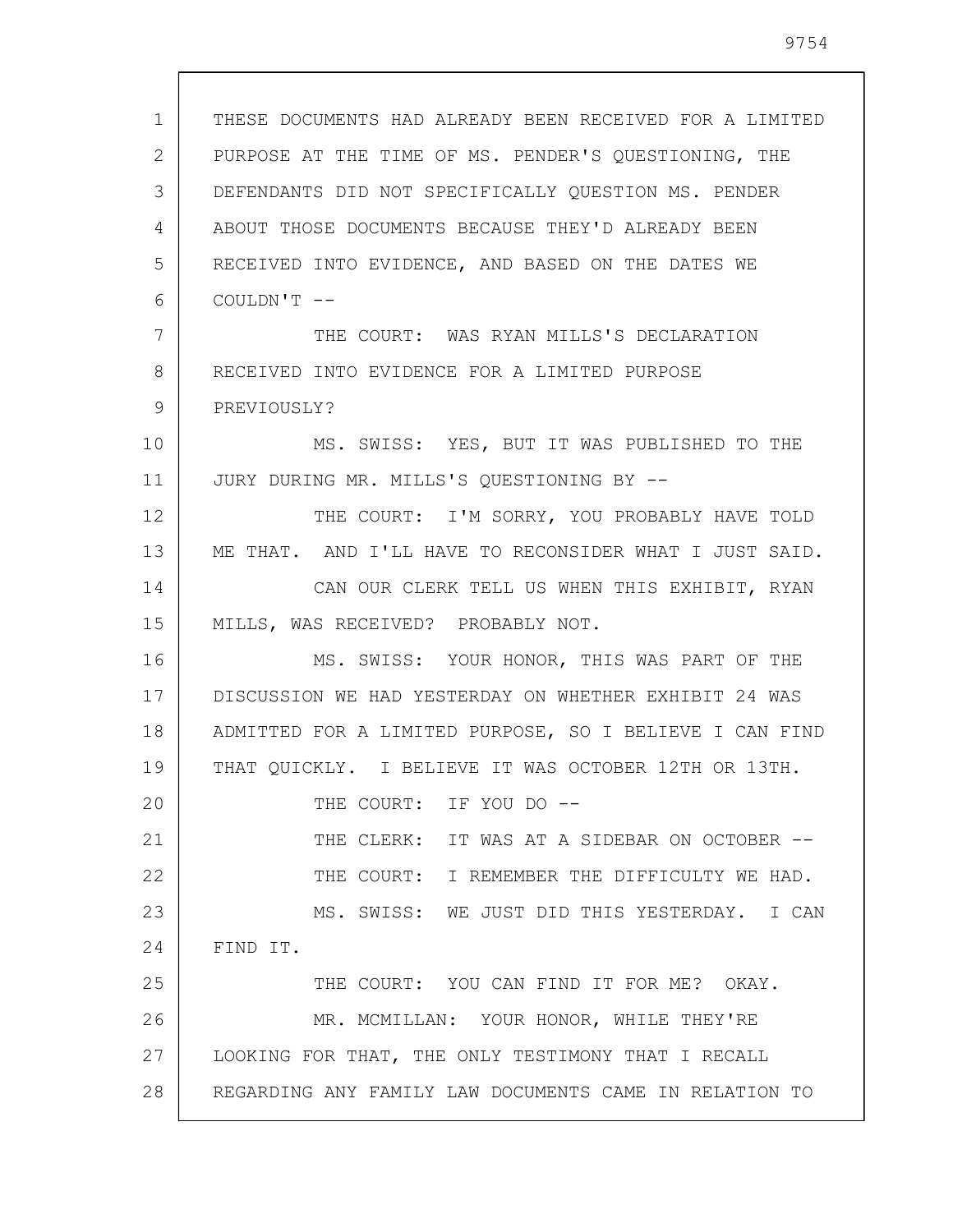1 2 3 4 5 6 7 8 9 10 11 12 13 14 15 16 17 18 19 20 21 22 23 24 25 26 27 28 MS. PENDER AND MS. DUVAL'S MEETING TOGETHER, I BELIEVE ON OCTOBER -- I BELIEVE OCTOBER 21ST, COULD HAVE BEEN AS LATE AS -- I DON'T RECALL IF THEY HAD A MEETING ON OCTOBER 30TH OR NOT. I THINK IT WAS ON OCTOBER 21ST. AND THAT WAS WHERE MS. DUVAL GAVE ACCESS -- OR I THINK GAVE COPIES OF HER FAMILY LAW FILE. ACTUALLY, I THINK MS. DUVAL WENT INTO MS. PENDER'S OFFICE SOMETIME AFTER OCTOBER 21ST WITH HER FAMILY LAW FILE; IT WAS GIVEN TO MS. PENDER. AND THAT'S IN THE TESTIMONY, THAT'S IN THE EVIDENCE. THERE IS NO EVIDENCE THAT I KNOW OF THAT MS. NELSON TESTIFIED TO THIS PARTICULAR -- EITHER OF THE DOCUMENTS, ACTUALLY, REGARDING THE FORMATION OF  $HER$   $--$ THE COURT: YOU KNOW SOMETHING -- YOU'VE TOLD ME ENOUGH. I'M GOING TO FIND OUT WHAT THE RULING WAS ON THE NO. 24. IF I PREVIOUSLY RECEIVED THE DOCUMENTS, I DON'T KNOW WHY WE'RE ADDRESSING THEM NOW. IF THEY WERE NOT RECEIVED SPECIFICALLY, THEY WERE NOT RECEIVED. SO THIS IS ENOUGH. WE'VE SPENT DAYS OVER EXHIBITS. I'VE TRIED CASES THAT HAVE HUNDREDS OF TIMES MORE EXHIBITS THAN WE DO IN THIS CASE, AND HAVE NEVER HAD TO SPEND THIS KIND OF TIME OVER EXHIBITS. SO IT'S ENOUGH. AND I'M NOW TERMINATING ANY FURTHER DISCUSSION, WITH ANY SPECIFIC EXCEPTION I MIGHT MAKE. ENOUGH IS ENOUGH. MS. SWISS: YOUR HONOR, EXHIBIT 24, THE DECLARATION OF MR. MILLS, WAS PRESENTED DURING HIS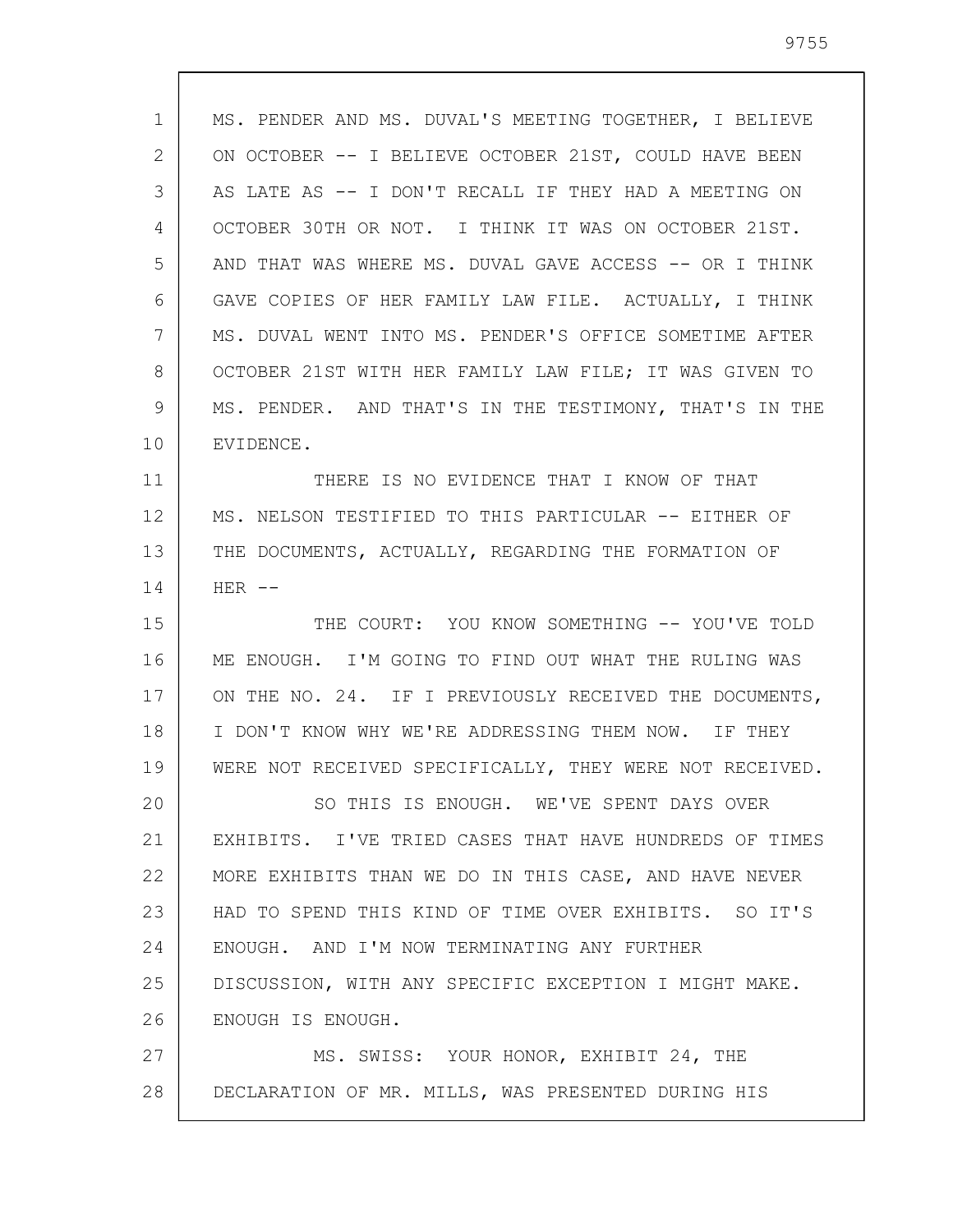1 2 3 4 5 6 7 8 9 10 11 12 13 14 15 16 17 18 19 20 21 22 23 24 25 26 27 28 TESTIMONY ON OCTOBER 13TH. THE COURT: PRESENTED IN WHOSE TESTIMONY? MR. MILLS'S? MS. SWISS: MR. MILLS, IN HIS OWN TESTIMONY. THE COURT: ALL RIGHT. SO THAT'S WHEN IT WAS DISCUSSED. MS. SWISS: YES. MR. GUTERRES: WITH THE COURT GIVING THE LIMITING INSTRUCTION BEFORE PUBLISHING. THE COURT: ALL RIGHT. DO YOU HAVE WHAT WAS SAID AT THAT TIME? MS. SWISS: I'VE GOT TO GET ON THE INTERNET TO GET THE SPECIFIC TESTIMONY. I WAS LOOKING AT MY NOTES BUT IT WILL BE ANOTHER COUPLE OF MINUTES. THE COURT: I WANT TO KNOW WHAT I SAID AT THE TIME. MS. SWISS: UNDERSTOOD. (A DISCUSSION WAS HELD OFF THE RECORD.) MR. MCMILLAN: YOUR HONOR, WE CAN SHORT-CIRCUIT THIS WHOLE THING -- OF EXHIBIT NO. 24, PAGES 615 THROUGH 623 AND -- WHERE DID THE OTHER ONE GO -- 631 THROUGH 636, IF THEY JUST COME IN TOGETHER FOR THE LIMITED PURPOSE, THAT'S FINE. I STILL THINK THERE'S SOME INFLAMMATORY MATERIAL IN 636, BUT YOUR HONOR'S -- OR RATHER IN MR. MILLS'S DECLARATION, I THINK THERE STILL IS SOME INFLAMMATORY MATERIAL, BUT YOUR HONOR HAS MADE A GOOD POINT, AND THAT'S THAT WE'RE OUT OF TIME AND WE NEED TO GET THIS BEHIND US. AND IN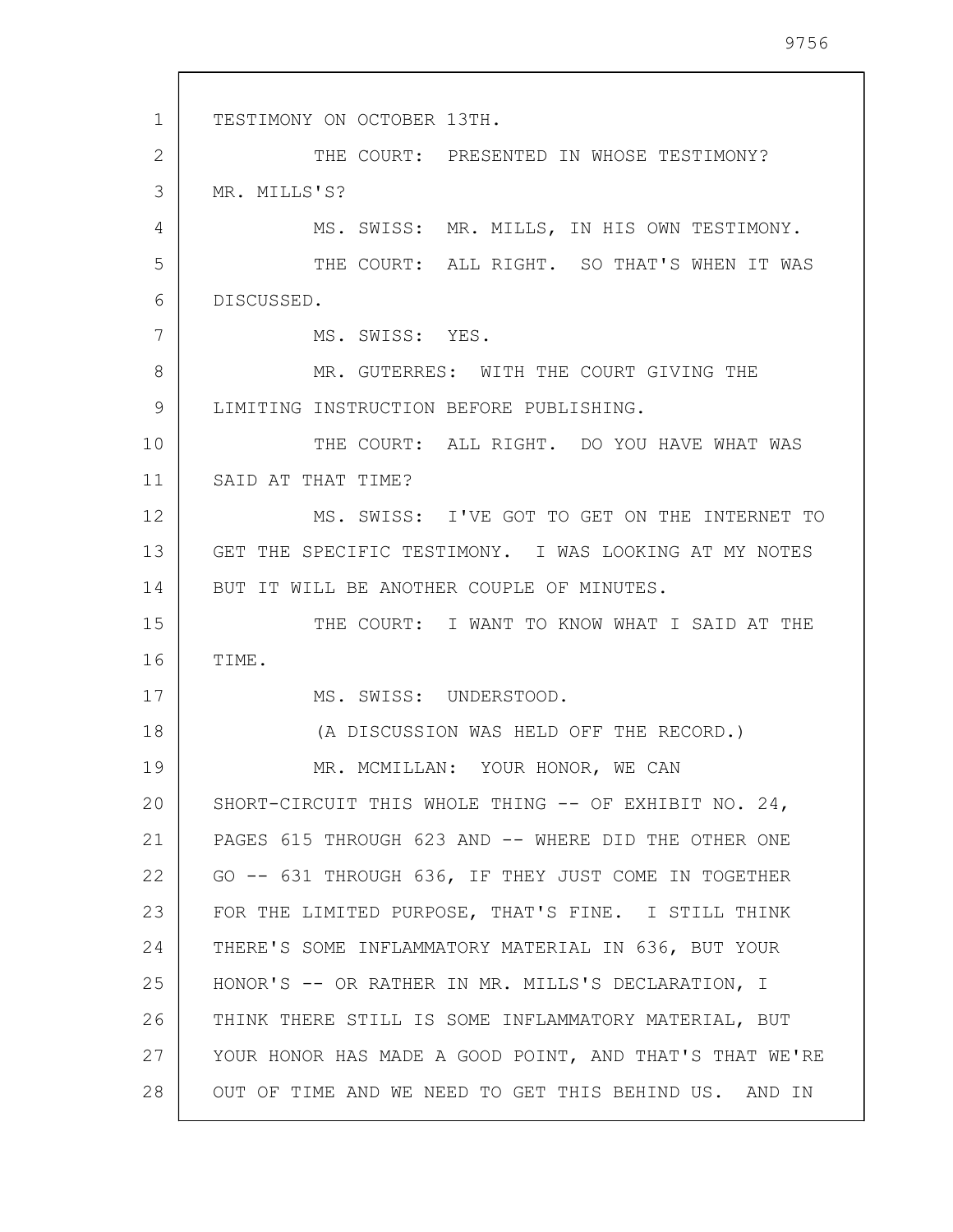1 2 3 4 5 6 7 8 9 10 11 12 13 14 15 16 17 18 19 20 21 22 23 24 25 26 27 28 LIGHT OF THOSE COMMENTS AND THE REALIZATION THAT YES, WE ARE OUT OF TIME, WE HAVE TO BE DONE WITH THIS, THE PLAINTIFF IS WILLING TO GO AHEAD AND DO THAT. THE COURT: AND THOSE PAGE NUMBERS YOU GAVE ME, THE PAGE NUMBERS FOR THOSE TWO DIFFERENT --MR. MCMILLAN: FOR THE TWO DECLARATIONS. THE COURT: -- FOR THE TWO DECLARATIONS, IS THE LOWER NUMBER, IS THAT THE ONE FOR MR. MILLS? MR. MCMILLAN: THAT'S CORRECT. THE COURT: AND THE HIGHER NUMBERS WERE MS. DUVAL'S. MR. MCMILLAN: THAT'S CORRECT. AND THAT WOULD REPLACE THE 1064 ONE THAT WE'D BEEN DISCUSSING EARLIER. AS LONG AS THEY COME IN TOGETHER, YOU KNOW, I THINK THAT THE PREJUDICE IS SOMEWHAT AMELIORATED. THE COURT: WELL, I'M -- IF THERE IS AN ISSUE OF NOTICE TO THE -- THERE'S THE ONE STATEMENT YOU'VE TALKED ABOUT WHICH CERTAINLY OUGHT TO BE REDACTED IN ANY EVENT, WHICH IS REALLY A DIFFERENT ISSUE. THERE IT IS A 352 ISSUE. THE RELEVANCE OF THAT TO THE ISSUES IN THE CASE IS NEGLIGIBLE AT MOST. THE PREJUDICIAL EFFECT IS SO GREAT THAT ON 352 WE COULD REDACT THE STATEMENT ABOUT ASSOCIATION WITH CERTAIN PERSONS. MR. GUTERRES: I'M SORRY, YOUR HONOR, THE BATES RANGES THAT MR. MCMILLAN IS PROPOSING FOR MR. MILLS'S DECLARATION, IF I MAY HAVE THAT ONCE AGAIN, PLEASE.

THE COURT: IT'S 615 THROUGH 623.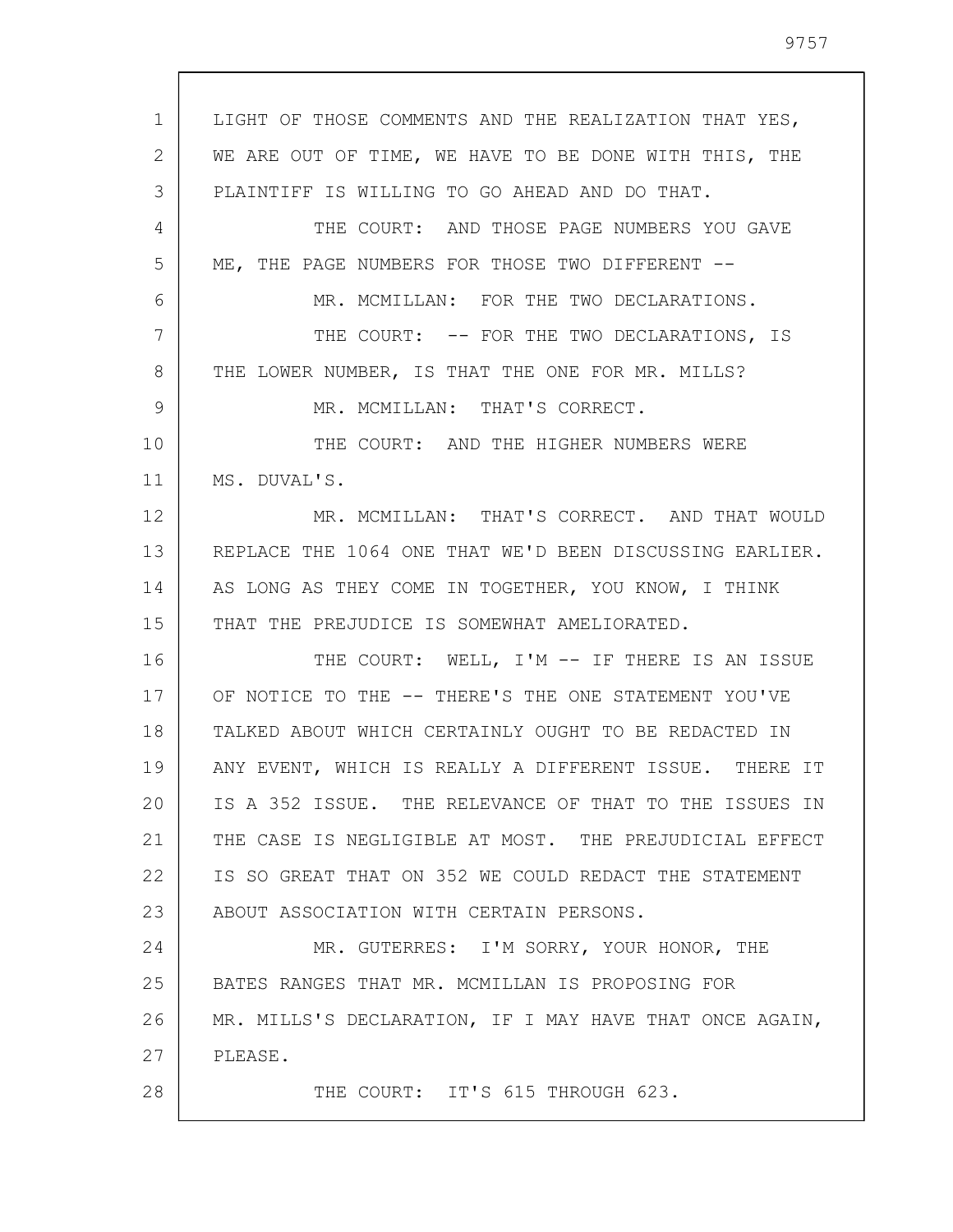1 2 3 4 5 6 7 8 9 10 11 12 13 14 15 16 17 18 19 20 21 22 23 24 25 26 27 28 MR. GUTERRES: OKAY. WITH THE REDACTIONS OF THAT REFERENCE? THE COURT: WELL, CERTAINLY WITH THE REDACTION OF THAT REFERENCE. IF THERE'S SOME OTHER REFERENCE IN THERE THAT IS NOT PERTINENT -- LOOK, THESE TWO OR THREE PEOPLE WEREN'T GOING ALONG, THEY WEREN'T HAVING GOOD THINGS TO SAY ABOUT EACH OTHER. BUT THAT'S JUST -- THAT'S EXPECTED. BUT YES, IF THERE'S SOMETHING ELSE THAT HAS NOTHING TO DO WITH THE MERITS OF THE CASE BUT IS OFFENSIVE IN NATURE, SUCH AS THE ONE WE PREVIOUSLY DISCUSSED ABOUT ASSOCIATION WITH MEXICANS, THAT SHOULD BE REDACTED. IF THERE'S SOMETHING ELSE OF A SIMILAR NATURE THAT IS, AGAIN, REALLY NOT ABOUT THE ISSUES OF THE CASE, THAT SHOULD BE REDACTED. MR. GUTERRES: AND YOUR HONOR, THEN I WOULD PROPOSE, IF MR. MCMILLAN -- I DON'T KNOW IF MR. MCMILLAN, THEN, IS WILLING TO SIMPLY ACCEPT THE DEFENSE'S VERSION SINCE WE HAD ALREADY REDACTED THAT LINE AND IN FACT WE HAD REDACTED THE ENTIRE PAGE 7. MR. MCMILLAN: YOUR HONOR, I THINK THAT -- SO IT WOULD BE THE SENTENCE IN PARAGRAPH, I GUESS --DO YOU HAVE IT? MR. GUTERRES: PAGE 620, THE SENTENCE THAT'S ALREADY BEEN REDACTED IN THE DEFENSE'S VERSION IS LINES 12 THROUGH 13. EXHIBIT 24, BATES 620, LINES 12 AND 13, WHICH STARTS, "IN ADDITION, COMMA." MR. MCMILLAN: YOUR HONOR, THAT WOULD BE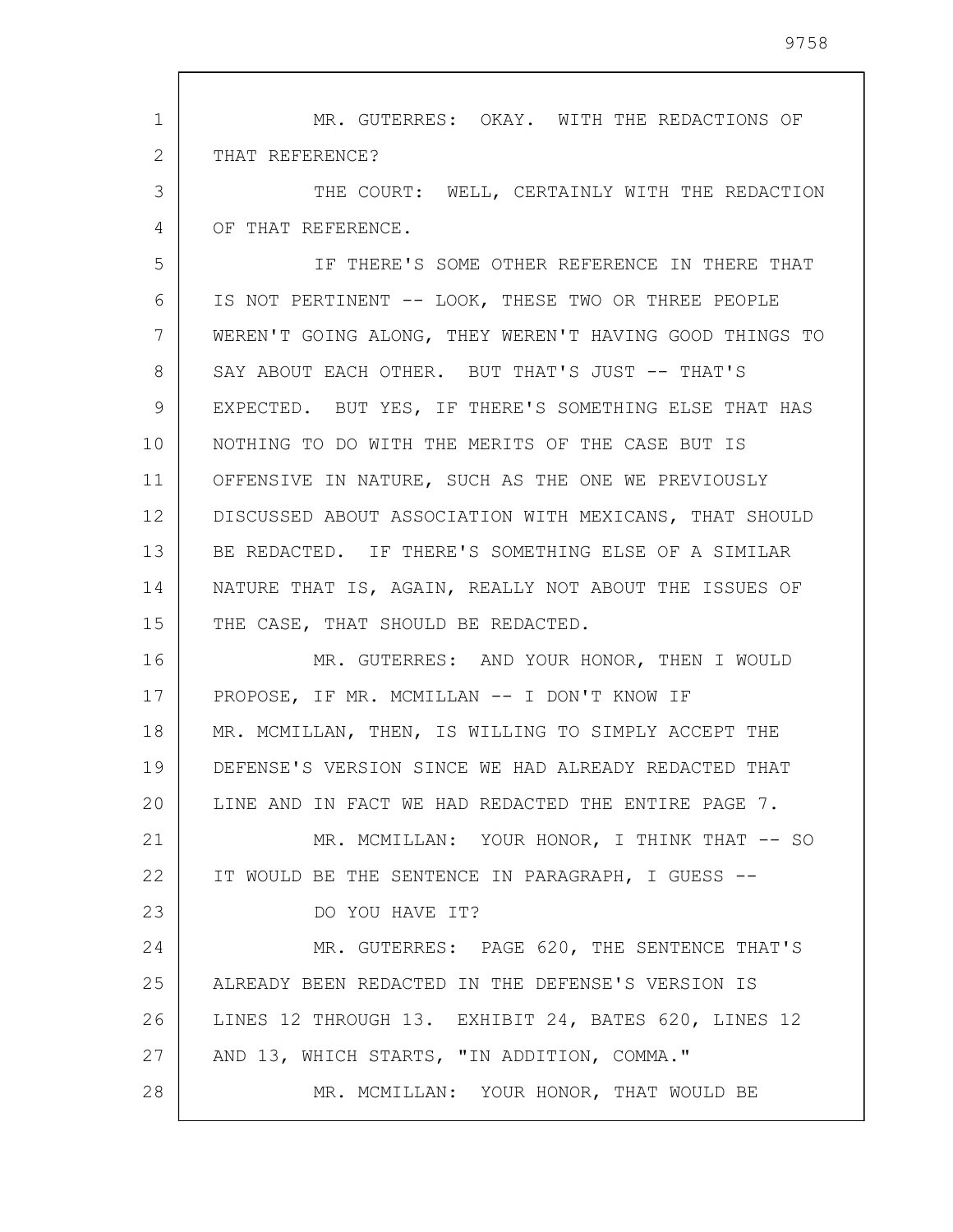| $\mathbf{1}$ | ACCEPTABLE. I'D ONLY REQUEST THAT LINES 9 THROUGH 13,   |
|--------------|---------------------------------------------------------|
| 2            | THE ENTIRETY OF PARAGRAPH 20, BE REDACTED INSTEAD OF    |
| 3            | JUST THE ISSUE ABOUT MEXICANS. IT ALSO TALKS ABOUT      |
| 4            | GETTING THE SMELL OFF AND, YOU KNOW, HER FIANCE. IT     |
| 5            | REALLY DOESN'T HAVE ANYTHING TO DO WITH THE ISSUES IN   |
| 6            | THIS CASE. BUT I THINK IF THEY'RE WILLING TO DO THAT,   |
| 7            | I'M FINE WITH IT.                                       |
| 8            | MR. GUTERRES: THAT'S FINE, YOUR HONOR. WE               |
| 9            | CAN REDACT PARAGRAPH 20. THAT WOULD BE LINES 9 THROUGH  |
| 10           | 13 INSTEAD, ON BATES 620.                               |
| 11           | MR. MCMILLAN: AND THEN PAGE 7 AS WELL;                  |
| 12           | CORRECT?                                                |
| 13           | MR. GUTERRES: AND PAGE 7. THAT'S FINE.                  |
| 14           | WE WILL DO THOSE REDACTIONS AND SUBMIT THEM TO          |
| 15           | PLAINTIFF'S COUNSEL TONIGHT, YOUR HONOR.                |
| 16           | THE COURT: I'M TRYING TO FIND A VERSION OF --           |
| 17           | IF YOU HAVE AN AGREEMENT ON THAT, WE'LL GO AHEAD AND DO |
| 18           | IT.                                                     |
| 19           | AND THEY'LL BOTH BE RECEIVED.                           |
| 20           | MR. GUTERRES: THANK YOU, YOUR HONOR.                    |
| 21           | MR. MCMILLAN: WE DO HAVE AN AGREEMENT, YOUR             |
| 22           | HONOR.                                                  |
| 23           | THE COURT: I'M GOING TO GIVE THESE BACK TO              |
| 24           | THE CLERK BECAUSE I CAN'T TELL WHICH ONE IS WHICH AT    |
| 25           | THIS POINT. THEY ARE NOT CLEAR.                         |
| 26           | MS. SWISS: TO CLARIFY, IS THE DECLARATION OF            |
| 27           | MS. DUVAL FROM EXHIBIT 24, IS THAT THE STIPULATION?     |
| 28           | MR. MCMILLAN: YES. YES.                                 |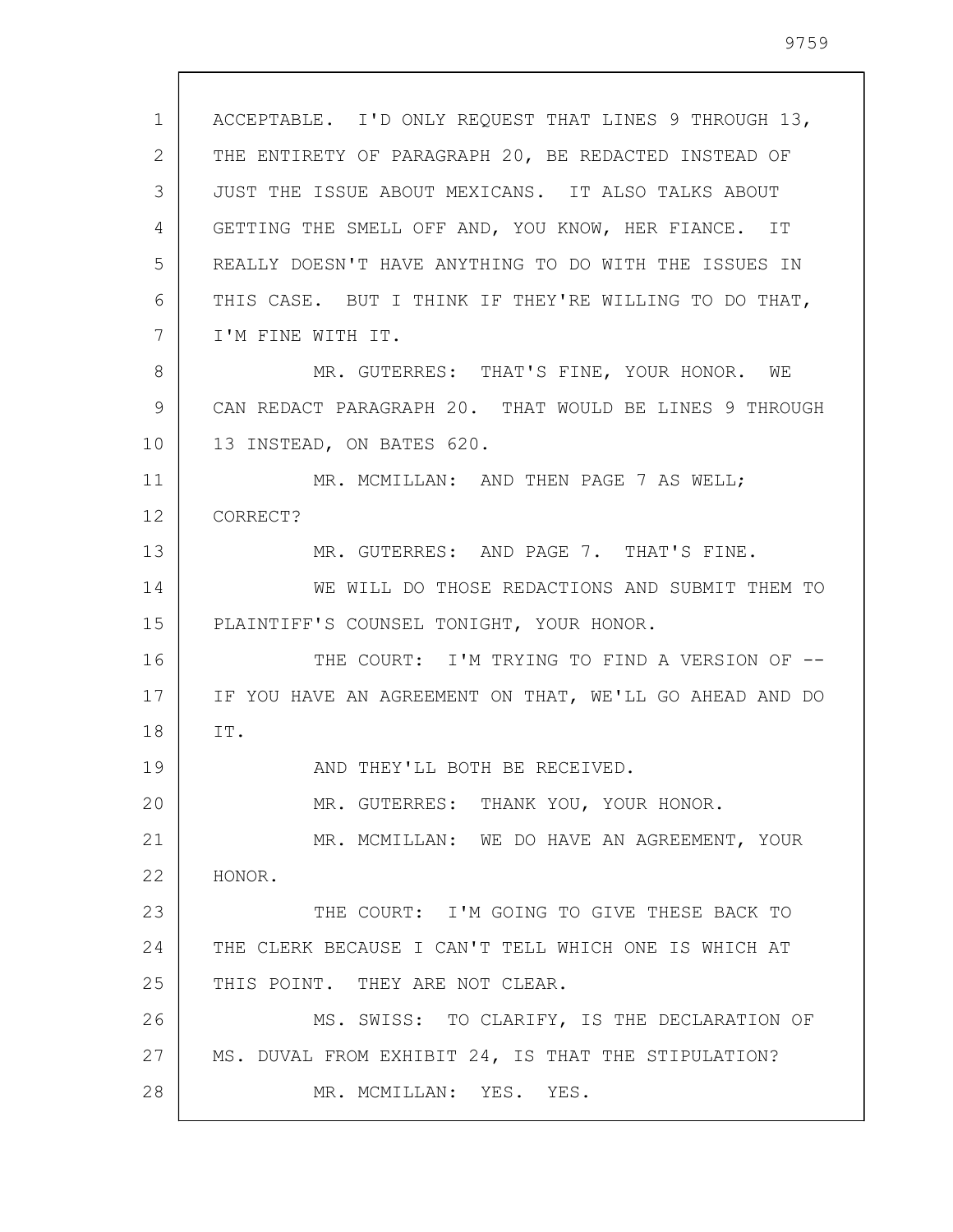1 2 3 4 5 6 7 8 9 10 11 12 13 14 15 16 17 18 19 20 21 22 23 24 25 26 27 28 MS. SWISS: SO THOSE PAGES WILL BE ADMITTED --WILL BE STIPULATED TO BE ADMITTED, PAGES 631 THROUGH 636 OF EXHIBIT 24. AND IF THE COURT RECEIVES THAT DOCUMENT FOR THE LIMITED PURPOSE, THEN WE WOULD WITHDRAW EXHIBIT 1064, BATES JVCT919 TO 923, WHICH THE COURT HAD PREVIOUSLY RECEIVED AND THAT COUNSEL HAD STIPULATED TO. SO BASICALLY, WE'RE SWAPPING MS. DUVAL'S DECLARATION AND WILL ASK TO BE RECEIVED THE ONE IN EXHIBIT 24 THAT COMES AFTER THE DECLARATION OF MR. MILLS, AND WE WILL WITHDRAW THE SEPARATE DECLARATION. THE COURT: THE SEPARATE ONE. OKAY, I UNDERSTAND. ALL RIGHT. MR. MCMILLAN: I BELIEVE THAT SOLVES IT. THE COURT: NOW, IS THERE ANYTHING ELSE ON EXHIBIT 24 THAT'S GOING TO HAVE TO BE DISCUSSED? MR. MCMILLAN: I THINK THAT WAS THE LAST ISSUE ON EXHIBIT 24. MR. PARIS: YEAH, THAT'S EVERYTHING I HAVE. THE COURT: SO WE STILL WILL ADDRESS THE DSL. MR. MCMILLAN: YOUR HONOR, ONE THING THAT --AND WE WERE JUST TALKING ABOUT THIS HERE. RIGHT NOW, IN ORDER SAVE TIME, THERE'S PROBABLY A LOT OF STUFF IN HERE THAT BOTH SIDES DON'T LIKE, BUT SO LONG AS IT'S IN FOR THE LIMITED PURPOSE, WE DON'T HAVE A PROBLEM WITH JUST MOVING THE WHOLE THING IN. MS. SWISS: WHAT DO YOU MEAN, "THE WHOLE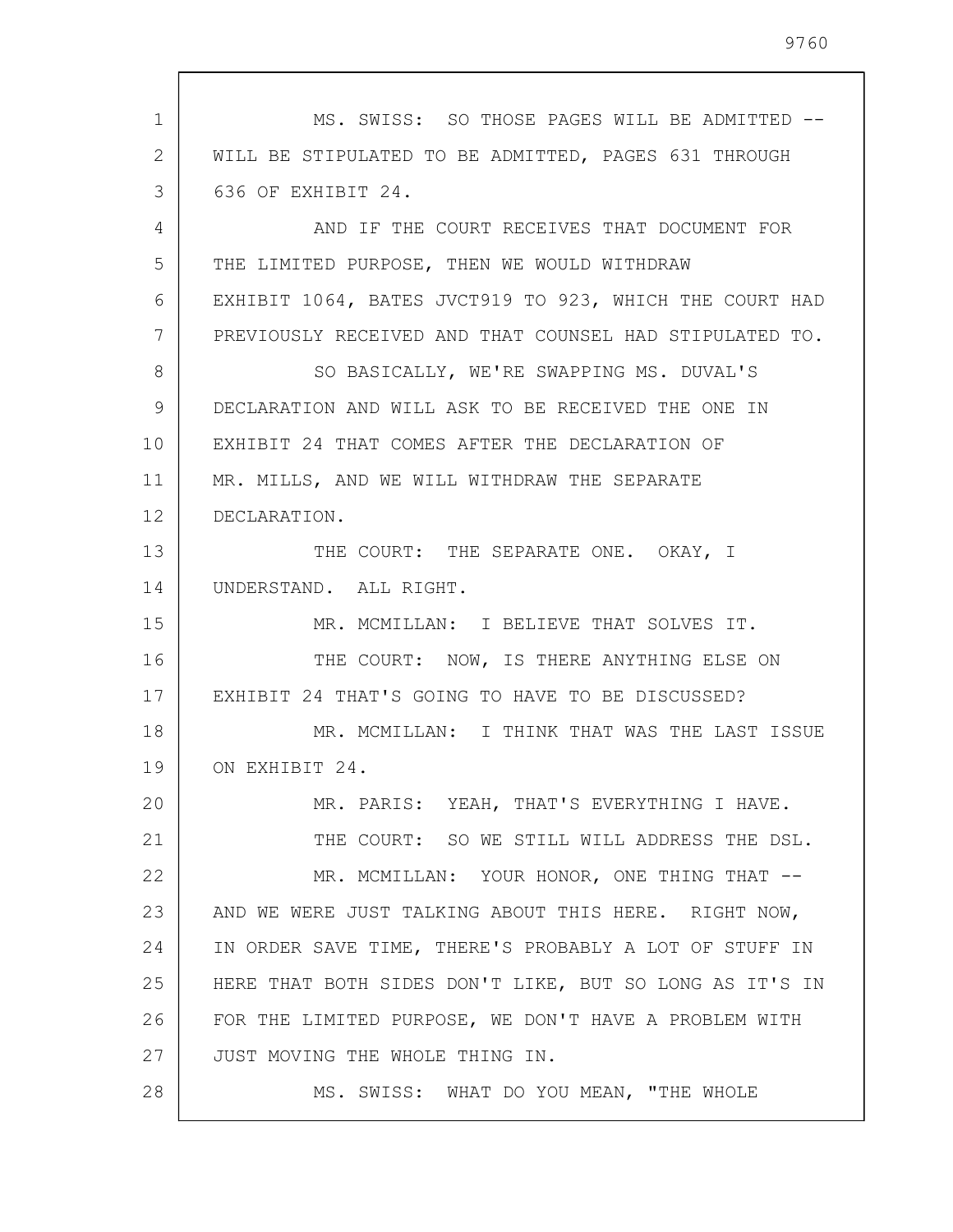1 2 3 4 5 6 7 8 9 10 11 12 13 14 15 16 17 18 19 20 21 22 23 24 25 26 27 28 THING"? 88 PAGES, OR? MR. MCMILLAN: WELL, YEAH, BECAUSE OTHERWISE WE'RE GOING TO END UP NEEDING TO GO THROUGH ITEMS ENTRY BY ENTRY. AND, YOU KNOW, THAT'S GOING TO BURN A HUGE AMOUNT OF ADDITIONAL TIME, AND WE REALLY NEED TO GET MOVING WITH INSTRUCTIONS AND VERDICT FORMS. THE COURT: SO ARE YOU JUST SUGGESTING THE WHOLE DSL COMES IN? MR. MCMILLAN: THE WHOLE THING COMES IN, JUST FOR A LIMITED PURPOSE. THE COURT: FOR A LIMITED PURPOSE. MR. GUTERRES: YOUR HONOR, WE'RE GOING TO HAVE TO CONSIDER THAT. I MEAN, MAY WE GIVE THE COURT AN ANSWER TOMORROW MORNING? MS. SWISS: AND IF WE DON'T AGREE, WE WILL PROVIDE OUR SUGGESTION. MR. GUTERRES: OR RESPONSE TO THE ONE THAT PLAINTIFF HAS SUBMITTED TO US. THE COURT: BECAUSE PLAINTIFF DID GIVE US --MS. SWISS: WE DON'T WANT TO TAKE FOREVER. THE COURT: -- THE ONE EARLIER. BECAUSE THEY WANT, AND I -- SUBSEQUENT DSL ENTRIES, A GREAT NUMBER OF WHICH ARE BY SCHEELE, THERE'S A FEW BY OTHERS, BUT IT ALSO -- BEHIND THAT REQUEST I BELIEVE IS THAT, AS OTHER MATTERS HAVE BEEN RECEIVED FOR THE LIMITED PURPOSE OF SHOWING WHAT INFORMATION WAS KNOWN AT VARIOUS TIMES THINGS OCCURRED, THAT THAT WOULD APPLY TO SUBSEQUENT ONES AS WELL.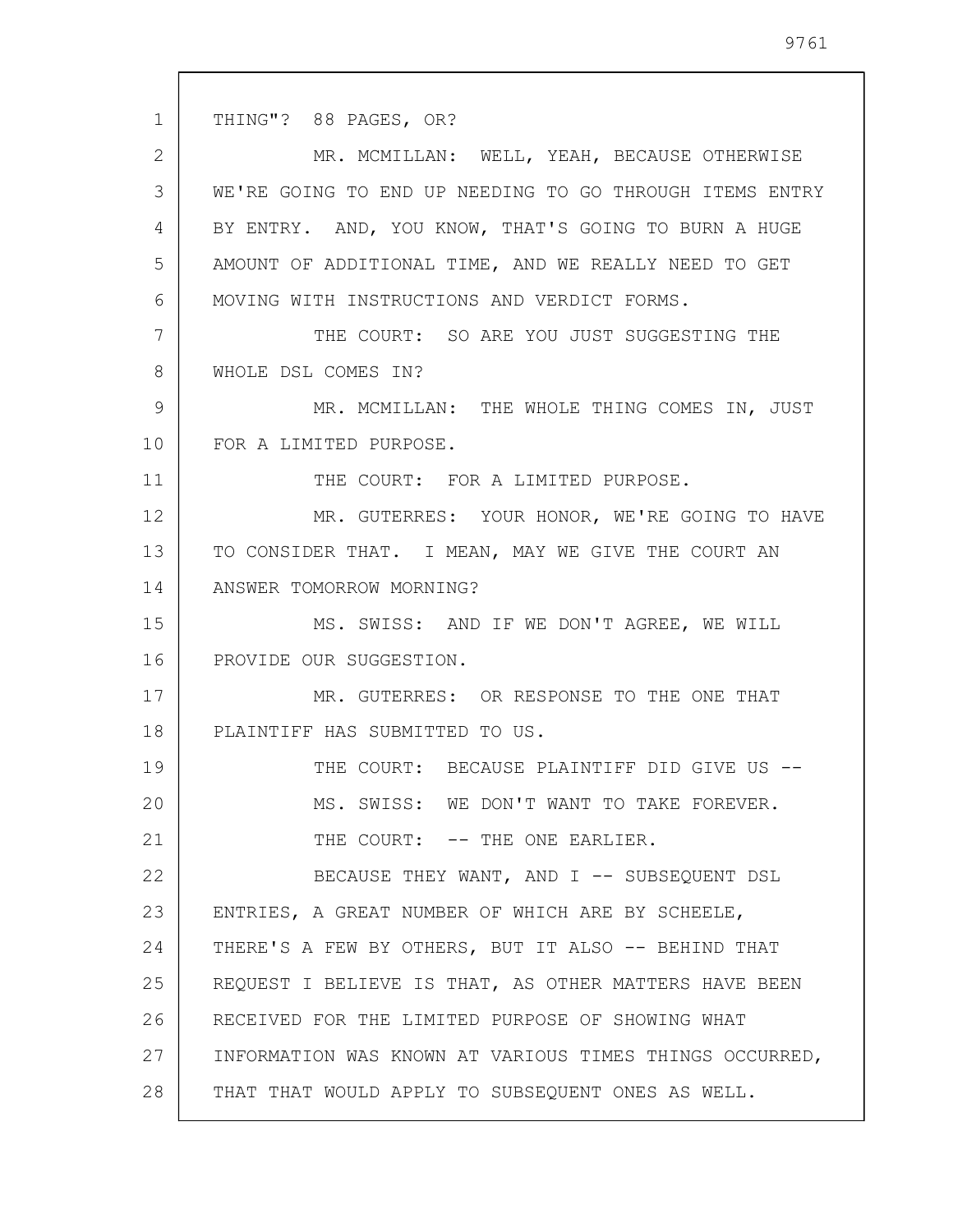1 2 3 4 5 6 7 8 9 10 11 12 13 14 15 16 17 18 19 20 21 22 23 24 25 26 27 28 MR. MCMILLAN: CORRECT. THE COURT: ALL RIGHT. YOU CAN GIVE ME YOUR REPLY IN THE MORNING. MR. GUTERRES: WE WILL, YOUR HONOR, THANK YOU. THE COURT: THAT WILL BE FINE. AND THEN -- SO GO AHEAD, MR. MCMILLAN. MR. MCMILLAN: I'M SORRY, YOUR HONOR. THERE'S ONE LAST THING. I MEANT TO ADDRESS IT EARLIER. BUT THE CLERK VERY TIMELY ALERTED ME TO A DISCREPANCY ISSUE, AND IT'S COMPLETELY MY FAULT. WHEN WE WERE TALKING ABOUT EXHIBIT NO. 1076.15, AND THERE'S A STIPULATION TO ADMIT IT, IT APPEARS IN THE TRANSCRIPT THAT I IDENTIFIED IT AS 1075.15 AND THAT IS THE WAY IT WAS RECEIVED, WAS AS 1075.15 AS OPPOSED TO THE CORRECT NUMBER WHICH WOULD BE 1076.15. THE COURT: ALL RIGHT. DO YOU NEED TO LOOK AT THE DOCUMENT, MR. GUTERRES? (A DISCUSSION WAS HELD OFF THE RECORD.) MR. MCMILLAN: YOUR HONOR, I THINK WE ALL AGREE IT'S THE SAME DOCUMENT THAT WE'RE TALKING ABOUT. THE COURT: THE CHART, WE'LL CALL IT THE GROWTH CHART WITH -- MR. MCMILLAN: RIGHT. THE COURT: -- THE GRAPH. MR. MCMILLAN: RIGHT. AND WE'VE JUST TALKED ABOUT IT. WE'RE WILLING TO DO WHATEVER'S EASIEST FOR THE COURT, EITHER REIDENTIFY IT IN THE TRANSCRIPT OR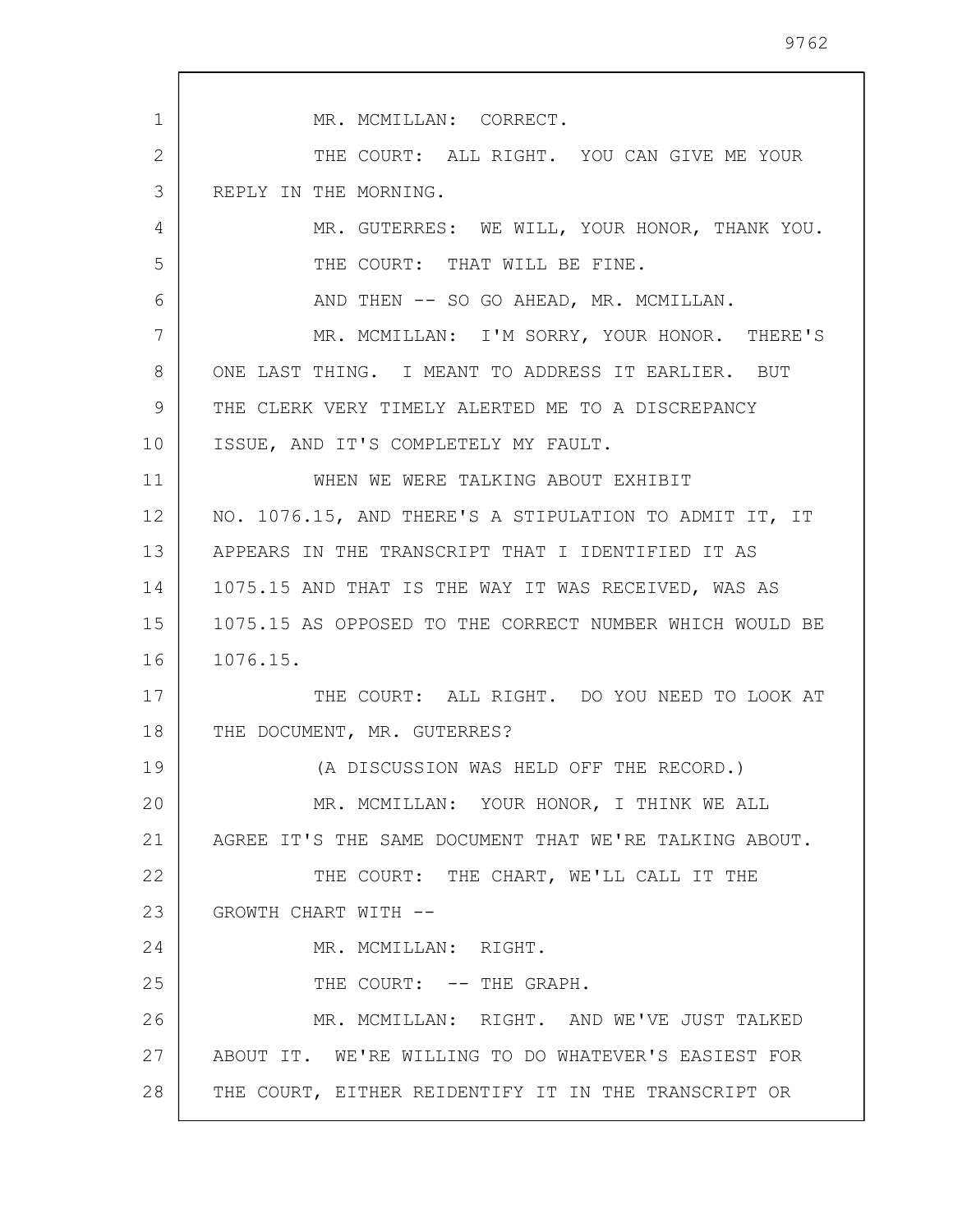1 2 3 4 5 6 7 8 9 10 11 12 13 14 15 16 17 18 19 20 21 22 23 24 25 26 27 28 CHANGE THE NUMBER ON THE DOCUMENT ITSELF. THE COURT: WELL, I WOULD SUGGEST WE JUST CHANGE THE NUMBER ON IT AS OPPOSED TO -- MR. GUTERRES: THAT'S FINE, YOUR HONOR. THE COURT: -- DOING SOMETHING WITH THE TRANSCRIPT. SO IF YOU WANT TO RE-MARK THAT -- OR GIVE IT TO DON. DON WILL RE-MARK IT BECAUSE THAT'S BY STIPULATION OF THE PARTIES SO IT WILL BE RE-MARKED. DO YOU HAVE THAT, DON? THE CLERK: YEAH. THE COURT: OKAY. MR. MCMILLAN: THANK YOU, YOUR HONOR. THE COURT: YEAH, YOU'RE WELCOME. ALL RIGHT. NOW, MR. PRAGER, WHERE ARE WE ON THE VERDICT FORM? MR. PRAGER: WELL, I THINK WE HAVE SOME GOOD NEWS FOR YOU, YOUR HONOR. I THINK WE'RE EFFECTIVELY -- WE'RE VERY CLOSE ON THE VERDICT FORM. AND MAYBE WHAT WE -- NO. I WAS GOING TO MAKE A JOKE BUT IT'S TOO LATE FOR THAT. SO WE HAVE THE VERDICT FORM LARGELY IRONED OUT. IS THERE ONE QUESTION ON THE VERDICT FORM? I'M NOT SURE. MS. NAGY: YES, THERE IS ONE QUESTION ON THE VERDICT FORM. AND IT'S AN ITEM OF DAMAGE WHICH WE HAVE A DISPUTE ABOUT WHETHER IT'S RECOVERABLE. THIS IS ONLY AS TO VERDICT 2; THAT'S WHAT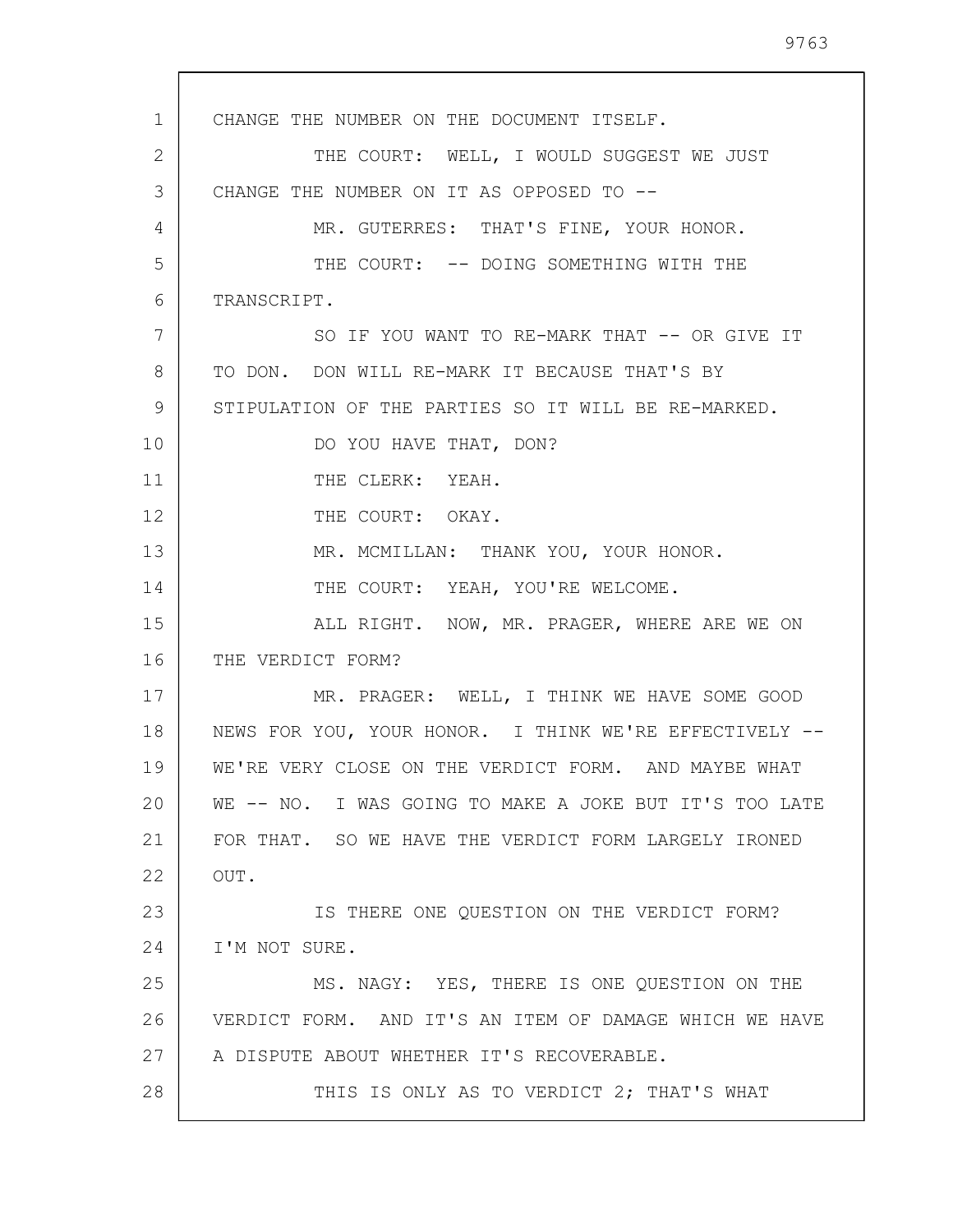1 2 3 4 5 6 7 8 9 10 11 12 13 14 15 16 17 18 19 20 21 22 23 24 25 26 27 28 WE'VE BEEN WORKING ON. MR. PRAGER: SO WE WERE ENSCONCED IN THE BACK. AND I KNOW THAT PLAINTIFF HAS ABANDONED ALL ECONOMIC LOSS. THAT HAS NOW BEEN REMOVED FROM THE VERDICT FORM. THE COURT: ALL RIGHT. MR. PRAGER: THE QUESTION IS: DOES THE PLAINTIFF HAVE THE RIGHT TO SEEK PAST NON- -- GENERAL DAMAGES AND FUTURE GENERAL DAMAGES? AND I DIDN'T UNDERSTAND THERE WAS A CONTROVERSY, AND I THINK COUNSEL BELIEVES THERE IS NO PROSPECTIVE RIGHT FOR DAMAGES, SO THAT'S WHAT WE NEED TO GET CLARIFICATION ON. THE COURT: OH, OKAY. SO MAYBE YOU COULD TELL ME WHY THERE'S NO ENTITLEMENT TO FUTURE NONECONOMIC DAMAGES. (REPORTER ASKS FOR CLARIFICATION.) THE COURT: SO MY QUESTION STILL IS APPARENTLY THERE'S A DISPUTE ABOUT AN ENTITLEMENT TO FUTURE NONECONOMIC DAMAGE, AND APPARENTLY IT'S THE DEFENDANT'S CONTENTION THAT THERE IS NOT AN ENTITLEMENT TO THAT. IS THAT CORRECT? MS. NAGY: YES, YOUR HONOR. THE COURT: OKAY. MS. NAGY: THE REASON BEING THAT ANY ADJUDICATION WHICH HAPPENED SUBSEQUENTLY AND THE PROCEEDINGS WHICH WERE ENGAGED IN BY THE JUVENILE COURT, DEPENDENCY COURT, THOSE ARE NOT SERVICES-PROGRAMMED BENEFITS THAT ARE PROVIDED TO MS. DUVAL FOR WHICH SHE CAN CLAIM SOME SORT OF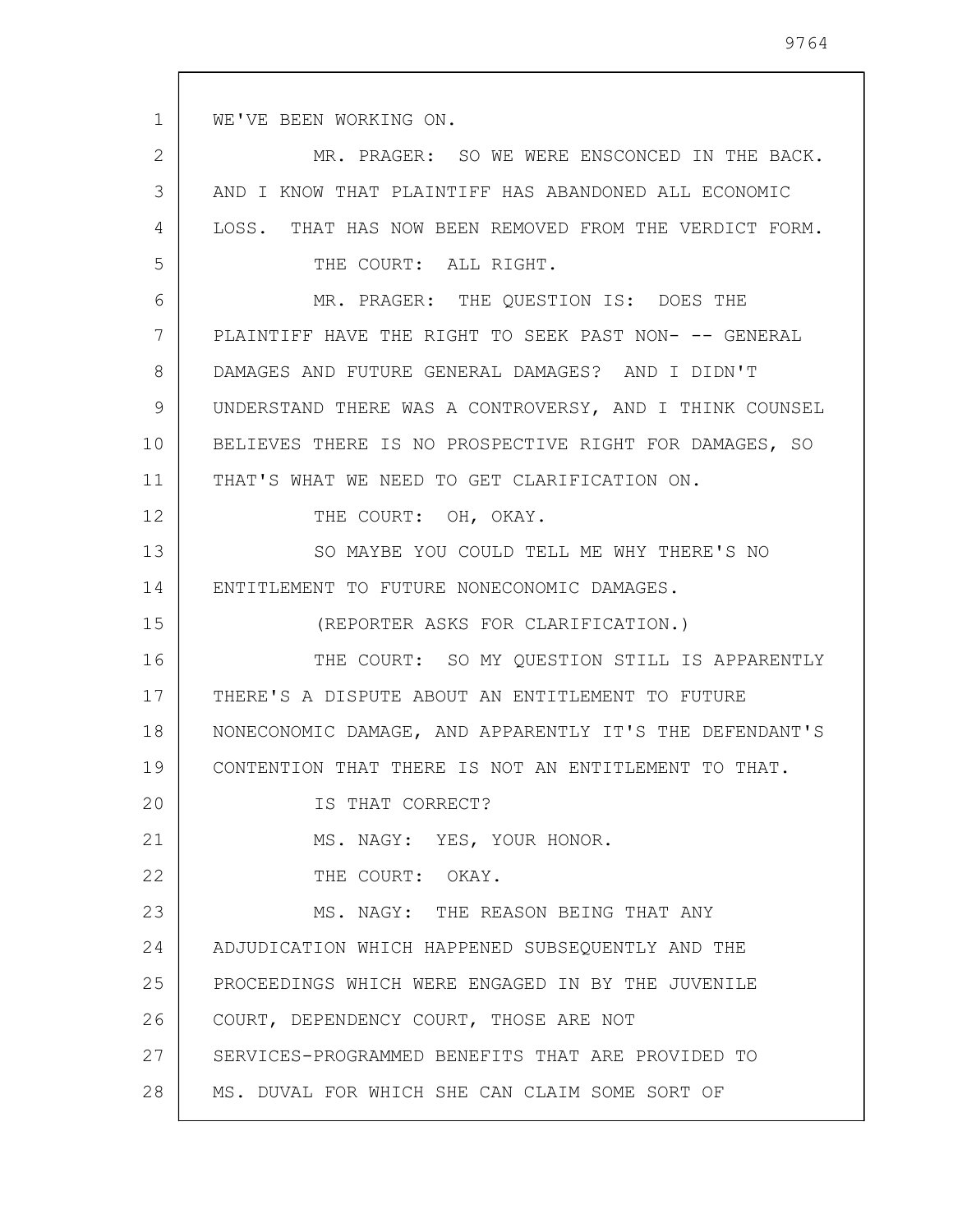1 2 3 4 5 6 7 8 9 10 11 12 13 14 15 16 17 18 19 20 21 22 23 24 25 26 27 28 DISCRIMINATION OR, YOU KNOW, FAILURE TO ACCOMMODATE. SO SHE MAY HAVE SUFFERED, YOU KNOW, PAIN AND SUFFERING BACK WHILE SHE WAS BEING PROVIDED THE SERVICES WHICH -- FOR WHICH SHE IS ELIGIBLE TO CLAIM ADA AND THE REHAB ACT INJURY, BUT ONCE WE GOT INTO THE COURT, AND THIS WAS -- ONCE IT BECAME A FORMAL DEPENDENCY PROCEEDING AND THE COURT MADE ANY KIND OF RULING, IT -- YOU KNOW, SHE IS NO LONGER ASSERTING A SERVICE BENEFIT IN THE PROGRAM THAT INURES TO HER BENEFIT. IT'S NOW -- WE CITED THE IN RE ANTHONY CASE THAT THE DEPENDENCY PROCEEDINGS ARE FOR THE BENEFIT OF THE CHILD. SO SHE CAN'T ALLEGE THAT SHE DIDN'T -- AN ADA CLAIM AS TO THOSE COURT PROCEEDINGS. THE COURT: ALL RIGHT. MS. NAGY: I THINK THERE WOULD BE A CONFUSION, RIGHT, IF THE JURY WERE PRESENTED WITH THIS NOTION OF PAIN AND SUFFERING ON A GOING-FORWARD BASIS IF WE ALLOWED THIS SORT OF CONTINUING PAIN AND TRAUMA. BECAUSE REALLY, HER PAIN AND TRAUMA SHE'S GOING TO ASSERT IS A RESULT OF LOSING HER CHILD. AND THAT'S NOT PERMISSIBLE IN ANY OF THESE CAUSES OF ACTION. WELL --YEAH, THAT WOULDN'T BE PERMISSIBLE UNDER THIS ADA REHAB ACT THEORY. THE COURT: ALL RIGHT. SO -- JUST A MOMENT. ALL RIGHT. MR. PRAGER, AND THE REASON THAT YOU FEEL THAT THERE IS AN ENTITLEMENT TO FUTURE NONECONOMIC DAMAGE IS WHAT? MR. PRAGER: I'D HAVE -- FIRST OF ALL, THEY'VE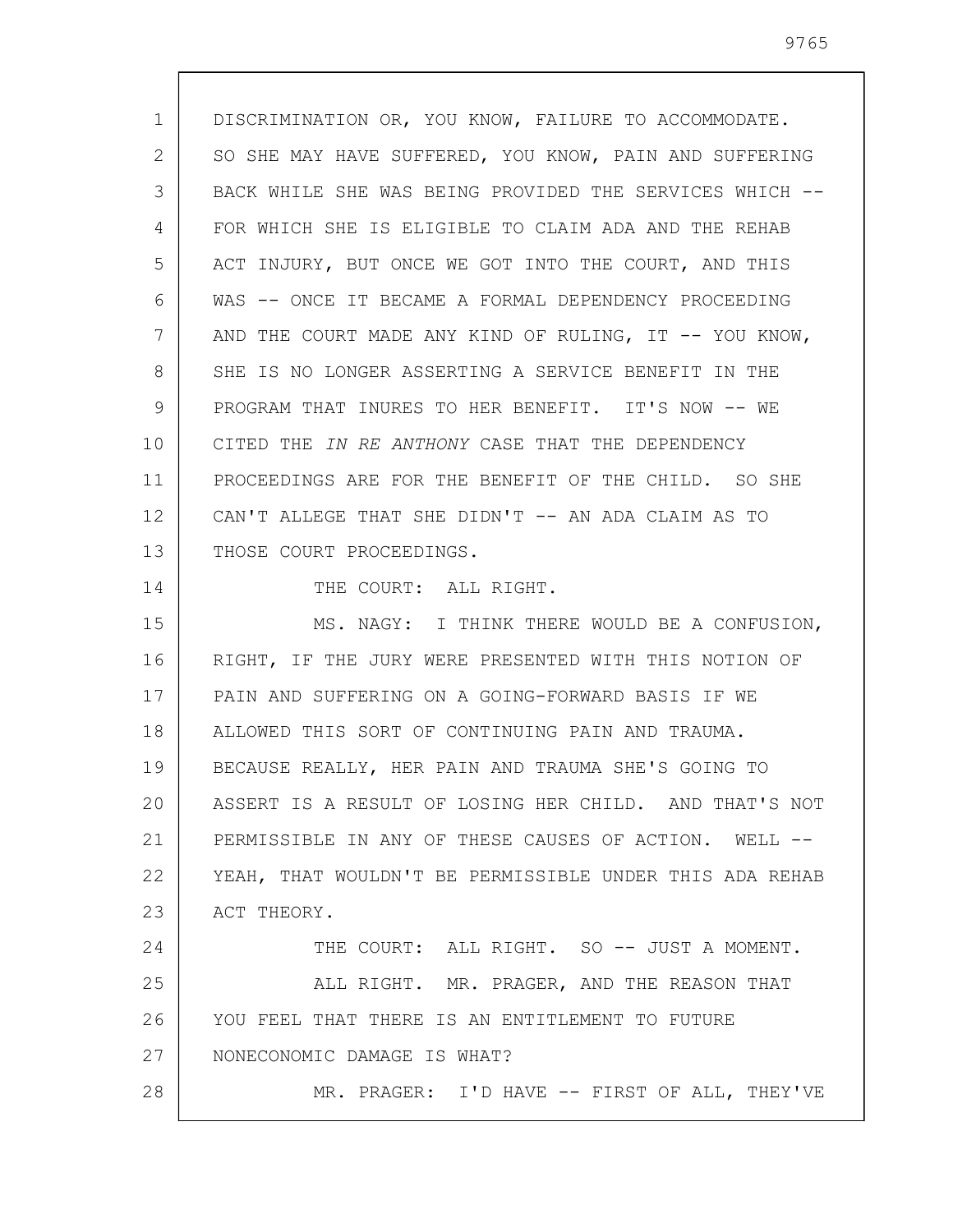1 2 3 4 5 6 7 8 9 10 11 12 13 14 15 16 17 18 19 20 21 22 23 24 25 26 27 28 GIVEN US A CASE AND I'VE NOT READ THE CASE YET THAT THEY GAVE US. SO I HAVE TO GO READ THEIR CASE AND SEE WHAT IT SAYS. I'D LIKE TO CLARIFY STATEMENTS COUNSEL MADE FROM OUR PERSPECTIVE. THE ONLY TORT CAUSE OF ACTION IN THE CASE RIGHT NOW WOULD BE THE IIED CLAIM AGAINST MS. SCHEELE, AS I UNDERSTAND THE RULING TODAY. SO WHEN SHE SAID TORT DAMAGES GOING FORWARD, I DON'T BELIEVE THEY'RE EXACTLY TORT DAMAGES BECAUSE THEY'RE CONSEQUENTIAL DAMAGES IN THE CIVIL RIGHTS SETTING AND THEY'RE DISCRIMINATION CLAIMS, SO I WOULD FEEL UNCOMFORTABLE DESCRIBING THOSE DAMAGES AS TORT DAMAGES. THE COURT: ALL RIGHT. BUT THEY'RE STILL NONECONOMIC DAMAGES. MR. PRAGER: THAT'S CORRECT. AND, FOR EXAMPLE, MR. BUDIN TESTIFIED THAT AS A RESULT OF THIS EVENT -- AND I'M SPEAKING ABOUT THE 83 SIDE OF THE CASE FOR A SECOND -- THE REMOVAL OF THE CHILD HAS CAUSED HER TO BE IN THERAPY AT THIS TIME. I THINK THAT WOULD BE A DAMAGE THAT WOULD BE GOING ON IN THE FUTURE BECAUSE SHE'S STILL IN THERAPY. AND I WAS UNAWARE OF THIS ISSUE BEING ASSERTED ON THE COMPENSATORY DAMAGES FOR THE CIVIL RIGHTS CLAIM, SO I'D HAVE TO THINK ABOUT THAT MYSELF AND READ THEIR CASE AND SEE WHAT IT SAYS. I DO DISAGREE WITH THIS IDEA OF SERVICE BEING WHEN THE MOTHER ENTERS THE DEPENDENCY COURT, IT'S FOR THE BENEFIT OF THE CHILD. THAT'S CERTAINLY TRUE, BUT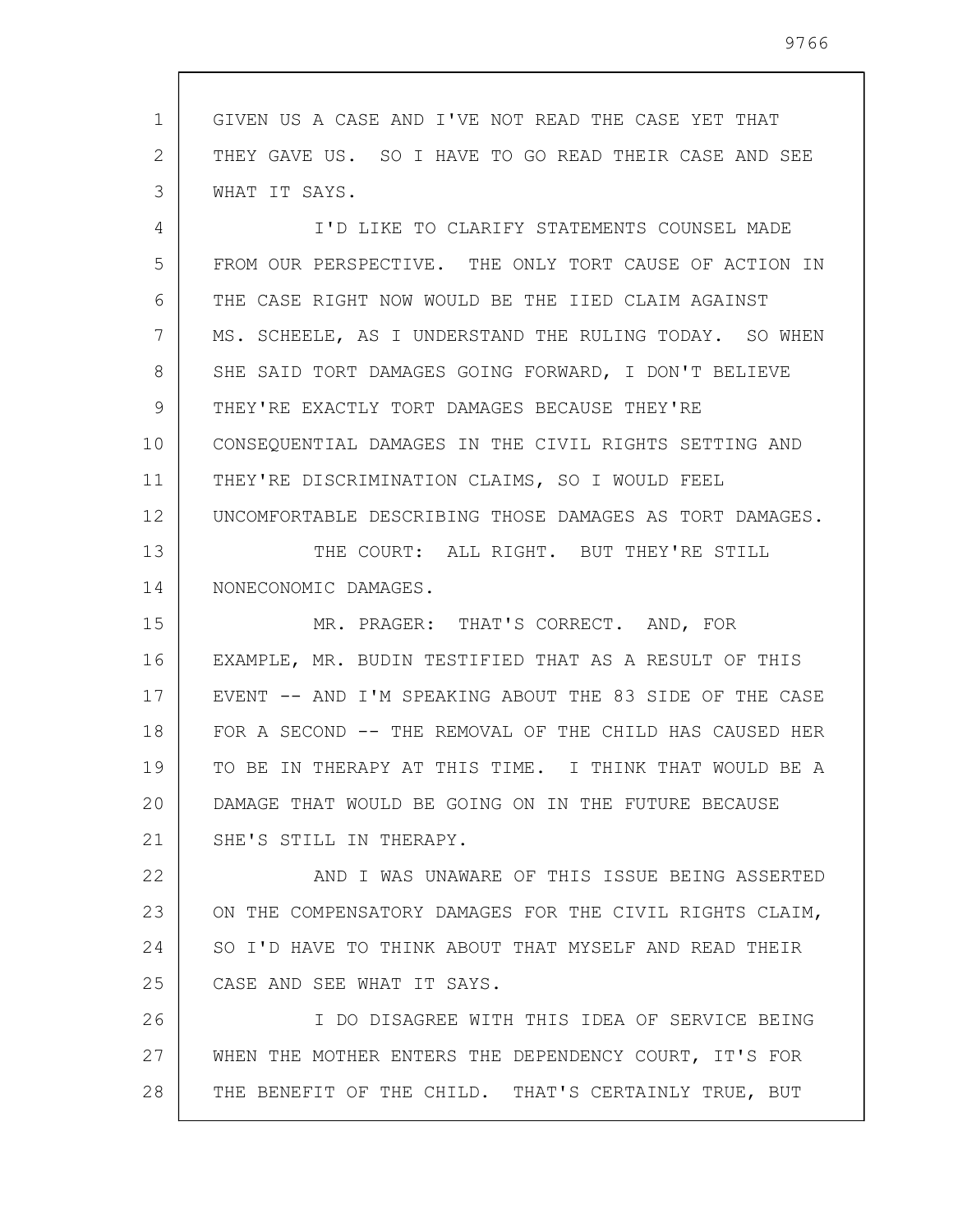1 2 3 4 5 6 7 8 9 10 11 12 13 14 15 16 17 18 19 20 21 22 23 24 25 26 27 28 I'M SURE AS THIS COURT WOULD AGREE, EVERY LITIGANT, EVERY WITNESS, EVERY PERSON THAT COMES IN THE COURT, EVEN THE JURORS, ARE HERE TO SERVE A PURPOSE AND THEY HAVE THE RIGHT TO PARTICIPATE IN THE PROCESS WITHOUT DISCRIMINATION, SO FORTH AND SO ON. SO I'D HAVE TO GO BACK AND LOOK AT THAT AND THEN I THINK I CAN MORE ARTICULATELY ANSWER THE QUESTIONS BEING RAISED. THE COURT: DO YOU HAVE THE CASE THAT YOU CITED TO HIM? MS. NAGY: I DO. THE CASE IS IN RE ANTHONY P. (2000) 84 CAL.APP.4TH 1112 AT PAGE 1116. NOW, THE CONTEXT OF THAT -- THE COURT: AGAIN, I JUST WANT TO MAKE SURE. THAT'S A 2000 CASE? MS. NAGY: YES. THE COURT: AND IT'S IN 84 CAL.APP.4TH? MS. NAGY: YES. THE COURT: AND I'M SORRY THAT I DIDN'T GET IT WRITTEN DOWN, BUT WHAT WAS THE PAGE CITE AGAIN? MS. NAGY: 1112. THE COURT: OKAY. I'LL READ IT AS WELL. AND LET ME JUST ASK A FOLLOW-UP QUESTION BECAUSE I THINK I'D LIKE TO READ THE CASE AND OBVIOUSLY, AND RIGHTLY SO, MR. PRAGER WOULD TOO. THE ONE QUESTION I HAVE -- OR MAYBE IT'S NOT THE ONE, BUT A QUESTION I HAVE IS THAT IT WOULD SEEM TO ME THAT THERE MAY BE A DISTINCTION BETWEEN THE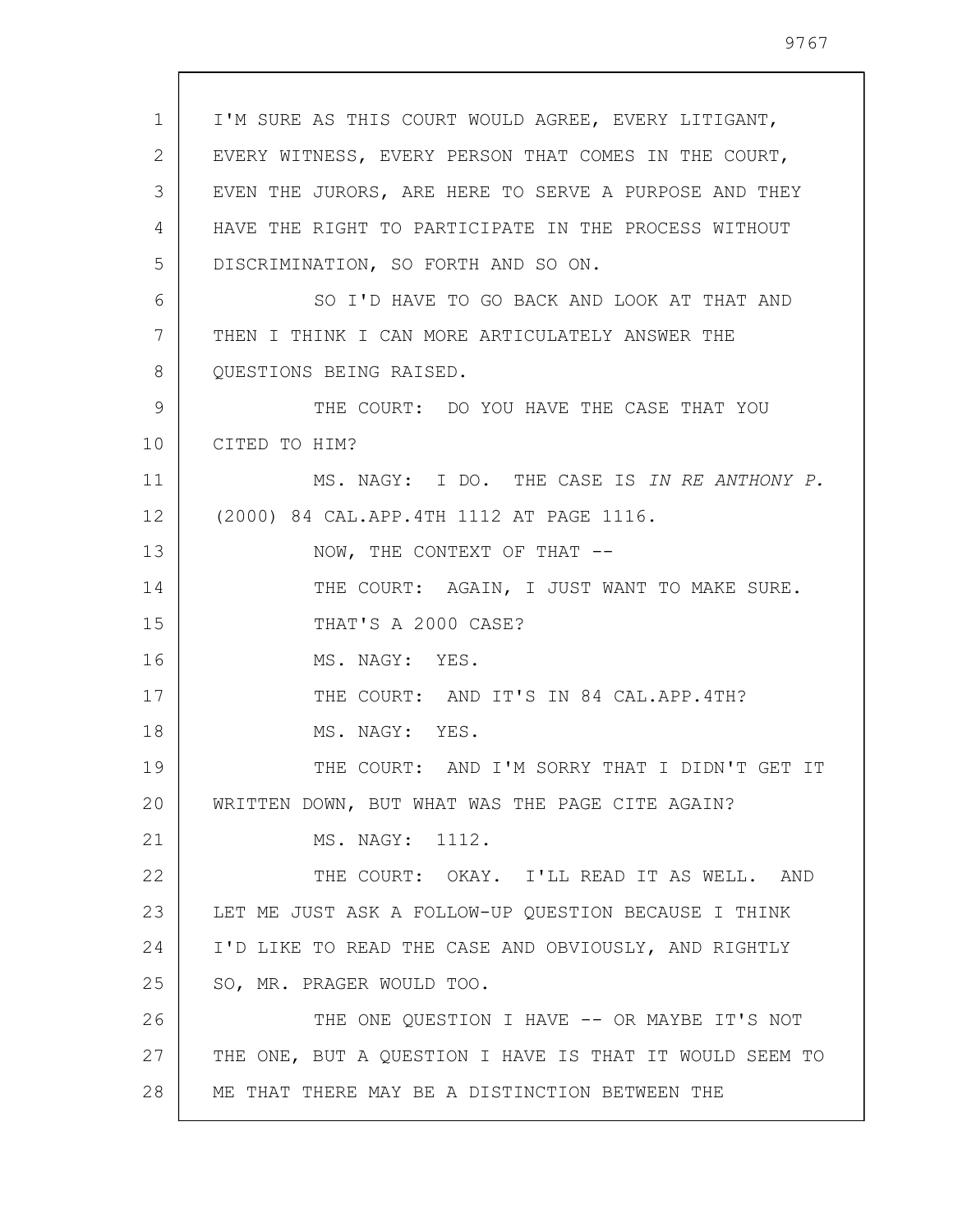1 2 3 4 5 6 7 8 9 OBLIGATION TO CONTINUE TO PROVIDE SERVICES ONCE THE COURT HAS ORDERED WHAT SERVICES SHOULD BE PROVIDED AND WHAT NOT. AND I WOULD AGREE -- JUST IN THINKING ABOUT THIS, IT WOULD CERTAINLY SEEM TO ME THAT IT'S A REASONABLE ARGUMENT THAT YOUR EMOTIONAL DISTRESS DAMAGES ATTRIBUTABLE TO THE DEFENDANTS SHOULD NOT COVER ANY EMOTIONAL DISTRESS COVERED BY COURT ORDER THAT DELINEATES AND IN SOME WAY LIMITS WHAT OTHER SERVICES NEED TO BE PROVIDED.

10 11 12 13 14 15 16 17 18 19 20 HOWEVER, IT WOULD ALSO SEEM TO ME THAT IF SOMEONE IS SUFFERING EMOTIONAL DISTRESS FOR SOMETHING THAT'S HAPPENED IN THE PAST, THAT THAT EMOTIONAL DISTRESS FOR WHAT WAS DENIED IN THE PAST DOESN'T NECESSARILY END WHEN THE COURT MAKES AN ORDER. AND SO I HOPE I'M MAKING CLEAR TO YOU THE DISTINCTION THAT I'M ASKING ABOUT -- AND REALLY THIS IS ALMOST RHETORICAL BECAUSE, GIVEN THE TIME OF DAY, I'LL LET YOU ADDRESS IT IN THE MORNING. BUT I DO WANT TO READ THE CASE. AND THAT CASE MIGHT VERY WELL POINT OUT TO ME WHY MY RHETORICAL QUESTION IS ILL-FOUNDED.

21 22 23 24 25 26 27 28 BUT THE POINT I'M MAKING IS THAT -- IT'S THE DENIAL OF SERVICES IN THE PAST THAT HAVE CAUSED -- JUST ASSUMING FROM THE PLAINTIFF'S POINT OF VIEW -- THAT HAVE CAUSED EMOTIONAL DISTRESS, AND THAT DOESN'T NECESSARILY END. IT WOULD BE, SEEMINGLY TO ME, LOGICAL TO SAY THAT EMOTIONAL DISTRESS FROM A DENIAL OF SERVICES BASED ON A COURT ORDER WOULD NOT BE THE BASIS FOR EMOTIONAL DISTRESS BECAUSE OF THAT.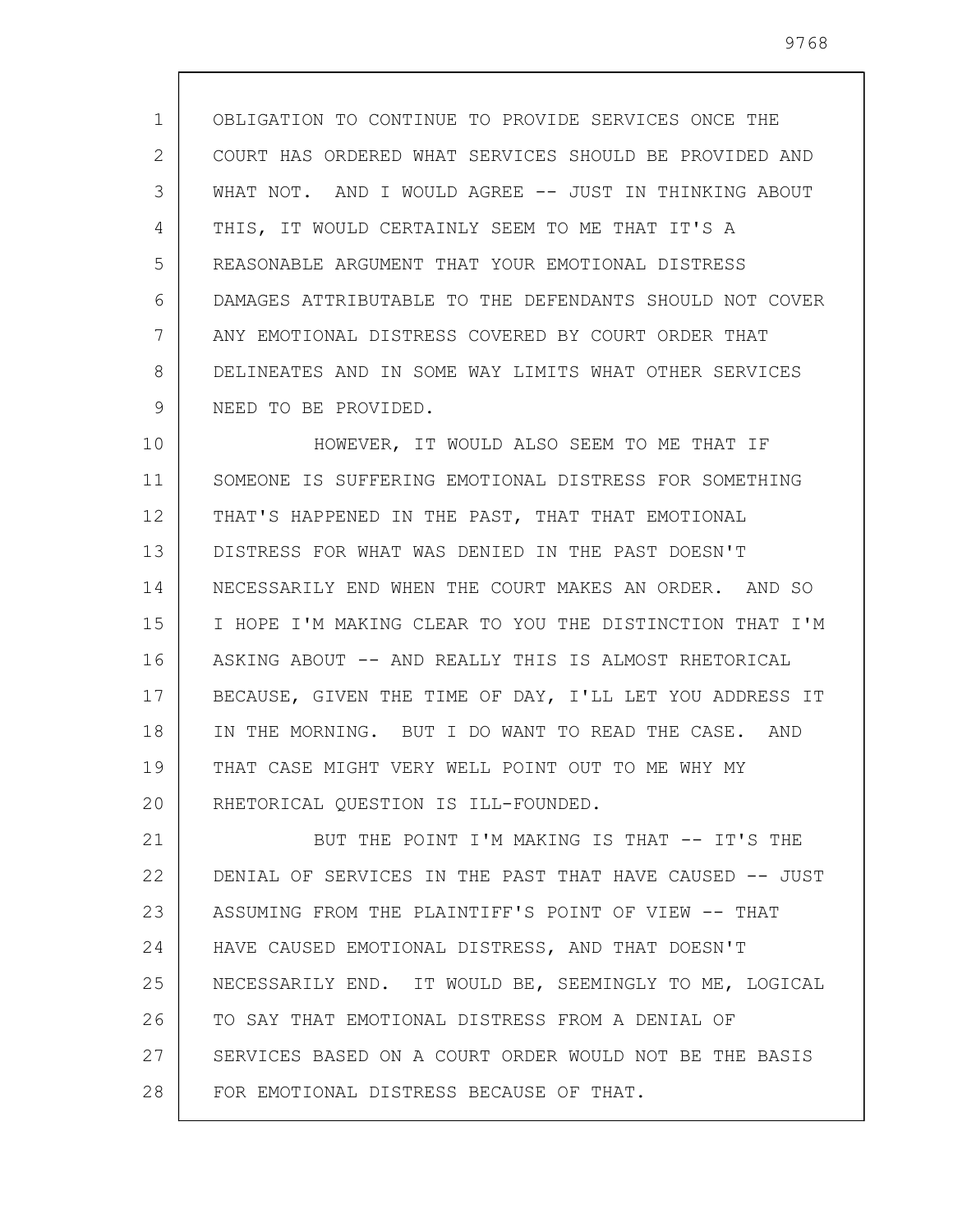1 2 3 4 5 6 7 8 9 10 11 12 13 14 15 16 17 18 19 20 21 22 23 24 25 26 27 28 HAVE I MADE THAT CLEAR, EVERYONE? MR. PRAGER: YES. THE COURT: OKAY. SO I'LL LEAVE IT AS A RHETORICAL QUESTION FOR NOW BECAUSE WE'LL ALL TAKE A LOOK AT THE CASE. THANK YOU VERY MUCH. MS. NAGY: MAY I SAY ONE MORE THING, YOUR HONOR? THE COURT: YES. MS. NAGY: PART OF OUR CONCERN AS WELL IS THE LACK OF SPECIFICITY IN BOTH THE INSTRUCTIONS AND IN THE VERDICT FORM ABOUT WHAT EXACTLY THE MECHANISM OF HARM WAS. SO IN THE CACI, THERE'S BRACKETED LANGUAGE: DENIED, INCITE A DENIAL, AID IN A DENIAL, ET CETERA, ET CETERA. WE HAD A CONVERSATION EARLIER ABOUT WHAT SERVICES EXACTLY WAS SHE NOT PROVIDED, AND THEN WHAT IS THE MECHANISM OF INJURY? WAS SHE DENIED IT? I MEAN, HOW -- WHAT IS THE THEORY ON WHICH, YOU KNOW, SHE WASN'T -- WE WOULD LIKE THAT BETTER SPECIFIED BECAUSE THEN IT WOULD BE EASIER TO SAY YES, THE LACK OF A TRANSLATOR IN THESE SUPERVISED MEETINGS, THAT'S NOT A CONTINUING ISSUE OF HARM. I MEAN, IT'S VERY UNLIKELY THAT THAT IS THE SOURCE OF A FUTURE DAMAGE OR A FUTURE PAIN AND SUFFERING. RIGHT. SO I THINK IT WOULD BE EASIER FOR THE JURY TO ANALYTICALLY DISTINGUISH BETWEEN WHAT PAIN IS ARISING FROM WHAT INJURY, PARTICULARLY BECAUSE WE DID, YOU KNOW, WE DID DISAGGREGATE ALL OF THE DAMAGES ON THE FORMS.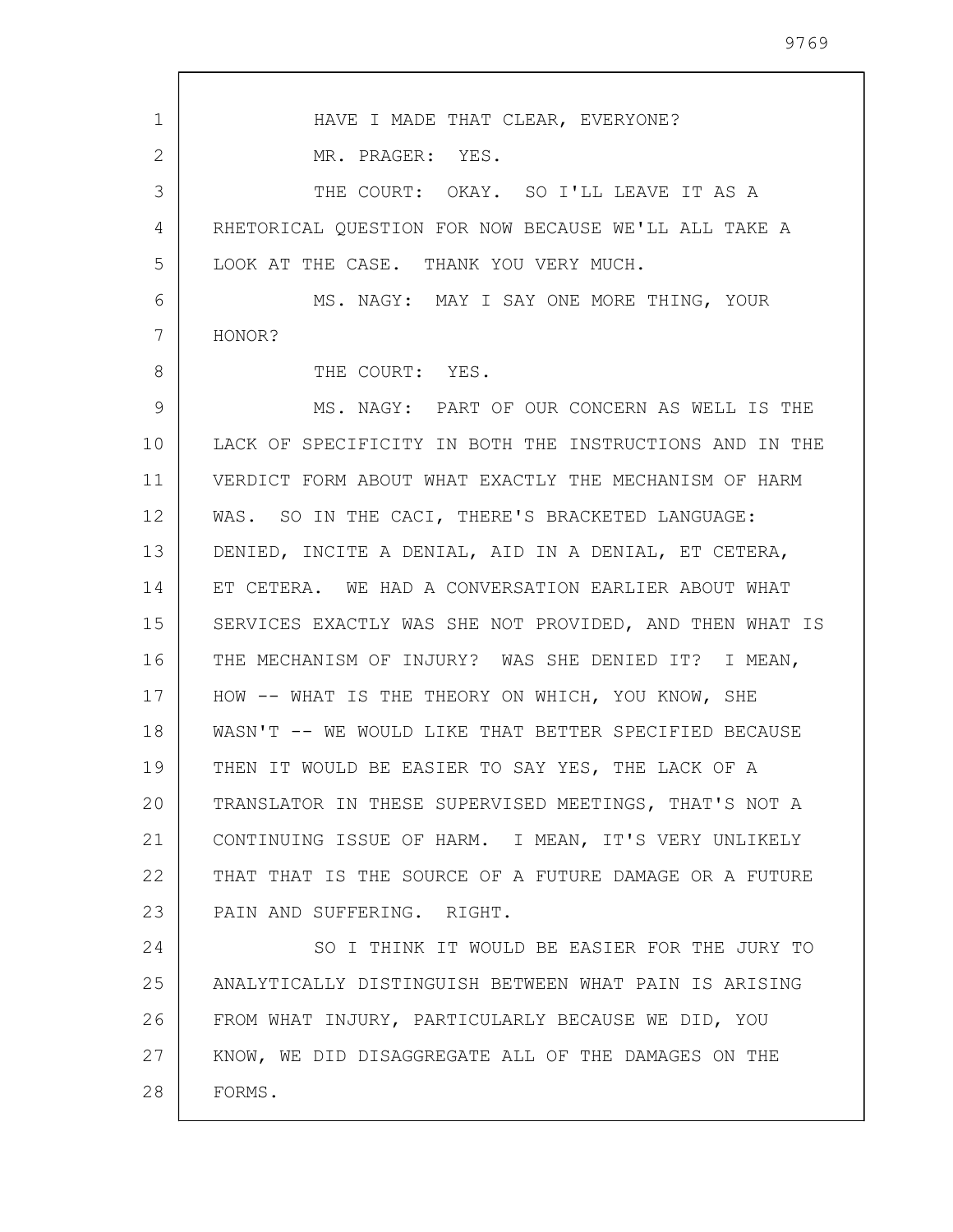1 2 3 4 5 6 7 8 9 10 11 12 13 14 15 16 17 18 19 20 21 22 23 24 25 26 27 28 THE COURT: ALL RIGHT. AND I DO UNDERSTAND YOUR POINT. AND WE'LL HAVE TO HAVE YOU BACK IN THE MORNING FOR. MS. NAGY: I HAVE AN EX PARTE IN THE MORNING IN LONG BEACH, YOUR HONOR. THE COURT: ALL RIGHT. WELL, SOMEONE WILL BE SPEAKING ON THIS ISSUE FROM YOUR SIDE. MS. SWISS -- MR. GUTERRES: WE'LL BE HERE. MS. SWISS: WE'LL BE HERE. THE COURT: I KNOW YOU TWO WILL BE HERE. MS. NAGY: I WILL COME DIRECTLY FROM LONG BEACH HERE. THE COURT: ALL RIGHT. SURE. I'M NOT ORDERING YOU BACK HERE, BUT ONCE YOU'RE BACK, YOU CAN. AND I UNDERSTAND THE POINT. I THINK MR. PRAGER UNDERSTANDS THE POINT YOU'RE MAKING. AND MAYBE ONCE WE HAVE A DECISION AS TO WHAT CAN, ABOUT THIS ISSUE OF DAMAGES FOR FUTURE NONECONOMIC, MAYBE THAT WILL BE INSTRUCTIVE TO US AS TO -- I DON'T THINK SO MUCH ON THE VERDICT FORM. I THINK PROBABLY IT'S THAT WHAT YOUR ISSUE YOU'RE RAISING MAY BE BETTER ADDRESSED IN AN INSTRUCTION. BECAUSE WE TRY NOT TO USE THE VERDICT FORM TO INSTRUCT, AND THAT'S -- IF WE DID, I GUESS WE WOULDN'T BOTHER WITH INSTRUCTIONS. NOT NECESSARILY TRUE IN ALL INSTANCES BECAUSE WE DID -- IT'S NOT A UNIVERSAL RULE. SO I'LL TALK TO YOU ABOUT THAT IN THE MORNING AS WELL.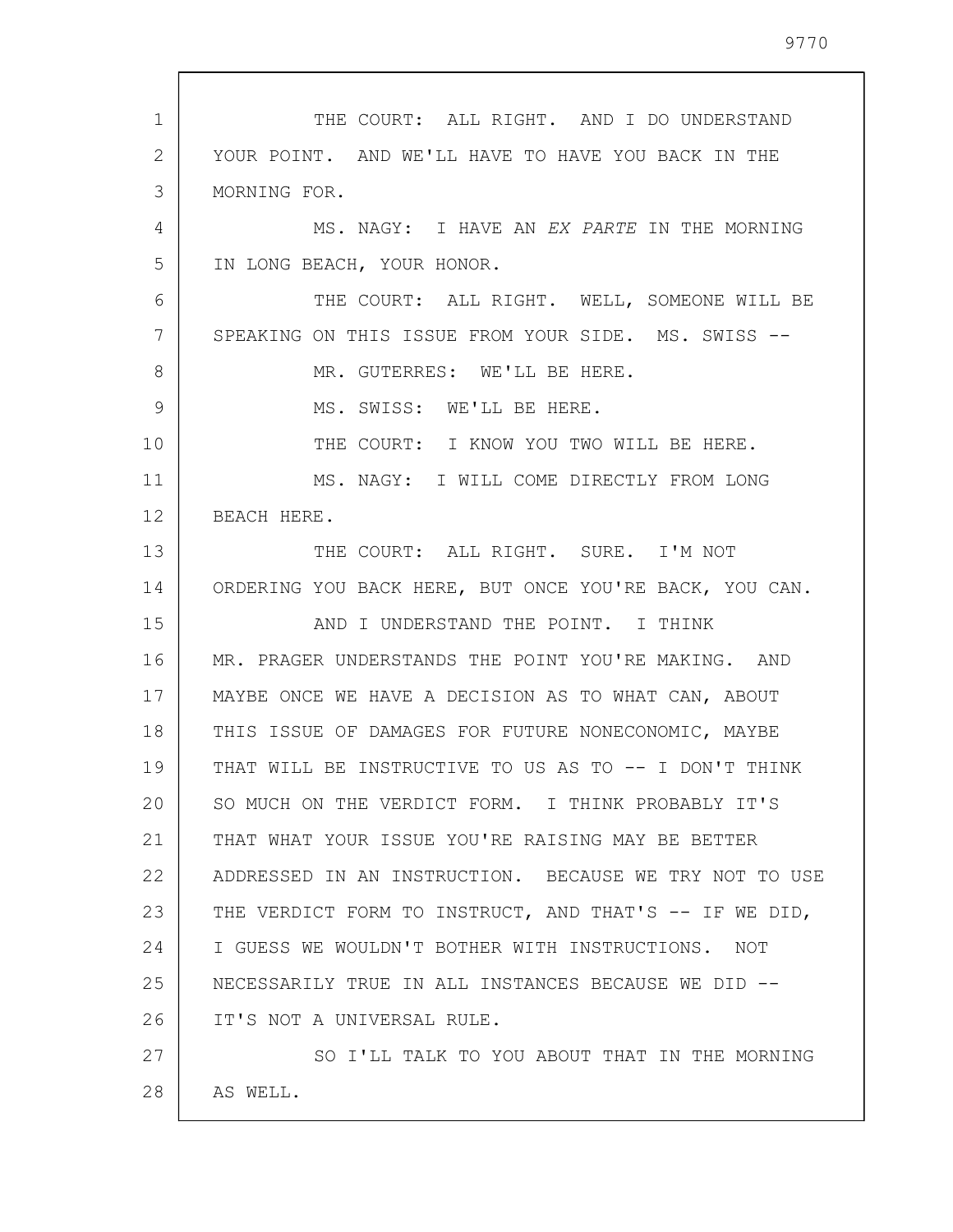1 2 3 4 5 6 7 8 9 10 11 12 13 14 15 16 17 18 19 20 21 22 23 24 25 26 27 28 MS. NAGY: MAY I ASK ANOTHER QUESTION, YOUR HONOR? THE COURT: SURE. MS. NAGY: WE HAVE A BIT OF A PHILOSOPHICAL DIFFERENCE THAT I THINK THE COURT CAN RESOLVE NOW THAT WILL HELP US WHEN WE COMMUNICATE LATER THIS EVENING, ON JUST A PURELY STRUCTURAL MATTER. I HAVE BEEN TRYING TO AGGREGATE THE CLAIMS INTO AS FEW JURY INSTRUCTIONS AS POSSIBLE NOT TO OVERWHELM THE JURORS, SO ONE ON ADA, ONE ON REHAB, ONE ON DEFINITIONS OF DISABILITY, ET CETERA. MR. PRAGER BELIEVES THAT THE COURT REQUESTED AN INSTRUCTION ON EACH ELEMENT. AND SO WE ARE GOING TO BE TALKING TONIGHT ABOUT HOW WE CAN SORT OF SYNTHESIZE AND STREAMLINE THOSE INSTRUCTIONS BUT I WANT TO MAKE SURE THAT, FIRST, WE UNDERSTAND WHAT THE COURT WANTED. THE COURT: WELL, BECAUSE I HAVEN'T REALLY DEALT WITH THIS. WE'VE ALL ALONG SEGMENTED OUR DISCUSSION BETWEEN VERDICT FORM NO. 1 AND NO. 2, AND THE TRUTH IS THAT A LOT OF THIS HAS BEEN DISCUSSIONS YOU'VE BEEN HAVING WITH MR. PRAGER WHEN THE REST OF US WERE DEALING WITH MOSTLY OTHER ISSUES. MY VIEW IS THAT, FIRST OF ALL, WE NEED TO HAVE AN INSTRUCTION THAT WILL TELL THE JURY WHAT A PLAINTIFF MUST PROVE ON ONE OF THESE. CASES. MR. PRAGER: RIGHT. THE COURT: TO THE EXTENT THAT ANY OF THE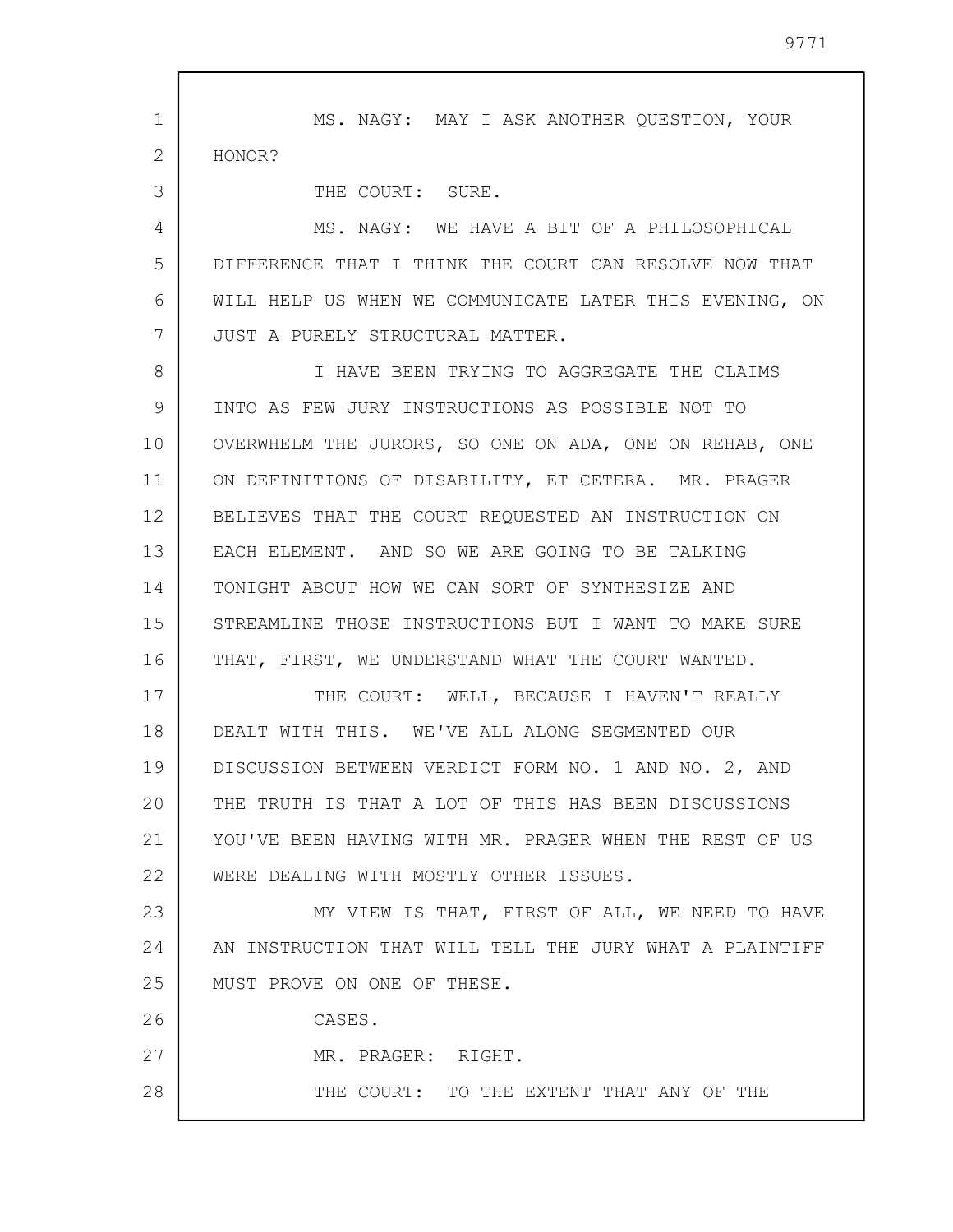1 2 3 4 5 6 7 8 9 10 11 12 TERMINOLOGY USED IN THAT INSTRUCTION REQUIRES SOME DEFINITION, THEN I BELIEVE THERE SHOULD BE AN ADDITIONAL INSTRUCTION RATHER THAN TRYING TO PUT ALL OF IT INTO ONE. I THINK THAT NOT ONLY WOULD THAT BE CONSISTENT WITH WHAT I THINK IS THE GENERAL CONSTRUCTION OF THE CACI INSTRUCTIONS, BUT ALSO CONSISTENT AT LEAST WITH ONE SCHOOL OF THOUGHT IS THAT YOU WANT TO LAY OUT WITH YOUR JURY: HERE ARE THE FOUR THINGS THEY HAVE TO PROVE. THE PLAINTIFF IS MAKING A CLAIM FOR VIOLATION OF SO AND SO. IN ORDER TO PROVE THAT CLAIM, THE PLAINTIFF MUST PROVE ONE, TWO, THREE, AND FOUR.

13 14 15 16 17 18 19 20 21 22 23 24 25 26 AND THEN, AS WE DO IN MANY OTHER INSTANCES --AND I KNOW YOU'RE PROBABLY MORE FAMILIAR WITH CACI THAN I AM -- BUT VERY OFTEN IN THESE DIFFERENT CAUSES OF ACTION, THERE ARE THEN ADDITIONAL INSTRUCTIONS THAT EXPLAIN USUALLY SOME TERM THAT HAS BEEN USED. A GOOD EXAMPLE OF THAT WOULD BE SOMETHING WITH THE INTENTIONAL INFLICTION, WHEN WE GIVE THE INSTRUCTION THEY HAVE TO PROVE IT'S OUTRAGEOUS CONDUCT AND SO ON, AND THEN WE GIVE THEM THE INSTRUCTION WHAT OUTRAGEOUS CONDUCT MEANS. THERE'S ALSO INSTRUCTIONS WHERE IT COULD BE PROVEN EITHER BY INTENT -- AND WE HAD THIS ISSUE -- OR BY RECKLESS DISREGARD, AND THERE'S A SEPARATE INSTRUCTION THAT DEFINES RECKLESS DISREGARD. AND I APPRECIATE THE EFFORT TO STREAMLINE IT

27 28 BECAUSE I THINK THAT IS VERY VALUABLE TO A JUROR. THESE INSTRUCTIONS, WHEN WE READ THEM TO THEM, I'VE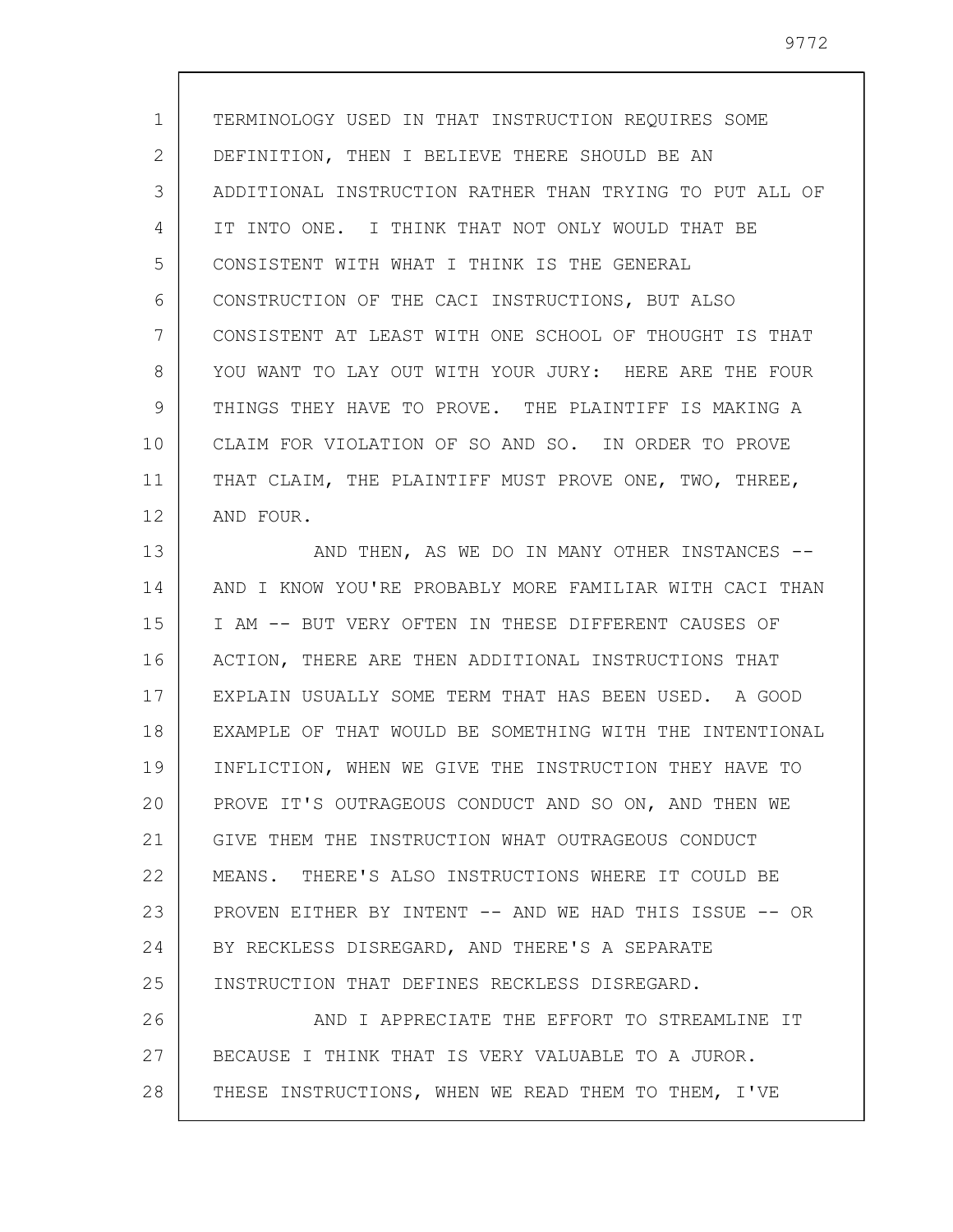1 2 3 4 5 6 7 8 9 10 11 12 13 14 15 16 17 18 19 20 21 22 23 24 25 26 27 28 ALWAYS WONDERED, HOW MUCH DO THEY GET OUT OF IT? THEN WE GIVE THEM THE INSTRUCTIONS TO TAKE INTO THE JURY ROOM, AND I'VE ALSO ALWAYS WONDERED, HOW MUCH DO THEY GET OUT OF IT, WITH THE INSTRUCTIONS THEY'VE BEEN GIVEN? NEVERTHELESS, THAT'S WHAT WE DO. AND SOMETIMES WE'LL GET A QUESTION, AS YOU KNOW, FROM THE JURY. WHAT DID YOU MEAN WHEN YOU SAID SO AND SO? AND SOMETIMES THAT CAN REFER TO A SPECIFIC INSTRUCTION. SO THEN WE TRY TO BRING SOME CLARITY TO WHAT THAT WAS GIVEN. SO AS MUCH AS I PREFER CONCISENESS BECAUSE I THINK THAT THAT HAS A VALUE, WE CANNOT -- I THINK THE BETTER WAY IN ANSWERING YOUR QUESTION IS TO HAVE AN INSTRUCTION TO PROVE THIS CLAIM, THIS IS WHAT THE PLAINTIFF MUST PROVE. PROVE THIS CLAIM, THIS IS WHAT THEY MUST PROVE. PROVE THIS CLAIM, THIS IS WHAT THEY MUST PROVE. AND THEN DEFINE WHERE THERE'S SOME TERM THAT IS NOT SELF-EVIDENT AS TO WHAT IT MEANS, THEN WE WOULD GIVE AN INSTRUCTION DEFINING. DOES THAT HELP ANSWER YOUR QUESTION? MS. NAGY: YES. THE DISAGREEMENT WAS WHETHER, IF IT WERE SELF-EVIDENT, WOULD IT THEN STILL NEED A SEPARATE INSTRUCTION? SO I THINK YOU'VE ANSWERED OUR QUESTION. THANK YOU, YOUR HONOR. THE COURT: OKAY. THANKS VERY MUCH. SO WE'LL SEE YOU BACK IN THE MORNING WHEN YOU'RE ABLE TO GET HERE. SO WE'LL ANSWER IN THE MORNING. I WILL HAVE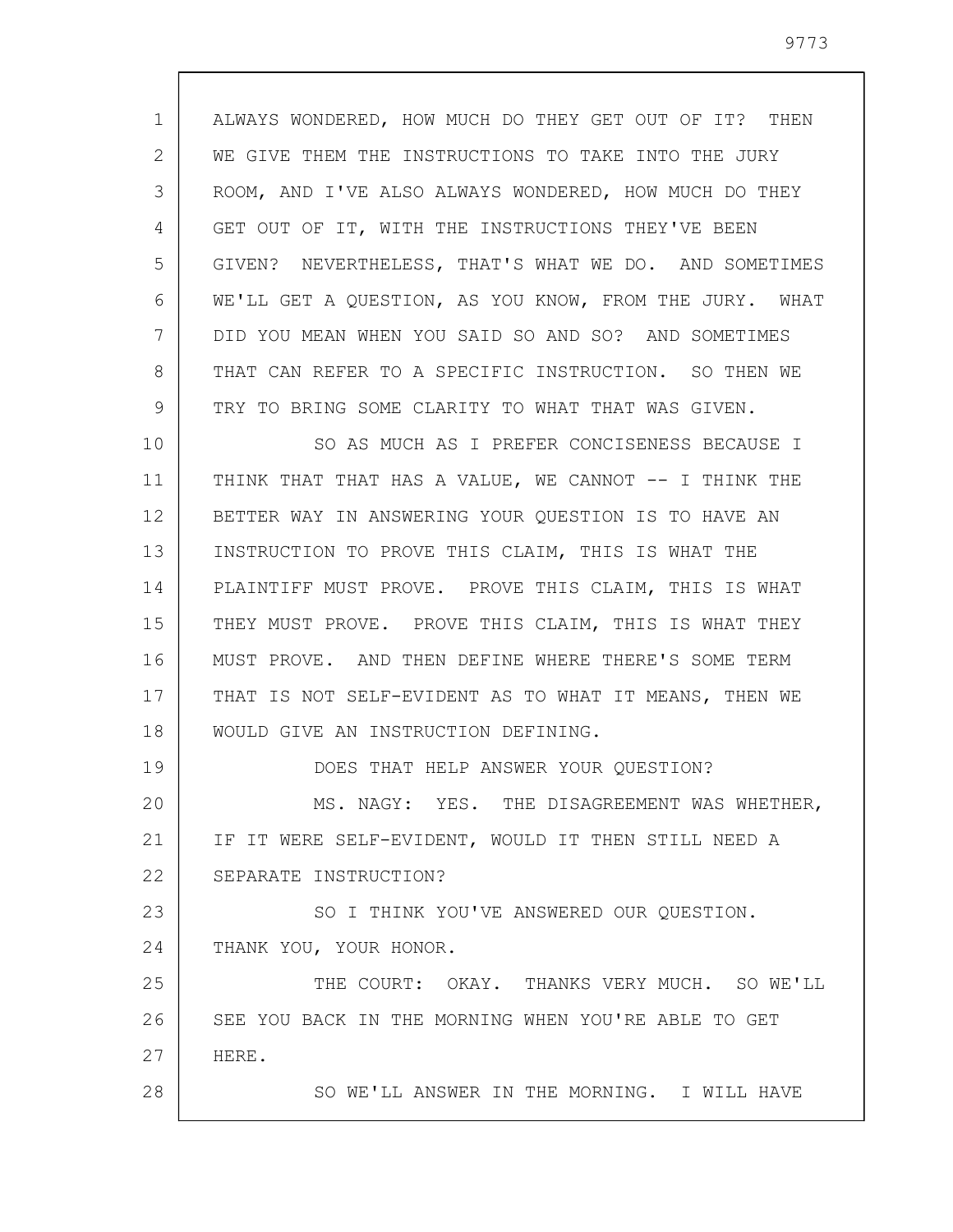1 2 3 4 5 6 7 8 9 10 11 12 13 14 15 16 17 18 19 20 21 22 23 24 25 26 27 28 READ THIS CASE AND THOUGHT ABOUT IT FURTHER, ALTHOUGH I'VE ALREADY EXPRESSED TO YOU MY VIEW ON THIS, WHICH IS CAPABLE OF BEING CORRECTED AFTER I READ THE CASE. IF I WAS THE LAST WORD ON THE LAW, WE WOULDN'T HAVE APPELLATE COURTS. BUT I WILL HAVE READ THE CASE SO WE WILL KNOW WHAT IT IS THAT HAS CAUSED YOU TO RAISE THIS QUESTION. AND THEN WE'LL HAVE THE DISCUSSION. I INTEND TO RESOLVE IT VERY EARLY ON TOMORROW SO THAT WHATEVER HAS TO BE DONE TO GET THE VERDICT FORM WHERE IT NEEDS TO BE WILL BE DONE. LET ME ASK YOU, THEN, ON VERDICT FORM NO. ONE, DO WE HAVE ANY ISSUES WITH VERDICT FORM NO. ONE? FOR EXAMPLE, HAVE WE DECIDED WHETHER IT'S ARTICULABLE OR PARTICULAR? MS. SWISS: THAT IS ONE ISSUE THAT THE COURT CAN JUST MAKE THE DECISION FOR US, I THINK. THE OTHER ISSUE IS THE REQUEST FOR AN ADDITIONAL QUESTION ON THE INTENTIONAL INFLICTION CLAIM WITH REGARD TO THE AFFIRMATIVE DEFENSE. I CAN'T REMEMBER THE CACI INSTRUCTION. THE COURT: THE AFFIRMATIVE DEFENSE OF --MS. SWISS: THE PRIVILEGED COMMUNICATION. MS. NAGY: 1605. MS. SWISS: AND THEN, I DON'T KNOW IF WE NEED -- WELL, WE HAVEN'T EXACTLY LOOKED AT TOGETHER ALL OF THE DAMAGES, HOW THE DAMAGES ARE LAID OUT, BUT I THINK THAT WE HAVE TO RESOLVE THAT. I DON'T THINK IT'S GOING TO BE THAT MUCH DISCUSSION. WE JUST HAVEN'T DONE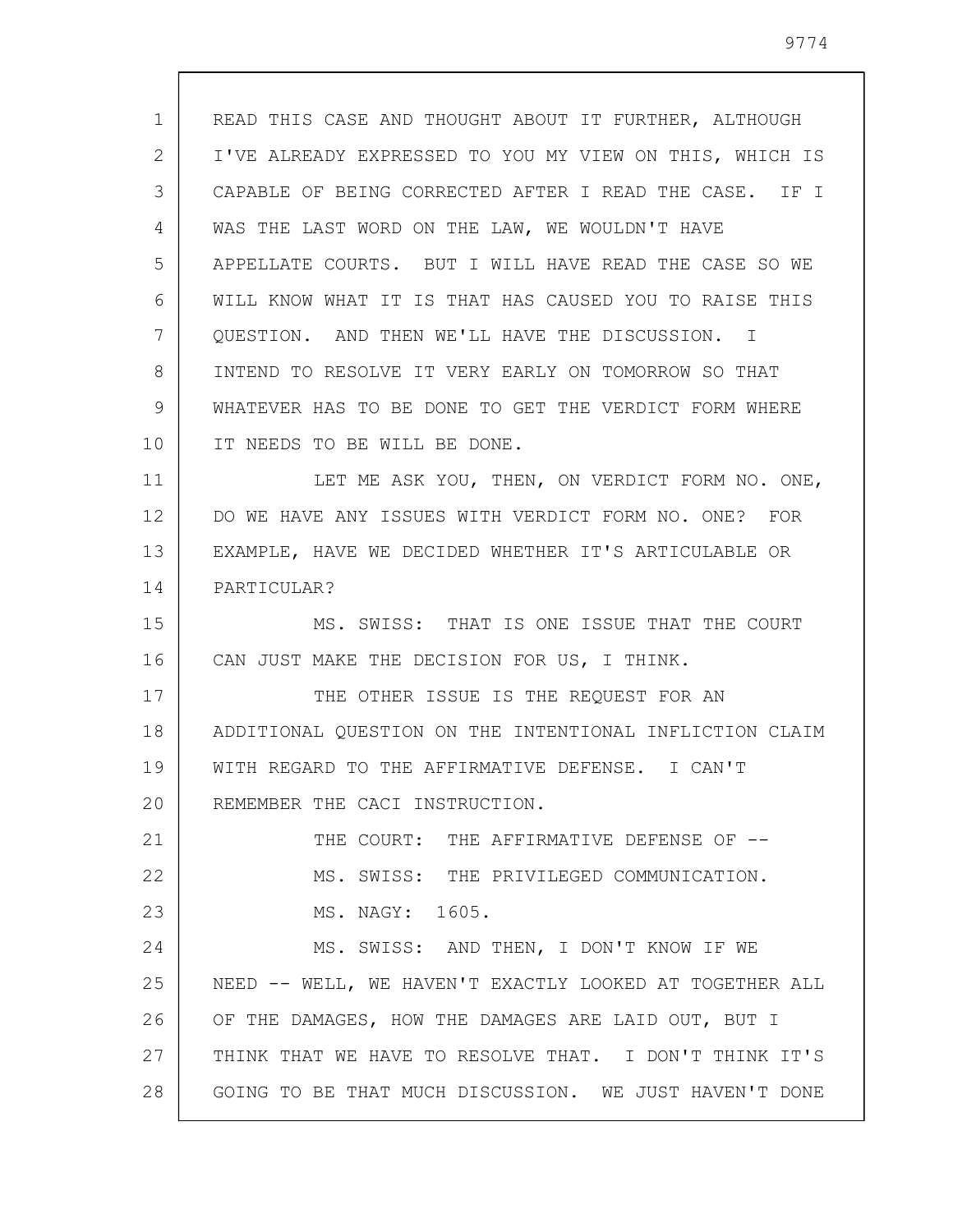1 2 3 4 5 6 7 8 9 10 11 12 13 14 15 16 17 18 19 20 21 22 23 24 25 26 27 28 THAT TOGETHER. MR. MCMILLAN: I NEED TO STILL DELETE OUT --AS YOU RECALL, EARLIER IN THE DAY, PLAINTIFFS PUT ON THE RECORD, ACTUALLY -- PLAINTIFF PUT ON THE RECORD THAT WE'RE REMOVING ALL THE ECONOMIC, PAST AND FUTURE ECONOMIC DAMAGES. SO THOSE NEED TO BE DELETED FROM THE FORM. THE COURT: ALL RIGHT. SO ON THE -- I'M THE ONE THAT CREATED THE QUESTION ABOUT ARTICULABLE, I BELIEVE, WONDERING IF ANYONE WAS GOING TO KNOW EXACTLY WHAT THAT MEANS. BUT AS LONG AS WE'RE NOT ABLE TO GET AN AGREEMENT ON AN ALTERNATIVE WORD, I INTEND TO USE THE WORD "ARTICULABLE." MR. MCMILLAN: THANK YOU, YOUR HONOR. MS. SWISS: THAT'S FINE. THE COURT: AND IF WE GET A QUESTION FROM THE JURY, THEN WE'LL TRY TO FIGURE IT OUT. MR. GUTERRES: HERE WE HAVE THAT DICTIONARY THAT HAS THE DEFINITION. THE COURT: YEAH, I DON'T HAPPEN TO HAVE SUCH A DICTIONARY. BUT WE'LL DO IT THEN BECAUSE I KNOW "ARTICULABLE" IS IN THE CACIS, SO WE'LL GO WITH THAT. MR. GUTERRES: THANK YOU, YOUR HONOR. MS. SWISS: AND THE FINAL ISSUE IS I KNOW MR. MCMILLAN WAS GOING TO TAKE A LOOK AT THE ZELLNER CASE WITH REGARDS TO THE INTERROGATORIES TO THE JURY. THE DEFENDANTS -- IF THE COURT WOULD AGREE WITH THAT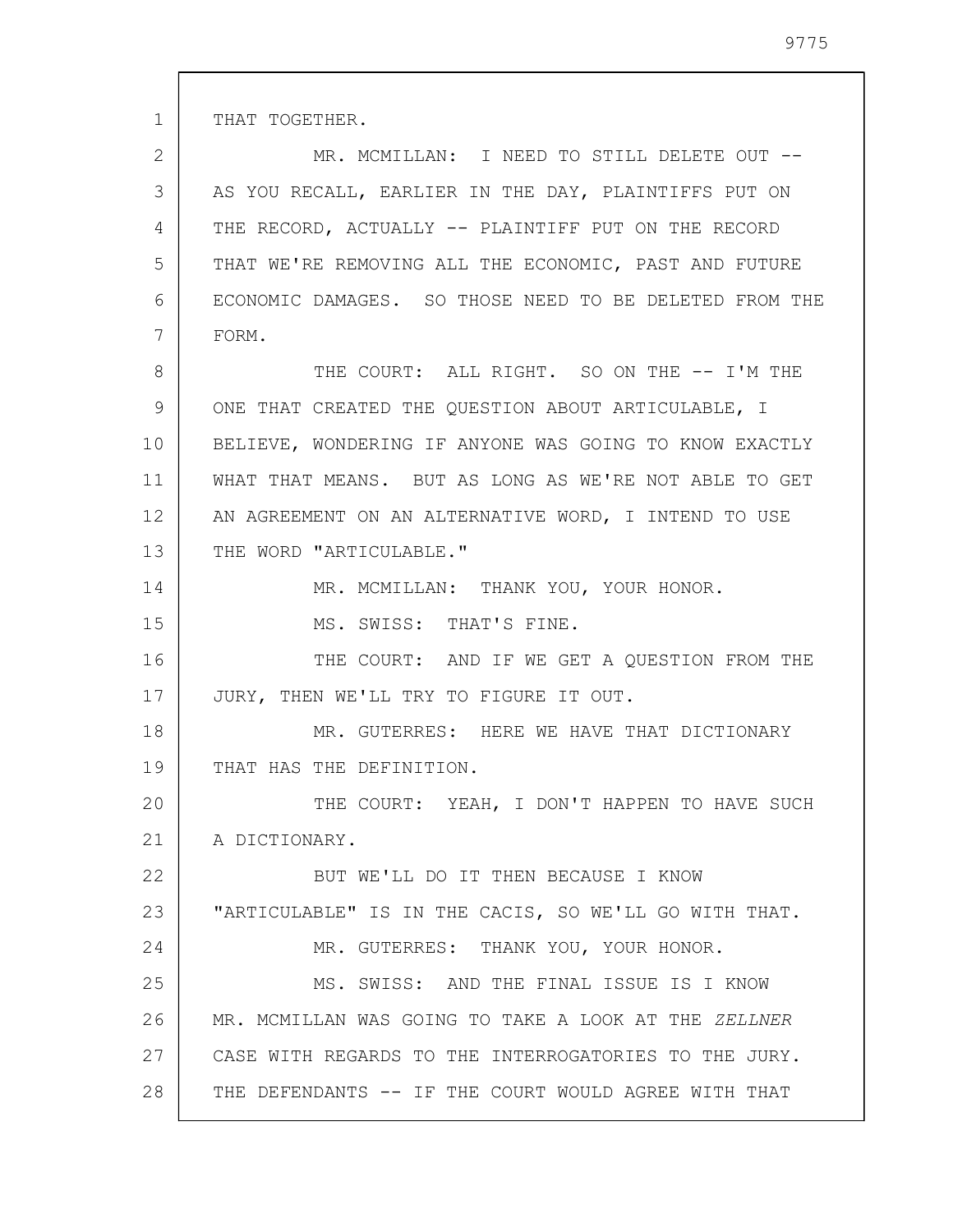| $\mathbf{1}$ | PROCEDURE, THE DEFENDANTS PROPOSED INTERROGATORIES BACK |
|--------------|---------------------------------------------------------|
| 2            | IN JULY, WHICH WAS LONG BEFORE THE EVIDENCE IN THIS     |
| 3            | CASE. SO WE WILL -- WE'VE LOOKED AT THE                 |
| 4            | INTERROGATORIES REQUESTED AT THAT TIME. WE'LL SEND A    |
| 5            | LIST TO THE PLAINTIFF TONIGHT OF PROPOSED               |
| 6            | INTERROGATORIES TO THE JURY SHOULD THE COURT AGREE WITH |
| 7            | THAT, AND THEN WE CAN FINALIZE THAT TOMORROW AS WELL.   |
| 8            | MR. MCMILLAN: AND YOUR HONOR, JUST SO IT'S              |
| 9            | CLEAR, WHEN THEY DID SERVE THEIR ORIGINAL BOLUS OF      |
| 10           | INTERROGATORIES, PLAINTIFF DID FILE OBJECTIONS TO ALL   |
| 11           | OF THOSE.                                               |
| 12           | THE COURT: YES, YOU DID.                                |
| 13           | MR. MCMILLAN: RIGHT.                                    |
| 14           | THE COURT: BUT SHE'S STILL GOT TO FURNISH YOU           |
| 15           | THE ONES THEY'RE PROPOSING IN THE PRESENT STATE OF THE  |
| 16           | CASE.                                                   |
| 17           | MS. SWISS: YES.                                         |
| 18           | THE COURT: AND THOSE WOULD BE ON THAT                   |
| 19           | CAUSE -- IN THE CAUSE OF ACTION FOR THE INTENTIONAL     |
| 20           | INFLICTION.                                             |
| 21           | MS. SWISS: NO, YOUR HONOR. THE QUALIFIED                |
| 22           | IMMUNITY DEFENSE WOULD GO TOWARDS THE FEDERAL CAUSE OF  |
| 23           | ACTION AGAINST MS. PENDER AND MS. ROGERS FOR THE        |
| 24           | SEIZURE OF THE BABY. SO IT WOULD GO TO THE ISSUE OF     |
| 25           | WHETHER THEY'RE -- WHETHER OR NOT THERE'S EXIGENT       |
| 26           | CIRCUMSTANCES THAT THE COURT FINDS AGAINST THEM,        |
| 27           | WHETHER THEY AS INDIVIDUALS ARE ENTITLED TO QUALIFIED   |
| 28           | IMMUNITY BASED ON THEIR UNDERSTANDING OF THE MEDICAL    |
|              |                                                         |